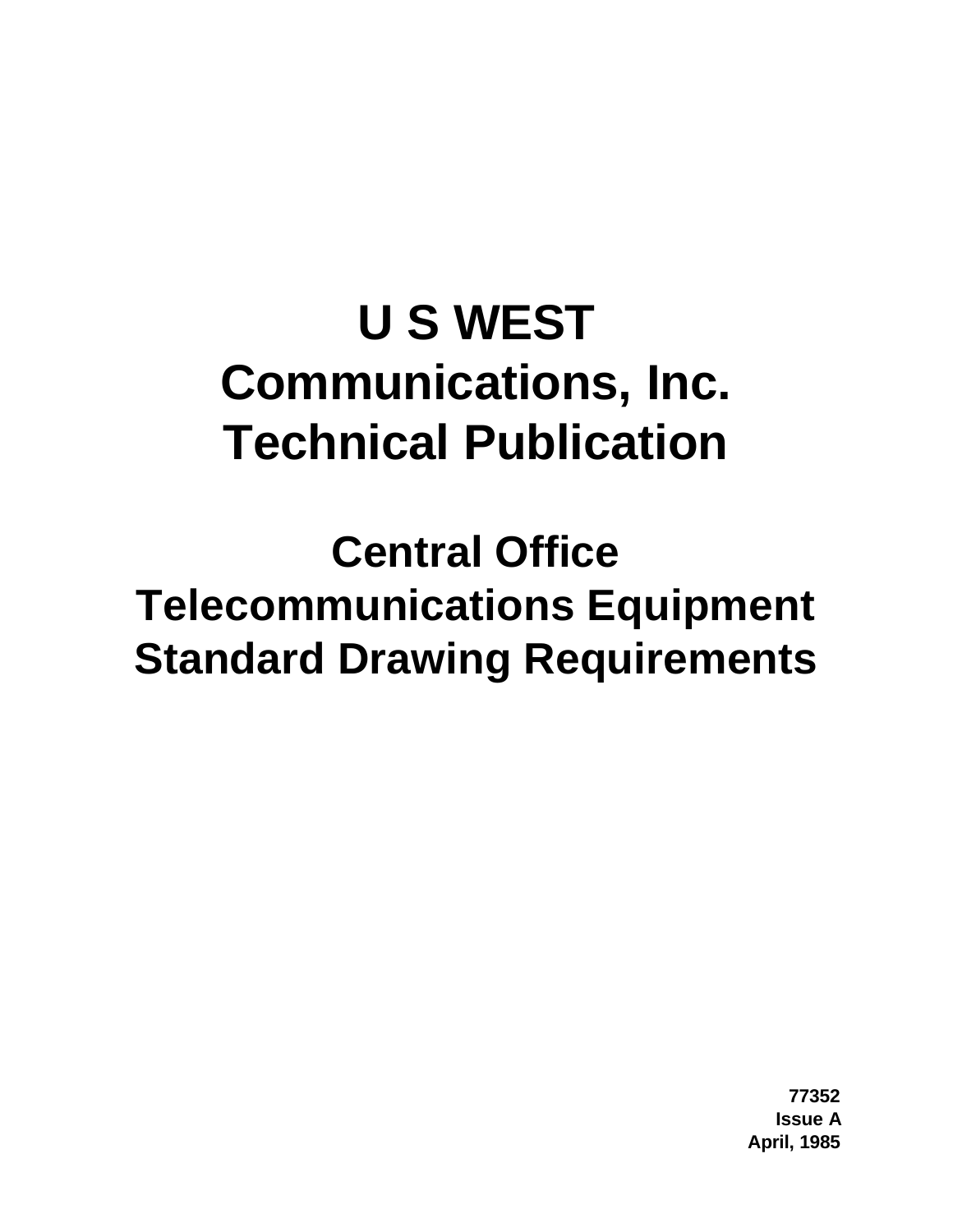## **U S WEST Communications, Inc. Technical Publication**

## **Central Office Telecommunications Equipment Standard Drawing Requirements**

**Copyright Date 1985 77352 Printed in U.S.A. Issue A All Rights Reserved April 1985**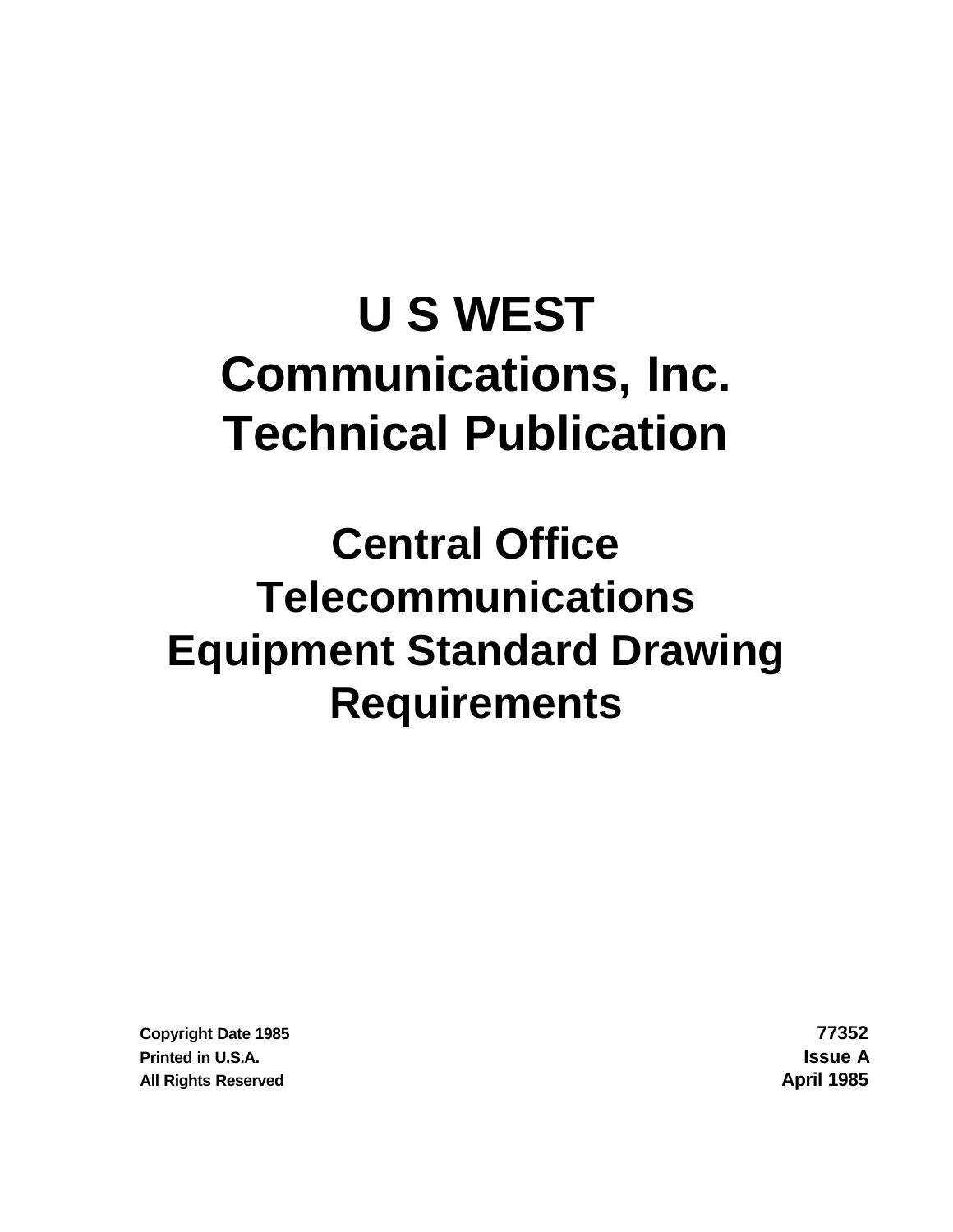## NOTICE

This publication is prepared as a guideline for those suppliers providing equipment drawings to U S WEST Communications, Inc.

U S WEST assume no responsibility for any costs incurred by a given manufacturer in conforming to the requirements of these guidelines. Further, conformance to these guidelines does not constitute a guarantee of acceptance of a given supplier's equipment and/or its associated documentation for the U S WEST system.

U S WEST Communications, Inc. reserves the right to revise this document for any reason, including but not limited to, conformity with standards promulgated by various governmental or regulatory agencies; utilization of advances in the state of the technical arts; or to reflect changes in the design of equipment, techniques, or procedures described or referred to herein.

Liability to anyone arising out of use or reliance upon any information set forth herein is expressly disclaimed, and no representation or warranties, expressed or implied, are made with respect to the accuracy or utility of any information set forth herein.

This document is not to be construed as a suggestion to any manufacturer to modify or change any of its products, nor does this publication represent any commitment by U S WEST Communications, Inc. to purchase any specific products. Further, conformance to this publication does not constitute a guarantee of a given supplier's equipment and/or its associated documentation.

Future issues of Technical Publication 77352 will be announced to the industry at least 45 days prior to the issuance date. This notice, which will come through our standard customer notification channels, will allow the customer time to comment on the proposed revisions.

Ordering information for U S WEST Technical Publications can be obtained from the Reference Section of this document.

If further information is required, please contact:

U S WEST Business Resources, Inc. Manager - Information Release 1801 California, Rm. 1320 Denver, CO 80202 (303) 298-8740

Throughout this publication, the term U S WEST signifies U S WEST Communications, Inc.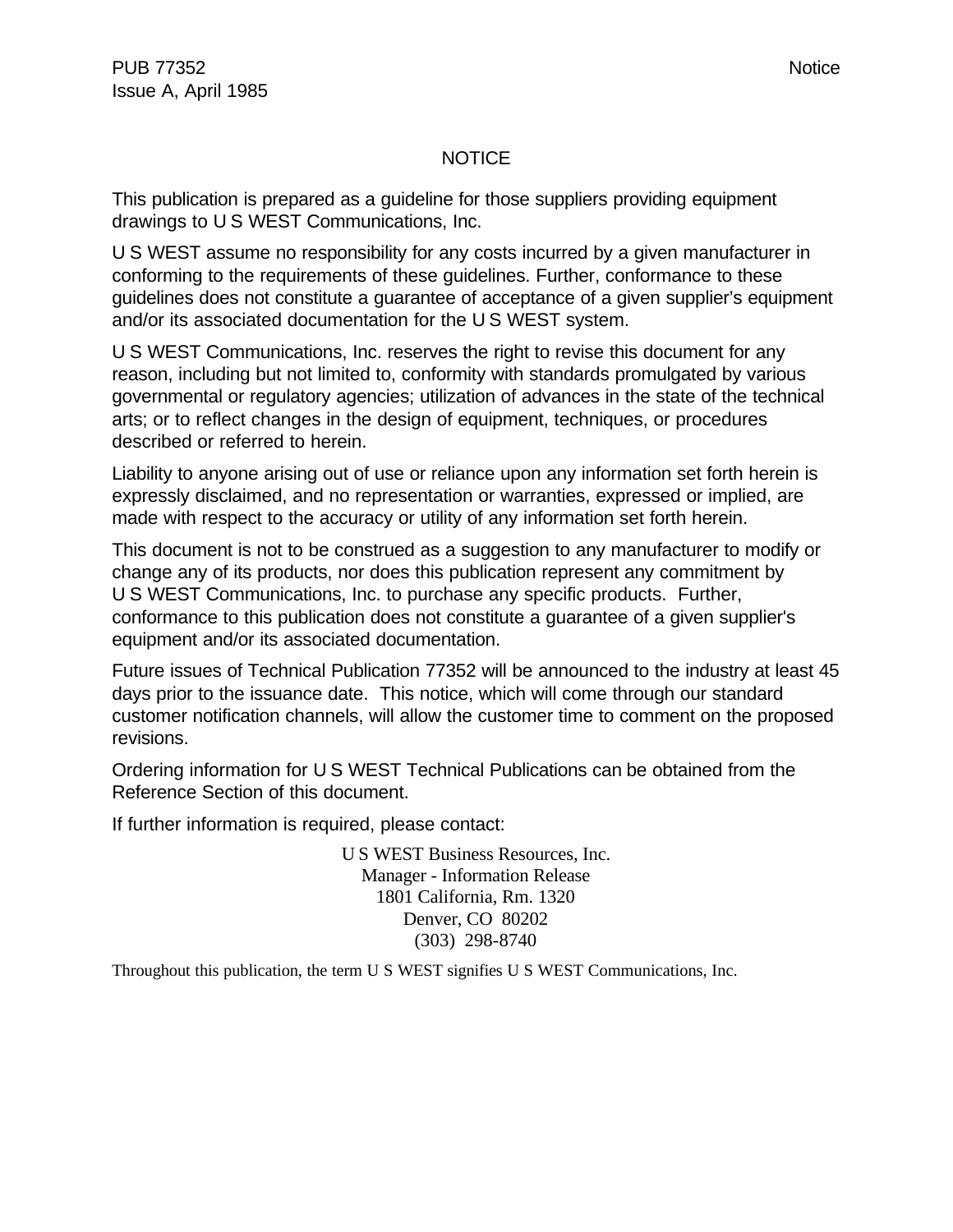$\overline{a}$ 

## **COMMENTS**

## PLEASE TEAR OUT AND SEND YOUR COMMENTS/SUGGESTIONS TO: U S WEST BUSINESS RESOURCES, INC. Manager - Writing Services 1801 California, Room 1320 Denver, Colorado 80202 (303) 298-8740

Information from you helps us to improve our Publications. Please take a few moments to answer the following questions and return to the above address.

| Was this Publication valuable to you in determining<br>our requirements?                                                                                | YES        | NO        |
|---------------------------------------------------------------------------------------------------------------------------------------------------------|------------|-----------|
| Was the information accurate and up-to-date?                                                                                                            | <b>YES</b> | NO        |
| Was the information easily understood?                                                                                                                  | YES        | NO.       |
| Were the contents logically sequenced?                                                                                                                  | YES        | NO.       |
| Were the printed pages legible?                                                                                                                         | YES        | NO        |
| Do you feel the description in the Catalog of Technical<br>Information and/or Digest of Technical Information<br>adequately described this Publication? | YES.       | <b>NO</b> |
| If you answered $NO$ to any of the questions and/or if you have any other                                                                               |            |           |

If you answered NO to any of the questions and/or if you have any other comments or suggestions, please explain:

| (Attach additional sheet, if necessary)        |      |
|------------------------------------------------|------|
|                                                | Date |
|                                                |      |
|                                                |      |
|                                                |      |
| Telephone Number Lawrence and Telephone Number |      |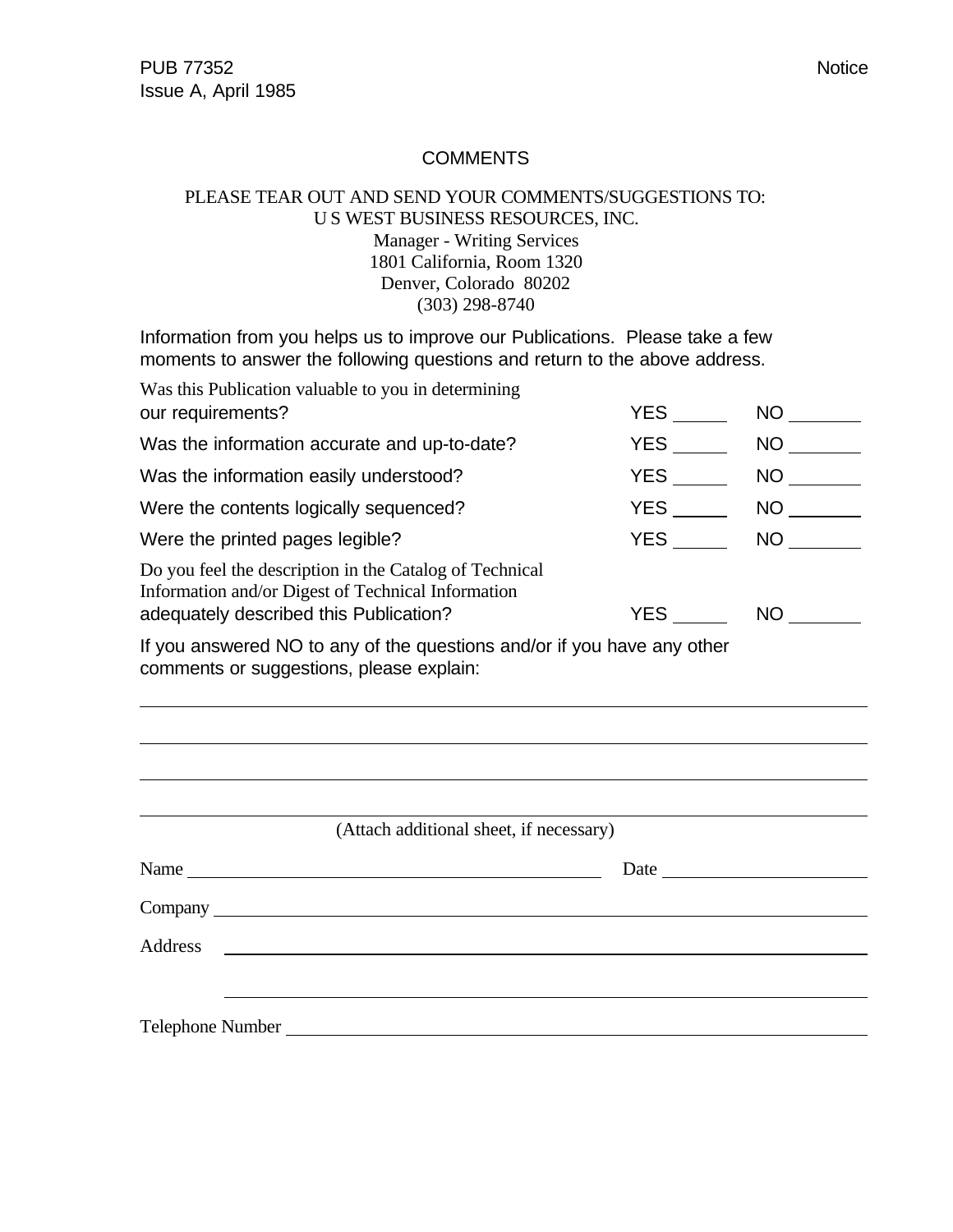## **1. General**

This publication outlines requirements for equipment specification, circuit schematic and wiring diagram drawings and has been prepared to provide telecommunication manufacturers with documentation guidelines. The guidelines are necessary to enable Telco personnel and their engineering and installation suppliers to engineer, install, test, and maintain telecommunication equipment.

The drawing guidelines are standards for Mountain, Northwestern, and Pacific Northwest Bell (henceforth Telcos). The Telcos may at their discretion specify additional requirements for specific installations or types of orders.

Normally satisfactory engineering and installation of manufacturer's equipment may be accomplished without the need for any proprietary information from a supplier. A submission of proprietary information is neither solicited nor expected.

## **1.1 Purpose**

The intent of the guidelines delineated in this document are applicable and generic in nature to all types of telecommunications equipment i.e., switching and transmission. Two criteria are highlighted, namely the ordering and the external connection of the equipment(s). These criteria are illustrated through the use of drawings and description of activities so that a unified approach may be made toward the creation of standardized documents and procedures.

## **1.2 Content**

The information included in this document includes:

## **1.2.1 Equipment Specification Drawings**

Equipment Specification Drawings are those drawings usually provided by the manufacturer to provide for the assembly and wiring of apparatus and framework parts into units of equipment which perform specific functions. These specifications are usually in "drawing" form and contain a list of the material required, as well as assembly and wiring requirements.

The primary purpose of Equipment Specification Drawings is to allow the Engineer to identify the physical makeup of equipment and to specify items of material to be ordered and installed in a Central Office.

Typically, Equipment Specification Drawings are identified by five digit numbers which are preceded by an alpha prefix such as J, H or ED, and which are suffixed to show the serial number (A, Al, etc.) of the drawing. As changes are made or features are added to equipment by the manufacturer, the serial or issue number of Equipment Specification Drawings may change. It is important that the Engineer insure that the correct issue of a drawing be used to engineer the equipment being added on a job and also be reflected on Central Office Base Drawings.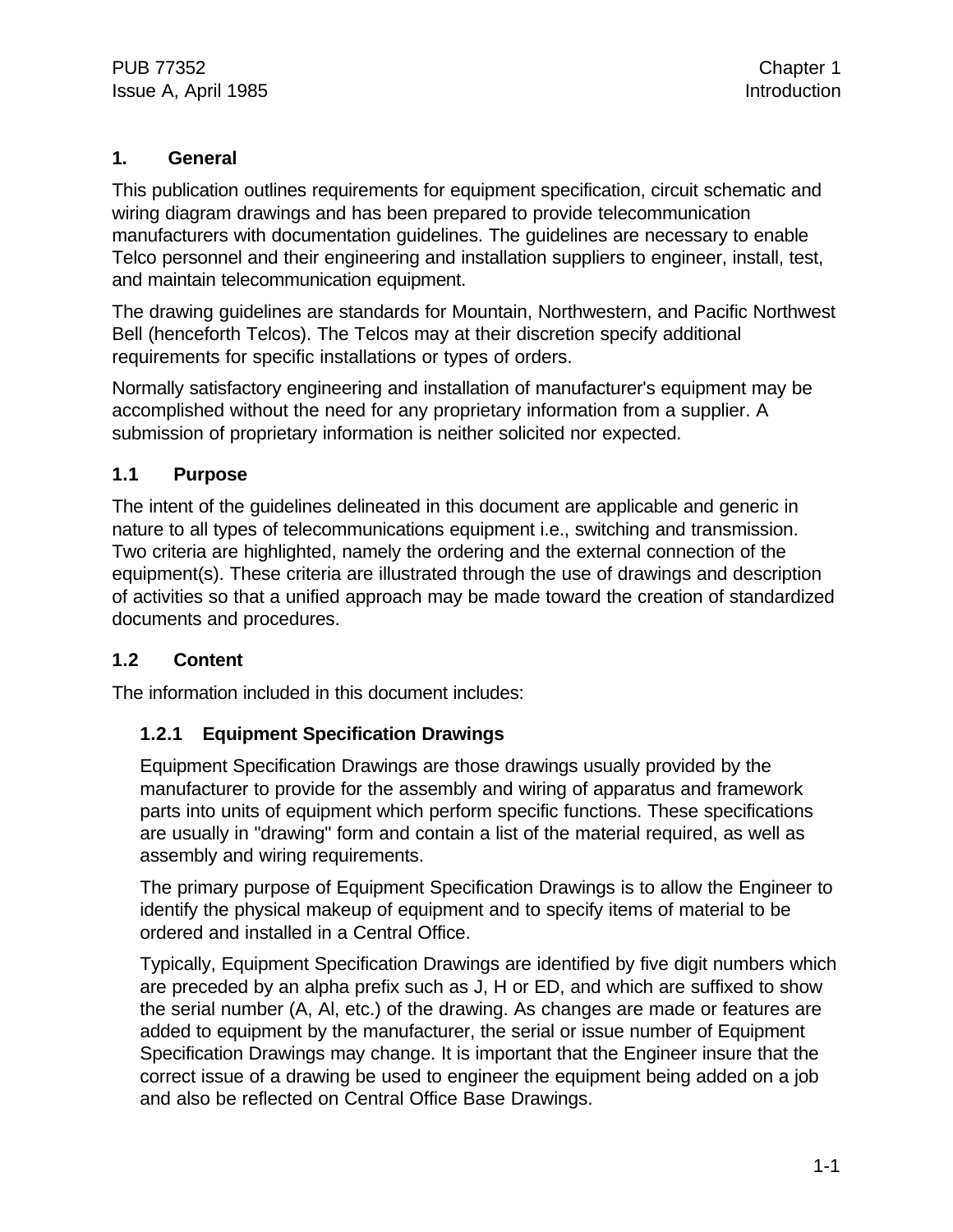## **1.2.2 Circuit Schematic Drawings**

Circuit Schematic Drawings consist primarily of graphical symbols or conventions representing the apparatus components such as relays, inductors and resistors interconnected by circuit patterns.

Typically, Circuit Schematic Drawings contain the basic circuit information for a part of a communications system, and provide circuit information needed for engineering, installation, testing and maintenance of the circuit it depicts.

Circuit Schematic Drawings are typically five characters in length and are preceded by the letters "SD." An attached suffix usually indicates the serial number used to distinguish a drawing required to complete the schematic "series" for a single circuit. If more than one sheet is required, a sheet number may follow the serial number.

In some cases the manufacturer will provide a Circuit Description along with the Schematic Drawing. The Circuit Description outlines, in written form, the functions of the circuit and gives a detailed description of its operation. Usually these Circuit Descriptions carry the same number as the Schematic Drawings but are prefixed by the letters "CD."

## **1.2.3 Wiring Diagrams**

Wiring Diagrams are those drawings created by a manufacturer, usually from Schematic Drawings, to show the actual method and type of wiring installation with respect to the physical arrangement of equipment. They may be either tabular (nonpictorial) or non-tabular (pictorial).

Wiring Diagrams are typically used in connection with the engineering, manufacturing, installation and maintenance of equipment, and show the actual method and type of wiring installation; methods of running and terminating wire; type and color of wire used; etc.

The Wiring Diagrams also may cross-reference an Equipment Specification Drawing or show other information to assist the Engineer in specifying equipment or options to be added on a job.

The Wiring Diagrams may be designated by an alpha prefix, i.e., "T," and will usually be numbered the same as the Schematic Drawings with which they are associated. As there may be more than one Wiring Diagram associated with a Schematic Drawing, the suffixes on Wiring Diagrams will vary.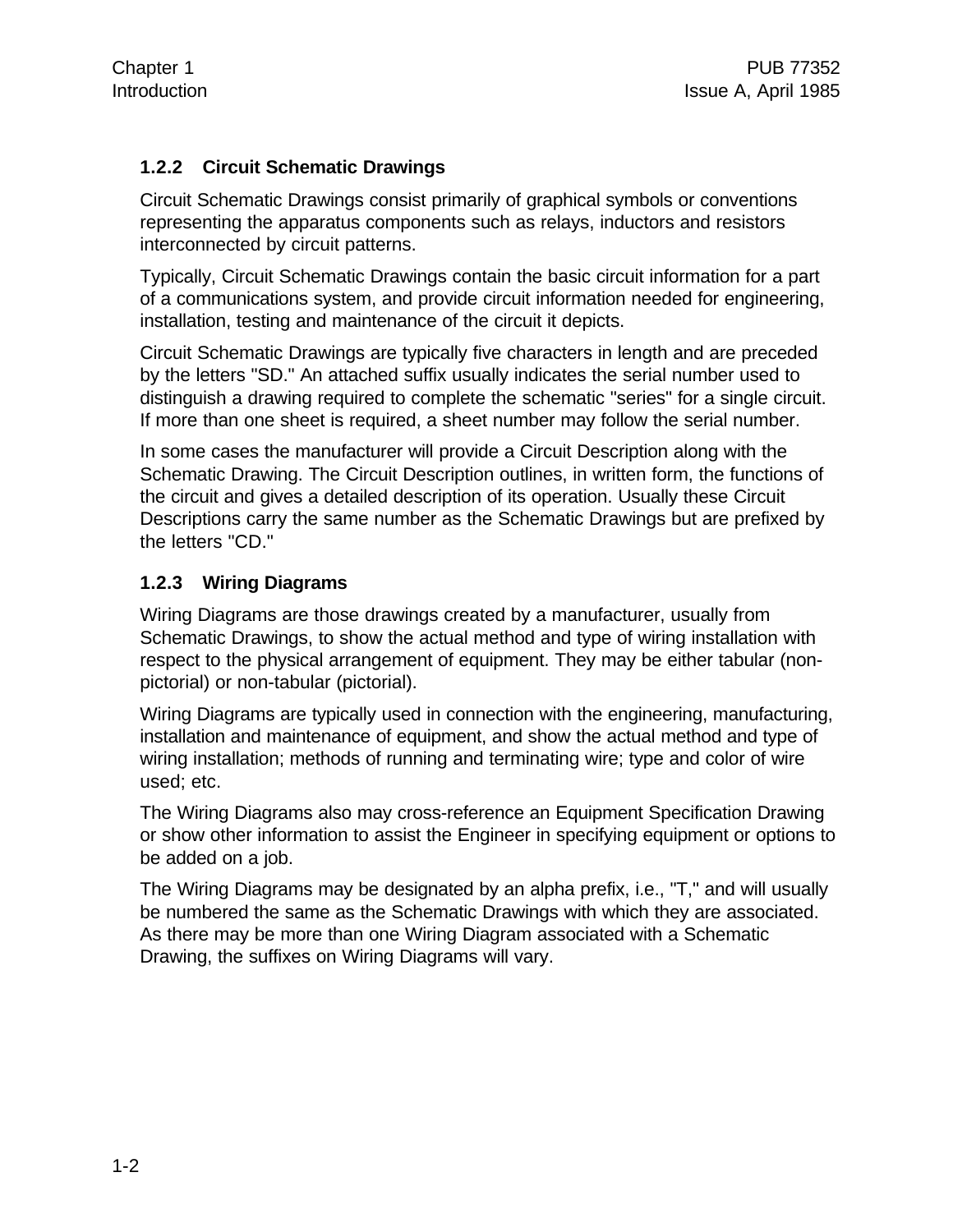## **1.4 Responsibility**

It is intended that the documents prepared in accordance with this publication be compatible with the engineering standards established in the Central Office Telecommunications Equipment Engineering Standards for Mountain Bell, Northwestern Bell and Pacific Northwest Bell (PUB 77351) and the Central Office Telecommunications Equipment Installation and Removal Guidelines (PUB 77350). The media required by the three Operating Telephone Companies of U S WEST is discussed in the Technical Drawing Media Standards (PUB 77002).

Comments, questions or suggestions for the improvement of this publication should be submitted to:

> Director, Network Engineer Bell Tri-Co Services Room 2802 Bell Plaza 1600 Seventh Avenue Seattle, Washington 98191 (206) 345-3885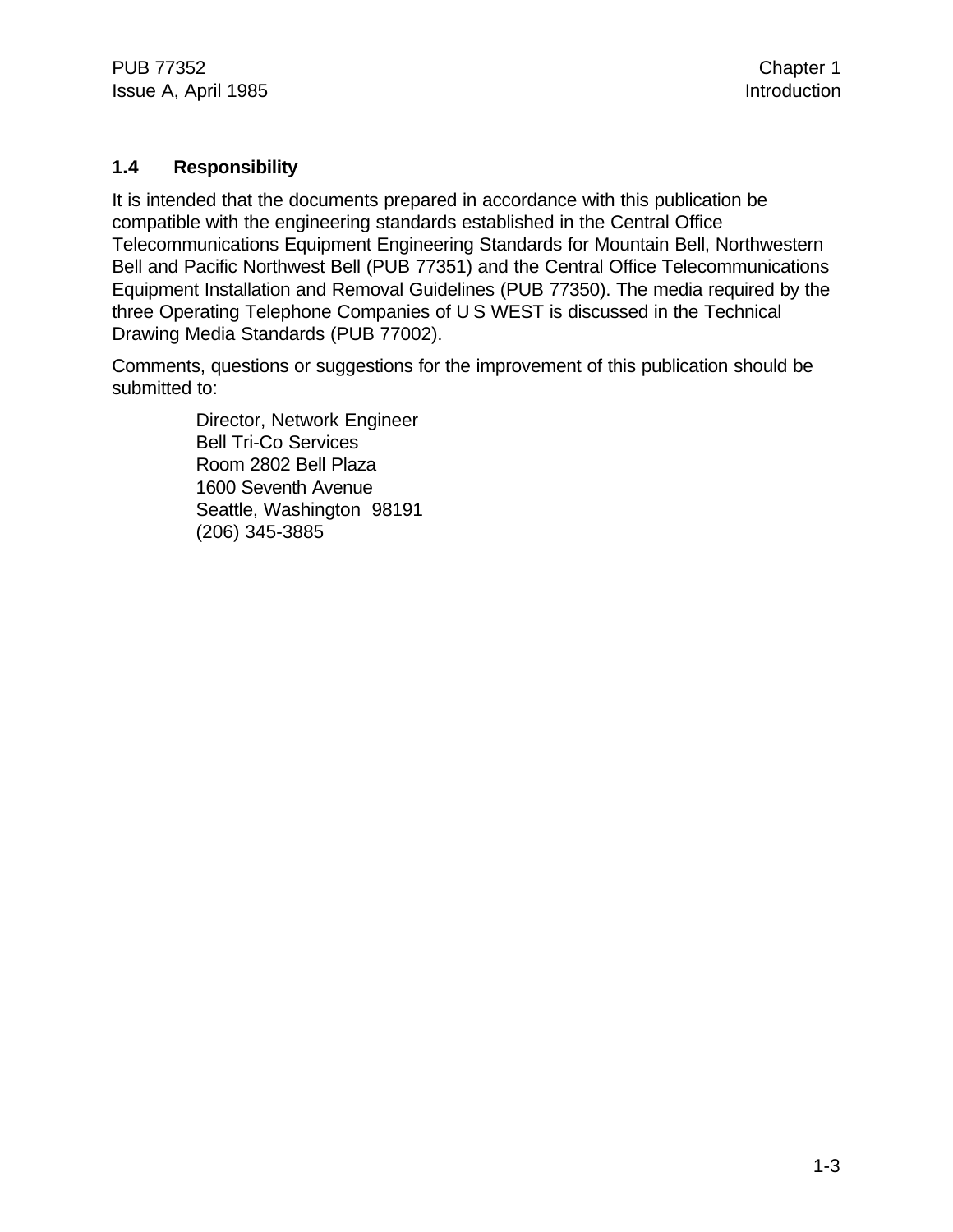## **1. General**

The following categories can serve as a check list to the equipment manufacturer to insure that the basic information has been provided.

- Master Index and Supporting Information
- Schematic Drawing
- Equipment Ordering
- Application and Connection Narrative for Identification
- Wiring Diagram

## **1.2 Master Index and Supporting Information**

The equipment supplier should index documentation in an orderly manner. This master index should serve as the transmittal vehicle for the manufacturer's product documentation.

The approach shown in Figure 2-1 separates each functional area by utilizing alphabetical headings. Internal to each grouping the document should be sensitive to issue numbers.

| <b>MASTER INDEX</b>                        |                     |          |                |              |                |   |  |  |  |  |                  |    |    |                 |       |    |    |       |    |                     |
|--------------------------------------------|---------------------|----------|----------------|--------------|----------------|---|--|--|--|--|------------------|----|----|-----------------|-------|----|----|-------|----|---------------------|
| <b>CONTENTS</b>                            | <b>SHEET</b><br>NO. | $1\vert$ | 2              | $\mathbf{3}$ |                |   |  |  |  |  | $4$ 5 6 7 8 9 10 | 11 | 12 | 13 <sup>1</sup> | 14 15 | 16 | 17 | 18 19 | 20 | <b>SHEET</b><br>NO. |
| Master Index and<br>Supporting Information | A <sub>1</sub>      | 1        | $\overline{2}$ | 3            | 4              | 5 |  |  |  |  |                  |    |    |                 |       |    |    |       |    | A <sub>1</sub>      |
| Detached Schematic                         | <b>B1</b>           | 11       | $\overline{2}$ | 3            | 3 <sup>l</sup> | 4 |  |  |  |  |                  |    |    |                 |       |    |    |       |    | <b>B1</b>           |
| Stocklist                                  | C <sub>1</sub>      | 1        | 2              | 3            | 4 4            |   |  |  |  |  |                  |    |    |                 |       |    |    |       |    | C <sub>1</sub>      |
| Application and<br>Connection              | D <sub>1</sub>      | 1        | 11             | 3            | 3              | 3 |  |  |  |  |                  |    |    |                 |       |    |    |       |    | D <sub>1</sub>      |
| <b>Wiring Diagrams</b>                     | E <sub>1</sub>      | 1        | 1              | 3            | ا 3 ا          | 3 |  |  |  |  |                  |    |    |                 |       |    |    |       |    | E <sub>1</sub>      |

## **Figure 2-1** Master Index

Supporting information may consist of notes, additional equipment required, special tools, and any special operating conditions. Suggested format is indicated by Figure 2-2.

| CATEGORY                                                                                                          | NΩ |
|-------------------------------------------------------------------------------------------------------------------|----|
| For patch cords, connectors, insertion<br>tools, and other supporting information,<br>refer to drawing XH-000-010 |    |

## **Figure 2-2** Supporting Information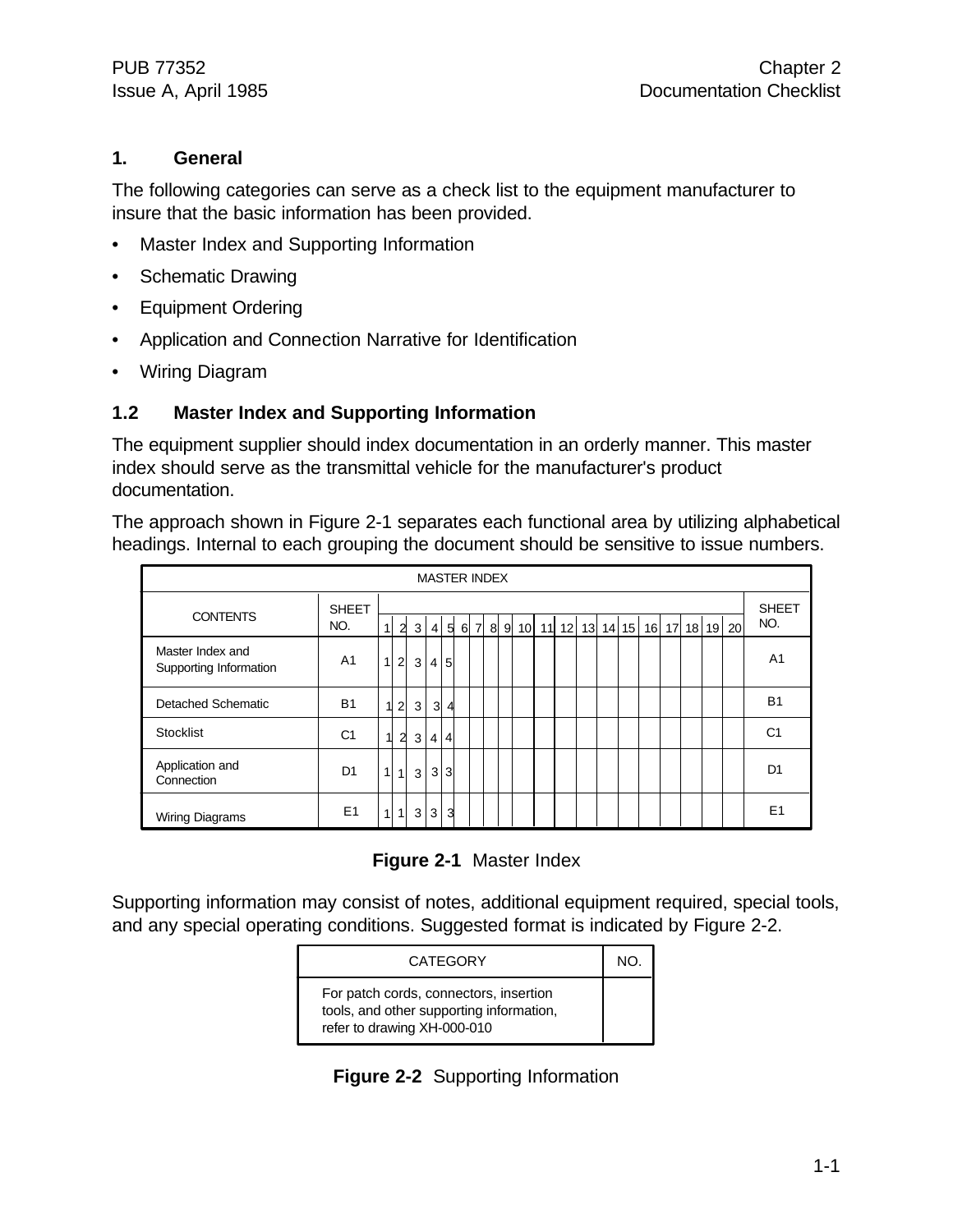## **1.3 Circuit Schematic Drawings**

The schematic drawing may include the following items:

- Schematic Drawing Indices and Supporting information
- Functional Schematics
- Apparatus Figures
- Engineering Notes
- Sequence Charts
- Tables
- Cabling Diagrams
- Block Diagrams
- Circuit Pack Schematics

## **1.3.1 Schematic Drawing Indices and Supporting Information**

- A sheet index identifies the sheet on which desired information can be found. It also contains the issue number of all sheets (see Figure 2-3).
- Supporting information is depicted within a table that shows equipment drawings and equipment design requirements for the circuit (see Figure 2-4).

|                                                                                                                                             |                |              |                 |       |           |               |         |    |  |  |  |  |  | <b>SHEET INDEX</b>                      |                  |  |
|---------------------------------------------------------------------------------------------------------------------------------------------|----------------|--------------|-----------------|-------|-----------|---------------|---------|----|--|--|--|--|--|-----------------------------------------|------------------|--|
| <b>CONTENTS</b>                                                                                                                             | SHEET          |              |                 |       |           |               |         |    |  |  |  |  |  |                                         | <b>ISSUE NO.</b> |  |
|                                                                                                                                             | NO.            |              | $1\overline{2}$ | Iз    |           | 4 5           | 6       |    |  |  |  |  |  | 8 9 10 11 12 13 14 15 16 17 18 19 20 21 |                  |  |
| SHEET NOTES<br>SUPPOR TING INFORMATION<br><b>APPARATUS NOTES</b><br><b>LEAD NOTES</b><br>OPTION NOTES                                       | 1              | $\mathbf{1}$ |                 |       |           | 2  3  4  5  6 |         | 17 |  |  |  |  |  |                                         |                  |  |
| <b>CIRCUIT NOTES</b><br><b>INFORMATION NOTES</b><br>TRANSMISSION TEST REQ TABLE                                                             | $\overline{2}$ | $\mathbf{1}$ | $\overline{2}$  | 13 14 |           |               | 15 I6 I | 17 |  |  |  |  |  |                                         |                  |  |
| FS 1 T, R&S LEADS                                                                                                                           | 3              | 1            | $\mathcal{P}$   | 3     | 4         | 5             | l6      | 7  |  |  |  |  |  |                                         |                  |  |
| FS 2 REGISTER LINE-SENDER<br>LINE AND TRAIN LINE &<br>CONNECTOR CRT CONTROL                                                                 | 4              | 1            | $\overline{2}$  | 3     | 4         | 5             | 16      |    |  |  |  |  |  |                                         |                  |  |
| FS 3 CHANGE CONTROL FEATURES<br>FS 4 CHANGE DELAY INTERRUPTED<br>RELAYS, CHANGE DELAY<br>FS 5 CHANGE DELAY INTERRUPTED<br><b>PROTECTION</b> | 5              | $\mathbf{1}$ | 2               |       |           | 3 4 5 6 7     |         |    |  |  |  |  |  |                                         |                  |  |
| APP FIGS, 1, 2, 3                                                                                                                           | 6              | 1            | $\overline{2}$  | 3     | 4         | 5             | l6      | 7  |  |  |  |  |  |                                         |                  |  |
| SC 1 NORMALL CALL                                                                                                                           | $\overline{7}$ | 1            | $\overline{2}$  | 3     | 4         | 5             | l6      | 7  |  |  |  |  |  |                                         |                  |  |
| SC 2 END OF TIMED DISCONNECT<br>CALL<br><b>SC 3 ABANDONED CALL</b>                                                                          | 8              | 1            | $\overline{2}$  | 13    | $\vert$ 4 | 5             | 16 I    | 17 |  |  |  |  |  |                                         |                  |  |
| <b>SC 4 NON-CHARGE CALL</b>                                                                                                                 | 9              | 1            | $\overline{2}$  | 3     | 4         | 5             | l6      | 7  |  |  |  |  |  |                                         |                  |  |
| <b>CKT REG TABLES</b>                                                                                                                       | 10             | 1            | $\mathfrak{p}$  | 3     | 4         | 5             | 6       |    |  |  |  |  |  |                                         |                  |  |
| CAB <sub>1</sub>                                                                                                                            | 11             | $\mathbf{1}$ | 12              | 3     | 4         | 5             | 16      | 7  |  |  |  |  |  |                                         |                  |  |

**Figure 2-3** Sheet Index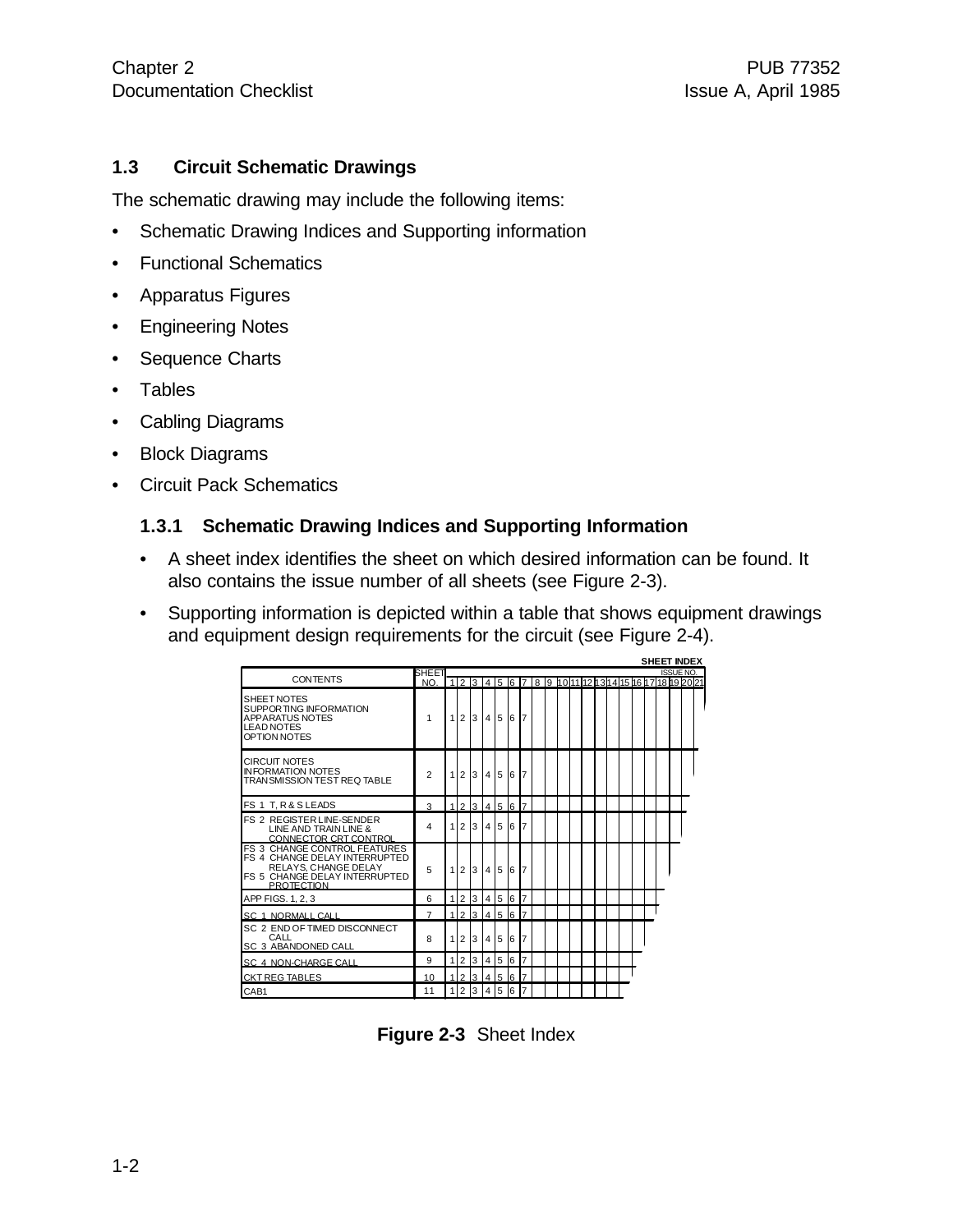| <b>CATEGORY</b>             | NO.                        |
|-----------------------------|----------------------------|
| <b>EQUIPMENT DRAWINGS</b>   | $J23055H-()$<br>J23055H-() |
| <b>EQUIPMENT DESIGN REG</b> | J23055                     |
| <b>TRUNK TABLES</b>         | J29261                     |

**Figure 2-4** Supporting Information - Schematic Drawing

- An apparatus index contains information for locating all apparatus in the functional schematic and apparatus figures (see Figure 2-5).
- A lead index provides the location on the functional schematic and cabling diagram of all leads that connect to other circuits (see Figure 2-6).
- An option index provides the location of all optional apparatus figures, all optional apparatus, and all optional wiring (see Figure 2-7).

| <b>APPARATUS INDEX</b>                        |                                                       |                      |                          |  |  |  |  |  |  |  |
|-----------------------------------------------|-------------------------------------------------------|----------------------|--------------------------|--|--|--|--|--|--|--|
|                                               | LOCATION                                              |                      |                          |  |  |  |  |  |  |  |
| <b>DESIG</b>                                  | FS                                                    | APPFIG EQPT          |                          |  |  |  |  |  |  |  |
|                                               | <b>RELAYS</b>                                         |                      |                          |  |  |  |  |  |  |  |
| 11A<br>11B<br>11C                             | SH <sub>5</sub><br>SH <sub>6</sub><br>SH <sub>7</sub> | 18<br>18<br>18       | 1-10<br>1-10<br>$1 - 10$ |  |  |  |  |  |  |  |
| AG, 1, 2, 4, 7<br>ASL<br><b>ARBO</b><br>ATO-1 | 11F2<br>9A4<br>12B2<br>12A6                           | 13<br>12<br>10<br>10 | -5<br>$-7$<br>-6<br>-6   |  |  |  |  |  |  |  |

|  |  | Figure 2-5 Apparatus Index |
|--|--|----------------------------|
|--|--|----------------------------|

| <b>LEAD INDEX</b>                       |                              |                              |  |  |  |  |  |  |  |  |  |
|-----------------------------------------|------------------------------|------------------------------|--|--|--|--|--|--|--|--|--|
| <b>DESIG</b>                            | FS<br>LOC                    | CAD<br>LOC                   |  |  |  |  |  |  |  |  |  |
| AUTOMATIC MONITOR REG<br>& SDN TEST CKT |                              |                              |  |  |  |  |  |  |  |  |  |
| BS<br>ČΝ<br>FR<br>N                     | 11E5<br>11E5<br>11E5<br>11B1 | 14E3<br>14E3<br>14E3<br>14E3 |  |  |  |  |  |  |  |  |  |
| ΗB                                      | 11E5<br>11B1<br>11E5         | 14E3<br>14E3<br>14E3         |  |  |  |  |  |  |  |  |  |

**Figure 2-6** Lead Index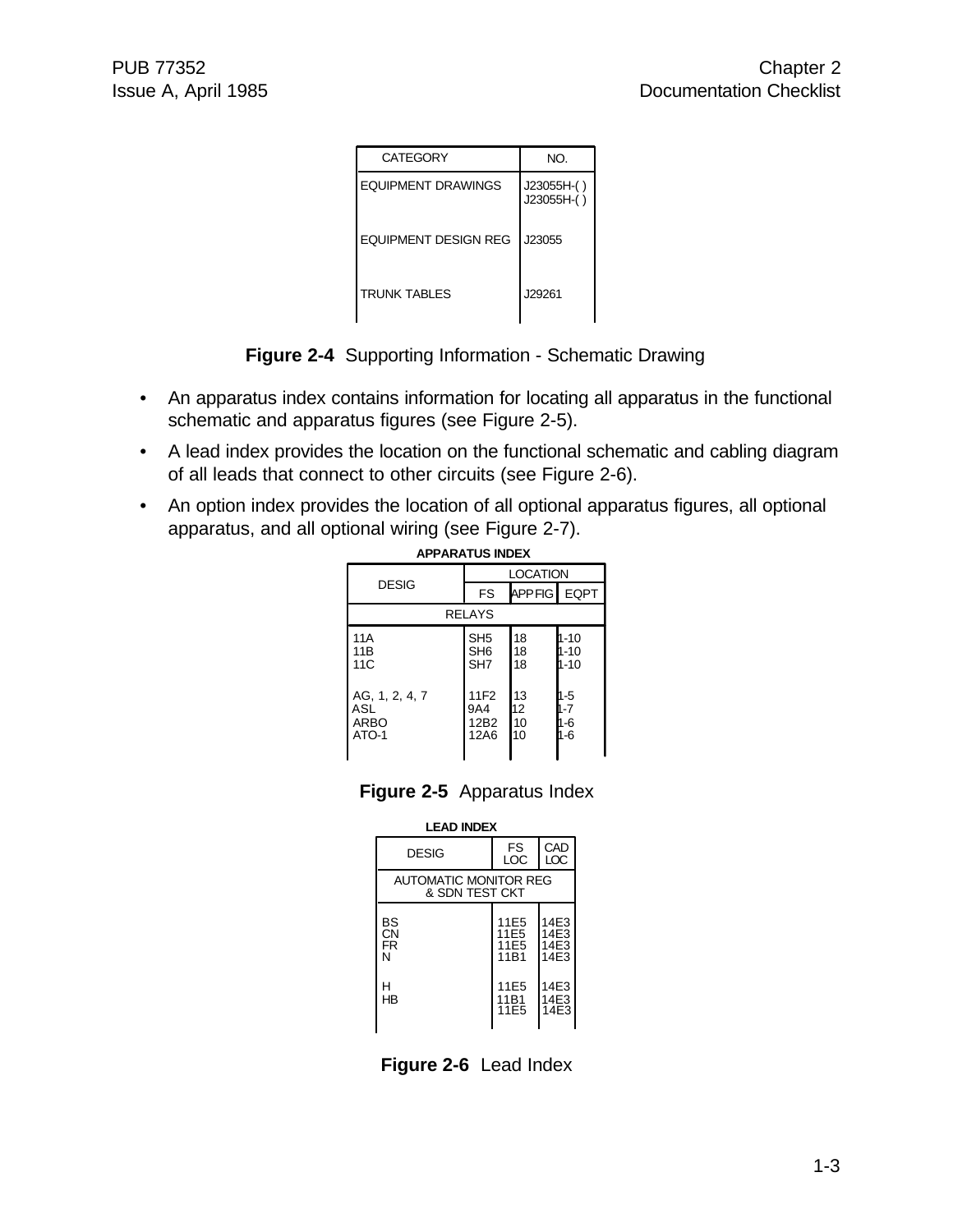| APP OR<br><b>WIRING</b>      | I OCATION                                                                         |
|------------------------------|-----------------------------------------------------------------------------------|
| 8<br>9<br>19                 | APP FIG. 8<br>APP FIG. 9<br>APP FIG. 19.<br>64F7. 6582-5502.<br>67C3, 6701, 86A4. |
| 20<br>21<br>FIG. A<br>FIG. B | 86A5<br>APP FIG. 20<br>APP FIG. 21<br>APP FIG. A<br>APP FIG. B                    |
| Ζ                            | 64H1, 54H2, 54H7,<br>67C.2                                                        |

**Figure 2-7** Option Index

## **1.3.2 Functional Schematics**

Functional schematics represent a function or a related group of functions and show the complete functioning path of a circuit (see Figure 2-8).



**Figure 2-8** Functional Schematic

## **1.3.3 Apparatus Figures**

RELAY

Apparatus figures indicate where each piece of apparatus is shown on the functional schematic (see Figure 2-9.



| <b>DESIG</b>  | <b>AIS</b>       | <b>BIS</b>       |  |
|---------------|------------------|------------------|--|
| <b>CCDE</b>   | 275C             | 275C             |  |
| <b>OPTION</b> |                  |                  |  |
| 8             | 10C <sub>5</sub> | 10F <sub>5</sub> |  |
|               | 10C <sub>5</sub> | 10F5             |  |
| 6             | 37A5             | 37E5             |  |
| 5             | 37A5             | 37E5             |  |
|               | 37A5             | 37E5             |  |
| 3             | 37A5             | 37E5             |  |
| 2             | 37A5             | 37E5             |  |
|               | 37A5             | 37E5             |  |

**Figure 2-9** Apparatus Figure

## **1.3.4 Engineering Notes**

Engineering notes include the following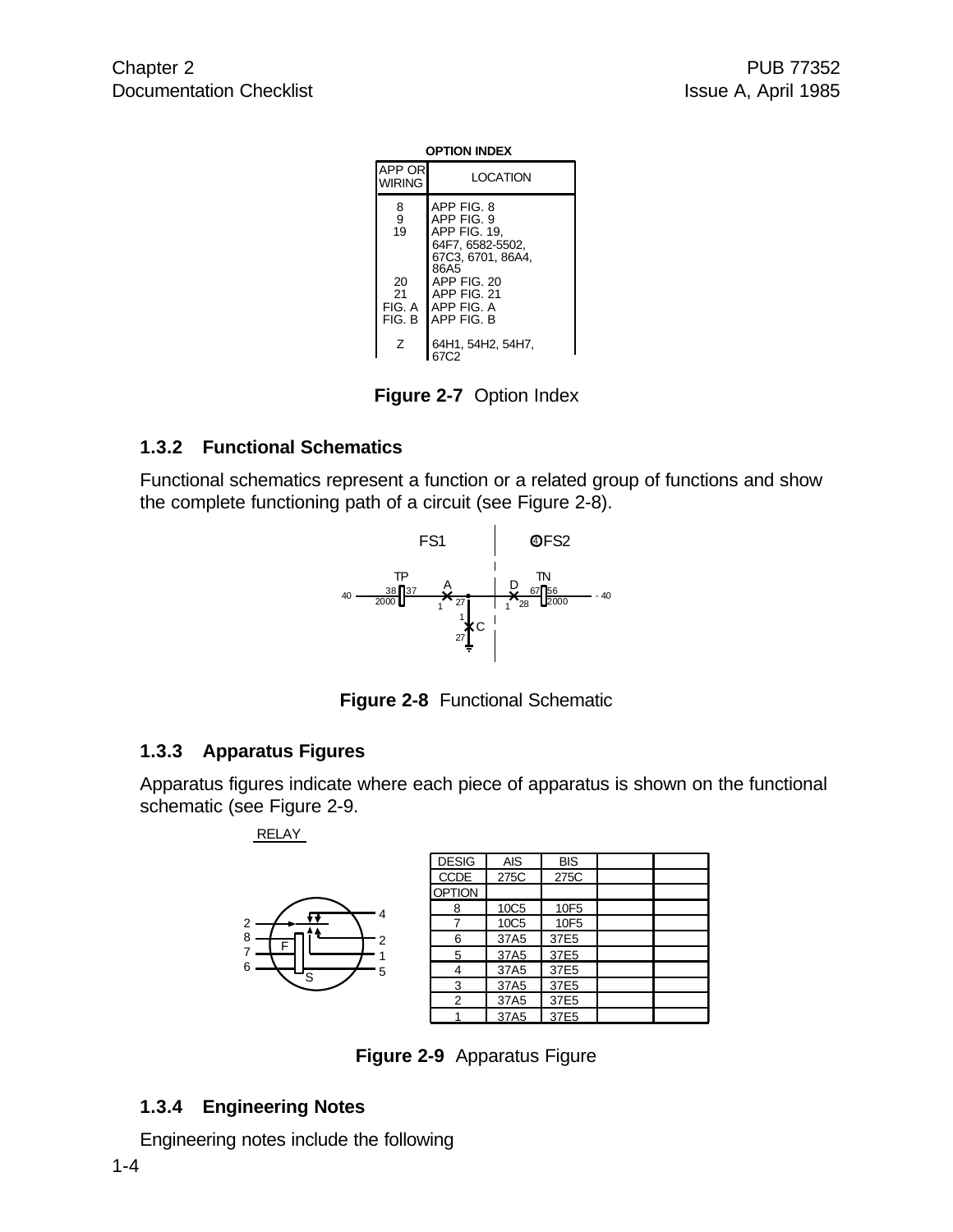- Circuit notes pertain to the operation of the circuit (see Figure 2-10).
- Equipment notes contain manufacturing and installation information (see Figure 2- 11).
- Information notes are utilized for information of a general nature which cannot be correctly listed with other notes (see Figure 2-12).
- Cross-Connection information and notes contain information for assigning and making cross-connections that are subject to periodic changes (see Figure 2-13).
- Working limits show limiting conditions such as external circuit loops, each potential insulation resistance, etc. (see Figure 2-14).

### **1.3.5 Sequence Charts**

• Sequence charts reflect the time order of operation and release of devices as they perform their functions in the circuit (see Figure 2-15).

|                                |                    | <b>PROVIDE</b>                                      |          |
|--------------------------------|--------------------|-----------------------------------------------------|----------|
| <b>FEATURE OR OPTION</b>       | <b>APP</b><br>FIG. | APP OR<br><b>WIR</b>                                | QUANTITY |
| <b>REGISTER CONTROL RELAYS</b> |                    |                                                     |          |
| <b>DIAL PULSE COUNTING</b>     |                    |                                                     |          |
| FOR 4 DIGITS                   |                    | ZN                                                  |          |
| FOR 5 DIGITS                   |                    | ZE, ZN                                              |          |
| FOR 6 DIGITS                   |                    | ZE, ZF, ZD                                          |          |
| FOR 7 DIGITS                   |                    | ZE, ZF, ZC<br>ΖF                                    |          |
| <b>FOR 8 DIGITS</b>            |                    | ZE, ZF, ZG<br>∠N, ZQ                                |          |
| FOR 9 DIGITS                   |                    | ZE, ZF, ZG<br>ZN, ZJ, ZR                            |          |
| FOR 10 DIGITS                  |                    | $\overline{\mathsf{ZE}}$ , $\overline{\mathsf{ZF}}$ |          |



#### **EQUIPMENT NOTES:**

- 201. ON INSTALLATIONS HAVING A SUPPLEMENTARY TRANSVERTER CONNECTOR FRAME, J22153C LEADS SWO 1, 2, 4, 7 AND VFO-4 FOR THE SIXTH AND SEVENTH TRANSVERTERS SHOULD BE CABLED TO THE STVC FRAME.
- TRANSLATOR CIRCUITS FOR OPERATION WITH AMA MAGNETIS TAPE RECORDING SHOULD CON-NECT TO AMA TRANSVERTER CONNECTOR FRAME. 202.

**Figure 2-11** Equipment Notes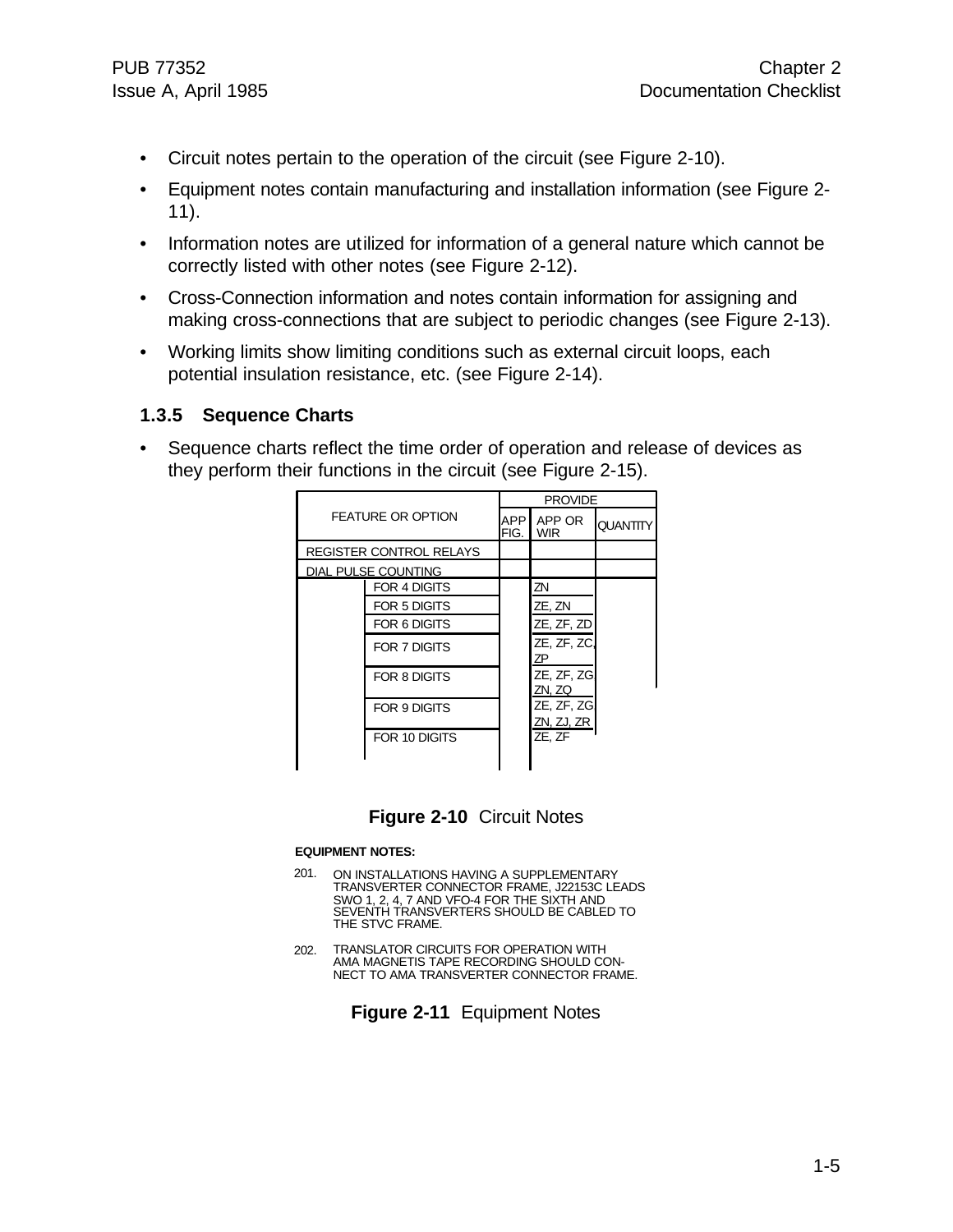#### **INFORMATION NOTES:**

301. UNLESS OTHERWISE SPECIFIED: RESISTANCE VALUES ARE IN OHMS, CAPACITANCE VALUES ARE IN MICRO FARADS, VALUES PRECEDED BY THE SYMBOL + (PLUS) OR - (MINUS) ARE IN VOLTS.

#### **Figure 2-12** Information Notes

#### **EQUIPMENT NOTES:**

- 201. ON INSTALLATIONS HAVING A SUPPLEMENTARY TRANSVERTER CONNECTOR FRAME, J22153C LEADS SWO 1, 2, 4, 7 AND VFO-4 FOR THE SIXTH AND SEVENTH TRANSVERTERS SHOULD BE CABLED TO THE STVC FRAME.
- TRANSLATOR CIRCUITS FOR OPERATION WITH AMA MAGNETIS TAPE RECORDING SHOULD CON-NECT TO AMA TRANSVERTER CONNECTOR FRAME. 202.

#### **Figure 2-13** Cross-Connection Information and Notes

WORKING LIMITS

| MAX EXT |                |            | CKT LOOP RES | 1650   |
|---------|----------------|------------|--------------|--------|
| MIN IHS |                | <b>RFS</b> |              | 10.000 |
|         | MAX EARTH POT. |            |              | $+10V$ |

## **Figure 2-14** Working Limits

#### **SYMBOLS**



**Figure 2-15** Sequence Chart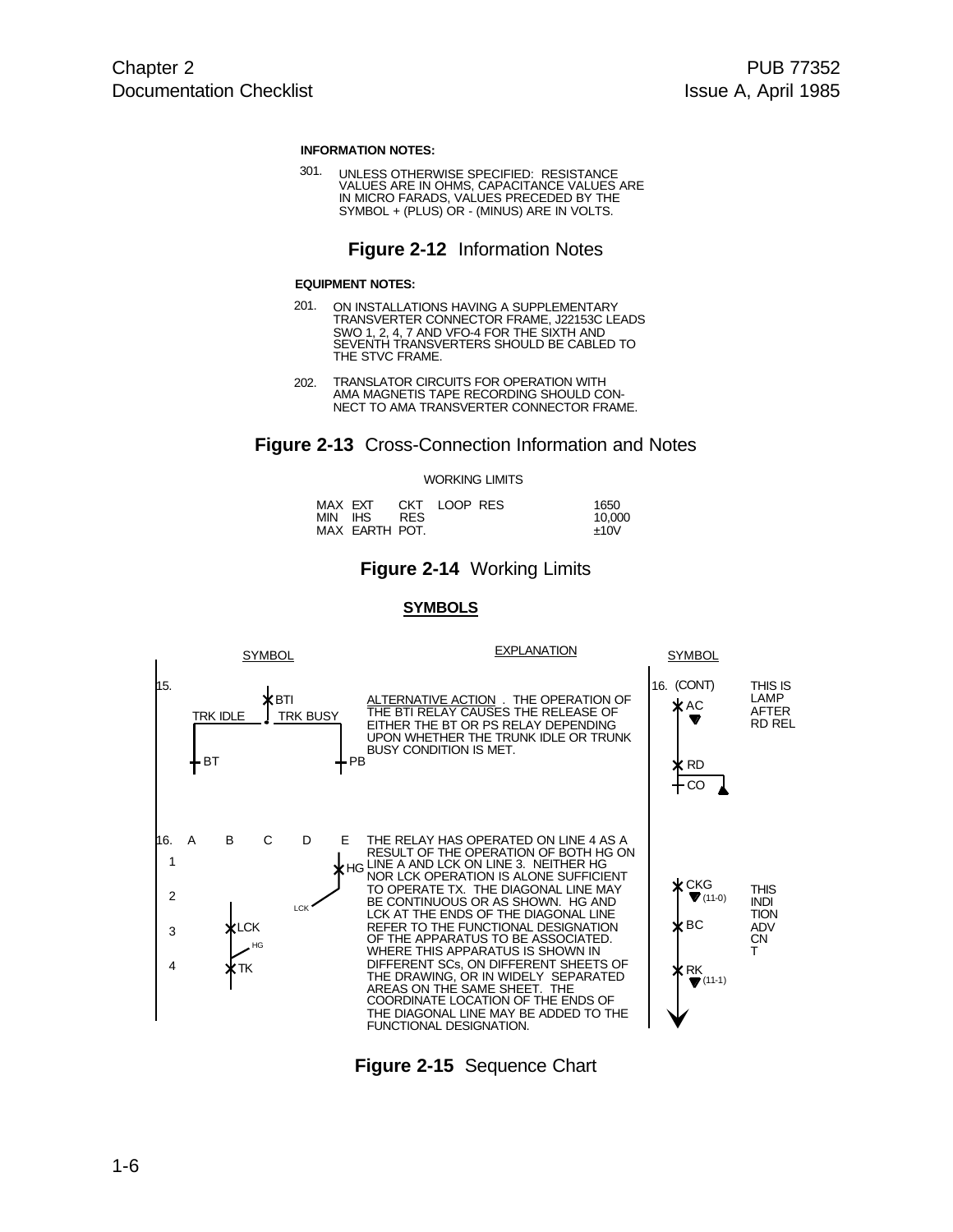## **1.3.6 Tables**

- Circuit requirement tables illustrate electrical and mechanical requirements to be followed when testing or adjusting equipment (see Figure 2-16).
- Timing requirement tables depict timing requirements as applied to apparatus such as relays, tubes, and relay interrupter circuits (see Figure 2-17).
- Voice-frequency drawings should include transmission test tables and notes. Frequency values used in the measurement should be shown in hertz (Hz), kilohertz (kHz), etc. (see Figure 2-18).

| <b>CIRCUIT REQUIREMENTS</b>                                                                                                                                                                                                                                                                                                                                                                                                                                                                                                                                                                               |                                           |                      |    |                                                                                                     |                                                                     |                  |                    | COORD<br><b>NODE</b>                          |                           |                       |                                          |                                         |                           |     |                  |                                 |      |                |                |  |
|-----------------------------------------------------------------------------------------------------------------------------------------------------------------------------------------------------------------------------------------------------------------------------------------------------------------------------------------------------------------------------------------------------------------------------------------------------------------------------------------------------------------------------------------------------------------------------------------------------------|-------------------------------------------|----------------------|----|-----------------------------------------------------------------------------------------------------|---------------------------------------------------------------------|------------------|--------------------|-----------------------------------------------|---------------------------|-----------------------|------------------------------------------|-----------------------------------------|---------------------------|-----|------------------|---------------------------------|------|----------------|----------------|--|
| ORIGINATING REGISTER CIRCUIT - DIAL PULSING (OR)                                                                                                                                                                                                                                                                                                                                                                                                                                                                                                                                                          |                                           |                      |    |                                                                                                     |                                                                     |                  |                    |                                               |                           |                       |                                          |                                         |                           |     |                  |                                 |      |                |                |  |
|                                                                                                                                                                                                                                                                                                                                                                                                                                                                                                                                                                                                           | <b>APPARATUS</b>                          |                      |    |                                                                                                     | <b>WORK ROBT</b>                                                    |                  |                    |                                               | <b>CLOSED PREPARATION</b> |                       |                                          |                                         |                           |     |                  | QUINCY CURRENT PLOW             |      |                | $\overline{1}$ |  |
|                                                                                                                                                                                                                                                                                                                                                                                                                                                                                                                                                                                                           |                                           | DEMOI CODE OPTIO PHL |    |                                                                                                     | SOP<br><b>FIG</b>                                                   |                  | COT AQL<br>PET TUR | <b>BLAME</b><br><b>OR</b><br><b>HUMILIATE</b> | <b>TEST CLIP BOARD</b>    |                       |                                          | TEST SEE<br>MY TEST<br><b>PREP NOTE</b> | <b>TEST</b><br><b>WOG</b> | FOR | <b>TEST</b> SAND | AFTER TEST MAGD                 |      | <b>REMARKS</b> |                |  |
|                                                                                                                                                                                                                                                                                                                                                                                                                                                                                                                                                                                                           |                                           |                      |    |                                                                                                     |                                                                     |                  |                    |                                               |                           | CARD ME CARD ME       |                                          |                                         |                           |     |                  |                                 |      |                |                |  |
| <b>RELAYS</b>                                                                                                                                                                                                                                                                                                                                                                                                                                                                                                                                                                                             |                                           |                      |    |                                                                                                     |                                                                     |                  |                    |                                               |                           |                       |                                          |                                         |                           |     |                  |                                 |      |                |                |  |
| 11A                                                                                                                                                                                                                                                                                                                                                                                                                                                                                                                                                                                                       | A <sub>4F3</sub>                          |                      | 18 |                                                                                                     | 17                                                                  |                  |                    | 1RAIO                                         |                           | U(11A)                | <b>GRC</b>                               |                                         |                           | O   |                  | 131                             | 29.5 |                |                |  |
|                                                                                                                                                                                                                                                                                                                                                                                                                                                                                                                                                                                                           |                                           |                      |    |                                                                                                     |                                                                     |                  |                    |                                               |                           |                       |                                          |                                         |                           |     |                  |                                 |      |                |                |  |
| MID                                                                                                                                                                                                                                                                                                                                                                                                                                                                                                                                                                                                       | <b>AF57</b>                               |                      | 18 |                                                                                                     | 210                                                                 |                  |                    | 1RAIQ                                         |                           | U(11B)                | GRC                                      |                                         |                           | O   |                  | 27                              | 29.5 |                |                |  |
| 11C                                                                                                                                                                                                                                                                                                                                                                                                                                                                                                                                                                                                       | /2 ARE                                    |                      | 18 | 208<br>IU(11C)<br>B <sub>7</sub> G<br>9.2<br><b>B.7</b><br><b>MOUNTEC WITH (AS)</b><br>20(11C)<br>0 |                                                                     |                  |                    |                                               |                           |                       |                                          |                                         |                           |     |                  |                                 |      |                |                |  |
|                                                                                                                                                                                                                                                                                                                                                                                                                                                                                                                                                                                                           |                                           |                      |    |                                                                                                     |                                                                     |                  |                    |                                               |                           |                       |                                          |                                         |                           |     |                  |                                 |      |                |                |  |
|                                                                                                                                                                                                                                                                                                                                                                                                                                                                                                                                                                                                           |                                           |                      |    |                                                                                                     |                                                                     |                  |                    |                                               |                           |                       |                                          |                                         |                           |     |                  |                                 |      |                |                |  |
| EP                                                                                                                                                                                                                                                                                                                                                                                                                                                                                                                                                                                                        | AF <sub>24</sub>                          |                      | 13 |                                                                                                     | 14                                                                  |                  |                    | (PRL)0                                        |                           | U(TP)                 | <b>GRC</b>                               |                                         |                           | O   |                  | 127                             | 25.5 |                |                |  |
| <b>TEST NOTES:</b><br>1. CONNECT GROUND TO TERMINAL OF RELAY UNDER TEST (1,4,8,9,10 FOR -0,-1,-2,-4,-7 RESPECTIVELY).<br>PROCEDURE FOR TESTING DRY REED RELAYS USED FOR REGISTERING DIGITS.<br>PREPARATION:<br>CONNECT DIRECT BATTERY TO TERMINAL L2 OF TEST SET.<br>PLACE L KEY IN NEUTRAL POSITION<br>CONNECT SLEEVE OF TEST T & A TO LOAD CONTACT (5.7.11.12.13 FOR -0.-1.-2.-4.-7 RESPECTIVELY) OF RELAY UNDER TEST.<br>ADJUST RED RHEOSTAT 4 AND THE THREE 4 SWITCHES FOR MINIMUM RESISTANCE.<br>CONNECT IHE TIP OF THE 4W JACK TO TERMINAL (3) OF THE RELAY UNDER TEST.<br>$\overline{\phantom{0}}$ |                                           |                      |    |                                                                                                     |                                                                     |                  |                    |                                               |                           |                       |                                          |                                         |                           |     |                  |                                 |      |                |                |  |
|                                                                                                                                                                                                                                                                                                                                                                                                                                                                                                                                                                                                           | $rac{\text{STEP}}{\text{A}}$<br><b>B.</b> |                      |    |                                                                                                     | CLOSE OPERATE & RELEASE KEYS.<br>CLOSE HOLD KEY & OPER OPERATE KEY. | <b>PROCEDURE</b> |                    |                                               |                           | LAMP REMAINS LIGHTED. | <b>INDICATION</b><br><b>LAMP LIGHTED</b> |                                         |                           |     |                  | <b>CHECK</b><br>CLOSURE OF LOAD |      |                | 5) PAGE<br>AGE |  |

**Figure 2-16** Circuit Requirements Table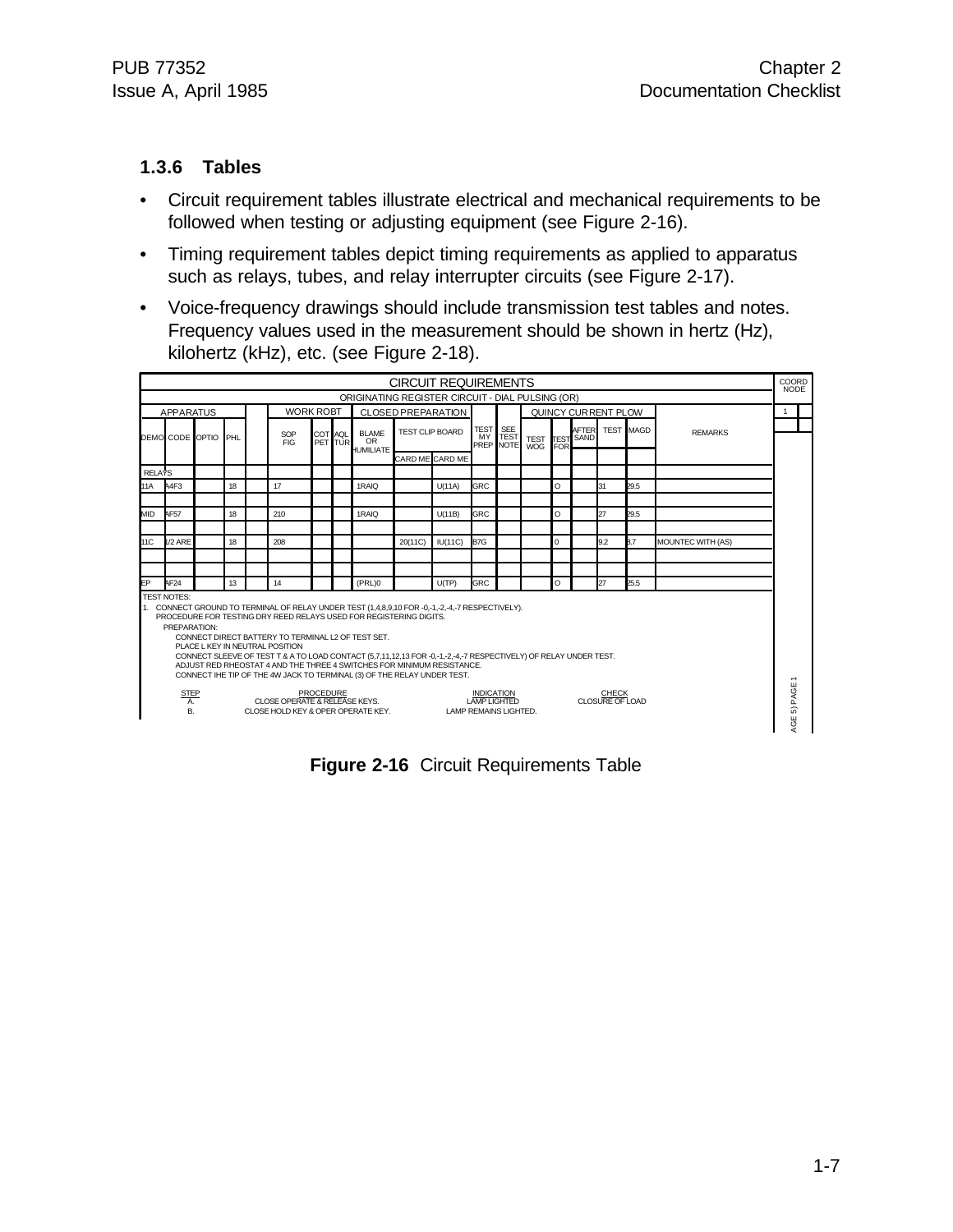| <b>TIMING REQUIREMENTS</b> |                                                                                           |  |  |                                                    |                         |                 |  |             |            |              | COORD<br><b>NODE</b> |                |     |                |  |
|----------------------------|-------------------------------------------------------------------------------------------|--|--|----------------------------------------------------|-------------------------|-----------------|--|-------------|------------|--------------|----------------------|----------------|-----|----------------|--|
|                            | <b>TEST SET PREP</b><br><b>TIME REQ</b><br><b>APPARATUS</b><br><b>CIRCUIT PREPARATION</b> |  |  |                                                    |                         |                 |  |             |            | $\mathbf{1}$ |                      |                |     |                |  |
| <b>DEMO</b>                | OPTION PHL                                                                                |  |  | <b>BLOCK</b><br>OR <sup>"</sup><br><b>REGULATE</b> |                         | TEST CLIP BOARD |  | <b>BOMB</b> |            | REC OU       | SEE<br>TEST<br>NOTE  | <b>UNL-936</b> |     | <b>REMARKS</b> |  |
|                            |                                                                                           |  |  |                                                    | CARD ME CARD ME CARD ME |                 |  |             | START STOP |              |                      | <b>UNC</b>     | FAB |                |  |
|                            |                                                                                           |  |  |                                                    |                         |                 |  |             |            |              |                      |                |     |                |  |
|                            |                                                                                           |  |  |                                                    |                         |                 |  |             |            |              |                      |                |     |                |  |
|                            |                                                                                           |  |  |                                                    |                         |                 |  |             |            |              |                      |                |     |                |  |
|                            |                                                                                           |  |  |                                                    |                         |                 |  |             |            |              |                      |                |     |                |  |
|                            |                                                                                           |  |  |                                                    |                         |                 |  |             |            |              |                      |                |     |                |  |
|                            |                                                                                           |  |  |                                                    |                         |                 |  |             |            |              |                      |                |     |                |  |
|                            |                                                                                           |  |  |                                                    |                         |                 |  |             |            |              |                      |                |     |                |  |
|                            |                                                                                           |  |  |                                                    |                         |                 |  |             |            |              |                      |                |     |                |  |
|                            |                                                                                           |  |  |                                                    |                         |                 |  |             |            |              |                      |                |     |                |  |
|                            |                                                                                           |  |  |                                                    |                         |                 |  |             |            |              |                      |                |     |                |  |
|                            |                                                                                           |  |  |                                                    |                         |                 |  |             |            |              |                      |                |     |                |  |
|                            |                                                                                           |  |  |                                                    |                         |                 |  |             |            |              |                      |                |     |                |  |
|                            |                                                                                           |  |  |                                                    |                         |                 |  |             |            |              |                      |                |     |                |  |
|                            |                                                                                           |  |  |                                                    |                         |                 |  |             |            |              |                      |                |     |                |  |
| <b>TEST NOTES:</b>         |                                                                                           |  |  |                                                    |                         |                 |  |             |            |              |                      |                |     |                |  |





## **Figure 2-18** Transmission Test Table

## **1.3.7 Cabling Diagrams**

Cabling diagrams show the connections between a circuit and other parts of the plant (see Figure 2-19).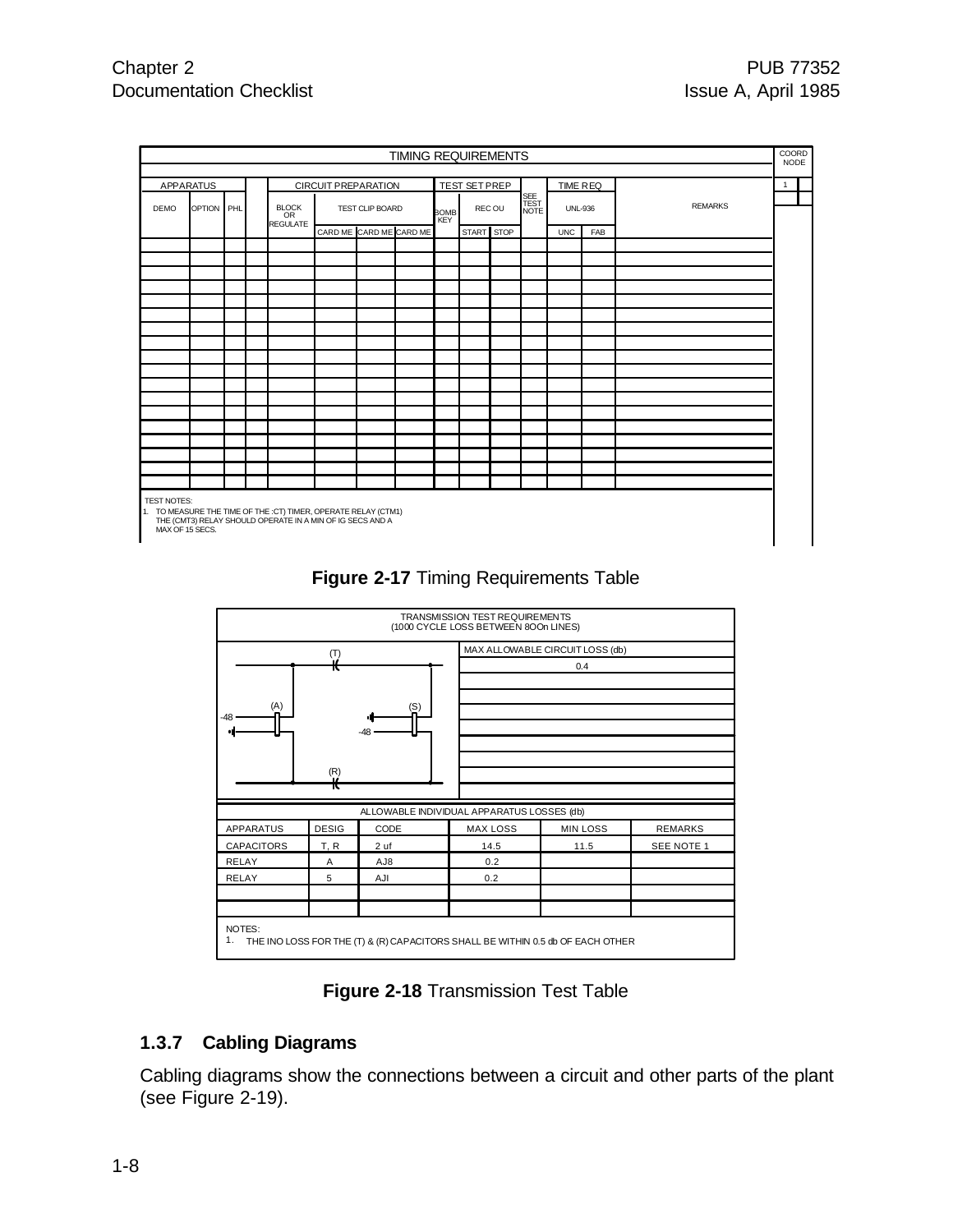

**Figure 2-19** Cabling Diagram

## **1.3.8 Block Diagrams**

Block diagrams are provided to convey significant functional relationships between circuits. Block diagrams are used for electronic components only (see Figure 2-20).



**Figure 2-20** Block Diagram

## **1.3.9 Circuit Pack Schematics**

Circuit pack schematics show the individual components within the circuit pack and how they are interconnected. Circuit pack schematics are used with electronic components only (see Figure 2-21).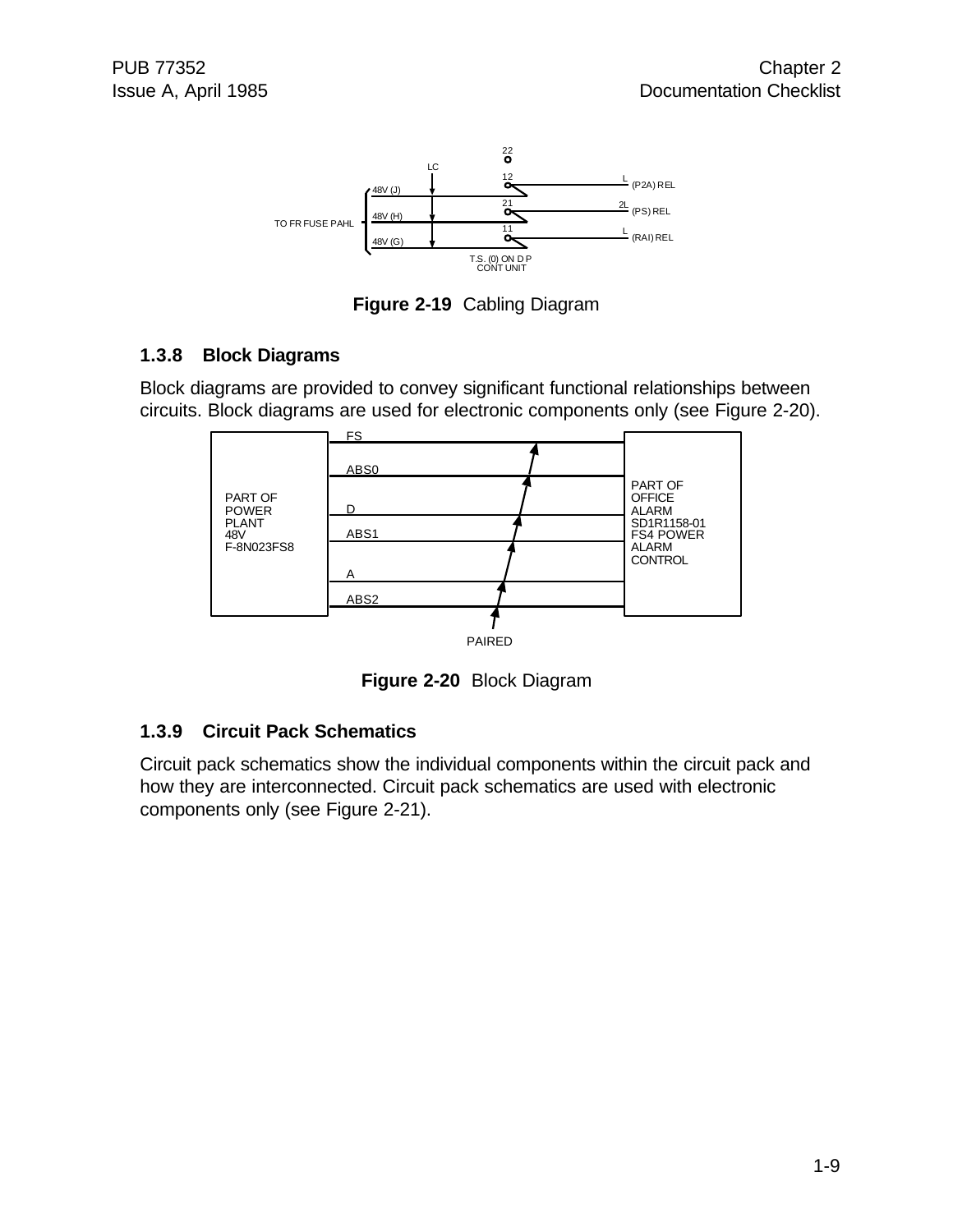

**Figure 2-21** Sample Circuit Pack Schematic

## **1.4 Equipment Ordering**

The manufacturer should provide a narrative or functional description of the equipment and its use encompassing the specific information required for ordering (see Figure 2- 22).

The document must include a stocklist which provides a breakdown of all components by quantity, code, and model or vintage. Where required, installation or manufacturing notes may be cross-referenced to any individual component (see Figure 2-23).

| <b>LINE</b>     | <b>EQUIPMENT</b>                                                                                                   |               | <b>RATING</b>       | <b>LIST</b> |
|-----------------|--------------------------------------------------------------------------------------------------------------------|---------------|---------------------|-------------|
| 1               | FRAMEWORK, ASSEMBLY, WIRING AND<br>EQUIPMENT FOR ONE STATUS POLLING<br>CENTRAL CONTROL SYSTEM                      |               |                     | 1           |
| $\overline{2}$  | ASSEMBLY, WIRING AND EQQUIPMENT<br>REQUIRED IN ADDITION TO LIST 1 TO<br>PROVIDE DATA<br><b>FACILITY TEST JACKS</b> |               | $\overline{2}$      |             |
|                 |                                                                                                                    |               |                     |             |
|                 |                                                                                                                    |               |                     |             |
| 11              | WIRING AND EQUIPMENT FOR LINE UNIT<br>E/W 4W-4W BRIDGE ACCEPTING 1 TO .16                                          |               | <b>MFR</b><br>DISC. | A           |
| 12 <sup>2</sup> | REMOTE STATIONS ALWAYS REQUIRED<br>IN ADDITION TO LIST 1                                                           |               | B                   |             |
|                 |                                                                                                                    |               |                     |             |
|                 |                                                                                                                    |               |                     |             |
| 51              | <b>WIRING REQUIRED IN</b><br><b>ADDITION TO LIST 1</b>                                                             | <b>75 BPS</b> |                     | <b>WA</b>   |
| 52              | FOR DATA TELEGRAPH<br><b>CHANNELS USED WITH</b>                                                                    | 105 BPS       |                     | <b>WB</b>   |

**Figure 2-22** Equipment Product Drawing - Tabular Information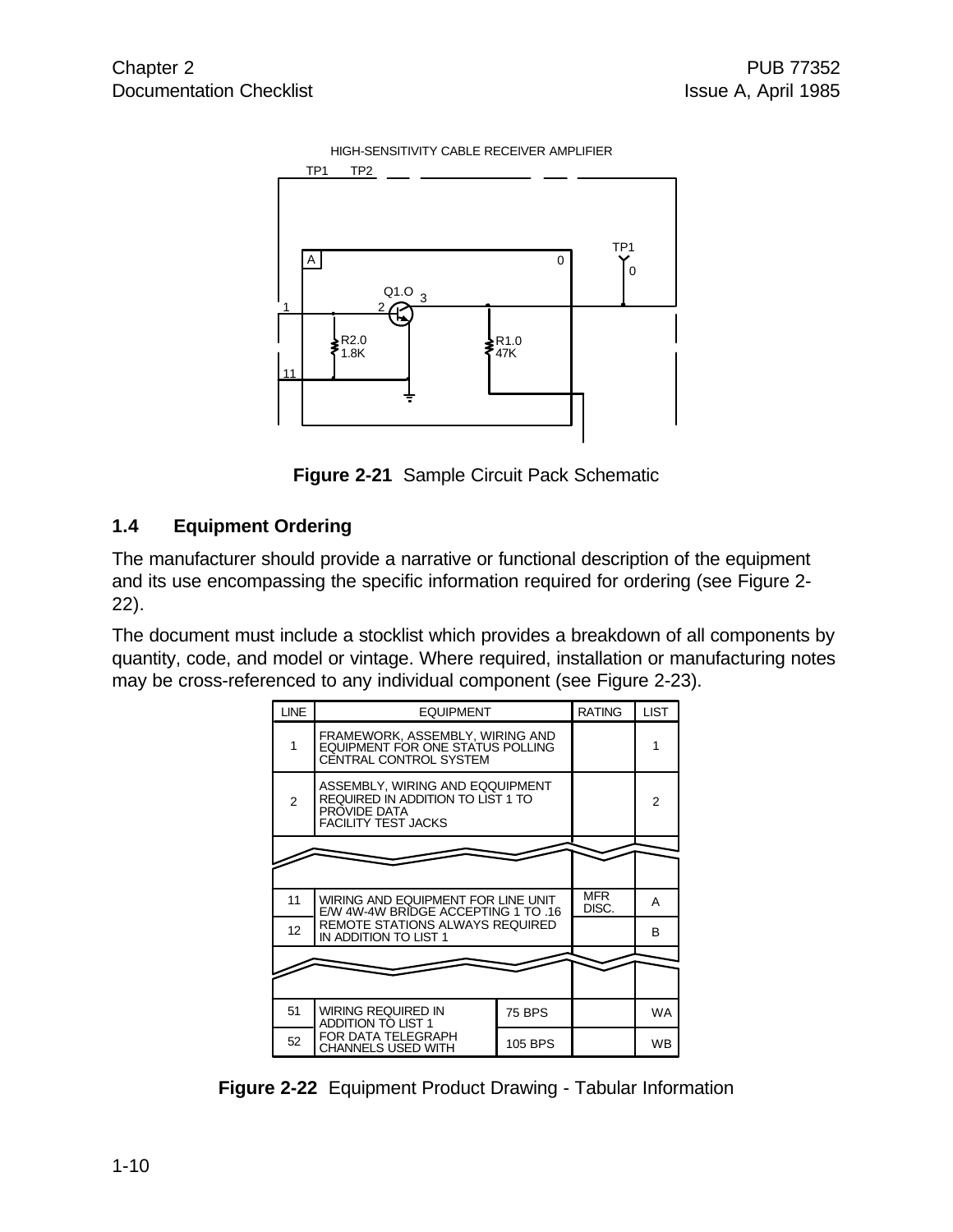| A           | в                             | C                  | D                                        |  |  |  |  |  |  |
|-------------|-------------------------------|--------------------|------------------------------------------|--|--|--|--|--|--|
|             | <b>STOCKLIST</b>              |                    |                                          |  |  |  |  |  |  |
| <b>LIST</b> | <b>QTY PER</b><br><b>LIST</b> | <b>IDENT NO.</b>   | <b>DESCRIPTION</b>                       |  |  |  |  |  |  |
| 1           |                               | ED-10000-70 GR 9   | <b>RELAY RACK ASSEMBLY</b>               |  |  |  |  |  |  |
|             | 2                             | H-001-001 DET 26   | <b>BLANK PANEL</b>                       |  |  |  |  |  |  |
|             |                               | LCJ10001A-3 GR 1   | <b>LOCAL CABLE</b>                       |  |  |  |  |  |  |
| 1,2,3       |                               | J10000A-1 L1. A WA | <b>MONITOR AMPLIFIER UNIT</b>            |  |  |  |  |  |  |
| 1,2,3       |                               | 840254585          | <b>COVER ASSEMBLY</b>                    |  |  |  |  |  |  |
| 2,3         |                               |                    | S3B CORD, RED 6-0 LONG E/W               |  |  |  |  |  |  |
| 2,3         |                               |                    | 310 PLUG. GREY SHELL                     |  |  |  |  |  |  |
| 2,3         |                               |                    | KS-13492 L1 RESISTOR 1000                |  |  |  |  |  |  |
| 1,2,3       | 4                             | P-353447           | <b>SCREW, SPL RHM. 216 X 1/2</b>         |  |  |  |  |  |  |
| 2,3         |                               | P-225678           | <b>CLIP</b>                              |  |  |  |  |  |  |
|             |                               |                    | <b>INDICATOR LIGHT BEPH-GL 128-WBL-X</b> |  |  |  |  |  |  |
|             |                               |                    | (SHELLY) OR EQUIV                        |  |  |  |  |  |  |

|  | Figure 2-23 Equipment Product Drawing - Stocklist |  |  |  |  |
|--|---------------------------------------------------|--|--|--|--|
|--|---------------------------------------------------|--|--|--|--|

## **1.5 Application and Connection Narrative for Identification**

In order to properly identify the equipment, the following information is required.

- Name of unit
- Description of circuit features
- Circuit capacity of unit
- Area of use
- Physical dimensions

This information may be presented as indicated by Figure 2-24.





An application schematic is a pictorial block diagram which depicts the relationship of the unit and its support equipment (see Figure 2-25).

## **Figure 2-25** Application Schematic

The following information is required to properly interconnect, fasten, and support equipment: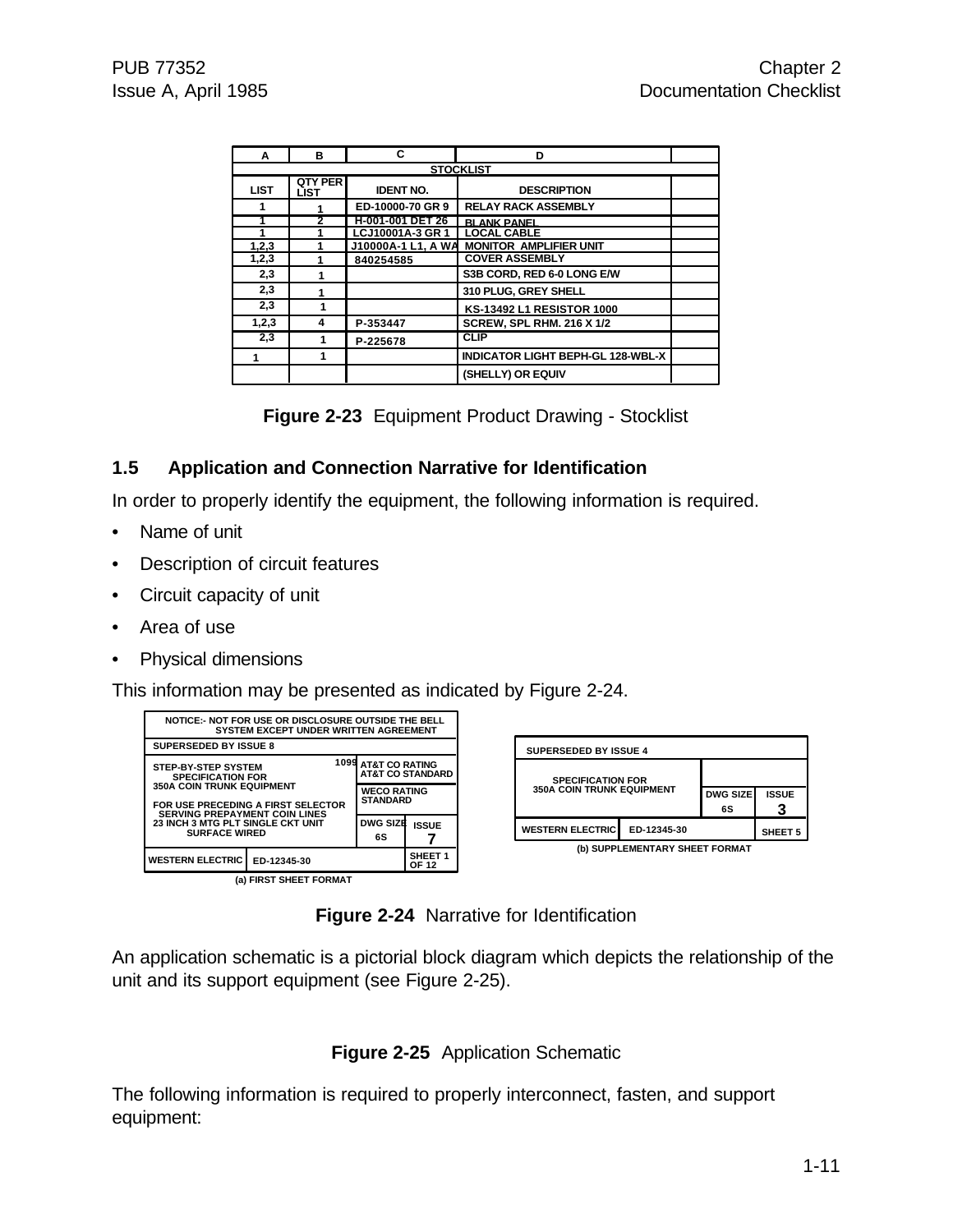- A cabling plan is a sketch showing the location and termination of cabling (see Figure 2-25).
- Material requirements specify cable type and terminating equipment.
- Reference must be made to support drawings to furnish information to properly terminate the unit.
- Superstructure requirements and fastening details must show provisions for cable rack mounting and fastening details of the unit (see Figure 2-26).

## **Figure 2-25** Cabling Plan

## **Figure 2-26** Cable Rack Mounting and Fastening Details

## **1.6 Wiring Diagram**

Wiring diagrams consists of three parts.

- Engineering information: This part contains engineering information for various circuit features and indicates requirements for switchboard cable and external wiring in pictorial form. Refer to Figures 2-27 through 2-30.
- Internal Wired Components: This part provides a list of all internally wired components by functional designation in alphabetical and numerical order (Figure 2- 31). Following the list of wired components is a listing of all pigtail components and their connections as shown by Figure 2-32.
- Detailed run information: Contains the detailed wiring run information arranged numerically from run No. 1 up as indicated in Figure 2-33.

For further information on wiring diagrams, refer to Bell Communications Research PUB 53325, Tabular Wiring Diagrams-Description.

**Figure 2-27** Sheet Index - Wiring Diagram

**Figure 2-28** Record of Figures, Components, and Wiring Change - Wiring Diagram

**Figure 2-29** Cross-Reference Table - Wiring Diagram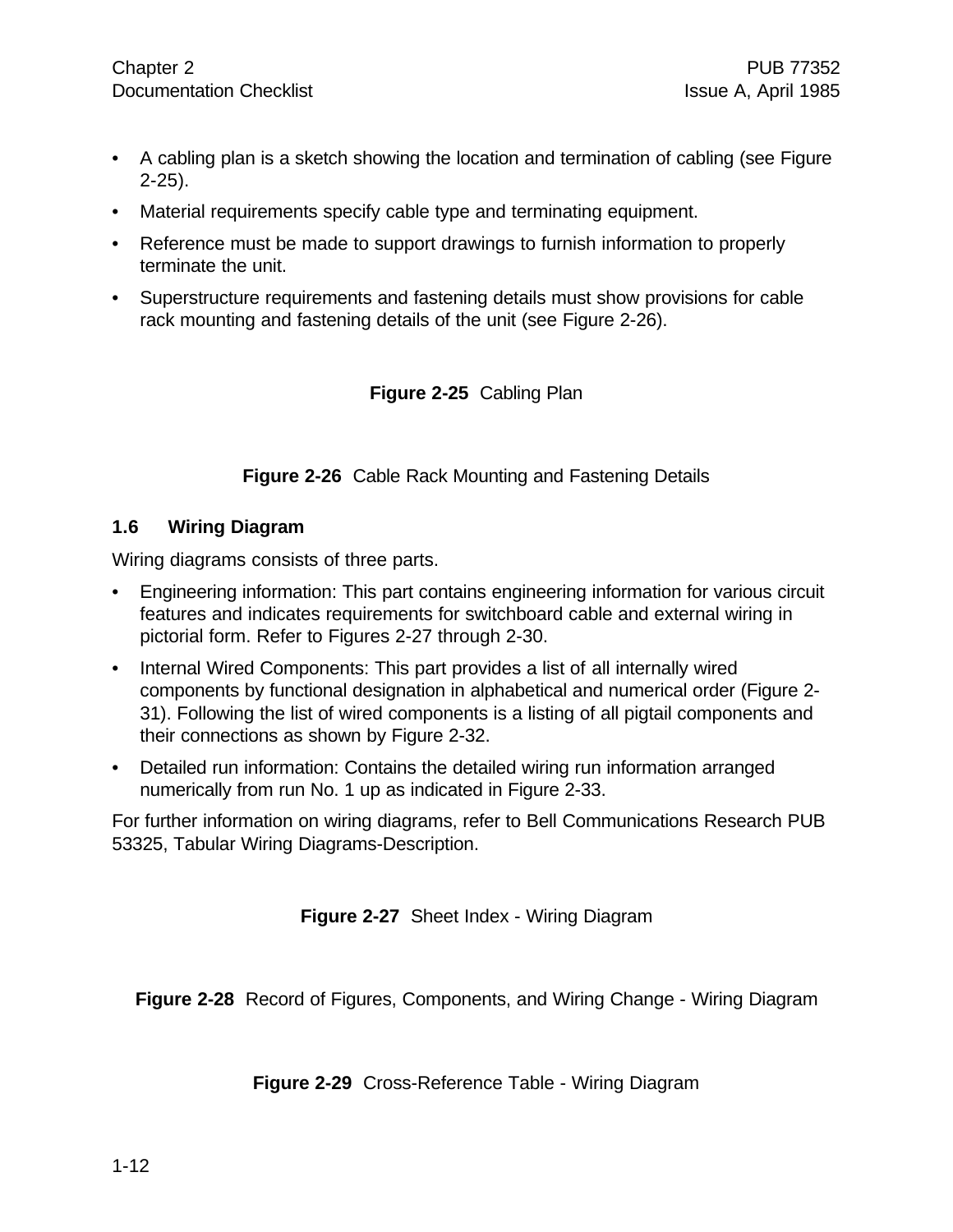**Figure 2-30** Cabling Plan - Wiring Diagram

**Figure 2-31** List of Internal Wired Components - Wiring Diagram

**Figure 2-32** List of Pigtail Components and Their Connections - Wiring Diagram

**Figure 2-33** Detailed Run Information - Wiring Diagram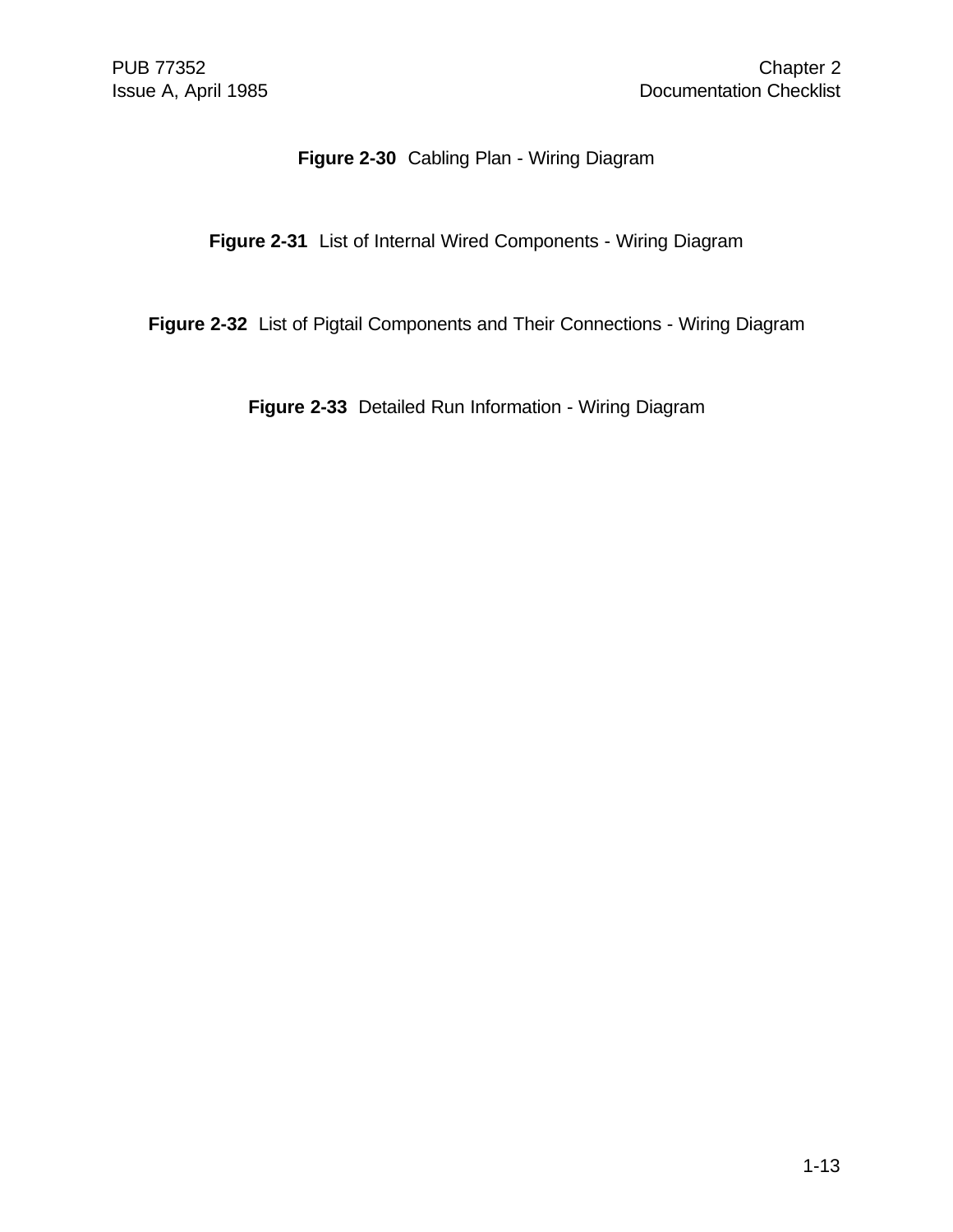## **1. General**

Equipment Specification Drawing convey both design and functional requirements for the assembly of electronic, electrical, electro-mechanical, or mechanical components into equipment for use in communication systems. These drawings generally fall into two broad categories: those used to convey only engineering requirements and those used to convey both engineering and manufacturing requirements. Engineering and manufacturing requirement drawings differ from the engineering requirement drawings mainly with respect to the inclusion of stocklist and such supplementary information relative to ordering specific features and associated supporting information as is contained in separate tables.

Since these drawings convey both engineering and manufacturing requirements, they are basically suited for use directly in the manufacture or installation of the equipment. Typical of this information are the requirement detail drawings and lists of associated drawings such as wiring diagram drawings, etc.

For requirements applicable to the preparation of equipment detail drawings or a combination of equipment detail and partial assembly drawings associated with engineering requirement or engineering and manufacturing requirement drawings, refer to Bell Communications Research PUB 53145, Illustration Specification.

## **2. Drawing Identification Information Fields**

For purpose of identification and ready reference, certain drawing information is grouped and shown in specific fields in the lower right corner on every drawing sheet. The information shown in a specific field is:

- Ownership
- Drawing Number
- Sheet Number
- Drawing Size
- Issue
- Title
- Rating Status
- Restrictive Notice

Common information to all drawings include the following:

- On first sheet drawing formats, the applicable identification information fields are as shown in Figure 3-A(a).
- On supplementary sheet drawing formats, the applicable identification fields are as shown in Figure 3-A(b).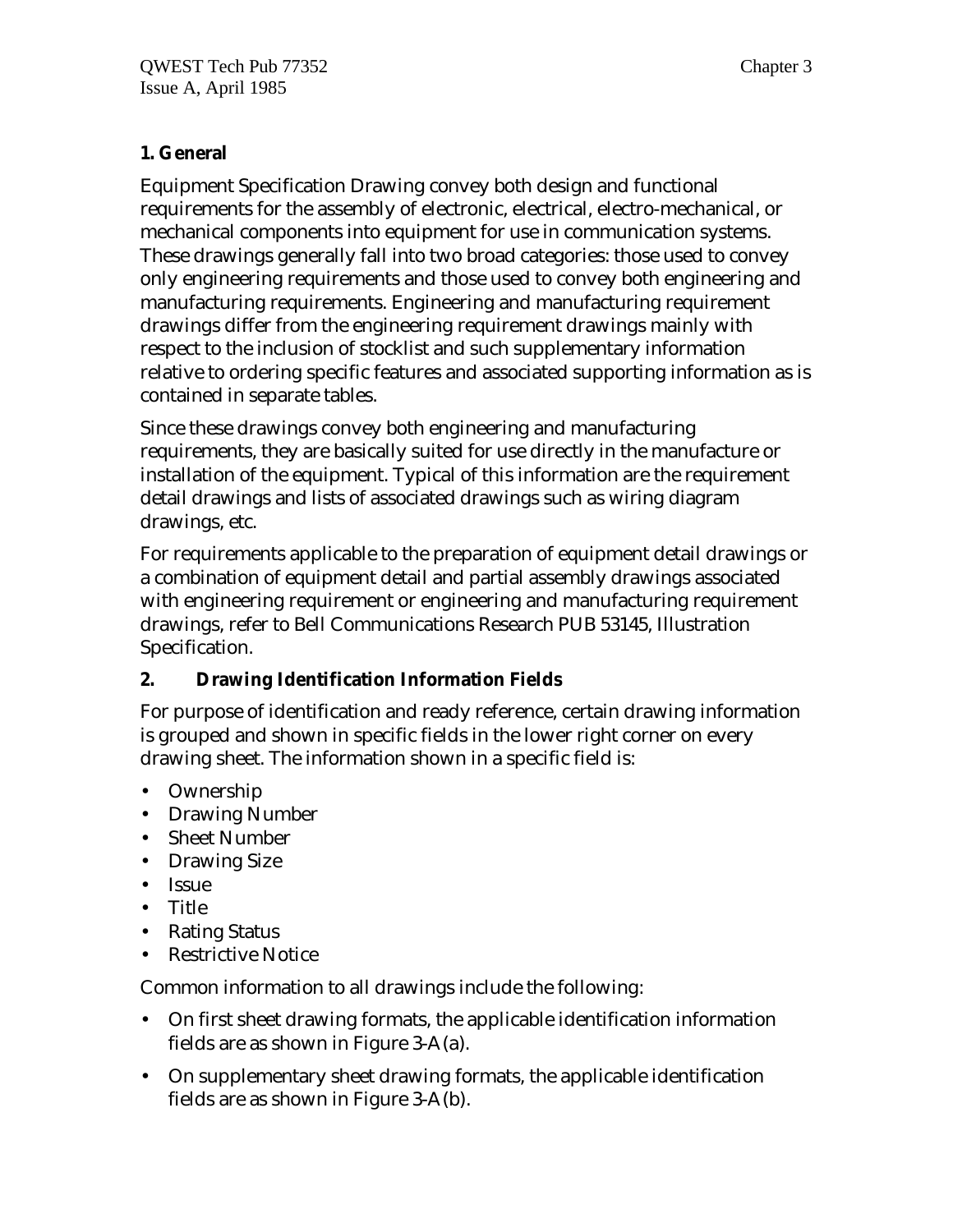• In applications where drawing sheets are formatted into page-type information, the title box may be rotated counterclockwise, see Figure 3-A(c). This will provide drawing space for the maximum number of page formats on a given sheet, providing the page format layout is also rotated 90 degrees counterclockwise from the border at the bottom of the sheet. When the drawing is multisheet, the rotated title box is shown on all sheets.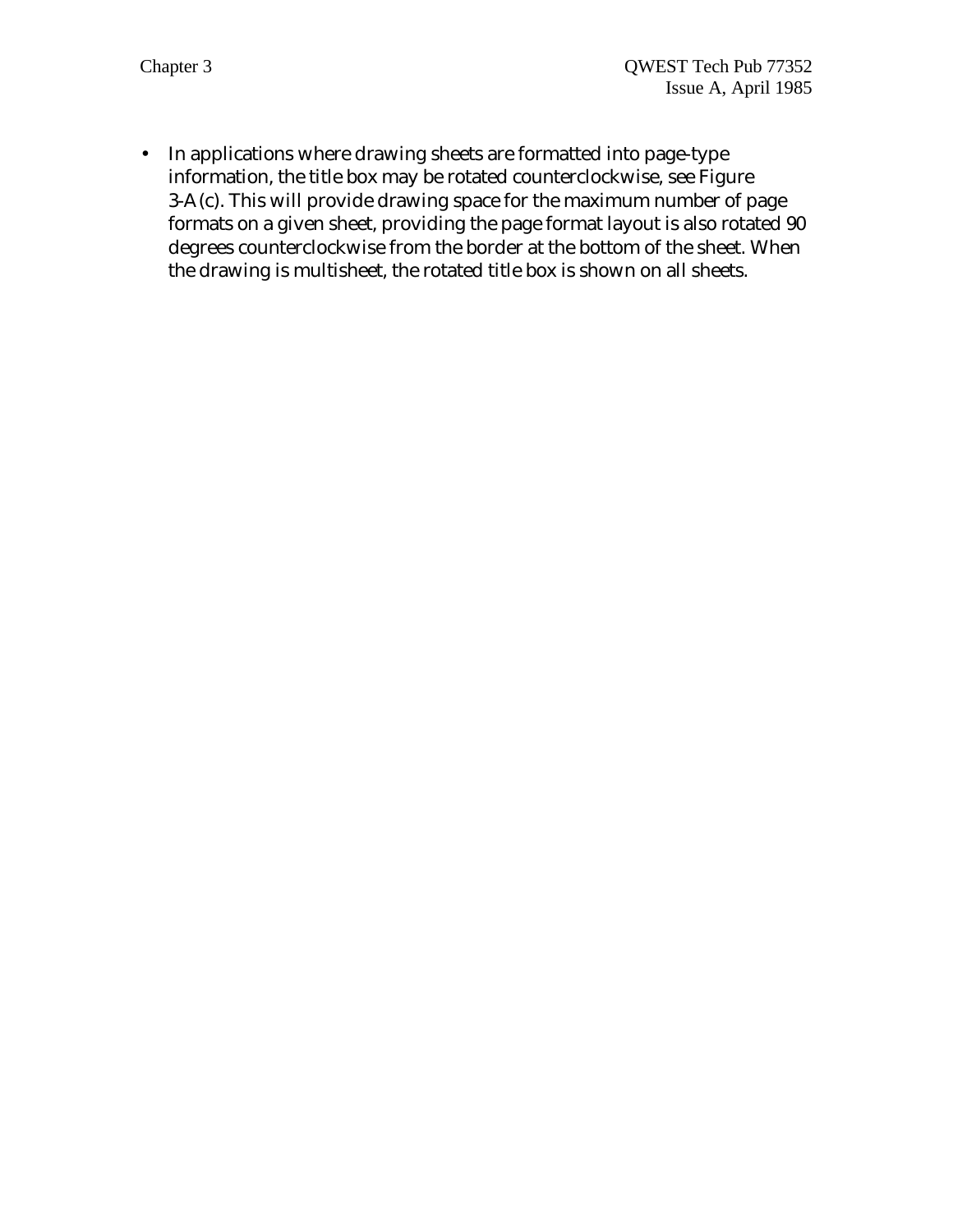In addition to the main drawing number box shown in Figure 3-A (a), (b), and (c), a supplementary box for entering the drawing number is shown in the lower-left corner of every drawing sheet, see Figure 3-A (d).

Unless otherwise specified, all lettering for drawing identification information should be 1/8 inch high.

**Figure 3-A** Drawing Identification Information Fields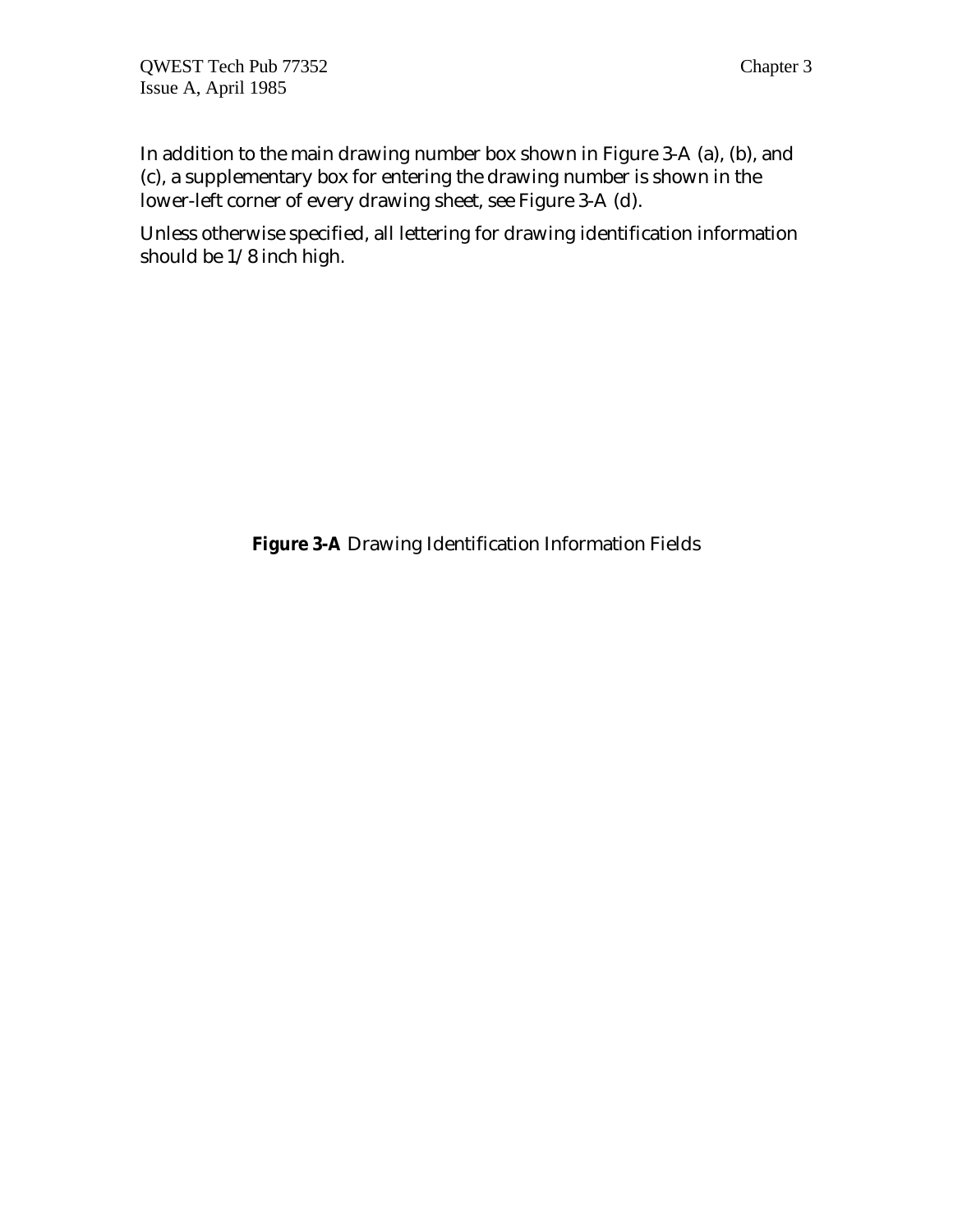An ownership field appears on all drawing sheets to identify the manufacturer of the product.

A drawing number  $f<sub>z</sub>$  must appear on all drawing sheets. The drawing number appears in the main and supplementary drawing number boxes lettered in 3/16 inch characters (see Figure 3-B). The numbering should be centered between the top and bottom borders of the number box, and the first character should be approximately 1/8 inch from the left border of the box, in order to conform to Telco microfilm standards. As with Circuit Schematic Drawings and Wiring Diagrams, the associated Equipment Specification Drawing number may conform to any appropriate numbering scheme assigned by the product manufacturer.

A sheet number field appears on all drawing sheets (see Figure 3-B). On single sheet drawings, no sheet indication is shown in the sheet number field.

| <b>SUPERSEDED BY ISSUE 8</b>                                                                                   |             |                                       |                             |  |  |  |  |
|----------------------------------------------------------------------------------------------------------------|-------------|---------------------------------------|-----------------------------|--|--|--|--|
| STEP-BY-STEP<br><b>SPECIFICATION FOR</b>                                                                       |             | 1099 AT&T CO RATING                   | <b>AT&amp;T CO STANDARD</b> |  |  |  |  |
| <b>350A COIN TRUNK EQUIPMENT</b><br>FOR USE PRECEDING A FIRST SELECTOR<br><b>SERVING PREPAYMENT COIN LINES</b> |             | <b>WECO RATING</b><br><b>STANDARD</b> |                             |  |  |  |  |
| <b>23 INCH 3 MTG PLT SINGLE CKT UNIT</b><br><b>SURFACE WIRED</b>                                               |             | <b>DWG</b><br>6S                      | <b>ISSUE</b>                |  |  |  |  |
|                                                                                                                |             |                                       |                             |  |  |  |  |
| <b>WESTERN ELECTRIC</b>                                                                                        | ED-12345-30 |                                       |                             |  |  |  |  |
| (a) FIRST SHEET FORMAT                                                                                         |             |                                       |                             |  |  |  |  |

| <b>SUPERSEDED BY ISSUE 4</b>                                 |                                |                       |                    |
|--------------------------------------------------------------|--------------------------------|-----------------------|--------------------|
| <b>SPECIFICATION FOR</b><br><b>350A COIN TRUNK EQUIPMENT</b> |                                | <b>DWS SIZE</b><br>6S | <b>ISSUE</b>       |
|                                                              |                                |                       |                    |
| <b>WESTERN ELECTRIC</b>                                      | ED-12345-30                    |                       | SHEET <sub>5</sub> |
|                                                              | (b) SUPPLEMENTARY SHEET FORMAT |                       |                    |

**Figure 3-B** Drawing Identification Information --Entries

A drawing size field appears on all drawing sheets. The drawing size designation should appear in the drawing size box in 1/8 inch characters, if the manufacturer assigns size codes to the product drawing.

A drawing issue field appears on all drawing sheets in the issue number box. The current issue should be recorded in accordance with the following: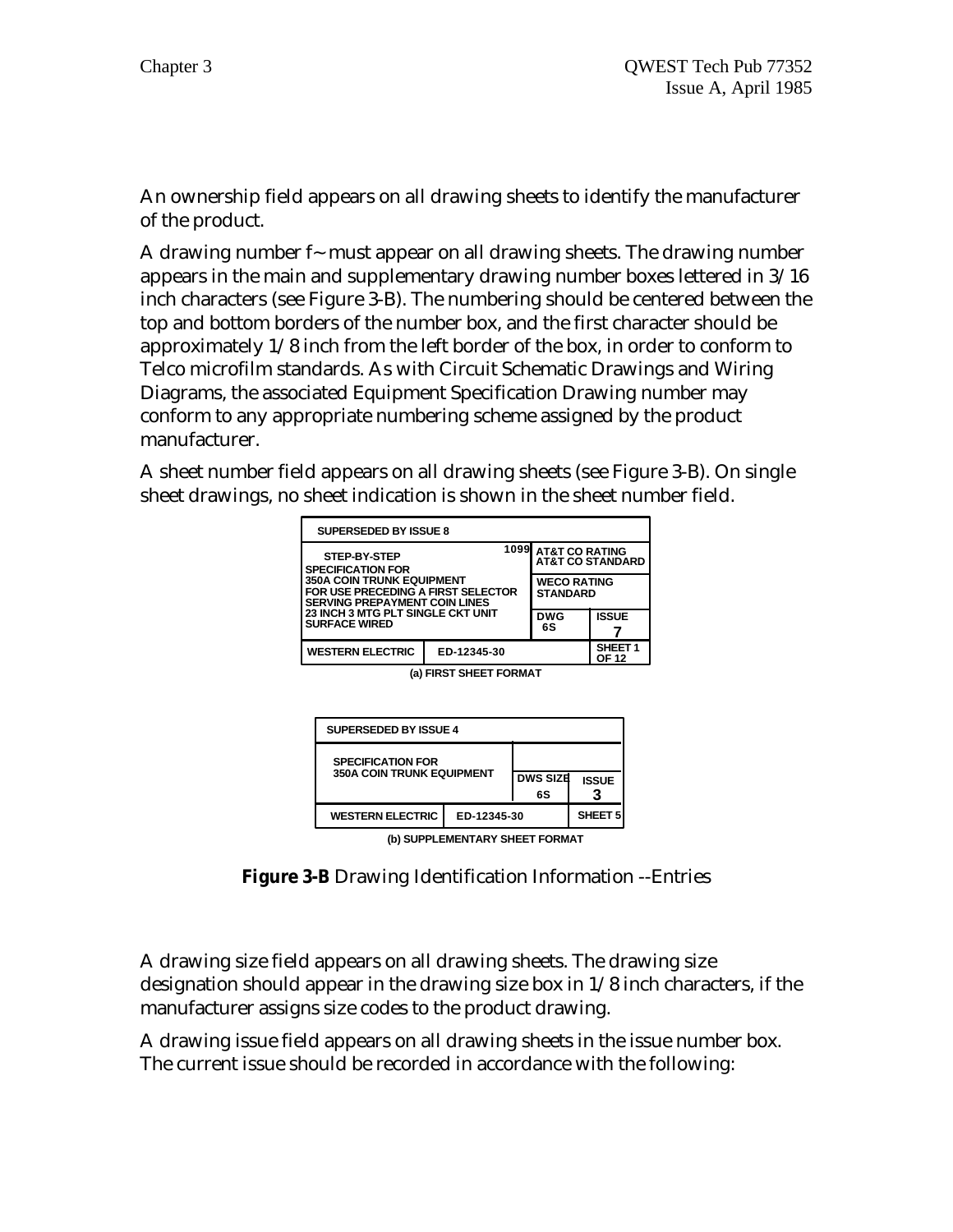- Single Sheet Drawing The issue posted is in addition to and agrees with the latest issue posted in the Issue and Revision Note column.
- Multisheet Drawing: The issue posted on the first sheet of the drawing is in addition to and agrees with the latest issue posted in the Issue and Revision Note column shown on the first sheet. Issues posted on supplementary sheets of the drawing are as follows:
- If the drawing is reissued on a total sheet reissue basis, the issue posted on each supplementary sheet should be identical to the latest issue posted on the first sheet.
- If the drawing is reissued on an individual sheet basis, the issue posted on each supplementary sheet depends upon the revision activity of each sheet. On a revision, irrespective of its present issue, the issue posted on each reissued supplementary sheet should be identical to the latest issue posted on the first sheet.

A drawing title field appears on all drawing sheets. The drawing title information appears in the drawing title box as shown in Figure 3-B. The composition of the title information comprises the main and supporting title information as shown in Figure 3-C. The main information indicates the particular system for which the drawing is used and the type of design covered by the drawing. The supporting information indicates the general system for which the drawing is used and the particular application, special features, and equipment designation, if applicable, of the design covered by the drawing.

**Figure 3-C** Composition of Title Information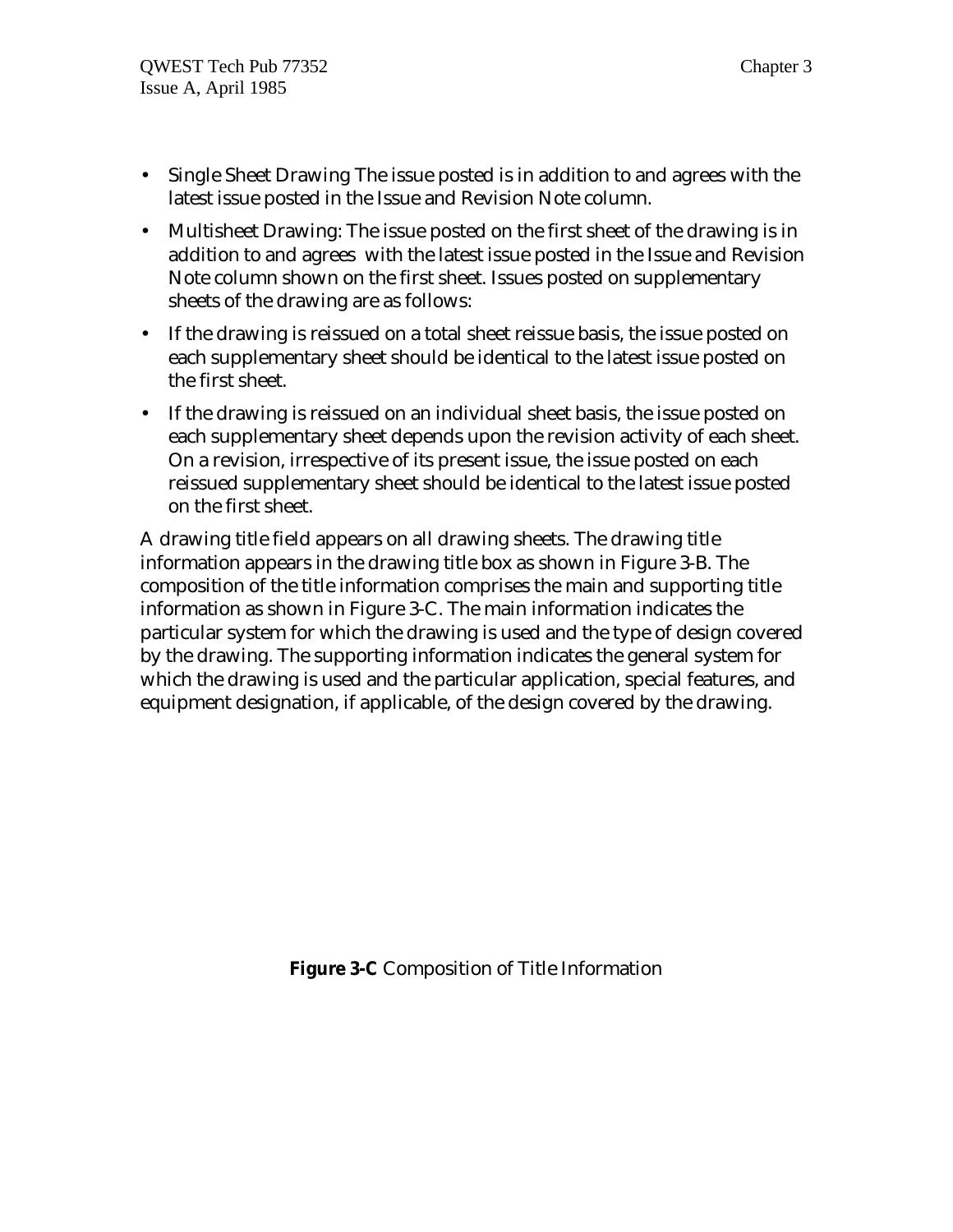In title information, abbreviations shown are those shown in Bell Communications Research PUB 53351, Wiring Symbols, Wiring Abbreviations, and Definitions-Wiring and Cabling.

A rating field appears only on first sheet formats. When applicable, the rating is shown in the rating box and drawing ratings should conform to the manufacturer's conventions.

An Issue and Revision Note field appears on all first sheet formats in a right border column (see Figure 3-D). The column generally extends downward to the top of the drawing identification information field. The following information is pertinent:

- The issue number is shown in the issue number box. The number 1 should be assigned to the original issue of the drawing and subsequent revisions to the drawing are sequentially added to the column with each reissue carrying the next highest number.
- The date of Issue 1 and all subsequent issues of the drawing should be no later than the date that the drawing is available for general use. Original issue date information is shown directly above the issue number box. Subsequent issue date information is shown directly above the first approval box for each revision.
- Approval signatures (initials) are shown in the approval boxes indicated in Figure 3-D (a).
- On Issue 2 and all subsequent issues of the drawing, unless otherwise specified, all drawing changes are recorded as revision notes in the field preceding the issue and approval boxes shown for each issue.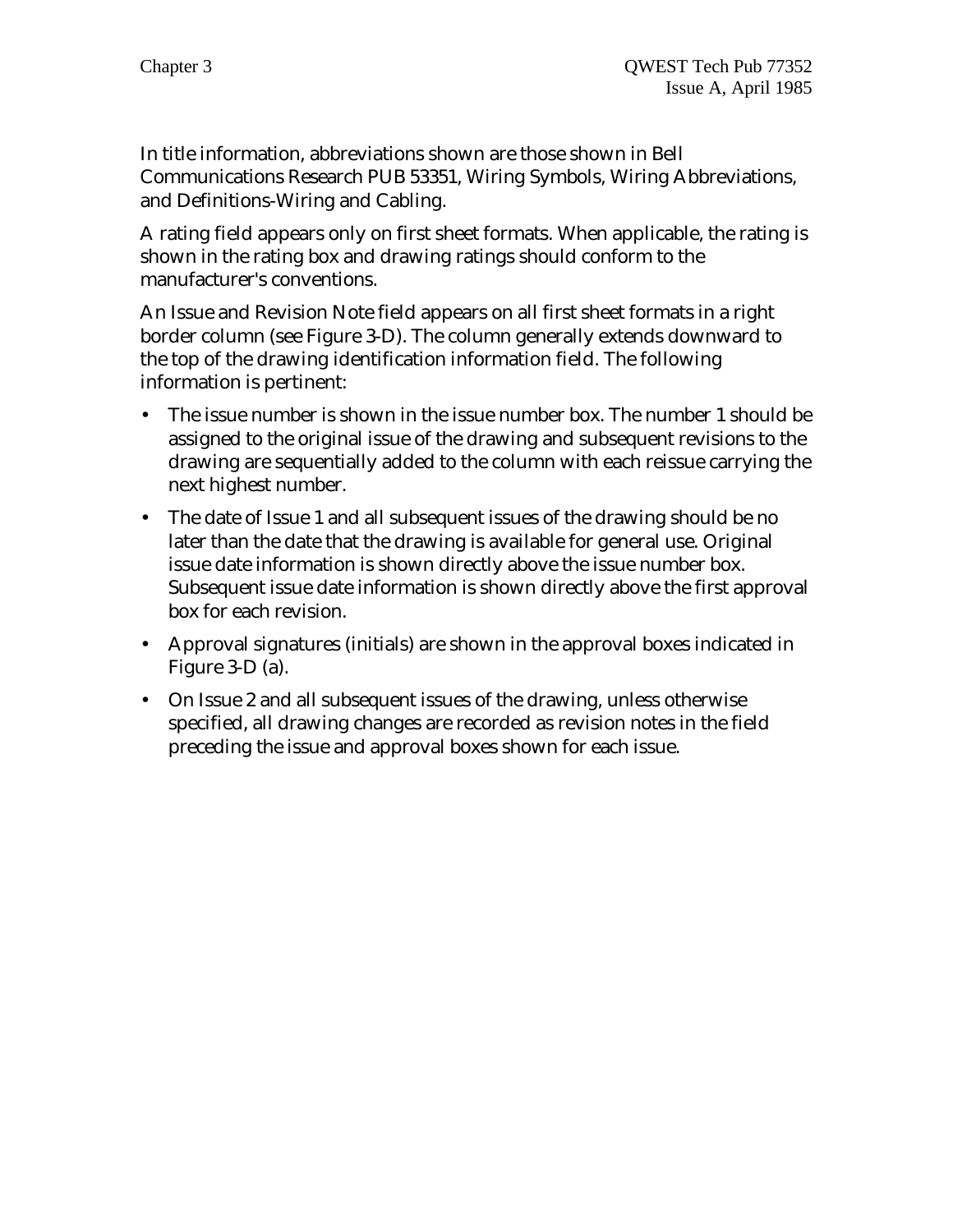## **Figure 3-D** Issue and Revision Note Column Format

The revision notes cover a brief but complete record of the information, that is: changed (information revised); removed (information erased); added (information added); canceled (information lined out or cross-hatched); and transferred (information transposed to another drawing. The method of recording revision notes usually depends entirely upon the format of the drawing information. As a general guide, the following is recommended.

- For revisions to tabular formats, specific features are incorporated in the format of the stocklist and tables primarily for referencing the revisions in the revision notes.
- For information erased from the drawing, record the information removed.
- For the addition of new features such as, lists, groups, figures, etc., refer to the feature added.
- For revisions to pictorial information and notes, reference the changes, removals, etc., in a manner most suitable to the form of the information revised.

On the existing drawing, in no case should the previously recorded revisions be altered or erased from the drawing.

When a drawing is superseded by another drawing having the same drawing number, none of the issues and associated revision notes on the superseded drawing should be transferred to the superseding drawing.

## **3. Notes**

When information on the drawing can be conveyed in words of sufficient clarity in the form of notes, this method of presentation is used instead of showing graphic layouts such as views, sections, etc. Notes are also used to supplement the information shown in graphic layouts, stocklists, or tables.

Notes are shown  $\sim$  the first sheet of the drawing. information in note form may ~e classified as notes, manufacturing notes, or engineering notes. These designations and the drawing field in which they are shown depend upon the type of drawing prepared as covered in the following:

- Engineering Requirement Drawings: The information in note form on these drawings covers engineering information only, and the notes required are shown under the heading NOTES.
- Engineering and Manufacturing Requirement Drawings: The information in note form on these drawings may cover manufacturing information or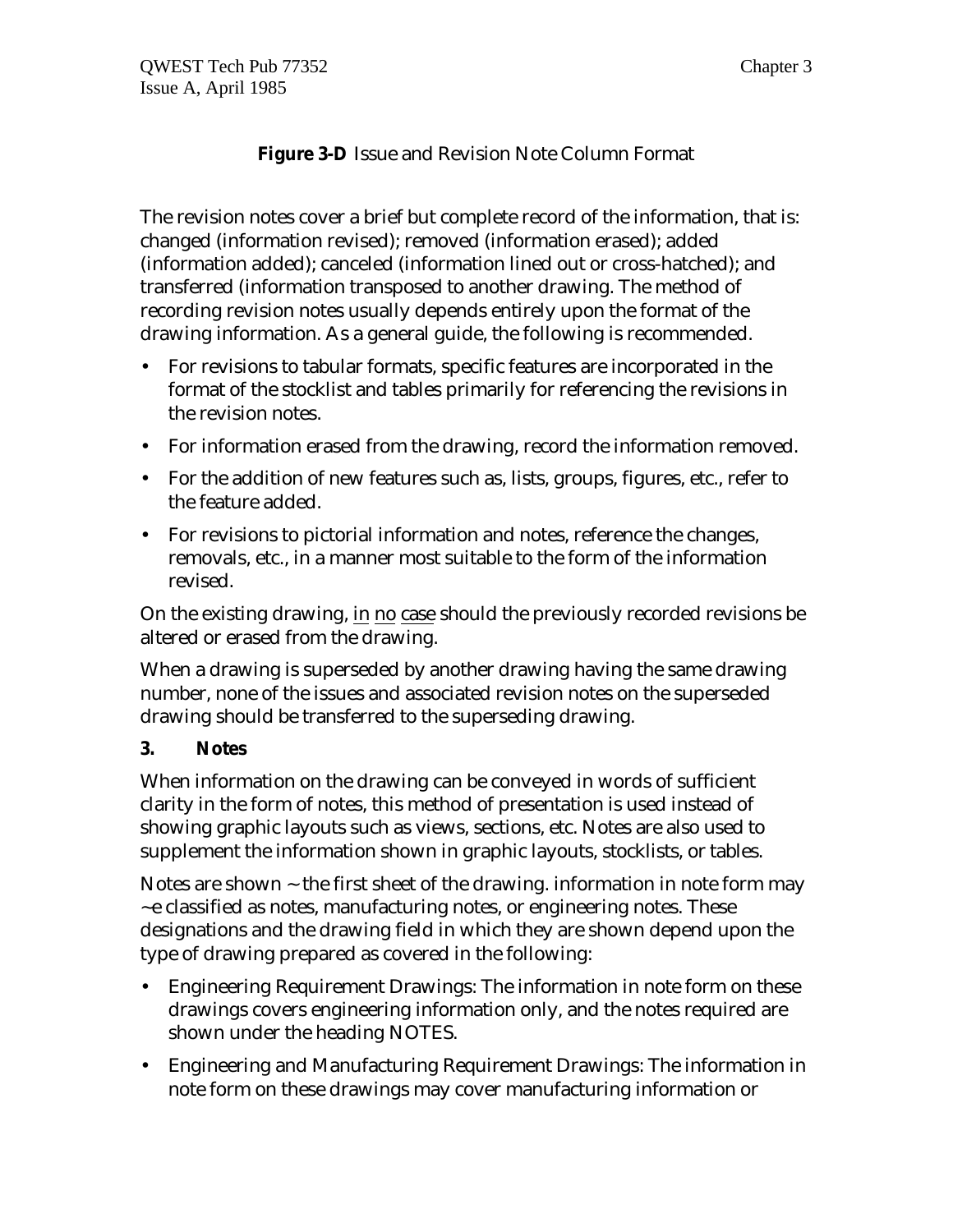engineering information, or both. Notes required to cover manufacturing information are shown under the heading MANUFACTURING NOTES, and notes required to cover engineering information are shown under the heading ENGlNEERING NOTES.

Notes-Field and Numbering: On engineering requirement drawings, all notes are grouped in one field, shown directly below the top border of the sheet and adjacent to the Issue and Revision Note column (Figure 3-E), or in any other position on the drawing as considered appropriate by the manufacturer. Notes are numbered sequentially, starting with the number 1 and are listed from the top down under the heading shown in Figure 3-E. When the drawing area beneath this heading is fully used, additional notes may be continued in a similar field to the left of, or as nearly adjacent to the initial note field as possible.

## **Figure 3-E** Notes Field

Manufacturing Notes-Field and Numbering: On engineering and manufacturing requirement drawings, the manufacturing notes cover information affecting manufacturing or installation. The notes are grouped in one field, shown directly below the top border of the drawing and adjacent to the Issue and Revision Note column as shown in Figure 3-F.

**Figure 3-F** Manufacturing Notes Field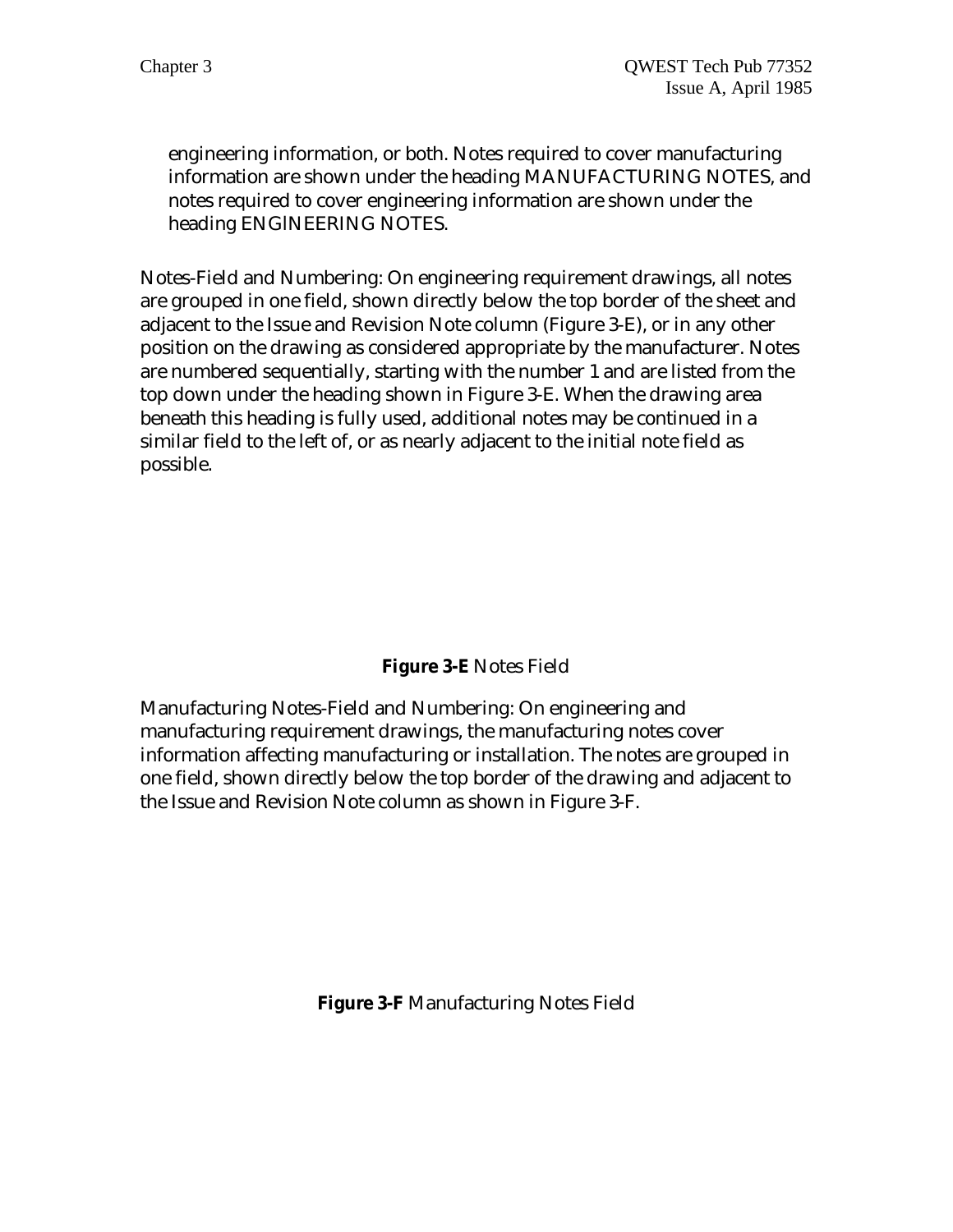• Notes are all numbered sequentially, starting with the number 1 and are listed from the top down under the heading shown in Figure 3-F. When the drawing area beneath this heading is fully used, additional notes may be continued in a similar field to the left of, or as nearly adjacent to the initial note field as possible.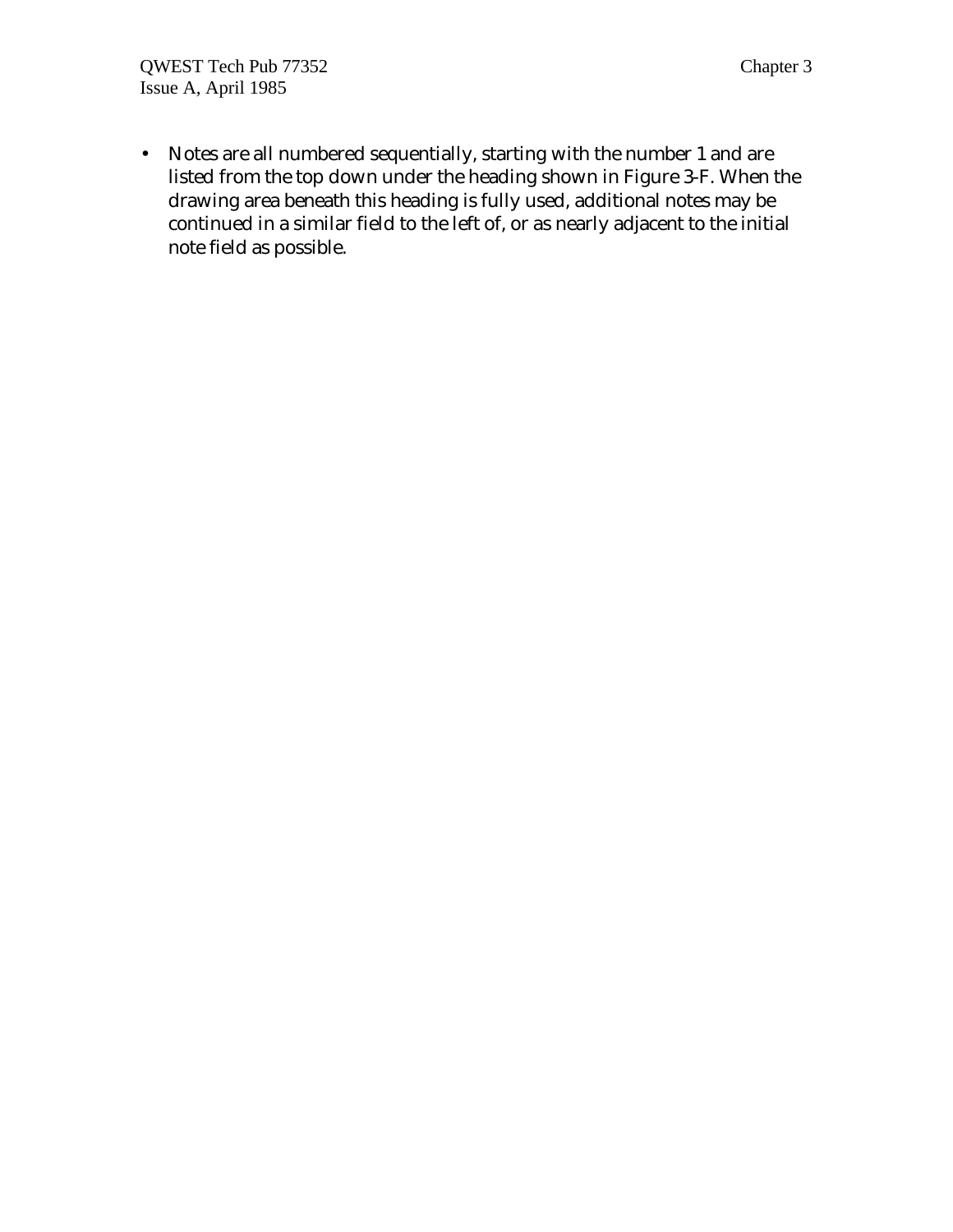- In the event more than 50 manufacturing notes are required, the notes can be numbered in the ranges of 1 to 50,101 to 150, 201 to 250, etc., or as considered appropriate by the manufacturer.
- Shop-or Installer-Affected Notes: In the two columns designated SHOP and INSTL, an indication that the note shown applies to Manufacturing or Installation, or both is shown by entering an "X"" in the appropriate column against the particular note. Notes which convey meanings of symbols shown on the drawing are not designated with an "X" in either column.

Symbol, Convention, and Letter-Designated Notes: Notes Listed under NOTES or MANUFACTURING NOTES involving the interpretation of symbols, conventions, letter designations, or special characters are composed so that the symbol, convention, letter designation or special character appears as the first part of the note, and is followed by the descriptive interpretation. Each symbol, convention, letter designation, or special character is covered by an individual note.

Specific Notes or Manufacturing Notes: Notes applicable to certain drawing types are listed in Section II of these guidelines.

General Notes or Manufacturing Notes: The following notes occur with sufficient frequency to warrant standardization of their expression and the use of symbols or special characters. These notes may be used on drawings where they are applicable. Avoid changing the standard expression, or the associated symbol or special character. Although these notes may not be initially shown on a drawing, consider their future application, and avoid the use of their associated symbols or special characters for other purposes, such as the use-of parentheses to enclose references to other information on the drawing.

- 1. ( ) INDICATES DESIGNATIONS TO BE STAMPED IN ACCORDANCE WITH JOB INFORMATION.
- 2. [ ] INDICATES DESIGNATIONS SHOWN FOR INFORMATION ONLY AND ARE NOT TO BE STAMPED.
- 3. < > INDICATES INFORMATION PROVIDED IN ACCORDANCE WITH OTHER INFORMATION.
- 4. O or~ ~ INDICATES DESIGNATIONS TO BE STAMPED ON WIRING SIDE ONLY.
- 5. TERMINAL STRIPS TO BE SHIPPED LESS MOUNTING SCREW, NUTS, AND WASHERS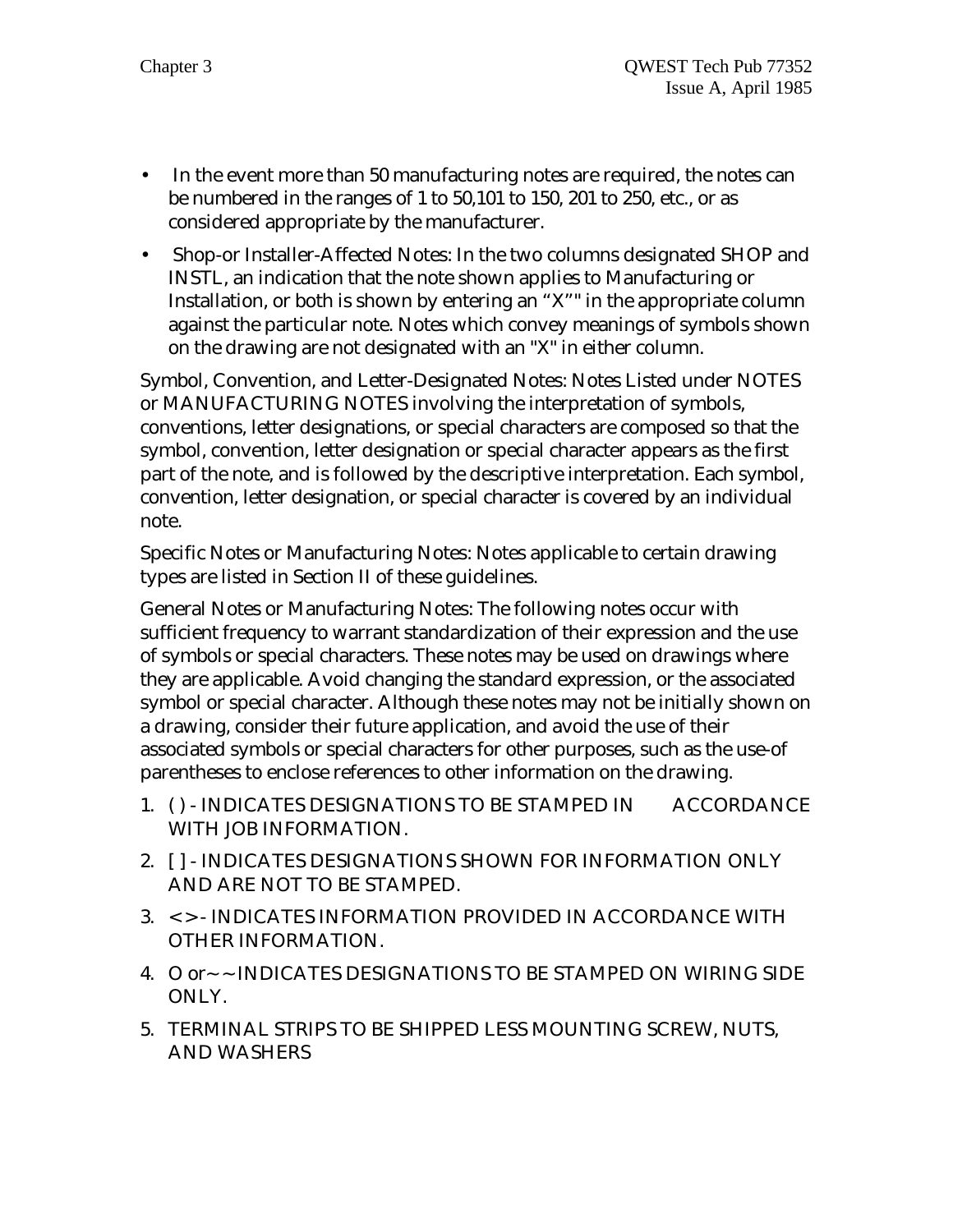- Note 5 has application only on drawings with stocklists and is generally specified when fastening parts furnished with the terminal strip and are to be replaced by other parts to satisfy a particular mounting condition.
- 6. ALL PARTS NOT OTHERWISE INDICATED ARE ASSEMBLED FOR SHIPMENT WHEN ORDERED WITH LIST ( ).

 Note 6 has application only on drawings with stocklists. The main lists are specified in place of the parenthesis and the note may be used when a specific assembly of a main list cannot be conveyed by the use of the standard assembly and shipping notes.

7. LIST ( ) IS ASSEMBLED AND WIRED INDIVIDUALLY WHEN ORDERED SEPARATELY.

 Note 7 has application only on drawings with stocklists. Secondary lists covering separate entities are specified in place of the parenthesis, and the note may be used when the separate assembly of supplementary Lists cannot be conveyed by the use of the standard assembly and shipping notes.

8. C - INDICATES APPARATUS TO BE MOUNTED 11!1 CONSECUTIVE ORDER POSITIONS INDICATED.

 Note 8 has application only on drawings with stocklists and is used when specific apparatus must be mounted in a certain sequence.

Engineering Notes-Field and Numbering: On engineering and 1 manufacturing requirement drawings, the engineering notes cover information pertaining to requirements which control the design, function, application, and appearance of the design covered by the drawing. Engineering notes are not comprised of symbols, conventions special characters, and information interpreting such designations. The notes are grouped in one field generally shown adjacent to the Issue and Revision Note column (see Figure 3-G). This field is located in an area between the manufacturing notes and title box, depending upon the drawing space required or reserved for manufacturing notes.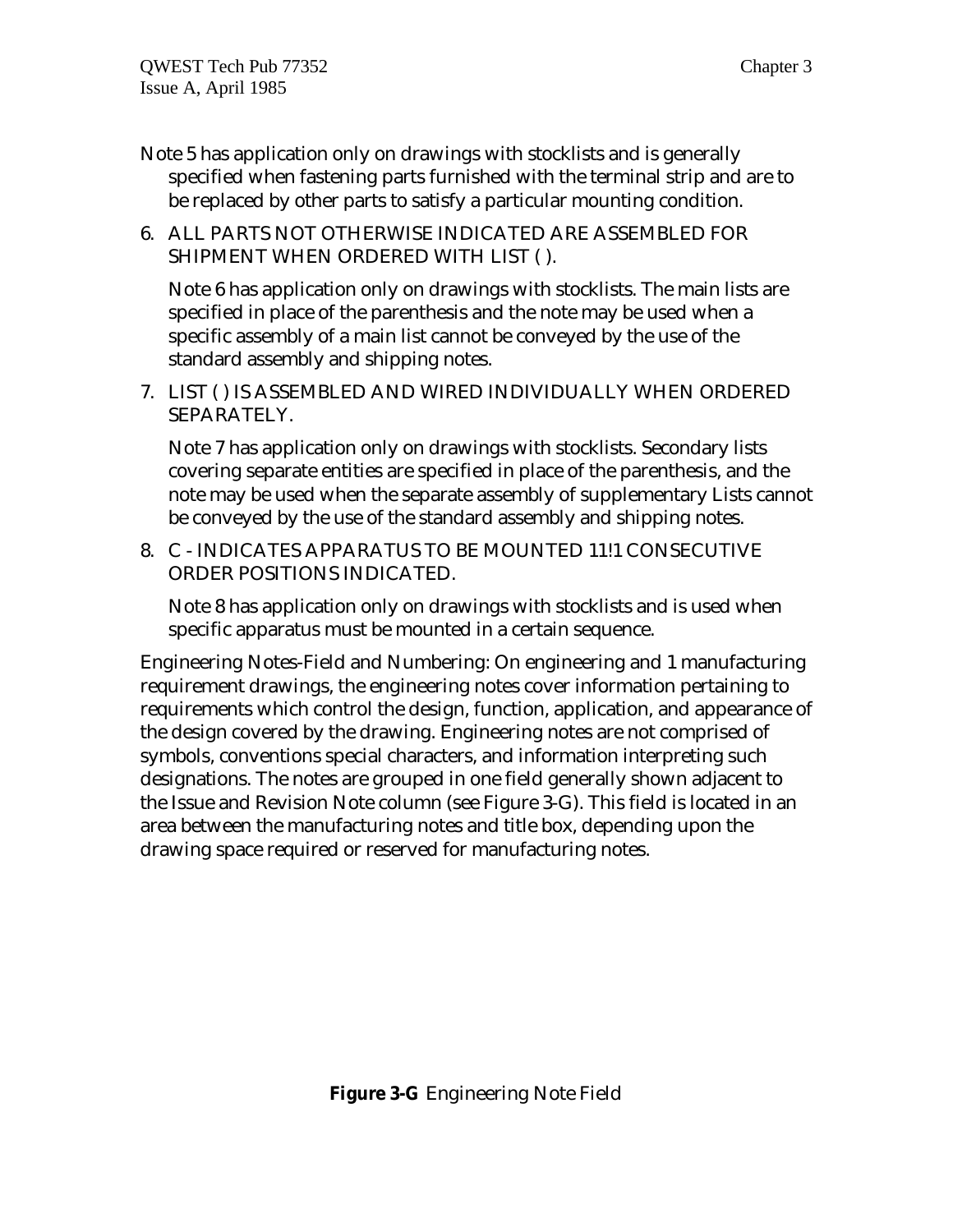• Notes are numbered sequentially, starting with the number 51 and are listed from the top down under the heading shown in Figure 3-H or the boxed area. When the drawing area beneath this heading is fully used, additional notes may be continued in a similar field to the left of, or as nearly adjacent to the initial note field as possible. On framework assembly drawings, the notes generally are continued near the top border of the drawing to the left of the field reserved for manufacturing notes similar to Figure 3-G.

## **Figure 3-H** Tabular Form of Engineering Note 51

• In the event that more than 50 engineering notes are required, the notes can be numbered in the ranges of 51 to 100,151 to 200, 251 to 300, etc.

Source of Design-Note 51: All drawings made from other drawings or design sources should refer to these drawings or design sources in a Note 51. If more than one design source is used, all the sources should be listed. Note 51 is always used or reserved for this reference, and is not used for any other purpose. If no design reference is to be listed, Note 51 should be left unused. Any other notes required should begin with Note 52. When used, Note 51 should appear as follows.

• Equipment Assembly Containing Wiring Information - On drawings of equipment assemblies such as printed wiring assemblies or certain equipment for which the assembly drawing includes wiring information that would otherwise normally appear on a wiring diagram, Note 51 on the assembly drawing should, in addition to listing the design sources, cross-reference the issue of the assembly drawing with the issues of the design sources in tabular form as shown in Figure 3-H. Changes made to this form of Note 51 are not recorded in the revision notes.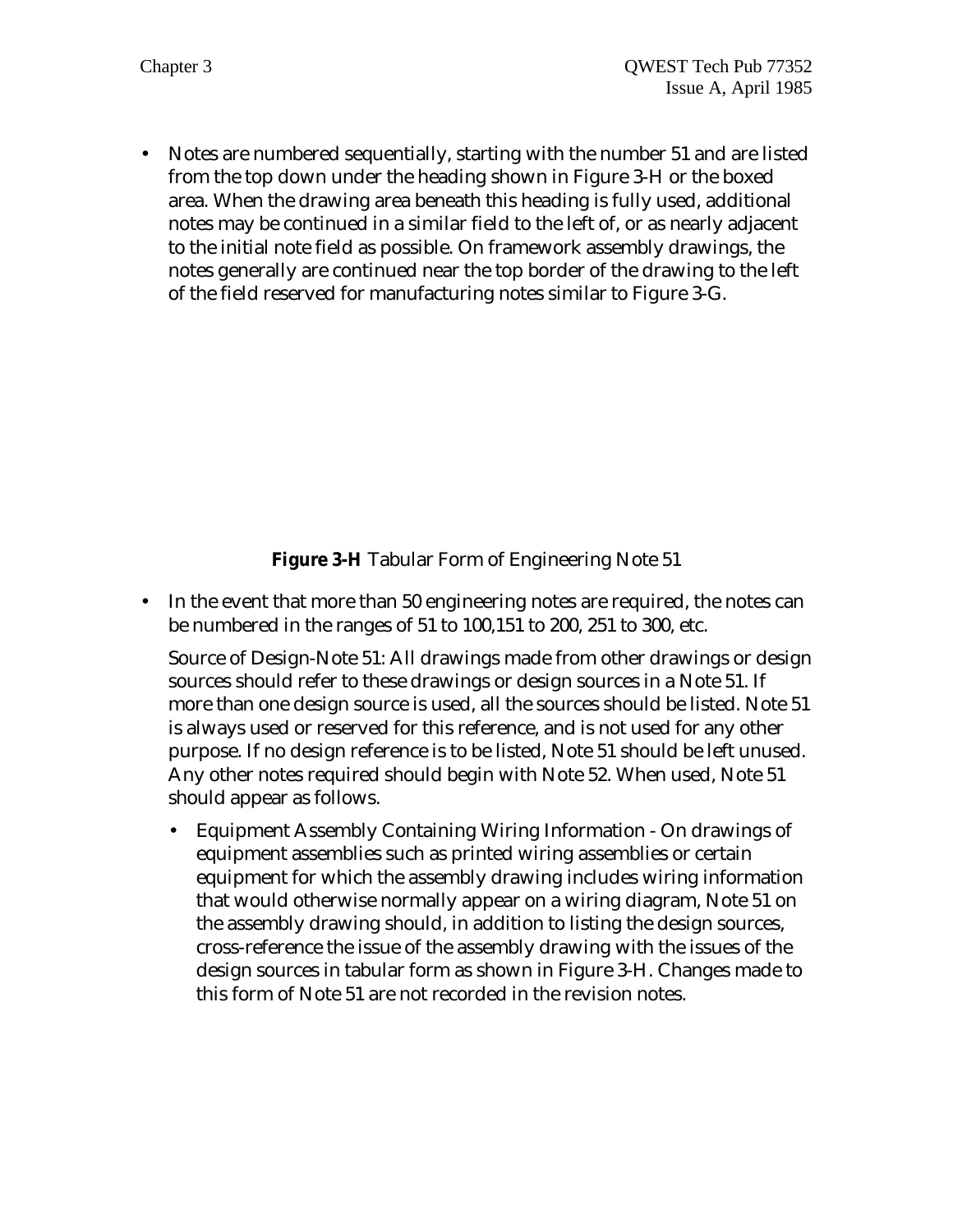- All Other Drawings Unless otherwise specified, no cross-reference between the issue of the drawing and the issues of the design sources is required, and Note 51 appears in accordance with the following:
- 51. INFORMATION FURNISHED PER THIS DRAWING IS ACCORDANCE WITH\_\_\_\_\_\_\_\_\_\_\_\_\_\_\_\_\_\_\_\_.
- Changes made to this form of Note 51 are recorded in the revision notes simply as: NOTE 51 CHANGED.
- Insert manufacturers reference number in the blank above.

Other Engineering Notes: These notes reflect information of engineering significance, which may include information pertaining to the following:

- Function
- Application
- Appearance
- Additional assemblies, units, components, parts, etc. required
- Specific ordering information for the arrangement of the design covered

## **4. Multisheet Drawings**

The following requirements are applicable to multisheet Equipment Specification Drawings other than Wiring Diagram type drawings.

• The general format of the sheet index used on the first sheet of a multisheet drawing is as shown in Figure 3-J. This record of sheet numbers and respective issues is an index and should not be assigned a table designation. Individual sheets are listed in sequence starting with the first sheet.

## **Figure 3-J** Sheet Index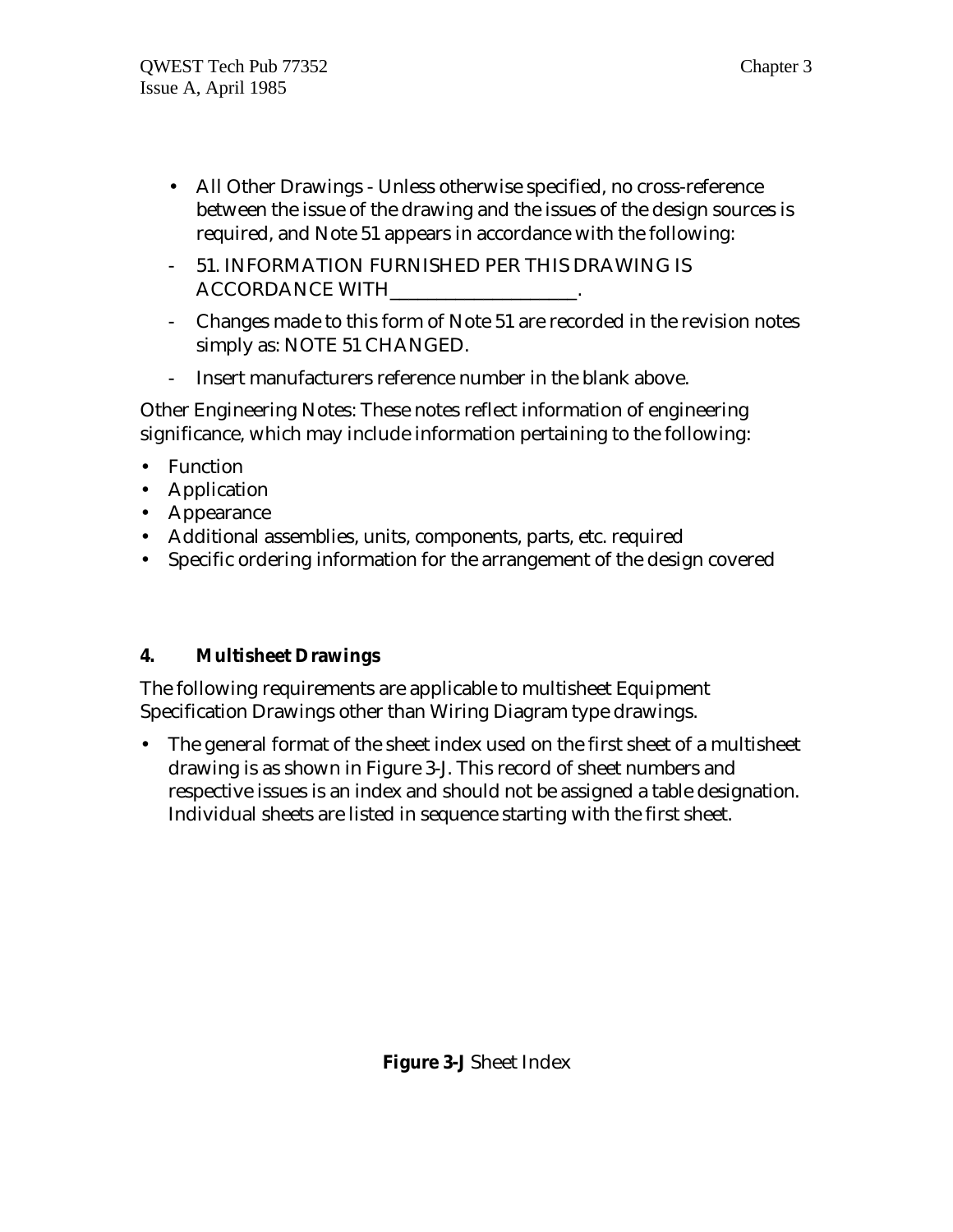- The issue number posted depends upon the revision activity of each sheet. After the initial issue, subsequent issues can be posted only against those sheets that are revised. Sheets not changed retain their existing issues. The issues shown should agree with the latest issue of the respective sheets. Previous recorded issues are removed only when the limits of the index shown on the drawing are exceeded. If the drawing sheet containing the index is superseded, only the latest issue of each sheet need be recorded in the index on the superseding drawing.
- When an automatic change has been incorporated on a drawing sheet, an indication of such a change is shown in the sheet index in accordance with the following:
	- All drawings which specify coded apparatus, coded cable, or coded wire are subject to automatic changes, and when the sheet index is shown on these drawings, the automatic change indication columns can either be initially included with the index, or provisions can be made to leave drawing space for the addition of the columns when required.
	- When automatic changes are recorded in the sheet index, the automatic change indication boxes at the top of the Issue and Revision Note column in Figure 3-D are not used.
	- When the sheet containing the index is superseded due to redraw or reproduction processes, all previously indicated automatic change designations on the superseded sheet are shown in the index on the superseding sheet.
- When a revision of a multisheet drawing results in the elimination of certain sheets, and the remaining sheets are not renumbered, the sheets to be canceled are lined out in the sheet index.
- Once canceled and lined out, the canceled sheet may be reinstated if the sheet is used again to show drawing information. In this case, the issue of the reinstated sheet is the same as the highest issue of the first sheet.
- The information shown in the sheet index reflects the status of the drawing sheets. When required, the status of any sheet will be treated individually in the revision notes, and therefore, any revisions pertaining to the sheet index are not recorded in the revision notes.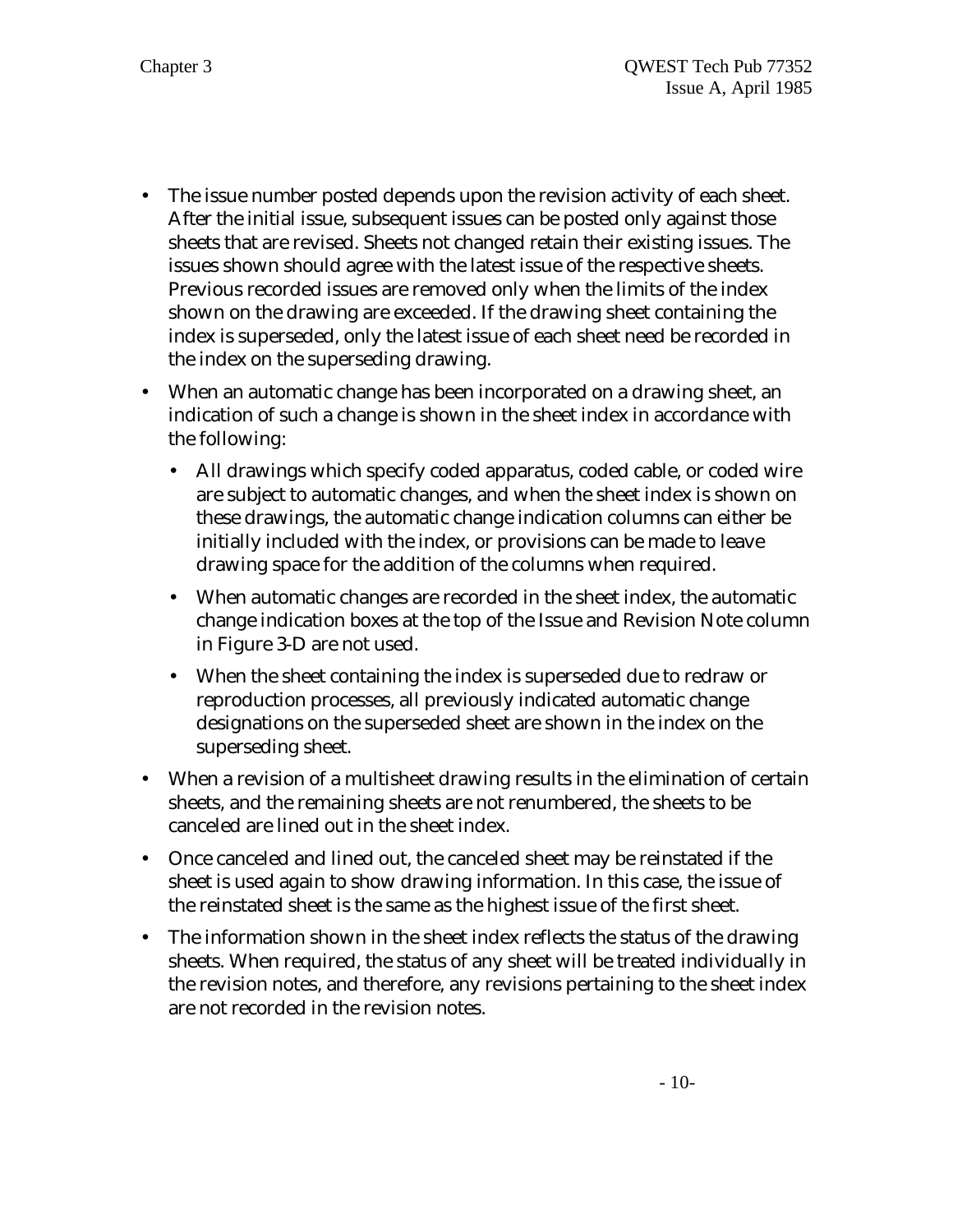Information should be shown in page-type formats on drawings only where it is intended to provide for placing paper copy reproductions in books or loose leaf binders. Page-type formats shown on drawings should adhere to the following requirements.

• The overall sizes of page formats is as shown in Figure 3-K. The use of page size 11" x 17" is restricted to conditions where the informational content presented in page form cannot be shown on an 8.5" x 11" page without loss of clarity.

## **Figure 3-K** Page Type Formats

- Each page should contain the following basic identification information:
	- Drawing Number: Is shown on each page and should be identical to the number of the drawing on which the page format is shown.
	- Issue Number The issue number posted for each page should agree with the latest issue of the drawing as a whole. If the page format contains Issue Number Assignment boxes, the issues should be posted sequentially. If Issue Number Assignment boxes are used, previous recorded issues on each page should be erased only when the limits of the Issue Number Assignment boxes are exceeded. If the drawing is superseded by a redraw or reproduction, omit all prior recorded issues on the page and start the issue number with the superseding issue of the drawing.
	- Page Number: When the drawing contains two or more page formats, page numbers should be assigned consecutively throughout the drawing starting with the number 1. Page identification is indicated by PAGE 2, PAGE 3, etc. The term SHEET is to used to designate page numbering. On the first page only, the total number of pages is indicated by PAGE 1 of, followed by only the number representing the total pages, as for example: PAGE 1 of 12.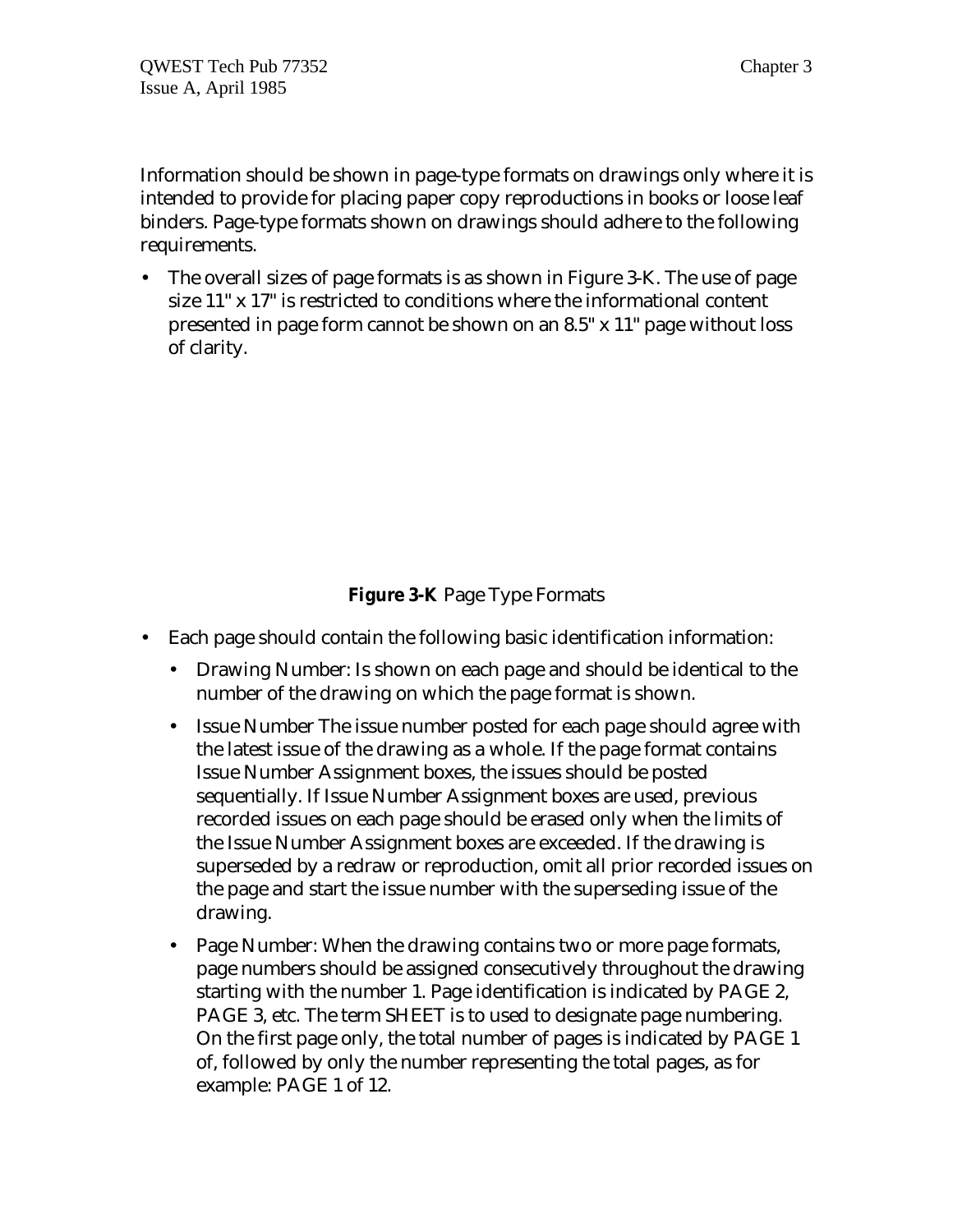• Title Information: This information is shown on the first page only.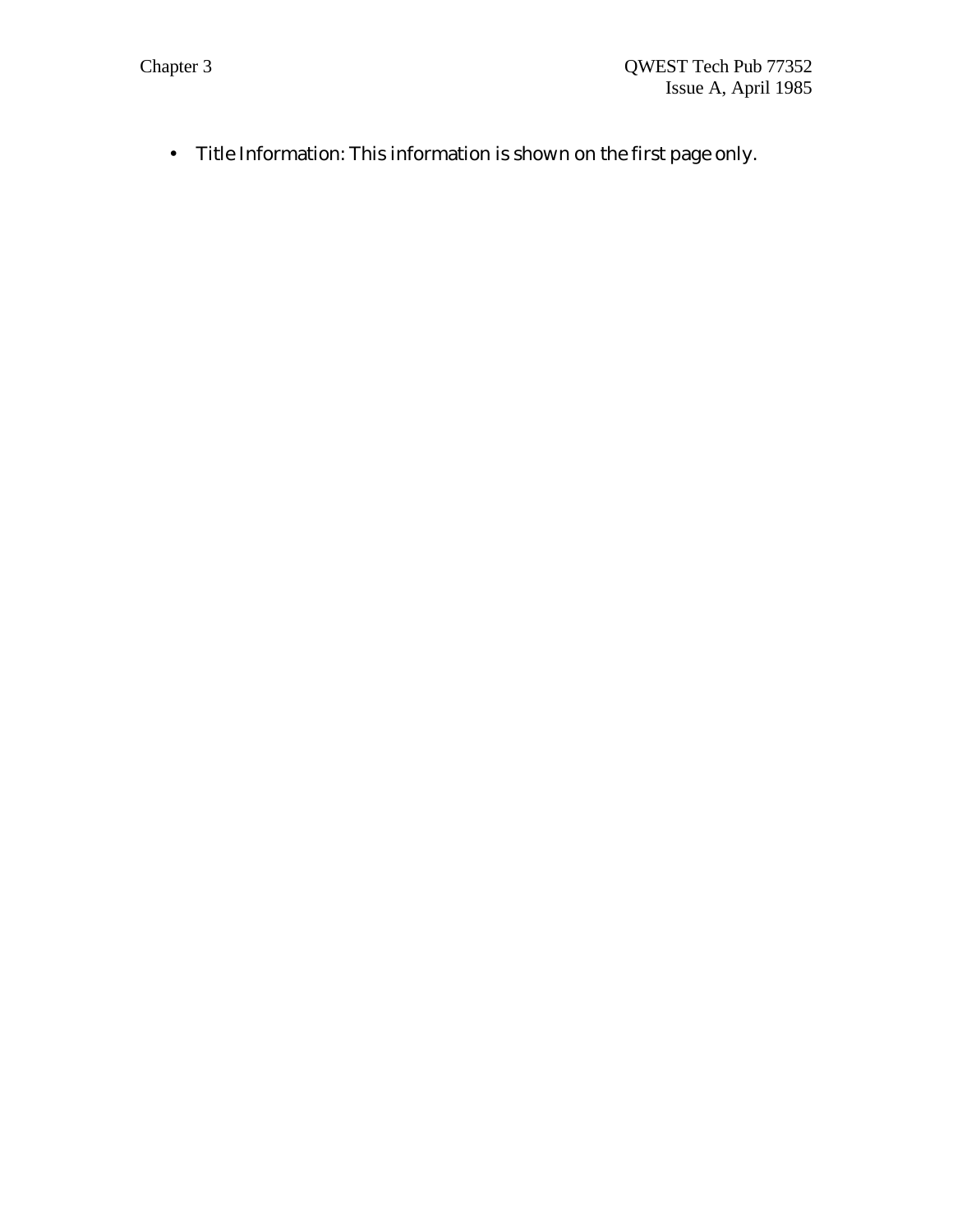## **5. Lined Out Drawing Information**

Lining out portions of a drawing may be used where the information must be preserved for a permanent record. However, lining out of information often causes the information to become illegible. In addition to the preservation of existing information, the use of line outs in stocklists, or for automatic changes in the body of the drawing may have special significance to manufacturing and other users of the drawing.

In general, the use of line outs on drawings should be limited to notes and table information. However, in either application, portions of the information such as, a single word or phrases in notes or individual column entries in tables should not be lined out. In the case of notes, the entire note should be lined out. In the case of table information, the information in all the columns (except line number if shown) for the particular entry should be lined out.

Where the information is lined out for purposes of avoiding lengthy revision notes, the lined out information is treated in the revision notes as canceled information.

Unless otherwise specified, line outs should be continuous horizontal lines drawn with a thin lineweight.

When a drawing containing lined out information is superseded due to redraw or reproduction processes, the following applies to showing the existing lined out information on the superseding drawing.

- Ascertain which portion of the information was lined out for purposes of avoiding lengthy revision notes, and which portion was lined out to maintain a permanent record of the information.
- Information Lined out for purposes of avoiding lengthy revision notes is not shown on the superseding drawing. All other line outs are considered permanent record type changes, and this lined out form of information should be retained on the superseding drawing.

## **6. Cross-Hatched Drawing Information**

Cross hatching portions of the information on a drawing is used to indicate that the affected information is no longer applicable as part of the design covered by the drawing. Cross hatching can be used where the information involved is not required for a permanent record and could otherwise be completely erased from the drawing.

Cross hatched information is treated in revision notes as canceled information.

The usual procedure for cross hatching is to draw a grid pattern with uniformly spaced lines 45 and 135 degrees from the horizontal using thin lineweights. The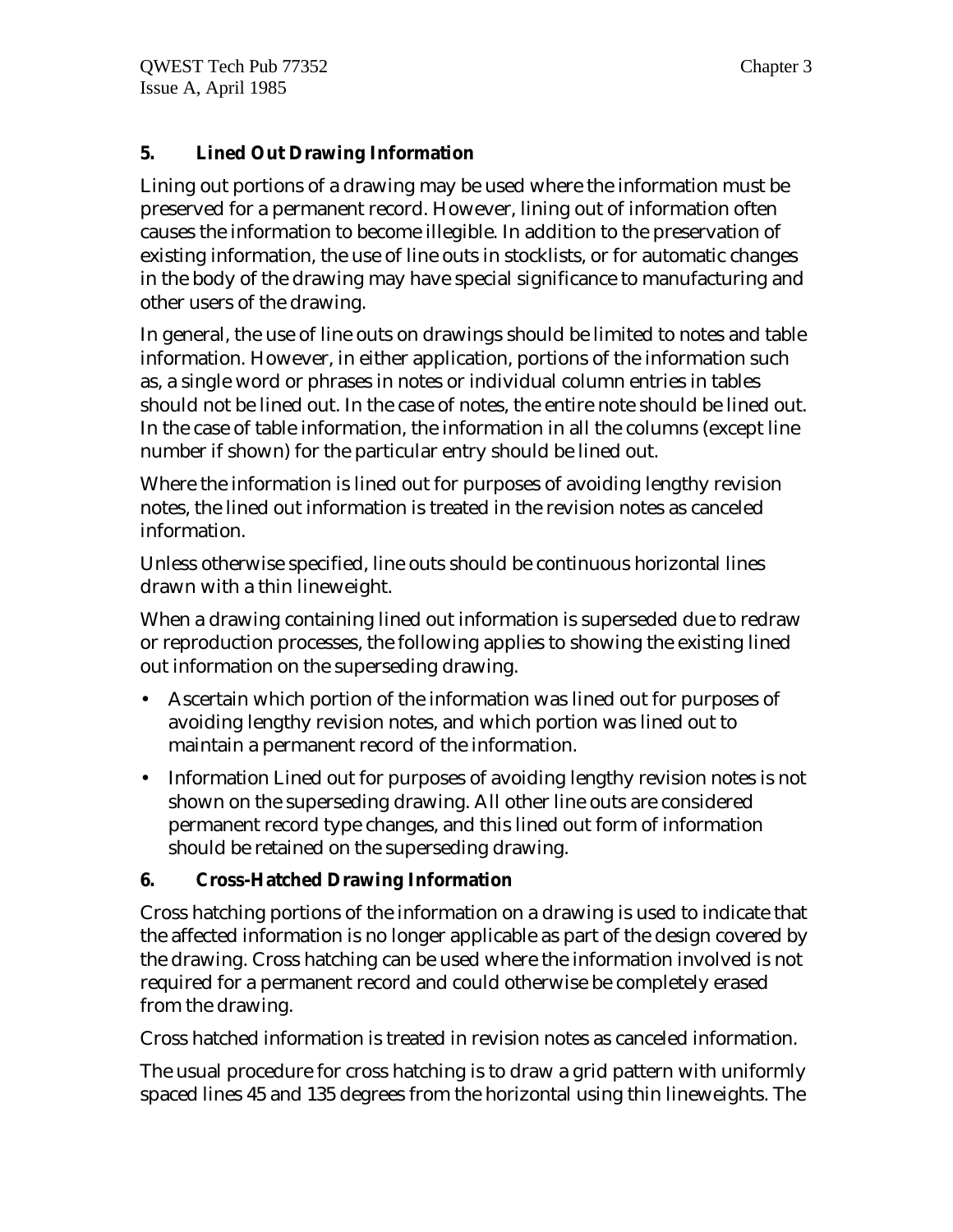spacing between lines depends upon the information area involved. The general rule is to draw the minimum number of lines required to ensure that the cross hatching is evident.

## **7. Assembly Layouts**

Assembly layouts are prepared to present information incorporating the arrangement and identification of the component parts which enter into the assembly of the design as follows:

- Engineering Requirement Drawings: The designs covered on these drawings do not include any ordering information, and the content of the drawing is comprised principally of assembly layouts and supporting information in the form of notes that may be required.
- Engineering and Manufacturing Requirement Drawings: The designs covered on these drawings include ordering information, and the drawings may be of the following types.
	- Equipment Assembly Drawing In addition to the assembly layouts, this drawing includes the stocklist, supplementary information tables, and manufacturing and engineering notes.
	- Framework Assembly Drawing: In addition to the assembly layouts, this drawing includes the stocklist and manufacturing and engineering notes.
	- Stocklist and Tables: Requirements for stocklists and supplementary information tables are to be found with the assembly layouts.

Assembly layouts usually include one or more views consisting of the main, supplementary, and rear views as follows:

- The main view is the principal layout and generally includes the major component parts that enter into the assembly. Depending upon the complexity o~ the design covered or if the design covers a number of major assemblies, a drawing may contain one or more main views. Each main view may consist of a front view, plan view, end view, and rear or bottom view. In general, the views shown are as follows.
	- On frame layouts of equipment units, the front -view is always required, and the plan or end views are optional.
	- On mounting plate equipment unit layouts, usually only the front view is required.
	- On chassis and similar type equipment unit layouts, front, plan, end, and rear or bottom views are usually required.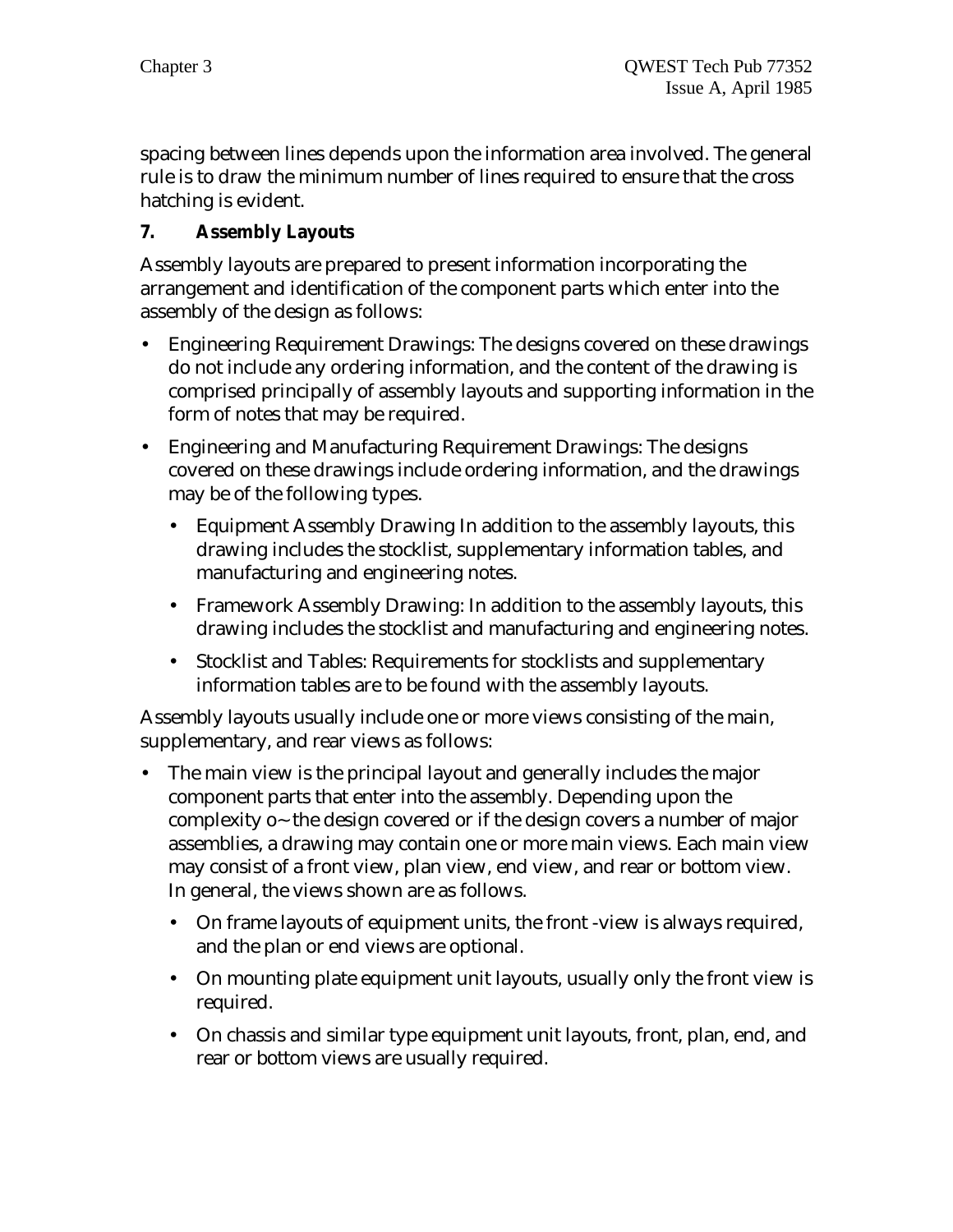- On framework layouts, the front, plan, and end views are usually required.
- Supplementary Views: The main view may be supplemented by other more detailed layouts classified as figures, views, sections, and sketches.
- Rear Views: This view is usually required only when the assembly consists of an almost equal number of component parts on the front and rear of the assembly, or where the front view alone cannot clearly convey the arrangement of the component parts located on the rear of the assembly. In certain cases, partial rear views may be sufficient to convey the required rear assembly information.

Letter designations for sections and views are assigned in alphabetical sequence. The same letter designation is not duplicated in either a section or view. An example of the appropriate sequence and assignment would be: VIEW A-A, SECT. B-B, VIEW C-C, VIEW D-D, SECT. E-E. On a multisheet drawing, it is preferred that the designation of main and supplementary views be assigned in a left-to-right page reading sequence throughout the drawing.

Designating each mounting plate with a sketch designation applies only to mounting plates in assemblies with a stocklist. The sketch designation is shown on the right adjacent to the mounting plate view, and does not replace the lettered figure designation of the mounting plate layout.

For general guidance on usable scales for assembly drawings, the following list indicates recommended scale applications for the representation of figures, views, sections, etc. The scales may be varied as required for purposes of improving clarity or when available usable drawing area is limited. Attention should be given to providing space for entering information in accordance with lettering standards.

| <b>APPLICATION</b>                                                         | <b>SCALE</b>   |
|----------------------------------------------------------------------------|----------------|
| Figures                                                                    | $1/1$ or $1/2$ |
| Views and Sections $1/1$ or $1/2$                                          |                |
| Submit assemblies $1/1$ or $1/2$                                           |                |
| Equipment units                                                            | 1/2            |
| In general, dimensions required for manufacturing purpose conform to the   |                |
| dimensioning standards covered in the manufacturer's drafting conventions. |                |

Reference dimensions reflect data needed to ascertain vertical space occupied by equipment units in frames, or overall dimensions of equipment frames or framework likely to be needed in determining building space requirements for installation of equipment. When applicable, the term "REF" follows the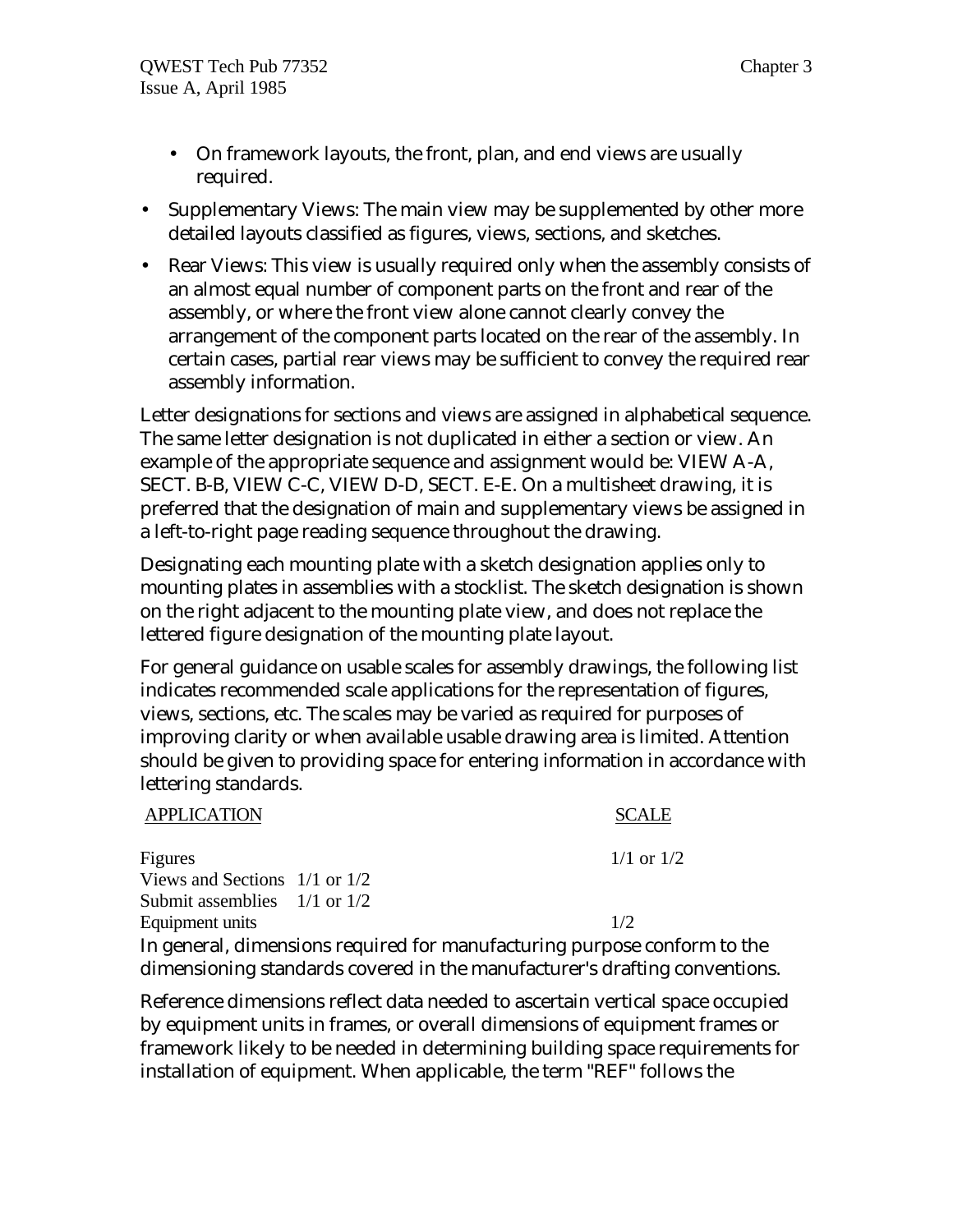dimension shown in the assembly layout. Reference dimensions shown for the above purposes are indicated in feet, inches, and fractions of an inch.

On the equipment assembly layout, in addition to the dimensions required for manufacturing or reference purposes, vertical distances in terms of occupied mounting plate unit spaces are to be shown as follows:

- On the frame assembly of equipment units, the vertical distance is determined from the floor level.
- On the assembly of individual equipment units, the vertical distance is the overall vertical mounting space required for the unit.

## **8. Component Identification**

Components which enter into an assembly may be identified in the assembly layout as follows:

- List or Group Designations: On drawings containing stocklists ordering assemblies by lists or groups, if an assembly layout ordered by a mainlist or group includes other components or parts ordered by supplementary or alternate lists or groups, then these other components or parts are identified by their associated supplementary or alternate list or group. The designations, for example: L 4, or GR 3, precede the identification of the component or part shown in the assembly layout. Identification of components ordered by supplementary lists or groups is not indicated in assembly layouts of mounting plates.
- Name or Description: The name or description of the item always follows the number identification of the part, and is shown as follows:
	- Assembly with stocklist: Unless otherwise specified, the name or description is shown in the simplest form, usually as the single word noun name. Full names or descriptions are covered in the stocklist.
	- Assembly without Stocklist: Name or description is the same as would normally appear for listing the item in a stocklist.
	- Coded apparatus is identified by code number.
	- Subassemblies are identified by drawing number, and list, group, or detail number.
	- Other manufacturer's components are identified by the supplier's part number and supplier's name.
	- Raw material is identified by description.

Specify fastening devices in assembly layouts from the top-down in the order of assembly used in manufacturing or field assembly.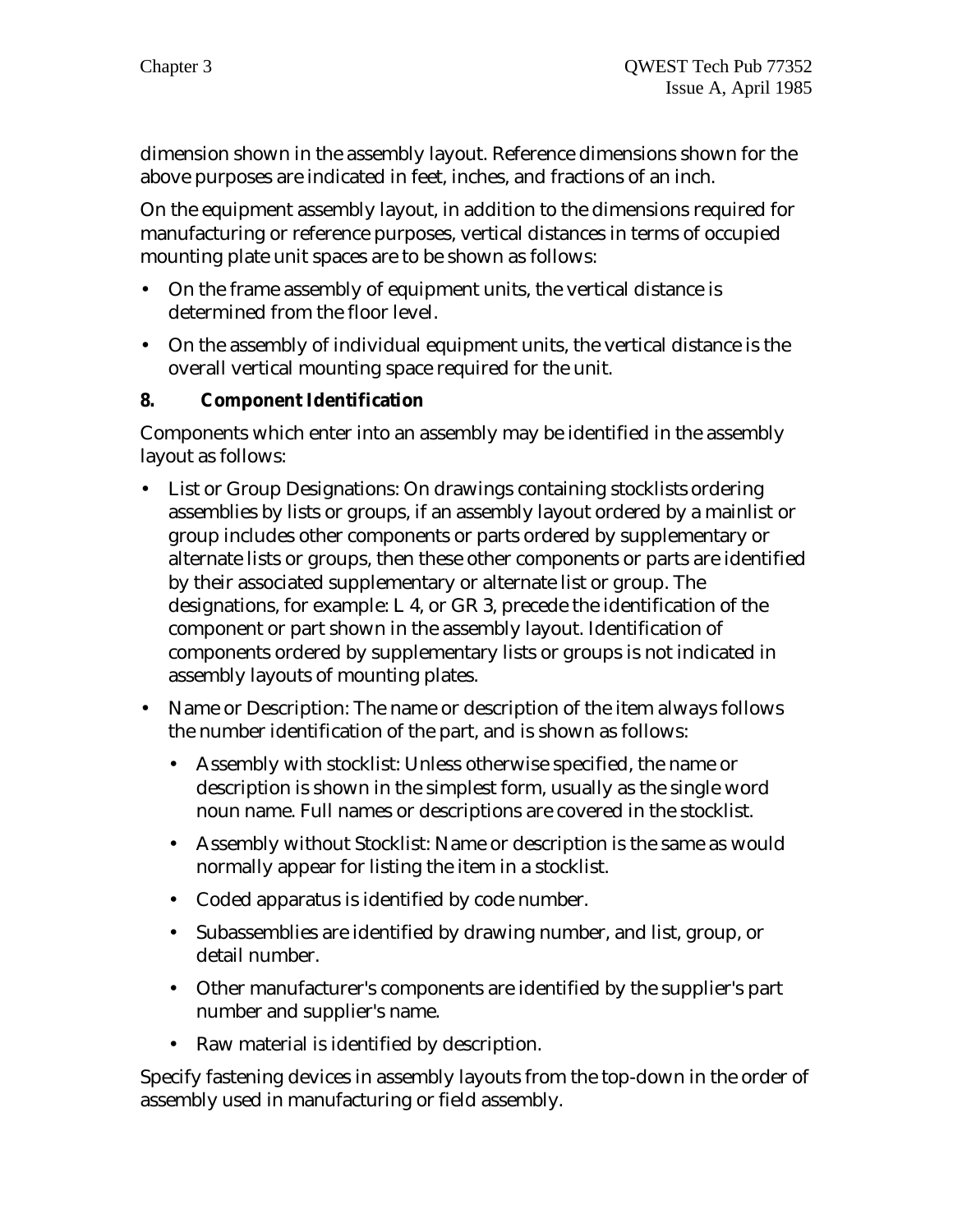It is necessary only to show the center line of the assembled fastening device seen in end views, or by the conventional cross lines (+) in a plan view.

Screwhead side is conveyed by the use of the qualifying note - HEAD ON FAR SIDE.

# **9. Equipment Assembly - Main View**

Assembly with Stocklist: Showing the main view on Sheet 1 depends entirely upon the space available on the sheet. The appearance of the stocklist, notes, and supplementary information tables, and the provisions made for expansion of these types of information usually dictate showing the main view on a supplementary sheet of the drawing. Supplementary views are shown on the same sheet containing the main view or on subsequent sheets of the drawing as required. Figure 3-I, represents the general arrangement of information shown on assembly drawing Sheet 1.

**Figure 3-L** General Layout - Equipment Assembly With Stocklist

Main View: Depending upon the design covered, the main view may include a complete frame assembly or a mounting plate or chassis-type unit assembly.

- Complete Frame Assembly: Refer to Figure 3-M for a sample layout of this assembly.
- Chassis-Type Unit Assembly: Refer to Figure 3-N for a sample layout of this assembly.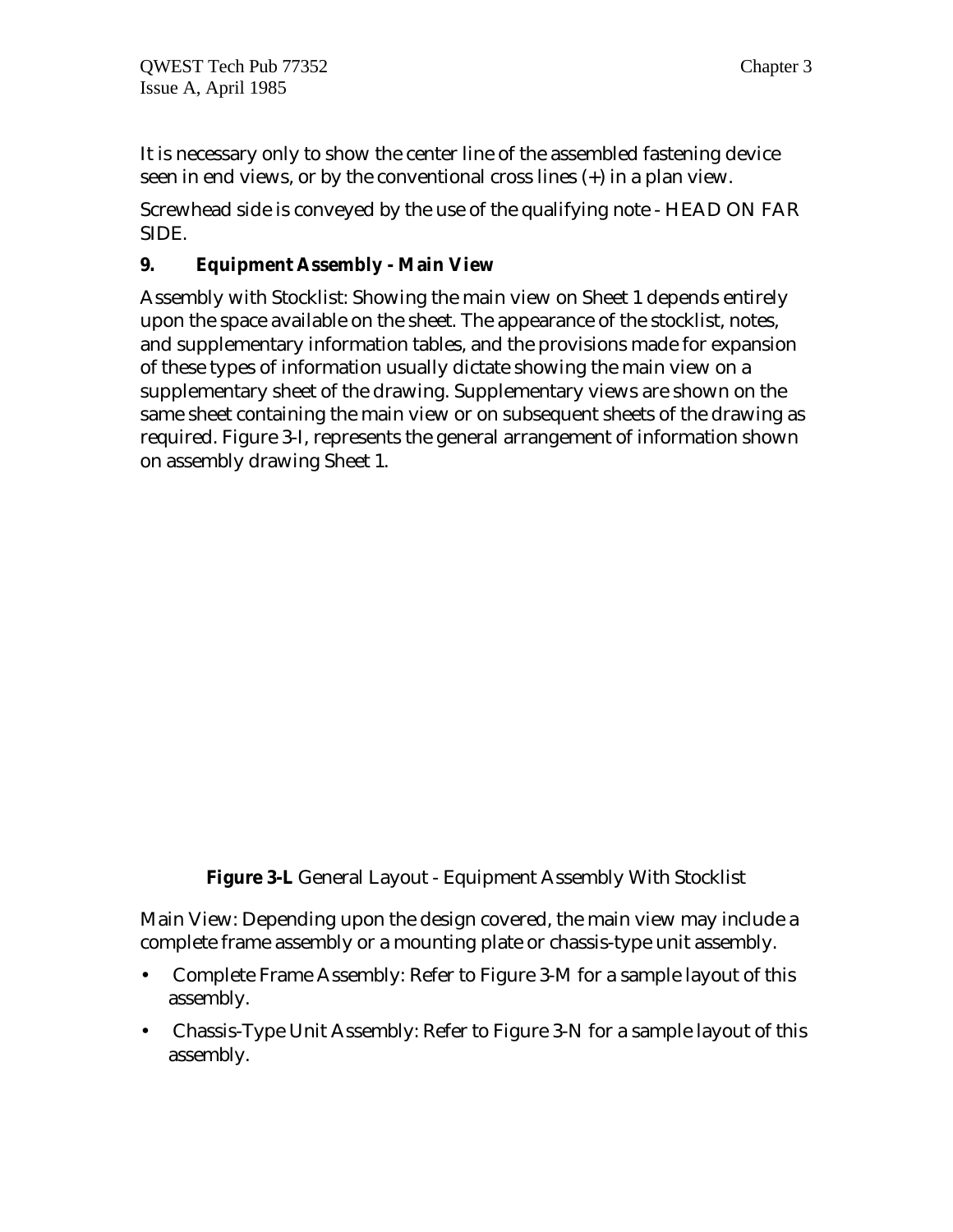• Mounting Plate Unit Assembly: Refer to Figure 3-P for example layout of this assembly.

Assembly without Stocklist: The main view is shown on Sheet 1. If required, supplementary views also appear on Sheet 1 or subsequent sheets. Figure 3-Q represents the general arrangement of information on Sheet 1. Refer to Figure 3- R for a sample layout of a main view.

### **10. Components-General**

For the purpose of identifying components on drawings the following factors should be considered:

- Surface-Mounted Type: These are screw-fastened, lug-fastened, and nutfastened components such as relays, inductors, stud-mounted capacitors or resistors, etc.
- Pigtail Type: These are fastened and supported by means of leads furnished with the component.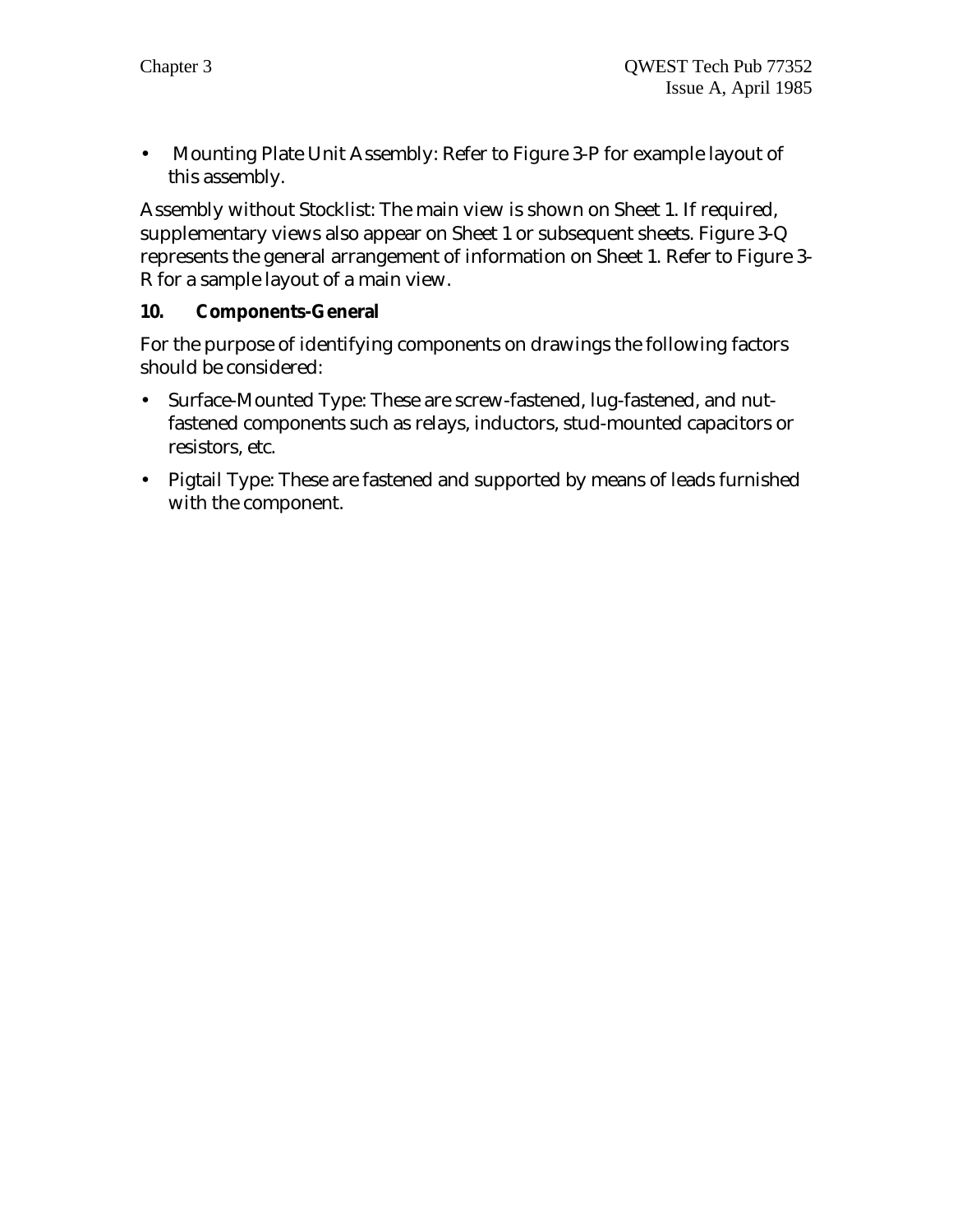QWEST Tech Pub 77352 Chapter 3 Issue A, April 1985

**Figure 3-M** Equipment Assembly Frame Layout - Main View (With Stocklist)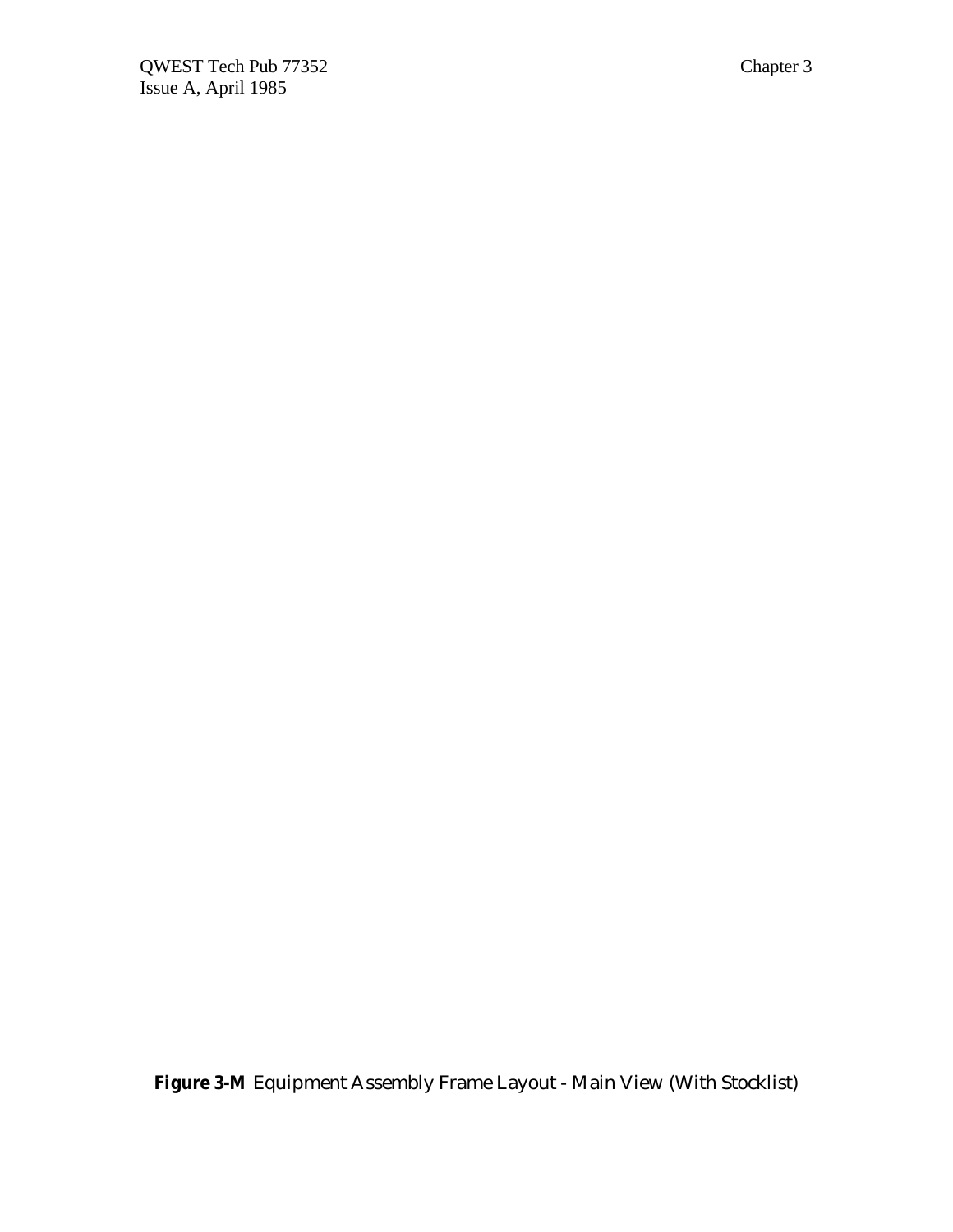

**Figure 3-N Equipment Assembly, Chassis Unit-Main View (With Stocklist)**



**Figure 3-P Equipment Assembly, Mounting Plate Unit-Main View (With Stocklist)**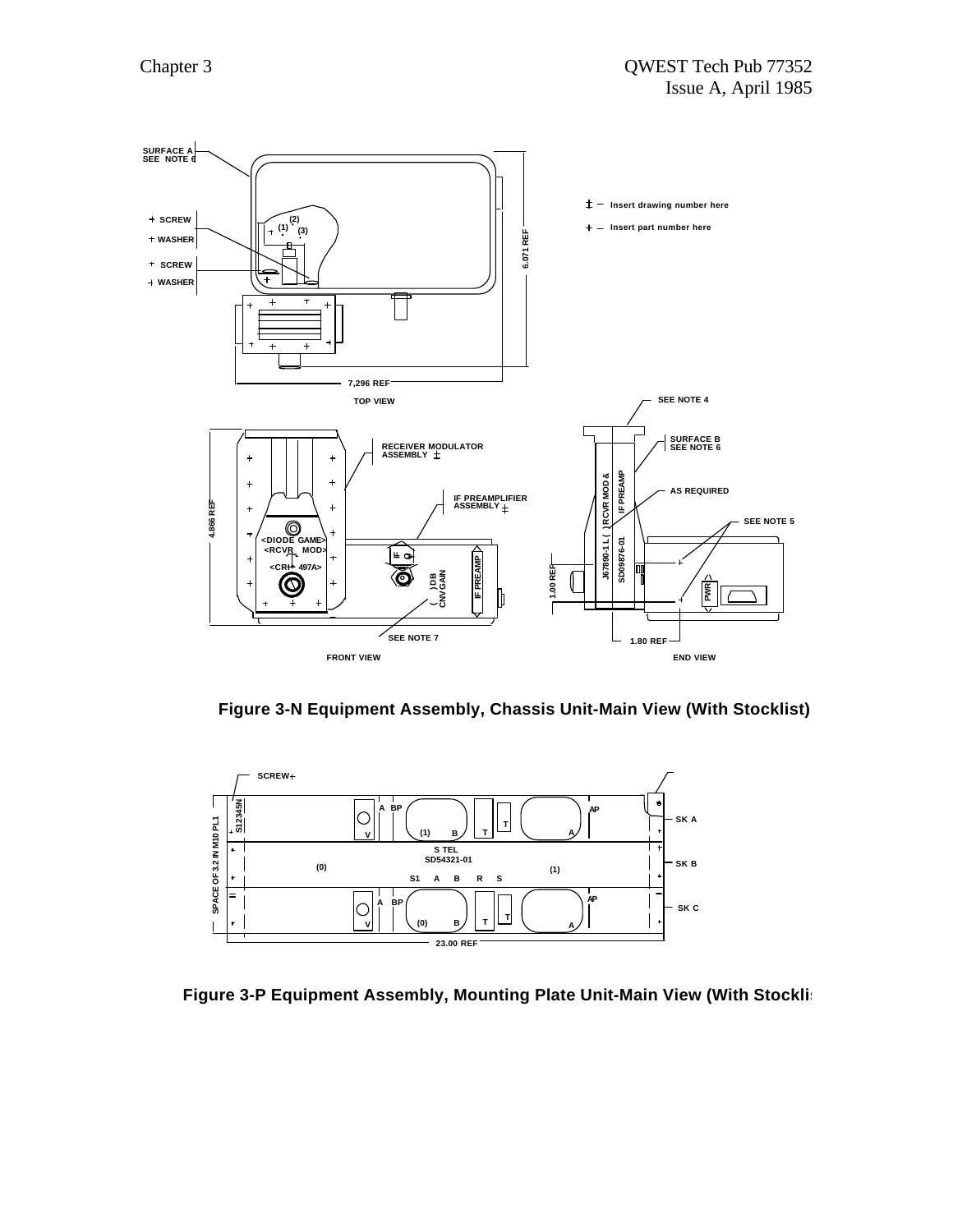

**Figure 3-Q** General Layout, Equipment Assembly Without Stocklist



**Figure 3-R** Equipment Assembly, Mounting Plate Unit - Main View (Without Stocklist)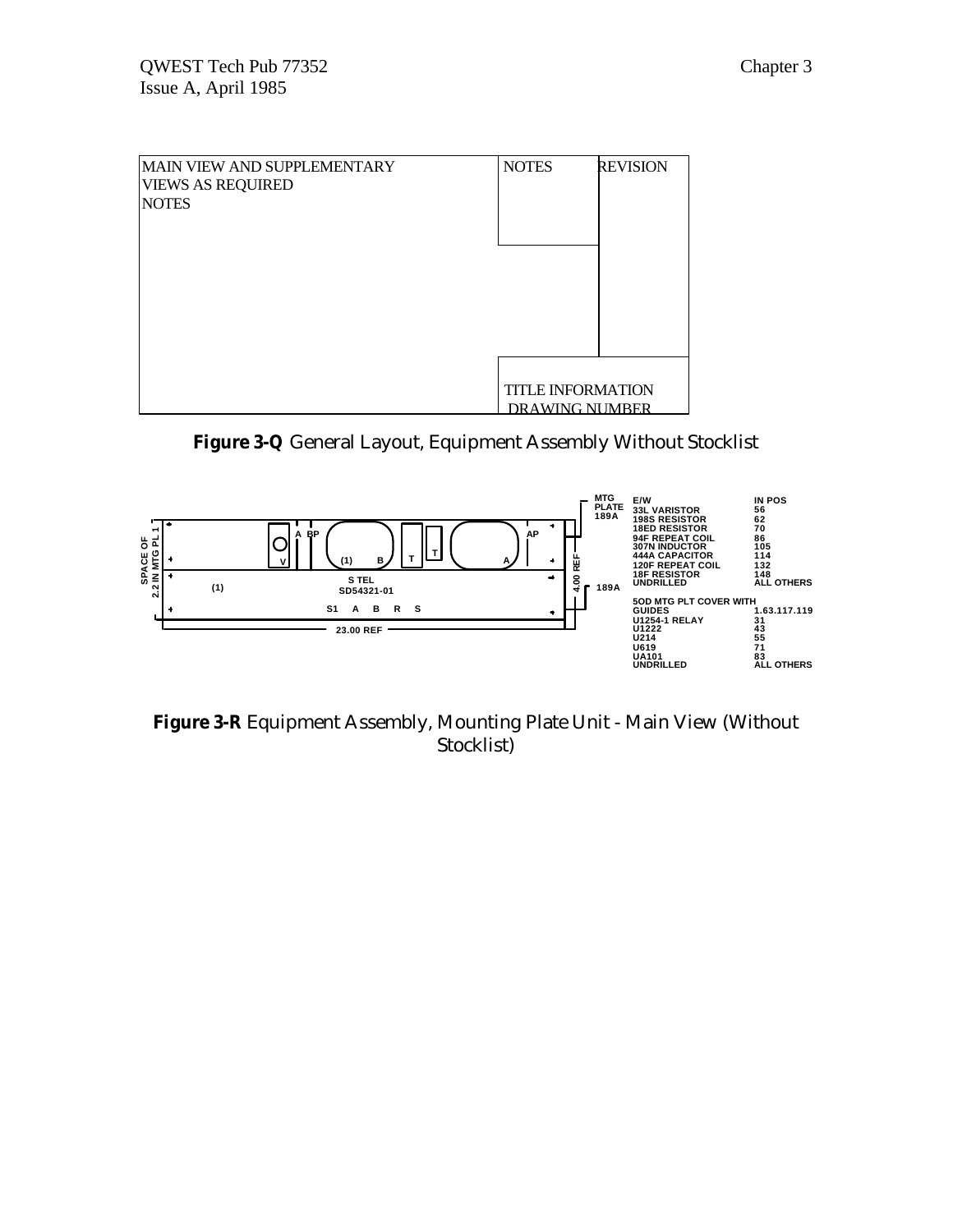- Location, Representation, and Identification Two methods, the position number or convention view, are used to indicate the location, representation, and identification of components in the assembly layout.
	- Position Number Method This method is based upon the established concept of assigning position numbers from left-to-right on the surface of coded mounting plates. Referencing to these position numbers provides for indicating the location, representation, and identification of components.
	- Convention View Method This method is applied when position numbers cannot be predefined on mounting surfaces such as chassis, panels, etc. In this case, the views of assemblies are shown incorporating the location, representation, and identification of components in the view.
- Application of Methods: The type of mounting surface governs whether the position number or conventional view method is used to indicate the location representation, and identification of components in assembly layouts.
- Mounting Surfaces: These may be either of the following two general types.
	- Mounting plates are manufacturers' coded items, and their standard design usually includes assigned position numbers on the surface for locating components.
	- Coded mounting plates without predefined positions may be assigned position numbers from left-to-right provided the assigned positions are located by dimensions and numbered in the assembly layout.
	- The position number method of referencing is generally used for indicating location, representation, and identification of components located on mounting plates.
	- Chassis, panels, and similar mounting surfaces are not usually designed with predefined position numbers, and it is not a general practice to assign position numbers on these surfaces. The convention view method is generally used for indicating location, representation, and identification of components located on chassis and similar mounting surfaces.
- Dimensional Mounting formation: Mounting information as to location or size of holes required for mounting the component is shown only when the component mounting is special and is not covered by any layout of holes information. A supplementary view as shown in Figure 3-S is the means of indication.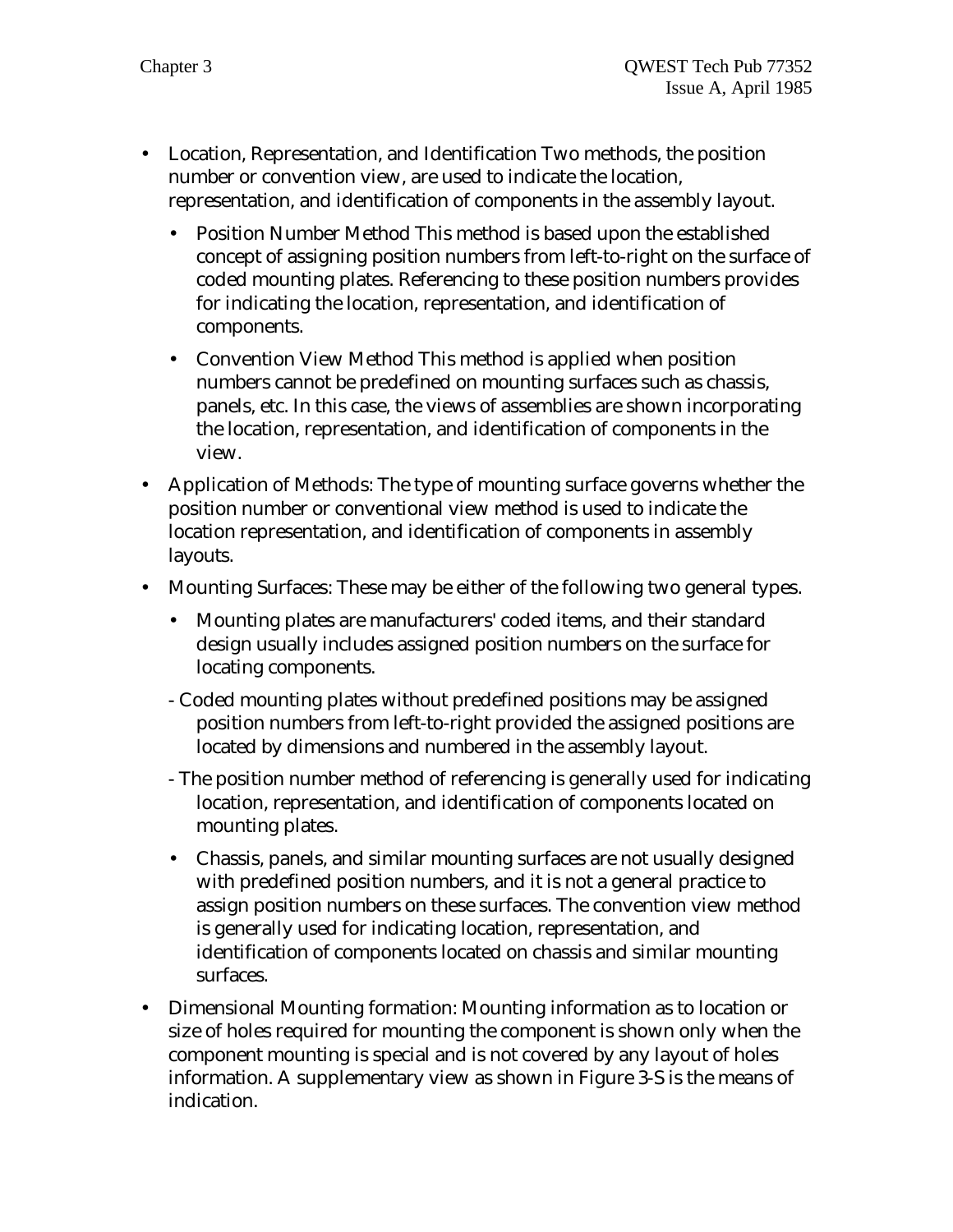## **Figure 3-S** Dimensional Information for Components Not Covered by Layout of Holes Drawing

Components should be drawn to scale, but generally no deliberate attempt is made to show exact differences in size among components, especially when the components are basically similar in shape or are functionally similar.

In representing components, all shapes are shown as simple geometric forms consisting of circles or rectangles as indicated in Figure 3-T.

- A circle is used when the component is nearly or exactly circular in shape, and a rectangle of appropriate size is used when the components are approximately rectangular in shape (see Figure 3-U).
- When it is necessary to indicate normal orientation, or a physical feature of the component, it is permissible to show the component pictorially in the most simplified manner, as for example, the resistor in Figure 3-V.

**Figure 3-T** Method of Representing Component Shapes

**Figure 3-U** Simplification of Component Shape Representation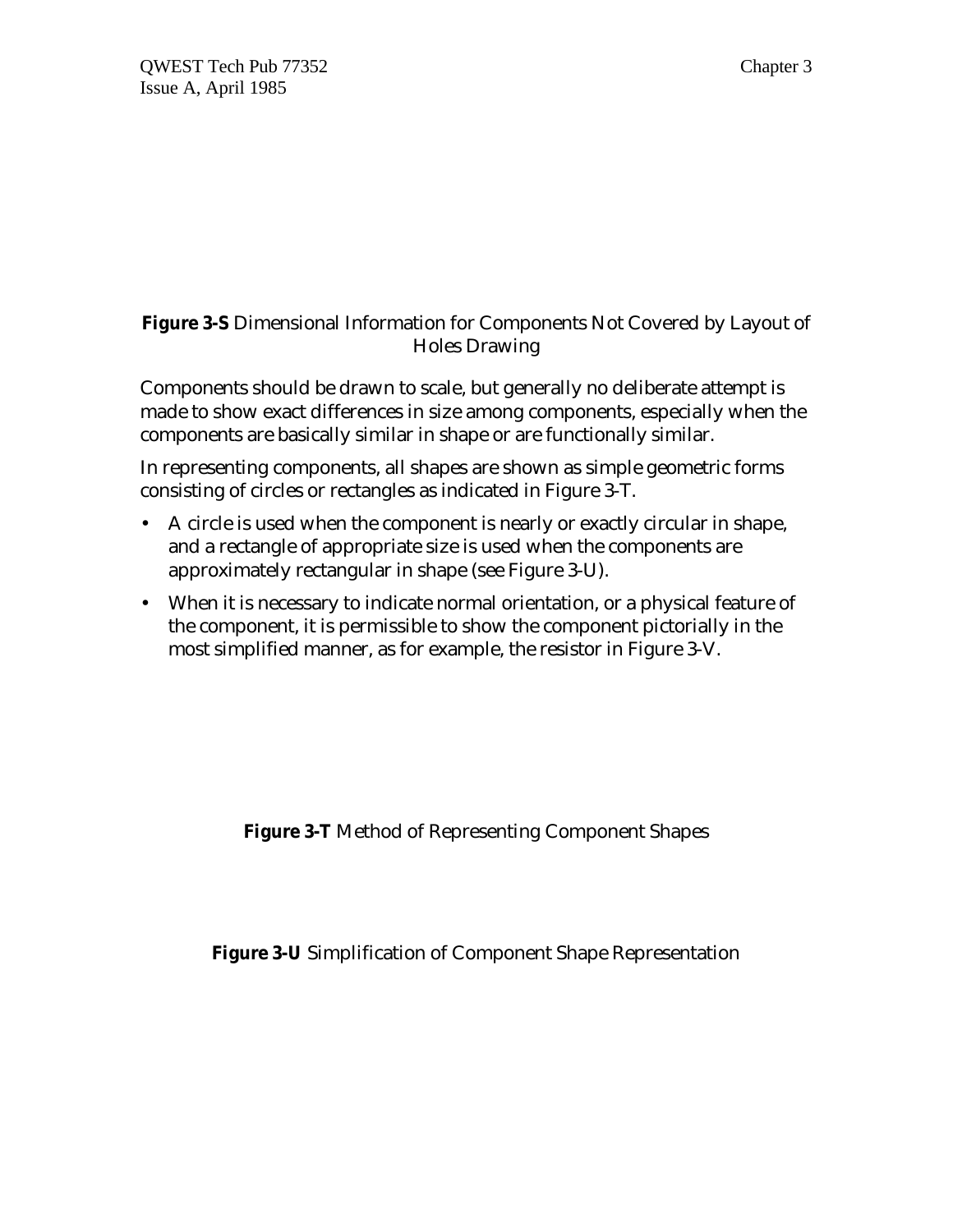## **Figure 3-V** Method of Showing Normal Orientation of Component

Multiple Appearances: When a component or a group of components appear in multiples, the following apply.

- When components of the same code or type are mounted in line, only the first and last components of the group should be shown (see Figure 3-W).
- When there is a series of adjacent like circuits, the first and last components of the first and last like circuits only should be shown (see Figure 3-W).
- The first and last components or sets of components of end circuits should be indicated (see Figure 3-W).
- For components other than relays, when there is a wide difference in size between adjacent components such as for 437, 439, and 441 capacitors, conventions of varying size are shown (see Figure 3-X).
- When components are mounted in two or more horizontal rows on a singlerow mounting plate, component symbols are shown in each component position (see Figure 3-Y).
- When mounting plates are equipped with common covers, components under the covers are not shown. Only the functional or reference designations in sequence of the position of the components under the cover are shown (see Figure 3-Z).
- For all unequipped "Drilled For" mounting plate positions on drilled-type mounting plates, the plus (+) symbol is shown on the front view of the mounting plate (Figure 3-AA). Where the components are arranged symmetrically across the plate, the symbol is shown only for the first and last circuits. On mounting plates arranged for two circuits only, positions for both circuits are shown.
- When unassigned (undesignated) and unequipped "Drilled For" positions occur under a common cover and there is no rear view shown, each of the positions is indicated on the front view of the cover with the (+) symbol. This symbol is shown in proper sequence in relation to the indicated functional or reference designations (Figure 3-Z). The object of the symbol indication is to facilitate rear stamping of the mounting plate when unequipped but "Drilled For" positions occur between equipped positions.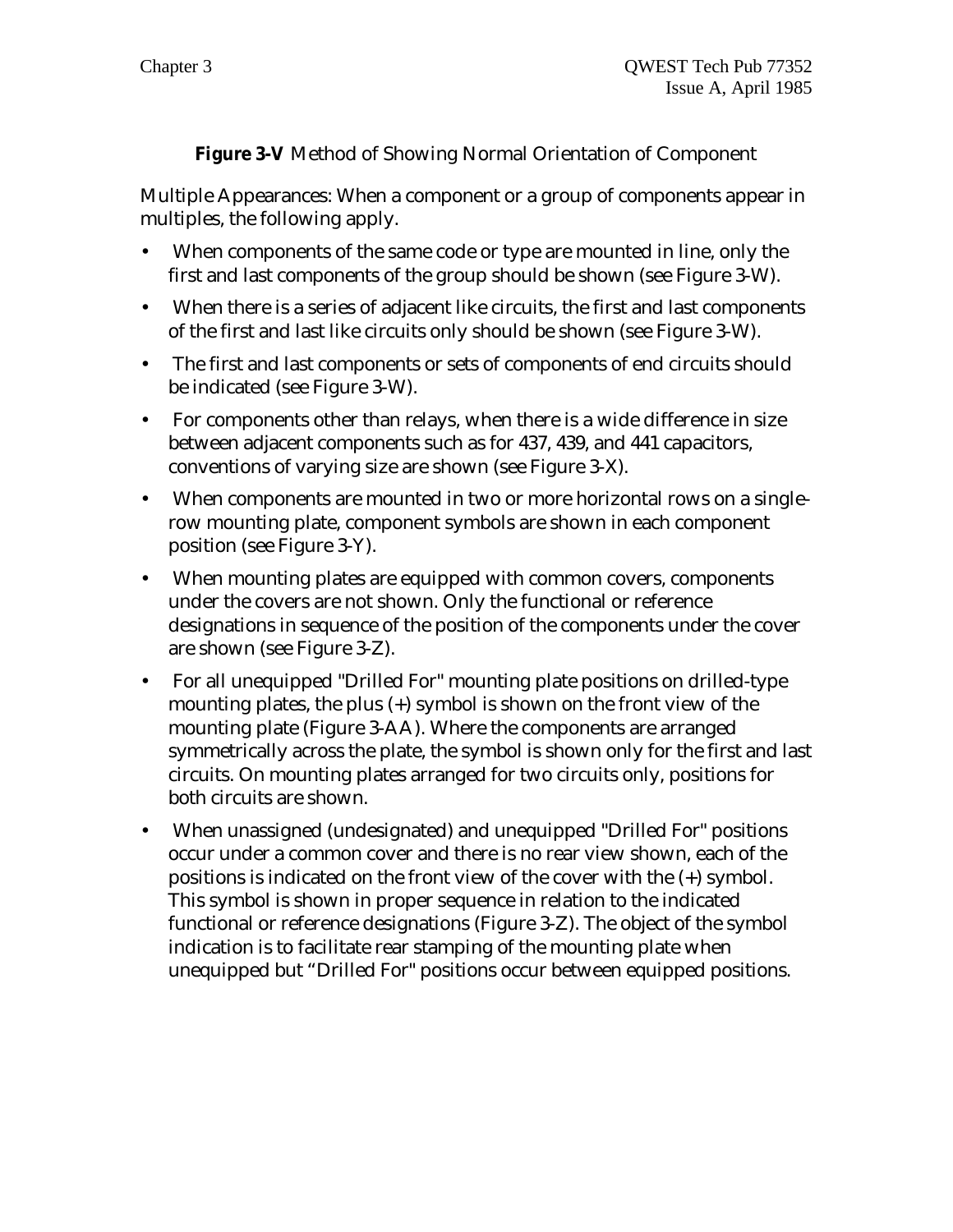**Figure 3-W** Components of Same Type, Adjacent and Multiple Appearances

**Figure 3-X** Convention Size Variation, Components of Relatively Different Sizes

**Figure 3-Y** Components in Multiple Rows, Single Row Mounting

**Figure 3-Z** Components Located on Mounting Plate Under Common Cover

Components on chassis, panels, etc. are drawn to scale or as near to scale as possible. Components are treated individually, unless they are aligned and arranged similar to the arrangement of components on mounting plates, in which case the procedures for components on mounting plates apply.

The symbol for representing A-, B-, C-, or D-type jacks is a circle. Frames associated with these jacks need not be shown.

When three or fewer keys are shown, the symbol for the lever is indicated for all keys. When more than three keys are shown, the first and last lever of each group only is shown (see Figure 3-BB).

**Figure 3-BB** Method of Showing Keys

The circle is used as a symbol for a lamp. The lamp socket mounting angle is also indicated when necessary. Both code and color of lamp caps are shown, for example:

2H, LAMP CAP, RED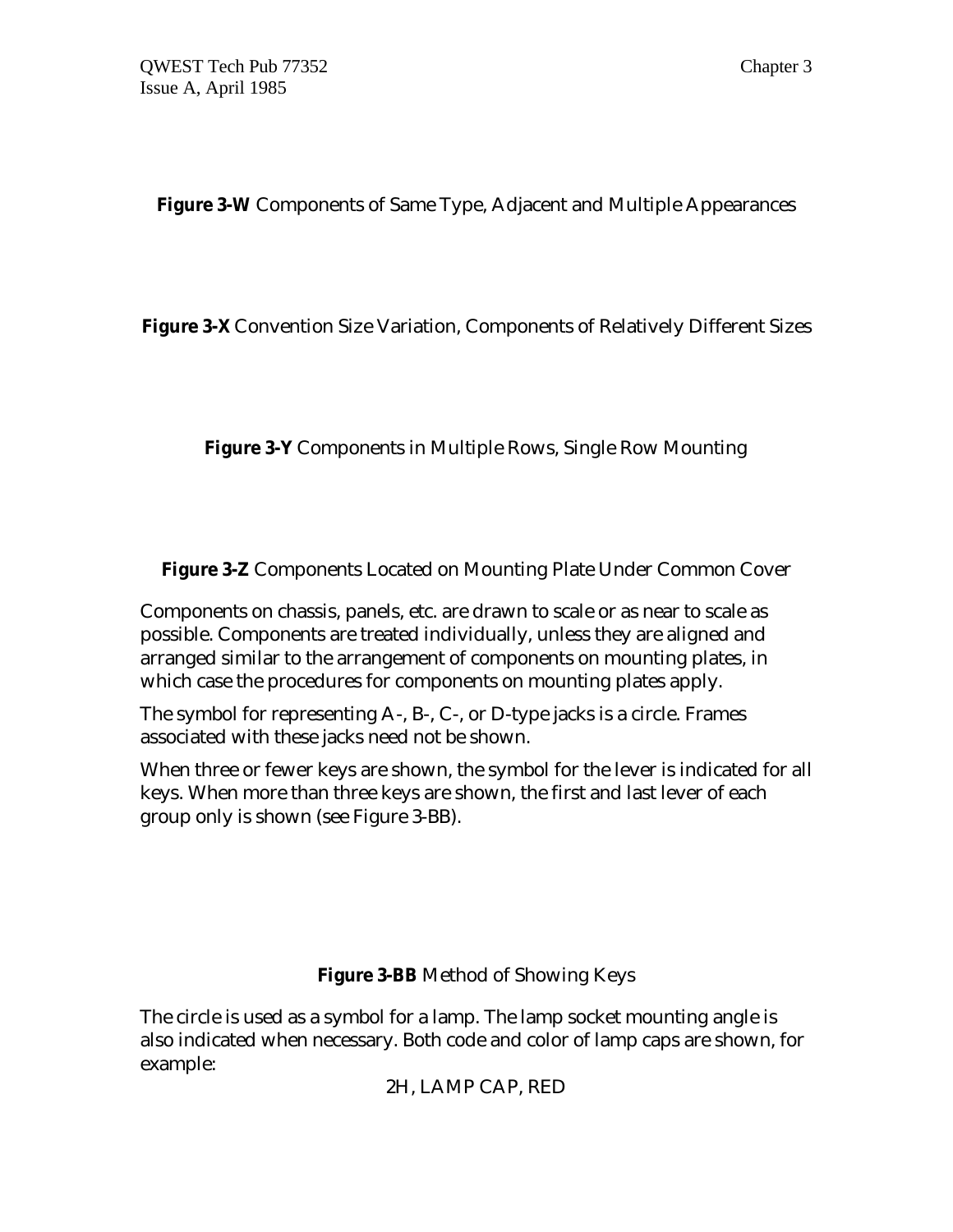Terminal strips are shown with a dash line (vertical) approximately 1/8 inch long. If terminal groups are shown, the first and last terminal rows only of each group are shown (see Figure 3-CC).



**Figure 3-CC** Method of Showing Terminal Strips and Terminals

In general, rear views of the assembly layout may be avoided by showing the component in place with dash lines in the front view to indicate that the component is located on rear.

Unless it is otherwise specified, component orientation corresponds to the normal horizontal and vertical positioning shown on layout of holes drawings. When it is necessary to indicate other than normal orientation, a supplementary view is used to indicate positioning of hole layout (Figure 3-DD). As an alternative, orientations may be conveyed in a note similar to the following:

> ROTATE HOLE LAYOUTS FOR POSITION ( ) 30 DEGREES COUNTER-CLOCKWISE

Add the note under Manufacturing Notes on the drawing, and add a reference to the associated note number in the Stocklist Note column against the affected component.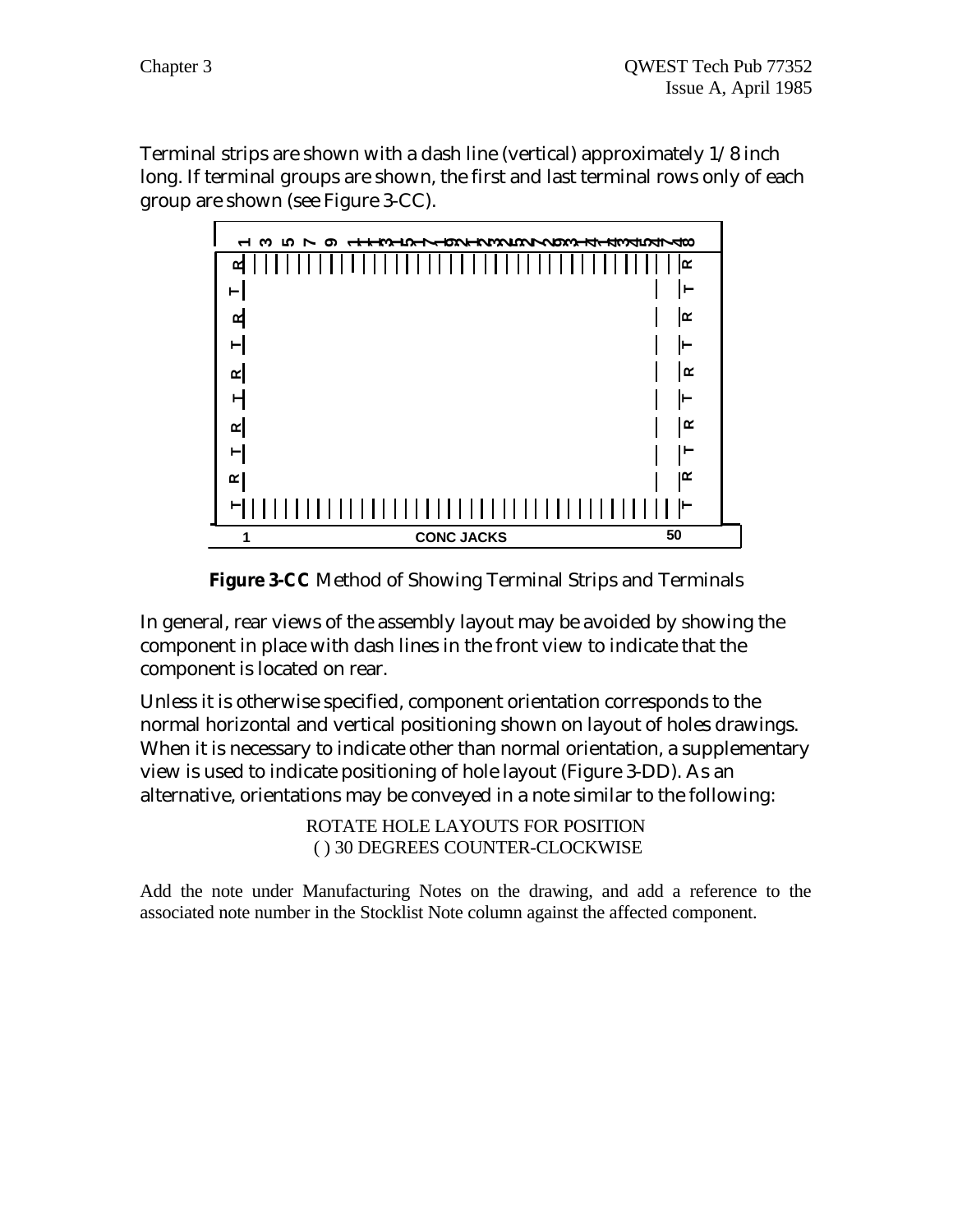## **Figure 3-DD** Method of Showing Rotation of Component

A rear view is necessary when showing rear-mounted components if the front view interferes with information shown in the front view for components mounted on the front surface. Component locations cannot be expressed in terms of position numbers on chassis, panels, etc., and rear views are generally required. Rear views of mounting surfaces are shown by rotating the mounting plate, chassis, etc., 180 degrees in a left-to-right or right-to-left direction.

Marl~ings are indicated on the component of the equipment side only. When components mount on both sides of the mounting plate, rear views are provided as required. Marking and stamping of components is determined by the manufacturer.

When the equipment unit includes a local cable assembly, the approximate cable path is indicated in one or more views with a path of cable line symbol. It may be necessary for mechanical reasons to specify paths for wires which would be otherwise run as surface-type wiring. Specification of wiring paths may arise, for example, from the need to keep wiring clear of movable parts, or to prevent wiring congestion. Instructions for running the wires should be covered in a manufacturing note, if possible, for example:

> DRESS WIRES AT REAR OF PANEL TO CLEAR 453 NETWORK WHEN INSERTED.

If a note is not adequate for conveying such requirements, the wire paths may be shown on an equipment view with a path of cable Line symbol designated.

The method of indicating paths for pigtail leads is the same as described for wiring.

Position, representation, and identification of surface-mounted components is shown as follows.

Indicate position location as follows:

- Mounting Plates: The position number method is applied as follows:
	- Assembly with Stocklist-The position location is shown in the stocklist.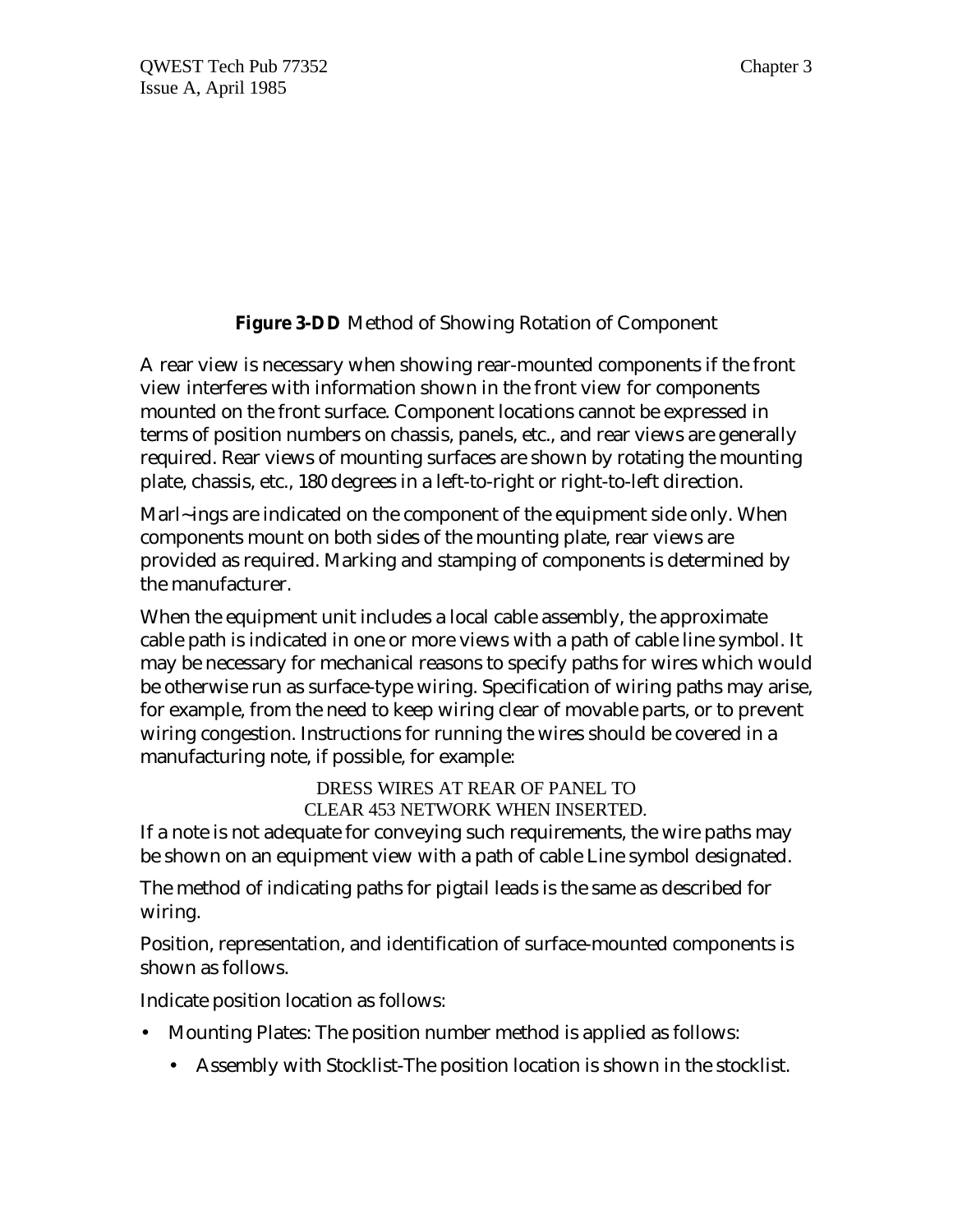- On mounting plates having predefined position numbers, omit showing the position number of the component in the assembly layout.
- On mounting plates without predefined position numbers, if assigned, show the position number of the component in the assembly layout.
- Assembly without Stocklist-The position numbers of components are shown adjacent to the listed components in the assembly layout (Figure  $3-R$ ).
- Chassis, Panels, etc.-The surfaces are not designed to identify location of components by position number.
- Components are represented in assembly layouts as follows.
	- Mounting Plates: Components are shown individually with a simplified convention of the component shape.
	- Chassis, Panels, etc.: Components are shown in the simplest outline of their physical shape omitting or minimizing specific details. In all cases where the component is shown in the assembly layout, the component is accompanied by its functional or reference designation shown in brackets [ ] within or adjacent to the component convention.
- Components are identified by code or part number, name, and the supplier's name. Identification may also include functional or reference designations and associated circuit numbering.

Mounting Plates: Identification is shown as follows:

- Assembly With Stocklist-Identification by code or part number and name is shown in the stocklist.
- Identification in the assembly layout is limited to functional or reference designations and associated circuit numbering.
- Assembly without Stocklist-Identification by code or part number and name is listed adjacent to the assembly layout (Figure 3-R). Identification by functional or reference designation and circuit number is shown in the assembly layout. The order of listing components is a as follows:
- Surface-mounted components, arranged numerically according to the position number equipped.
- Pigtail components
- "Drilled For," but unequipped positions.
- Chassis, Panels, etc.-Identification by code or part number, name, functional designation and circuit number is shown in the assembly layout. When the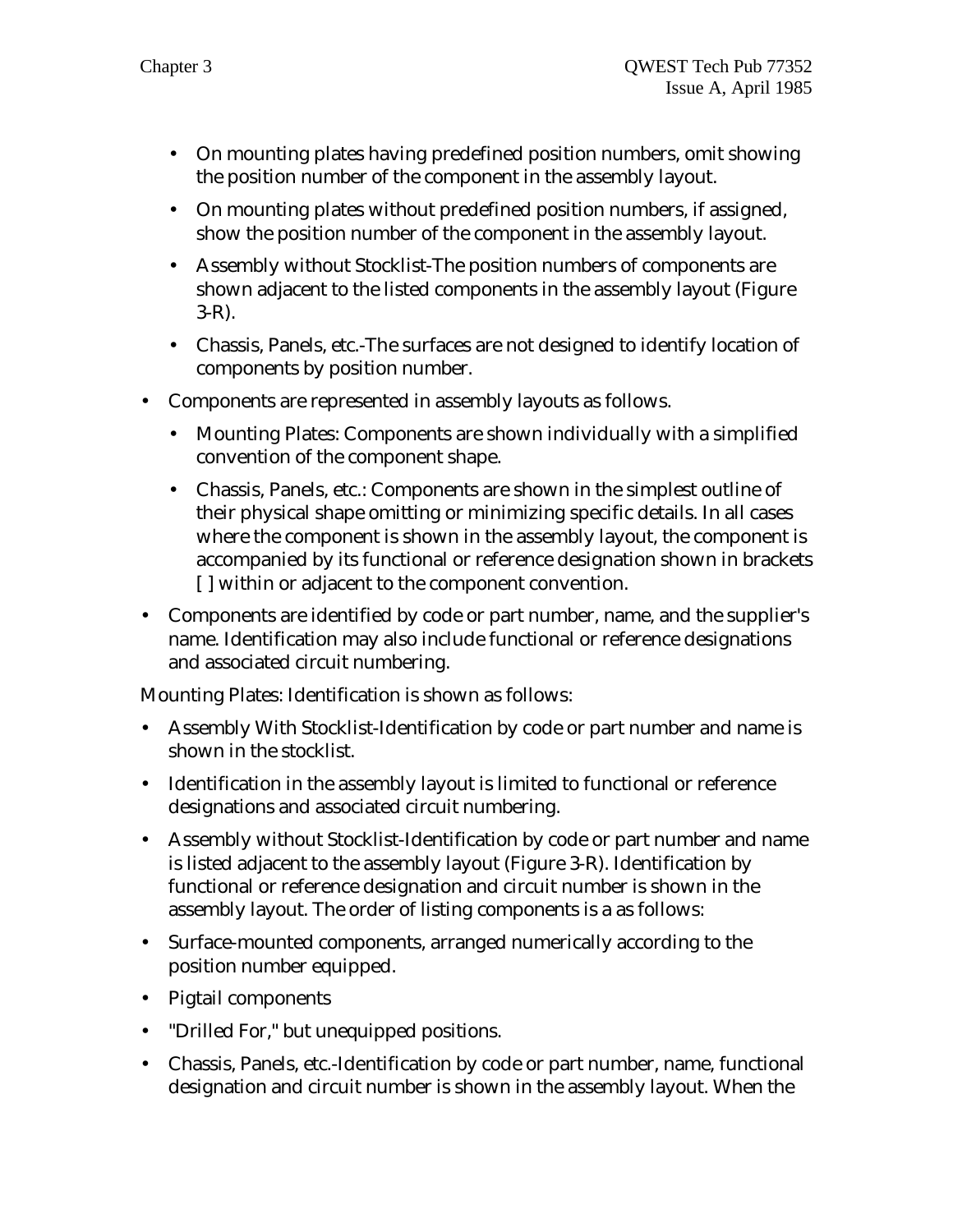same component appears more than once, a single identification by code or part number, and name is sufficient.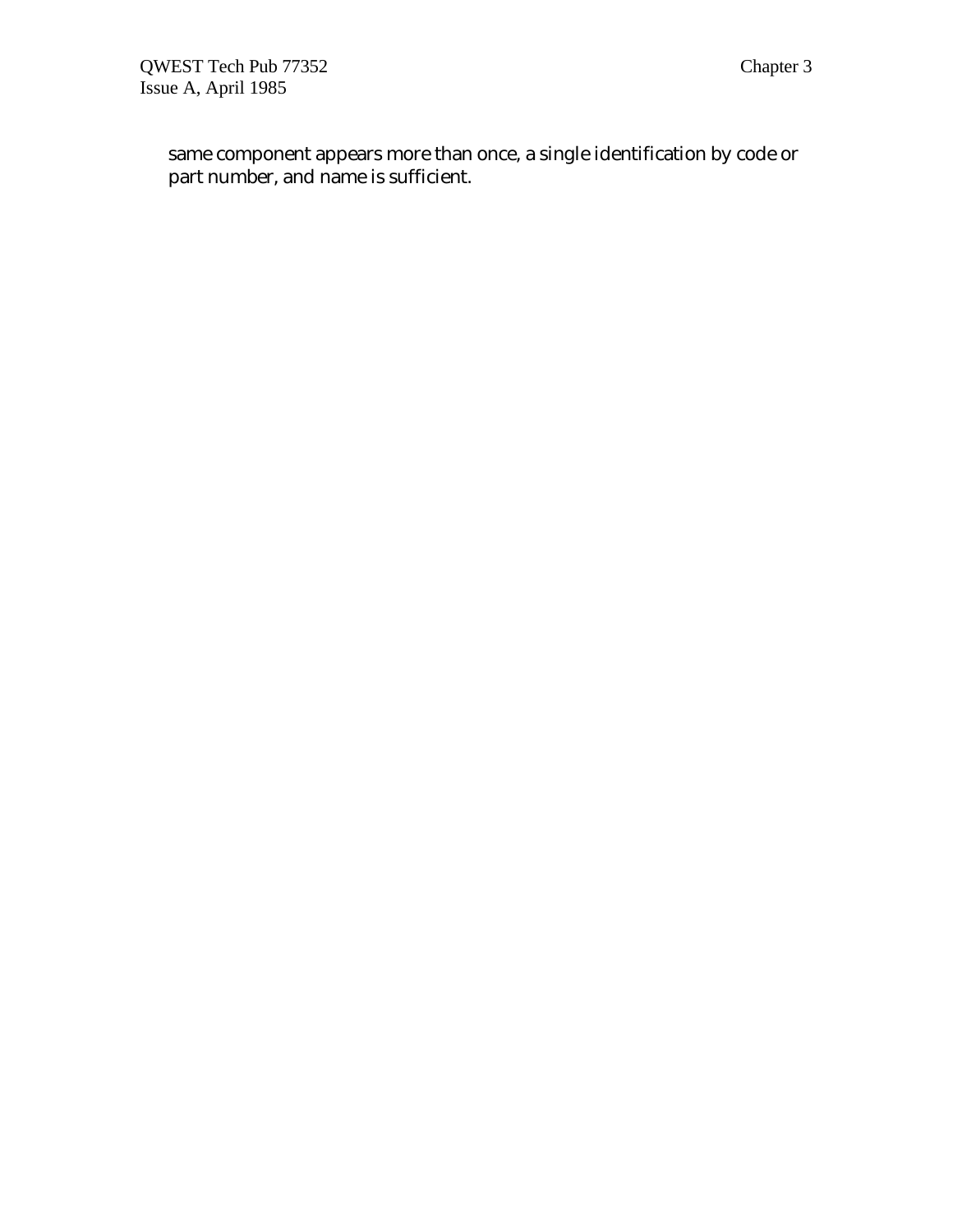Position, representation, and identification of pigtail components is shown as follows.

- Due to their method of mounting, indicating the location of pigtail components by position number is not applicable in assembly layouts. However, position location can be accomplished by association with the respective surface-mounted component to which the pigtail component is fastened, or by representation or identification of the component.
- The component may be shown in the front view (as rear-mounted) or in a rear view, depending upon which view will best serve to represent the assembly layout. Components shown in assembly layouts do not convey positional requirements.
	- Mounting Plate Assembly with Stocklist: On these drawings, the pigtail component is omitted from the assembly layout when a Pigtail Component Location-Mounting Plates Table is shown on the drawing.
	- Electrical Positional Requirements: Electrical positional requirements involving pigtail components are shown for maintenance reasons only on the wiring diagram drawing. In these cases, add a note reference to the wiring diagram drawing similar to the following under Manufacturing Notes on the assembly drawing. In place of the parentheses in the note, show the functional or reference designations of the affected components.

PIGTAIL COMPONENTS ( ) ARE AS SHOWN ON T-

The above note is altered and shown in accordance with the following example, where in the absence of a wiring diagram drawing, the electrical positional requirements are shown in wiring figures included on the assembly drawing.

PIGTAIL COMPONENTS ( ) ARE AS SHOWN IN FIG.

- Components are identified by functional or reference designations and code or part number, and supplier's name.
	- Functional or Reference Designations: In all cases where the component is shown in the assembly layout, the component is accompanied by its functional or reference designation shown in brackets [ ] within or adjacent to the component convention.
	- Mounting Plates: Identification is as follows.
	- Assembly with Stocklist-If the components are listed in a Pigtail Component Location-Mounting Plates Table, complete identification is covered between this table and the stocklist. If the components are not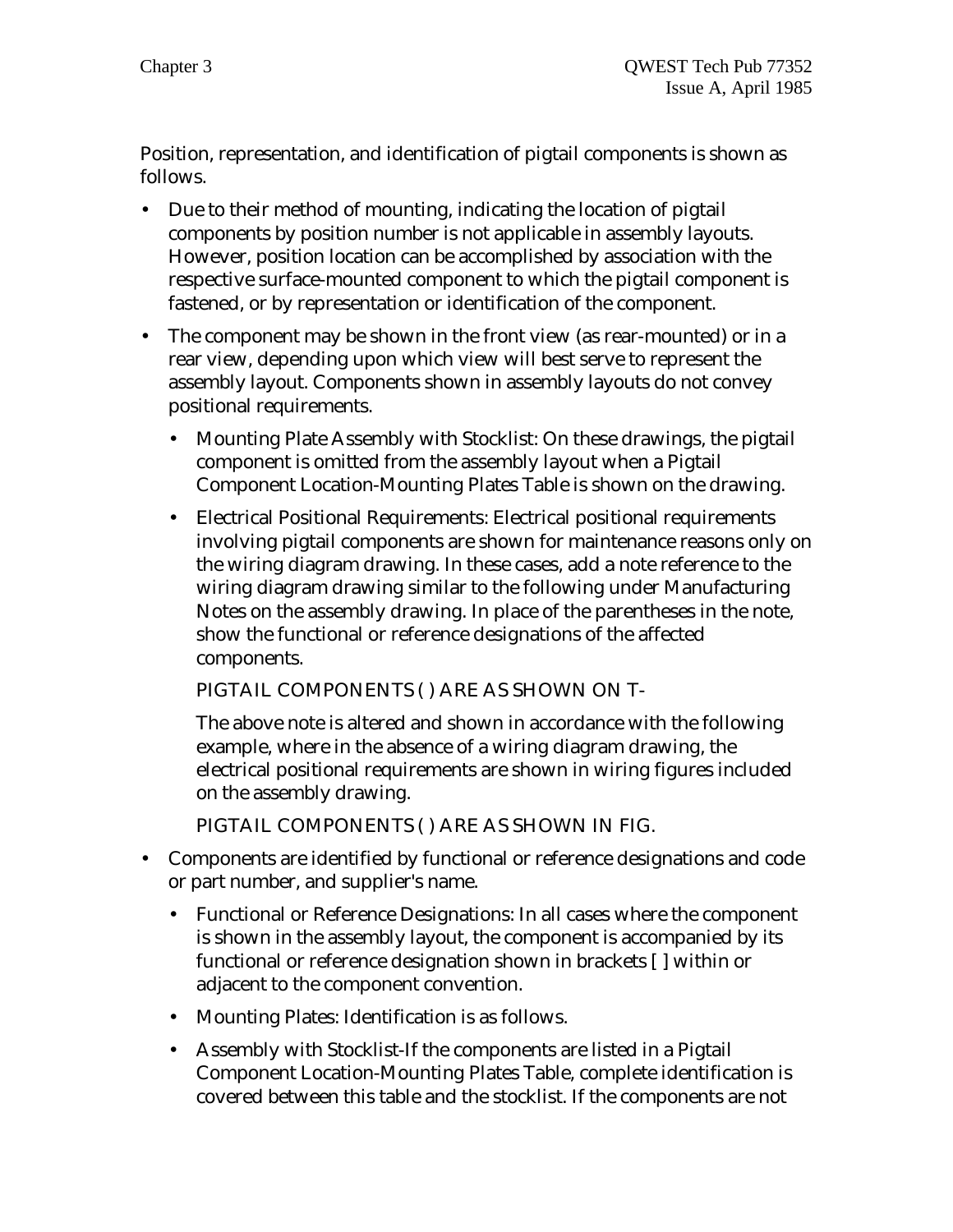listed in the table, the components are identified by a functional or reference designation in the assembly layout.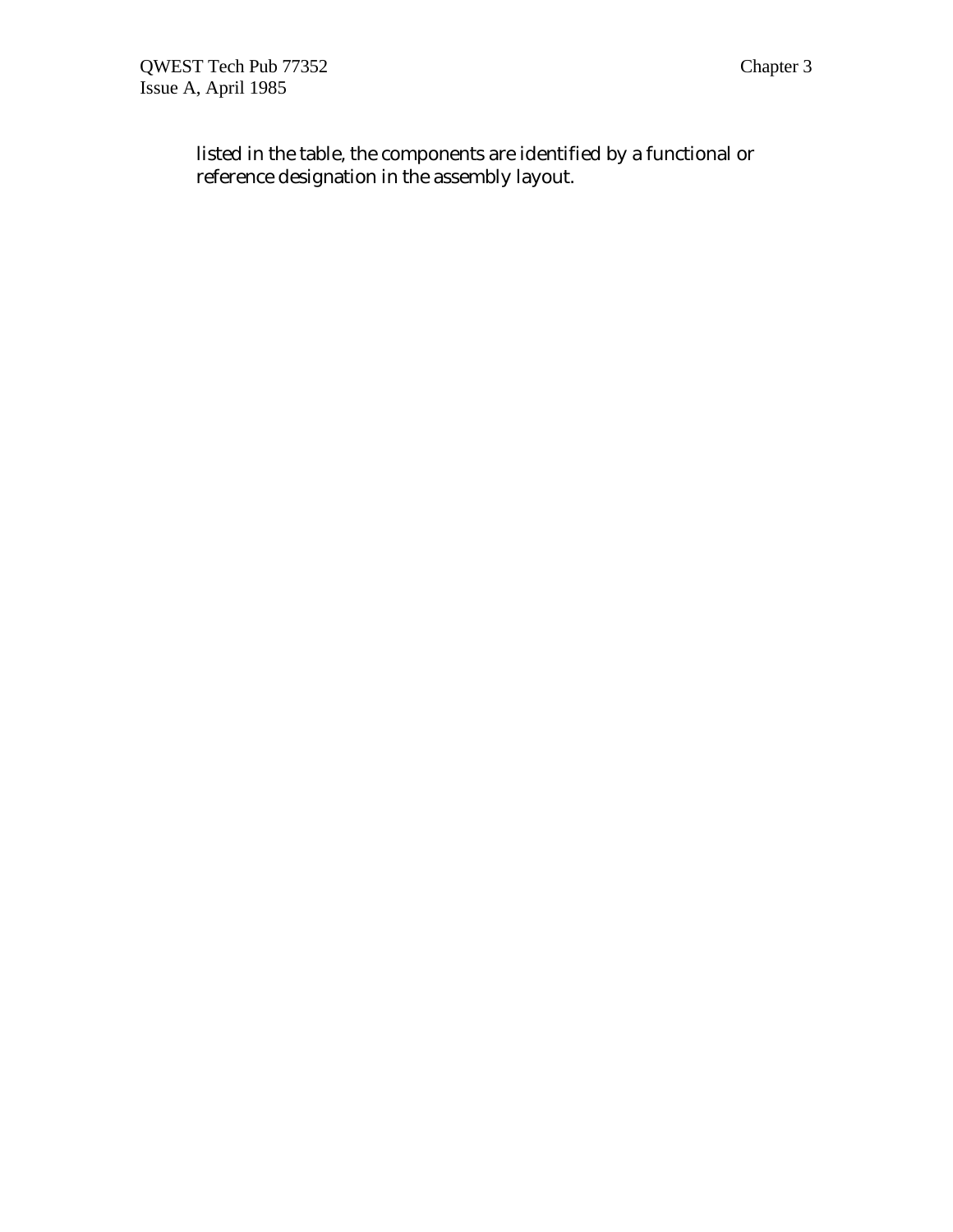- Assembly without Stockliist-Identi~lcation by code or part number, and name is listed adjacent to the assembly layout (Figure 3-R). In addition $\sim$ show functional or reference designations in brackets t ] and electrical values of components.
- Chassis, Panel, etc.: Full identification is shown in the assembly layout if the assembly drawing does not include a stoc~list, or a Pigtail Component Identification Table.

Equipment Partial Assembly Partial assemblies consisting of electrical components are always described on the assembly drawing.

Wiring l~formation: When wiring information is to be included on the equipment assembly drawing because of the absence of a wiring dia~am drawinig, refer to para~aphs on wiring di~grams contained herein for tbe applicable conventions to be followed in showing the w~ing iuformation.

Framewor3c Assembly: In general, the main view of the assembly layout is shown in the lower-left corner of the drawing, which provides space both above and to the right of the view to show supplementary views as required. The main view appears on Sheet 1 providing the view does not interfere with the drawing space required for showing the stocklist or notes. ~ there is in~ufficient space on Sheet 1, show the assembly layouts on supplementary sheets of the drawing in the same manner as described above. Figure 3-EE represents the general arrangement of information shown on Sheet 1.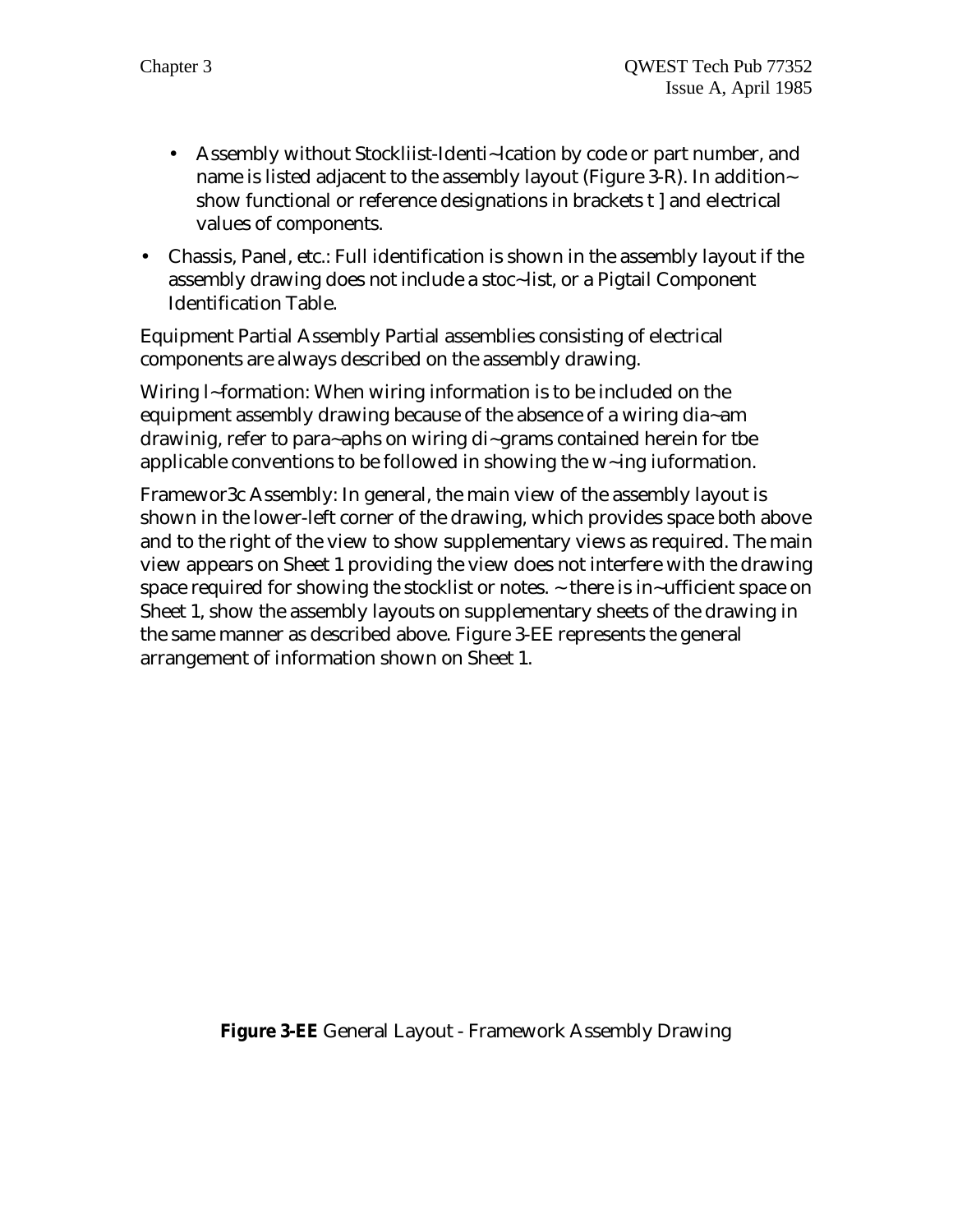# **1. General**

This Section covers the requirements for the preparation and maintenance of the stocklist shown on assembly-type drawings of telephone equipment products. The requirements apply to all assembly drawings containing stocklists. The stocklist format has been standardized for the purpose of uniformity in its preparation and maintenance regardless of the sheet size and format of the drawing on which it is shown, and to provide for uniform interpretation of information to meet the needs of the drawing users.

For the general requirements to be followed in preparing stocklists on assembly drawings, see dimensioning details for the basic standard stocklist formats covered in this Section are reflected in the representative figure of each particular format. In addition to dimensioning details, each representative stocklist format includes in the figure, circled information indicating the maximum number of characters that can be entered in the columns based upon typewriter lettering of 10 characters per inch.

The stocklist is not a "table," and is not assigned a designation. The stocklist is a list of material and is not intended to be a source of reference for the selection of features of design, or for the manufacture, assembly, installation, or maintenance of the feature.

The stocklist is always required on an assembly drawing where provisions for listing of assemblies, units, subunits, components, parts, fastening devices, etc., for the selection of items are required in the manufacture or assembly of the design covered by the drawing. The assembly drawings on which the stocklist is shown are those drawings which convey both engineering and manufacturing requirements. These drawings fall under the following two general categories.

- Equipment-type assembly covers equipment designs of "wired" or "nonwired" units or subunits.
- Framework-type assembly covers structural or mechanical designs having no "wired" parts and intended for use in the mounting of or support for equipment units or subunits.

## **2. List and Group Designations**

On assembly drawings, the list or group designation represents an assembly, unit, subunit, component, part, or a combination of items required for the assembly of the design covered by the drawing.

- Equipment-type assembly: Either list or group designations are used. A combination of both should not be used on the same drawing.
- Framework-type assembly: Only group designations are used.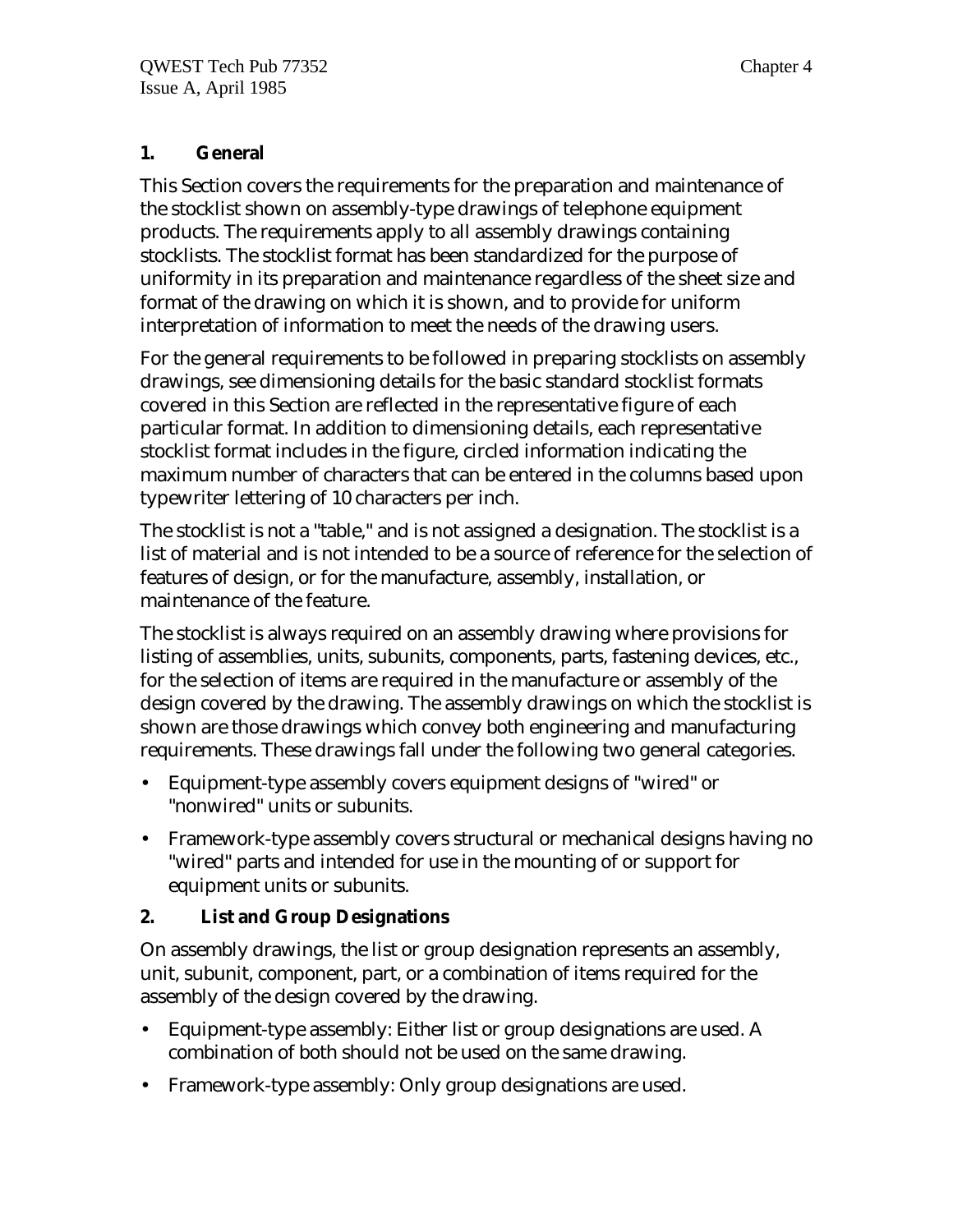- List Designation: Lists are designated either by number or letter, i.e.: List 1, List A, List WA.
- Group Designation: Groups are designated by number or letter, i.e.: Group 4, Group B, Group WC.

# **3. Equipment - Type Assembly**

Format, location, and growth of a stocklist on an equipment-type assembly drawing are in accordance with the following.

• The basic format is as shown in Figure 4 - A

**Figure 4 - A** Stocklist Format - Equipment - Type Assembly Drawing

- The initial stocklist is shown on Sheet 1 of the drawing beginning in the upper left-hand corner of the sheet, or as determined by the manufacturer.
- Growth is from the top-down. When required, continuance of the stocklist should be as follows.
	- Additional stocklists may be shown adjacent to, and to the right of the previous stocklist. All adjacent stocklists have one common title band (see Figure 4-B).
	- Additional stocklists are not shown on Sheet 1 if it necessitates showing other information tables on a supplementary sheet of the drawing. In this case, the stocklist is continued on Sheet 2 of the drawing and shown according to the arrangement covered in Figure 4 -B.

**Figure 4-B** Stocklist Continued - Equipment-Type Assembly Drawing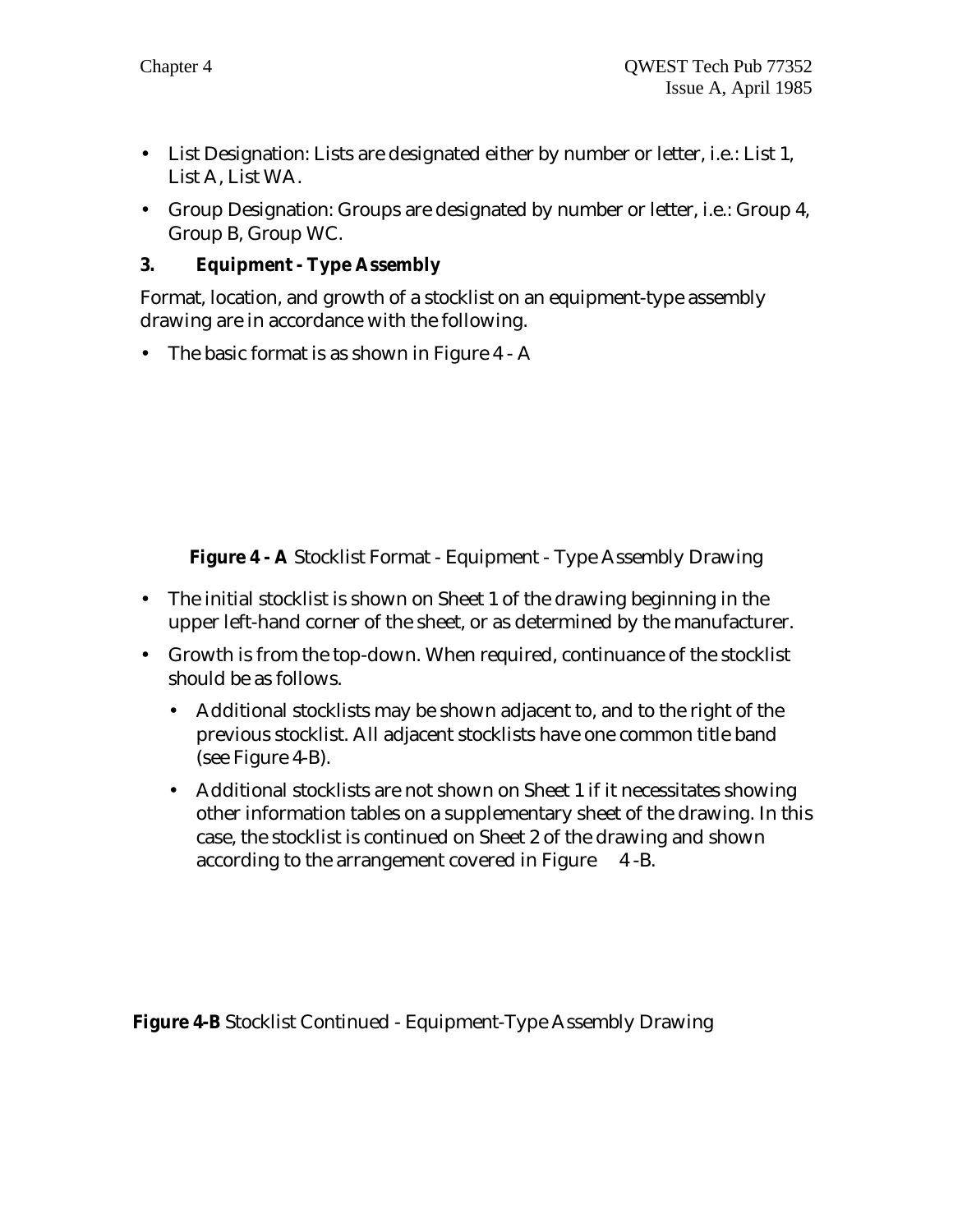If the stocklist appears on two or more sheets, the sheets containing the stocklists should be consecutive. Directly below the end of the last stocklist on each sheet, it should be indicated on which sheet the stocklist is continued, for example: STOCKLIST CONTINUED ON SHEET 4.

• On Sheet 2 and subsequent sheets containing stocklists, the title band of the stocklist indicates its continuance, for example: STOCKLIST CONTINUED.

## **4. Framework - Type Assembly**

Format, location, and growth of a stocklist on a framework-type assembly drawing are in accordance with the following.

• The basic format is as shown in Figure 4-C.

**Figure 4-C** Stockiest Format - Framework-Type Assembly Drawing

- The initial stocklist is shown on Sheet 1 of the drawing beginning in the lower-right corner above the Engineering Note field and to the left of the title box.
- Growth is shown from the bottom-up for stocklist items, and from right to left for groups and features. On Sheet 1, growth from bottom-up is limited to provide space across the top of the sheet required to show manufacturing notes or the continuance of engineering notes. Growth from right to left i9 limited only by the border on the left side of the sheet.

The size of the stocklist depends upon the number of horizontal lines required for stocklist items, and the number of vertical columns required for groups and features. When abnormal requirements exist for either of these conditions, continuance of the stocklist can be avoided by considering the following.

• When an abnormal number of horizontal lines is required, utilize the standard drawing form which provides for showing the maximum number of lines between the top and bottom borders of the sheet. Show all manufacturing notes and the continuance of engineering notes down the left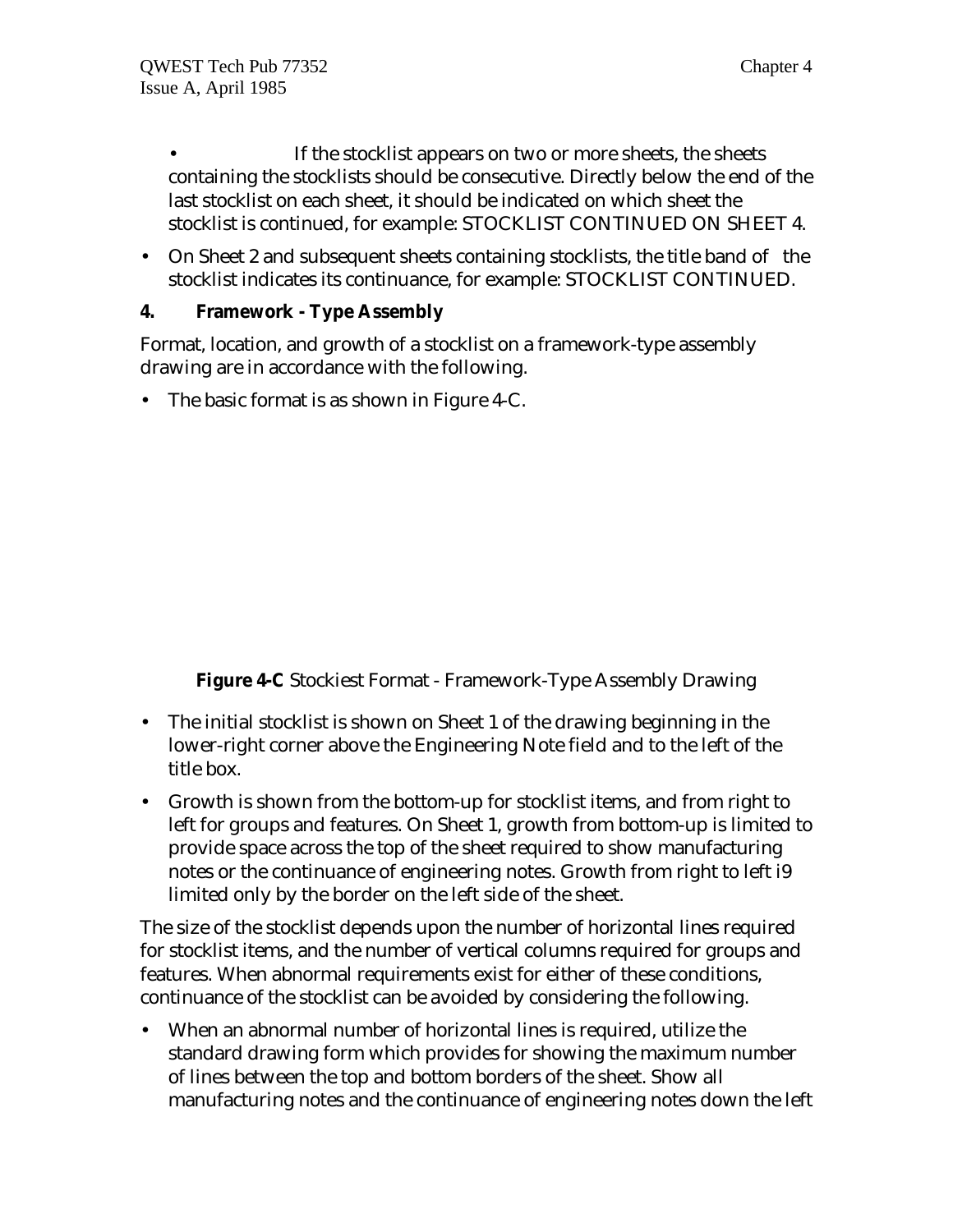side of the sheet, and utilize the space usually reserved for these notes along the top of the sheet to show additional lines in the stocklist.

• When an abnormal number of vertical columns are required, utilize the standard drawing form which provides for showing the maximum number of columns between the right and left border of the sheet. Avoid showing any assembly layouts on Sheet 1, and instead, utilize the space to show additional column in the stocklist.

If continuance of the stocklist is found to be unavoidable, the following is recommended.

- If the number of stocklist items exceeds the limits of the initial stocklist and space is available, it is preferable to show a second stocklist on Sheet 1. The alternative is to show the second stocklist on Sheet 2.
- If a second stocklist is added, indicate directly above the initial stocklist, that it is continued, for example: STOCKLIST CONTINUED ON THE LEFT. In the title band of the second stocklist, indicate its continuance, for example: STOCKLIST CONTINUED.
- If the second stocklist is added on Sheet 2, on Sheet 1 directly above the stocklist, indicate that it is continued, for example: STOCKLIST CONTINUED ON SHEET 2. In the title band of the stocklist on Sheet 2, indicate its continuance, for example: STOCKLIST CONTINUED.
- If the number of groups and features exceeds the limits of the initial stocklist, the stocklist is continued on Sheet 2.
- On Sheet 1, in the column heading below the groups and features, indicate that these items are continued, for example: FEATURES AND GROUPS CONTINUED ON SHEET 2.
- On Sheet 2, in the column heading below the groups and features, indicate the continuance of these items, for example: FEATURES AND GROUPS CONTINUED.

## **5. List or Group Entries**

Equipment-Type Assembly: Entry is only the number or letter portion of the list designation (see Figure 4-D). Different lists may be grouped as a single entry against an item, if the quantity of the item is the same for all lists. When grouped, lists are shown sequentially with numbered lists followed by lettered lists, and a comma separating each list (Figure ~D). The standards applying to lists also apply when group designations are used.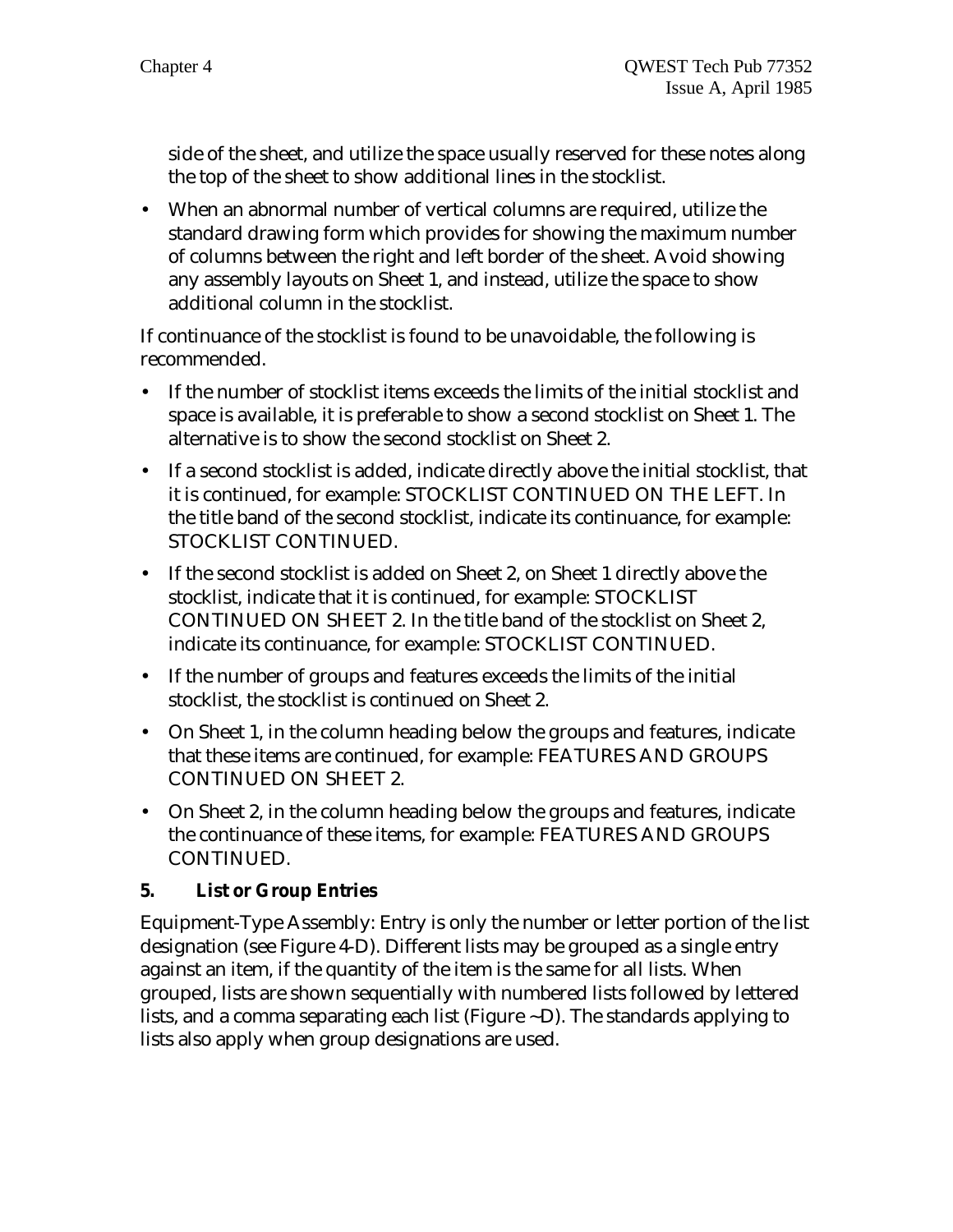Framework-Type Assembly: The column used for group entries is also used to describe the feature that is provided by the particular group, and to show the status of the group if it differs from the status of the drawing as a whole.

- Individual columns are used for each group and associated feature description. Columns are designated lA, 2A, 3A, etc. progressing from right to left. When the stocklist is continued on the same or another sheet, each group designation carries the same column designation as shown for the particular group in the initial stocklist.
- Group entries are shown as: GR1, GR2, GR A, etc.
- Feature entries consist of an adequate, but concise description of the item furnished by the group, and when necessary, any provisions for selecting the feature.
- In the box directly below the group entry, the rating of the group is entered, provided the rating of the group differs from the rating of the drawing as a whole. When shown, the rating is entered using standard 1/8 inch high lettering.

**Figure 4-D** Stocklist - Equipment Type - Assembly Drawing - Description Entries

# **6. Quantity Per List or Group Entries**

Equipment-Type Assembly: Entry is the quantity of each item required per the list shown in Figure 4-D. The standards applying to lists also apply when group designations are used. A list may reduce or eliminate the quantity of an item furnished in other lists in the same stocklist if the affected lists are interdependent and are to be ordered together. In these cases, the term "OMIT" precedes the quantity against the item to be reduced or eliminated.

Framework-Type Assembly: The quantity per group column is an extension of the specific feature and group column. The quantity of each item required per group is entered in this column against each item in the group. A group may reduce or eliminate the quantity of an item furnished in other groups in the same stocklist if the affected groups are interdependent and are to be ordered together. In these cases, the term "OMlT" precedes the quantity against the item to be reduced or eliminated.

# **7. Identification Number Entries**

Equipment- or Framework-Type Assembly: Entries are as follows, and as shown in Figure 4-D.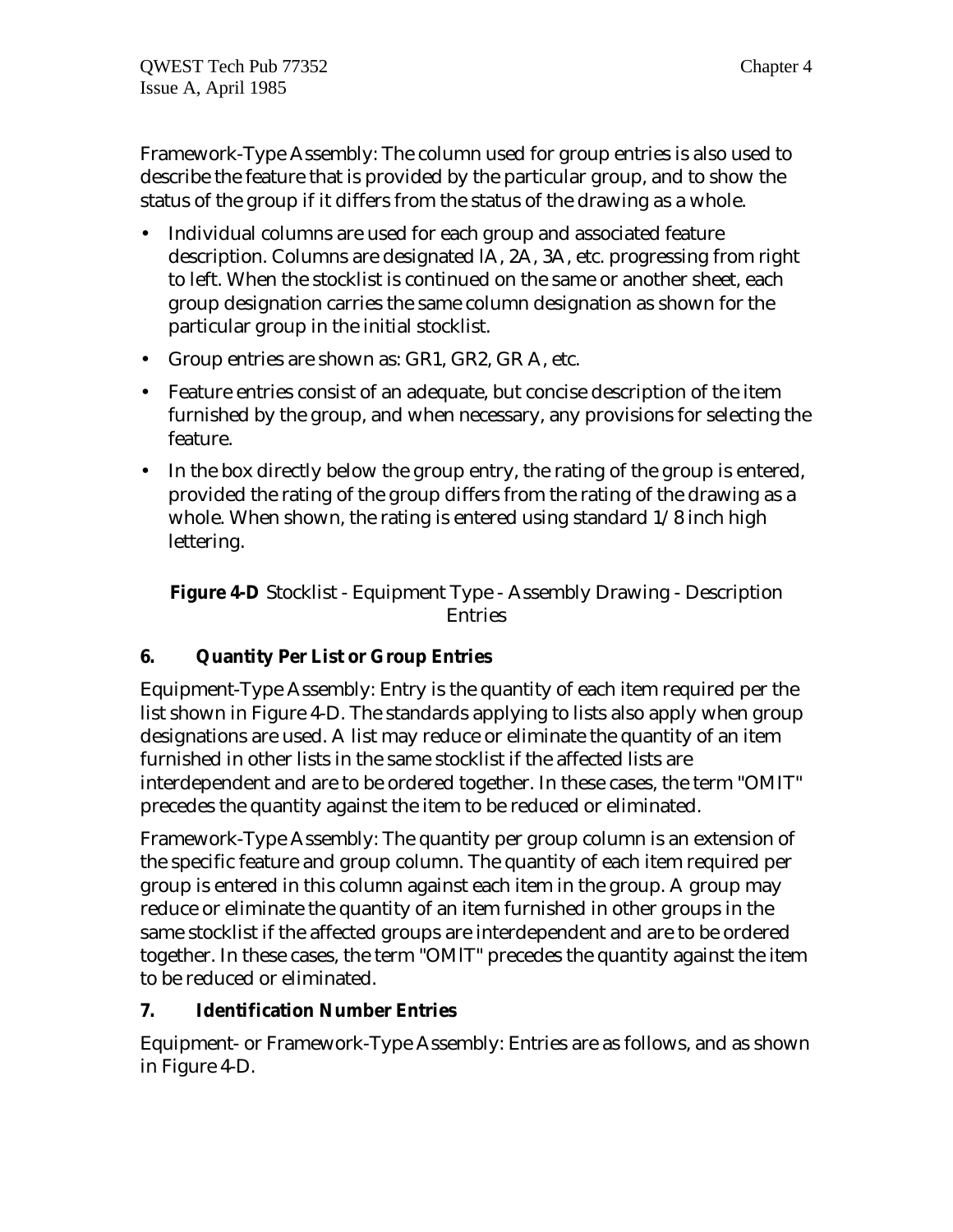- Drawing Number and Associated List, Group, or Detail Number: This entry includes the following items.
	- Equipment assembly, unit, subunit, component, or part ordered by list or group on the manufacturer's other drawings.
	- Framework assembly, subassembly, part, or detail ordered by group or detail number on other of the manufacturer's drawings.
	- Local cable ordered by the manufacturer may or may not be ordered by group number.
- Entries: The complete entry in this column consists of the drawing number and associated list, group, or detail number. If the quantity of each is identical, a number of lists or groups from the same drawing may be combined as a single entry, and it may be necessary to use more than one line to make the complete entry.
- Items Ordered by Another Drawing: When the stocklist entry is an item ordered by another drawing, and that drawing carries an engineering note specifying additional material then the assembly drawing refers to the engineering notes on the other drawing.

## **8. Description Entries**

All stocklist items on assembly drawings have an entry in this column, and the description is the name of the item. The description may also include special features, such as physical characteristics, electrical values, units of measure, or assembly information (Figure 4-D or 4-E).

**Figure 4-E** Stocklist - Framework Type Assembly Drawing - Description Entries

With the exception of the name of the item, standard abbreviations or symbols may be used for description entries. In the case of names of items, the following apply.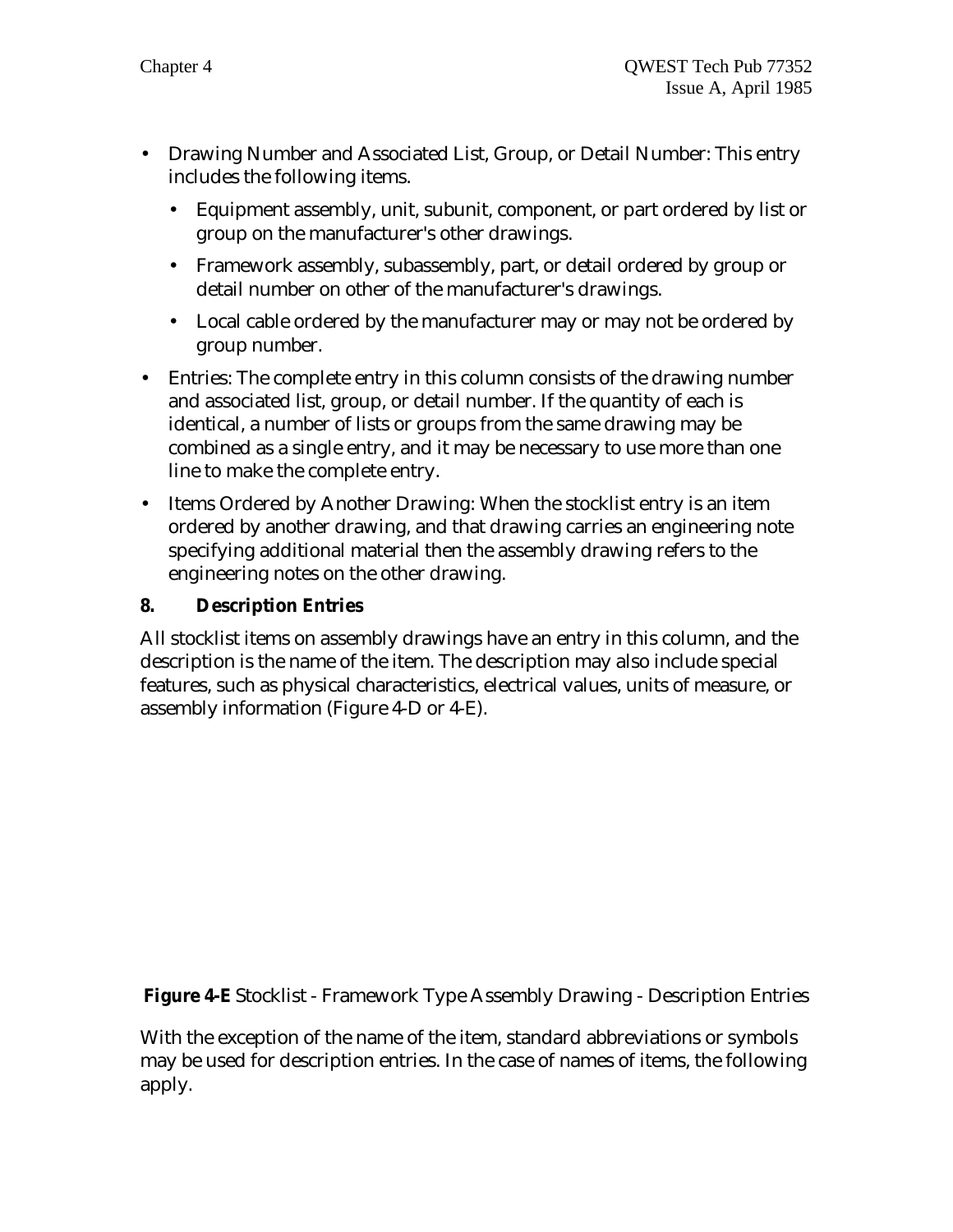• No abbreviation is used when the name of the item consists of one word.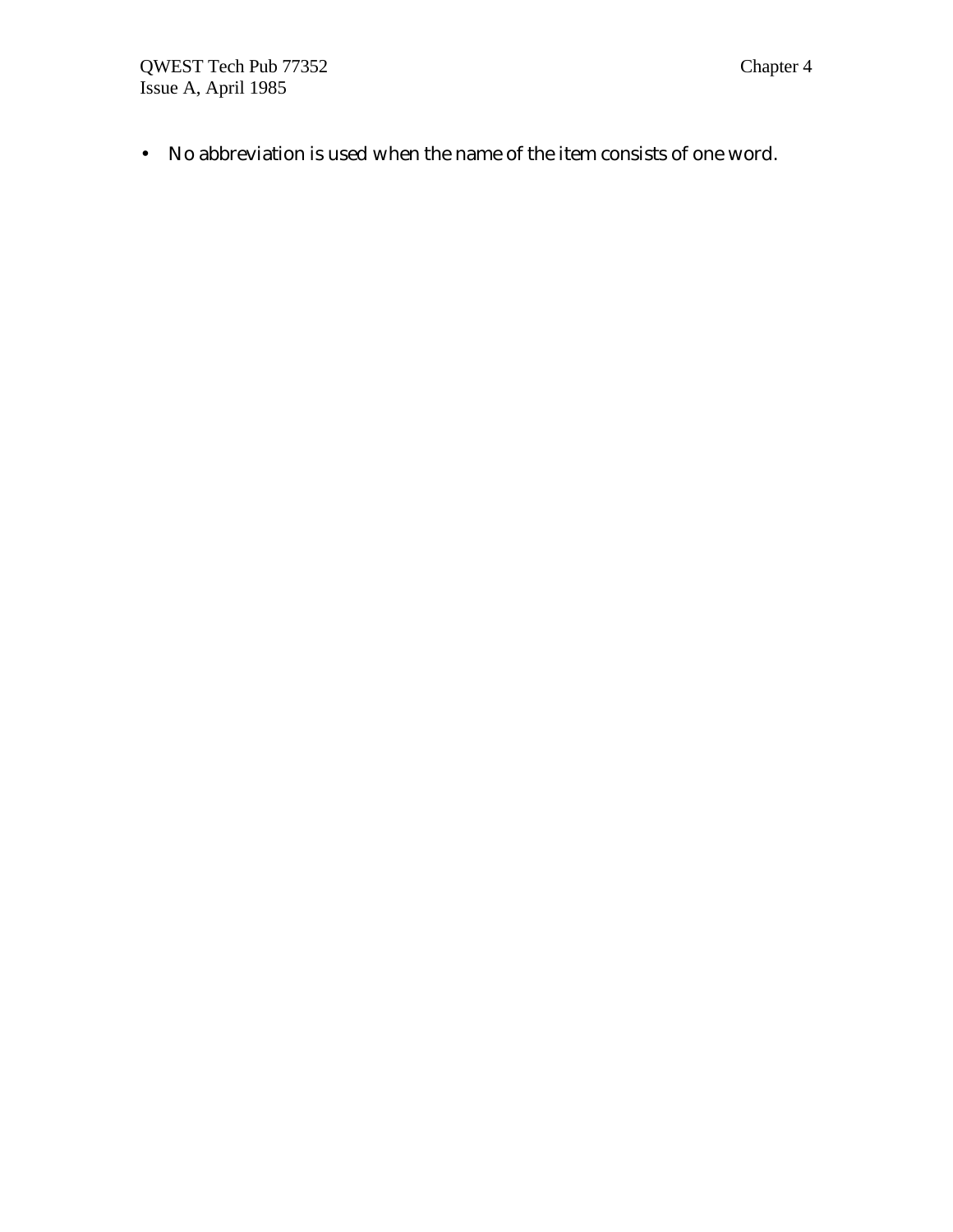The following applies when the name of the item consists of two or more words:

- Principal Noun: No abbreviations are used; see the following examples.
- Two Word Name: It is preferred that abbreviation of the modifier of the principal noun be avoided. However, the standard abbreviation of the single-word modifier may be used for the purpose of consistent use of abbreviations in the same stocklist when the same abbreviation occurs in name phrases of three or more words (see the following examples).
- Three or More Words, or Two Words and Number Name: The standard abbreviations may be used for the modifying word or words of the principal noun, provided there is no loss in clarity by abbreviating the modifying words (see the following examples).

#### EXAMPLES:

For the purpose of identification only in the following examples, modifiers are shown in lower case and the principal noun is shown in upper case letters.

|                                | <b>UNABBREVIATED FORM</b>                         | <b>ABBREVIATED FORM</b>                 |
|--------------------------------|---------------------------------------------------|-----------------------------------------|
| One Word                       | <b>RESISTOR</b><br>base ASSEMBLY                  | <b>RESISTOR</b><br>base ASSEMBLY        |
| Two Words                      | cable CLIP<br>terminal STRIP<br>mounting PLATE    | ca CLIP<br>term. STRIP<br>mtg PLATE     |
| <b>Two Words</b><br>and Number | resistance LAMP 12,16<br>terminal PUNCHING 2R, 4R | res LAMP 12,16<br>term. PUNCHING 2R, 4R |
| <b>Three Words</b>             | mounting plate COVER<br>cable rack ASSEMBLY       | mtg plt COVER<br>ca rk ASSEMBLY         |

Stocklist items are grouped by type of item described and listed in the following table. The order of sequence for listing the item-groups in the stocklist is shown in parentheses.

- Equipment-Type Assembly Stocklist: The order of sequence is listed topdown.
- Framework-Type Assembly Stocklist: The order of sequence is listed bottomup.
- Spacing of Item-Groups: The minimum recommended space shown after each item-group is at least two blank lines.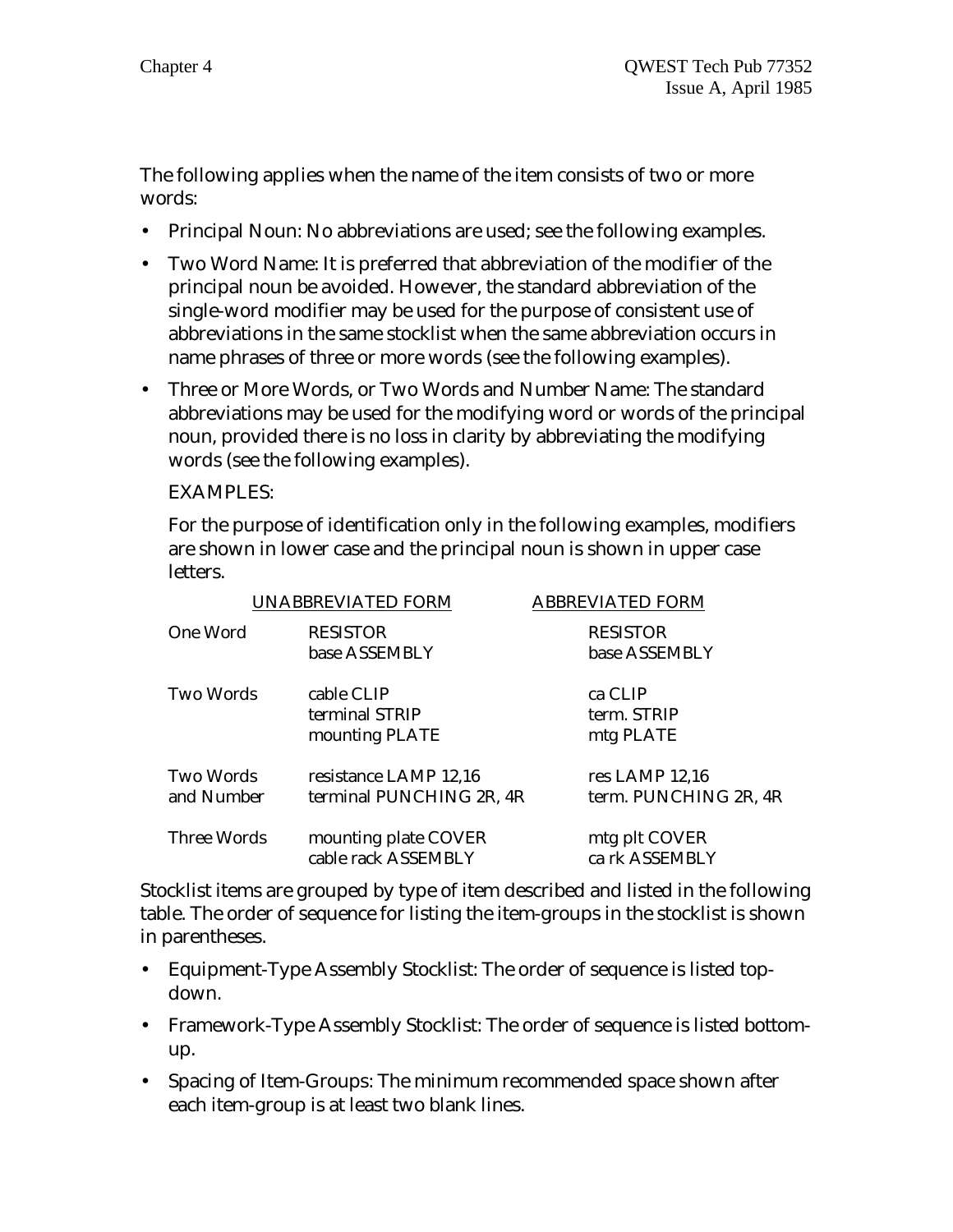• Fastening devices such as, screws, nuts, washers, etc., are described in the following sequence: principal noun name of part, modifier, and as required: thread, length, thickness, diameter or finish.

| EQUIPMENT ASSEMBLY-TYPE STOCKLIST                                                                                                                                                                                                                                                                                                                                                                                                |                                                                                                                                                                                                       |                                                                                                                                                                                     |
|----------------------------------------------------------------------------------------------------------------------------------------------------------------------------------------------------------------------------------------------------------------------------------------------------------------------------------------------------------------------------------------------------------------------------------|-------------------------------------------------------------------------------------------------------------------------------------------------------------------------------------------------------|-------------------------------------------------------------------------------------------------------------------------------------------------------------------------------------|
| WITH FRAMEWORK UNIT                                                                                                                                                                                                                                                                                                                                                                                                              | SUBUNIT ASSEMBLY ONLY                                                                                                                                                                                 | <b>FRAMEWORK-TYPE</b><br><b>ASSEMBLY STOCKLIST</b>                                                                                                                                  |
| (1) Frame work units or item,<br>partial assemblies, and<br>mounting details<br>(2) Local cable & local cable<br>items, batteries<br>(3) Terminal strips<br>(4) Equipment subunit assemblies<br>(5) Surface-mounted components<br>(6) Pigtail components<br>(7) Equipped mounted plates<br>(8) Fastening devices<br>(9) General use items,<br>P—or COMCODE numbered<br>piece parts<br>spare parts<br>$(10)$ Other supplier items | (1) Chassis, printed wiring<br>boards, panels, etc.<br>(2) Partial assemblies<br>(3) Mounting details<br>All other item-groups<br>shall follow sequence<br>arrangement shown in<br>column on the left | (6) Other supplier items<br>(5) General use items,<br>P-or COMCODE numbered<br>piece parts<br>(4) Fastening devices<br>(3) Details<br>(2) Partial assemblies<br>(1) Framework units |

Description and sequence consist of apparatus code number, name of apparatus, and any electrical values.

Description and sequence consist of the name of the item, special features, supplier's catalog number, and supplier's name and location (city and state). Location of supplier is generally necessary when the item must be obtained directly from the supplier at a specific location.

When design requirements specify that the notation "or equivalent," this notation in the abbreviated form OR EQUIV is entered in the description column following the description of the affected item.

When batteries are components of an equipment assembly, the following apply.

- Dry-type batteries are not listed in the stocklist because of the possibility of deterioration during storage in the event that the equipment is manufactured and stored as a stock item. When dry batteries are required, the battery requirements are covered in an engineering note on the drawing.
- Storage-type batteries may be listed in the stocklist. However, they are treated as parts not assembled, but shipped separately, and a reference to the appropriate assembly and shipping information note is shown in the Stocklist Note column against the battery item.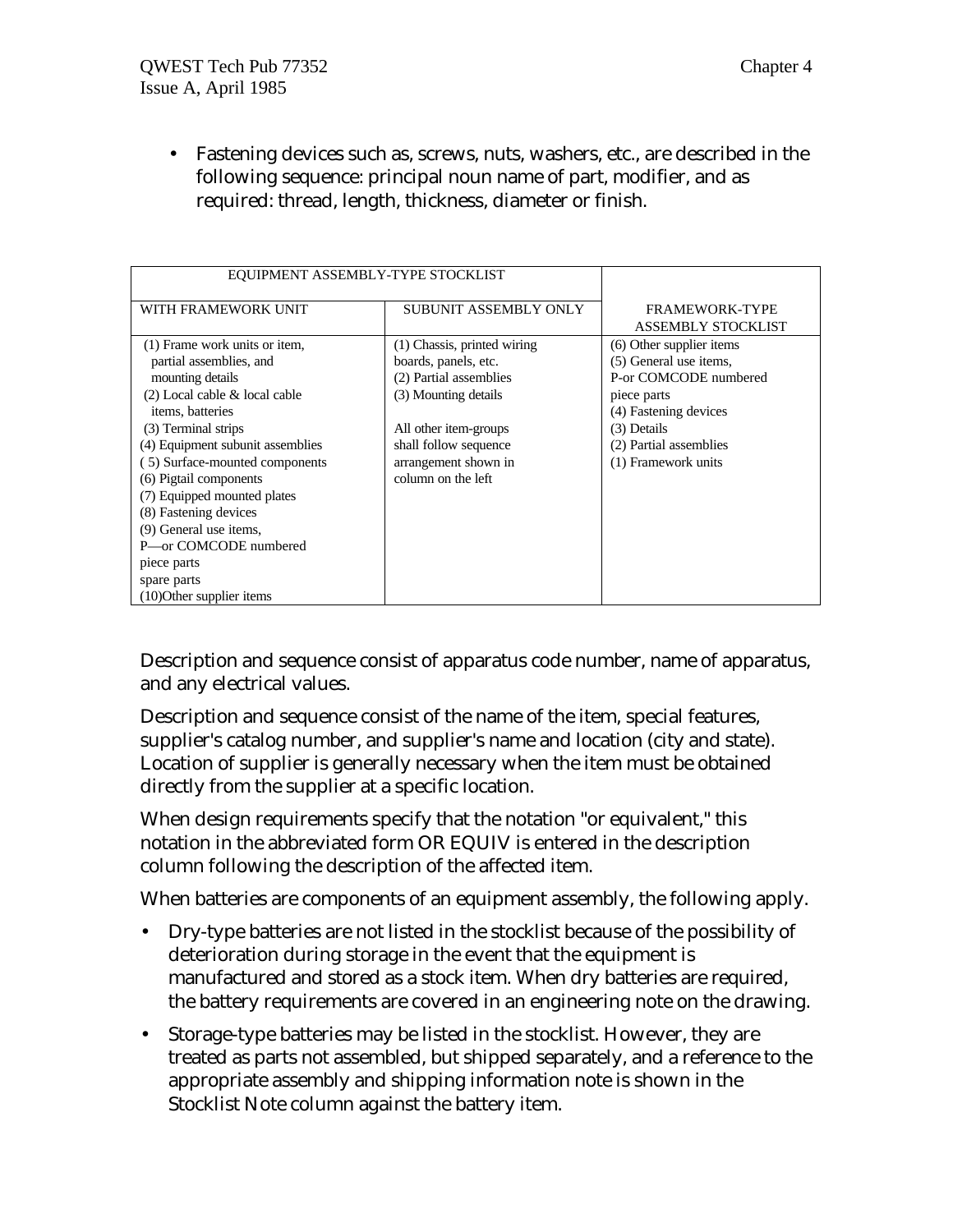## **9 Note Entries**

Equipment- or Framework-Type Assembly: The Note column is subdivided into two columns, as shown in Figure 4-A or 4-C, and entries are made as follows.

- In column E of Figure ~A or column D of Figure 4-C, the entry is letter-or symbol-designated types of notes, which generally are assembly or shipping information notes.
- In column F of Figure  $\sim$  A or column E of Figure 4-C, the entry is numbered note references.
- Both columns are utilized when an assembly or shipping note reference is represented by a double rectangular-shaped symbol.

Specific notes are used to provide assembly and shipping information for either individual or all stocklist items. When used, these notes are the first of the group of notes initially listed under Manufacturing Notes on the drawing. Symbols or letter designations associated with the notes also appear in the stocklist t in the appropriate note column against the item affected.

The notes covered in this part occur with sufficient frequency on drawings to warrant standardization of their expression and to obtain uniform interpretations of their application by all drawing users. Modification of the standard expression is not permissible, unless agreements have been reached in each application with the location controlling manufacture of the equipment in order to satisfy some specific shipping or assembly requirement.

In addition to notes, standard symbols have also been adopted for use in connection with the notes. In the manufacturing notes, the form used for representing the rectangular-shaped symbols, associated with the notes covered in the following paragraphs is as shown in Figure 4-F. Lineweights should be thin lines.

**Figure 4-F** Drawing Standard - Note Symbols

In the Stocklist Note column, show the "strike," "asterisk," and "spare" marks within the boundaries of the Note column.

Stocklist items have been designated in four categories covered in the following paragraphs to identify the application of the proper shipping or assembly information. Each category is accompanied by explanatory conditions followed by the applicable standard note to be used.

Designation of All Stocklist Items: This category includes all stocklist items to be treated as follows.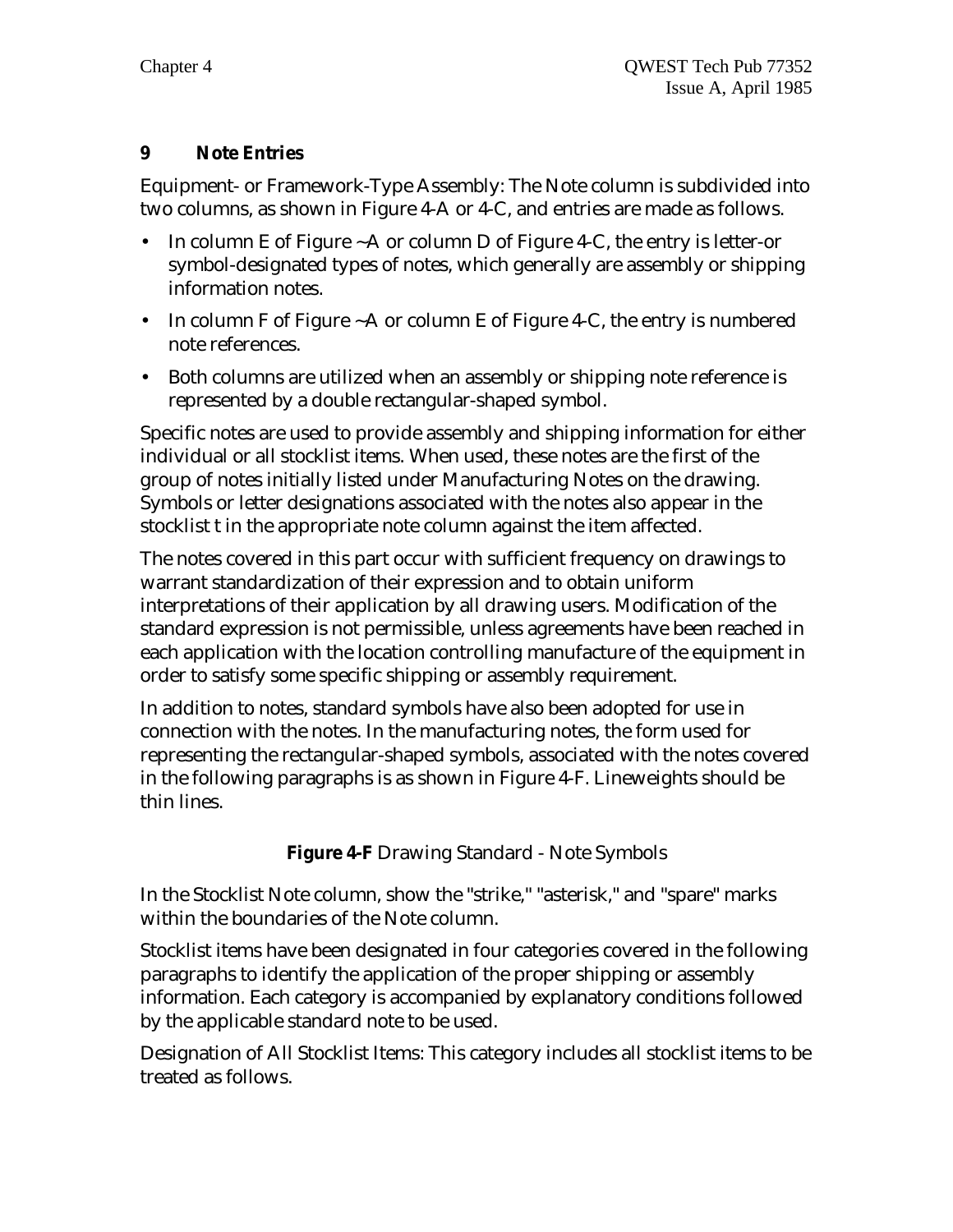• All items are to be assembled by the shop and are shipped fully assembled. This applies to all items in the stocklist, and no reference to the applicable note is required in the stoc~list. No other general assembly or shipping information note is shown on the drawing. Show the following note on the drawing.

### ALL PARTS TO BE ASSEMBLED FOR SHIPMENT.

• All items are to be assembled for fit by the shop and then dismantled, and all items are shipped separately. This applies to all items in the stocklist and no reference to the applicable note is required in the stocklist. No other general assembly or shipping information note is shown on the drawing. Show the following note on the drawing.

ALL PARTS TO BE ASSEMBLED FOR FITTING AND DISASSEMBLED FOR SHIPMENT.

• None of the items are to be assembled by the shop, and all items are to be shipped separately. Applies to all items in the stocklist, and no reference to the applicable note is required in the stocklist. No other general assembly or shipping information note is shown on the drawing. Show the following note on the drawing.

ALL PARTS TO BE SHIPPED SEPARATELY.

Designation of Individual Stocklist Items: This category excludes fastening devices such as, screws, nuts, washers, etc., used for assembling or mounting apparatus components, equipment units on subassemblies, or for erecting or aligning framework assemblies, and they are treated as follows.

• Individual items that are not to be shop-assembled with other stocklist items and not associated with other shipped shop-assembled items, but are to be shipped separately. Show the following letter designation and note on the drawing, and an "S" in the Stocklist Note column against the affected item.

S - PARTS NOT ASSEMBLED, SHIPPED SEPARATELY

• Individual items that are part of a particular assembly, but are fieldassembled. When shipped for field assembly, the individual item is associated with the particular shop assembly and is not shipped separately. Show the following symbol and note on the drawing, and the symbol in the Stocklist Note column against the affected item. Commonly referred to as an "asterisk" item.

PARTS TO BE SHIPPED ATTACHED TO, OR ENCLOSED IN THE SAME CONTAINER WITH THE ASSOCIATED ASSEMBLED ITEM.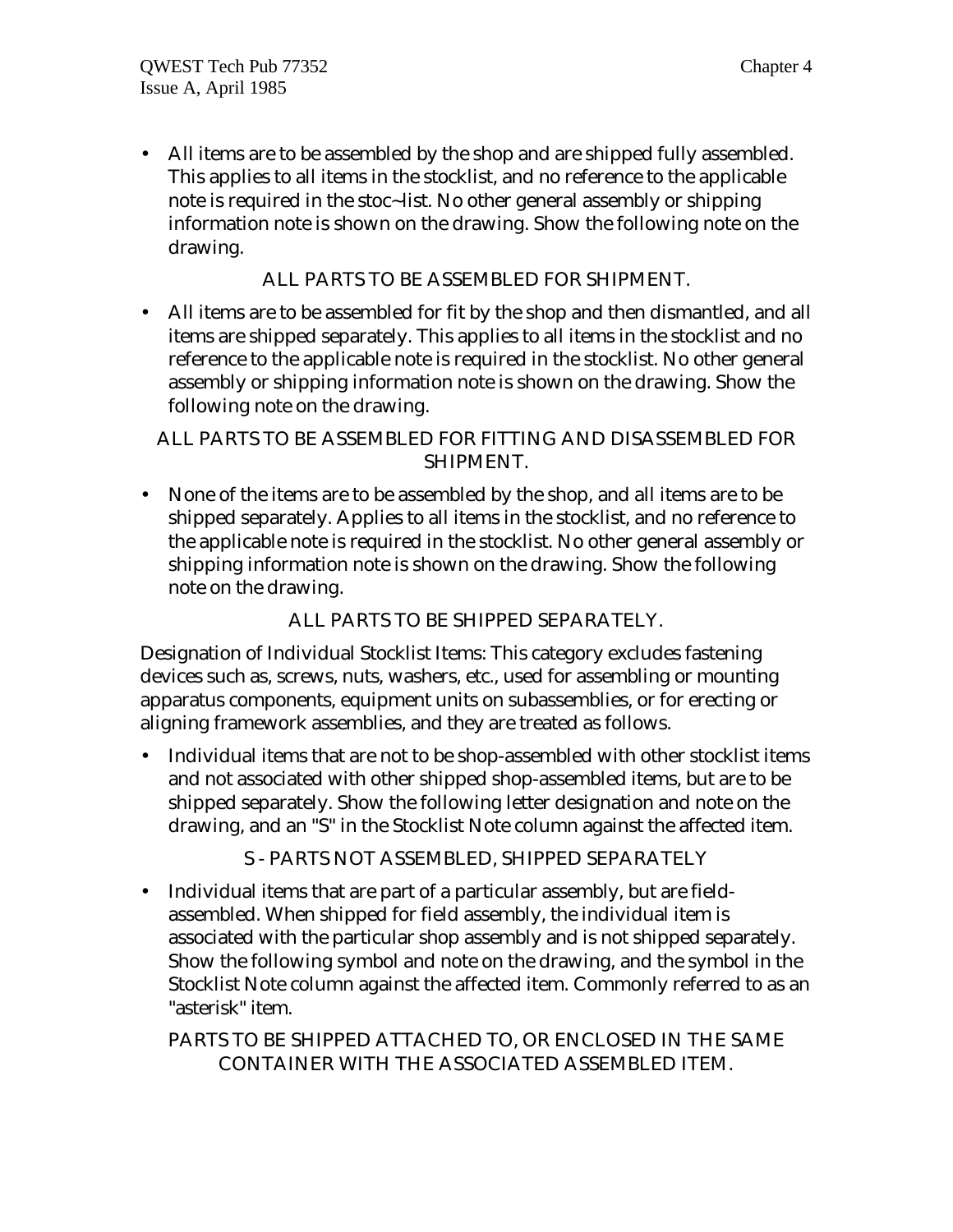• Individual items that are part of a particular assembly, and the individual item is either shop-or field-assembled. When shipped for field assembly, the individual item is associated with the particular shop assembly and is not shipped separately. Show the following symbol and note on the drawing, and the symbol in the Stocklist Note column against the affected item. Commonly referred to as "asterisk" items.

PARTS (A) REQUIRED FOR MANUFACTURE WHEN EQUIPMENT INVOLVED IS SHOP-MOUNTED, OR (B) TO BE SHIPPED ATTACHED TO, OR ENCLOSED IN THE SAME CONTAINER WITH THE ASSOCIATED ASSEMBLED ITEM WHEN FIELD-MOUNTED.

Designation of Individual Stocklist Items to be Assembled Only When the Final Assembly of all Items is Being Made: Prevents assembling of certain items which later would have to be dismantled in order to assemble associated items in the final assembly. These items are treated as follows.

• Items furnished are either shop or field-assembled, but cannot be assembled until other contingent items are also included at the time of assembly. Such items that cannot be initially assembled also include fastening devices such as, screws, nuts, washers, etc. directly associated and specifically required to assemble or mount the basic item. Show the following letter designation and note on the drawing, and  $a \sim$  in the Stocklist Note column against the affected item.

## W- PARTS ASSEMBLED AT THE SAME TIME THE EQUIPMENT IS MOUNDED

• Individual items that are part of a particular assembly, and the individual part is either shop- or field-assembled, but the particular assembly cannot be assembled until other contingent items are also included at the time of assembly. When shipped for field assembly, the individual item is associated with the particular shop assembly and is not shipped separately. Show the following letter-symbol designation and note on the drawing, and a "W\*" in the Stocklist Note column against the affected item.

W\*- PARTS TO BE (A) SHOP-ASSEMBLED, BUT WHICH CANNOT BE ASSEMBLED UNTIL THE ASSOCIATED EQUIPMENT IS BEING MOUNTED, OR (B) SHIPPED ATTACHED TO, OR ENCLOSED ~ THE SAME CONTAINER WITH THE ASSOCIATED EQUIPMENT WHEN FIELD-MOUNTED.

Designation of Fastening Device Items such as Screws, Nuts, Washers, etc.: This category excludes such screws, nuts, washers, etc. that are designated by a "~"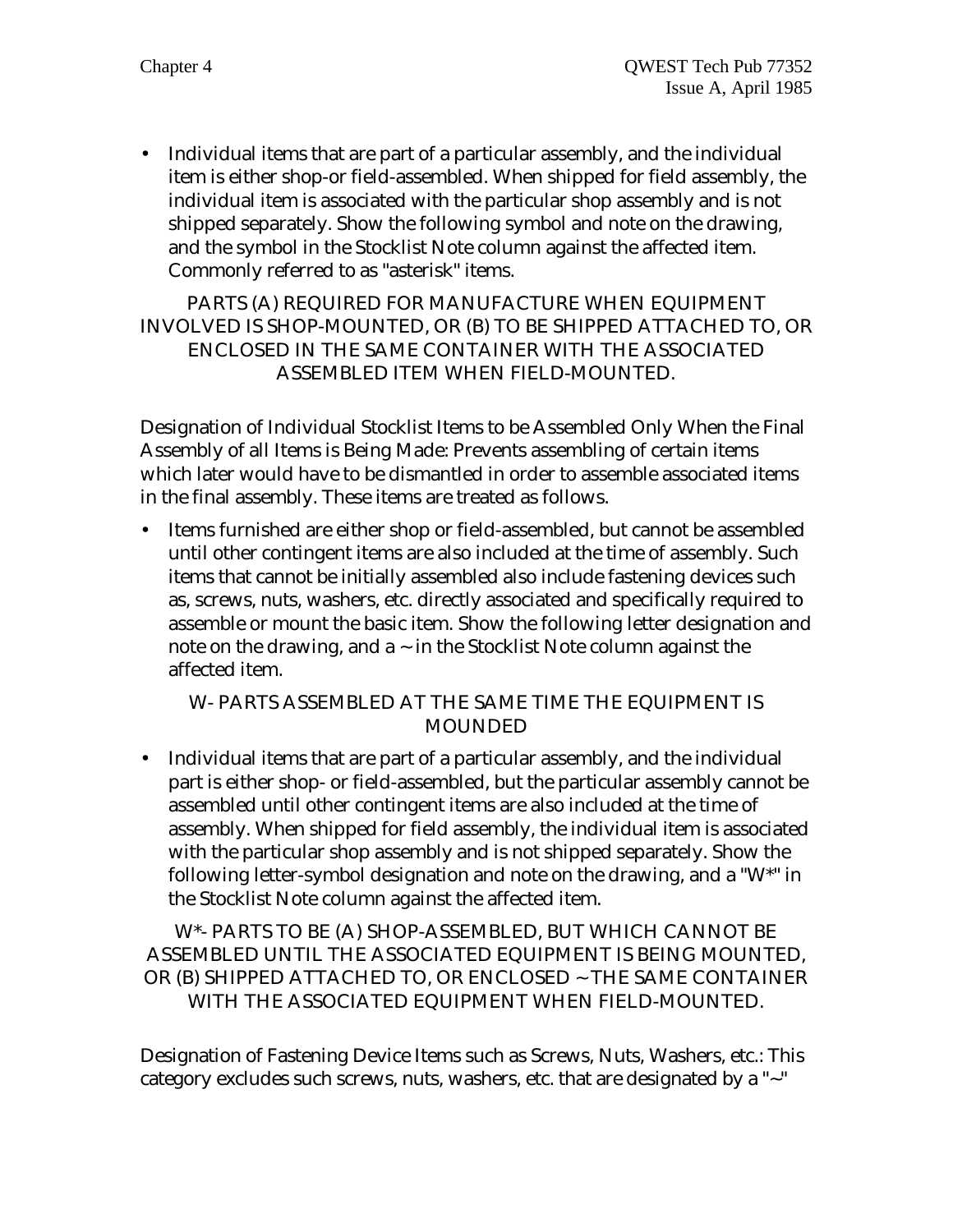note, or are designated as "asterisk" or "asterisk spare" items, and they are treated as follows.

• Items furnished are for field assembling or mounting apparatus components, equipment units or subassemblies, or for erecting or aligning framework assemblies. Show the following symbol and note on the drawing, and the symbol in the Stocklist Note column against the affected item. They are commonly referred to as "strike" items.

### PARTS REQUIRED FOR INSTALLATION

• Items furnished are for shop or field assembling or mounting apparatus components, equipment units or subassemblies, or for erecting or aligning framework assemblies. Show the following symbol and note on the drawing, and the symbol in the Stocklist Note column against the affected item. Commonly referred to as "strike spare" items.

PARTS REQUIRED FOR MANUFACTURE WHEN EQUIPMENT IS TO BE SHOP-MOUNTED, OR BY THE INSTALLER WHEN EQUIPMENT IS TO BE FIELD-MOUNTED.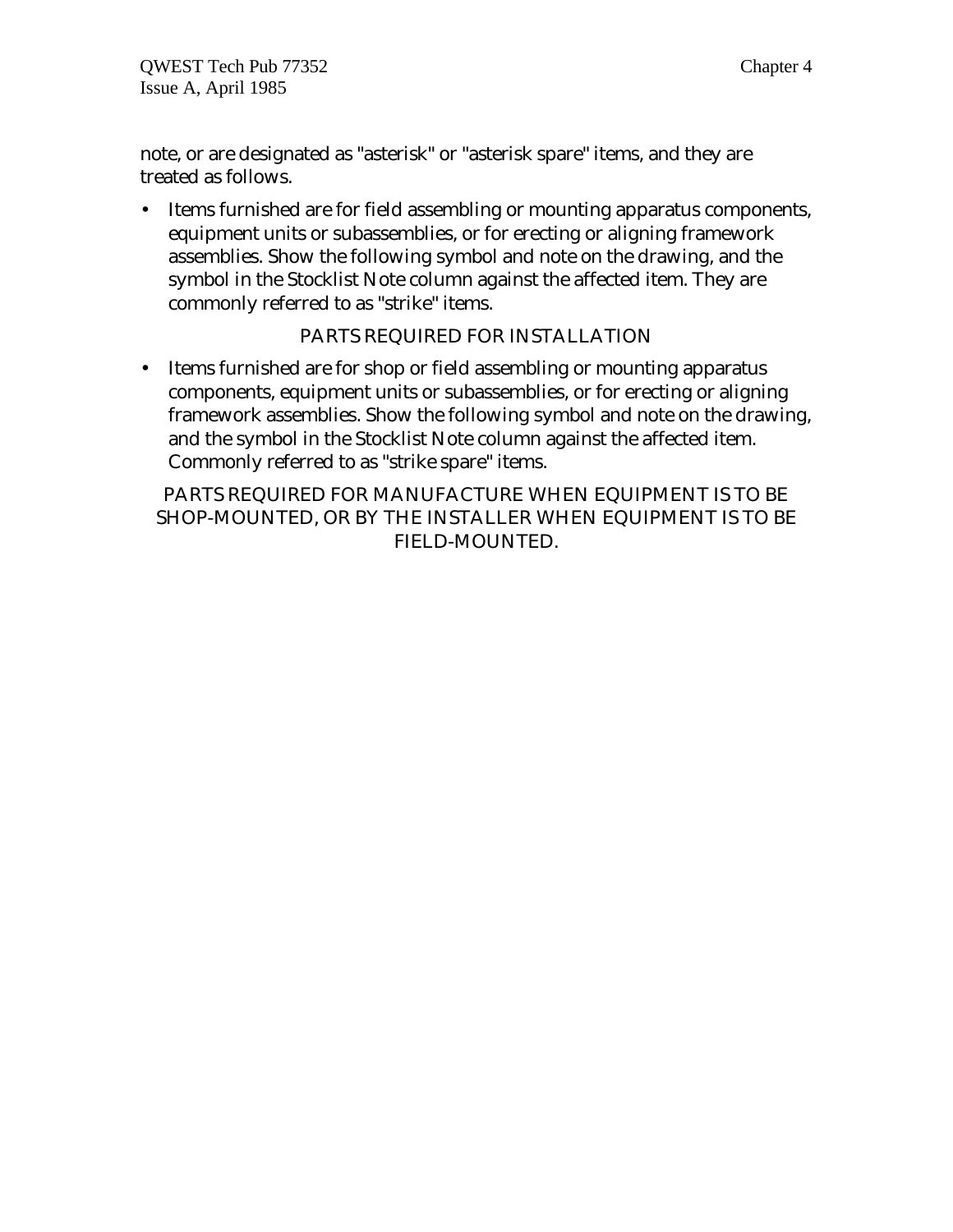## **10. Line Number Entries**

Line numbers are assigned consecutively to all lines in the stocklist, including lines in which no stocklist information entry is made. However, every stocklist line is not actually numbered. Line numbers are only shown in the first line, fifth line, and every fifth line thereafter.

Equipment-type assembly line numbering is as follows:

- On Sheet 1 of the stocklist line numbers begin with the number 101.
- On Sheet 2, 3, etc. of the stoc-list line numbers begin with the next highest hundred group that succeeds the numbering group used on the preceding sheet, for example:
	- If line numbering on Sheet 1 is from 101 to 235, then line numbering on Sheet 2 should begin with 301.
	- If line numbering on Sheet 4 is from 501 to 605, then line numbering on Sheet 5 should begin with 701.

Framework-type assembly line numbering is as follows:

- On Sheet 1 of the initial stocklist the line numbers begin with the number 101.
- Regardless of whether the stocklist is continued on Sheet 1, Sheet 2, etc., line numbering is as follows:
	- When the stocklist is continued, and all the stocklist items contained therein are identical to the initial stocklist items, then the line numbers associated with each item should also be identical in all appearances of the stocklist.
	- When the stocklist is continued to list additional items that are not included in the initial stocklist, then the line numbering in the continuation of the stocklist should begin with the next highest hundred group that succeeds the numbering group used in the preceding appearance of the stocklist. For example, if line numbering in the initial stocl~list is from 101 to 148? then the line numbering in the continuation of the stocklist should begin with 201.

## **11. Surface Mounted Components**

Listing and Grouping of Components: Surface-mounted components not listed under an "E/W" item are grouped together in the Description column of the stoc~list, as covered in the following and Figure  $-G$ .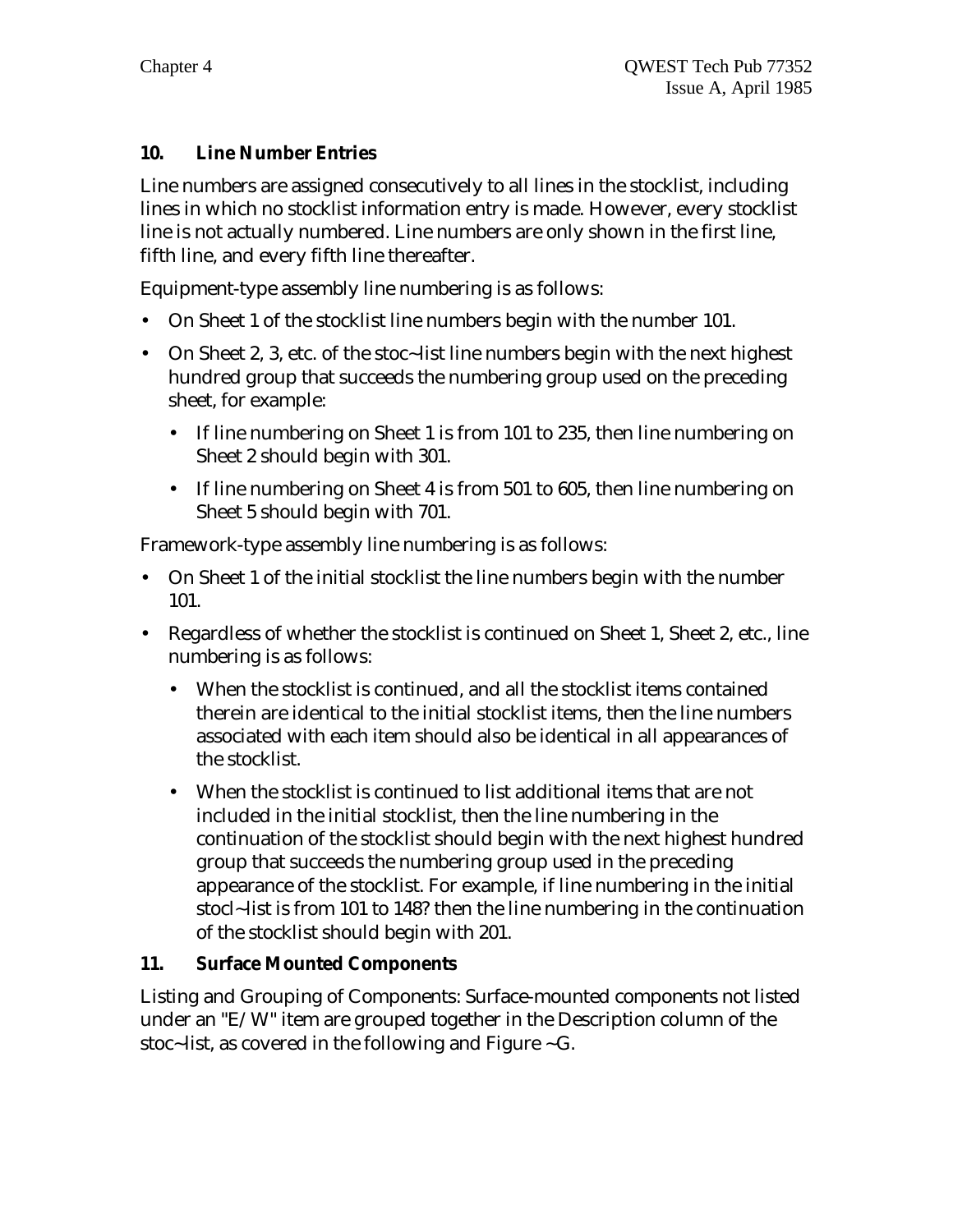- If more than one type of surface-mounted component is to be listed, the like components are subgrouped by name of component and listed in alphabetical sequence, with at least two blank lines left after each subgroup.
- When the surface-mounted components are of a single type, the subgroup arrangement is also followed in listing the components.

**Figure 4-G** Listing of Surface-Mounted Components Not Associated With an E/W Item

## **12. Pigtail Components**

A pigtail component is supported by leads which are part of the component. Due to this method of support, it is difficult to identify by position number the exact location of the component. However, since the component is assigned a reference designation and is electrically associated with a surface-mounted part on chassis-or mounting plate-type equipment, the following methods are used for listing pigtail components in the description column of the stocklist.

Since it is anticipated that the manufacturer's component-mounting details will have no standard readily identifiable component locations, it is recommended that reference or functional designations be assigned to each component of an assembly and this type of stocklist be part of the manufacturer's assembly drawing. This will enable the Telco's maintenance forces to identify the components on the assembly and will provide component values for replacement purposes (see Figure 4-H and 4--J).

If more than one type of pigtail component is associated with a chassis unit or mounting plate, the like components are subgrouped by name of component and listed in alphabetical sequence.

When the pigtail components are of a single type, the subgroup arrangement is also followed in listing the components.

If an electrical value is a required part of the ordering information, the value is shown following the name of the component. When a number of components are shown one after another, the electrical values are shown vertically.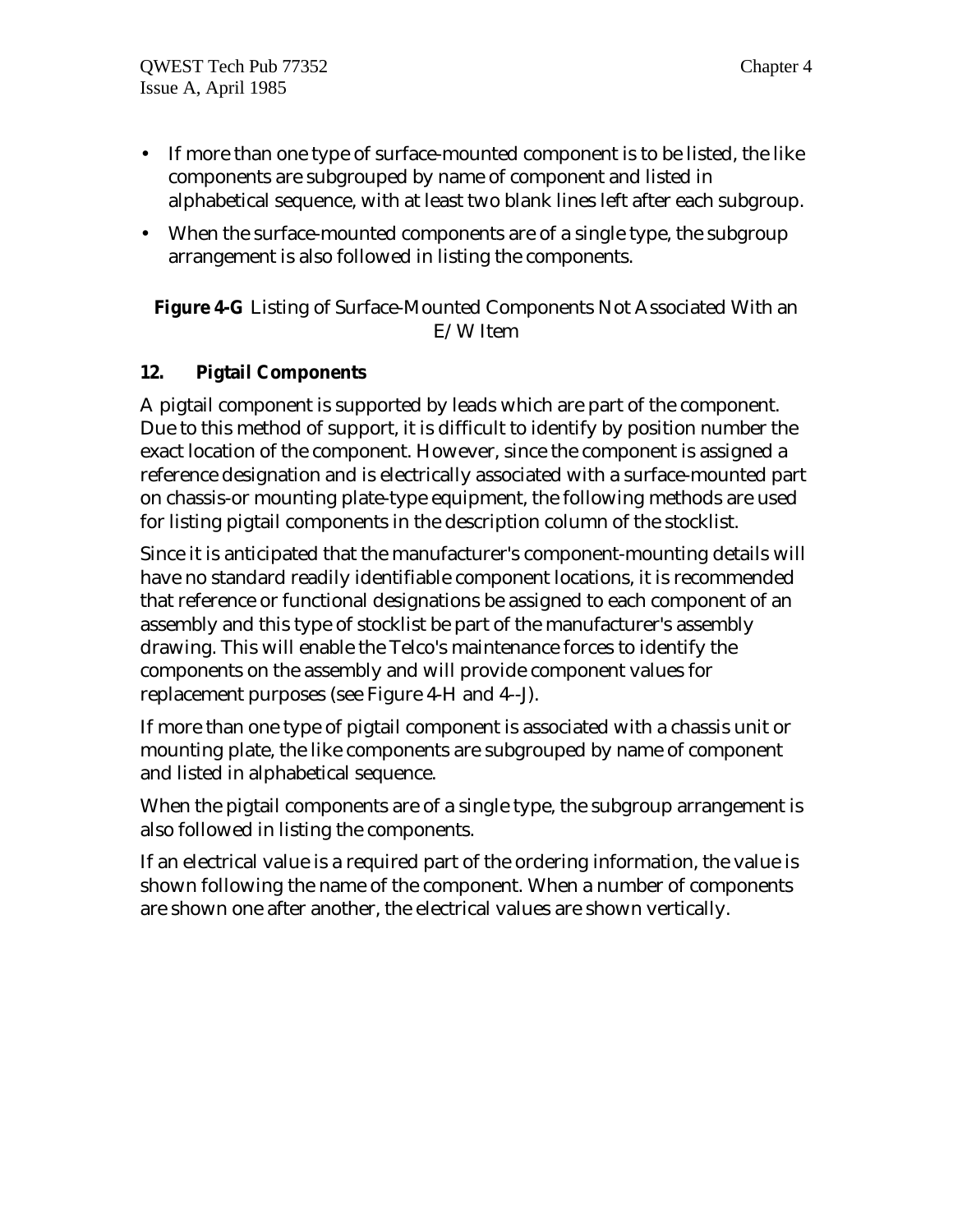# **Figure 4-H** Listing of Pigtail Components Associated With An E/W Mounting Plate

**Figure 4-J** Listing of Pigtail Components Associated With a Chassis-Type Unit

The pigtail or other component reference designation entry is shown in brackets following the electrical value, if this value is shown; otherwise, the designation follows the name of the component. When a number of components are shown one after another, the reference designations are aligned vertically.

If pigtail components are listed, one of the following methods is used in the stocklist.

- Mounting Plate-Type Equipment (Pigtail Component Location-Mounting Plates Table Used): All pigtail components associated with a particular mounting plate are listed under that mounting plate item with a reference to the associated location table (see Figure 4-H).
- Chassis Type-Equipment (Pigtail Component Identification Table Used): All pigtail components associated with chassis-type equipment are grouped and listed together in the stocklist (see Figure 4-J). When the group is divided into subgroups, at least two blank lines should be left after each subgroup.

When a pigtail component location-mounting plates table or pigtail component identification table is not shown on the drawing, all pigtail components are grouped and listed together in the stocklist (Figure 4-J). If this group is divided into subgroups, at least two blank lines are left after each subgroup.

# **13. Mounting Plates - Equipped**

All mounting plates to be equipped with other parts are grouped together and shown one after another in the description column of the stocklist as covered in the following.

• Each mounting plate is treated as an individual subgroup. The mounting plate is referenced to the assigned sketch designation, i.e., SK A, SK B, etc.,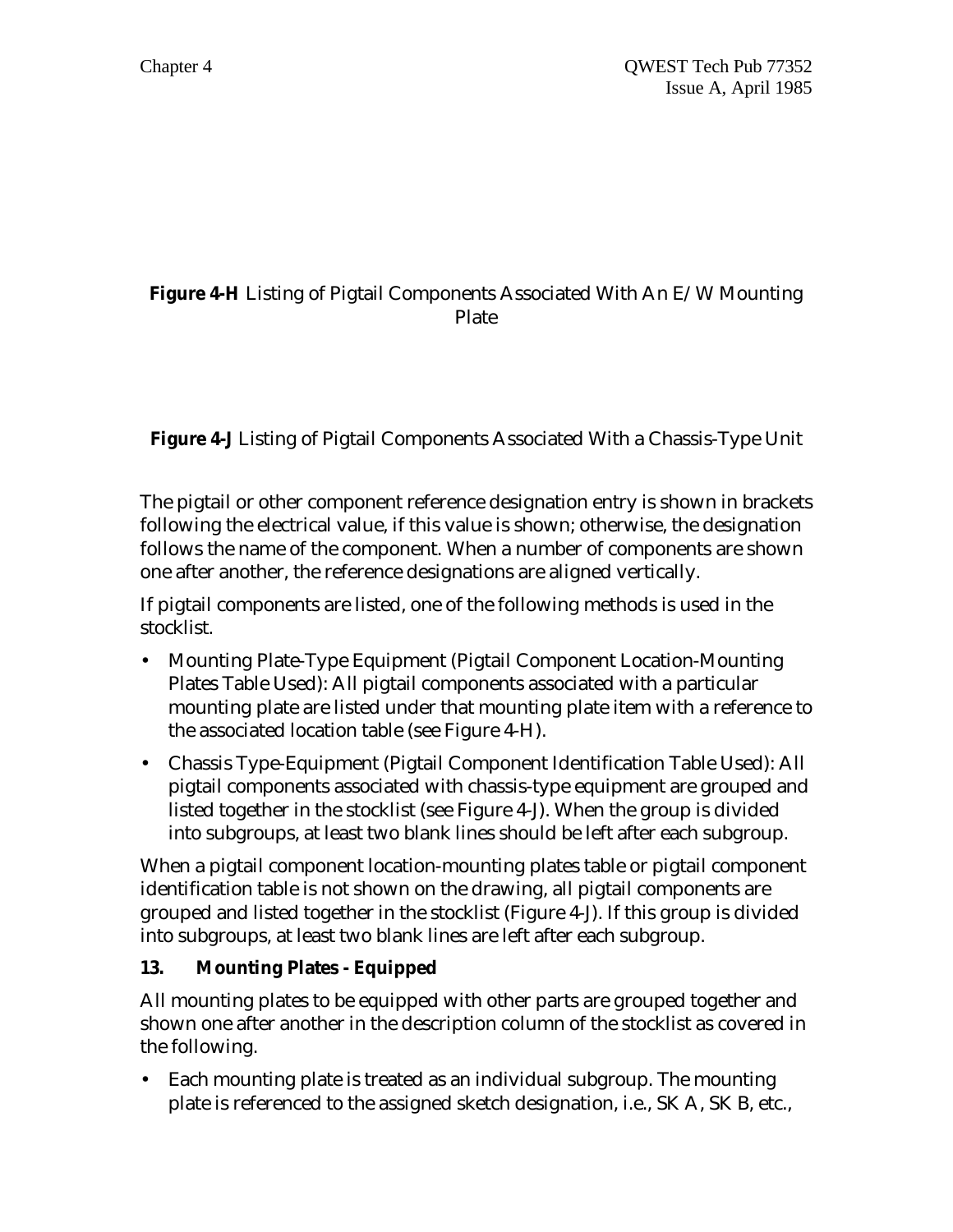and the subgroups are listed in alphabetical sequence in accordance with the designated SK reference, Figure 4-K (a). At least two blank lines are left after each subgroup. In addition to the mounting plate, each subgroup consists of the components to be assembled on the mounting plate, including auxiliary mountings for components, and nonelectrical parts such as covers, cover guides, etc., which are listed in the stocklist to be assembled on the mounting plate.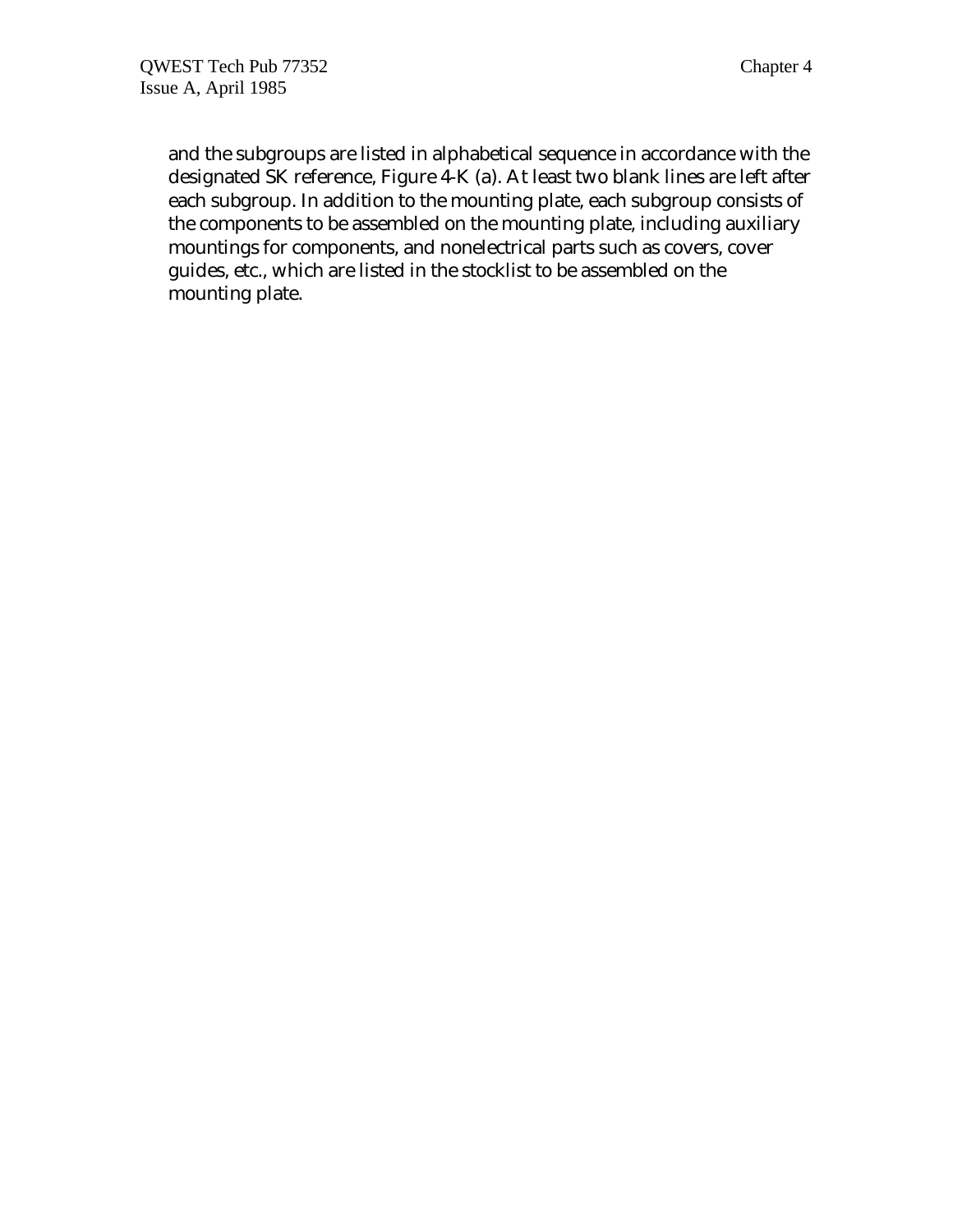**Figure 4-K** Listing of Mounting Plates Equipped With Components

- The equipped mounting plate position is shown in the description for the following items assembled on the mounting plate:
	- Position of each surface-mounted component
	- Position of each auxiliary mounting detail
	- Position of each cover guide of a common cover
- The mounting position entry follows the general description of the item, see Figure 4-K (b). The position entry for the first item listed under the mounting plate indicates IN POS followed by the position numbers. Subsequent items only indicate the position number, and the position entries for all items are aligned vertically. If a quantity of two or more of the same items is mounted on the plate, the position entries following the general description are in sequential order starting with the lowest numbered position. If required, successive lines are used to enter all the position numbers. The position of parts mounted on the rear of the plate is indicated by the position number suffixed with an "R."
- A surface-mounted component equipped with additional parts other than pigtail components is listed as follows. The surface-mounted component is listed with the entry E/W after the general description followed by its position number entry. The parts to be assembled on the component are listed as separate entries on successive stocklist lines without any mounting position entries; refer to 39A LP SKT item in Figure 4-K.

## **14 Fastening Devices**

Fastening devices such as, screws, washers, nuts, etc. which have general application to the design covered on the drawing are grouped together and shown in the description column of the stoc~list.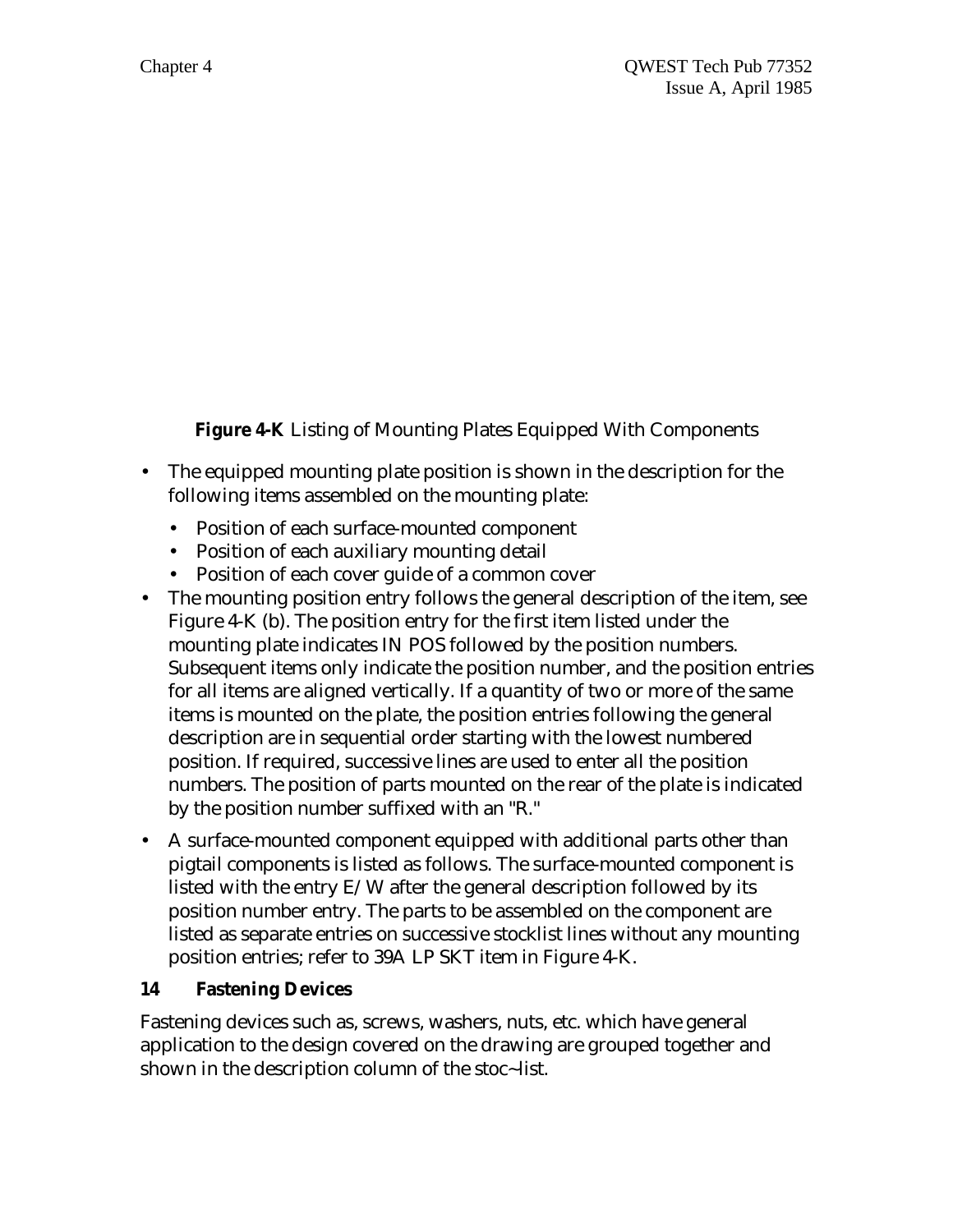This assembly usually is a coded equipment consisting of an equipped unit, or equipped mounting plates or equipped panel having specific or universal application, but the stocklist of the equipment does not include the mounting framework. Fastening devices for mounting the equipment are ordered in the stocklist of the equipment on the following basis.

- If the equipment is designed for mounting on a specific known framework, provide the fastening devices required for the particular framework.
- If the equipment is designed to mount on optional types of framework, provide the fastening devices required for the optional mounting conditions.

When the stocl~list includes both the equipment items and the framework for mounting the equipment, fastening devices required are ordered in the stocklist for all of the equipment items listed.

- When the method of fastening is by screw only and the equipment item is to be specifically shop-mounted only, the screws provided in the stocklist of the particular equipment item are utilized if satisfactory, or the shop automatically furnishes the appropriate screws. If it is optional for the equipment unit to be either shop- or field-mounted and the screws provided in the stocklist of the particular equipment item are not satisfactory, order the screws in the stocklist which includes the mounting framework.
- When the method of fastening is by screw, washer, and nut combination, in all cases, if the required fastening parts are not provided in the stocklist of the particular equipment item, order the screws, washers, and outs in the stocklist which includes the mounting framework.

Fastening devices are ordered in the stocklist for all mounting plates or panels listed as individual items in accordance with the following.

- When the method of fastening is by screw only; if the plate or panel is to be specifically shop-mounted, the screws are automatically furnished by the shop and are not ordered in the stocklist. E it is optional for the plate or panel to be shop- or field-mounted, the screws are ordered in the stocl~list.
- When the method of fastening the plate or panel is by screw, washer, and nut combination, in all cases; order the screws, washers, and nuts in the stocklist.

Only those fastening devices required in the assembly of framework items and associated items ordered in the stocklist are listed. Fastening devices for mounting items ordered in the stocklist of &n equipment assembly drawing are not listed in the stocklist of the associated framework assembly drawing.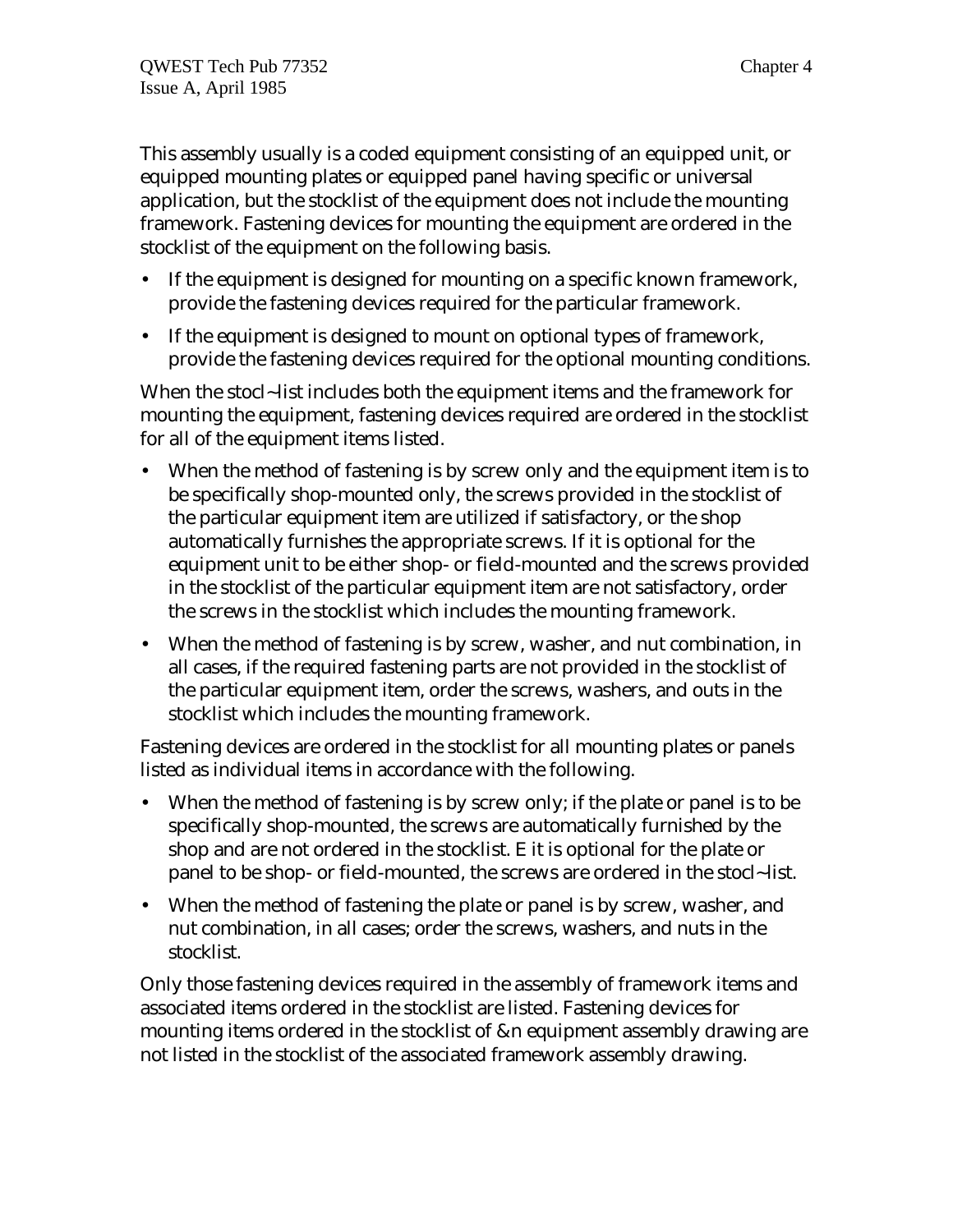For the purpose of general maintenance of the stocklist and for recording revisions made, the following apply.

• Certain drawing revisions affect the drawing as a whole, and although stocklist information may be affected, these changes normally are not referenced as changes to the affected stocklist information. The following are examples of changes that normally affect the drawing as a whole, and for which references to the affected stocklist changes in these cases are omitted in recording the revision, Fig. ~L (a).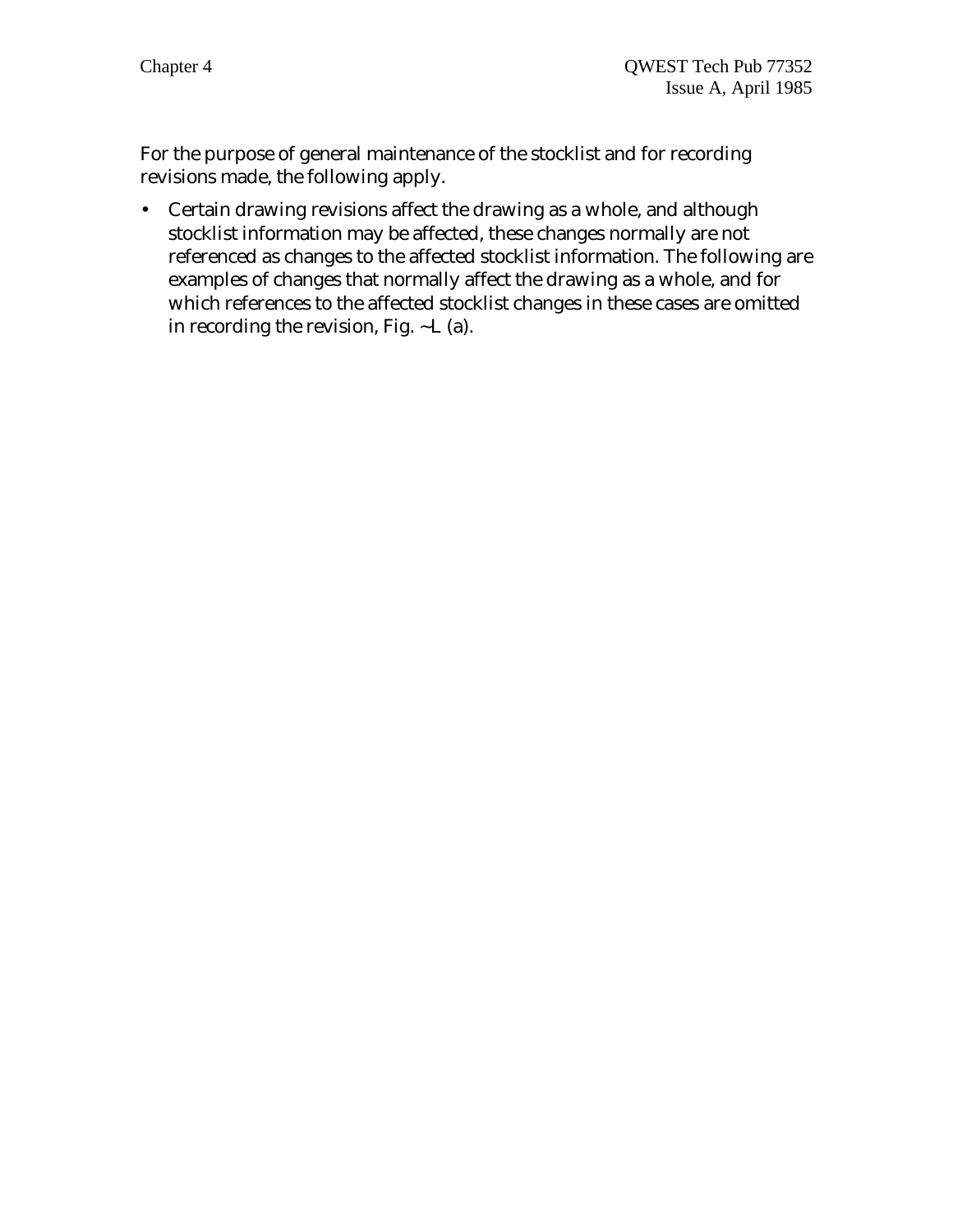**Figure 4-L** Replacement of Apparatus for Interdependent List or Groups

- For the addition of new lists, groups, etc., reference in the revision note is made only to the new feature added.
- Change in status or rating of an existing list or group where it differs from the status or rating of as a whole; reference in the revision note is made only to the list or group and its change of status or rating.
- In general, no attempt is made to rearrange existing entries to add new entries. If the entries are grouped by type or in a specific sequence, to add new entries, use blank lines if available, at the end of the group or sequence. Otherwise, add the new entry after all previous entries.
- Unless otherwise specified, all line-outs are horizontal lines and a thin lineweight is used, Fig.4-L (b). Use of line-outs is limited to the following.
	- Line-outs are permissible for deletion of information to generally avoid lengthy revision notes. They are applicable when the information in all the column associated with the entry is to be deleted. The associated line number is not lined out.
	- Line-outs are permissible for changes in the stocklist which incorporate replacement of apparatus components or printed wiring assembly items.
- The following methods are applied in recording revisions made in stocklist information.
	- This method of reference utilizes STOCKLIST (SL), and depending upon the condition of change, the affected line number and/or column reference in accordance with the following sample conditions:

When an addition consisting of a new line entry is made, the reference in the revision note is made in accordance with the following examples: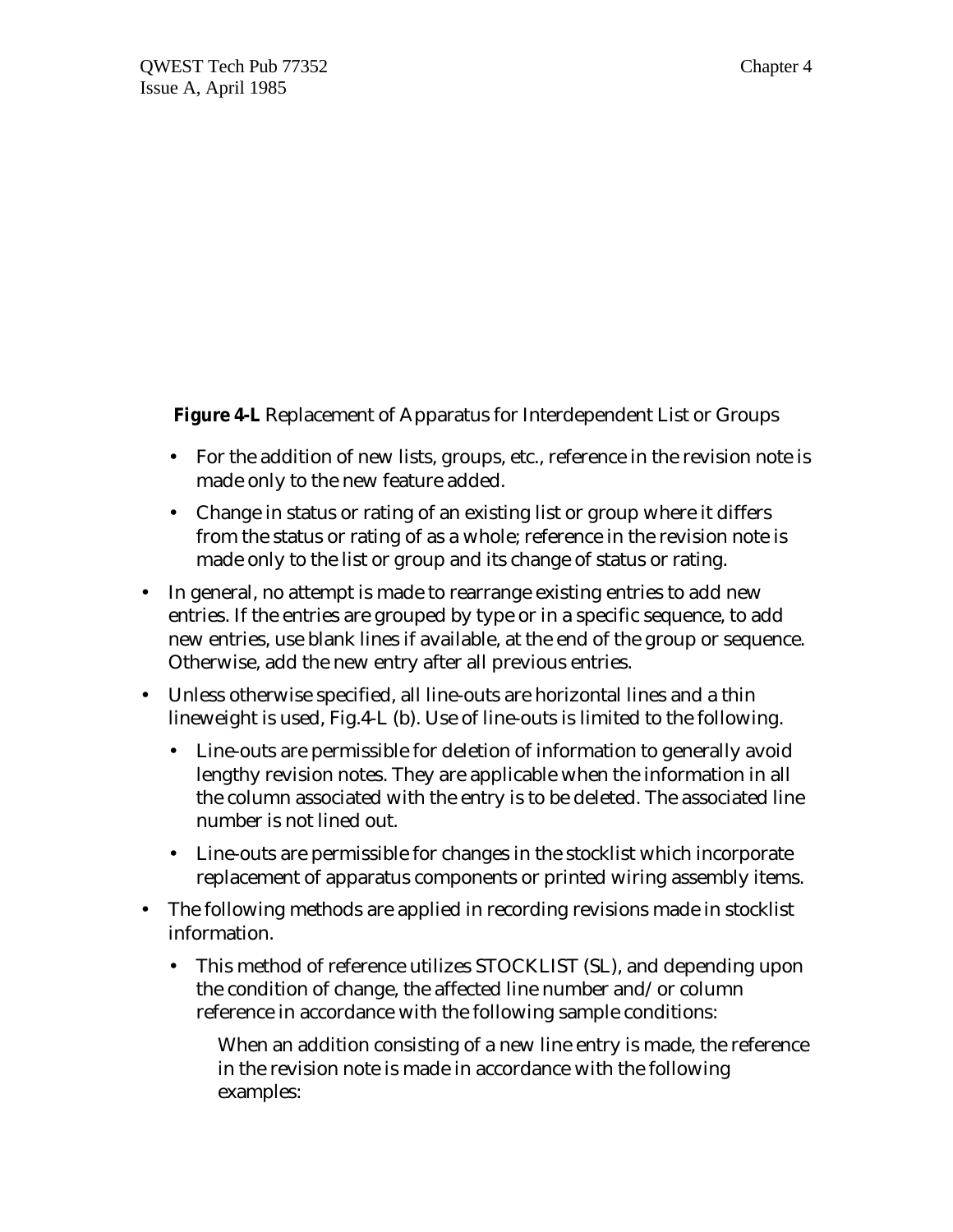#### SL LINE 210 ADD. SL LlNE 105 & 320 ADD.

When a deletion of a line is indicated by a line-out of a stocklist line in which the complete information is lined out, the reference in the revision note is made in accordance with the following examples:

> SL LINE 210 CANC. SL LINE 105 & 320 CANC.

When column references are made, if assigned, refer to the column designation; otherwise, refer to the column heading description in accordance with the following examples:

> SL LINE 10, COL AE POS 10 ADD. (Reference to column designation) SL LINE 10, UNDER DESCR POS 10 ADD. (Reference to column heading)

- Direct Reference to Column-Line Coordinate Designations: This method of reference utilizes the stocklist column designations "A" to "F" and the associated line numbers. as coordinates to designate the column and line in which the change is made.  $1\sim$  order to avoid any possible conflict where the column-line coordinate designation may be identical al to or confused with alpha-numeric information in the associated graphics contained on the drawing, the designation "COL" prefaces the column-line coordinate designation in the revision note. Use of the column-line coordinate method is applied on equipment-type drawing stocklists providing all other tables on the drawing meet the condition for the use of the coordinate method referenced in Section V of this document.
	- Applications: This method of reference is applied to changes affecting any column in the stocklist, in accordance with the following examples:

If column D in line 199 is changed, the reference in the revision note would be:

COL D119 READ\_.

If columns B and D in line 115 are changed, the reference in the revision note would be:

COL Bl15 & Dl15 READ\_&\_RESP.

If only part of the information in column D in line 212 is changed, the reference in the revision note would be:

COL D12 \_READ\_.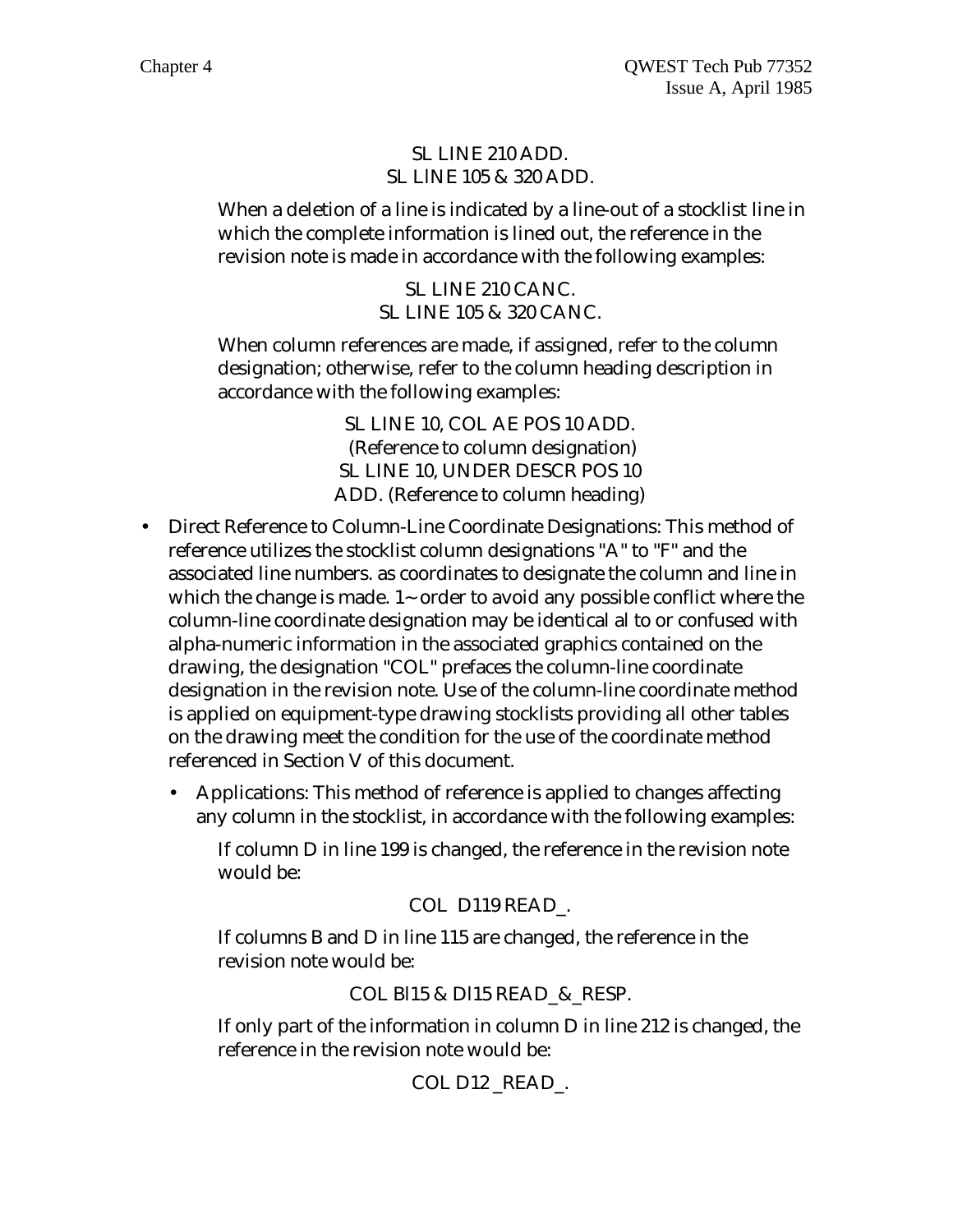If in an existing entry on line 125, an entry is made in column E in which no prior entry was shown, the reference in the revision note would be:

#### COL E125 ADD.

If entries are made in column F, in which no prior entries were shown for the entire column in the entire stocl~list, the reference in the revision note would be:

#### COL F ADD.

- Framework Assembly Drawing Stocl~list: All prior provisions covered in the preceding paragraphs also apply to the stocklist on framework-type assembly drawings. However, in the Feature and Group column, the column reference is as follows.
	- Feature and Group Column This column is subdivided as required for individual group entries accompanied by a description of the feature provided by the group. In order to conform with the general pattern adopted for applying column-line coordinate references, each column subdivision has been designated lA, 2A, 3A, etc. in lieu of the designation A for the entire column field. On this basis of individual column designations, coordinate references are applied to changes affecting any subdivision column in the Feature and Group field of the stocklist in accordance with the following examples.

If in column 5A, the feature description is changed, the reference in the revision note would be:

#### COL 5A READ\_.

If in column 3A, line 130 is changed, the reference in the revision note would be:

#### COL 3A130 READ\_.

If in column 3A and 5A, line 130 is changed, the reference in the revision note would be:

COL 3A130 & 5A130 READ\_&\_RESP.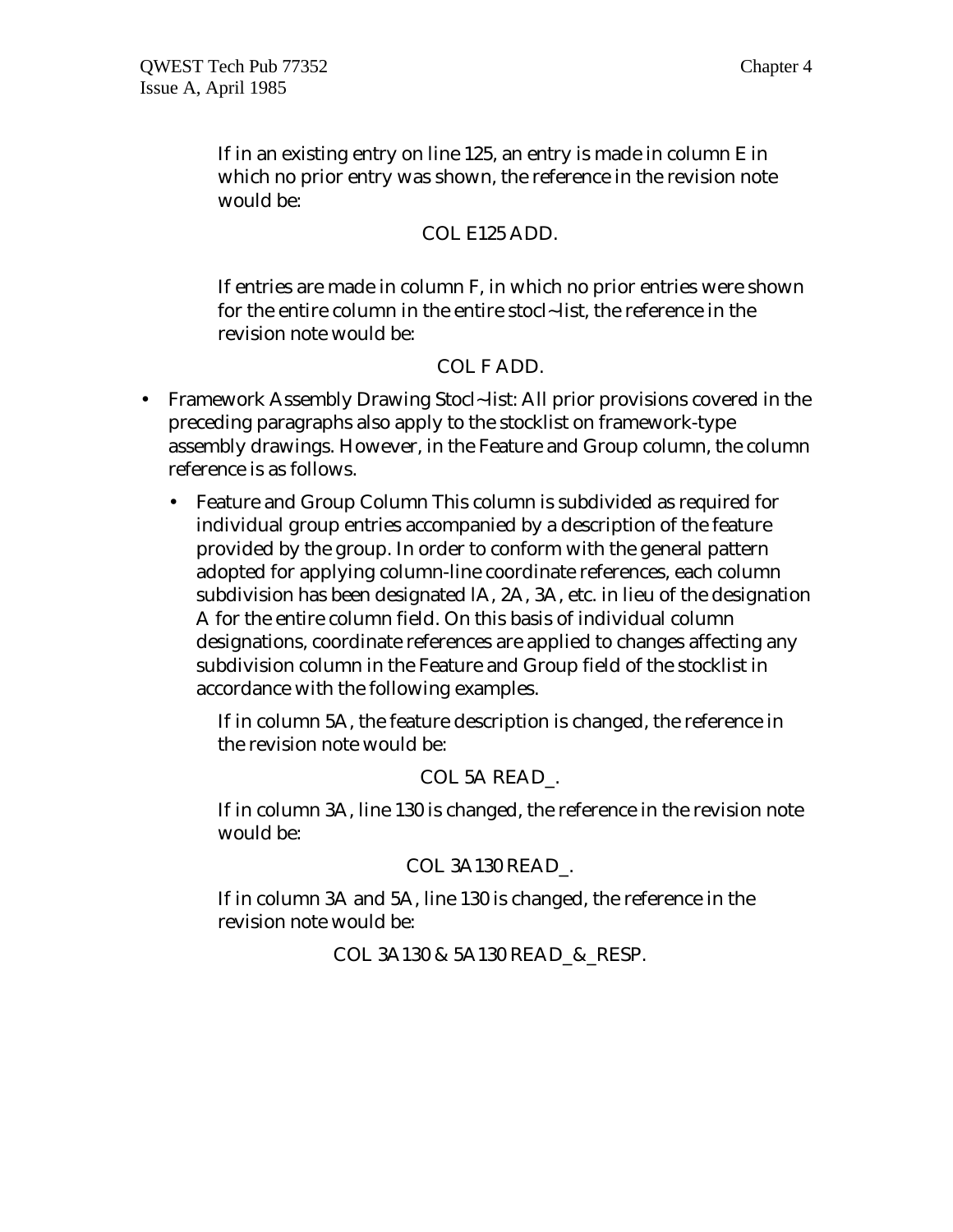#### **1. General**

This Section covers the requirements for presenting engineering drawing information in tabular format. The requirements covered generally apply to all drawings. included are general requirements applicable whenever tabular formats are required irrespective of the type of drawing being prepared. In addition, for specific use with the equipment-type assembly and stocklist drawing covered elsewhere in this publication, this Section includes tabular formats which have been standardized for the purpose of uniformity in their preparation and maintenance regardless of the sheet size and format of the drawing on which they are shown, and to provide for uniform interpretation of the information in tabular form to meet the needs of the users of the drawing.

The following generals requirements apply to the preparation of tabular forms of information shown on drawings.

• In general, tabular formats shown on drawings incorporate features as shown in Figure 5-A.

## **Figure 5-A** General Tabular Format

- A column designation i8 shown for each column heading (excepting the Line column), which generally directly precedes the tabular information entries. Designations are alphabetic, i. e: A, B, C, etc. If the tabular form is assigned an alpha table designation, the column designations are prefixed by the table designation, i e.: for Table X, the column designations are XA, XB, XC, etc. Column designations are utilized for reference purposes and in revision notes.
- Each type of drawing, i e.: wiring diagram, equipment-type assembly, etc., may have a group of tables peculiar to only that drawing. Depending upon the information conveyed by the drawing, only selected tables of the group may be chosen to be shown. For purposes of uniformity and identifying identical tables on various drawings of a particular type, the following standards are employed in the designation of tables.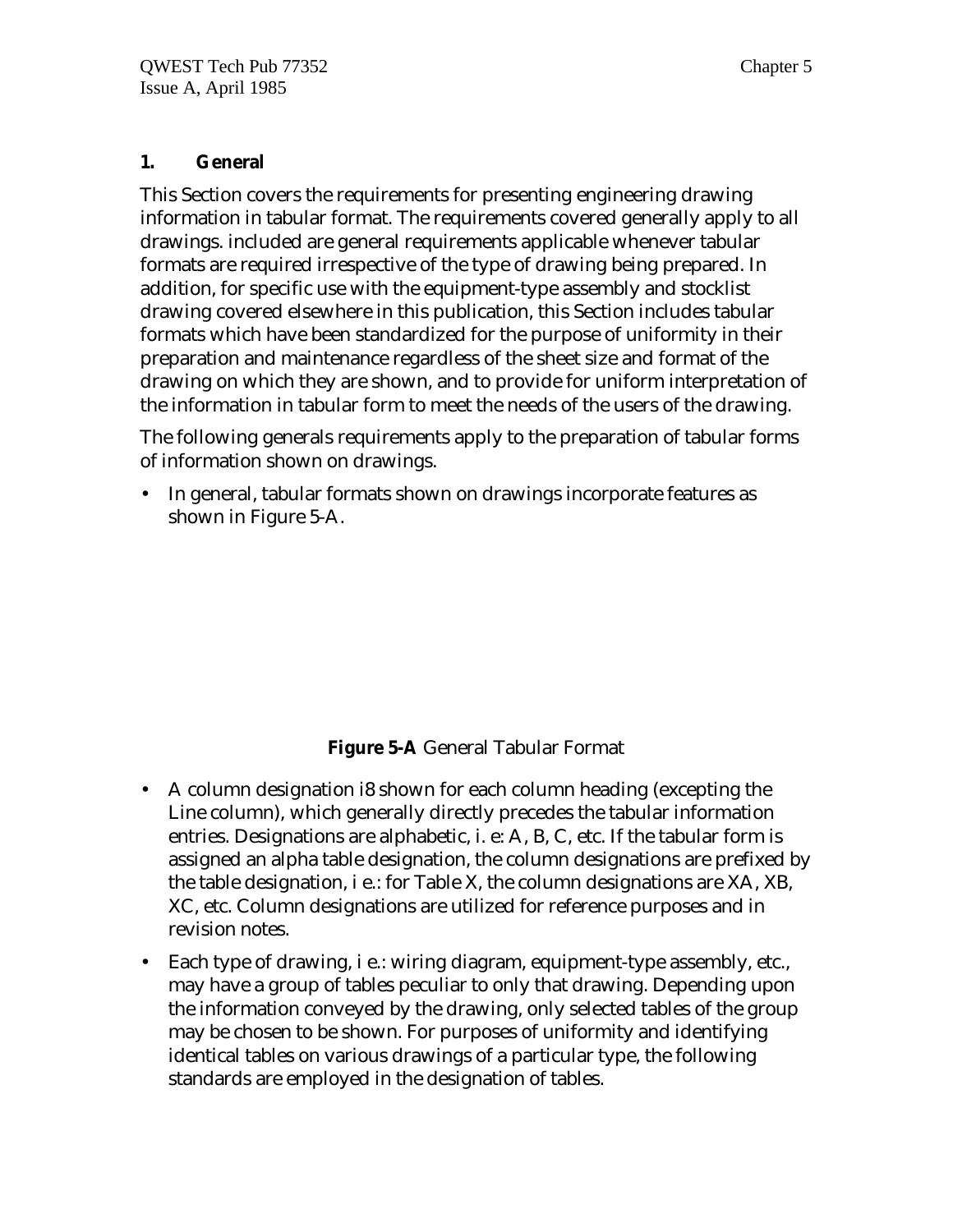- Unless otherwise specified, tables are designated using alphas "A" to "Z", with the exception of T and "O." Table designations are utilized for reference purposes and in revision notes.
- If not covered herein, refer to the specific part covering the standards for a particular type of drawing for the assignment of table designations to standard tabular formats peculiar to that drawing.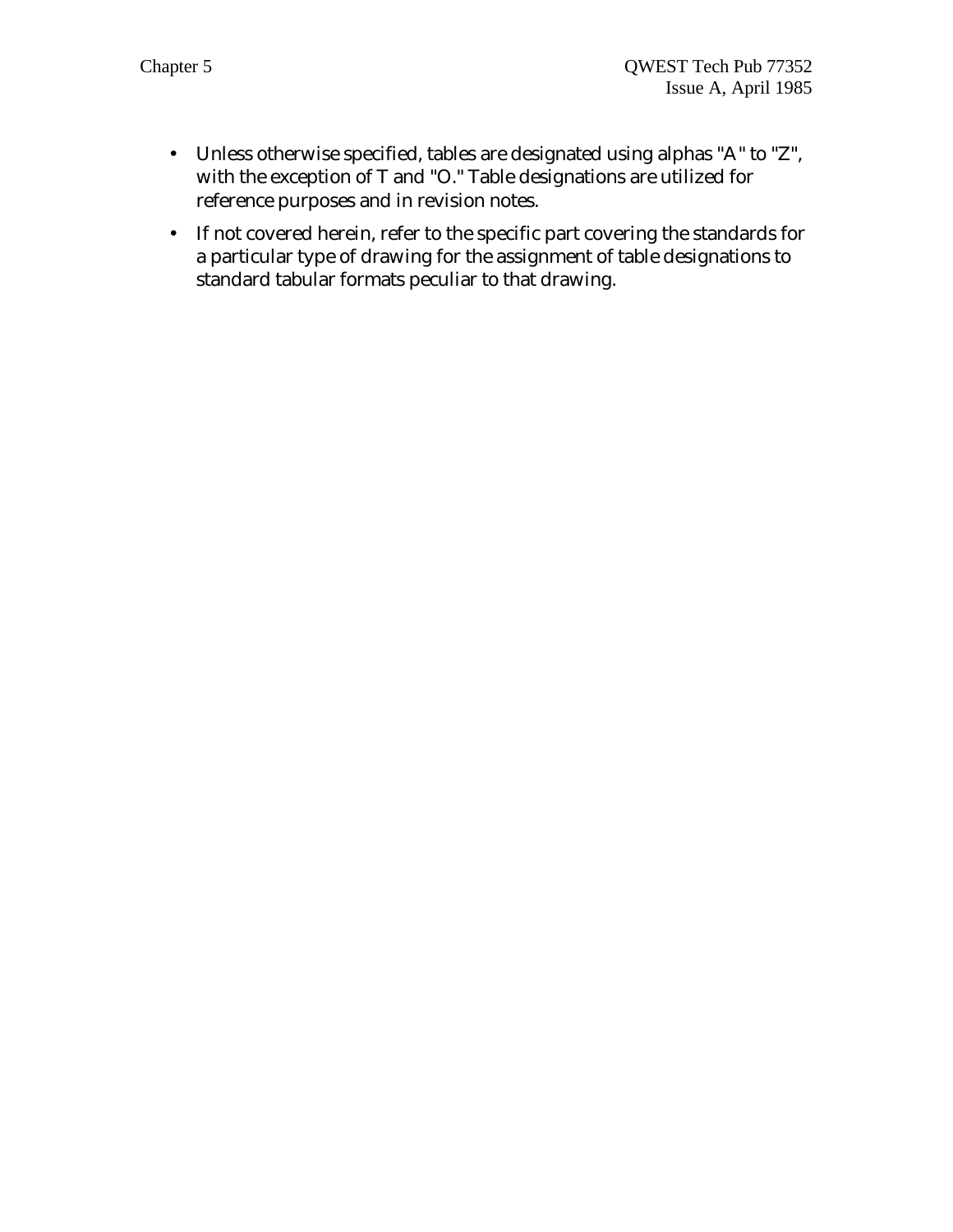- All tabular formats show a title which briefly describes the informational content. ~ the tabular format carries a table designation, the title follows the table designation on the same line.
- The supplementary information heading field is optional and is used if it is necessary to include certain information which pertains only to the contents of the particular table.
- The column headings field is used to describe the informational contents of the specific columns. Column headings consist of one heading field above (or below depending on growth) another. The main field may contain a major heading which is followed by subheadings in the succeeding field.
- All lettering in tabular formats conforms with lettering standards considered appropriate by the manufacturer.

### **2. Repetitive Entries**

In certain columns of tabular formats when consecutive entries are made and either all of the entries are identical, or a portion of each entry is identical, repetitive entries for the identical information may be avoided by employing the following methods.

• Blocking consists of showing the identical information only once in the column and omitting the segment of intervening horizontal lines that would otherwise be shown between each consecutive identical entry in the column. Blocking encompasses only consecutive entries containing identical information. Blank lines are not included

• Blocking is recommended where the tabular format is not preprinted with horizontal linework for informational entries. N is generally used only when identical information directly relates to the following information in either the same column or in the succeeding columns (see Figure 5-B). Blocking may be used in the last column,  $11 -$  identical information in that column affects all the entries in the preceding column. When applied to a portion of the information in the same column the column is subdivided by a vertical line. The left subdivision contains the portion of the information that is identical, and the right subdivision contains the balance of the information in all the associated entries that is not identical. If some of the related consecutive entries in the right subdivision are identical, these entries may also be blocked.

• A bracket consists of showing the identical information only once in the column, and is immediately followed by a short horizontal dash joining with a vertical line. The length of the vertical line is determined by the number of consecutive identical entries that would otherwise be shown in the column.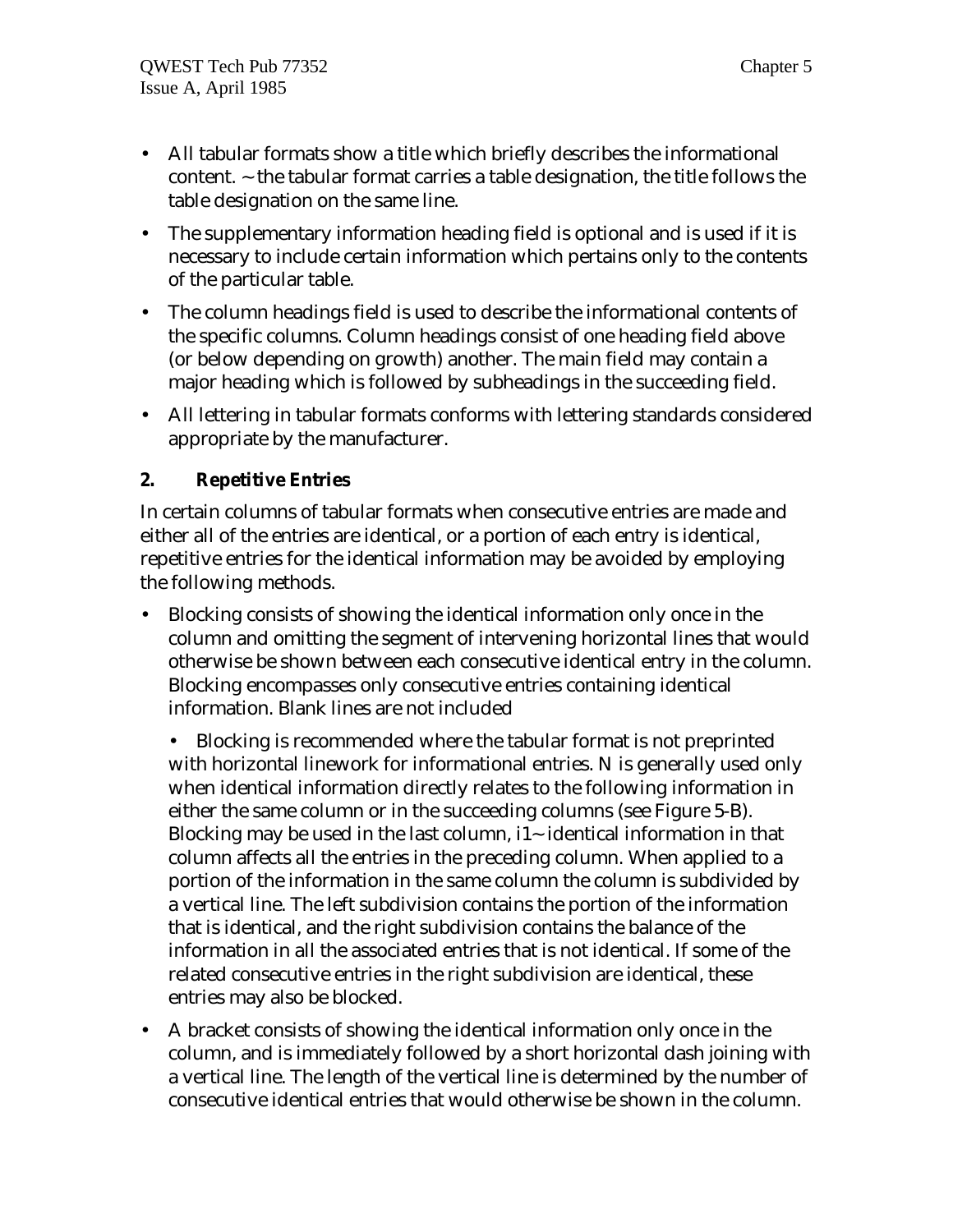The bracket encompasses only consecutive entries containing identical information. Blank lines are not included.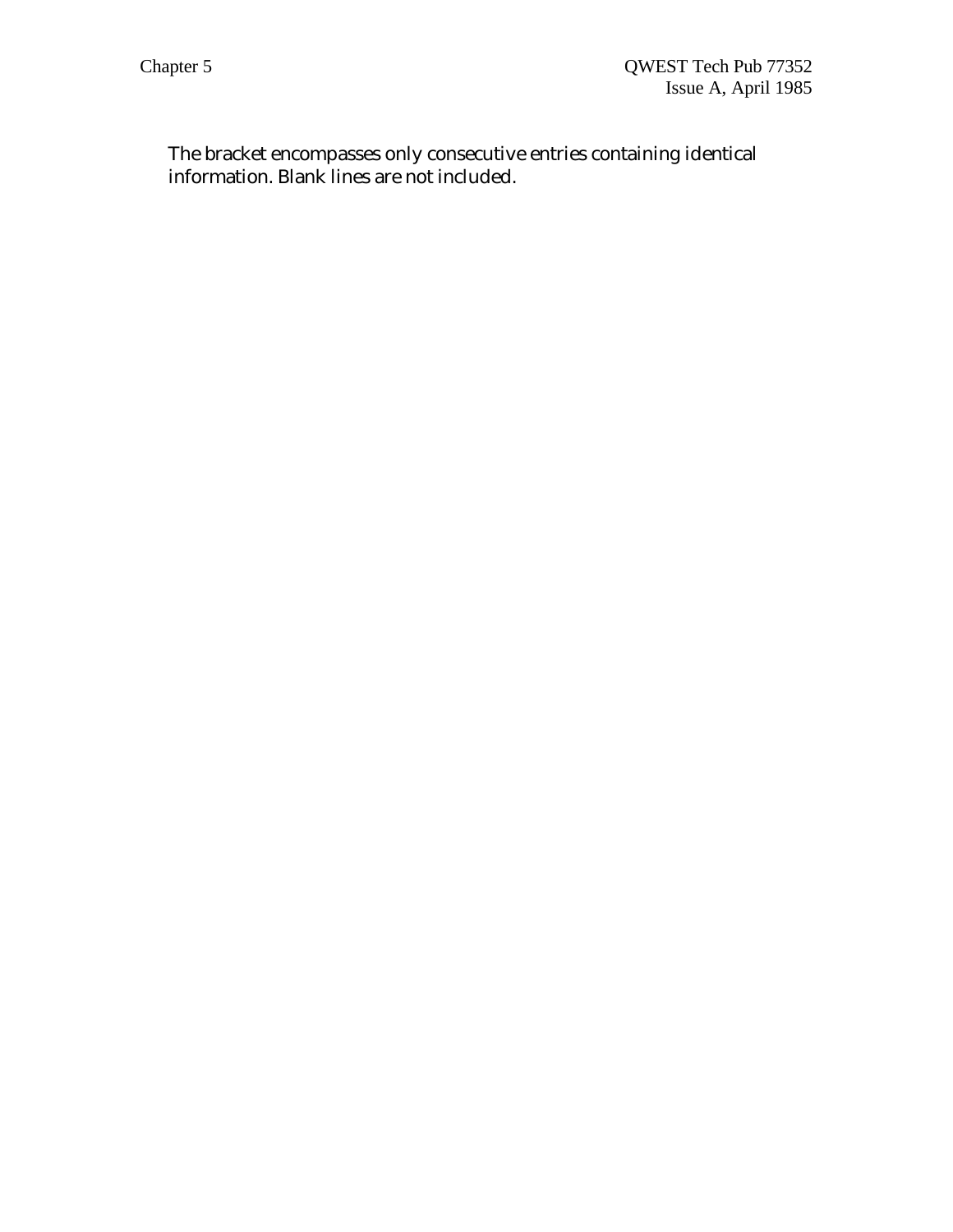1. The bracket is recommended where the tabular format contains preprinted horizontal lines for informatic entries, and it is neither desirable nor practical to erase the preprinted linework to employ blocking. It is u only when identical information directly relates to following information in either the same column or in the succeeding columns (see Figure 5-B). It may be used in the last column, if identical information in that colu affects all entries in the preceding column. In this case the bracket is reversed, showing the vertical line fir joining to the short horizontal dash,, and followed by the repetitive informational entry. When applied to a of the information in the same column, the column is subdivided by a vertical line. The left subdivision con the portion of information that is identical, and the right subdivision contains the balance of the information the associated entries that is not identical. E some of the related consecutive entries in the right subdivision identical, these entries may also be

## **Figure 5-B** Method of Showing Identical Repetitive Entries

• A ladder consists of showing the identical information only once in the column, and is immediately followed by a short horizontal dash joining with a vertical line. The length of the vertical line is determined by the number of consecutive identical entries that would otherwise be shown in the column. In lieu of the repetitive entries, draw a short dash through the vertical line for each consecutive entry. The ladder encompasses only consecutive entries containing identical information. Blank lines are not included.

• The ladder is used in the same manner as ditto marks might be applied, except that the information encompassed by a ladder does not directly relate to succeeding information in the entries. The ladder may be used in combination with either blocked entries or bracketed entries (see Figure 5- B).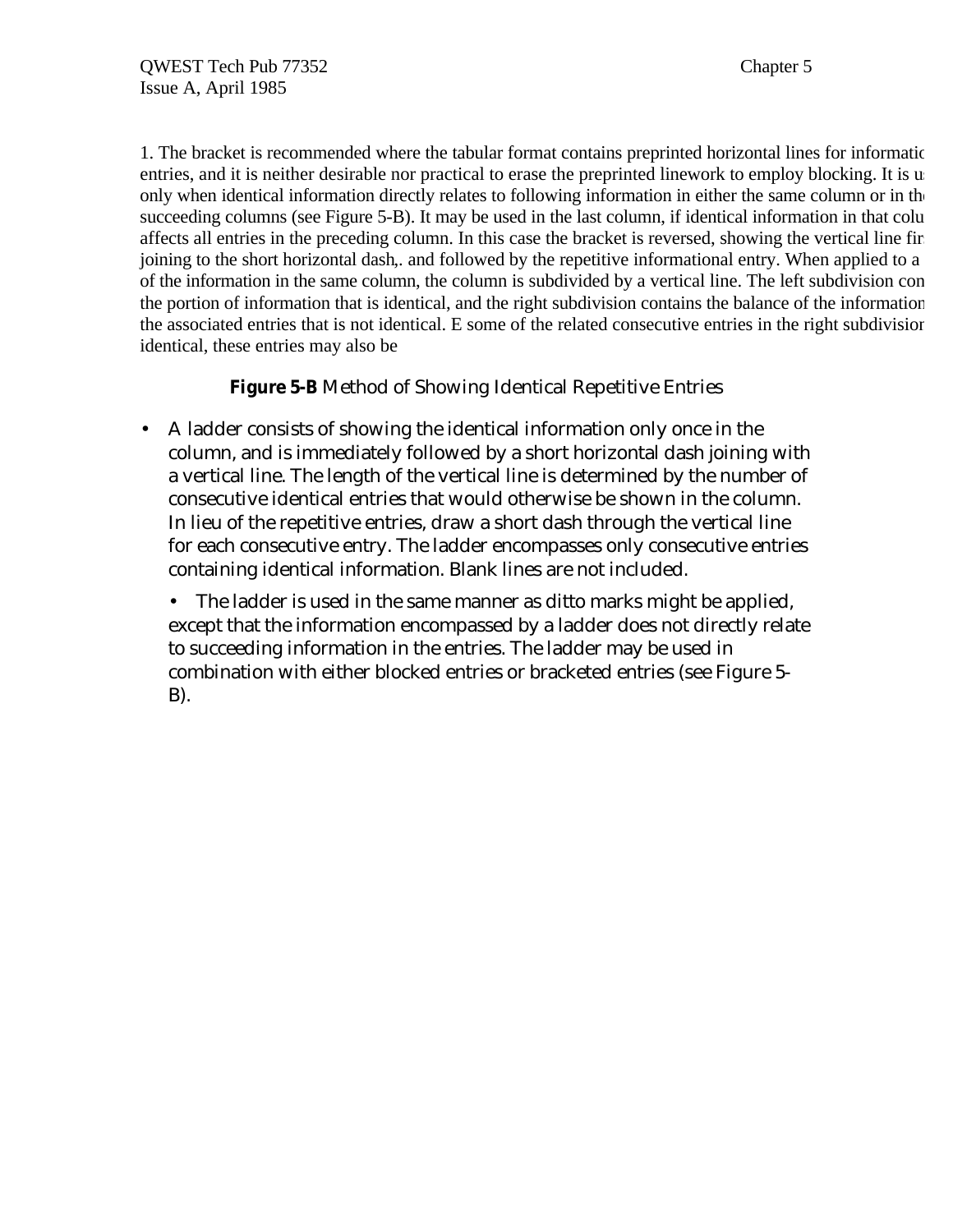## **3. Revision Recording (Drawing Issue Notes)**

For purposes of recording changes in the revision note, tabular formats on drawings generally incorporate the assignment of line numbering and column designations. With the exception of the stocklist, all tabular formats prepared by current standards are assigned specific alpha designations, which in turn are reflected in the associated column designations, i.e., for Table X, columns are designated XA, XB, XC, etc. The stocklist is not classified as a "table" and therefore, is not assigned a letter designation, and the column-s are only designated A, B, C, etc. On drawings containing tabular formats which totally reflect the above conditions, maximum utilization of the unique identities of the tabular formats, column designations, and line numbering provides for avoiding redundant or repetitive references in recording changes in the revision notes.

Certain drawing revisions affect the drawing as a whole, and although tabular information may be affected, these changes normally are not referenced as changes to the affected tabular information. However, if these revisions result in changing other existing tabular information, then the other affected changed information is referenced as a change in tabular information. The following are examples of changes that normally affect the drawing as a whole, and for which references to the affected tabular formats in these cases should be omitted in recording the revision notes.

- On assembly drawings, for the addition on new lists, groups, etc., reference in the revision note is made only to the new feature added.
- On wiring diagrams, for the addition of new circuit features, reference in the revision note is made only to the new circuit feature added.
- Change in status or rating of an exiting list or group on assembly drawings, or circuit feature on wiring diagrams, where it differs from the status or rating of as a whole, reference in the revision note is made only to the list, group or circuit feature, and its change of status or rating.

Methods for recording revisions to the stocklist are covered in Section IV.

The tabular Sheet Index is an "index," is not classified as a "table," and is exempt from the following procedures.

Based upon the condition of change, references in the revision note are made by either direct or indirect reference to the table, and the affected line, or direct reference to tabular column-line coordinate designations, as covered in the following paragraphs.

The direct reference to table and affected Line or column method of reference utilizes the table designation and the affected Line number or column, and is applied for the following conditions: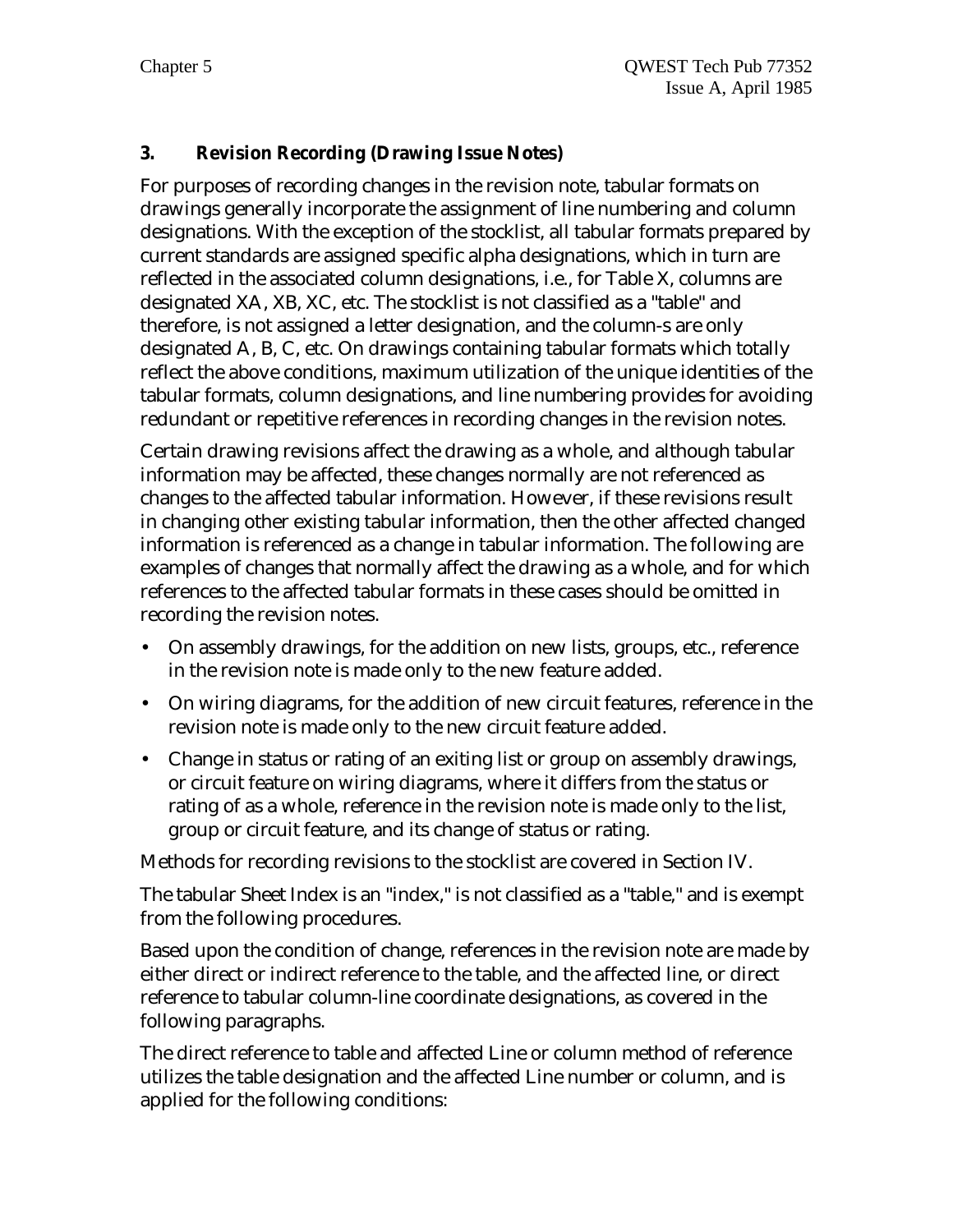• When an addition consisting of a new Line entry is made, i.e., line 12 added in Table X, the reference in the revision note is made as follows:

## TBL-X LlNE 12 ADD

• When a deletion of a line is indicated by a line-out of a table line in which the complete information is lined out, i.e., line 9 in Table X is lined out, the reference in the revision note is made as follows:

### TBL-X LINE 9 CANC

Depending upon the condition of change, refer to the table, affected line number, and affected column designations as follows:

- Reference to the table is always required. If assigned, use the alpha designation rather than the title of the table.
- If the table does not carry line number assignments for entries, refer to information in the entry that is unique and easily distinguished from other entries in the table.
- If the table does not carry column designations, refer to the column heading description.

Direct reference to tabular column-line coordinate designations utilizes the column designations unique to each table and the associated Line numbers as coordinates to designate the column and line in which the change is made, and avoids referencing to the table designations in the revision note. In order to avoid any possible conflict where the tabular coordinate designation may be identical to or confused with alpha-numeric information in the associated graphics contained on the drawing, the designation "COL" prefaces the tabular coordinate designation in the revision note. Where exceptions in the procedures covered are involved due to a peculiar format arrangement of a table, the methods of referencing changes will be found in the paragraphs covering the particular table. Examples of the application of tabular column-line reference designations to changes in tables are as follows:

• Table-X Changes: Columns are designated XA, XB, XC, etc. and changes are:

It column XC in line 12 is changed, the reference in the revision note would be:

#### COL XC12 READ-

If column XE in lines 15, 18, and 21 is changed, the reference in the revision note would be:

COL XE15, XE18 & XE21 READ-, - & - RESP

If only part of the information in column XA in line 19 is changed, the reference in the revision note would be: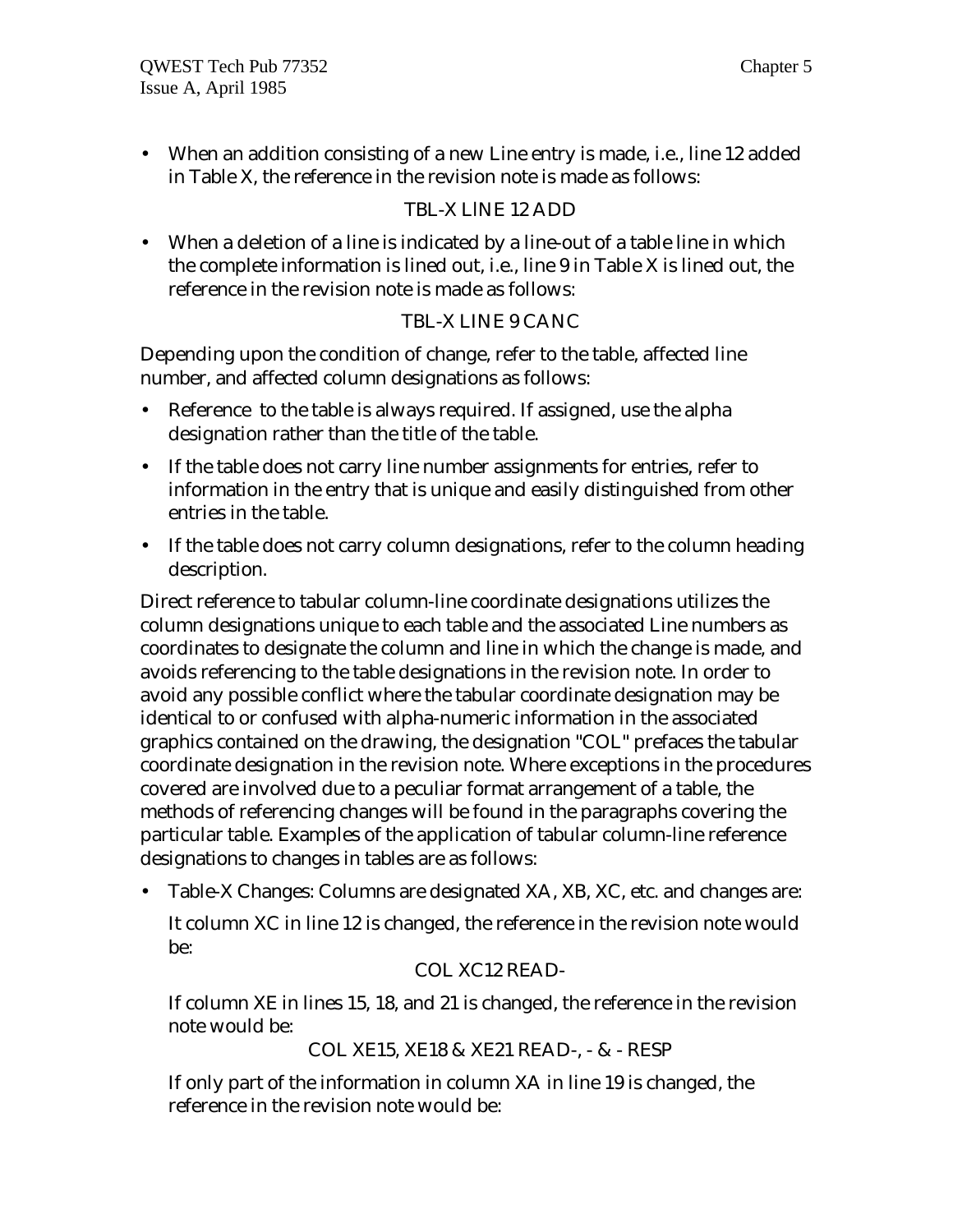#### COL XA19- READ-

If in existing information in line 13, an entry is made in column XF in which no prior information was shown, the reference in the revision note would be:

#### COL XF13 ADD

If entries are made in column XH, in which no prior entries were shown for the entire column in the entire table, the reference in the revision note would be:

#### COL XH ADD

• Utilization of tabular column-line coordinate designations is applied to new and existing drawings if all of the tables excluding the stocklist and Sheet Index on the drawing meet all of the following conditions:

All tables should carry line numbering assignments for informational entries.

All tables should carry alpha designations.

All column designations in the tables carry over the table designation into the column designations.

The aforementioned conditions described in the previous paragraphs are only some examples for applying tabular column-line coordinate designations to changes made in tables. In actual application, the composition of the revision note using this form or any other form of reference is arranged and worded to assure clarity in interpreting the changes recorded.

#### **4. Standard Tabular Formats**

The following table, Standard Tabular Formats and Applications, is the list of standard formats covered in this Section and their general applications.

The distinction between the stocklist and tables is as follows.

- This tabular format is not classified as a "table." the stocklist is basically only a list of material and is not intended to be utilized as a primary source of reference for information required to determine either the selection of features of design covered by the drawing, or for the method of manufacture, assembly, installation, or maintenance of the feature. The stocklist is not assigned a table" designation.
- These tabular formats convey various forms of reference information as required to assist in the selection of features of the design covered by the drawing, and their manufacture, assembly, installation, or maintenance. Tables are assigned "table" designations.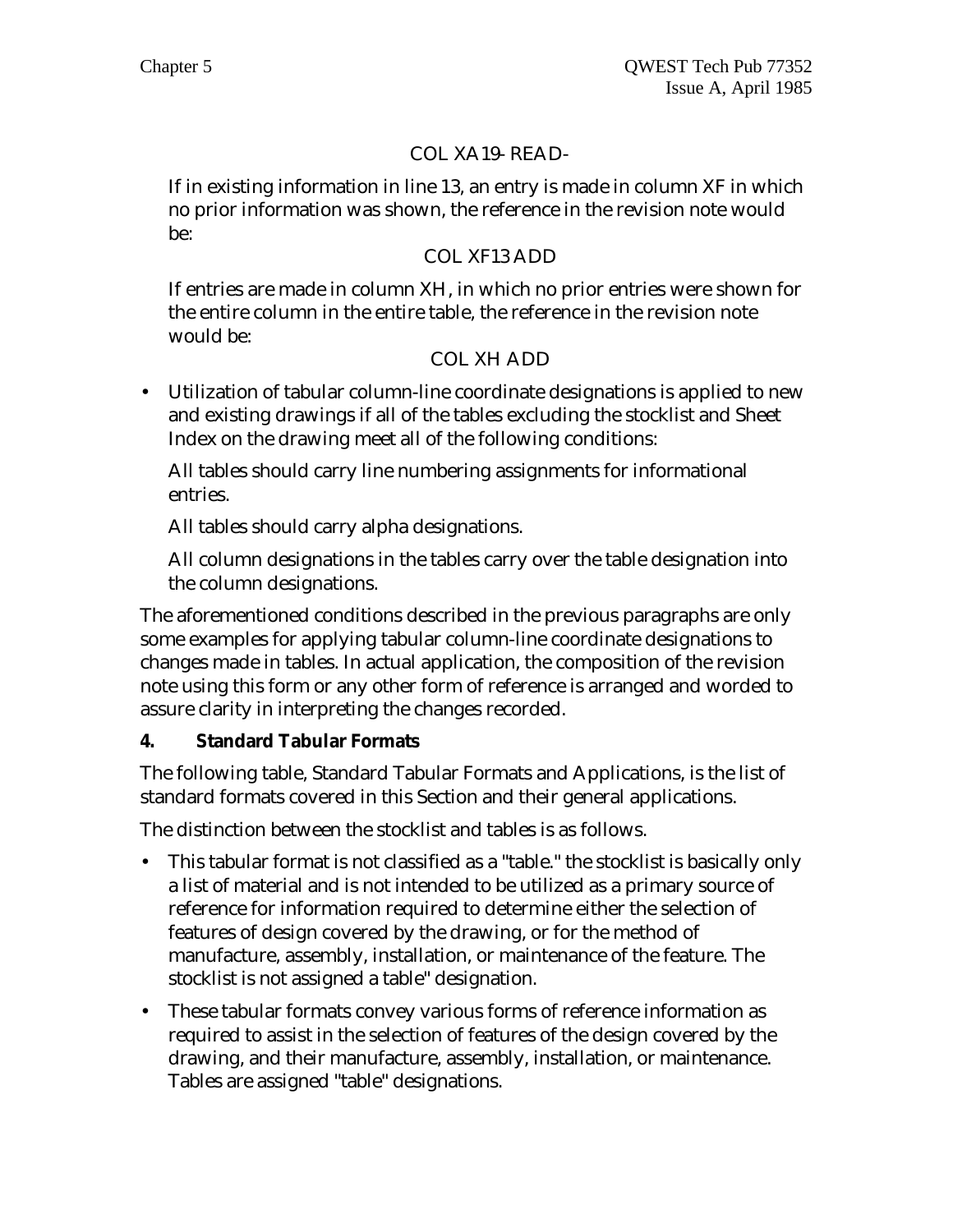All standard tabular formats shown on assembly drawings, excepting the stocklist, are assigned specific alpha designations as indicated in the preceding list of standard formats for purposes of uniformity in presenting identical tables on different assembly drawings, and to provide the users of drawings with consistent table references.

- Standard designations are alphas "A" to "H" which have been assigned. Alphas "J" to "P" are reserved for assignment to any tables that may be adopted in the future as standard formats. Alphas T and "O" are not used.
- Tables covered in this part without an assigned alpha designation are assigned a designation from the alpha series "R" to "Z" as required.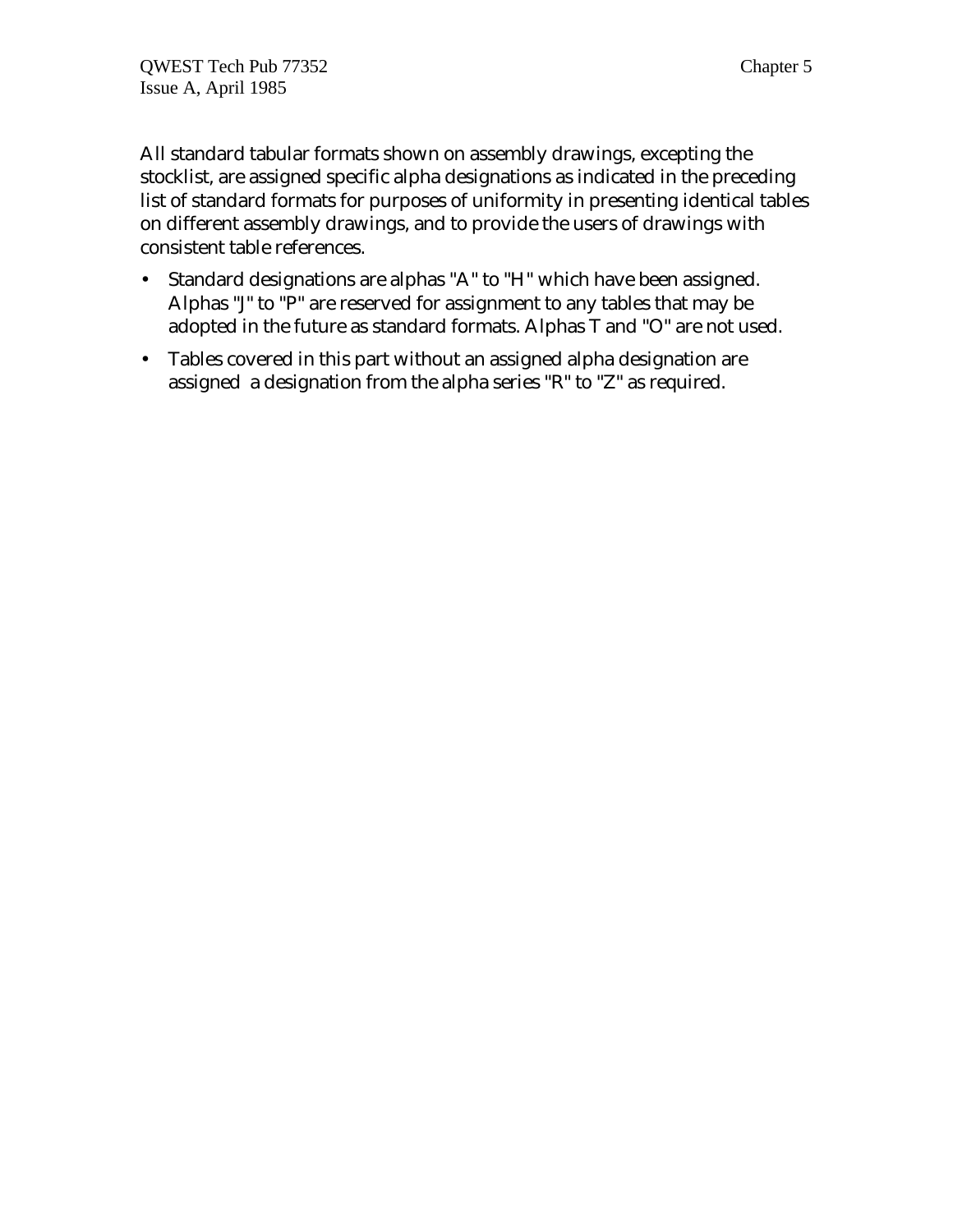• When conditions warrant showing a special table on the drawing, assign a designation to the table from the alpha series "R" to "Z" as required. However, if the special table is similar to, serves the same function, and is used in lieu of one of the standard designated tables, then the alpha designations of the special table are the same as for the standard designated table.

| TITLE                               |                     | <b>DESIG</b>  | <b>APPLICATION</b>        |                    |  |  |
|-------------------------------------|---------------------|---------------|---------------------------|--------------------|--|--|
|                                     |                     |               | <b>EQUIPMENT ASSEMBLY</b> | FRAMEWORK ASSEMBLY |  |  |
| Stocklist                           |                     | None          | Required                  | Required           |  |  |
| Features                            |                     | $\mathsf{A}$  | Required                  |                    |  |  |
| Mounting plate drilling information |                     | B             | Optional                  |                    |  |  |
|                                     | Surface wiring pro- | $\mathcal{C}$ | Optional                  |                    |  |  |
| Wiring                              | vided by the shop   |               |                           |                    |  |  |
| provided                            | Wiring provided in  | $\mathcal{C}$ | Optional                  |                    |  |  |
| information                         | the local cable     |               |                           |                    |  |  |
| List of associated drawings         |                     | D             | Optional                  |                    |  |  |
| Supplementary units                 |                     | E             | Optional                  |                    |  |  |
| Schematic drawing cross-reference   |                     | $\mathbf{F}$  | Optional                  |                    |  |  |
| Component designation               |                     | G             | Printed wiring            |                    |  |  |
| Pigtail component location -        |                     | H             | Mounting plate equipment  |                    |  |  |
| mounting plates                     |                     |               |                           |                    |  |  |
| Pigtail component identification    |                     | Optional      | Chassis equipment         |                    |  |  |
| Apparatus or subunit replacement    |                     | Optional      | Optional                  |                    |  |  |
| Engineering guide to the            |                     | Optional      | Optional                  |                    |  |  |
| application of lists                |                     |               |                           |                    |  |  |
|                                     |                     |               |                           |                    |  |  |

| <b>Standard Tabular Formats and Applications</b> |  |
|--------------------------------------------------|--|
|--------------------------------------------------|--|

#### **5. Feature Table**

A feature table is shown on equipment assembly drawings and is always required when the equipment design is ordered by lists or groups. It provides for listing the specific features of the equipment design covered by the drawing, for identifying these features by list or group designations, and for including the associated circuit requirements for each feature. The information in this table is used to select the features needed in ordering the particular makeup of the equipment as may be required for installation in the Telco Central Office.

• The table is prepared in accordance with the following.

The basic format is as shown in Figure 5-C. The table is designated as TABLE A - FEATURES.

Location is shown on Sheet 1, along the top border to the left of the Manufacturing Notes field.

Growth is from the top-down.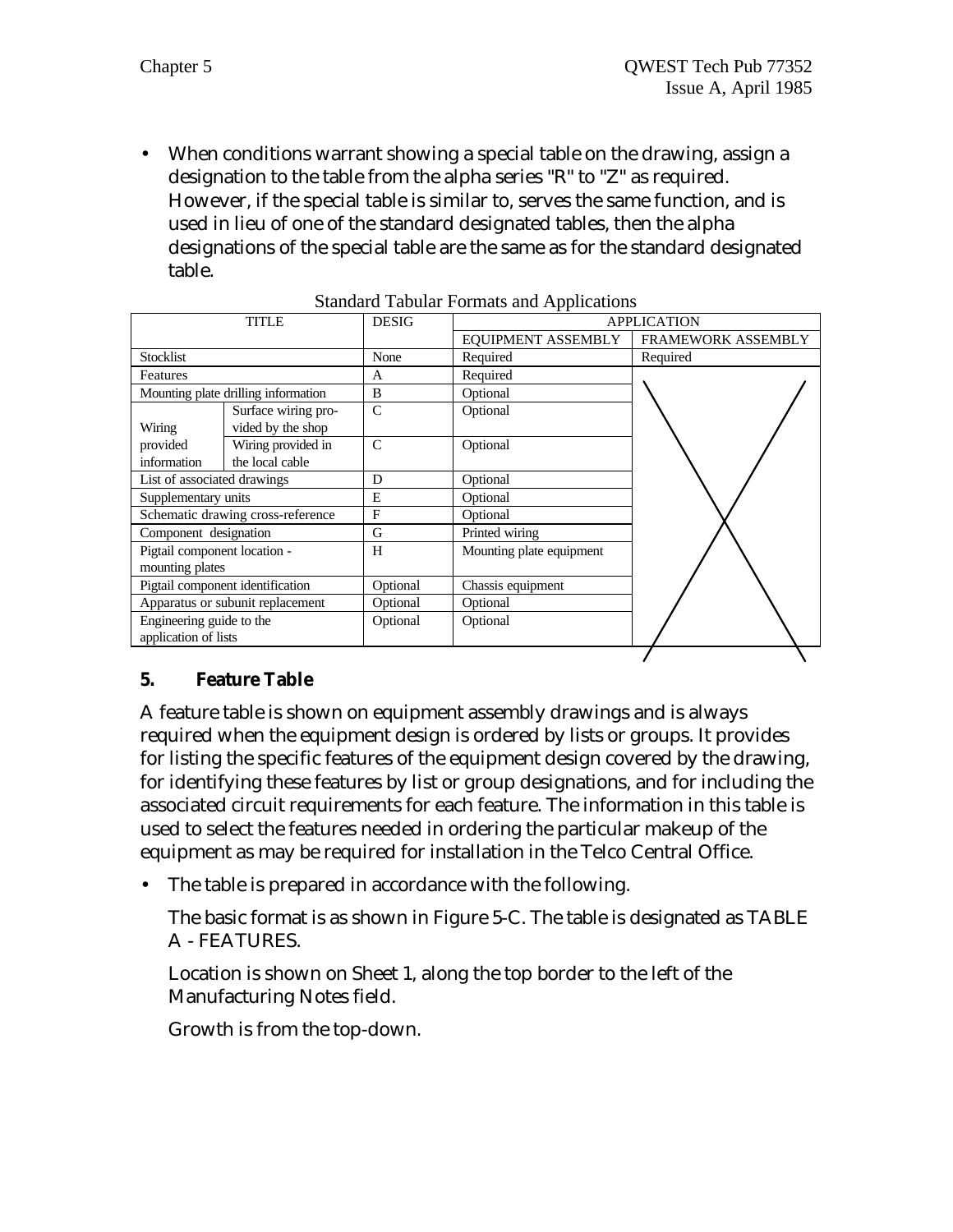|                    | AA                                | AB            | AC             | AD                                         | AE           | AF                     | AG             | AH  |
|--------------------|-----------------------------------|---------------|----------------|--------------------------------------------|--------------|------------------------|----------------|-----|
| TABLE A - FEATURES |                                   |               |                |                                            |              |                        |                |     |
| <b>LINE</b>        | <b>EOUIPMENT</b>                  | <b>RATING</b> | <b>LIST</b>    | CIRCUITS AND FIGURES EQUIPMENT SEE NOTE 59 |              |                        |                |     |
| $\mathbf{1}$       | FRAMEWORK, ASSEMBLY, WIRING       |               |                | <b>QTY</b>                                 | <b>CKT</b>   | FIG.                   | WRG            | APP |
|                    | AND EQUIPMENT FOR ONE STATUS      |               | т              |                                            | T-12345-30   | т                      | $\rm{v}$       | v   |
|                    | POLLING CENTRAL CONTROL           |               |                | 1                                          | T-54321-30   | $\overline{c}$         | X              |     |
|                    | <b>SYSTEM</b>                     |               |                |                                            |              |                        |                |     |
| $\overline{2}$     | ASSEMBLY, WIRING AND EQUIPMENT    |               | $\overline{2}$ | $\mathbf{1}$                               | $T-12345-30$ | $\overline{2}$         | Z              | Z   |
|                    | REQUIRED IN ADDITION TO LIST 1 TO |               |                |                                            |              |                        |                |     |
|                    | PROVIDE DATA FACILITY TEST        |               |                |                                            |              |                        |                |     |
|                    | <b>JACKS</b>                      |               |                |                                            |              |                        |                |     |
|                    |                                   |               |                |                                            |              |                        |                |     |
| 11                 | WIRING AND EQUIPMENT FOR LINE     | MFR DISC.     | $\mathbf{A}$   | $\mathbf{1}$                               | $T-12345-30$ | 3                      | V.W            | V.W |
|                    | UNIT E/W 4W-4W BRIDGE ACCEPTING   |               | R              |                                            | T-12345-30   | ≄                      | V.W            | V.W |
|                    | 1 TO 16 REMOTE STATIONS ALWAYS    |               |                |                                            |              |                        |                |     |
|                    | REQUIRED IN ADDITION TO LIST 1    |               |                |                                            |              |                        |                |     |
|                    |                                   |               |                |                                            |              |                        |                |     |
| 51                 | WIRING REQUIRED IN ADDITION TO    |               | <b>WA</b>      | $\mathbf{1}$                               | $T-12345-30$ | (1)                    | Y              |     |
|                    | LIST 1 FOR DATA TELEGRAPH 75      |               |                | OMIT <sub>1</sub>                          | T-54321-30   | $\mathcal{D}_{\alpha}$ | $\overline{X}$ |     |
|                    | PBS CHANNELS USED WITH<br>105     |               |                |                                            |              |                        |                |     |
|                    | <b>PBS</b>                        |               |                |                                            |              |                        |                |     |
| 52                 |                                   |               |                | OMIT <sub>1</sub>                          | $T-12345-30$ | (1)                    | Z              |     |
|                    |                                   |               |                |                                            | T-54321-30   | 2                      | X              |     |
|                    | 4.6                               | 1.0           | $\overline{5}$ | $7\phantom{.0}$                            | 1.2          | $\overline{7}$         | 1.2            | 1.2 |
| 11.6               |                                   |               |                |                                            |              |                        |                |     |

#### **Figure 5-C** Format of Feature Table and Entries

- Either list or group designations are used to identify equipment features. In the following paragraphs, references are made only to lists, with the understanding that the same standards apply when group designations are used.
- The various categories of lists, and the order of sequence in which they are initially entered in this table is as follows.

Numbered lists (i.e., 1, 2, 3, etc.), which in general, order the main units of the equipment.

Lettered lists (i.e., A, B, C, etc.), which order equipment not covered by the numbered lists.

Lists prefixed with an ~N" (i.e., NP, NPl, NP2, etc.) which order nameplate replacements for the equipment.

Lettered lists prefixed with an "S" (i.e., SA, SB, SC, etc.), which are optional lists for ordering the stamping for the equipment.

Lettered lists prefixed with a  $\sim$ T" (i.e., TA, TB, TC, etc.), which are optional lists for ordering testing and adjustment for the equipment.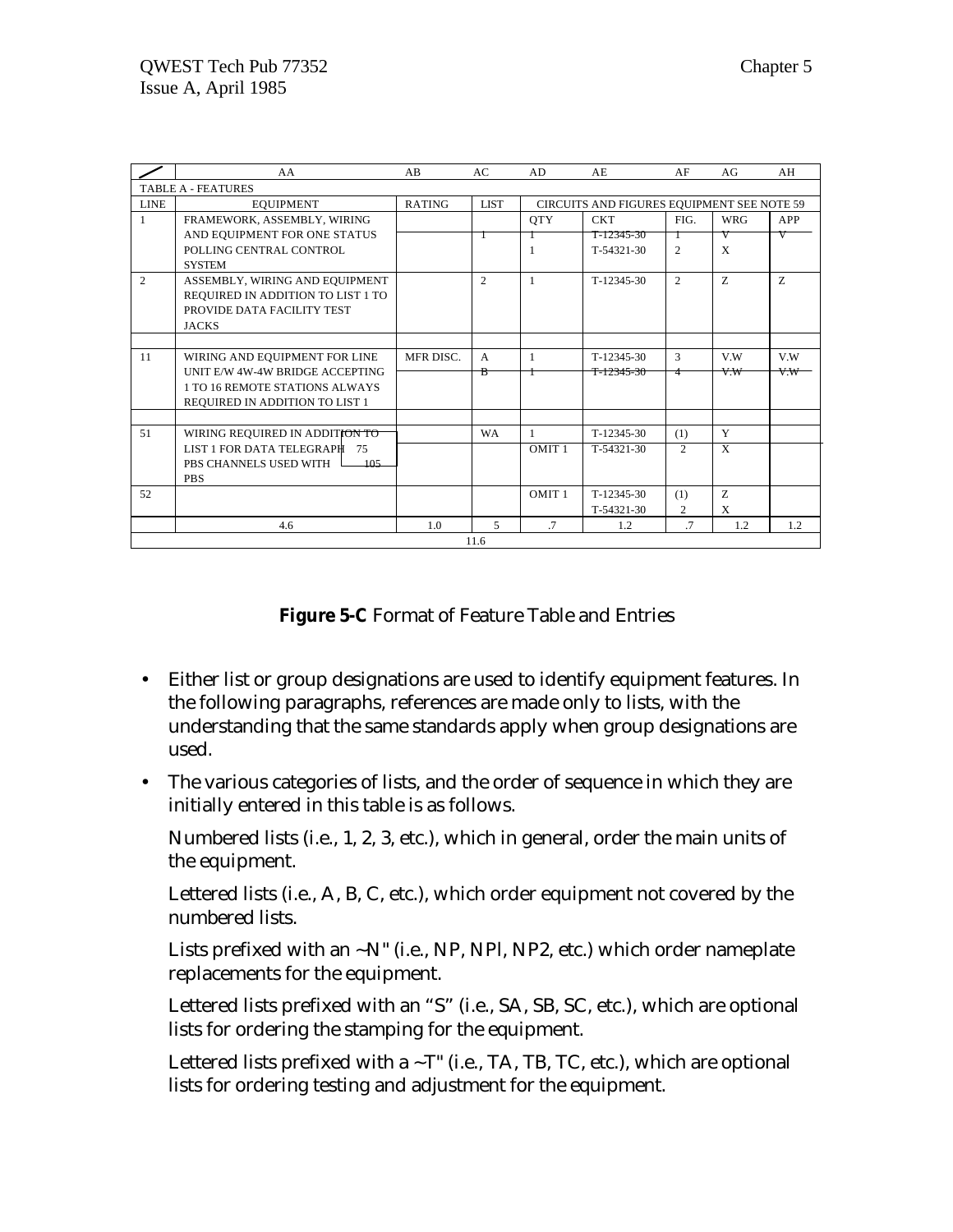Lettered lists prefixed with a "T" (i.e., WA, WB, WC, etc.), which are optional lists for ordering wiring without apparatus components for the equipment.

• It is recommended that space be left between each of the categories of lists shown on the drawing to provide for possible subsequent addition of new lists.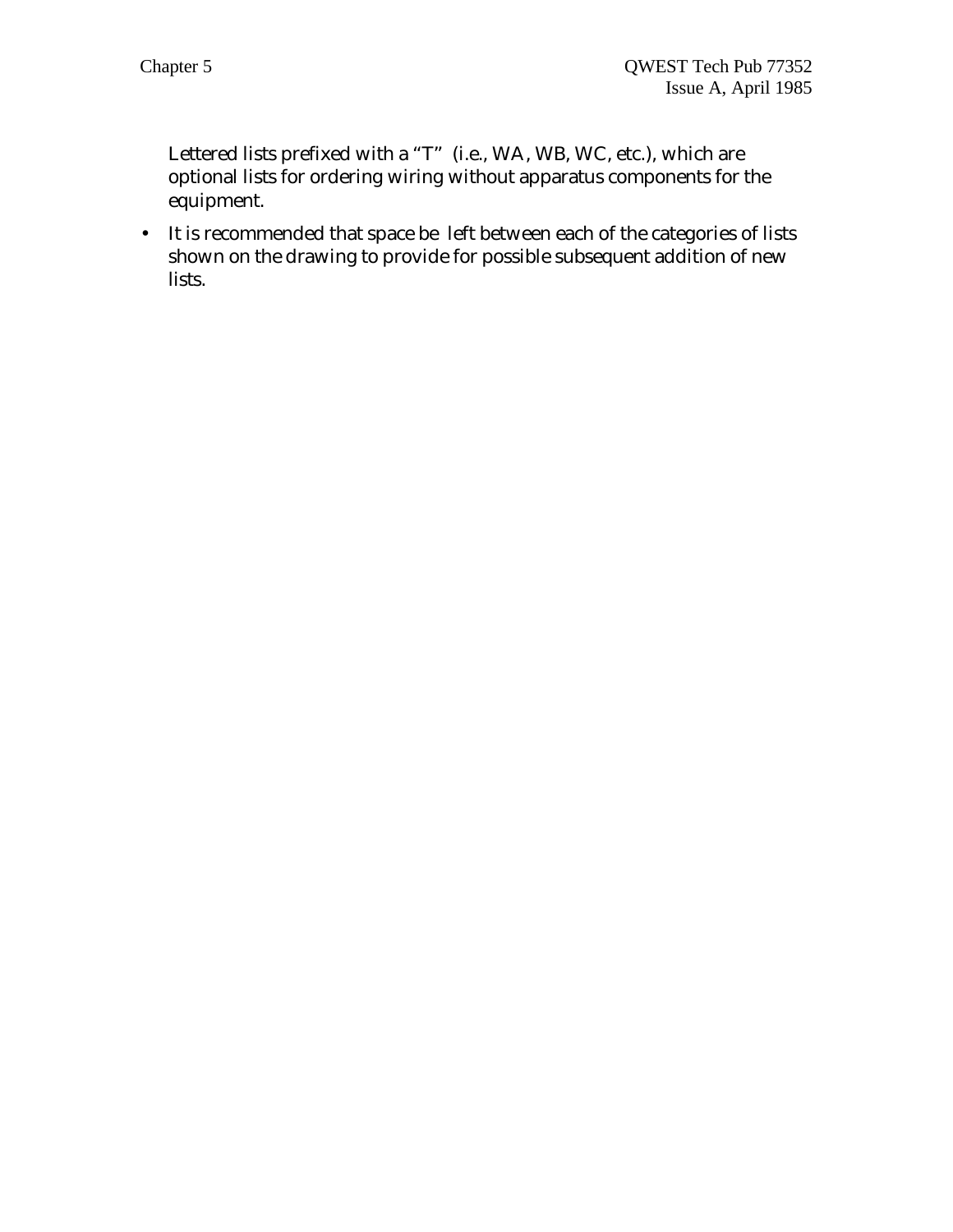Excepting for column width restrictions, there are no limits placed on the space required to describe the equipment feature and enter associated circuit information. Each feature description and associated list and circuit information is separated from the next listed feature by a horizontal line generally shown fully across the table. For examples of the following column entries, refer to Figure 5-C.

- Line Column line numbers are based upon individual list entries and are assigned in sequence according to the category of lists shown as follows.
- If the initial makeup of the table does not provide space between different list categories for the addition of new lists in the same category, line numbering is assigned in numerical sequence starting with the number 1.
- If space is provided for grouping list categories, the initial number of list**s** in each category and an estimate of new lists that may be added in the same category determines the line number assignments in the initial makeup of the table.
	- The following is an example of a suggested numbering sequence for initial and future lists grouped together in the table.

| List Category -<br><b>Initial Sequence</b>           | <b>Line Number</b><br>Starts With |
|------------------------------------------------------|-----------------------------------|
| <b>Numbered Lists</b><br>(1, 2, etc.)                | 1                                 |
| <b>Lettered Lists</b><br>(A, B, etc.)                | 11                                |
| Nameplate Lists<br>(NPI, NP2, etc.)                  | 21                                |
| <b>Stamping Lists</b><br>SA, SB, etc.)               | 31                                |
| <b>Testing and Adjusting Lists</b><br>(TA, TB, etc.) | 41                                |
| <b>Wiring Lists</b><br>(WA, WB, etc.)                | 51                                |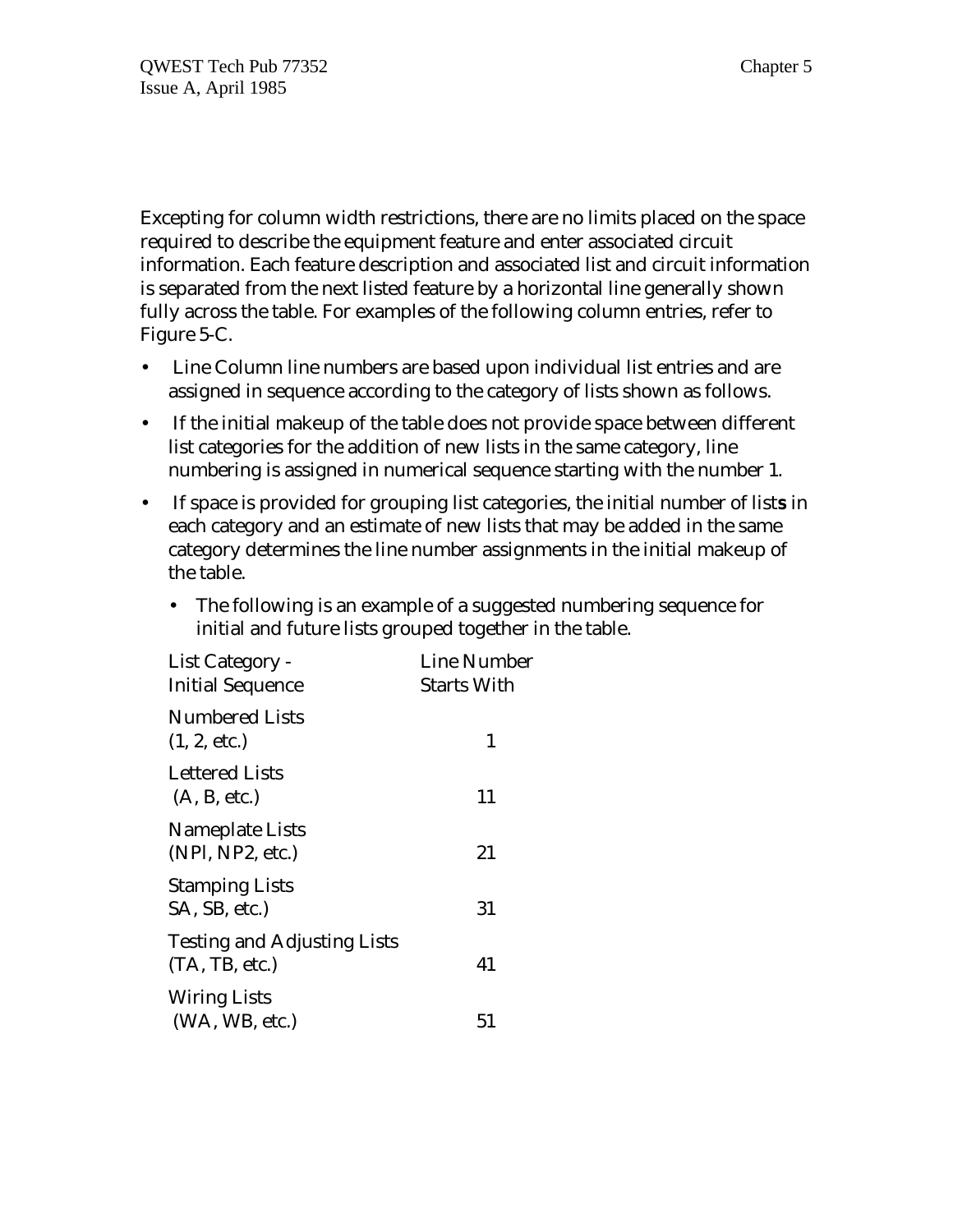With this arrangement, initial Lists 1, 2, and 3 would be assigned line 1, 2, and 3, respectively. Added Lists 4 and 5 would be assigned line 4 and 5, respectively.

When the line numbering is similar to the above arrangement, if the space allocated for adding new lists is depleted or the initial numbering group for a given category has been completely assigned, start with the next number group, i.e., 61, for the line number of the added list. As this condition occurs for each category, the new list is added in random sequence with respect to category, but the line number should be assigned in numerical sequence following the last previous numbered line.

Equipment Column AA entries consist of an adequate, but concise description of the equipment feature, and when necessary, any provisions for selecting the feature in ordering the equipment. For purposes of uniformity, the description phraseology consists of the following.

- Main Lists with Framework: Specify: FRAMEWORK, ASSEMBLY, WRING AND EQUIPMENT FOR followed by description of equipment ordered.
- Main Lists without Framework Specify ASSEMBLY, WIRING AND EQUIPMENT FOR followed by description of equipment ordered.
- Main Lists without Wiring and Framework: Specify: ASSEMBLY AND EQUIPMENT FOR followed by description of equipment ordered.
- Supplementary Lists: For wired equipment, specify: WIRING AND EQUIPMENT REQUIREDIN ADDITION TO LIST-FOR and for nonwired equipment, specify: EQUIPMENT REQUIRED IN ADDITION TO LIST-FOR- followed by description of equipment ordered in each case.
- Stamping Lists: Specify: STAMPING REQUIRED ~ ADDITION TO LIST
- Testing and Adjusting Lists: Specify: TESTING REQUIRED IN ADDITION TO LIST -
- Wiring Lists: Specify: WIRING REQUIRED ~!1 ADDITION TO LIST
- Mandatory Lists: When a list is mandatory, in addition to the standard description of the list, specify: ALWAYS REQUIRED IN ADDITION TO LIST

Rating Column AB entry is the rating of the specific feature, providing the rating of the feature differs from the rating of the drawing as a whole. When shown, the rating is entered using standard 1/8 inch high lettering.

List Column AC entry is the list designation, which when ordered, will provide the equipment described in column AA. Only the number or letter suffix of the list designation is entered. Different lists are not combined as a single entry.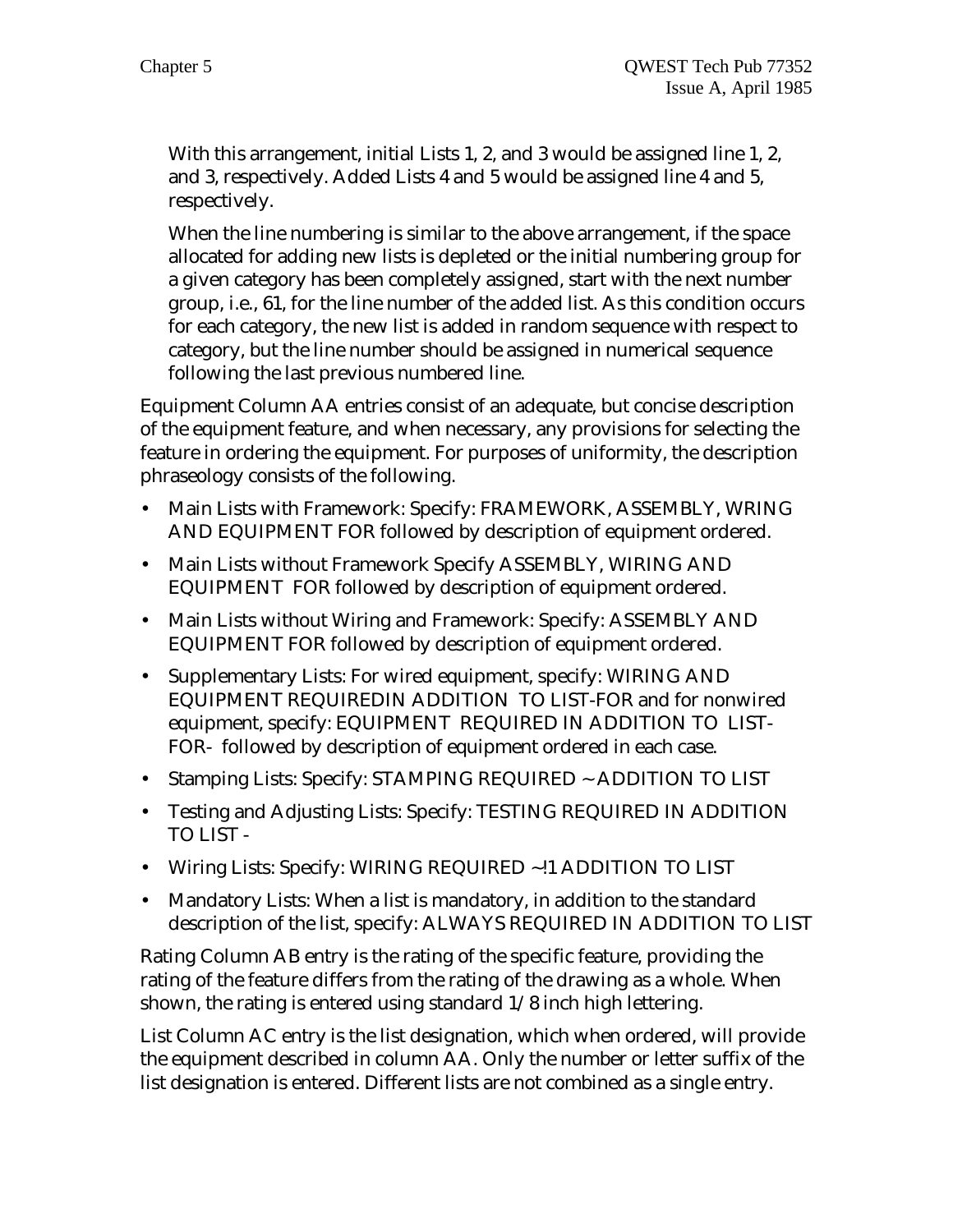QTY Column AD entry is the quantity of the specific features of a given circuit which are furnished in accordance with the associated list shown in column AC. A list may eliminate a circuit feature furnished by other lists in the Feature Table. In this case, against the list which eliminates the circuit feature, the circuit features in question are entered in columns AE, AF, AG, and AH as required, and the term "OMIT" precedes the quantity entered in column AD.

CKT Column AE entry is either of the following:

- Wiring diagram drawing number of the circuit to be equipped for the equipment furnished ill accordance with the associated list shown in column AC.
- If the list in column AC orders in the stoc~list, a component equipment unit by another drawing, then the drawing number of the component equipment unit is entered in column AE, and not its associated wiring diagram drawing number.

FIG. Column AF entry is either of the following:

- The figures of the wiring diagram shown in column AE, which are furnished in accordance with the associated list shown in column AC. If different figures of the same wiring diagram are furnished in accordance with the list, and the quantity shown m column AD is identical for each figure, then the figures shown in column AF may be combined as a single entry.
- If a drawing number of a component equipment unit is shown in column AE, then the list or group of the component unit is entered in column AF.

WIR Column AG entry is the wiring options furnished per list for the associated wiring diagram or figures shown in columns AE and AF.

APP Column AH entry is the apparatus options furnished per list for the associated wiring diagram or figures shown in columns AE and AF.

In lieu of wiring diagram drawing information, it may be necessary to show schematic drawing information in the Feature. Table (see Figure 5-D.) Information entered is as follows:

- CKT Column AE entry is the same as for the CKT column entry covered in paragraph 5.02 except that in the case of the wiring diagram drawing, enter the schematic drawing number in its place.
- FIG. COLUMN AF entry is the same as for the Figure column entry covered in Section 5 except that figures shown are those associated with the schematic drawing.
- WRG COLUMN AG entry is the wiring options furnished per list for the associated schematic drawing or figures shown in column-s AE and AF.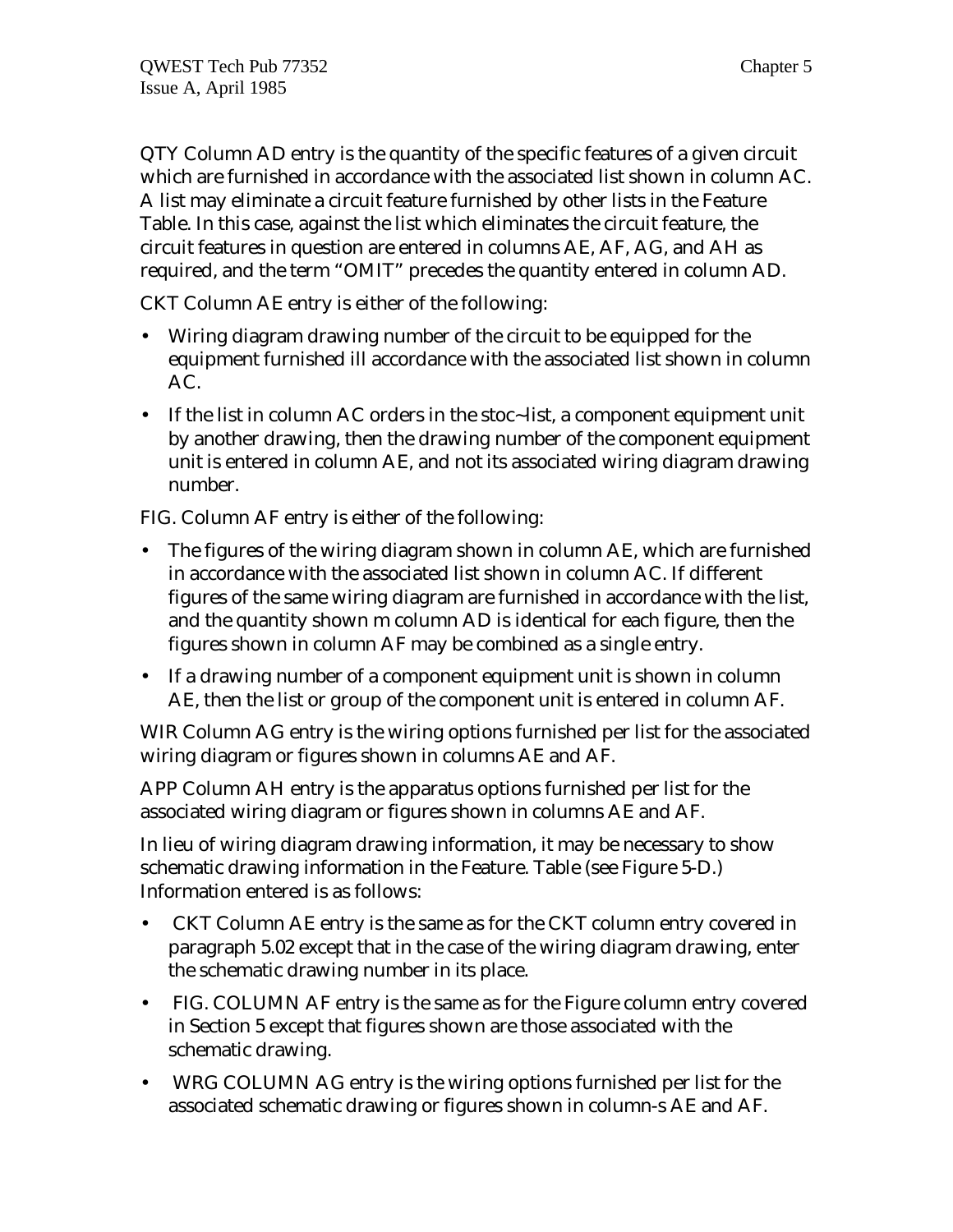• APP COLUMN AH entry is the apparatus options furnished per list for the associated schematic drawing or figures shown in columns AE and AF.

#### **Figure 5-D** Feature Table Schematic Information Entries

Features Ordered by Other Lists: When a feature is referenced to but not furnished by the list, the referenced feature is enclosed by parentheses; refer to examples in List WA and WB in Figure 5-C.

When the parentheses are used, add the following note under Engineering Notes on the drawing, and enter a reference to the associated note number in the column heading following CIRCUITS AND FIGURES EQUIPPED.

~ TABLE A, CIRCUIT FEATURES SHOWN ~ PARENTHESES INDICATED THAT THE FIGURE, WIRING OR APPARATUS IS FURNISHED ELSEWHERE AND NOT AS A PART OF THE (LIST OR GROUP) CONNECTED WITH FEATURE SHOWN IN PARENTHESES.

#### **6. List of Associated Drawings Table**

This table is shown only on equipment assembly drawings and s required when the equipment design is directly associated with other drawings. It provides for listing for users' reference purposes, other drawings associated with the equipment design covered on the drawing.

Format, Location, and Growth: Table is prepared in accordance with the following:

• The basic format is as shown in Figure 5-E. The table generally consists of two groups of columns for entries. However, if drawing space is limited, and only a few entries are required, the right-hand group of columns may be omitted.

The table is designated TABLE D - LIST OF ASSOCIATED DRAWINGS.

A supplementary information heading shows DRAWING DESIG - NOT REQUIRED BY THE INSTALLER.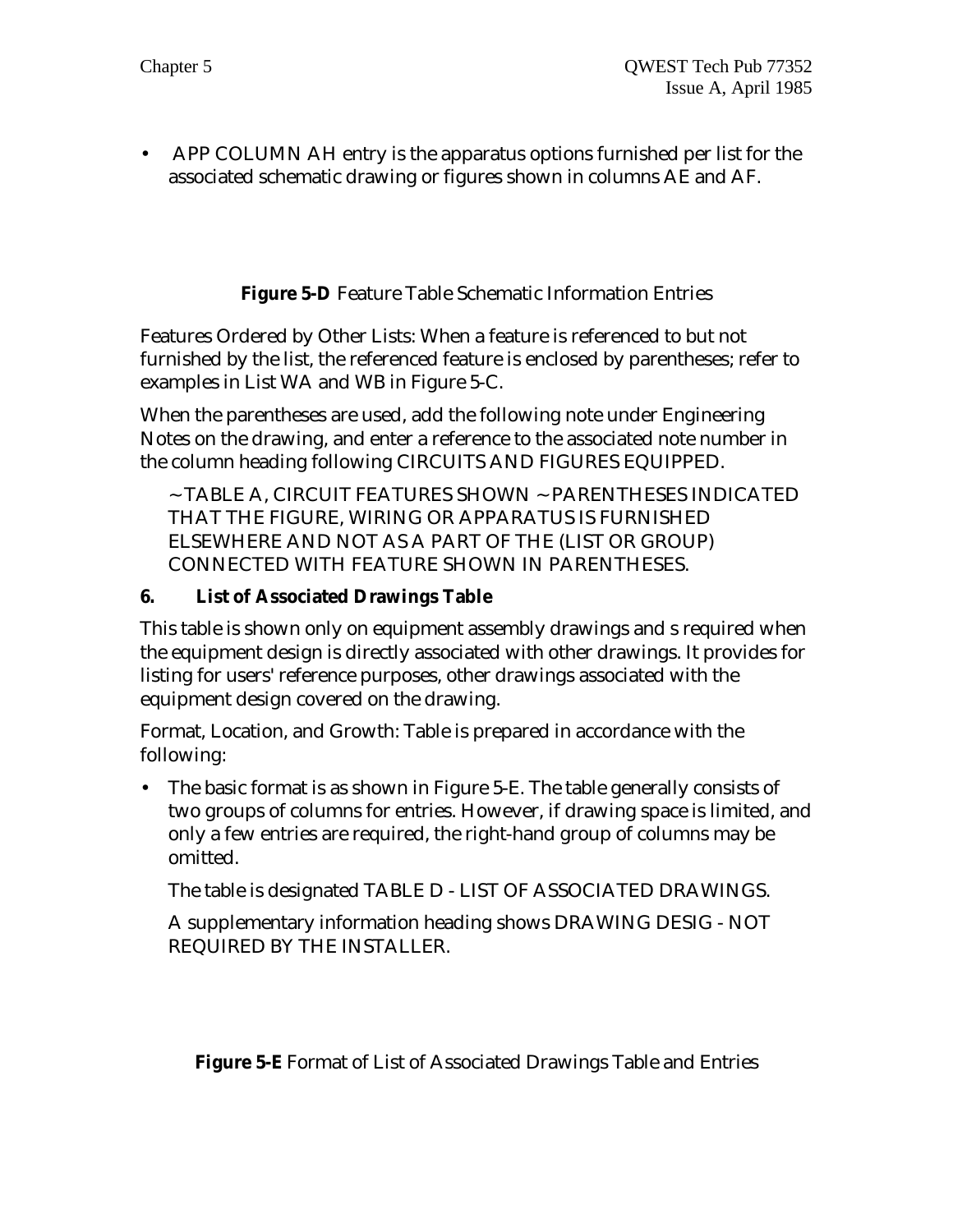- Location is shown on Sheet l, along the bottom border to the left of the title box.
- Growth is from the bottom-up. On the two-column group format (Figure 5- E), the left-hand group is utilized before making entries in the right-hand group.
- The drawings listed are those specified in the stocklist, associated framework assembly drawings, and sho~assist drawings. Drawings generally e~ccluded from the listing are:

Schematic or wiring di~gram drawings.

Drawings listed in a similar table on associated drawings, except when the drawing appears in the stocklist of the drawing being prepared or revised.

• Except for the utilization of consecutive lines, entries do not have to be in any specific sequence.

For examples of the following column entries, refer to Figure 5-E.

- Line Column lines are spaced  $1/4$  inch apart and line numbers assigned consecutively in the direction of growth starting with the number 1 on the first line. On a two-group column format, the right-hand group line numbering follows in numerical sequence the last line number assigned in the left-hand group.
- Name Column DA entry is the name of the unit, assembly, etc., of the associated drawing to be listed.
- Number Column DB entry is the number of the associated drawing to be listed. The drawing number is prefixed with an equal symbol = if the drawing is not required by the installer.

# **7. Wiring Provided Information Table**

This table is shown only on equipment assembly drawings and is always required when the wiring for the equipment design is furnished by the manufacturer or in local cable. It provides for listing information concerning the surface wiring provided for the equipment by the manufacturer and the wiring provided for the equipment in local cable.

Format, Location, and Growth: Depending upon the equipment design, the entries may cover either surface wiring or local cable wiring, or both. Due to these conditions, two basic tables are employed and can be arranged as follows:

• The basic format of the individual surface and local cable wiring tables is shown in Figures 5-F and 5-G.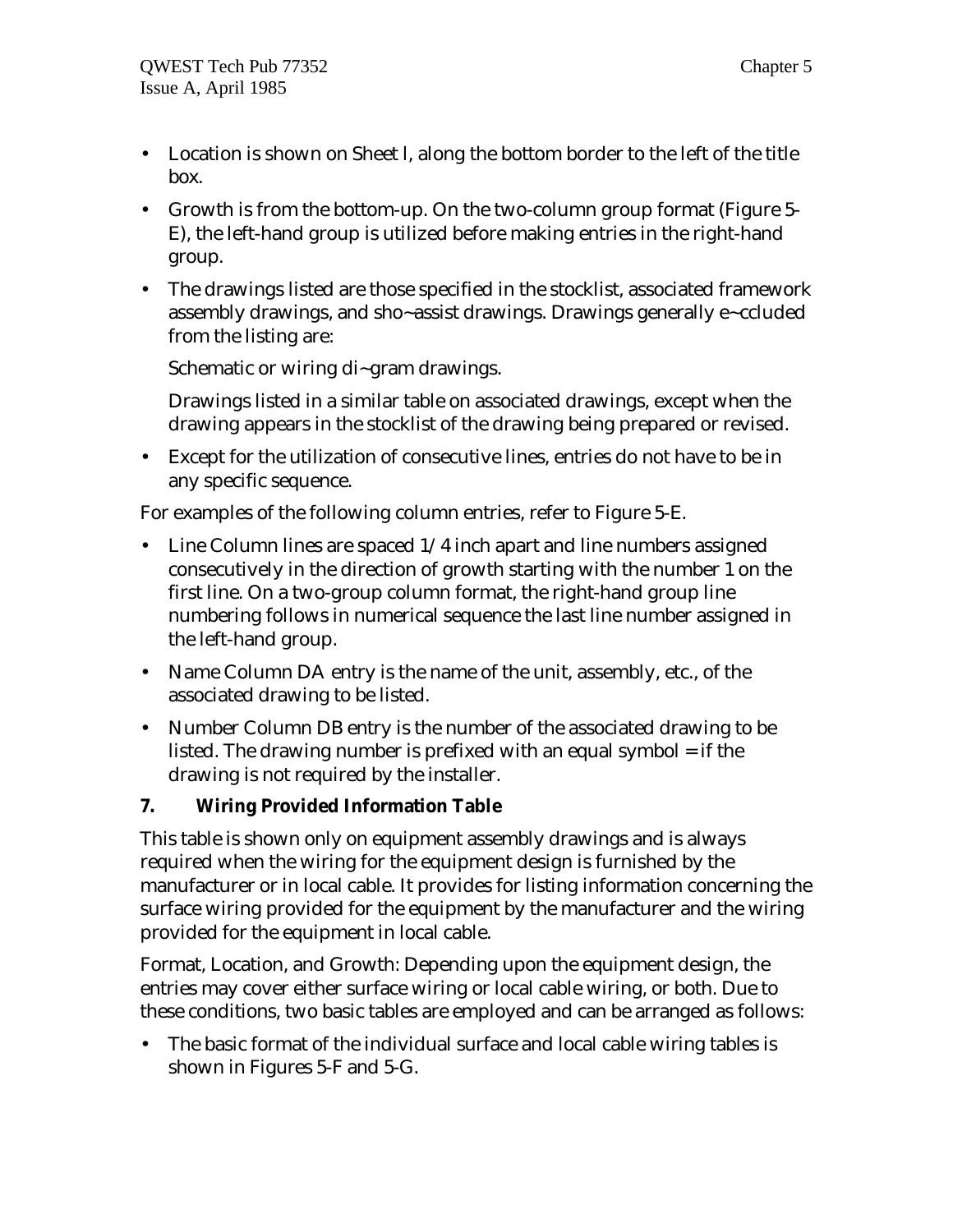Depending upon the arrangements of the tables, their designations are as shown in Figure 5-H.

- Location is shown on Sheet 1; see Figure 5-H.
- Growth is from the bottom-up.
- Except for the utilization of consecutive lines in each table, entries do not have to be made in any specific sequence.

Figure 5-F Format of Surface Wiring Provided by the Shop Tables and Entries

Figure 5-G Format of Wiring Provided in the Local Cable Table and Entries

Figure 5-H arrangements of Wiring Provided Information Table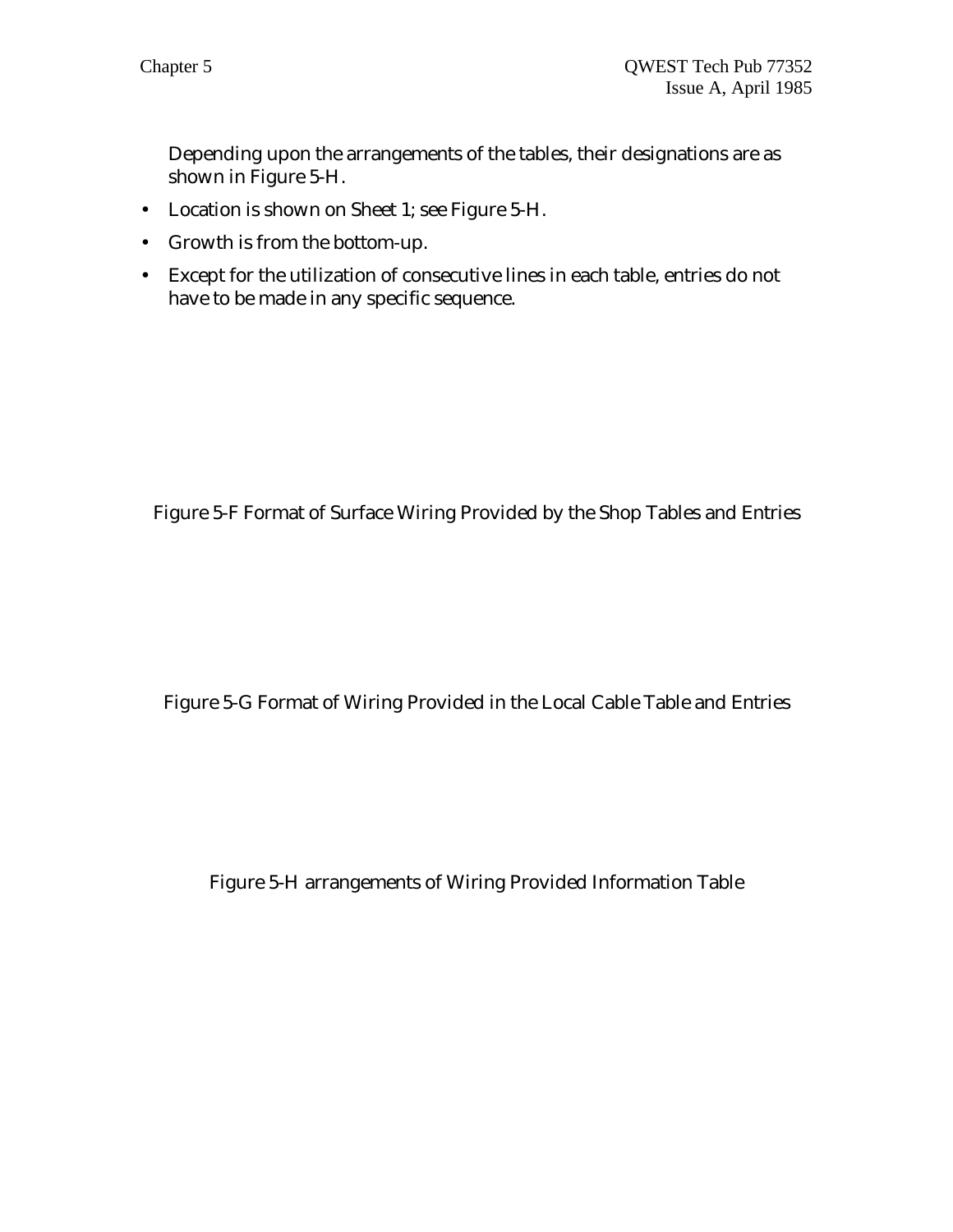Wiring information entries covered are as follows:

- Local Cable Wiring Entries include only that wiring that is furnished in local cables.
- Surface Wiring Entries include only manufacturer wiring, which may consist of loose wiring or direct wiring or both.

With the exception of an additional feature covered in the local cable entries, the columns and features covered in the surface wiring and local cable tables are identical. For examples of the following common column entries, refer to Figures 5-F and 5-G.

• Line Column lines are spaced  $1/4$  inch apart and line numbers assigned consecutively in the direction of growth, and as follows:

If either only the surface wiring table or local cable table is shown on the drawing, the first line of the table shown starts with the number 1, see Figure 5-H (a) or (b).

If both surface wiring and local cable tables are shown on the drawing, the first line of the surface wiring table starts with the number 1, and the first line of the local cable table starts with the number 21, see Figure 5-H (c).

- CKT Name Column CA entry is the name of the circuit wired.
- Schematic Column CB entry is the number of the schematic drawing associated with the entry shown in column CA.
- WRG Diagram Column CC entry is the number of the wiring diagram drawing associated with the entry shown in column CA.
- FIG. Column CD entry is the figures wired associated with the entry shown in column CC. In the surface wiring table, the entry is as follows:

AS COVERED IN TABLE A FOR LISTS SPECIFIED IN THE ORDER

• OPT Wiring Column CE entry is the wiring options associated with the entries shown in columns CC or CD. In the surface wiring table, the entry is as follows:

AS COVERED IN TABLE A FOR LISTS SPECIFIED IN THE ORDER

• Wired Column CF entry is the quantity of figures wired associated with the entries shown in column CD. In the surface wiring table, the entry is as follows:

AS COVERED IN TABLE A FOR LISTS SPECIFIED IN THE ORDER

• Note Column CG entry is the note reference designation, when the Remarks column CH cannot be used, and it is necessary to provide additional details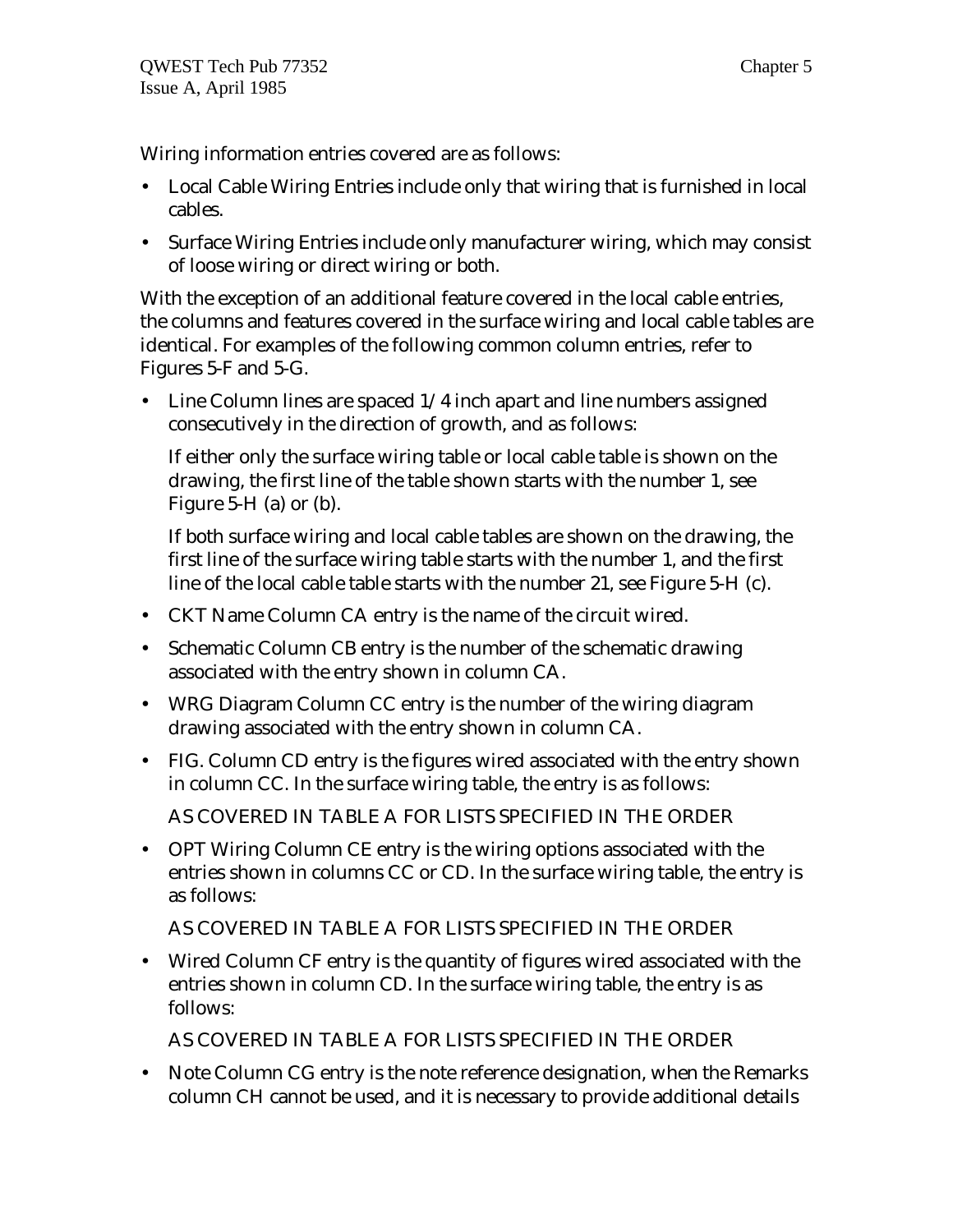concerning the wiring information entry in a note shown on the drawing. Remarks Column CH entry is any brief remarks required to explain the wiring information entry when necessary.

In addition to the columns covered in the previous paragraph a field is shown to the right of column CH in the local cable wiring table (see Figure 5-G). This field is subdivided into a series of vertical columns, each added as required from left to right, and designed CJ, CK, CL, in sequence, omitting use of CO. Entries are made as follows:

- The initial entry is in the first column on the left, and all subsequent entries are made in the next vacant column on the right.
- In each column, and in the following sequence, enter the number of the local cable drawing, the group by which the cable is ordered on the local cable drawing, followed by the term "PER," and then only the list of the equipment assembly drawing (on which the local cable wiring table is shown) which orders the local cable.
- In the field of boxes formed by the intersecting horizontal lines of the local cable wiring table and the above-mentioned vertical columns, enter the letter "X" in the appropriate box or boxes to indicate in which specific local cable, the wiring specified in the local cable wiring table is provided.

# **8. Supplementary Units Table**

This table is shown only on equipment assembly drawings, and is always required when supplementary equipment units must be furnished with the major units of the equipment design covered by the equipment assembly drawing, but are not ordered as component parts of a list or group in the stocklist on the equipment assembly drawing. It provides for listing supplementary equipment units, the quantities required, and for describing the features or optional conditions for which the unit is required.

Format, Location, and Growth: Table is prepared in accordance with the following:

• The basic format is as shown in Figure 5-J.

The table is designated &S TABLE E - SUPPLEMENTARY UNITS.

A supplementary information heading shows UNITS ARE EQUIPPED AND CONNECTED AS SPECIFIED IN THIS TABLE.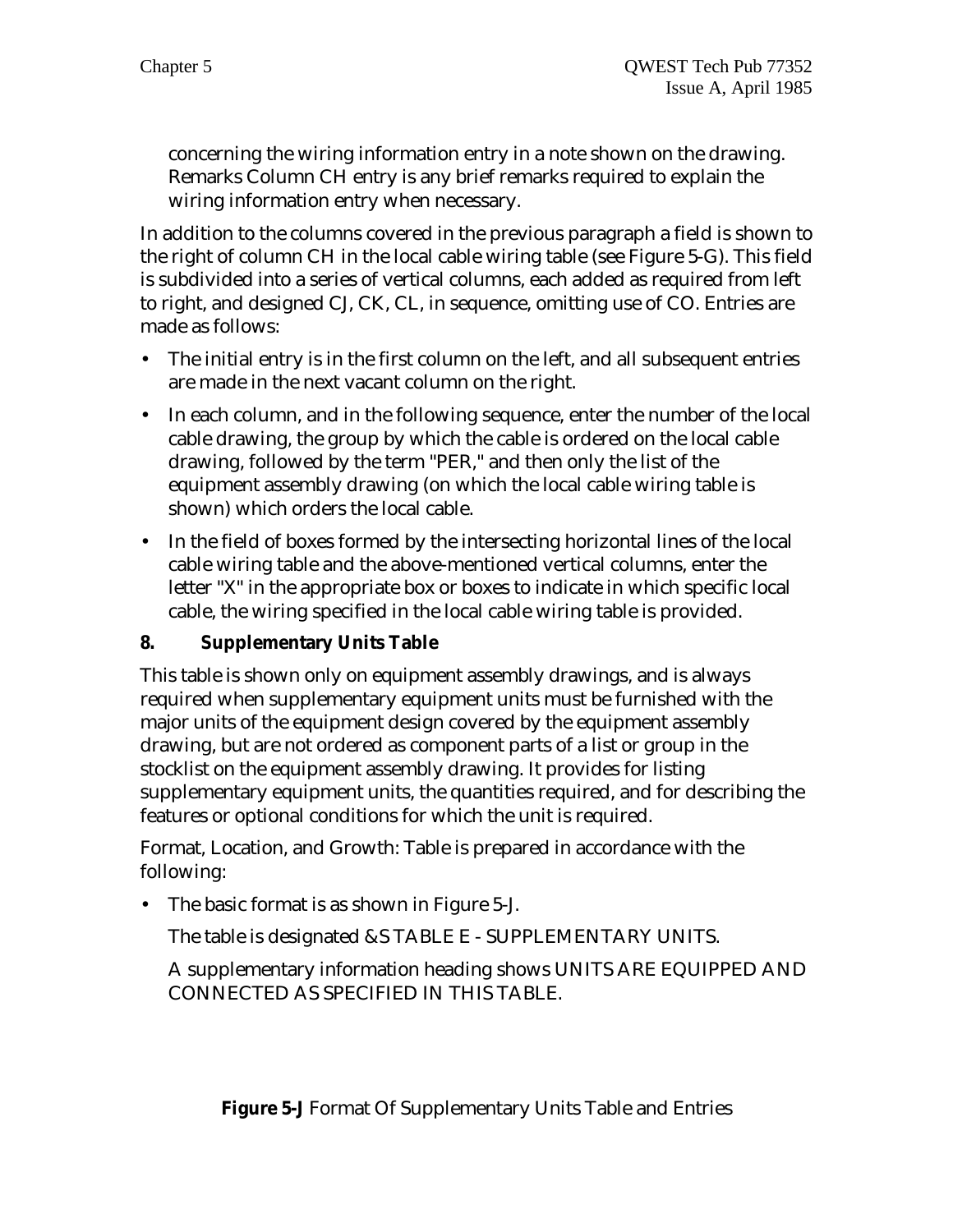QWEST Tech Pub 77352 Chapter 5 Issue A, April 1985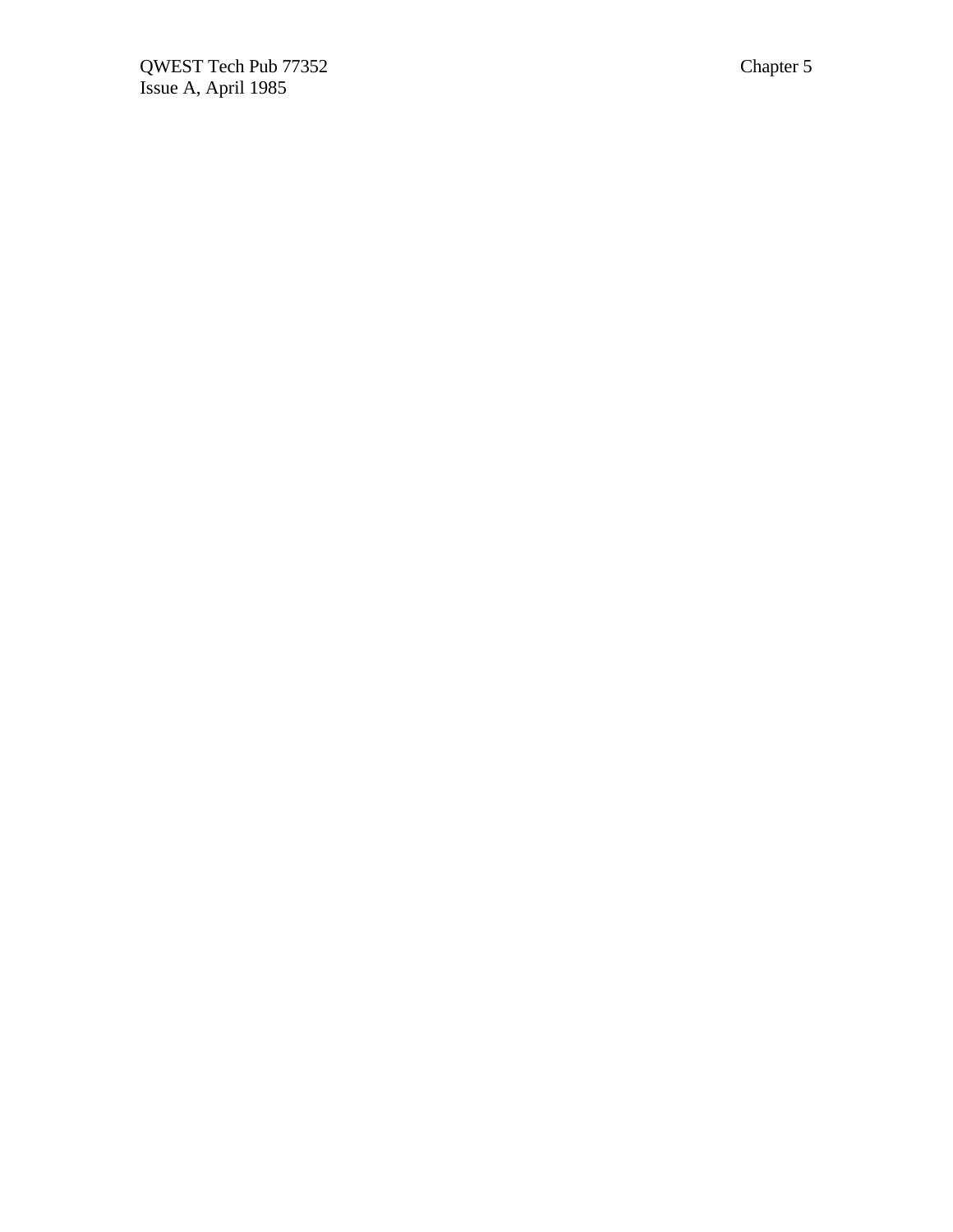- Location is shown on Sheet 1, either at the top border of the drawing to the right of the stocklist, or at the bottom border of the drawing to the **left of Table D.**
- Growth is either from the top-down or bottom-up, depending upon its placement on the drawing.
- Either list or group designations are used to identify supplementary equipment units. In the following paragraphs, references are made only to lists, with the understanding that the same standards apply when group designations are used.
- The equipment units listed in this table fall into the following two categories.

Always Required Units should be ordered in addition to the major units of equipment ordered from the equipment assembly drawing on which this table is shown.

Optional Units are only ordered in conjunction with a particular feature or option.

• Except for the utilization of consecutive lines, entries do not have to be in any specific sequence.

For examples of the following column entries, refer to Figure 5-J.

- Line Column lines are spaced  $1/4$  inch apart and line numbers assigned consecutively starting with the number 1 for the first entry.
- Unit Code Column EA entry is the drawing number of the equipment unit to be listed in this table.
- Unit Code L or GR Column EB entry is the list to be ordered associated with the drawing shown in column EA, and as follows.

Always Required Unit is shown as separate entry and not combined with "optional unit" lists on the same line. Different lists of "always required units" may be combined as a single entry, if the quantity required of the lists is identical.

Optional Unit is shown as separate entry and not combined with "always required unit" lists on the same line.

• Qty Always Reqd Column EC entry is the quantity required of the "always required unit" list shown in column EB. No entry is made for the "optional unit" list shown in column EB.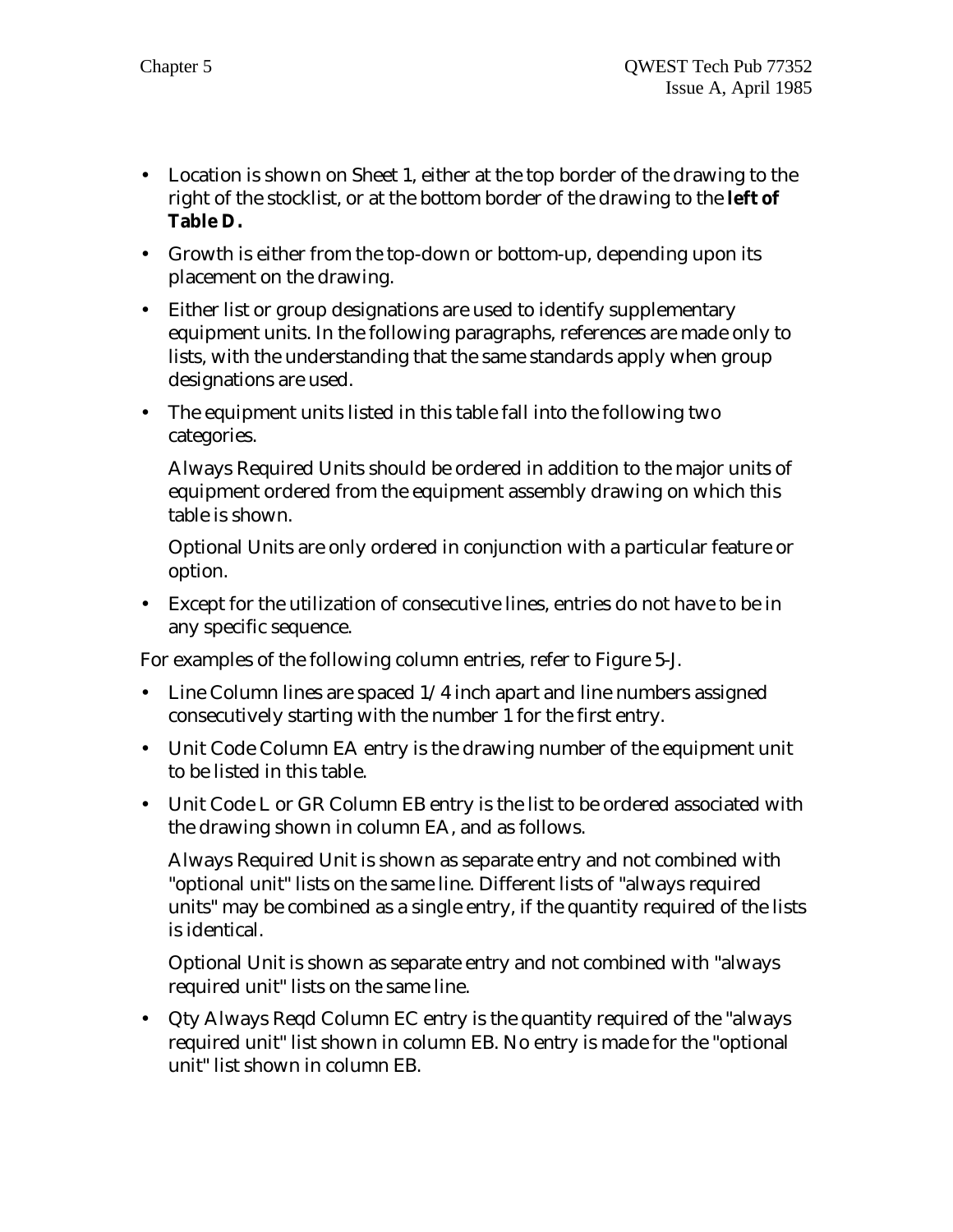• Qty for Options Indicated Column ED entry is the quantity required of the "optional unit" list shown in column EB. No entry is made for the "always required unit" list shown in column EB.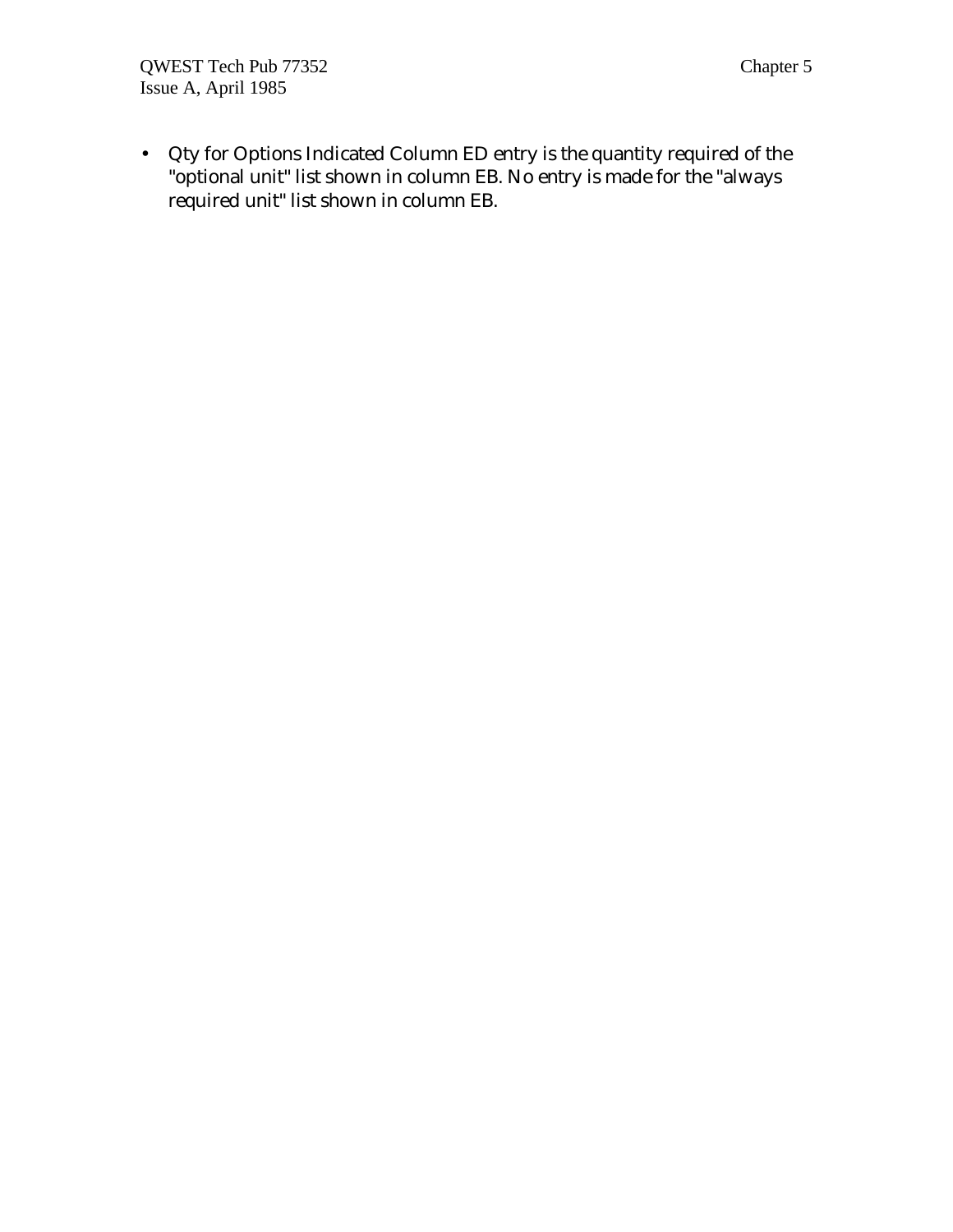• Description of Feature or Option Column EE entry is a brief description of the particular feature or option which indicates when the "optional unit" list shown in column BE is to be ordered. No entry is made for the "always required unit" list shown in column BE.

When entries are initially made in this table, add the following note under engineering notes on the drawing, and enter a reference to the associated note number in the table heading following the title.

THIS FRAME SHOULD BE EQUIPPED WITH UNITS AS REQUIRED IN ACCORDANCE WITH TABLE E.

### **9. Pigtail Component Location - Mounting Plates Table**

This table is shown only on equipment assembly drawings, and only in association with mounting plate-type equipment. It provides for listing pigtail components and their location in respect to surface-mounted components in lieu of showing the pigtail component in the associated mounting plate sketch.

Format, Location, and Growth: The table is prepared in accordance with the following:

• The basic format is as shown in Figure 5-K.

The table is designated as TABLE H - PIGTAIL COMPONENT LOCATION - MOUNTING PLATES.

Figure 5-K Format of Pigtail Component Location - Mounting Plates Table and Entries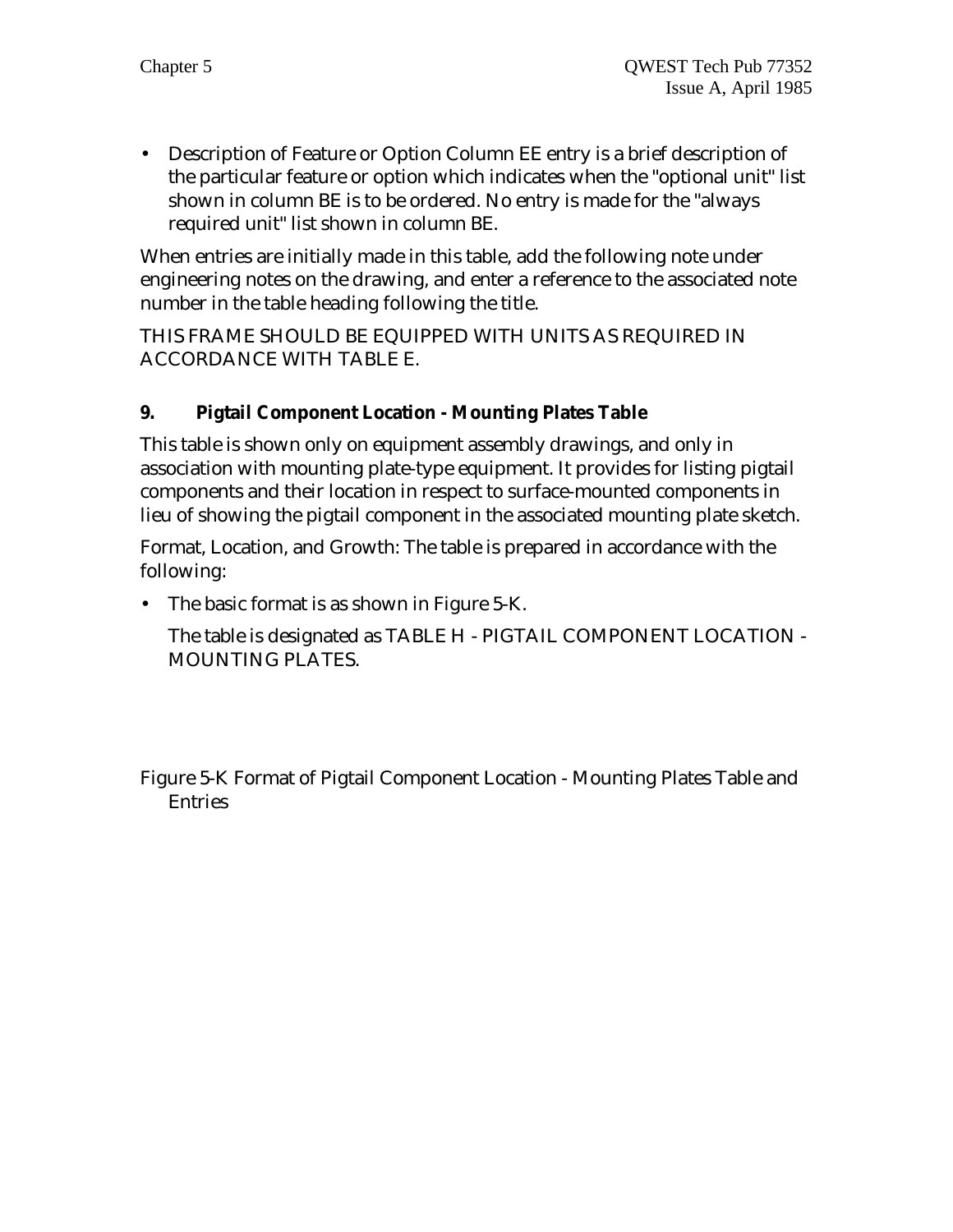• Location is shown on Sheet 1, preferably adjacent to the stocklist if drawing space is available.

- Growth is from the top-down.
- Since the mounting plate sketch designation is the primary source of reference utilized with this table, the initial order to be followed in making entries is in the alphabetical sequence in accordance with the designated sketch reference. Upon determining the order of listing by mounting plate, the subsequent sequence of entries per mounting plate is as follows:

Subgroup pigtail components by type and list subgroups alphabetically, i.e., CAP., followed by DIODE, followed by RES, etc.

Within each subgroup, the listing of components is in the sequence of the assigned alpha or alpha-numeric pigtail component reference designation.

Leave at least two blank lines after each type of pigtail component.

Leave at least two blank lines after each mounting plate grouping of components.

For additions to the table, no attempt is made to rearrange the existing entries. Use blank lines, if available, to add components to existing mounting plates; otherwise, repeat the sketch reference in the table along with only the new components added to the mounting plate.

For examples of the following column entries, refer to Figure 5-K.

- Line Column lines are spaced  $1/4$  inch apart and line numbers assigned consecutively in the direction of growth, including lines in which no entries are made, starting with the number 1 in the first line. Line numbers are actually only shown in the first line, fifth line, and every fifth line thereafter.
- Desig Column HA entry is the assigned reference designation of the pigtail component as shown in the stocklist.
- Type Column HB entry is the type of pigtail component.
- Desig Column HC entry is the designation of the surface-mounted component with which the pigtail component shown in columns HA and HB is to be associated.
- App Column HD entry is the type of surface-mounted (apparatus) component with which the pigtail component shown in columns HA and HB is to be associated.
- SK Column HE entry is the sketch designation of the specific mounting plate on which the component shown in column HD is mounted. The sketch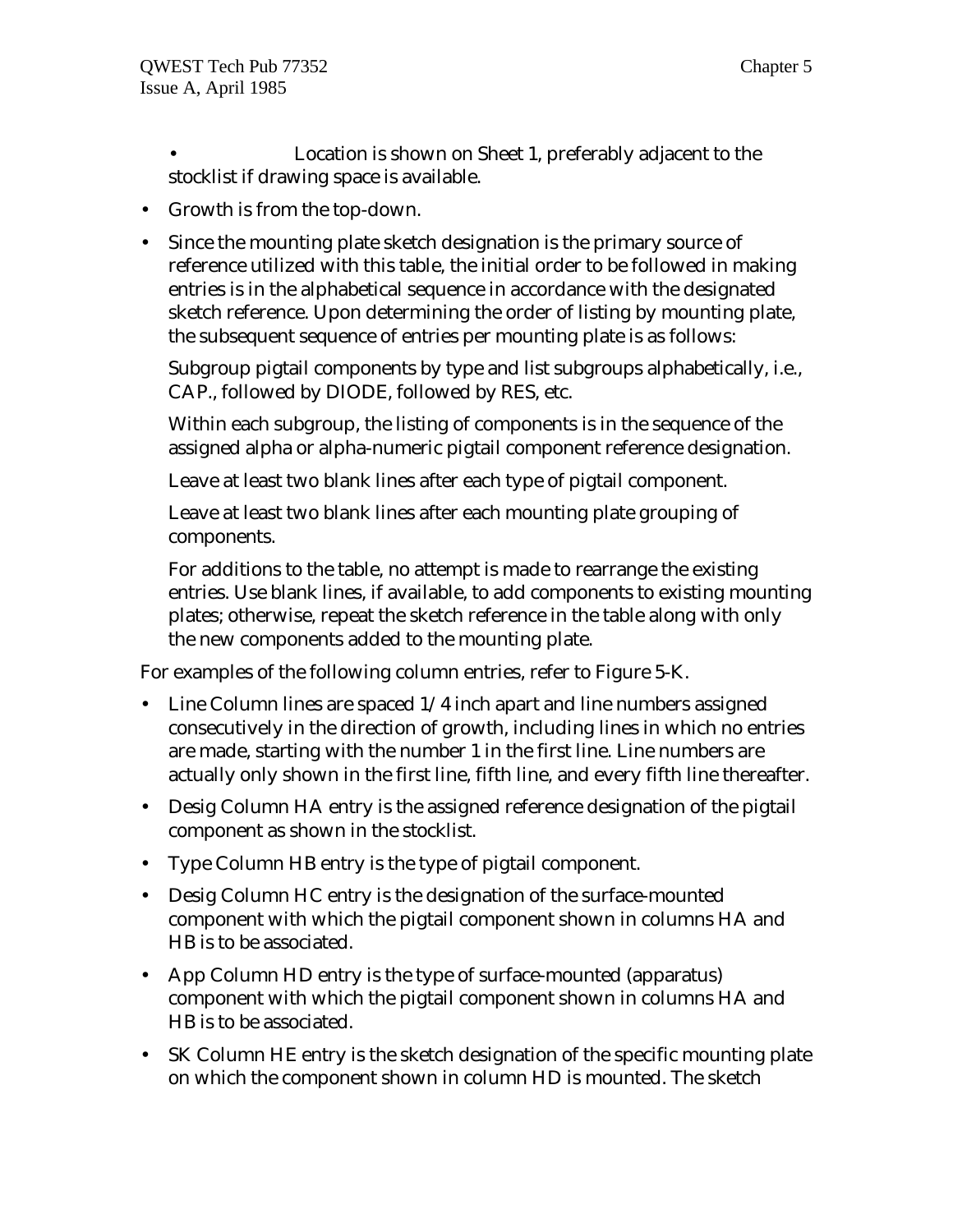designation is identical to the mounting plate sketch designation shown in the stocklist.

• POS Column HF entry is the number of the position on the mounting plate that is equipped with the surface-mounted (apparatus) component shown in column HD.

When this table is initially shown on the drawing, add the following note under Manufacturing Notes on the drawing, and add a reference to the associated note number in the table, in column HA, under the column heading DESIG.

DESIGNATIONS FOR PIGTAIL-MOUNTED APPARATUS AS SHOWN IN TABLE H ARE FOR WIRING INFORMATION ONLY AND SHOULD NOT BE STAMPED.

For each mounting plate equipment group shown in the table, in the stocl~list, against the specific mounting plate item, add a reference to Table H.

## **10. Pigtail Component Identification Table**

This table is shown only on equipment assembly drawings, and only in association with chassis-type equipment. The use of this table is recommended only when the equipment contains a substantial number of pigtail components. It provides for listing and identifying pigtail components and eliminates the need for consulting the stocklist for the identity or description of the component.

Format, Location, and Growth: The table is prepared in accordance with the following:

• The basic format of the table is as shown in Figure 5-L. Note that the ZONE column ( ) D is an optional feature of the table, and is only shown when it is desirable to provide a reference in the table to the location of the component in the equipment view in relation to the alpha-numeric reference coordinates shown about the borders of the drawing. If this column is used, and the sheet is redrawn, care must be exercised in realigning the component locations in the table with the possibly new position of the equipment view in respect to reference coordinates. The table is designated as TABLE ( ) - PIGTAIL COMPONENT IDENTIFICATION. An alpha designation is shown in place of the parentheses, and any designation in the series R to Z that has not been previously assigned to another table on the drawing may be used. The same designation is carried over into the column designations: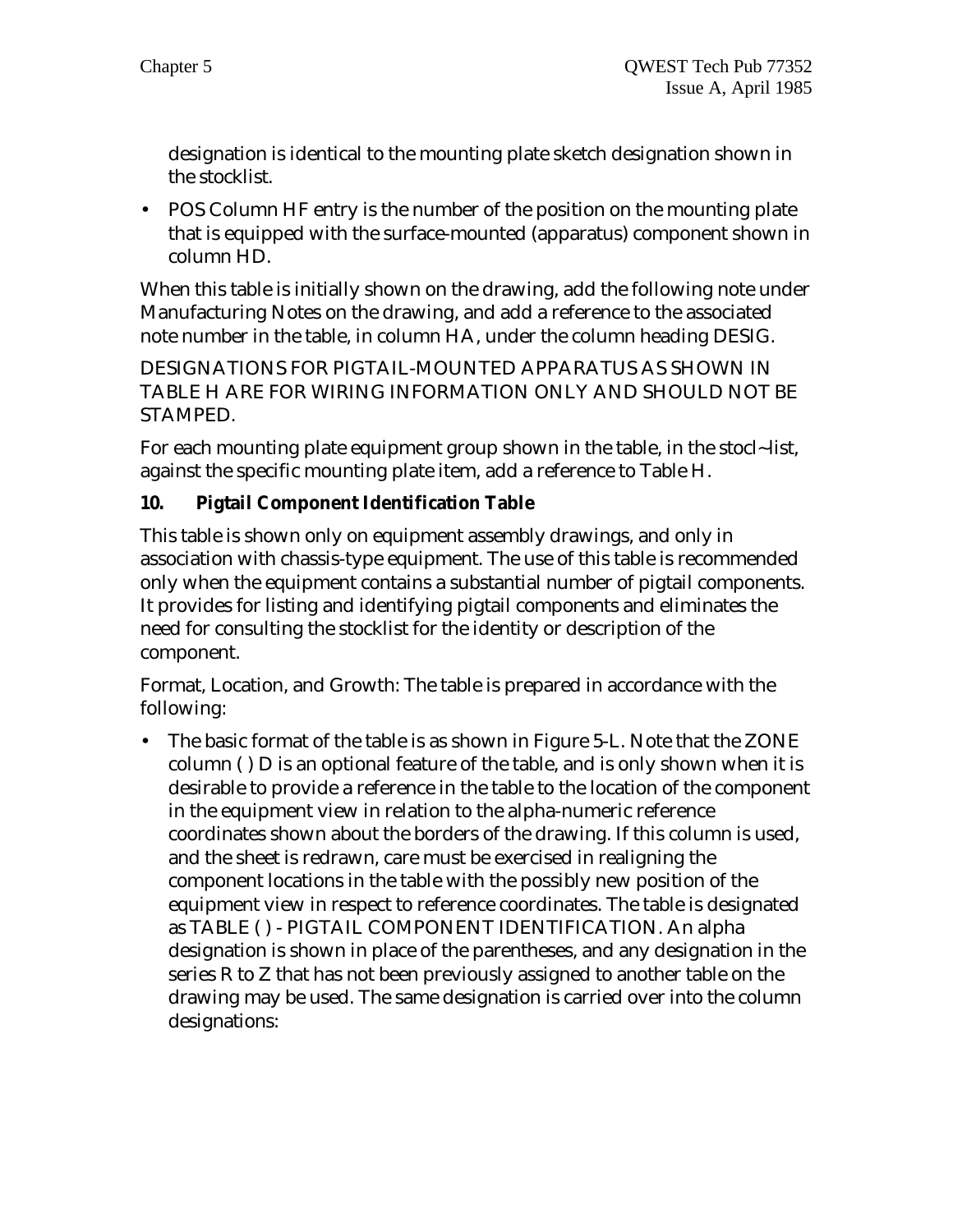**Figure 5-L** Format of Pigtail Component Identification Table and Entries

• Location is shown on the particular sheet of the drawing containing the view of the chassis equipment that the table is associated with. If the drawing contains more than one view of the chassis equipment and the ZONE column is used, separate tables are required for each view. If the ZONE column is omitted, the following apply.

If the views are contained on the same sheet, and the pigtail components and their arrangements are identical in all views, show only one table and a reference to the table in each view designation.

If the views are contained on the same sheet, and the pigtail components or their arrangements differ in each view, show only one table, but group the entries in the table according to each view. Show brackets outside the table with each group of components and a reference to the associated view. In each equipment view, add a reference to the table in the view designation.

If the views are shown on different sheets of the drawing, show separate tables adjacent to each view.

- Growth is from the top-down.
- The order of listing components is in sequence by type of component and component reference designation as follows:

Subgroup pigtail components by type, and list subgroups alphabetically, i.e, CAP., followed by DIODE, followed by RES, etc.

Within each subgroup, the listing of components is in the sequence of the assigned alpha or alpha-numeric pigtail component reference designation.

Leave at least two blank lines after each type of pigtail component.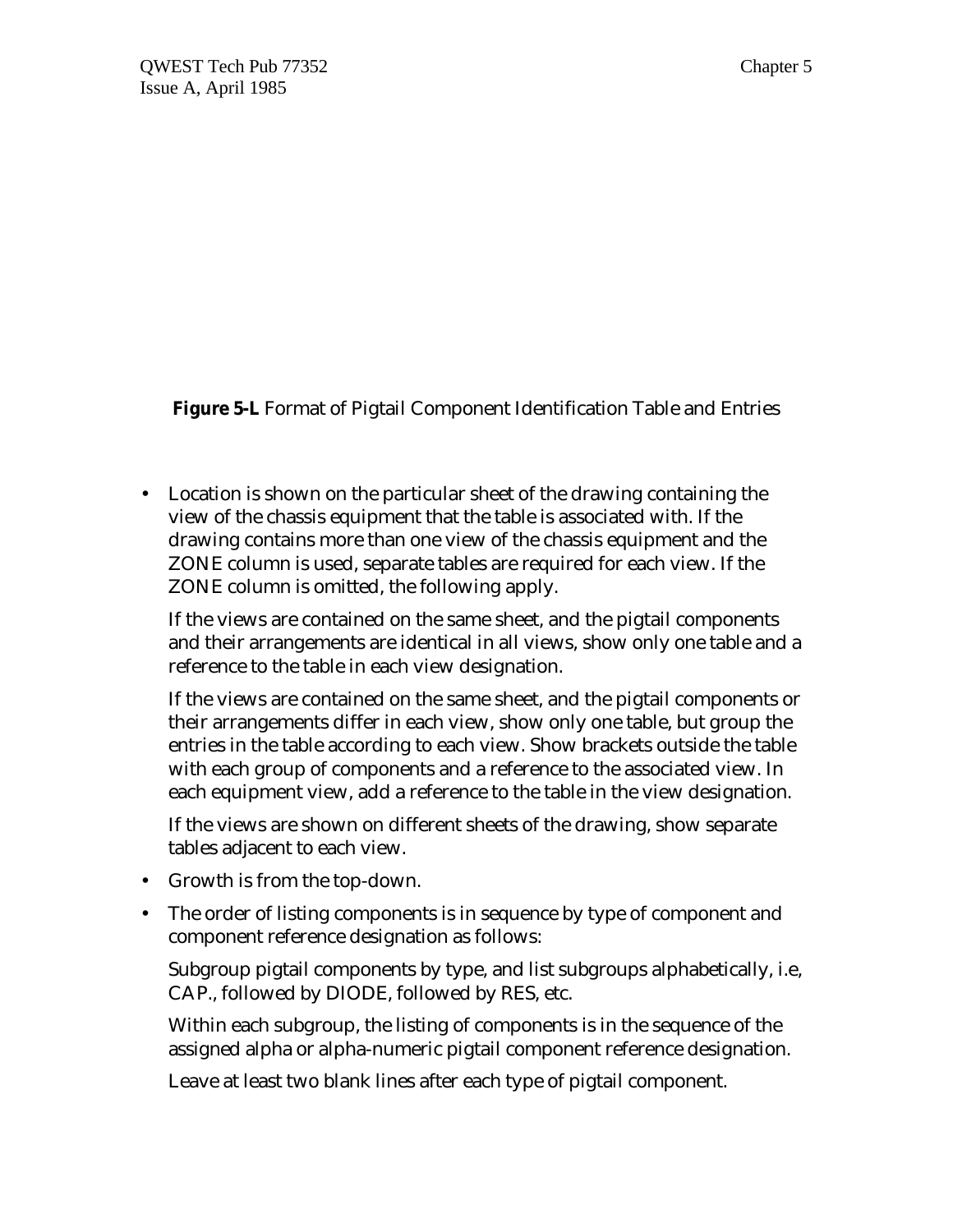Leave at least two blank lines after each subgroup.

For additions to the table, no attempt is made to rearrange the existing entries. Use blank lines, if available, to add components to present subgroups; otherwise, repeat the component type in the table and enter the new components to be added.

For examples of the following column entries, refer to Figure 5-L. On the drawing, show the assigned table alpha designation in place of the parentheses in the following column designations.

• Line Column lines are spaced  $1/4$  inch apart and line numbers assigned consecutively in the direction of growth, including lines in which no entries are made, starting with the number 1 in the first line. Line numbers are actually only shown in the first line, fifth line, and every fifth line thereafter.

Desig Column ( ) A entry is the assigned reference designation of the pigtail component as shown in the associated view of the chassis equipment.

Type and Code Column ( ) B entry is the type and code number of the component associated with the entry shown in column ( ) A.

- Value Column ( ) C entry is the electrical value of the component shown in column ( ) B.
- Zone Column ( ) D is optional; for application refer to paragraph 10.02 of this Section. When used, the entry made is the location of the column ( ) C component in the equipment view. This entry is alpha-numeric, and is the zone coordinates of the component shown in the equipment view in respect to the reference coordinates shown about the drawing borders.

When this table is initially shown on the drawing, add the following note under Manufacturing Notes on the drawing, and add a reference to the associated note number in the table following the title.

DESIGNATIONS FOR PIGTAIL-MOUNTED APPARATUS AS SHOWN IN TABLE ( ) ARE FOR WIRING INFORMATION ONLY AND SHOULD NOT BE STAMPED.

## **11. Apparatus or Subunit Replacement Table**

This table is shown only on equipment assembly drawings, and only in association with stocklist changes incorporating replaced items. It provides for listing and identifying replaced apparatus items or printed wiring assembly items and replacements, and for associating the items with the particular item in the stocklist.

Format, Location, and Growth The table is prepared in accordance with the following.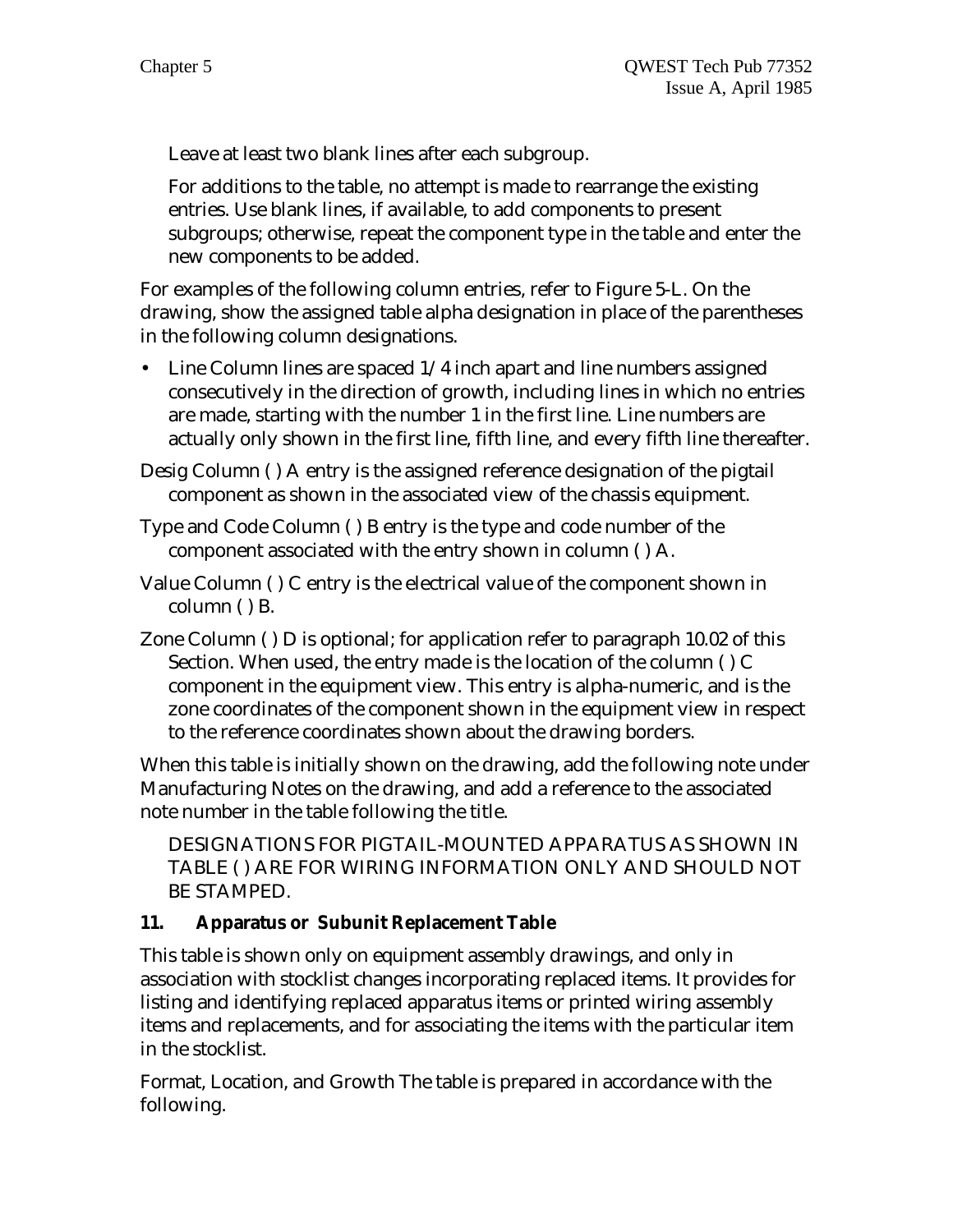• The basic format is as shown in Figure 5-M.

Table is designated as TABLE ( ) - APPARATUS OR SUBUNIT REPLACEMENT. An alpha designation is shown in place of the parentheses, and any designation R to Z that has not been previously assigned to another table on the drawing may be used. The same designation is carried over into the column designations.

A supplementary information heading shows SL LINE REF DESIGNATED DENOTES FURTHER REPLACEMENT. FOR NEW REPLACEMENT REFER TO IDENTICAL SL LINE REF NO. SHOWN WITH A LETTERED SUFFIX ~ THIS TABLE.

- Location is shown on Sheet l, if space is available. If shown on another sheet, attempt to confine its location to an existing sheet containing tables.
- Preferred growth is from the top-down, although this may also depend upon its location.
- The format shown in Figure 5-M is used on drawings with the standard stocklist format.

**Figure 5-M** Format of Apparatus or Subunit Replacement Table and Entries - Stocklist Format

• Table entries should be correlated with specific asterisk \* designated items in the stoc~list. The primary source of cross-reference is the line number in the SL LINE REF column, which when assigned, is identical to the line number of the associated stocklist item. Initial entries are in numerical sequence in accordance with the assigned line numbers. Additions will depend upon item replacement activity in the stocklist, and subsequent entries may not necessarily be in any numerical sequence.

For examples of the following column entries, refer to Figure 5-M. Show the assigned table alpha designation in place of the parentheses in the following column designations.

- SL Line Ref Column lines are spaced 1/4 inch or more apart and the line number entry is identical to the line number assigned to the associated asterisk-designated stocklist item.
- Column () A entry is as follows:

Figure 5-M Ident No. apparatus number or drawing number and lists or groups previously shown, and now erased and replaced by an \* symbol in the IDENT NO. column of the stocklist.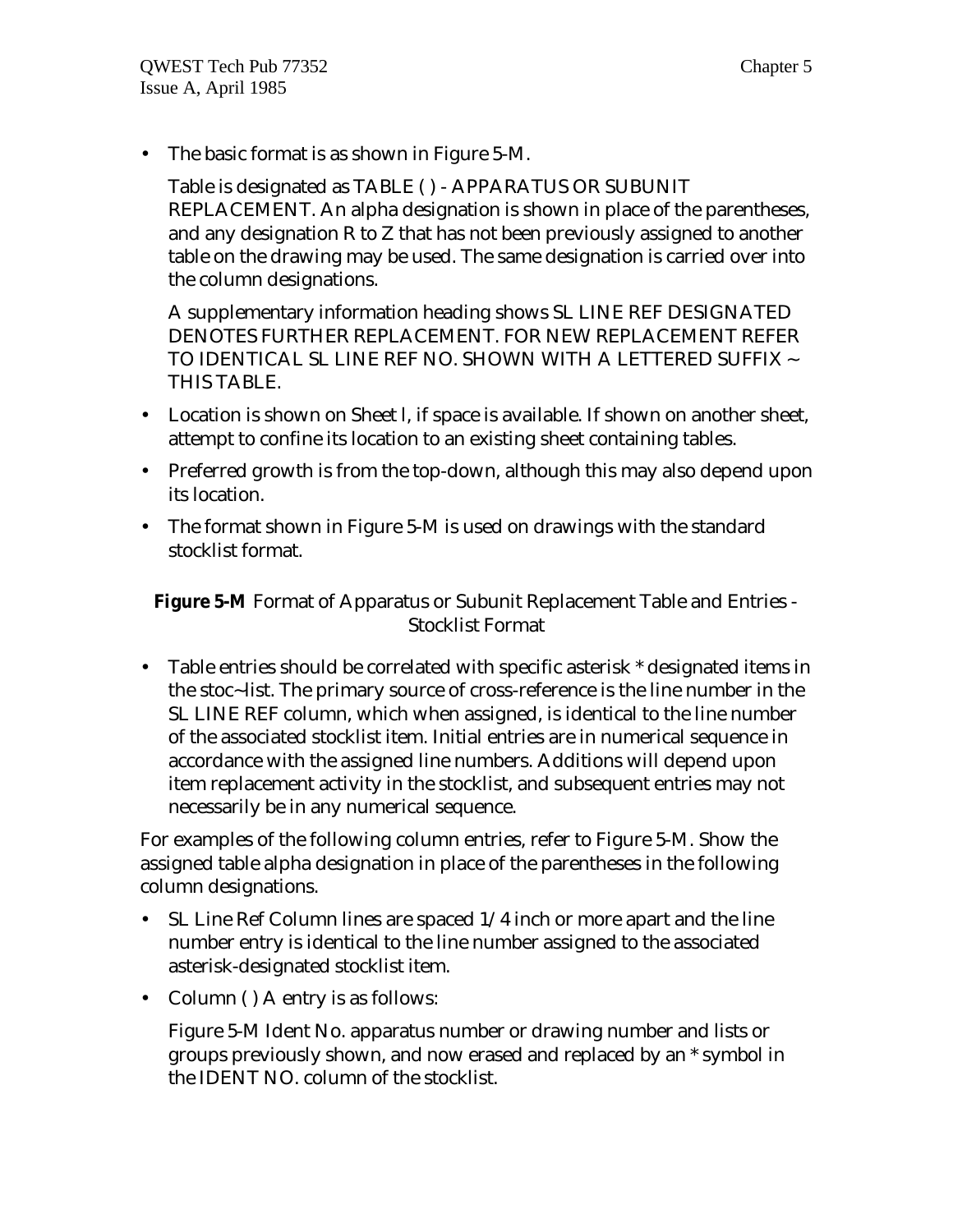• Column () B entry is as follows:

Figure 5-M App Code apparatus code number previously shown and now erased from the DESCRIPTION column of the stocklist and also identified by an \* symbol in the associated IDENT NO. column in the stocklist.

• Column () C entry is as follows:

Figure 5-M Ident No.: Apparatus number of the replacing component to be shown in column ( ) D.

• Column () D entry is as follows:

Figure 5-M APP CODE: Apparatus code number of the replacing component associated with the apparatus shown in column ( ) B.

Once the stocklist item is initially replaced, its replacement in turn also may be subsequently replaced, and these items are treated as follows. After the initial replacement of the stocklist item has been covered in the table, and the replacing item, contained therein is itself subsequently replaced, apply the following procedures.

- Against the initial appearance of the affected item in the table, add a solid triangular symbol in the associated SL LINE REF column (see Figure 5-M and 5-N).
- For the second generation replacement, show a new entry using the same SL LINE REF number, but suffixed with the letter A, and complete the entries in columns ( ) A to ( ) D (see Figure 5-N).

# **Figure 5-N** Second Generation Replacement

When the table is initially shown on the drawing, add the following note under Manufacturing Notes on the drawing, and add a reference to the associated note number in the table following the title. In the note, refer to the sheet number if the table appears on other than Sheet 1.

IDENTIFIES ITEMS IN THE STOCKLIST THAT ARE ELECTRICALLY AND MECHANICALLY INTERCHANGEABLE AND CAN BE FURNISHED AT THE DISCRETION OF MANUFACTURING. FOR A LISTING OF THESE ITEMS, REFER TO THE LINE NUMBER IN TABLE ( ) (ON SHEET ) THAT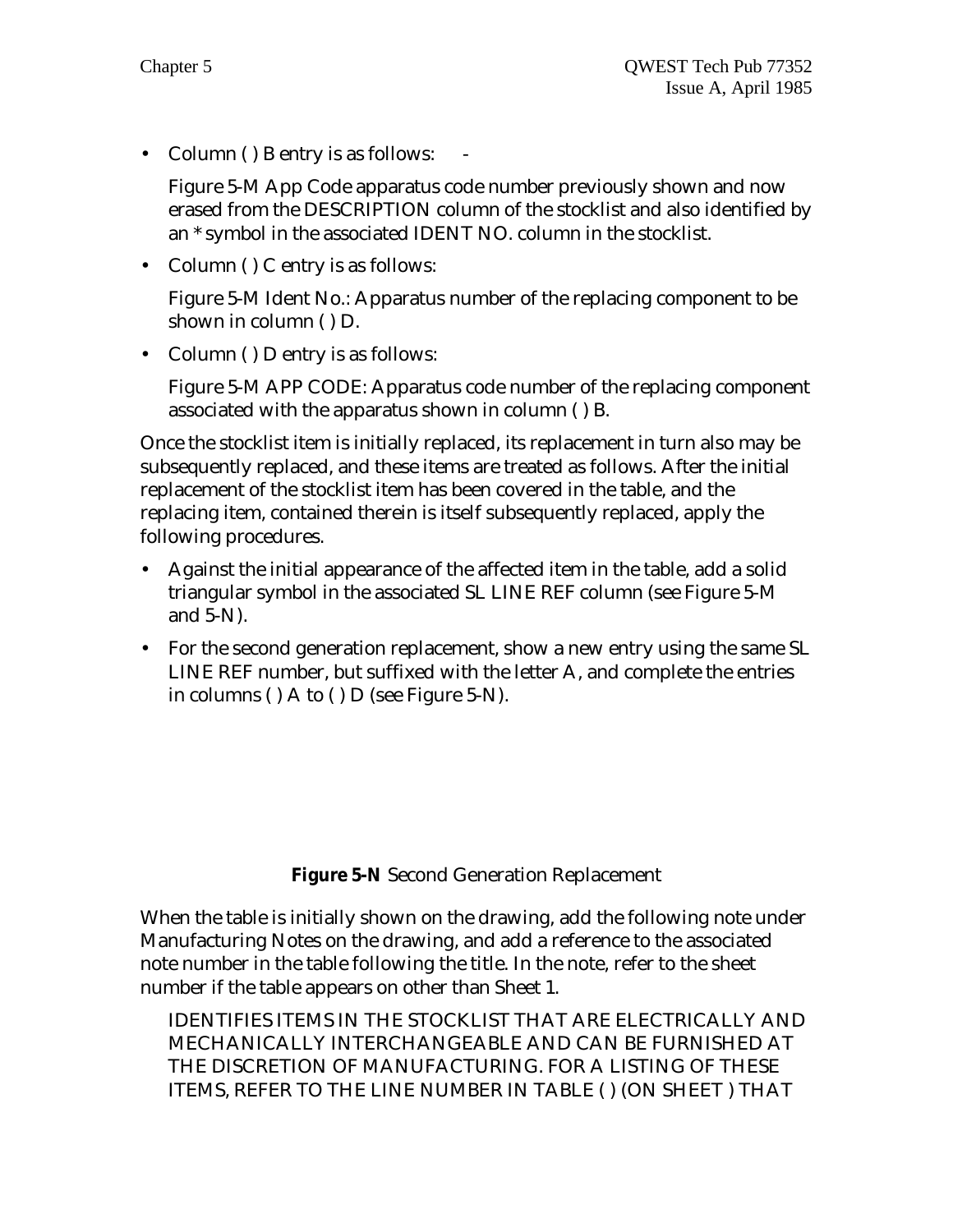### CORRESPONDS WITH THE LINE NUMBER OF THE AFFECTED ITEM IN THE STOCKLIST.

### **12. Schematic Drawing Cross-Reference Table**

This table is shown only on equipment assembly drawings, and only when no wiring diagram drawing exists for the equipment design, and the circuit figures and options are shown on the equipment assembly drawing. It provides for listing the schematic drawing figures and options, and the associated wiring figures and options shown on the equipment assembly drawing.

Format, Location, and Growth: The table is prepared in accordance with the following:

• The basic format is as shown in Figure 5-P.

Table is designated a TABLE F - SCHEMATIC DRAWING CROSS-REFERENCE.

A supplementary information heading shows INFORMATION IN [ ] IS FOR REFERENCE ONLY AND IS NOT TO BE RECORDED ON THE JOB WIRING LIST.

**Figure 5-P** Format of Schematic Drawing Cross-Reference Table and Entries

- Location is shown on Sheet 1. Its position on the sheet is optional.
- Growth is either from the top down or bottom-up, depending upon its placement on the drawing.
- Except for the utilization of consecutive lines, entries do not have to be in any specific sequence.

For examples of the following column entries, refer to Figure 5-P.

• When entries are initially made, enter the SD- drawing number reference in the column heading field associated with columns FA and FB, and the equipment assembly drawing number containing wiring figures and options in the column heading associated with columns FC, FD, and FE.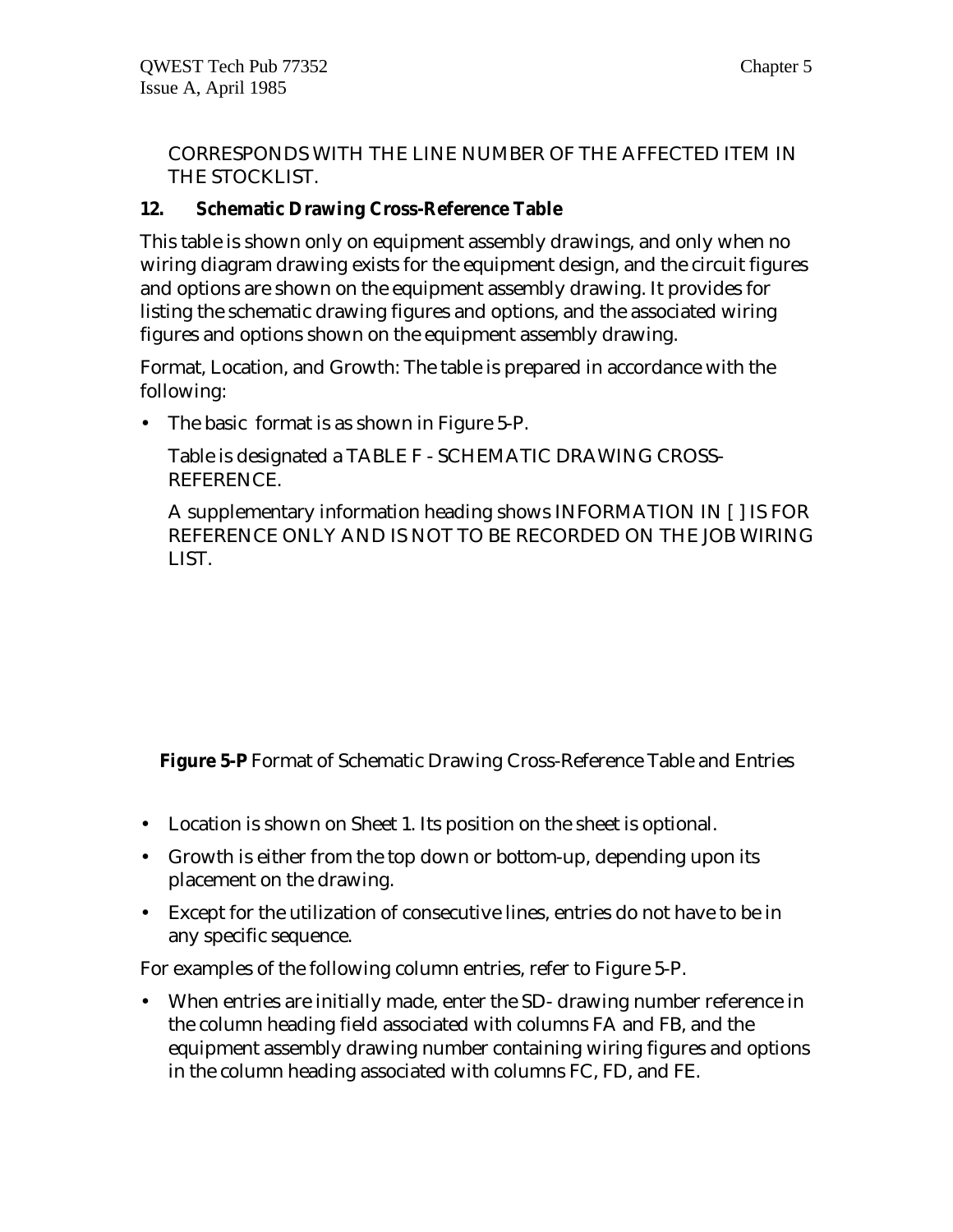Line Column lines are spaced 1/4 inch apart and line numbers assigned consecutively starting with the number 1 for the first entry.

FIG. Column FA entry is the figure number of the schematic drawing for the equipment design covered.

OPT Column FB entry is the circuit wiring or apparatus options

associated with the schematic drawing figure shown in column FA.

FIG. Column FC entry is the wiring figure number shown on the equipment assembly drawing and associated with the schematic drawing figure shown in column FA.

WRG Column FD entry is the wiring option furnished associated with the figure shown in column FC.

APP Column FE entry is the apparatus option furnished associated with the figure shown in column FC.

Remarks Column FF entry is any brief remarks required to explain the wiring information entry.

# **13. Engineering Guide to Application of List Table**

This table is shown only on equipment assembly drawings, and only when the drawing contains an excessive number of lists (or groups) covering numerous features furnished under such varying conditions that the use of TABLE A FEATURES alone is difficult in selecting the proper lists or groups. It provides for the users' reference, a grouping of lists (or groups) required by some particular application such as: feature, system, office condition, etc., and accompanied by any necessary remarks as may be required for interpretation of the particular application.

Format, Location, and Growth: The table is prepared in accordance with the following.

• The basic format is as shown in Figure 5-Q. Observe that due to variations in informational content that may be shown in certain columns, these column widths may be determined when the table is shown on the drawing. The table is designated TABLE ( ) - ENGINEERING GUIDE TO APPLICATION OF LISTS. An alpha designation is shown in place of the parentheses, and any designation in the series R to Z that has not been previously assigned to another table on the drawing may be used. The same designation is carried over into the column designations.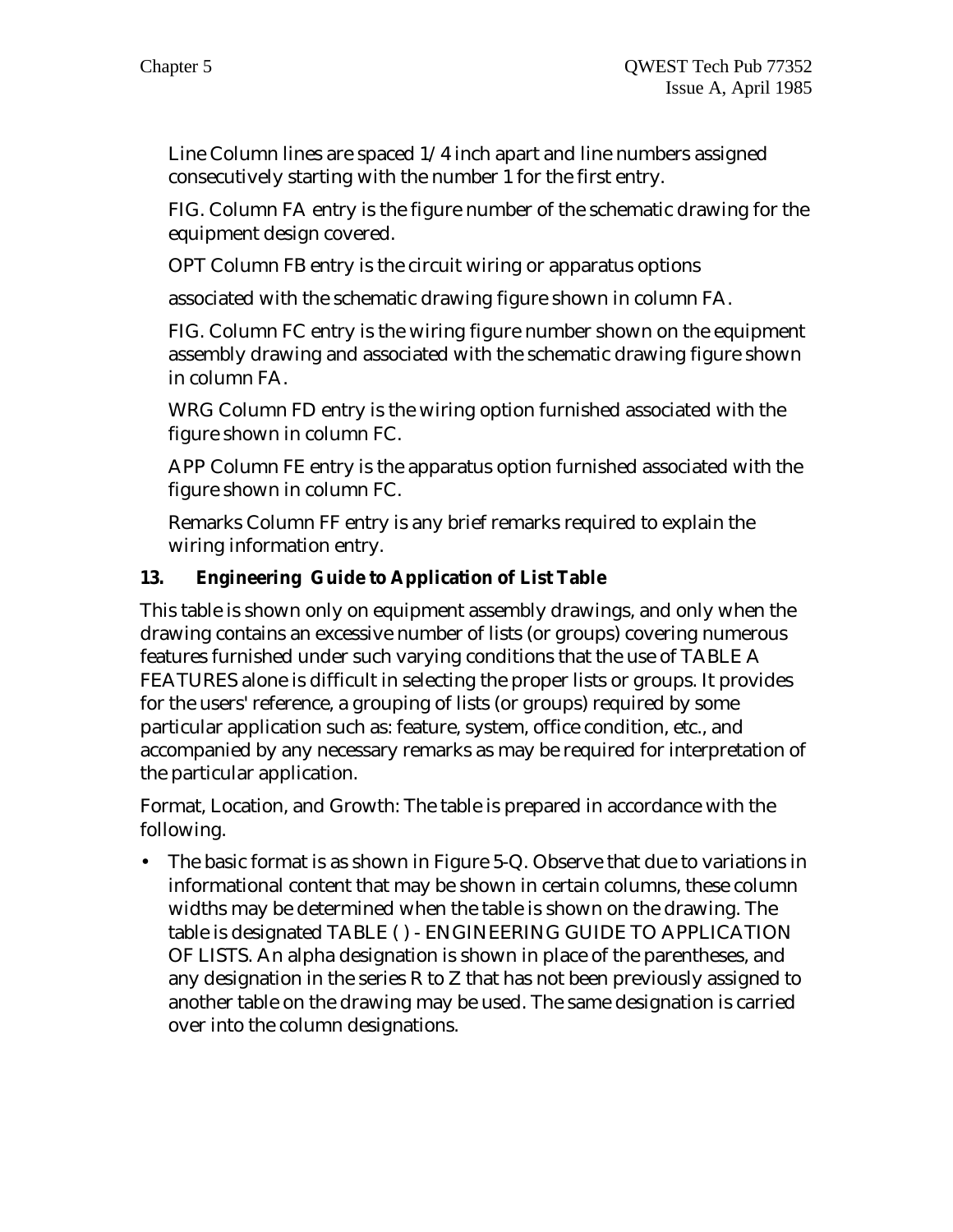**Figure 5-Q** Format of Engineering Guide to Application of Lists Table

- Location is shown on Sheet 1, preferably in the vicinity of Table A.
- Growth is from the top-down.
- Either list or group designations are entered in this table. In the following paragraphs, references are made only to lists, with the understanding that the same standards apply when group designations are used.
- Except for the utilization of consecutive lines, entries do not have to be in specific sequence.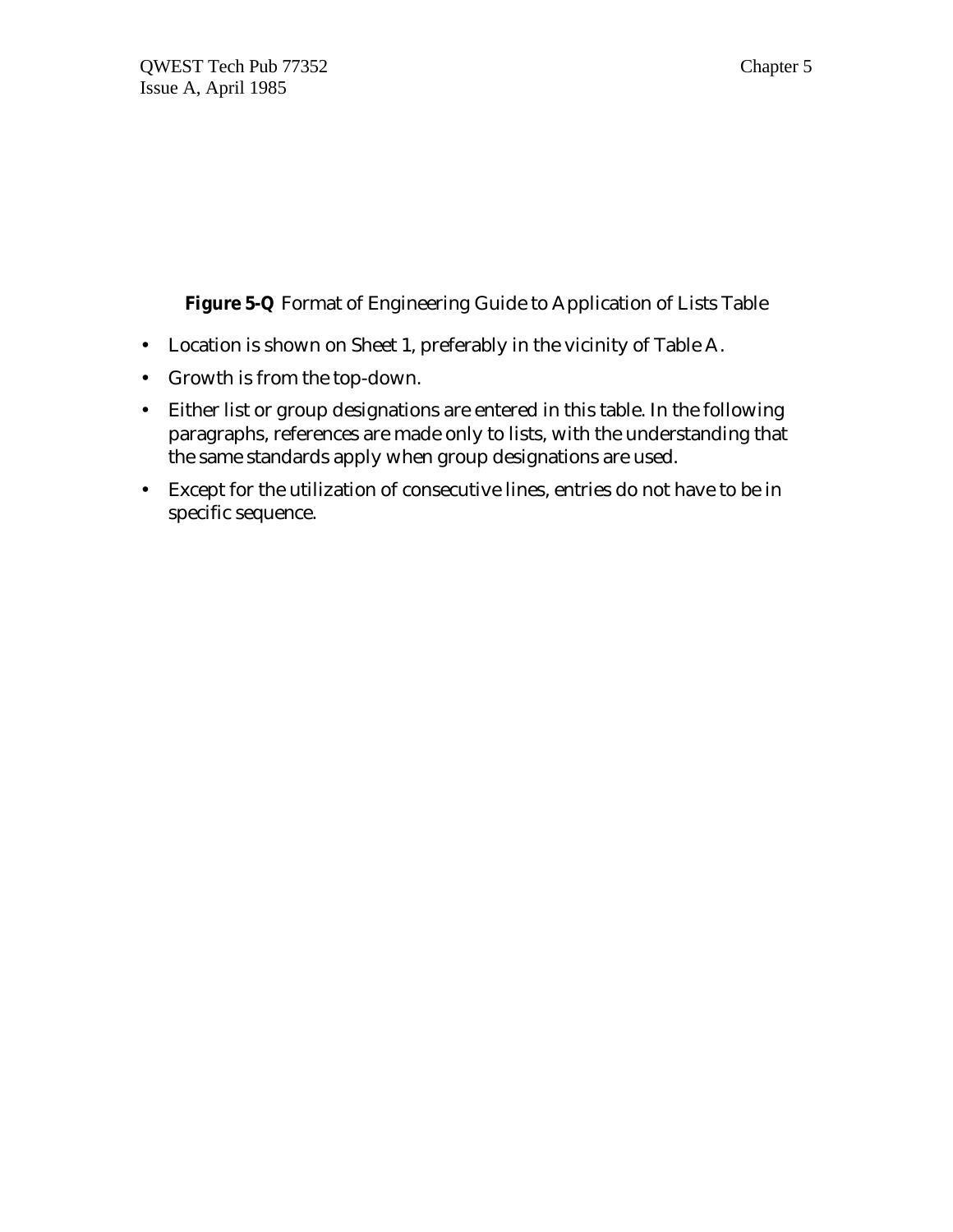No limit is placed on the space required to describe the application and to enter the group of lists and associated remarks. Each application and associated entries is separated from the next listed application by a horizontal line shown fully across the table. On the drawing, show the assigned table alpha designation in place of the parentheses in the following column designations.

- Line Column line numbers are assigned consecutively starting with the number 1 to each application entry.
- Application Column () A entry consists of a description of the features, system, office conditions, etc., which determine the selection of a particular group of lists specified in TABLE A - FEATURES.
- QTY Column () B entry consists of the quantities required of each list to be shown in column ( ) C.
- List Column () C entry is the grouping of lists required, and only the number or letter suffix of the list designations is entered.
- Remarks Column ( ) D entry is any information required to expand or interpret the application described in column ( ) A.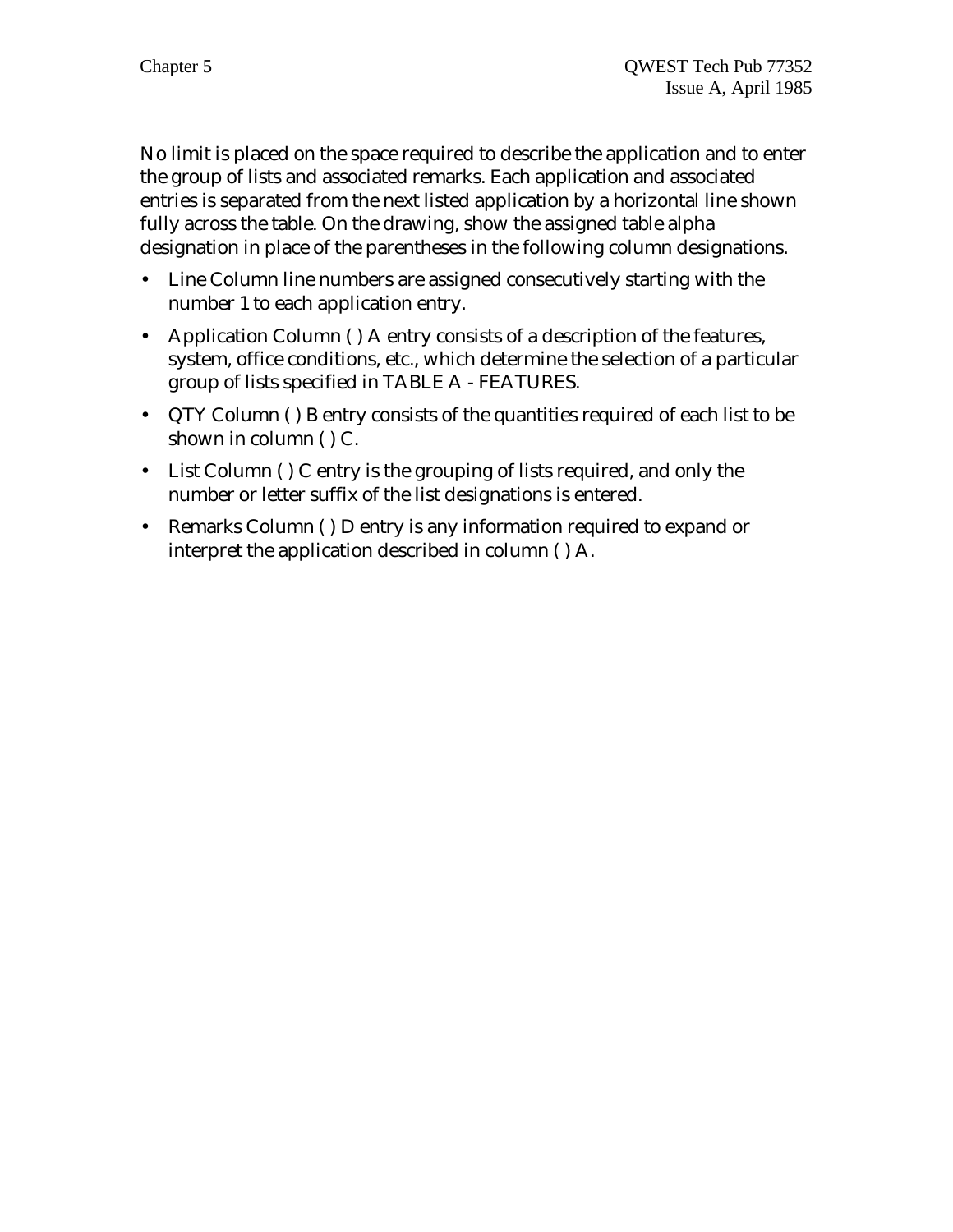### **1. General**

This Section describes the documentation that the Telco in support support of a product. This documentation is used for engineering, installation, maintenance, inventory control, and establishment of property record required by the Federal Communications Commission (FCC) and local utility laws.

The documentation or its equivalent referred to above consist of:

- Circuit schematic drawing
- Circuit description
- Wiring diagram drawing

In addition, within the above product documentation there should be included a means by which the product's vintage, model, serial number, etc. can be retrieved by the customer and communicated to the manufacturer if product improvements are desired, when replacement parts are needed, or to clear problems that may occur during the product's lifetime.

Those who provide the concepts for the product and those who record them for the product manufacturer are referred to as the product and/or circuit designer.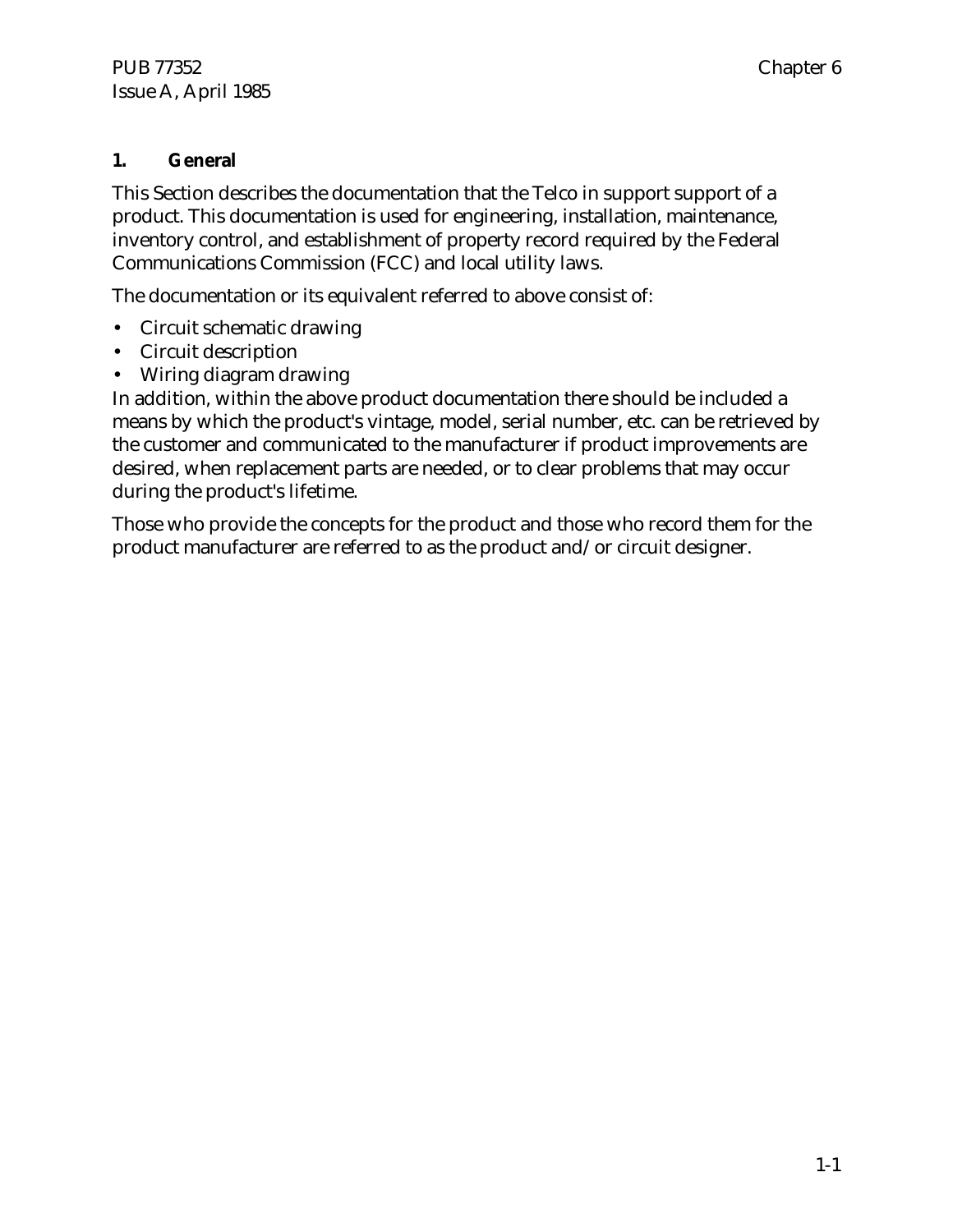### **1. General**

Circuit Schematic Drawings consist primarily of appropriate graphical symbols or conventions representing the apparatus components such as relays, inductors, capacitors, and resistors interconnected by a circuit pattern.

The manufacturer assigns a Schematic Drawing number to the product's circuit. This number is consistent with the numbering conventions of the manufacturer.

The Circuit Schematic Drawings may employ a numbering scheme starting with the prefix SD and all future references in this publication will use SD interchangeably with the concept of schematic drawings.

The structure of the schematic numbering scheme typically consists of three parts: the prefix SD, a 5-digit base number, and a suffix, i.e., SD-2A000-01.

The suffix numbers used on Circuit Schematic Drawings are -01 to -09. Each number in this series indicates a separate and distinct drawing and is assigned serially to each drawing required to complete the schematic series for a single circuit. In order to avoid showing more than one extensive optional arrangement on a single drawing, separate drawings are made which are identical except for the optional arrangement. Each of these drawings has the same base number but a different suffix such as -01, -02, etc. Only one drawing is used to show the optional circuit arrangements if wiring changes are not extensive. Where more than one sheet is required, they should be numbered - 01, -02, etc., followed by additional numerals or a combination of a letter and numerals.

Detached-contact-type drawings are described in detail in Bell Communications Research PUB 53329, Detached-Contact Type Schematic Drawings.

Apparatus conventions and connections on the SD drawings show only electrical interconnections and operational characteristics in order to facilitate tracing the circuit operation. Functional designations are usually assigned to apparatus to aid in identifying different items. A summary of wiring and cabling conventions used in schematic drawings is contained in Bell Communications Research PUB 53328, Symbols for Circuit Schematic Drawings.

The several types of notes included on SD drawings are as follows:

- Circuit notes pertain to the operation of the circuit such as fusing, features or options, network and job record information, including circuit drains on battery supplies or commercial ac power and specify whether connection of the product to emergency power is required should the commercial power fail. These notes also contain circuit grounding information and the circuit's operational limits.
- Equipment notes cover circuit engineering information such as restrictions of apparatus, size of wires, length and resistance of leads, etc.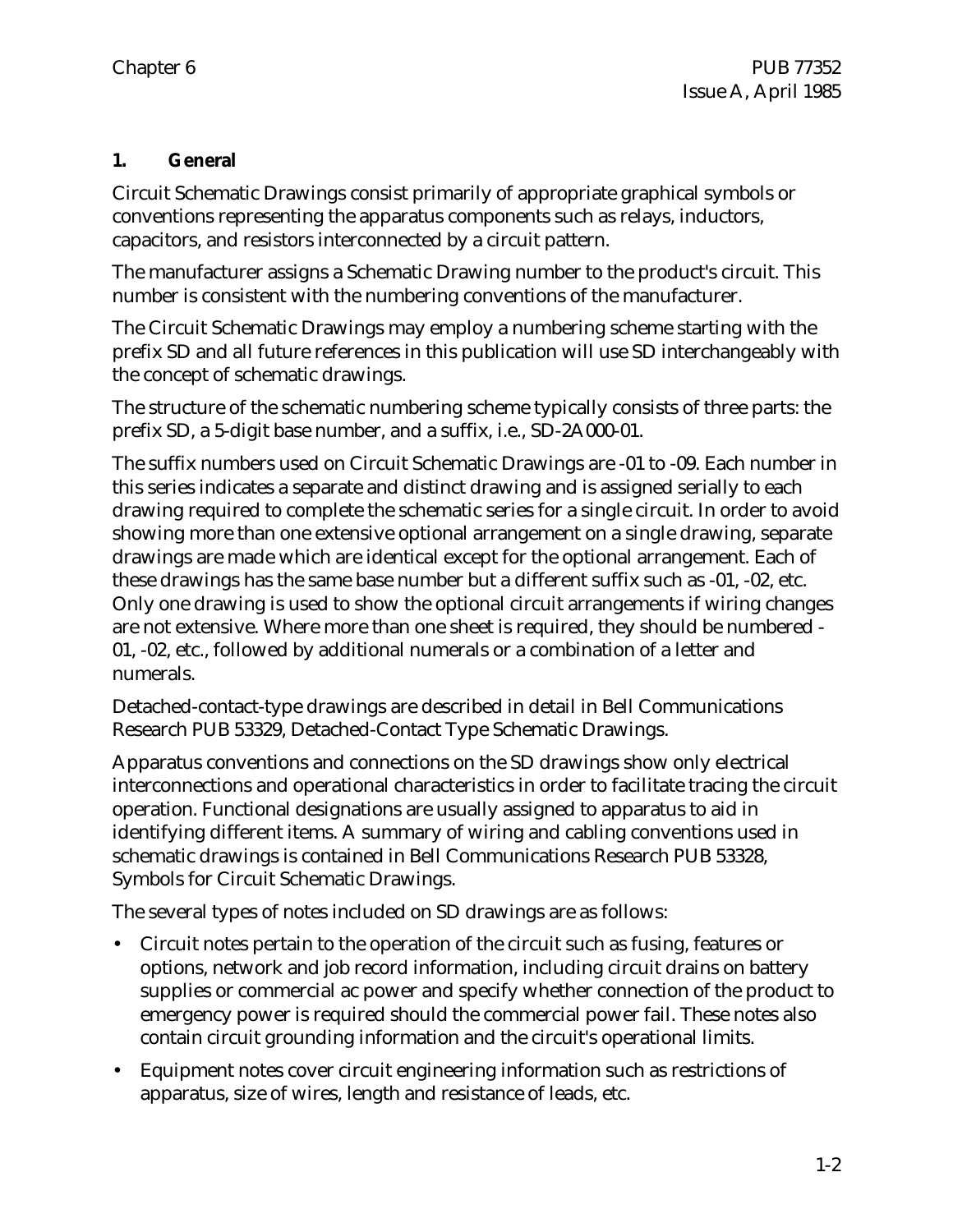- Cross-connection notes are explanatory notes covering information in the crossconnection information table.
- Test notes are associated with circuit timing, transmission test and electrolytic capacitor test requirement tables.
- Sheet notes clarify information on that particular sheet of the drawing.

# **2. Requirements Tables**

Circuit and Timing Requirements Tables

• Each SD drawing which shows adjustable apparatus includes one or more tables of circuit requirements. The requirements may either be in a table marked "Circuit Requirements" or in a table marked "Timing Requirements." A detailed description of circuit requirement tables is contained in Bell Communications Research PUB 53329, Detached-Contact Type Schematic Drawings.

Tables marked "Circuit Requirements" cover electrical and mechanical requirements applicable to apparatus such as relays, drops, signals, and rotary selectors. Certain other types of apparatus such as sequence switches, clutches, trip magnets, bells, buzzers, position clocks, keys, and ringers are listed only where special requirements are involved. In some cases, tables marked "Circuit Requirements" may contain timing requirements.

Tables marked "Timing Requirements" are used to cover the timing requirements applied by the timing test set and requirements expressed n pulse per second and in percent break of the pulse cycle. Timing requirements are in some cases necessary for relays and timed relay interrupter circuits. These requirements supplement the direct current flow requirement shown in the circuit requirement table.

Circuit requirement tables should include information necessary for isolating apparatus and this information should be included on reissues of older circuit requirement tables whenever practical.

Transmission Test Requirements Tables

- Transmission test requirement tables, as described in Bell Communications Research PUB 53337, Transmission Test Requirement Tables, are shown on SD drawings covering circuits through which talking or transmission paths are established.
- Two general types of transmission test requirement tables are shown on SD drawings. One type covers 1000-cycle loss requirements, and the other type covers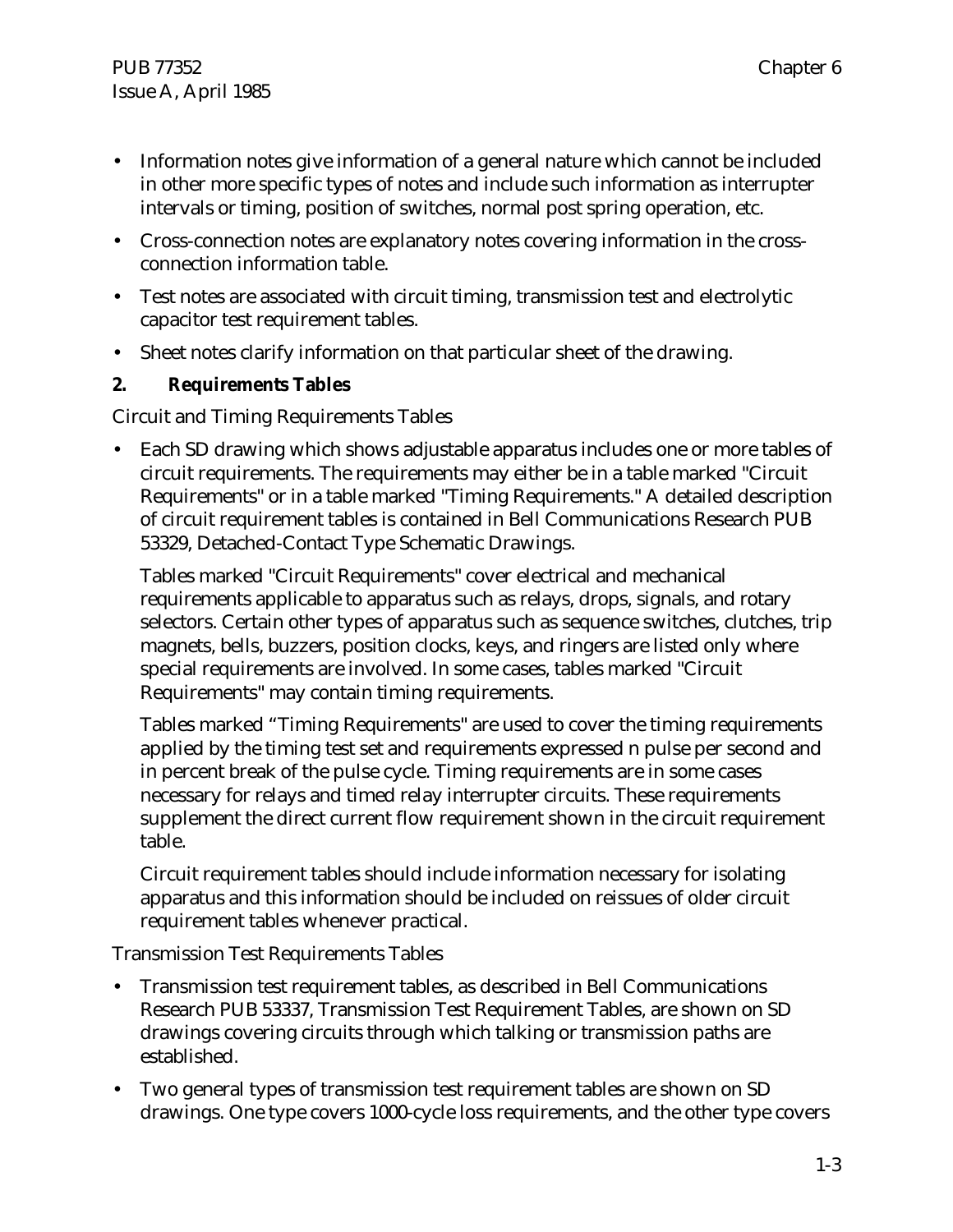gain requirements at single frequencies and gain and loss requirements at multifrequencies.

Cabling Requirements Tables

- The schematic drawing shows the circuit designer's intent and recommendations on how the product's external wiring should be connected to power supplies, signal sources, transmission paths, etc., to allow the product to function individually or as part of a system according to the product's advertised specifications.
- Cabling, terminal assignment, lead multipling and some cross-connecting information is included on circuit schematic drawings in separate figures to show the method of wiring between units of equipment and pieces of apparatus.
- Where cross-connections are subject to periodic changes, the application, location, and assignment of terminals and the type and color of wire used are included on SD drawings.
- Where shield cable or specially designed cable assemblies or cable codes are needed to interconnect the product, the schematic's cabling figure indicates such requirements and identifies which cable manufacturer or supplier can furnish such interconnection facilities.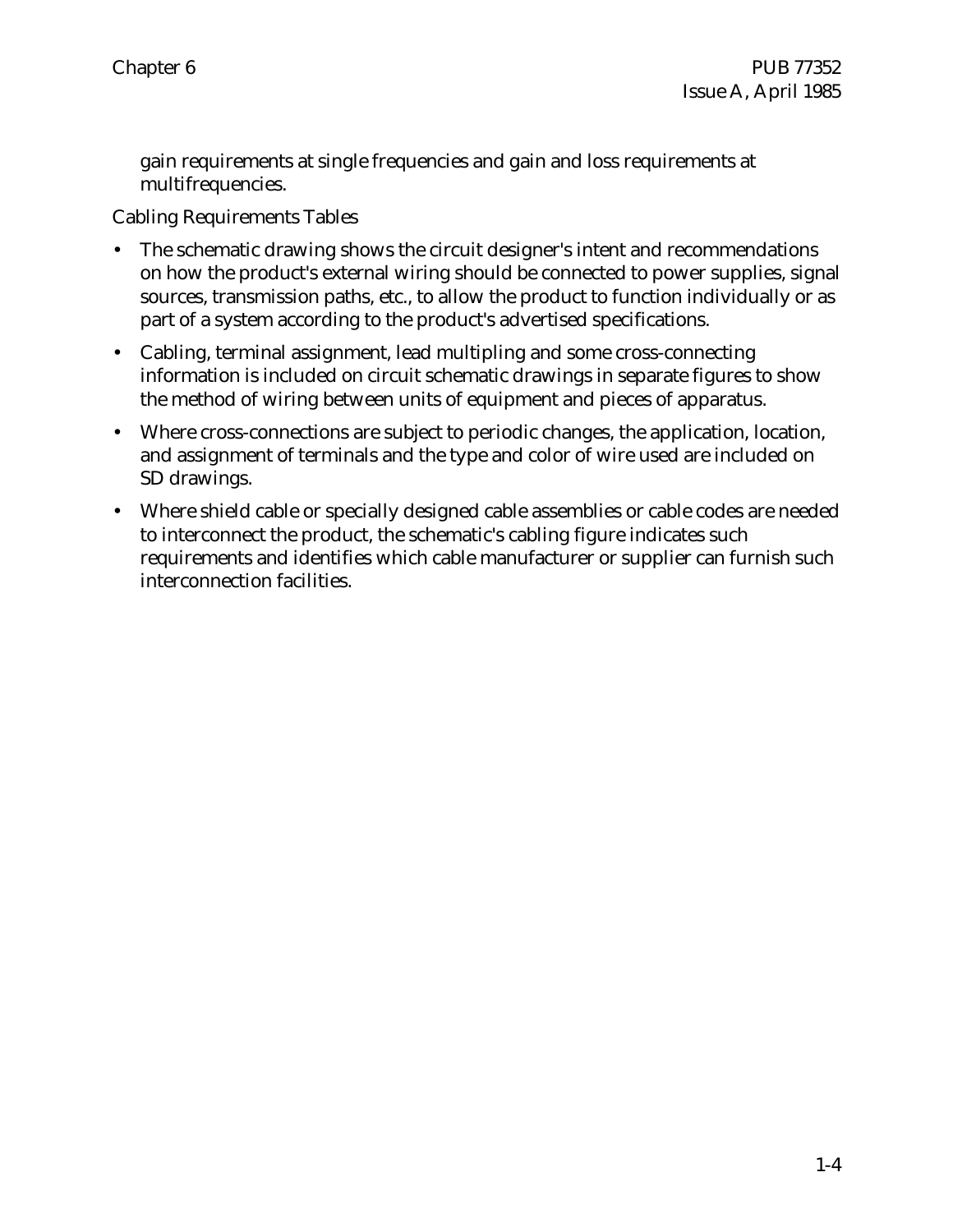# **1. General**

Circuit Descriptions (CD sheets) are prepared in connection with SD drawings. They contain text material and supporting illustrations, when required, to describe the purposes, functions, method of operation, etc., which may not be readily apparent from an inspection of the circuit schematic drawings. Circuit Description sheets are issued on letter-size pages and carry the prefix CD, the same base number, and the first two digits of the suffix of the corresponding SD drawing.

Circuit Descriptions generally provide the following information:

- General use and/or purpose of circuit and general method of operation.
- Detailed description of the method of operation.
- Electrical working limits such as conductor loops, insulation resistance, earth potentials, voltages, etc.
- A list of circuit functions.
- A list of connecting circuits.
- Reasons for reissue.

In order to keep the complete explanation of design up to date with circuit changes, circuit descriptions will include, where applicable, the following information:

- Explanatory cross-connection information for larger complicated circuits where the major portion of this information is on the SD drawing.
- information for removing all or a part of the circuit from service.
- Information necessary to respond intelligently to alarms and signals and to assist in the interpretation of alarm signals and trouble conditions.
- Photographs, dimensions, and simplified sketches of a test set covered by a single SD drawing.
- Explanation of the functional designations of the operating elements used in the circuit.
- Manufacturing test requirements.

Circuit description revisions should include the information in the above paragraph whenever practicable, and it is intended that such information will supersede any previous corresponding information for the particular circuit involved.

Changes in circuit descriptions resulting from corresponding changes in the circuit schematic drawing are covered either by appendices to, or where the changes are extensive, by a reissue of the circuit description. In the case of a reissue, all applicable information in outstanding appendixes is incorporated in the new issue.

# **1. General**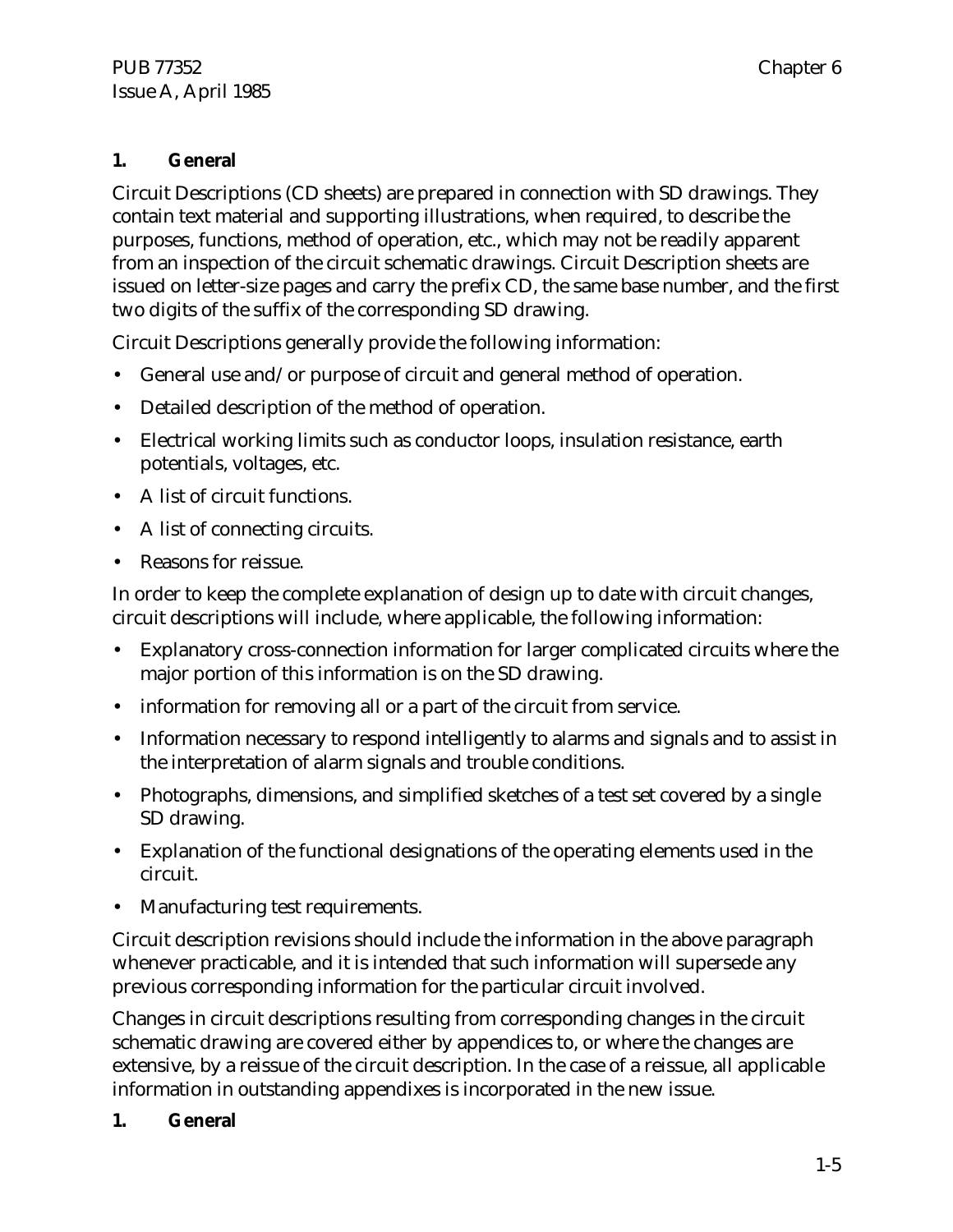This Part covers general information, the point-to-point method, and simplified airline method of preparing and maintaining wiring diagrams (WDs). WDs are made up to show the actual method and type of wiring installation with respect to the physical arrangement of equipment as viewed from the wiring side, methods of running and terminating wire, type and color of wire used, etc. Besides containing information which will be useful for manufacturing purposes, a WD may also be used in connection with installation and maintenance. For further use in this document, the abbreviation WD will be used in place of wiring diagram.

Reference information for tabular wiring diagrams is contained in Bell Communications Research PUB 53325, Tabular Wiring Diagrams-Description.

There are two primary methods of presenting information on WDs which are the point-to-point (full line) and simplified airline. These two methods permit a selection which will satisfy the requirements of a wide range of equipment designs. The pointto-point method has the widest application on apparatus drawings, and the simplified airline method is used almost exclusively in the preparation of systems and apparatus data set WDs.

While there are differences in the methods of preparation between the point-to-point and simplified airline methods, there are certain requirements which are common to all of them and these are covered in the following paragraphs.

The only view or views which are shown on a WD are those which are sufficient to show all of the terminals of the assembled components from the wiring side. How many views are needed in the presentation of a particular WD will depend upon wiring path complexities. When more than one view is required, adjoining view relationships are clearly indicated (the paragraph below shows the method of indicating this relationship).

The plane of the drawing sheet always corresponds to the view of the wired assembly in which the greatest portion of the components are mounted (see Figure 6-D-A). When components mount on planes perpendicular or at an angle to this principal plane, these other planes and the components mounted thereon are shown rotated into the plane of the drawing sheet. The particular direction of rotation is selected which will most clearly show the components from a normal wiring side position. In general, it is not necessary to completely delineate the four sides of a plane with phantom lines. It is necessary to indicate merely the line about which rotation between planes occurs. As this line usually coincides with an actual feature of the mounting structure, it is recommended that a descriptive designation be assigned to the line for purposes of identification or orientation (see HlNGE LINE in Figure 6-D-E).

In representing components on WDs, all shapes are reduced to the simple geometric form of either the circle or rectangle. The circle is used when the component, as viewed from the wiring side, is of circular shape. However, all other component shapes which are even remotely rectangular are represented as rectangles of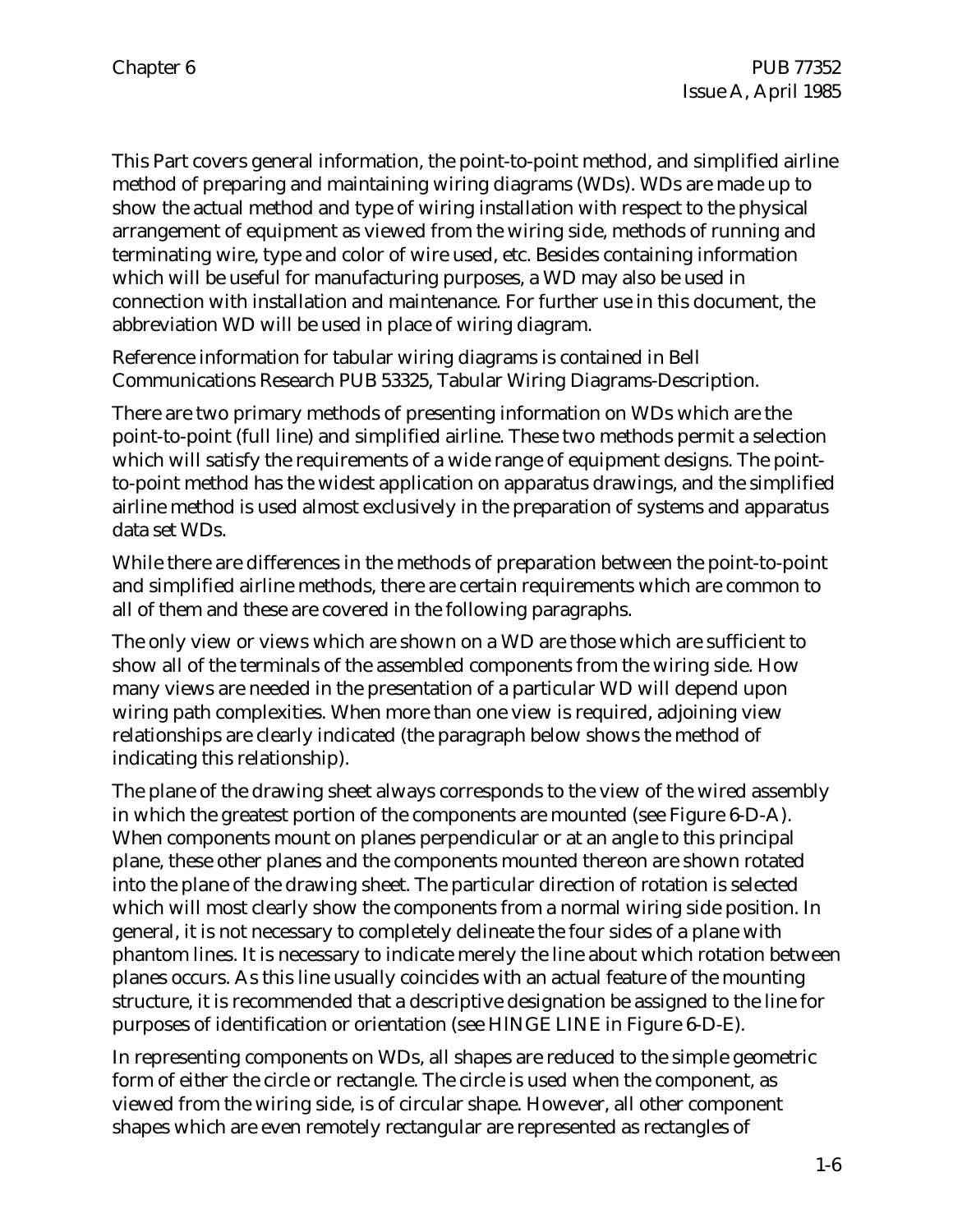appropriate size. These symbols are usually 1.25 inches high and as long as required except for pigtail components. Pigtail-mounted components may be shown as rectangles of varying sizes according to need and available space.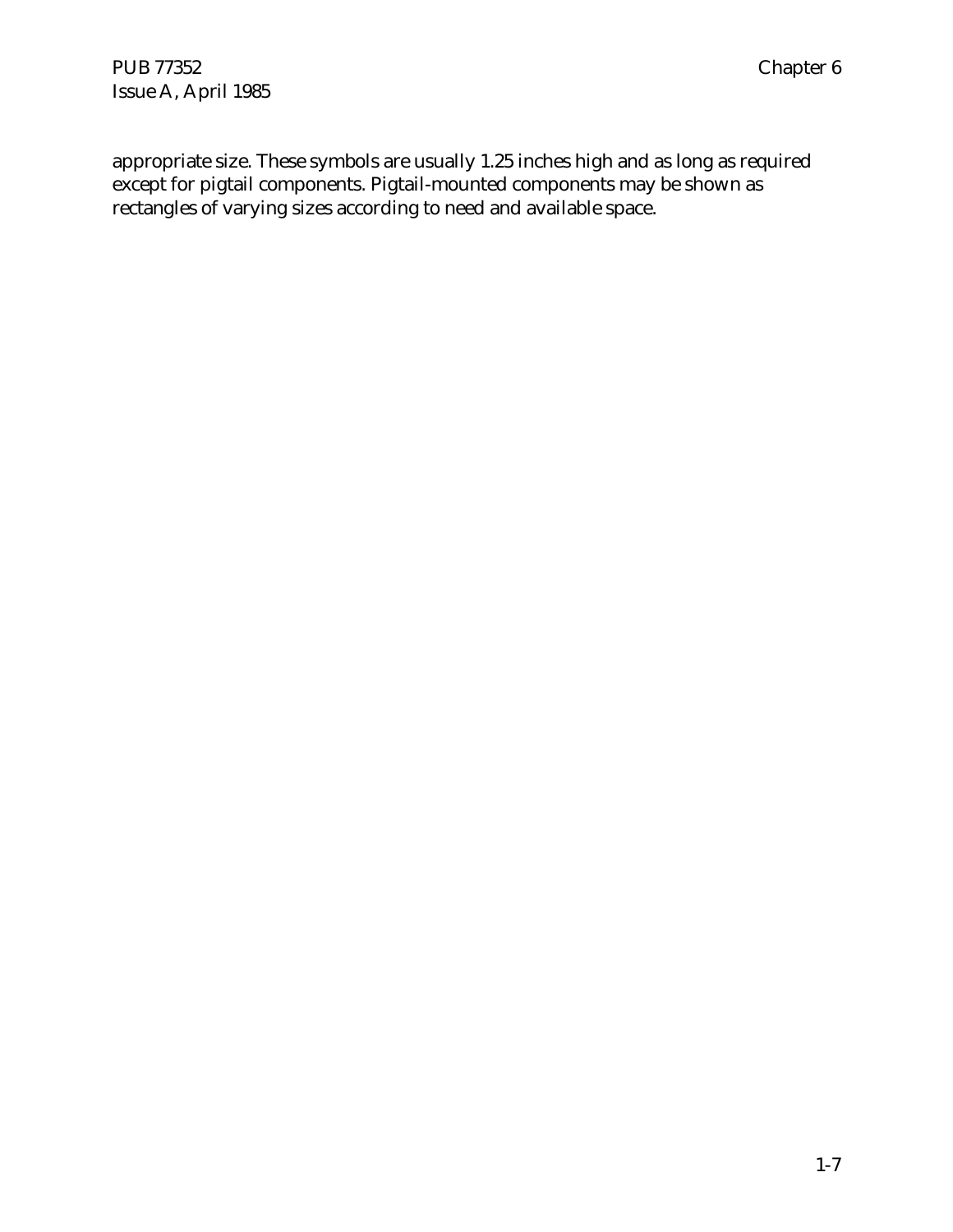**Figure 6-D-A** Method of Rotating Wiring Views Into Plane of Drawing Sheet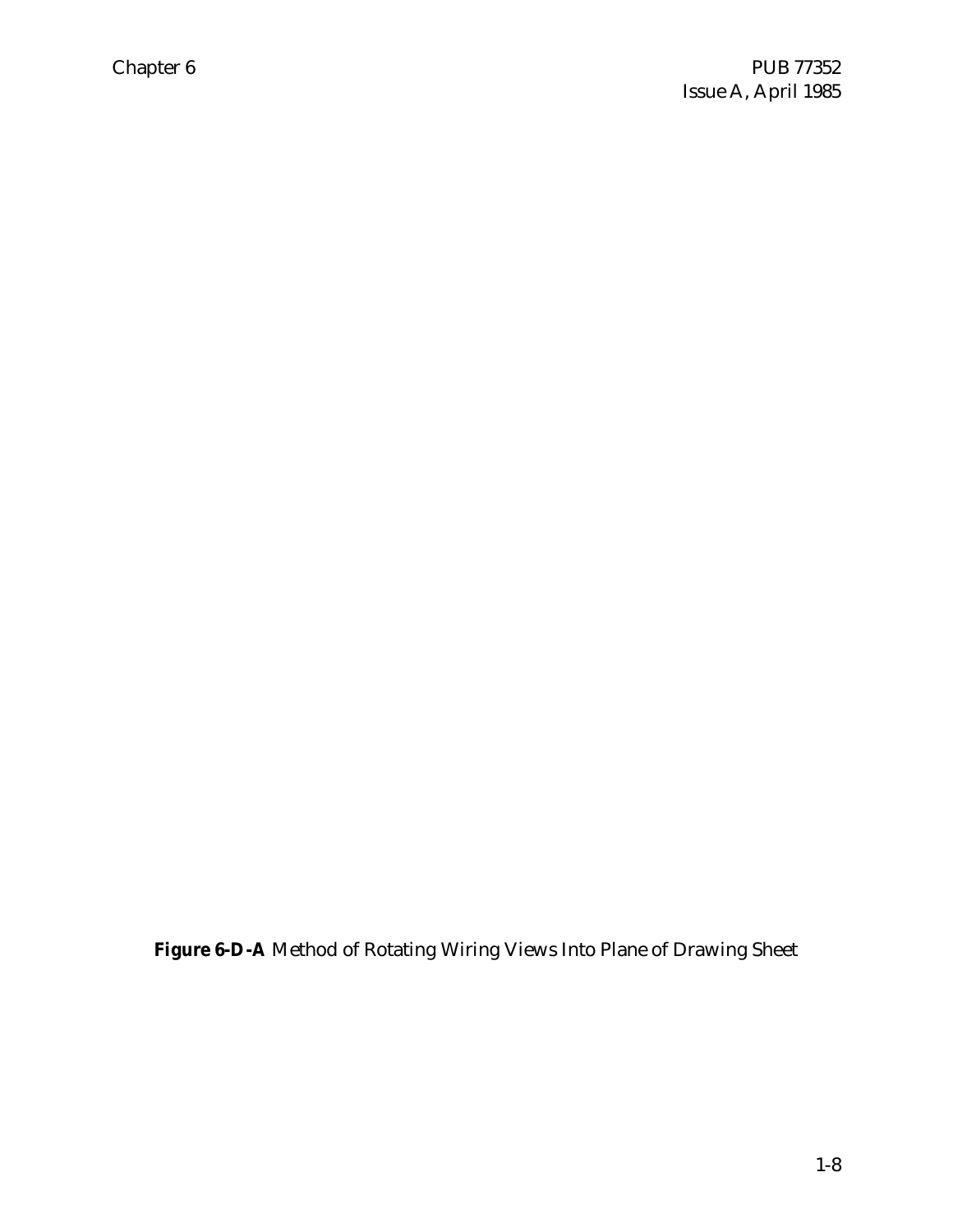No deliberate attempt should be made to differentiate size variations among components especially when the components are basically similar in shape or in function. For example, a rectangle of a particularly suitable size may be used to represent all of the pigtail-mounted apparatus shown on a WD when physical size variations of the components are minor. In general, components are drawn as small as possible while remaining consistent with the maintenance of a clear, well proportioned representation. If, in order to differentiate between the extremes of component sizes, maximum and minimum size representations are selected, the largest is not made to appear too large nor the smallest to small.

Resistor, capacitor, and inductor values are indicated on the WD.

In planning the layout of a WD, the relative spacing of component symbols approximates the physical spacing shown on the assembly drawing. Within reasonable limits, the spacing may be made proportionately greater or smaller in order to avoid unnecessary crowding of connection lines and designations, or to the extent that this space variation will serve to simplify the layout.

### **2. Component Terminals**

In general, terminals of components are represented as small circles with diameters ranging from a minimum of 0.06 inch to a maximum of 0.12 inch. The maximum size terminal circuit is reserved for terminal punching and strips, binding posts, and standoff terminals. Terminals are shown as circles even when physical appearance differs markedly from the circular form.

Terminal numbers indicated on WDs should agree with those shown on circuit schematic drawings or with those marked on the component if not indicated on the circuit schematic drawing.

To facilitate showing terminals that are in a plane perpendicular to the item-mounting surface, the sides of the item containing the terminals may be revolved into the plane of the drawing (see Figure 6-D-B).

**Figure 6-D-B** Typical Symbol Representation When Several Rows of Terminals are on Opposite Sides of the Component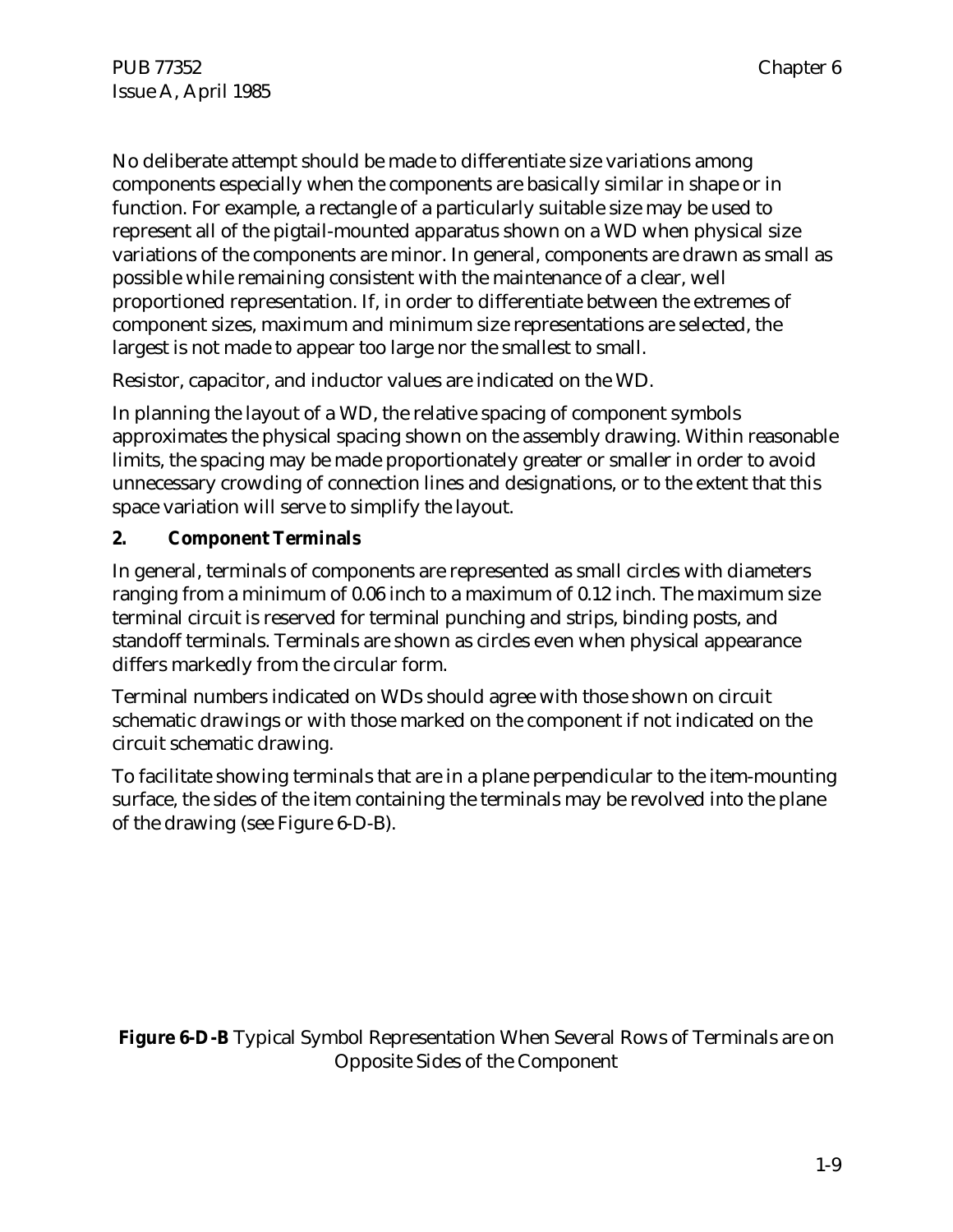If the terminals of a variable resistor are numbered on the circuit drawing, indication of this marking on the WD symbol takes into consideration the direction of movement of the adjustable contact. For example, if the terminal marking is given as 1, 3, 2, the movement of an adjustable contact from the position of a lower to higher numbered terminal will indicate counterclockwise rotation when the variable resistor is viewed from the rear or wiring side (see Figure 6-D-C).

**Note:** If terminal markings are not indicated on the circuit drawing, terminal identifications may be assigned in a manner similar to that shown in Figure 6-D-C but should agree with the numbering marked on the component.

### Figure 6-D-C Typical Terminal Indication on a Variable Resistor when Viewed from the Wiring Side

In order to facilitate showing several rows of terminals on one or both sides of a component, the symbol is shown as though the terminal sides were rotated into the plane of the drawing sheet (see Figure 6-D-B).

When a component or an assembled group of components is mounted on end, the designation B1 is used to indicate the terminal or groups of terminals nearest the mounting surface (see Figure 6-D-E).

#### **3. Wires**

When terminals of the same, adjacent, or closely associated components are to be connected, the connection is often made with a wire strap. In regard to showing wire straps on the same component, the connecting line is drawn directly whenever this form of representation is warranted. When the connecting line cannot be run directly because of interference with other terminals, the connecting line is offset inside or outside of the components. For connections between terminals of adjacent or closely associated components, the connecting line is usually run outside the component outline.

When it is necessary to indicate shielding for a wire or a group of wires, the symbols to be used are in accordance with Bell Communications Research PUB 53351, Wiring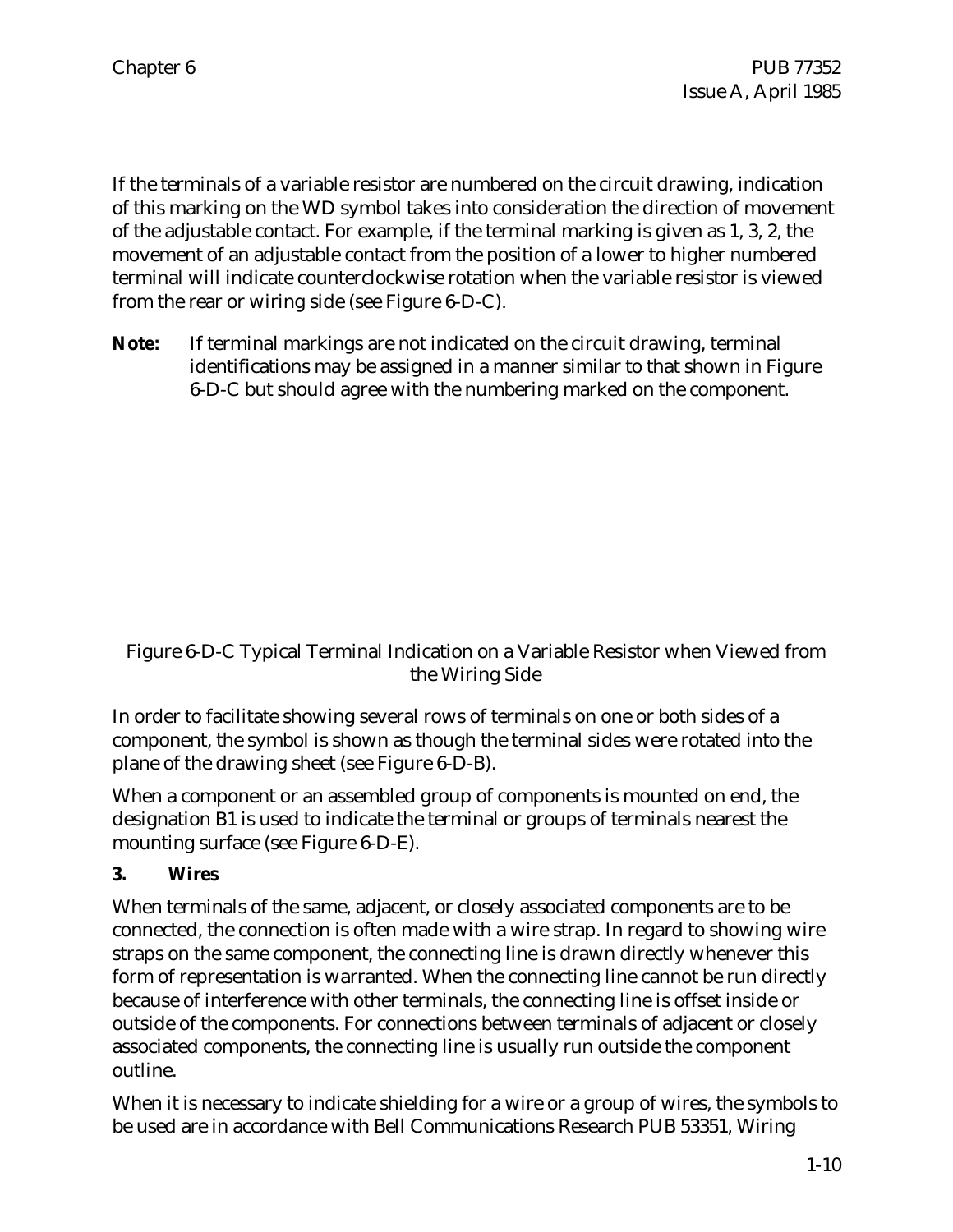Symbols, Wiring Abbreviations, and Definitions-Wiring and Cabling. The shield symbol is shown at each termination of a connecting line or connection and as close to the terminal end as possible.

### **4. Spliced Connections**

The symbol shown in accordance with the manufacturer's conventions or Bell Communications Research PUB 53351 is used to indicate spliced connections on WDs.

Openings, circular or otherwise, in mounting surfaces through which wires pass if not shown on assembly drawings, are indicated with a phantom line and identified "WIRE HOLE" (see Figure 6-D-D). Holes are designated HOLE A, HOLE B, etc., when there is more than one hole to identify. The connecting lines representing the wires passing through the hole may be drawn to the edge of the hole or run through it, depending on which method is more convenient (see Figure 6-D-D) for example of each method). Where it is necessary to identify wires at edge of hole, wire designations or numerals may be used for this purpose.

Figure 6-D-D Method of Showing Passage of Connecting Lines Through Holes

In order to differentiate between wires of the same color which would break out from the same point in the cable if not separated, the designations F, F1, F2, etc., are used. This is done regardless of wire differences as to gauge or type. The need for F stitching is indicated in accordance with the wiring practices described in PUB 53351, Wiring Symbols, Wiring Abbreviations, and Definitions-Wiring and cabling.

Simplified figures to correspond to the figures shown on the schematic drawing together with appropriate subtitles are shown on the WD for all coded component assemblies, such as, test sets, cords, handsets, desk stands, transmitters, and similar equipment. When adjacent components are connected directly to each other by butting or overlapping, the terminals are designated LL.

Show notes as required to explain all wiring symbols, such as, coaxial shield connection, wires run in switchboard cable, cross-connecting terminal, etc.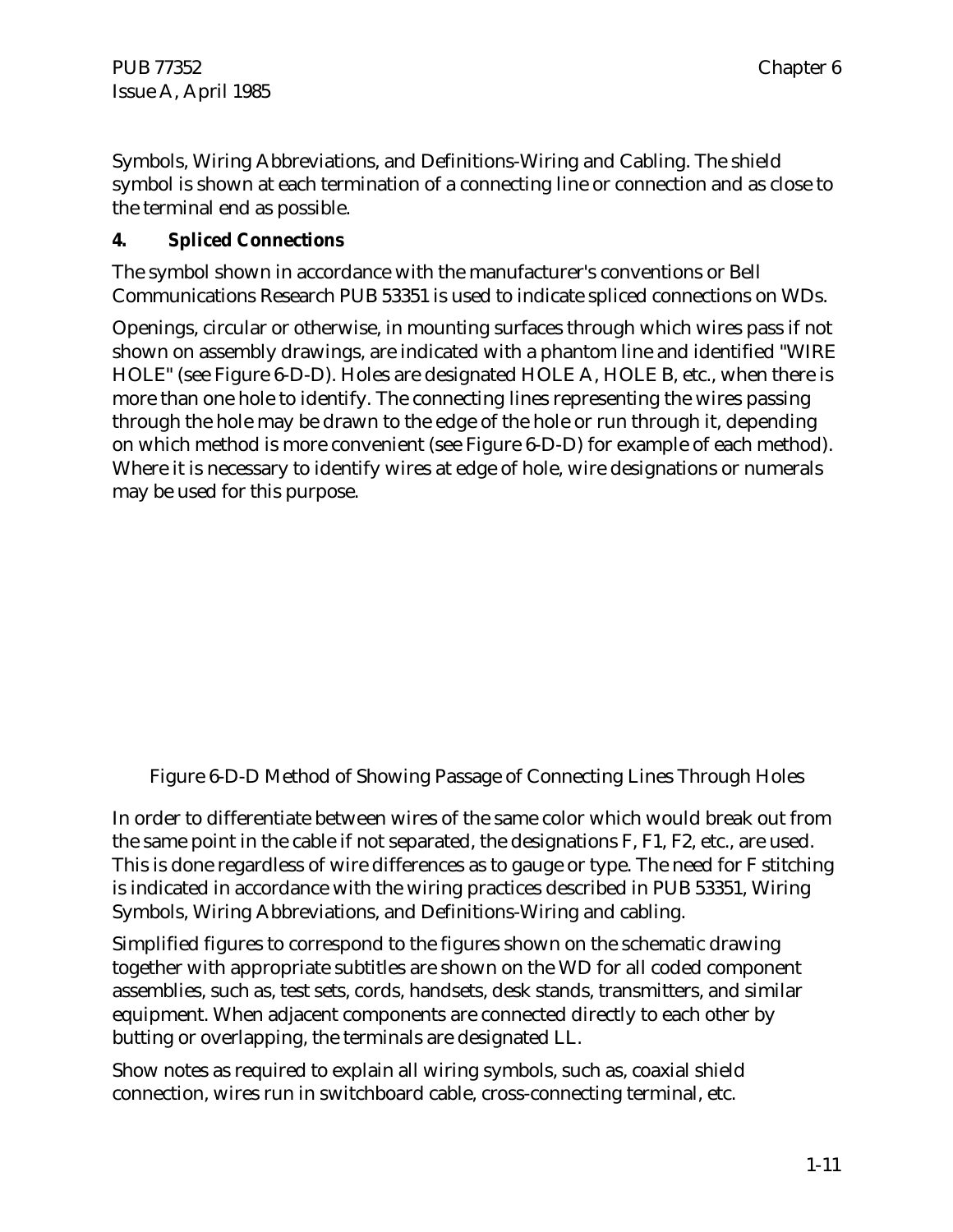Use a dotted line convention to indicate connections (prewiring) which are furnished as a part of the component and explain by means of a manufacturing note reading as follows:

CONNECTION FURNISHED AS PART OF COMPONENT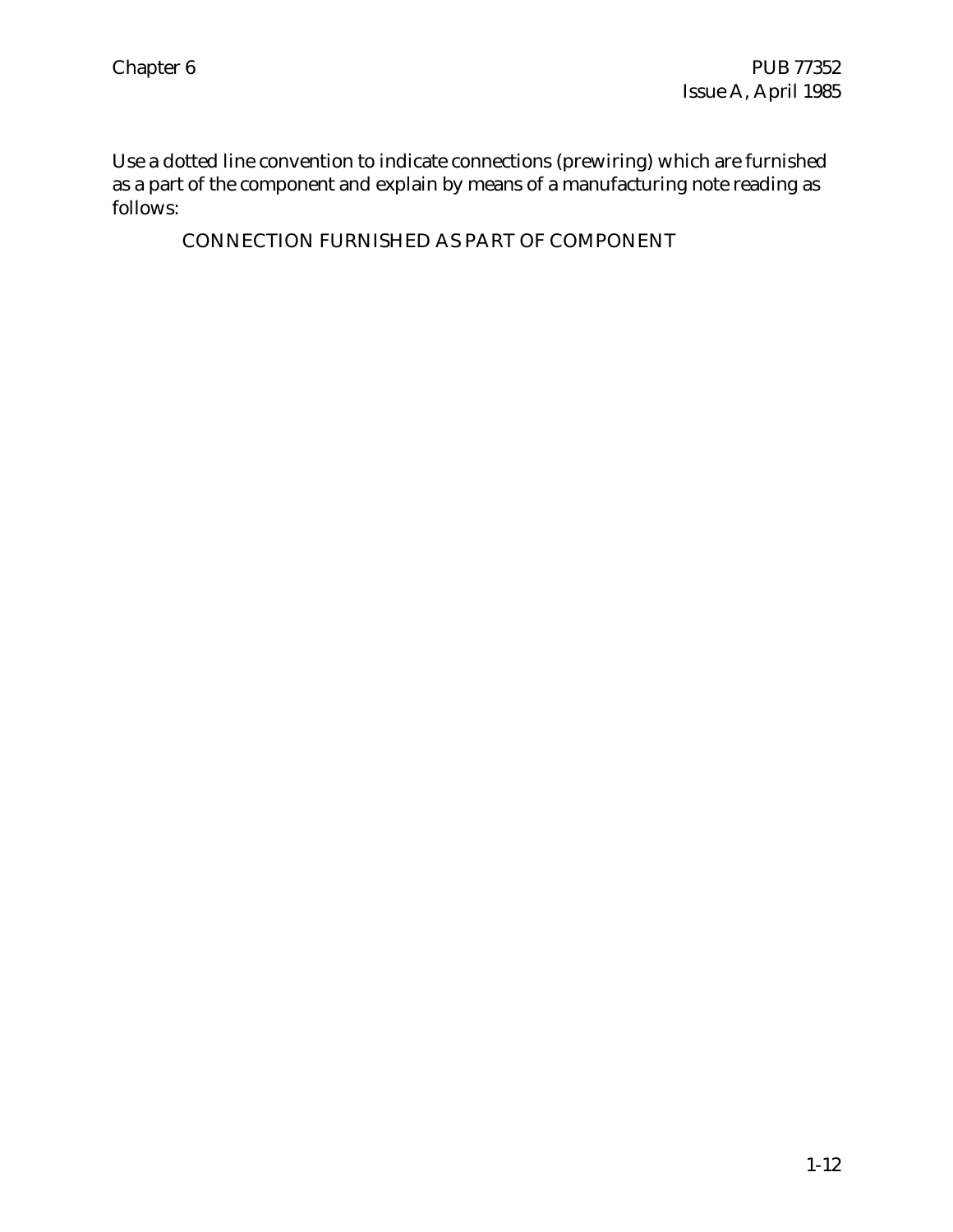# **5. Point-To-Point Method**

WDs prepared by the point-to-point method are the type illustrated in Figure 6-D-E. In this method, continuous lines are drawn to indicate the actual terminal-to-terminal connections of the assembled unit. The paths of the connecting lines, as drawn, are not intended to indicate the actual arrangement of wires on the unit. However, sequence of connection should be selected on the basis of the shortest path from terminal to terminal consistent with the overall cable path direction shown on the assembly drawing. When it is necessary to indicate specific wiring paths, the delineation of the connections and the relative location of the components is drawn to scale.

Use this method only for relatively simple units (such as apparatus) where crossing of lead lines will not make the diagram difficult to read. In no case should this type of diagram consist of more than one sheet.

# **6. Simplified Airline Method**

The distinguishing feature of the simplified airline method of drawing is that it eliminates the need for drawing continuous connecting Lines from terminal to terminal as required in the point-to-point method. Connections, except those which are run directly, are indicated with short lines of uniform length. These lines are drawn from the components into conveniently located base Lines. Circuit continuity is established by means of component location numbers (terminating numbers) which appear close to the base line (see Figure 6-D-F and 6-D-G). Because of the elimination of connecting lines, the simplified airline method lends itself to the representation of wiring information when the connections are numerous and the wire paths involved. Unless otherwise indicated in the following paragraphs, the general practices established in the previous paragraphs also apply to the simplified airline method.

#### **7. Component Location Numbers**

For ease of locating components or groups of components on the drawing, location numbers should be assigned in ascending order from left to right and top down. Location numbers are not assigned to pigtail components which mount by the furnished leads, and for this reason there is no base Line termination for these pigtail leads. For example, see R2 of Figures 6-D-F and 6-D-G.

Location-apparatus WDs component location numbers are located to the left and slightly above the component representation (see Figure 6-D-F).

Location-equipment product WDs location number is generally located in the upper left-hand corner of the component representation (see Figure 6-D-G). When space is lacking, the location number may be placed outside the representation.

Unused location numbers may be reserved for future component additions, otherwise, the order of assignment is consecutive. In the event of additions between two existing, consecutively numbered components, the added components are assigned the number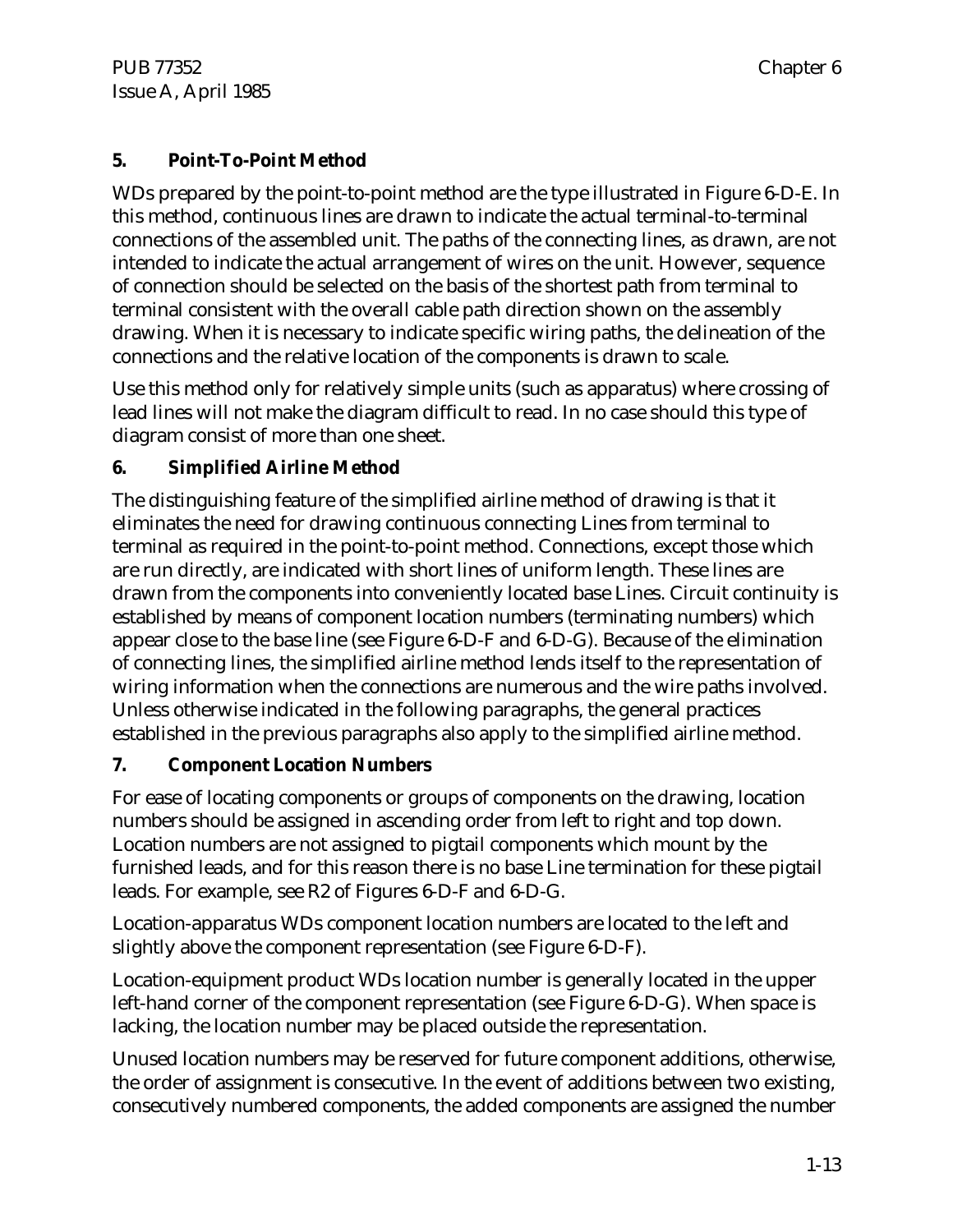of the lower-numbered existing component followed by ~ 2, -3, etc., depending on the number of components added (see Figures 6-D-F and 6-D-G).

Figure 6-D-E Point To Point Method - Apparatus Application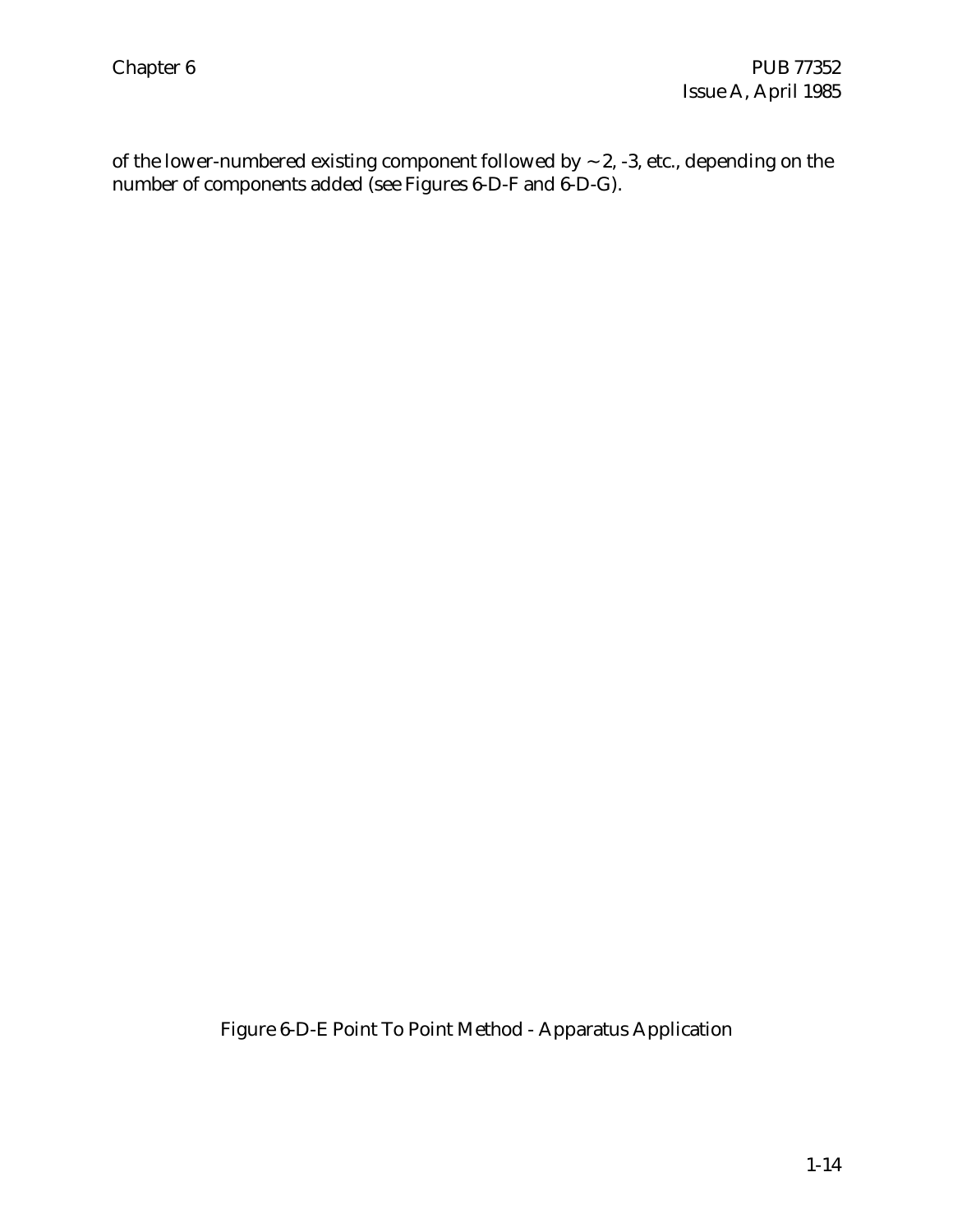On apparatus WDs, component reference designations are placed outside the component symbol where the reference designation is stamped on the mounting surface (see Figure 6-D-F). When not stamped on the mounting surface, component reference designations are placed inside the component symbol (see Figure 6-D-F) $\sim$  R2 resistor.

On equipment product WDs~ component reference designations are enclosed in parentheses (see Figure 6-D-G)~

### **8. Component Identity - Product Drawings**

On equipment product drawings, component identity includes, besides reference or functional designations, the apparatus code number and such other information as may be required to establish complete identity of the component (see Figure 6-D-G)o

**Figure 6-D-F** Simplified Airline Method as Applied to Apparatus Wiring Diagram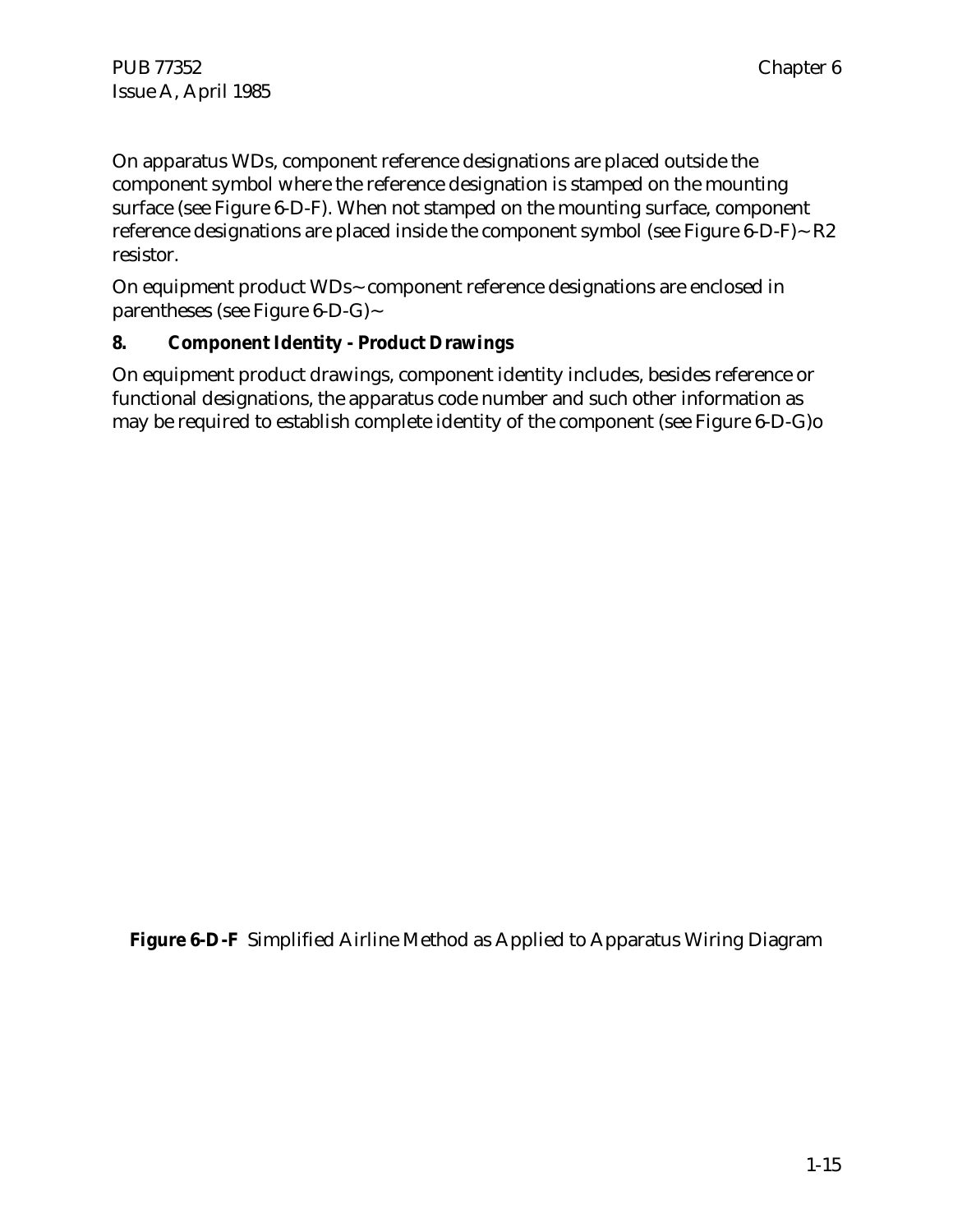## **Figure 6-D-G** Simplified Airline Method as Applied to Equipment Product Wiring Diagram

#### **9. Base Line**

The base line at which feed lines terminate is conveniently located to all components. Use separate base lines for each figure. All base lines within a figure are joined either by other horizontal or vertical base lines or feed lines to components. Base Lines of one figure on the WD are not joined with base lines of another figure on the same WD.

#### **10. Feed Lines**

Feed lines symbolize wires which originate or terminate at a terminal. A single feed line may represent more than one connection to a terminal. However, when there is more than one cable assembly or when gauge and type of wire are different, it is preferred that separate feed lines be used. Additional feed lines can be shown as required in case the colors, terminations, and other running or connecting information would cause congestion. Individual feed Lines are shown for each lead in all cases of PAIRED leads to be run as miscellaneous wiring by the installer. Feed lines are as long as required but no shorter than 1.50 inches. The lines are drawn perpendicular to the base line. Two feed Lines which terminate at the base line from opposite sides do not intersect the base line at the same point but are staggered to avoid giving the impression of continuity across the base line. The base line extends a short distance beyond the end feed lines as shown in Figures 6-D-F and 6-D-G.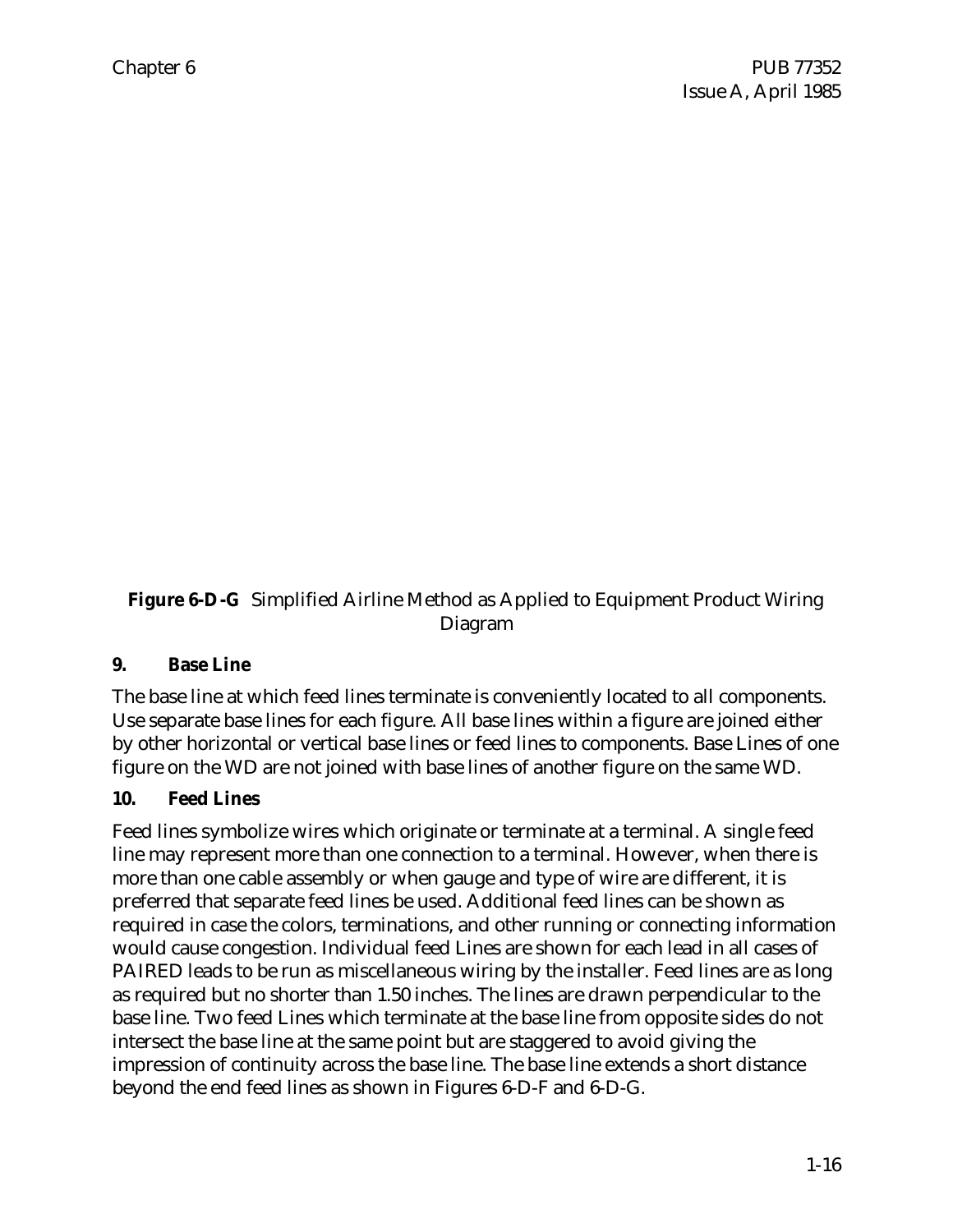E a line represents two or more leads of different colors, the color shown nearest to the component terminal is associated with the location number nearest the terminal, and other colors and location numbers are arranged in the same relative order.

Terminating feed line numbers shown near the base line indicate the component or components to which the feed line is directed.

# **11. Identification - Wires and Cables**

If wire identification is required in addition to that provided by terminating numbers, a suffix letter is added to the feed line terminating number. This additional identification is generally required for surface-wired equipment, when two or more terminals of one component are to be connected to terminals of another component with wire of the same color.

When it is necessary to differentiate between wires of the principal cable and those of secondary cables, the designations CA2, CA3, CA4, etc. serve to identify the secondary cables. In the sense used here, the term principal cable refers to the cable containing the greatest number of wires. Unless it is otherwise specified, all wires are contained in the principal cable. A note to this effect is used on the drawing, for example: ALL WIRES ARE INCLUDED IN THE CABLE ASSEMBLY XXXXXXXX UNLESS OTHERWISE SPECIFIED.

Wire colors are indicated on each feed line, except when the wires are generally of the same color. Wire colors are shown on feed lines approximately midway between the base line and terminal and are abbreviated in accordance with PUB 53351, Wiring Symbols, Wiring Abbreviations, and Definitions-Wiring and Cabling.

When wires are generally of the same color, the wire color indications may be omitted from the feed lines and covered by means of a note instead.

A feed line representing more than one wire of different colors has the colors indicated in the same order in which the terminating numbers appear on the feed lines.

# **12. Pigtail (PT) Leads**

The term "pigtail lead" is used in referring to leads which are furnished with the component and permanently connected to it. Whenever possible, pigtail leads are run directly, terminal to terminal and not into the base line. The designation PT is required to identify pigtail leads only when the component is furnished with insulated leads which in no way serve to hold the stud- or screw-mounted component in place. Pigtail leads of pigtail-mounted components need not be designated PT on the WD, but may be covered in a manufacturing note instead. A suggested note for this purpose is as follows: LEADS SHOWN TERMINATED COMPONENTS WITHOUT TERMINALS ARE FURNISHED WITH COMPONENTS.

When pigtail leads are run into the base line, the identification PT is used, and the PT identification is explained by means of a manufacturing note reading as follows: PT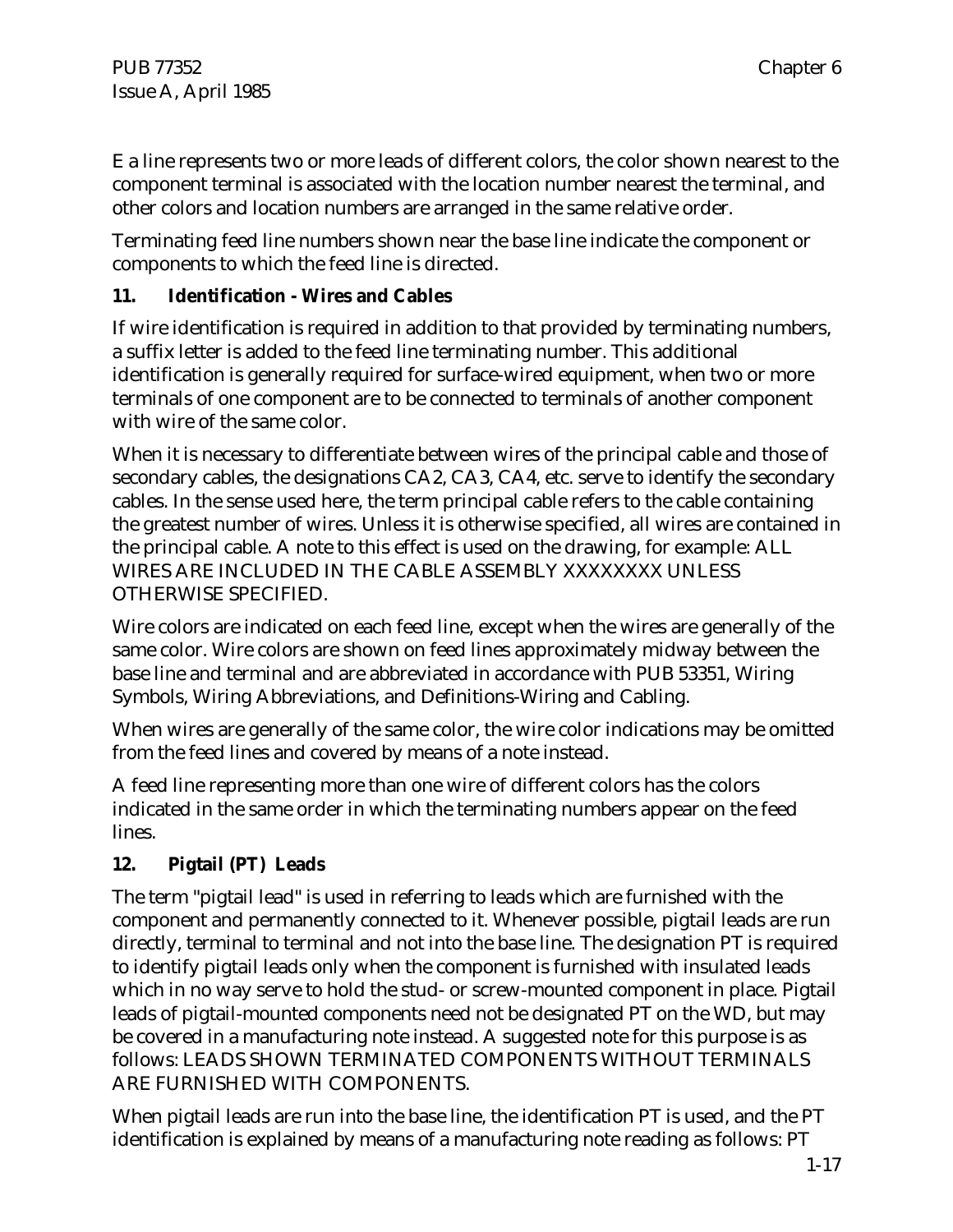LEADS FURNISHED WITH COMPONENT. Colors of colored pigtail leads are indicated on the feed line.

When pigtail leads required special treatment, the identification PTa, PTsl, etc., is used.

With pigtail components conventions show a simple rectangular convention as illustrated in Figure 6-D-F, R2 resistor (apparatus WDs) and Figure 6-D-G, (R") resistor (Systems WDs).

**Note:** When the illustration of pigtail components in the conventional manner will overly congest a drawing or be confusing, an alternate method, critical wiring, may be used. In this method only the designation of the component is shown on the WD and the details of the component, that is, designation, type, value, and location are shown in tabular form.

#### **13. Designations**

Show designations indicating the kind of wiring, such as, A, C, C1, P, T, Q, D, SW1, etc., on both ends of a lead except when pairs, triples, or quads are split.

Add arbitrary letters to the location numbers to distinguish between two or more leads of the same color and type (local cable, D, D1, etc.), run between the same component locations, for example: 35A to 35A, 35B to 35B, etc. When assigning lead designations on leads to letter punchings of a terminal strip or from a component location to a bracket location, use the terminal strip or bracket location number, and the letter designation of the terminal punching or lead designation on the end of the lead. Designations, such as T, R, S, L, AC, DC, G, etc., are not used as arbitrary lead designations except in an alphabetical sequence because they are likely to be confused with functional designations. Arbitrary G would not be confused with functional G if it appeared between arbitrary F & H. So far as -practical, however, the letter designations on the ends of the leads at the bracket should agree with the corresponding designation on the associated schematic.

Cords are coded cable units which are identified with an enclosing cable symbol (Figure 6-D-F).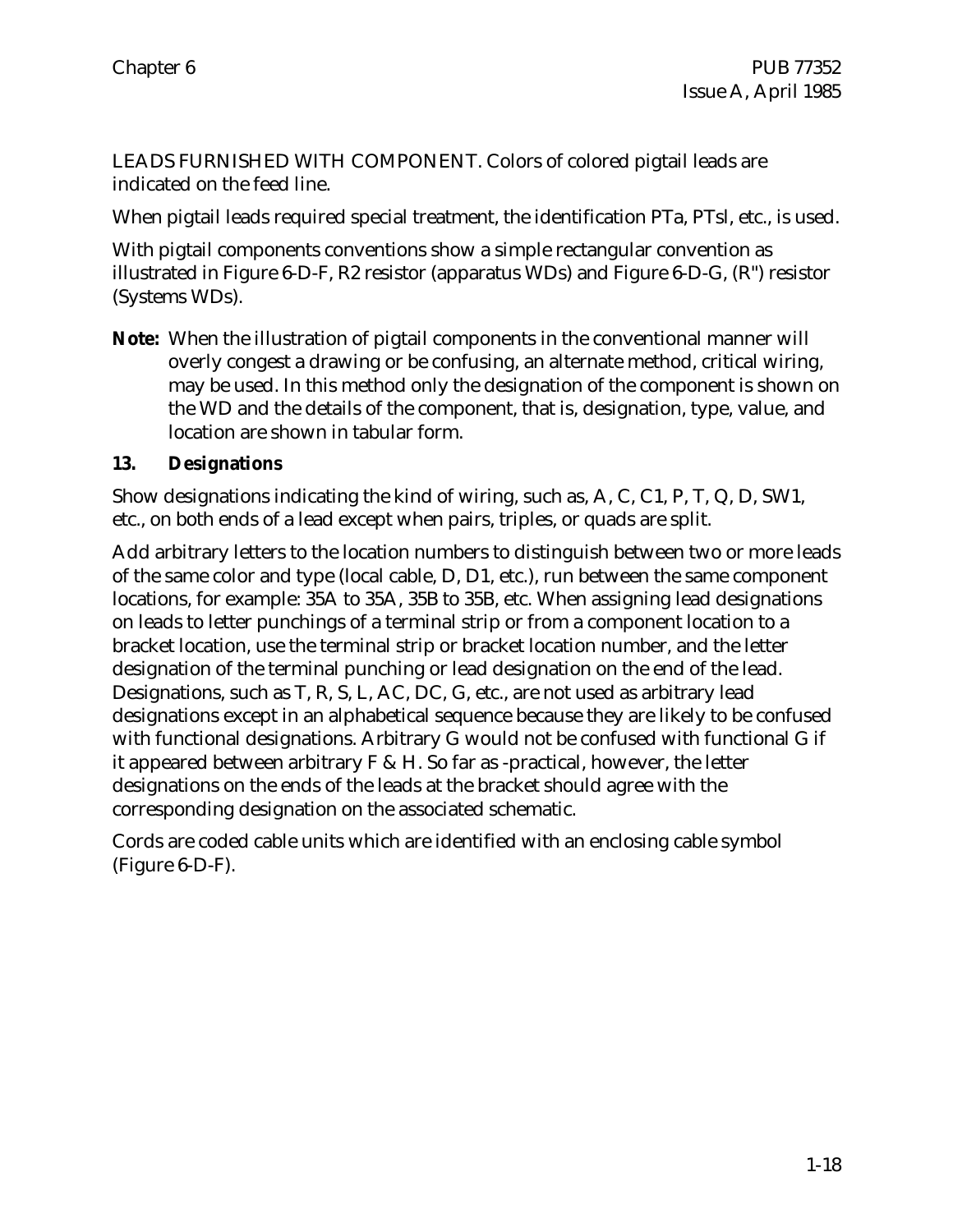# **1. General**

Apparatus WDs cover items, such as, filters, test sets, etc. Unless otherwise indicated in the following paragraphs, the basic practices of this Part, Wiring Diagram-General and Tabular, apply to the preparation of apparatus WDs. In apparatus applications, WDs may appear on individual sheets as principal drawings or in combination with assembly and/or circuit information on a single sheet drawing. Figure 6-D-E is an example of a typical apparatus WD prepared on an individual sheet basis. Regardless of the presentation used, a separate apparatus WD is prepared to cover each circuit variation, exclusive of those involving only component value differences. Drawing numbers are assigned by the manufacturer in accordance with appropriate numbering schemes.

Titles for apparatus WDs consist of the code identification and the name of the component (apparatus), for example: 245 FILTER WIRING DIAGRAM and 103A TEST SET WIRING DIAGRAM.

# **2. Component Reference Designations**

On apparatus WDs, reference designations are placed outside the component symbol when the reference designation is stamped on the mounting surface (Figure 6-D-E). When not stamped on the mounting surface, reference designations are placed inside the component symbol. For example:

# **3. Wires**

On apparatus WDs, wire colors are specified only when the use of a specified code is an engineering requirement. When it is necessary to show wire colors on the WD, the code is shown as indicated in Figure 6-D-E. The wire color selected is in accordance with the manufacturer's conventions.

When the connecting line from one component terminal to another is short, the color designations R, R-W, R-BL-W, BK-W, etc., are shown approximately in the middle of the connecting line. However, when the connecting line is longer than 6 inches, the color designation is placed at both ends of the connecting line and as near as possible to each terminal.

Wires not included in the cable assembly are called for (when necessary) by type, gauge, and color in the stocl~list of the main assembly. Item numbers serve to establish identification on the WD. These item numbers are shown on the wire line immediately following the color abbreviation. If no color is indicated for the wire, as in the case of wire straps, the item number is located approximately midway between terminals. When space is limited, this may be done by leader line (see component T1 in Figure 6- D-E).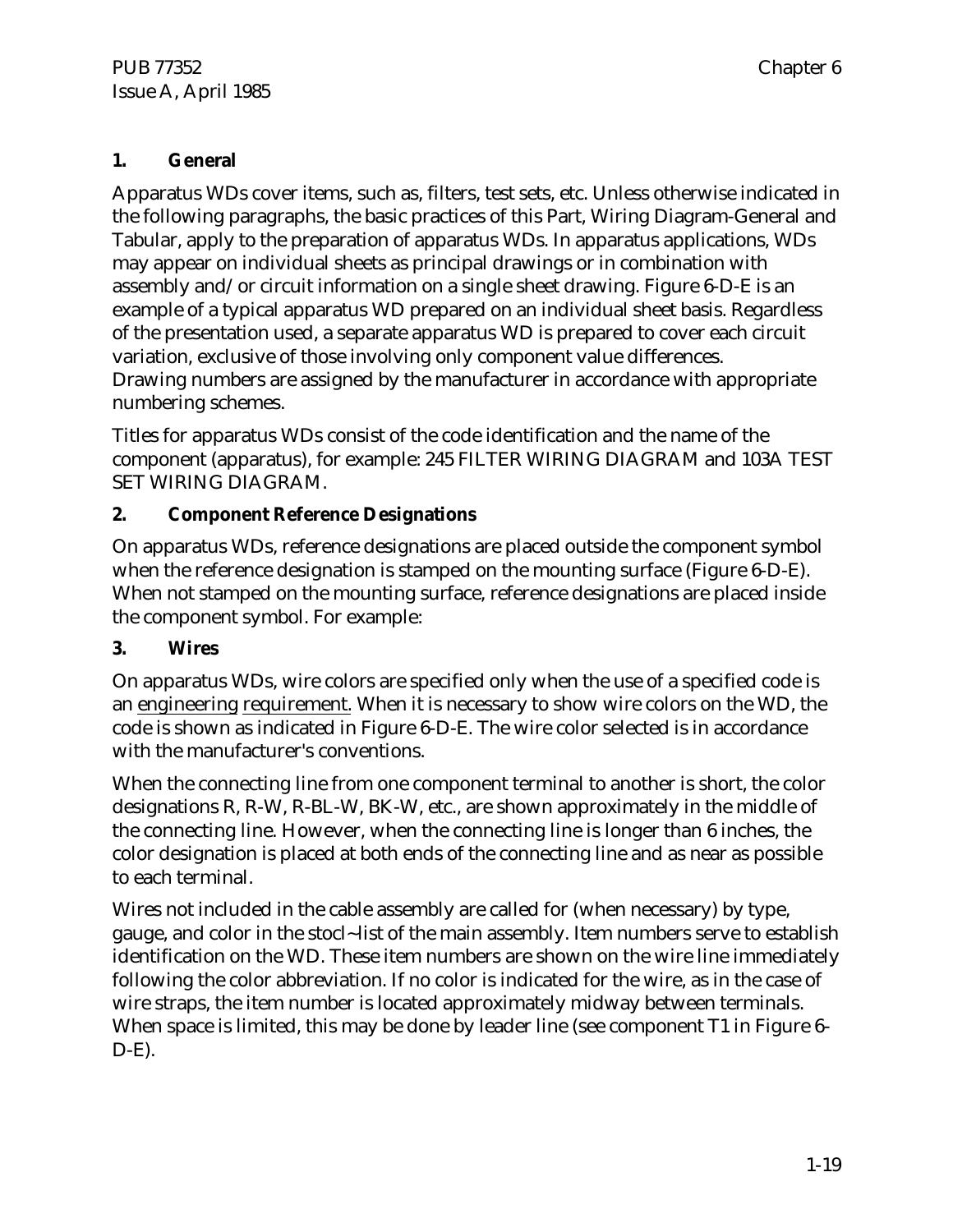Wire sleeving is indicated by item number. When the sleeve is used to cover a bare wire strap, the item number of the sleeve preceded by a comma follows the item number of the strap wire as shown in Figure 6-D-E for items 66 and 68 of component S3.

When used in conjunction with cable assemblies, D method wiring applies to wires which follow specific paths other than those of the cable assemblies. To differentiate these wires from those not included in the cable assembly and to specify the particular path requirements, the designations D, D1, D2 or D3, are used. The applicable designation is placed on the connecting line following the color designation.

#### **4. Drawing Notes**

Drawing notes are placed in the upper right-hand area of the drawing sheet whenever possible (see Figure 6-D-E). In general, the notes refer to (a) wires which are or are not included in the cable assembly, (b) item numbers as the means for identifying wiring items in the stocklist of the main assembly, (c) soldering procedures, if any, which need to be specified, and (d) such wiring abbreviations or symbols which need to be identified or explained. Typical of some of the items which require defining in this fourth category of WD notes are Bl, D, Dl, D2, D3, F, P, Pr, TW, etc. For definitions, see Bell Communications Research PUB 53351, Wiring Symbols, Wiring Abbreviations, and Definitions-Wiring and Cabling.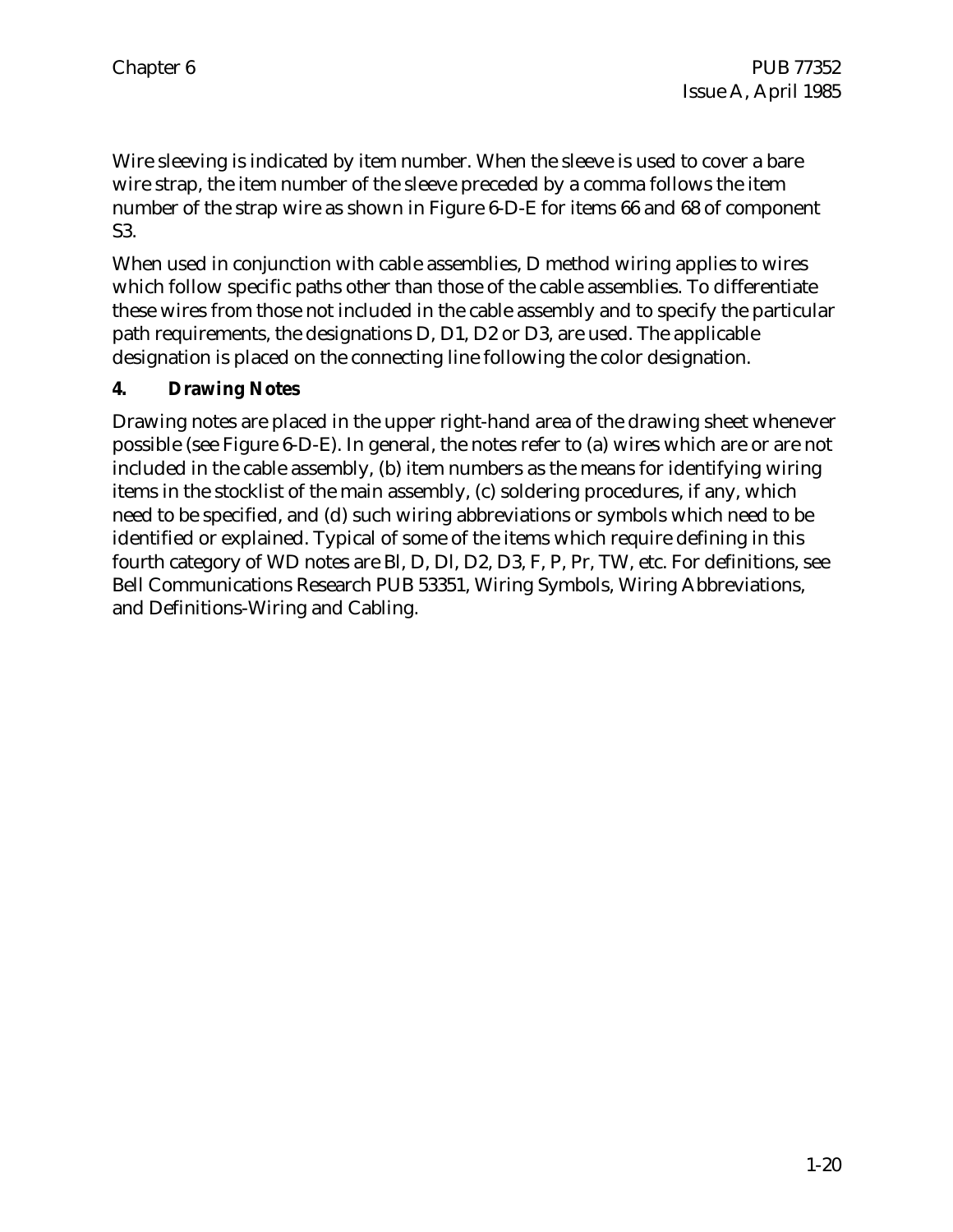### **1. General**

Equipment product wiring diagrams cover equipment, such as, the mounting plate type, in which electromechanical components (relays, switches, etc.) predominate, and the chassis or tray type, in which semiconductor devices are predominant. Unless otherwise indicated in the following paragraphs, the basic practices for wiring diagram general information apply to the preparation of equipment product WDs.

Equipment product WDs are drawings which specify wiring for the assembly of equipment or equipment units. Because of tile number of components for which wiring information must be provided for the average equipment unit, equipment product WDs are often comprised of more than one sheet. When the WD is prepared from a schematic drawing, the WD will have the same base number as the schematic. In conformity with this numbering plan, a WD should not ordinarily include wiring from more than one schematic. In case it is desirable for manufacturing reasons to include wiring from more than one schematic on a WD, consideration should be given to requesting a change in the schematic. If a change in the schematic is not considered practicable, the WD may include more than one schematic, but this should be done only when the advantages gained are considered to outweigh the disadvantages which include:

- Loss of schematic association
- Necessity for maintaining cross-references in the drawing index files.
- **Note:** There should normally only be one WD issued for each schematic drawing. However, when a schematic is used with more than one equipment specification, then additional WDs may be issued to distinguish between distinct equipment designs.

#### **2. Primary Requirements**

The primary requirements for all WDs are that they be in agreement with the associated engineering requirements. This includes circuit drawings, general equipment requirements, and general requirements. Deviations from design requirements are permissible providing that such deviations are authorized by the designer and are fully explained by suitable WD notes. It is the responsibility of the manufacturer to confirm all agreements with the designer authorizing deviations and to remove the modification notes as soon as design information has been changed to incorporate those deviations.

Schematic drawings (also known as circuit) are prepared by the designer to portray the component, component connections, and requirements for a specific circuit, such as telephone circuit, trunk circuit, sender circuit, etc. The component and wiring conventions are designed to facilitate the tracing of circuit operation rather than the manufacture or physical appearance of the equipment. Circuit requirements consisting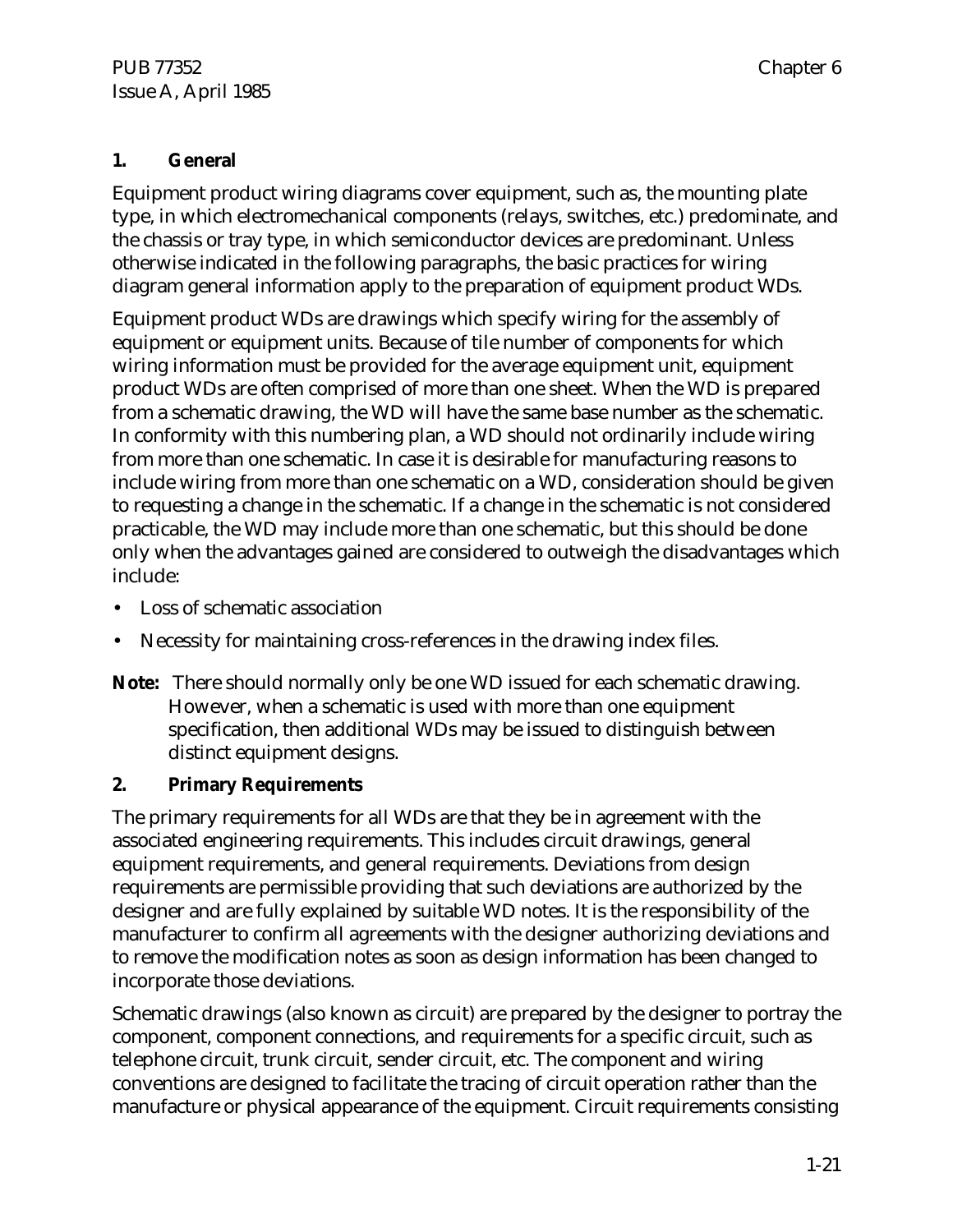of the mechanical requirements, circuit preparation, test set preparation, and direct current flow are shown in tabular form on the schematic drawings.

- See Bell Communications Research PUB 53304, Circuit Drawings, Requirement Tables, Circuit Descriptions, X-Specifications, Assignment Lists, for a description of conventional circuit schematic drawings (attached-contact type) and circuit descriptions (CDs).
- PUB 53304 describes the circuit requirement tables furnished with circuit drawings.
- A detailed description of detached-contract type drawing is covered in Bell Communications Research PUB 53329, Detached-Contact Type Schematic Drawings (SDs).
- Bell Communications Research PUB 53328, Symbols for Circuit Schematic Drawings, covers graphic symbols for circuit schematic drawings.

# **3. Titles**

The title on the SD is reproduced without change on the corresponding WD drawing except where deviations are necessary to provide suitable titles when more than one WD is made from an SD. Where necessary, information for the proper indexing of the drawings may be added to the titles. The word "CIRCUIT" in the SD title should be changed to "WIRING DIAGRAM" to identify the content of the drawing (see Figure 6-  $F-A$ ).

#### **Figure 6-F-A** Title on Single Sheet Wiring Diagram

On multisheet WDs, place the complete title on the first sheet and a condensed title obtained from the SD drawing on all supplementary sheets. For example:

Equipment product WDs carry manufacturer's ratings if appropriate.

Revision notes are shown in the Revision Note column. When necessary these notes may be continued in a second column to the left of the first, or on Sheet A2. Changes are covered in detail in revision notes as considered appropriate by the manufacturer.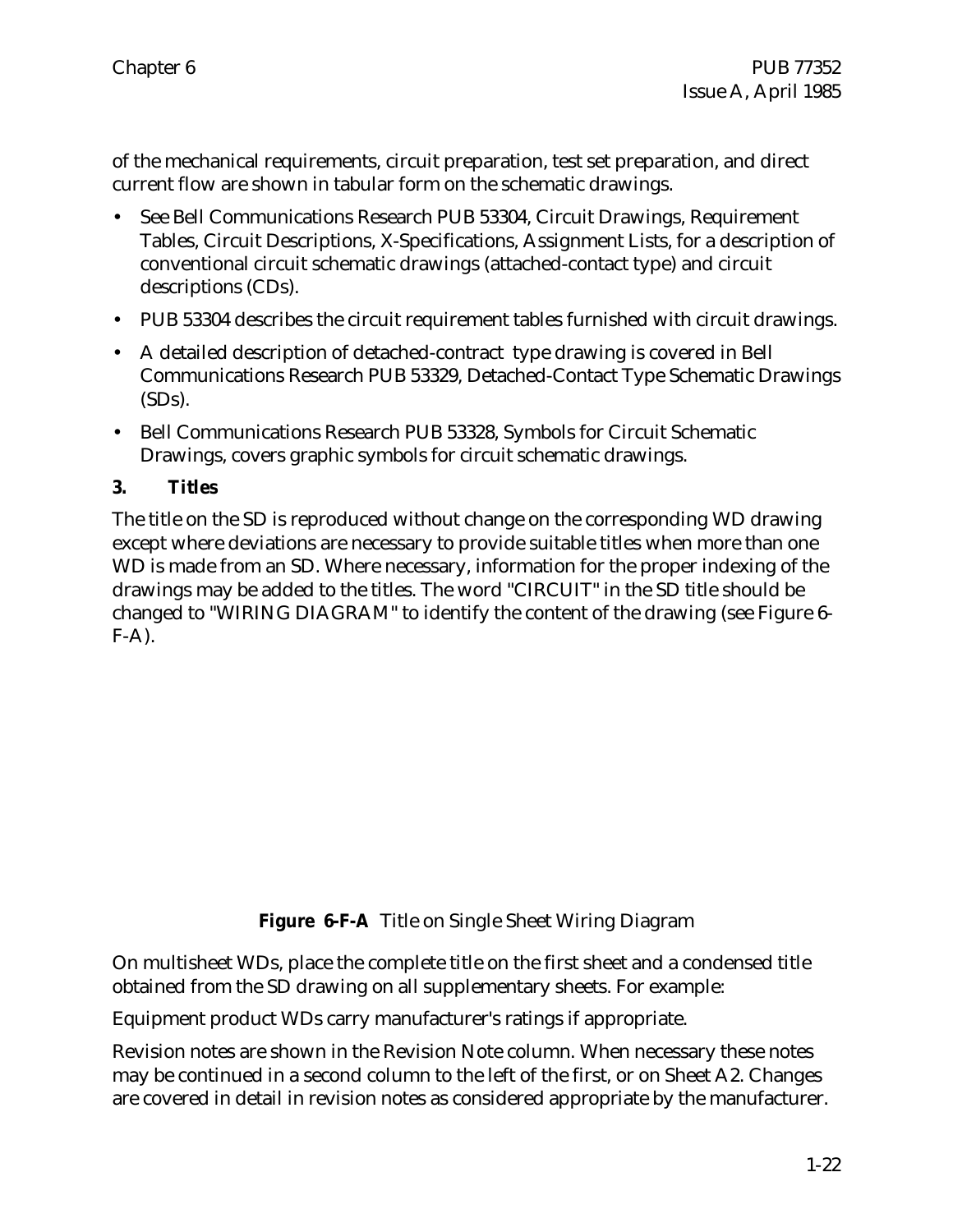Copy all revision notes including issue numbers, dates, and approvals shown on the superseded drawing one year prior to the current superseding issue, or as considered appropriate by the manufacturer.

Issue 1 and Subsequent Issues-Sheet 1 should be as shown in Figure 6-F-B.

# **Figure 6-F-B** Approvals and Dates on Issue 1 and Subsequent Issue - Sheet 1 - Wiring Diagrams

Initials (Recommended):

- Draftsperson
- Drafting checker
- engineer
- Engineering supervisor

Second and subsequent sheet entry of drawing issue number should be as shown in Figure 6-F-C.

### **Figure 6-F-C** Second and Subsequent Sheet Entry of Drawing Issue Number - Wiring Diagrams

The date of Issue 1 and all subsequent issues of WDs is the date of the highest level of approval required for the drawing issue. On multisheet drawings show the date on Sheet 1 only. Show the date of the originals drawing on retraced drawings and locate it at the top of the issue column in the same position as for new drawings.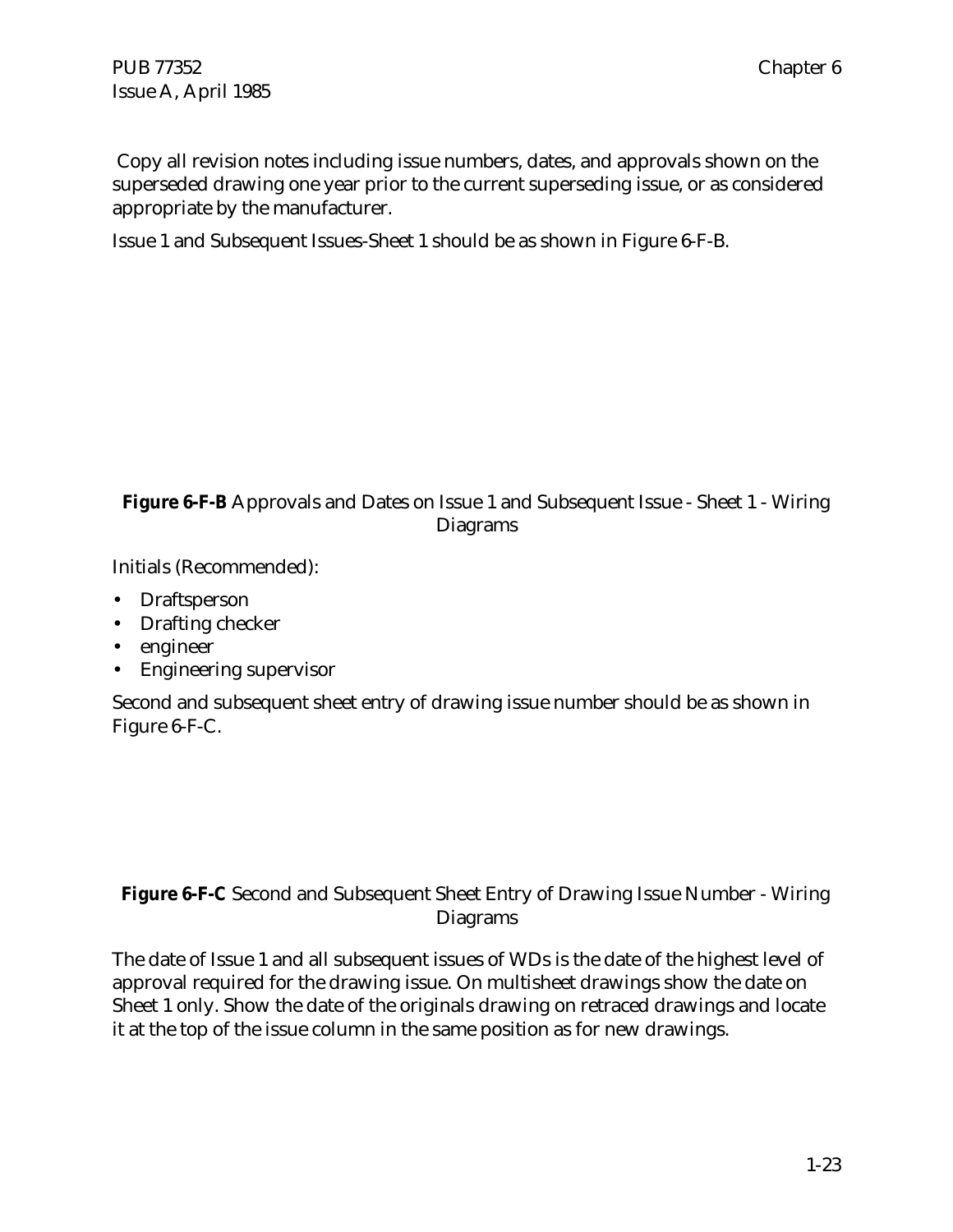### **4. Drawing Types-Equipment Product**

When all the common information and wiring information can be fitted on one sheet, a single-sheet drawing is prepared. The common information is generally as indicated in Figure 6-F-D. The Sheet Index consists solely of a record of WD and circuit schematic drawing issues, and the words "Sheet Index" are not shown.

**Note:** When the reissue requires additional sheets, the pictorial information is relocated to separate sheets and all sheets are renumbered in the standard numbering plan.

#### **Figure 6-F-D** Recommended Arrangement of Common Information on One Sheet

The drawings are issued on a multisheet basis, with the first sheets shown as information sheets and the second group of sheets known as the pictorial sheets. The sheets are changed on an individual sheet basis and only the changed sheets are reissued. The sheet(s) containing the Sheet Index are reissued with every change. All reissued sheets carry the same raised issue number as the sheet(s) containing the Sheet Index. When additional sheets are required on reissues, the additional sheets issued have the same issue number as the other sheets changed for the reissue, and not indicated as Issue 1.

The information sheets (A sheets) normally consist of seven major categories listed ill paragraph 4.06 of this Part.

The pictorial sheets (B sheets) are the second group of sheets on a WD and are numbered Bl, B2, B3, etc., and cover the wiring and cabling. If a present figure is split into two or more figures, the new figure is added on the same sheet if space is available. When there is no space available, the figure is added on any sheet on which there is space, or a new sheet is issued.

All tables on WDs are assigned letter designations for locating information. There are three tables required on every WD. These tables are designated Tables B, C, and D, and they are described in paragraphs 8.01 through 8.09. Other tables provided on an as required basis use the assigned letters as specified in the remaining paragraphs of this Part.

Common information consists of the following items: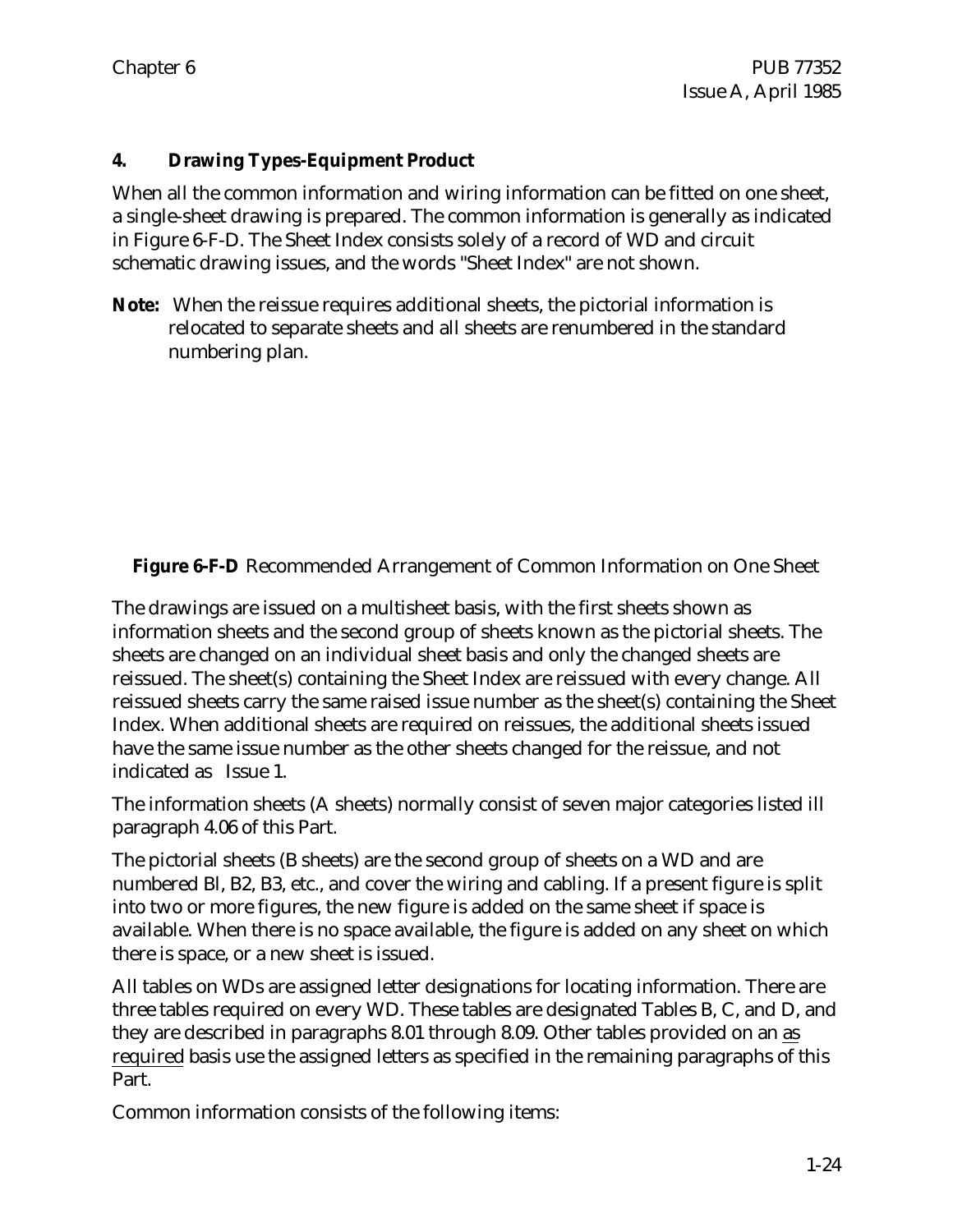- Sheet Index
- Manufacturing notes
- Engineering notes
- Revision notes
- Schematic-wiring diagram cross-reference table
- Record of figures, components, and wiring changes
- Sheet locations of figures and options.
- **Note:** Placement of these items on the common information sheets of the drawing may vary depending on the number of sheets required. Figures 6-F-D and 6-F-E illustrate recommended information arrangement for a drawing requiring one and three common information sheets, respectively.

**Figure 6-F-E** Recommended Arrangement of Common Information on Three Sheets

#### **5. Sheet Index**

A Sheet Index is prepared for all multisheet WDs. The Sheet Index lists all the sheets which have been issued for a drawing. The table also shows the record of equivalent issue between the schematic and WD sheets (see Figure 6-F-F).

If it is necessary to omit certain issues from a WD, show the highest schematic issue which is included with the designation "OMIT" (Issue No.) (see Figure 6-F-F, Schematic Issue 8). In cases where it is impractical to list all of the omitted schematic issues in the Sheet Index, space may be conserved by showing the highest schematic issue included with the designation '"NOTE 77" and adding on Engineering Note 77 listing each omitted schematic issue (see Figure 6-F-F, Schematic Issue 12).

When all spaces within the issue column have been used and another entry is required, the spaces are recycled retaining the first issue and the last five issues. Leave a blank space between the first issue and the new entry.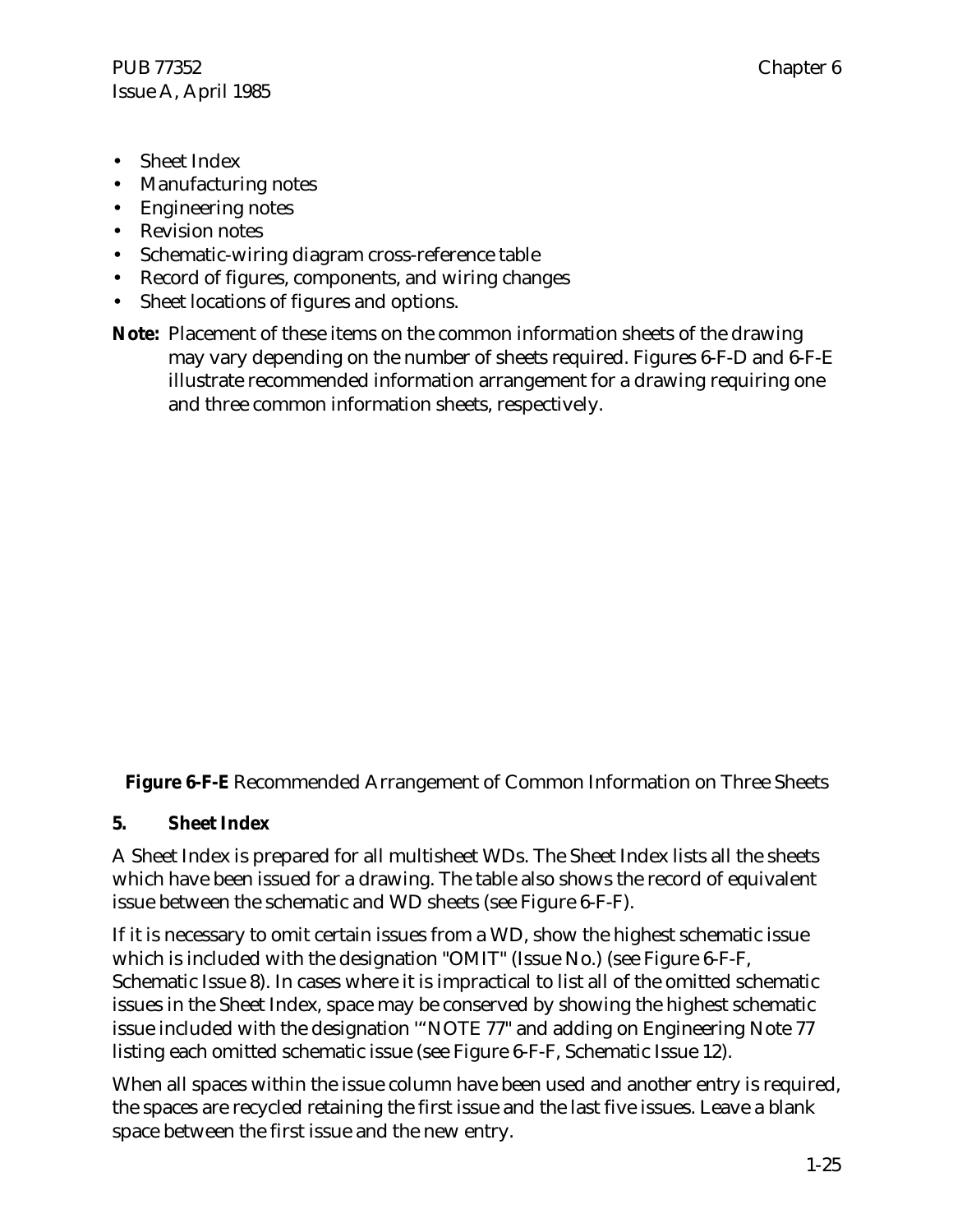# **6. Manufacturing Notes**

Information required by the manufacturer, the installer or both, which cannot be conveniently included in the body of the drawing is placed under the heading MANUFACTURING NOTES which should be numbered from 1 up. In addition, all graphical or letter symbols used in the body of the drawing are defined in these notes.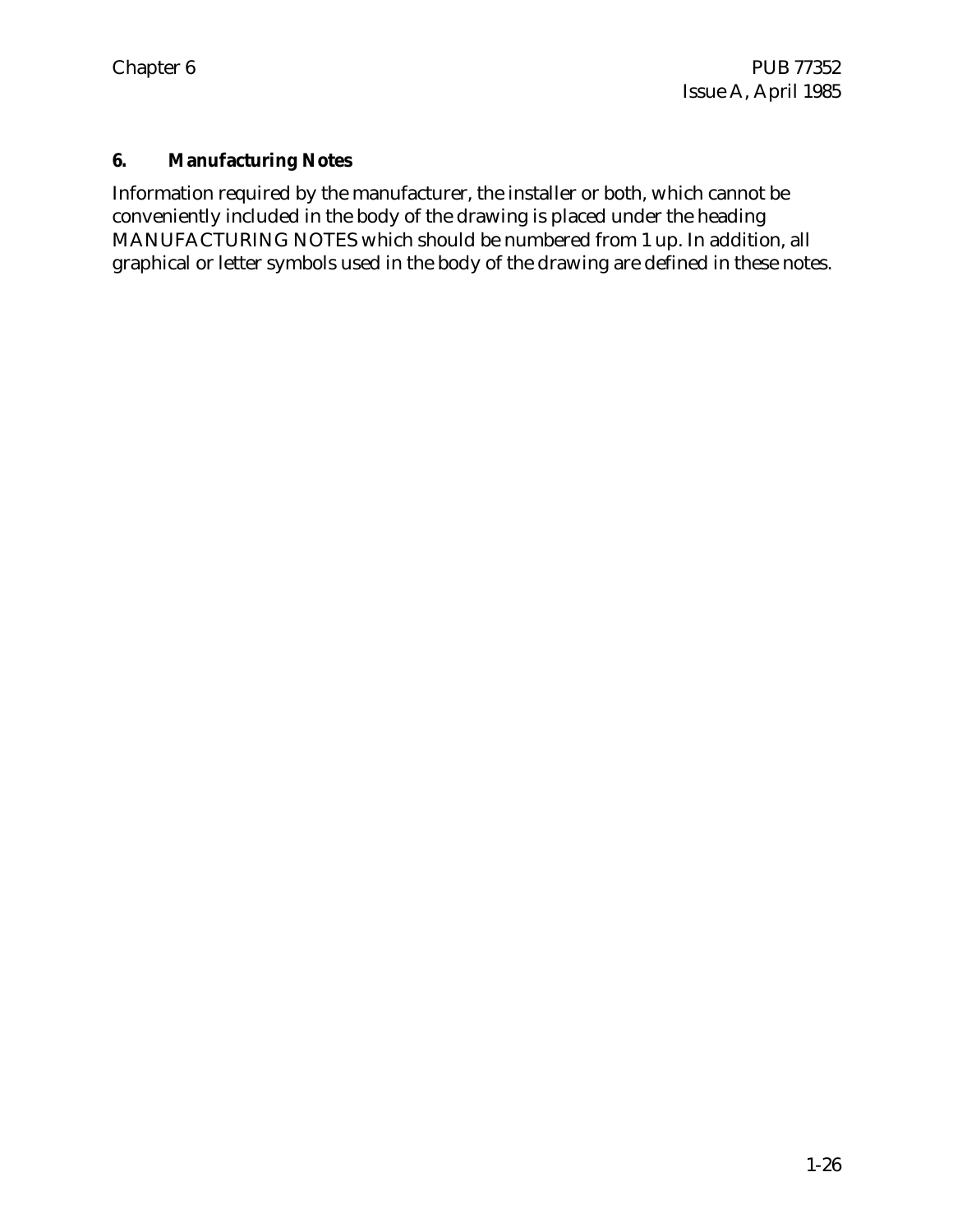# **Figure 6-F-F** Sheet Index

Notes concerning wire gauge and type, such as 22BU, and method of wiring, such as SWl, appear first in the set of notes. Notes specifically referred to on wiring figure sheets include the wiring figure sheet number.

INSTL (installer) and SHOP columns are provided to the left of the manufacturing notes. In either or both columns, an X is placed depending on whether the note specifically applies to the shop, the installer, or both.

Show references to specific manufacturing notes at the affected figures or leads and mention the figures, component description, or location numbers in the notes to permit ready reference without searching the drawing. If the note covers a variation in wiring depending on testing requirements which are covered in detail on the schematic, include in the note a phrase, such as, TO BE CONNECTED BY THE SHOP OR INSTALLER DURING SHOP OR INSTALLATION TEST. The wording of the note in this manner serves a double purpose. It indicates that the wiring is not to be connected during wiring operations but is to be left open for connection during the testing operation. It also indicates that the requirements for the connection of the leads are covered with other testing requirements in the schematic. For this reason the inclusion in the note of detailed testing requirements serves no useful purpose and may necessitate changes to keep the note in step with schematic changes which would otherwise be unnecessary.

Appendix I of this Publication, entitled Manufacturing Notes, contains a complete list of manufacturing notes and covers wiring symbols, abbreviations, and definitions.

# **7. Engineering Notes**

Engineering notes cover information associated with the WD for the use of the engineering group. On WDs, engineering notes are numbered. starting with 51 and include the number of the associated equipment drawing, a list of connecting drawings, modification notes, and when required, information on the application of figures and options.

Note 51 on WDs refers to the Sheet Index for information on drawing(s) from which the WD is made.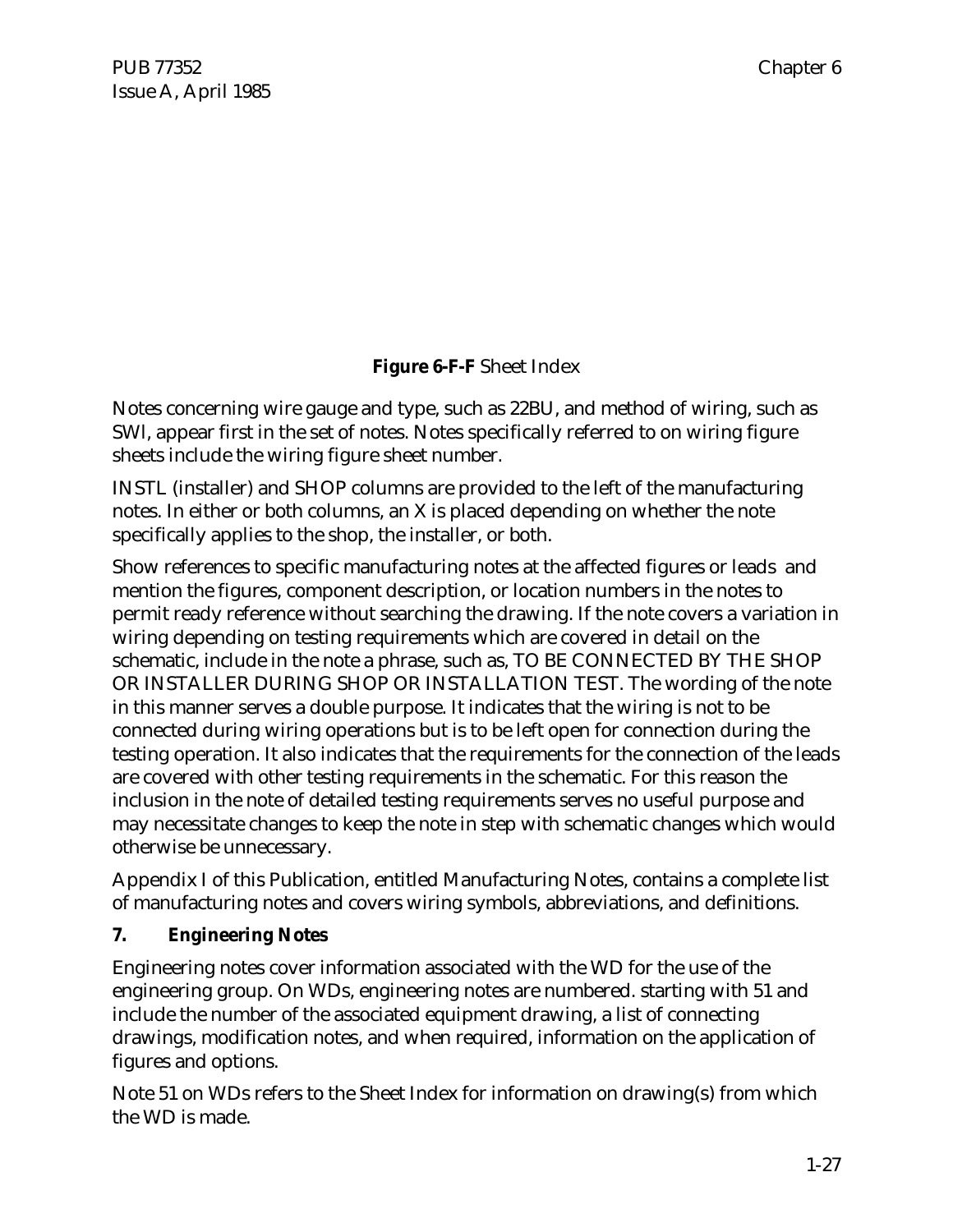### **ENGINEERING NOTES**

51. SEE SHEET INDEX FOR DRAWING(S) FROM WHICH THIS DRAWING IS **MADE** 

• When the WD is of the single-sheet variety, Note 51 is in table form as follows:

• All drawings that show connections to a WD by any means other than jacks, plugs, or cross-connections are listed by title and number under Engineering Note 52. If there are no connecting drawings, the word "NONE" is shown. For example: 52. CONNECTING DRAWINGS NONE

52. CONNECTING DRAWINGS TOLL TEST BOARD NO. 17C JACK CKT T-XXXXX-XX

• List in Note 52 all of the connecting drawings which were known or considered when the initial issue of the WD was prepared. However, it is not always practicable or desirable to include in the list of connecting drawings all of the drawings which might be connected. Additional drawings should be listed if those drawings are required for reference or information.

Engineering Note 53 refers to the equipment drawing(s) associated with the WD. The standard equipment arrangement and associated specification drawings, when existing, are listed. For example:

#### 53. EQUIPMENT ARRANGEMENT JOOOOlA-l

#### 53. EQUIPMENT ARRANGEMENT ED-00000-00

Whenever the Sheet Index shows the designation ''MOD" applied to a circuit drawing issue, a separate engineering note (76) is shown explaining the deviation from the issue. For example:

76. MODIFICATION OF SD-XXXXX-01, ISSUE 3 CONSISTS OF TERMINATING THE LEAD FROM 3T (A) REL ON TERM. 6 OF (CR) TS INSTEAD OF ON TERMINAL 7.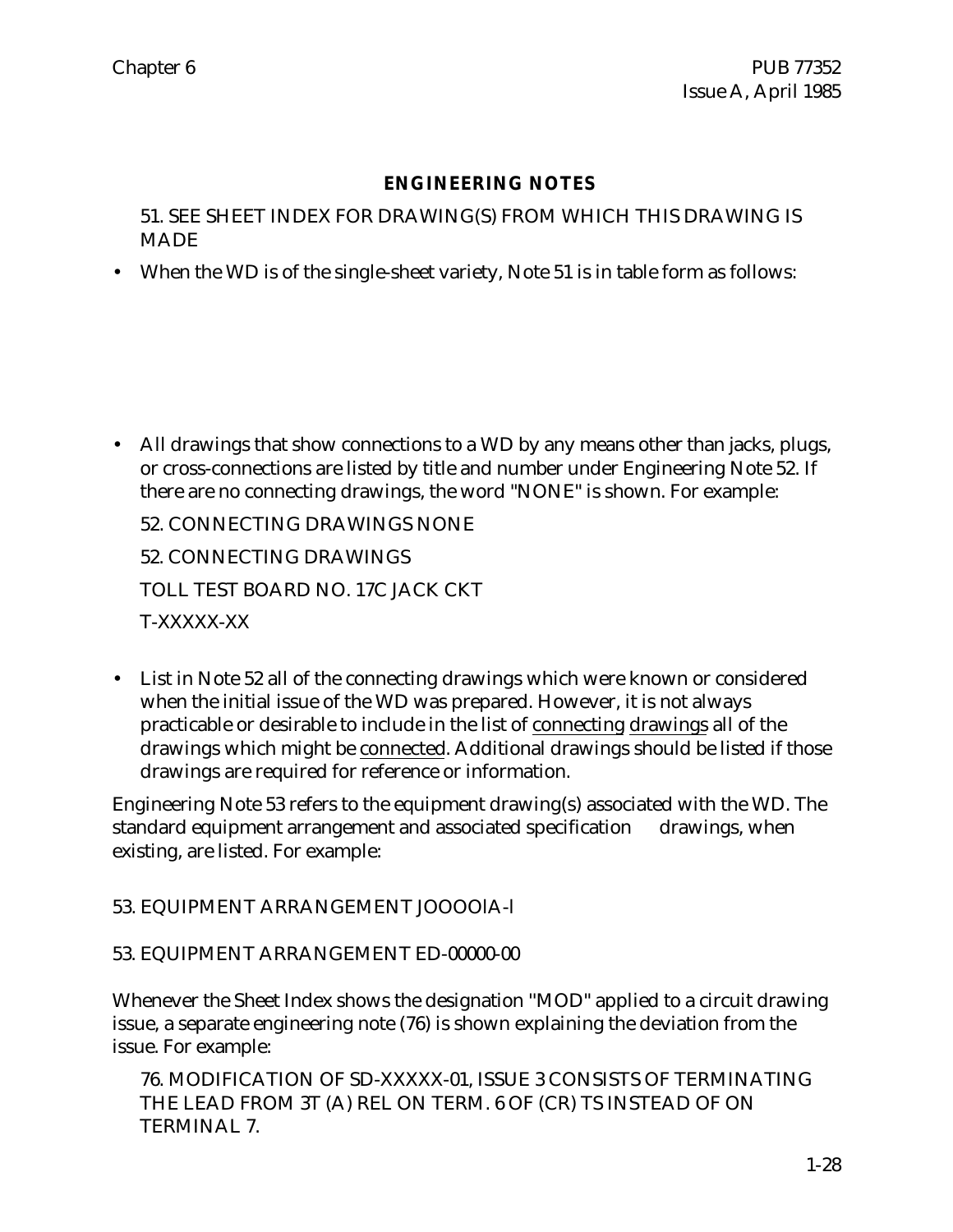### 76. MODIFICATION OF SD-XXXXX-01 CONSISTS OF USING TERMINAL 51 FOR BA LEAD TO ALARM TRUNK.

76. MODIFICATION OF SD-XXXXX-01 CONSISTS OF USING X WIRING INSTEAD OF Y WIRING IN FIG. 2.

**Note:** The designation "MOD" is shown with a schematic issue number only when there are deviations between a WD and schematic issue other than the omission of intervening schematic issues. Where possible, Engineering Note 76 is written in terms of figures or options in order that the note be as short as possible, while still containing adequate information.

When deviations from a schematic represented by modifications are eliminated, enter in the Sheet Index table the highest schematic issue number included without a designation and remove the associated explanatory Engineering Note 76.

At times, changes on an SD circuit drawing do not result in changes on the WD. When a later circuit drawing change results in a change on the WD, the earlier circuit issues that did not affect the WD are shown with the word "OMIT" in the same block with the new circuit issue. When it is impractical to list all the omitted circuit issues, an engineering note (77) is added to cover this information.

When deviations from a schematic represented by omissions are eliminated, enter in the Sheet Index table the highest schematic issue number included without a designation and remove the associated explanatory Engineering Note 77. A record of the Engineering Note 77 should be preserved in the Issue column.

# **8. Tables**

Table B with figure, component, and wiring changes is shown for all WDs.

Indicate the automatic application of WD figures and options by means of suitable entries in the columns titled E OFFICE RECORDS, DO NOT SPECIFY, THIS OPTION WAS FURNISHED. In the above, the term "option" includes both figures and options. In every case where the automatic application is dependent on whether or not a controlling figure is specified, list the controlling figure in parentheses. For example, FIG. HA may be automatic when FIG. HB is not specified, but this is true only when the controlling FIG. 2 is specified. Indicate this fact by editing the item. An additional entry is sometimes required to explain the automatic application of an option which is included within another option. For example, if the circuit designer breaks an X option out of a schematic and this X option includes an E option representing the previous condition and an F option representing the new condition, edit the item as follows: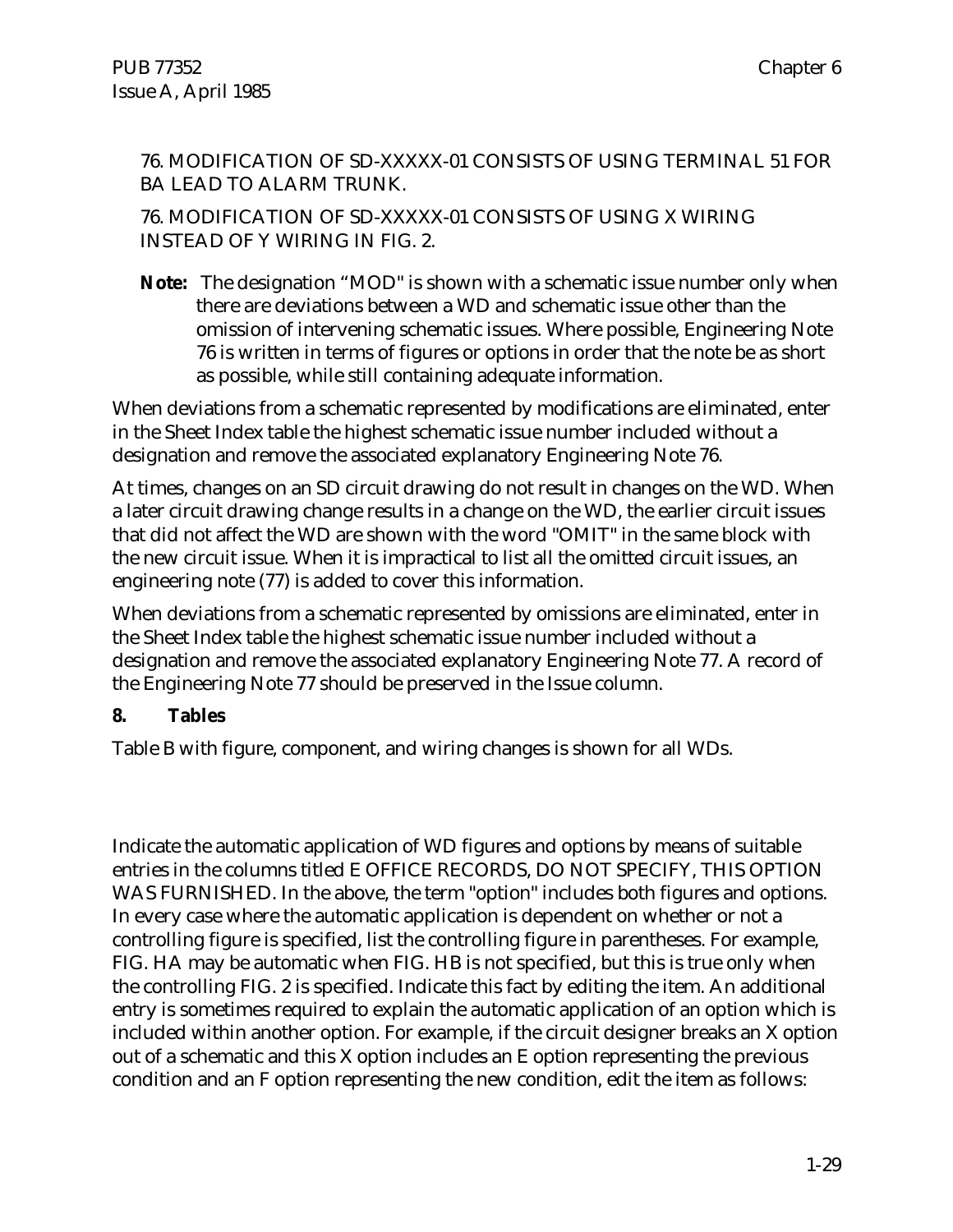• When the looping of leads at unequipped component positions identifies a schematic option which is not designated on the WD, edit the item as an automatic option; for example, if the WD shows L components with certain associated connecting lead-s designated LP, the looping of these leads when L components are not furnished constitutes M wiring on the schematic.

A schematic-wiring diagram cross-reference table, Table C, is prepared for all WDs.

When WD figures and options and SD figures and options are similarly designated, no entry is required in the table.

**Note:** The cross-reference table in addition to furnishing information for determining schematic figures furnished in a specific circuit is also used by the Operating Telephone Company in determining the WD figures.

There are certain kinds of WD figures and options which either cannot be translated into schematic data, or whose translation LS not required by the telephone company personnel. The following are example of WD data, the translation of which word be either impossible or misleading:

- Wiring only figures which require components in order of function.
- Universal wiring which may be equipped in accordance with two or more different drawings or figures.
- Optional wiring which is furnished and connected at one end to a common (nonoptional) component, but the associated optional component is not furnished
- Locally assigned options which have no counterpart in the schematic.

Since telephone company central office records covering the application of the following kinds of figures and options are not required, these figures and options should not be listed in the cross-reference tables:

- Cross-connection figures and any associated option, whether or not they are shown in parentheses ( ).
- External circuit connections such as battery or ground supply when they are part of the internal wiring of a unit or panel.
- Option for which office wiring list records are not required (Nonrecord Options).

Listing Entries: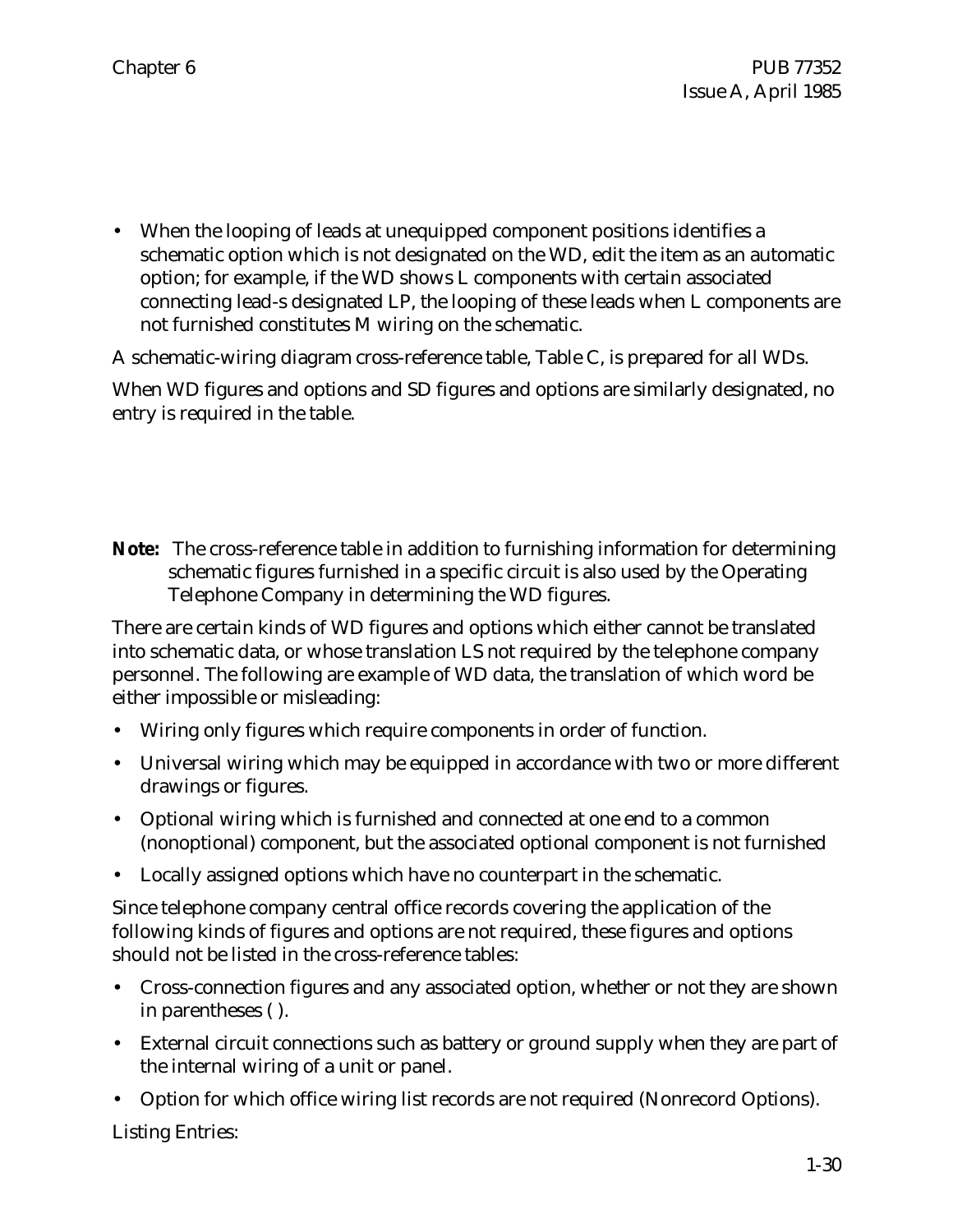- List each WD figure and option on separate lines and allow sufficient space for all associated schematic information.
- Opposite each WD entry, list the schematic figures, options, or figures and options which are furnished either wholly or in part whenever that WD entry is specified.
- No attempt is made to describe the portion of the schematic figure or option included in a WD entry in cases where that entry does not include the entire schematic entry.

~ Show dashes (-) in the schematic columns opposite the WD option in all cases where schematic information is not furnished and explain under REMARKS.

Enclose in parentheses ( ) any data which is shown for information only and is not to be recorded on the telephone company central office records.

- The showing of parenthesized information which is not required by the engineering group in translation work is limited to information which is not readily obtainable from an inspection of the drawing and is essential in other phases of engineering. For example, there is no advantage in indicating that X wiring is in Figure 1 of the WD if the WD includes only a single figure.
- Explain the significance of parentheses by means of a note reading as follows: ITEMS IN PARENTHESES ( ) ARE FOR INFORMATION ONLY AND ARE NOT TO BE RECORDED ON TELEPHONE COMPANY CENTRAL OFFICE RE CORDS.
- **Note:** Parentheses are also used to indicate the controlling figure in cases of automatic application.

Table D is a tabular chart showing the sheet location of figures and options and is prepared for all WDs using the multisheet format.



Provide complete and definite engineering information as to the application of figures and options by means of an engineering note or engineering table, Table E.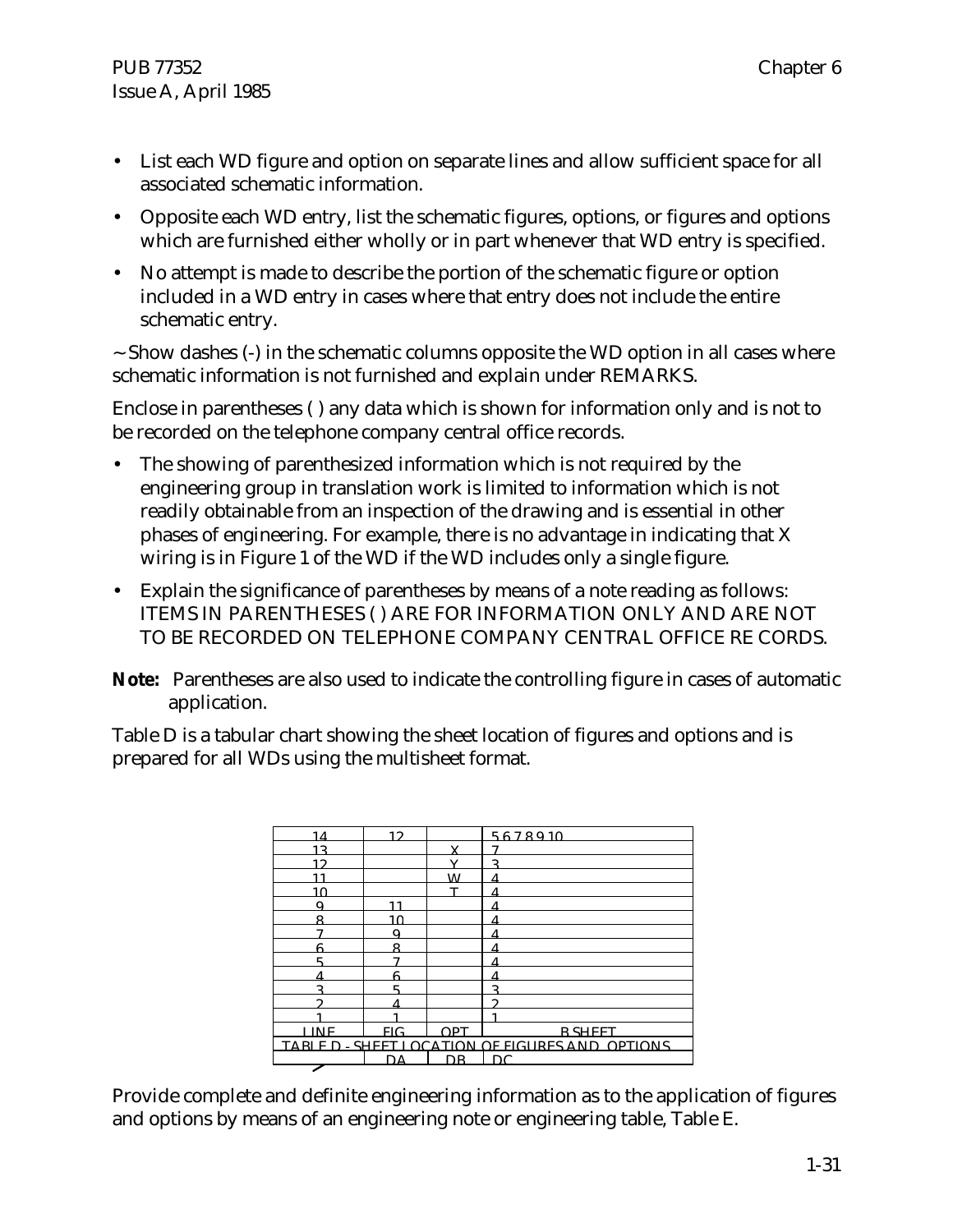|                               | EA           | EB.                                                                                                                                                                                                                                                                           | EC. | ED.                      | EE.                                           | EF                                | EG                      |  |  |  |
|-------------------------------|--------------|-------------------------------------------------------------------------------------------------------------------------------------------------------------------------------------------------------------------------------------------------------------------------------|-----|--------------------------|-----------------------------------------------|-----------------------------------|-------------------------|--|--|--|
| TABLE E - FEATURES - SEE NOTE |              |                                                                                                                                                                                                                                                                               |     |                          |                                               |                                   |                         |  |  |  |
|                               | <b>SD</b>    |                                                                                                                                                                                                                                                                               |     |                          | <b>SPECIFY</b>                                |                                   |                         |  |  |  |
| <b>ITEM</b>                   | <b>ISSUE</b> | <b>DESCRIPTION</b>                                                                                                                                                                                                                                                            | FIG | <b>WRG</b>               | APP                                           | <b>QUANTITY</b>                   | <b>REMARKS</b>          |  |  |  |
| $\mathbf{1}$                  |              | FOR ONE MULTIFREQ PULSING SENDER UNIT                                                                                                                                                                                                                                         |     |                          |                                               | 1                                 |                         |  |  |  |
| $\overline{c}$                | 2D           | PROVIDES CONTACT PROTECTION                                                                                                                                                                                                                                                   |     | $\mathsf{A}$             | $\mathsf{A}$                                  | $\mathbf{1}$                      | <b>MO SEE</b><br>ITEM 4 |  |  |  |
| 3                             | 3D           | PROVIDES IMPROVED PERFORMANCE AT U<br>TYPE REL                                                                                                                                                                                                                                |     |                          | ZA. ZD.<br>ZF                                 |                                   |                         |  |  |  |
| $\overline{4}$                | 3D           | PROVIDES ADDITIONAL CONTACT<br><b>PROTECTION</b><br>ONLY WHEN W APP IS FURNISHED<br>ONLY WHEN Z, V, T, S, R, Q, P, N, M, K, ZX,<br>X. Y APP IS FURNISHED                                                                                                                      |     | <sub>R</sub>             | B<br>ZM<br>ZJ,ZN,ZD,<br>ZP.ZP.ZS.<br>ZW.ZL.ZX |                                   |                         |  |  |  |
| $\mathsf{A}$                  |              | NUMBER SERIES SDR - LINK SIGNAL<br>INDICATION IS (MULTI-OFFICE PLAN 1)<br>DETERMINED BY (5 DIGITS RECEIVED)<br><b>EXTRA KEYED DIGIT</b><br><b>(5 DIGITS RECEIVED)</b><br><b>COMBINATION OF SDR-</b><br>LINK SIGNAL & EXTRA<br>KEYED DIGIT (4 OR 5 DIGITS<br><b>RECEIVED</b> ) |     | <b>OMIT</b><br><b>HA</b> | Y. ZK<br>W.ZM<br>W.ZM<br>ZX.ZY                | $\mathbf{1}$<br>1<br>$\mathbf{1}$ |                         |  |  |  |
|                               |              | <b>COMBINATION OF A</b><br>SIGNAL FROM INC LK FR<br>OR FROM AN EXTRA<br>KEYED DIGIT (4 OR 5 DIGITS<br><b>RECEIVED)</b>                                                                                                                                                        |     |                          | W.ZM<br>X.ZL                                  | 1                                 |                         |  |  |  |

When Table E is used, assign each feature or option as an item. Identify the common feature by numbers and the optional features by letters and explain with an engineering note reading as follows: ITEMS DESIGNATED WITH NUMBERS ARE COMMON FEATURES; ITEMS DESIGNATED BY LETTERS ARE OPTIONAL FEATURES.

Designate each item, figure, and option which is not covered by the associated Equipment Manufacturing Specification lists with an asterisk and explain with an engineering note reading as follows: ITEMS DESIGNATED WITH AN ASTERISK∗ CONTAIN FIGURES OR OPTIONS REQUIRED BUT NOT COVERED ON ASSOCIATED STANDARD EQUIPME~T MANUFACTURING DRAWD!IGS.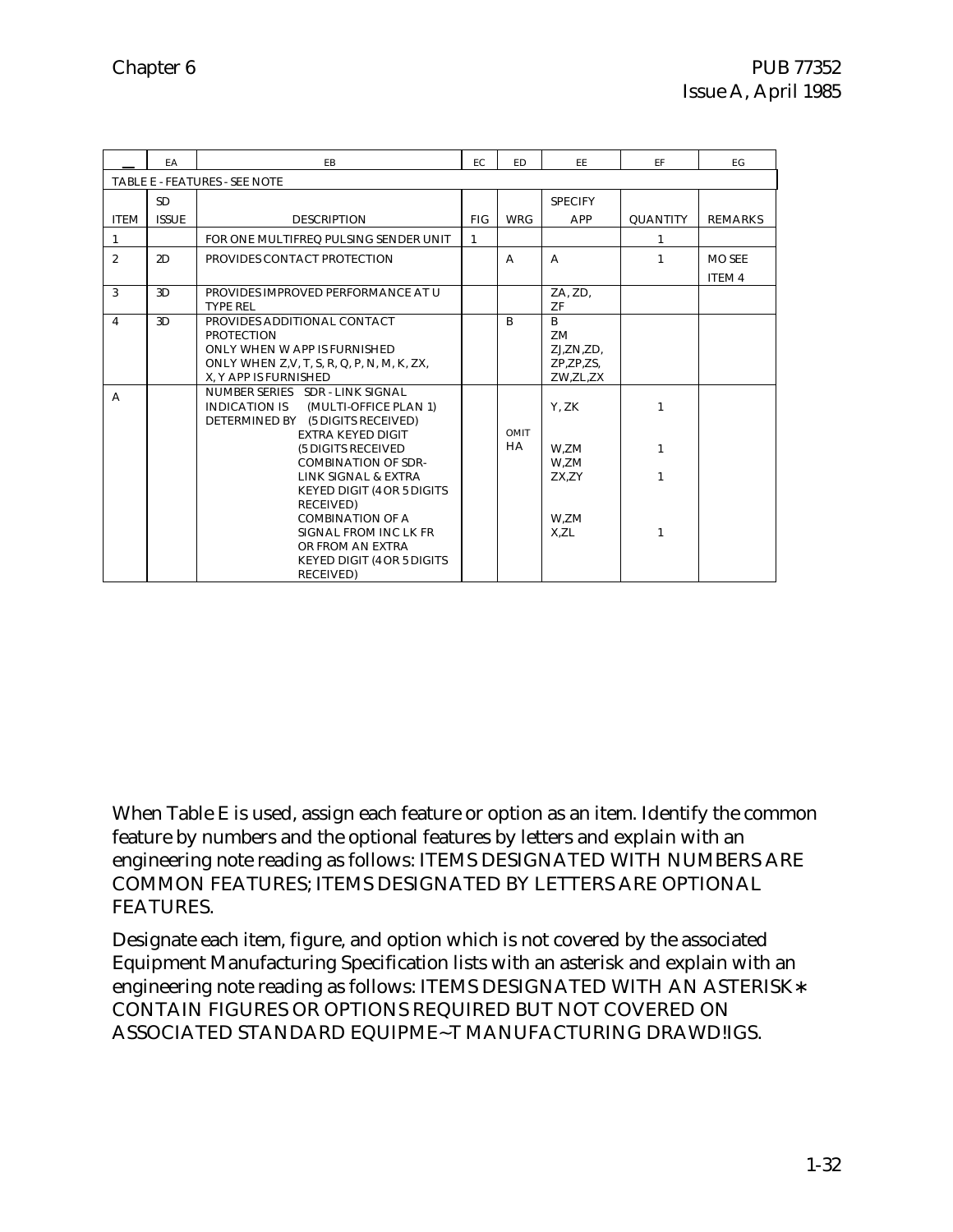A fuse requirement table, Table F, is prepared when required.

A cabling table, Table G, is prepared, when required, for all cables with a cabling designation. Each cable is assigned an item number from 1 up.

A distributing frame table, Table H, is prepared when required.

An interrupter requirements table, Table J,  $\sim$  prepared when required to specify the interrupter requirements of the circuit.

### **9. Component Location Tables**

Component Location Tables list the location on the circuit drawing, on the WD, and in the equipment of all the components, including terminal strips, shown on the circuit drawing. These tables are prepared as part of WDs for marker, decoder, trouble indicator, sender, step-by-step identifier, routine test, and similar large equipment. Dimensions of the table and typical entries are shown in Fig. 6-F-G and 6-F-H.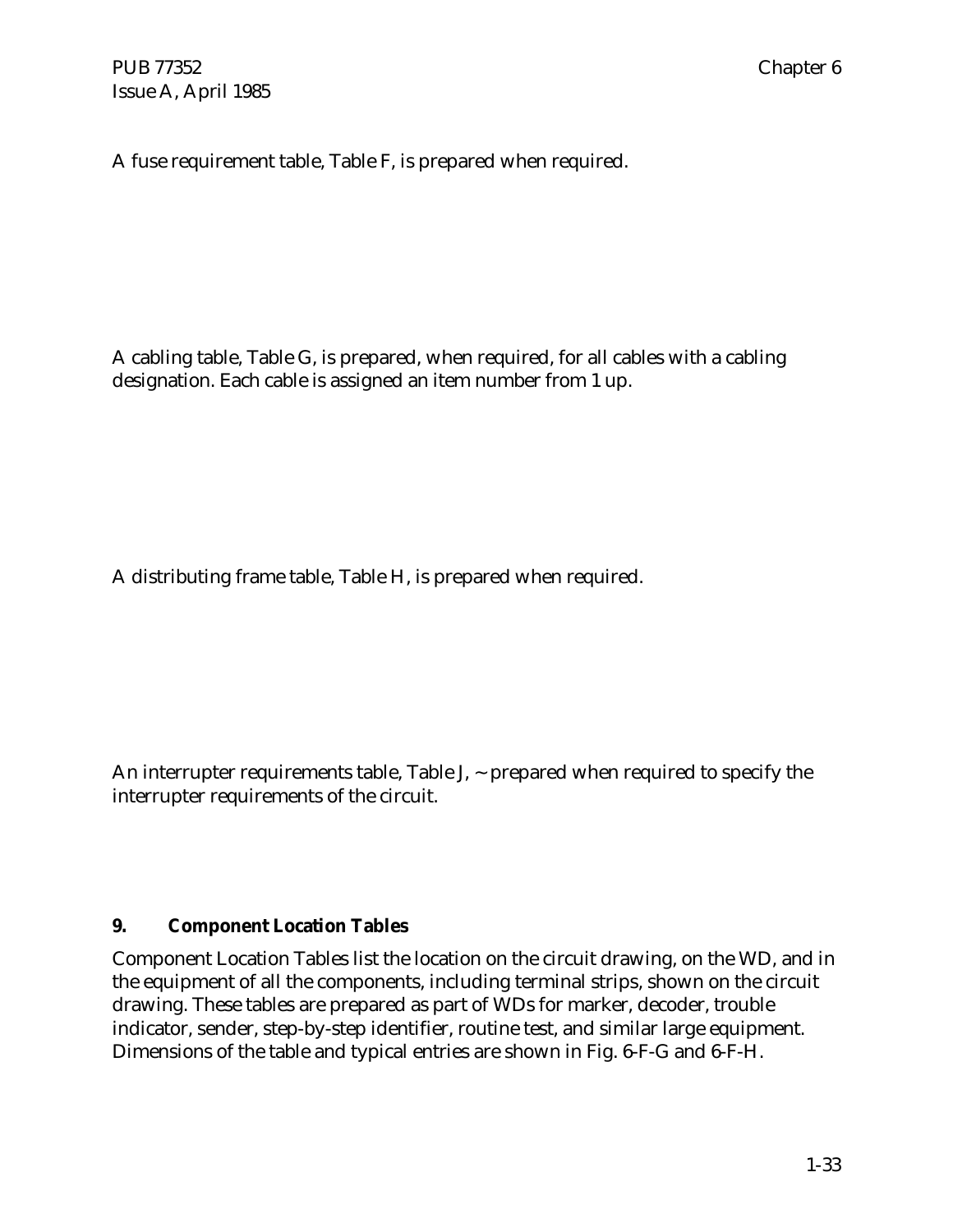Method of Preparation and Arrangement:

- The tables are shown on separate WD drawing sheets containing no other common information.
- The tables begin in the upper left of the sheet and proceed from top to bottom and from left to right on the sheet. Headings are repeated at the top of each table.

|             |                    |              | J 00000     |     | <b>WRITING DIAGRAM</b><br>CKT SCHEM SD-00000-01 |      |              |            |              |           |                    |
|-------------|--------------------|--------------|-------------|-----|-------------------------------------------------|------|--------------|------------|--------------|-----------|--------------------|
|             | <b>COMPONENT</b>   | <b>FRAME</b> |             |     | APP<br>CKT REQ                                  |      |              | T-00000-31 |              |           |                    |
| <b>LINE</b> | <b>DESIGNATION</b> | <b>POS</b>   | <b>UNIT</b> | SK  | <b>SHEET</b>                                    | FIG. | <b>SHEET</b> | PAGE       | <b>SHEET</b> | LOC. NO.  | <b>REMARKS</b>     |
| 1455        | RELAYS             |              |             |     |                                                 |      |              |            |              |           |                    |
|             | <b>XTRL</b>        | A            | BB          | B   | 22                                              | 30   | F17          | 33         | 132          | 03        |                    |
|             | <b>XTS</b>         | A            | BA          | B   | 21                                              | 29   | F17          | 33         | 134          | 22        |                    |
|             | <b>XTSI</b>        | A            | BB          | B   | 22                                              | 30   | F17          | 33         | 132          | 08        |                    |
|             | <b>XTV</b>         | B            | DB          | B   | 26                                              | 40   | F17          | 33         | 130          | 76        | <b>SEE NOTE 17</b> |
| 1460        | <b>XUGB</b>        | A            | BA          | B   | 21                                              | 29   | F17          | 33         | 134          | 28        |                    |
|             |                    |              |             |     |                                                 |      |              |            |              |           |                    |
|             |                    |              |             |     |                                                 |      |              |            |              |           |                    |
|             | <b>RESISTORS</b>   |              |             |     |                                                 |      |              |            |              |           |                    |
|             | ANA                | B            | C1          | B   | 26                                              | 40   |              |            | 180          | 14        |                    |
| 1465        | ANI                | F            | FC          | A   | 39                                              | 63   |              |            | 221          | 48        |                    |
|             | ANKO-8             | F            | FB          | B   | 39                                              | 61   |              |            | 223          | $43 - 51$ |                    |
|             | <b>ARNO</b>        | D            | EA          | A   | 33                                              | 59   |              |            | 213          | 22        |                    |
|             | <b>ARNI</b>        | D            | EA          | A   | 38                                              | 59   |              |            | 213          | 34        |                    |
|             |                    |              |             |     |                                                 |      |              |            |              |           |                    |
| .50         | 1.50               | .62          | .50         | .50 | .74                                             | .50  | .74          | .50        | .50          | 1.00      | 2.00               |

**Figure 6-F-G** Component Location Table - Dimensions and Typical Entries Shown

- Equipment headings in the table may be varied depending on the type of equipment involved. Component location information under these headings should be sufficiently explicit so that the equipment drawing need not be referred to when changes are made on the equipment.
- Line numbers proceed consecutively from the numeral 1 at the beginning of the first table to the end of the last table.
- Component categories are listed in the following order: relays, resistors, and capacitors followed by the remainder of the component categories in alphabetical order. The component category is indicated at the top of each table.
- Component designations within component categories are listed alphabetically or numerically. number-prefixed designations precede letter-prefixed designations.
- Blank lines are left at the end of component categories and also within extensive categories such as relays and resistors.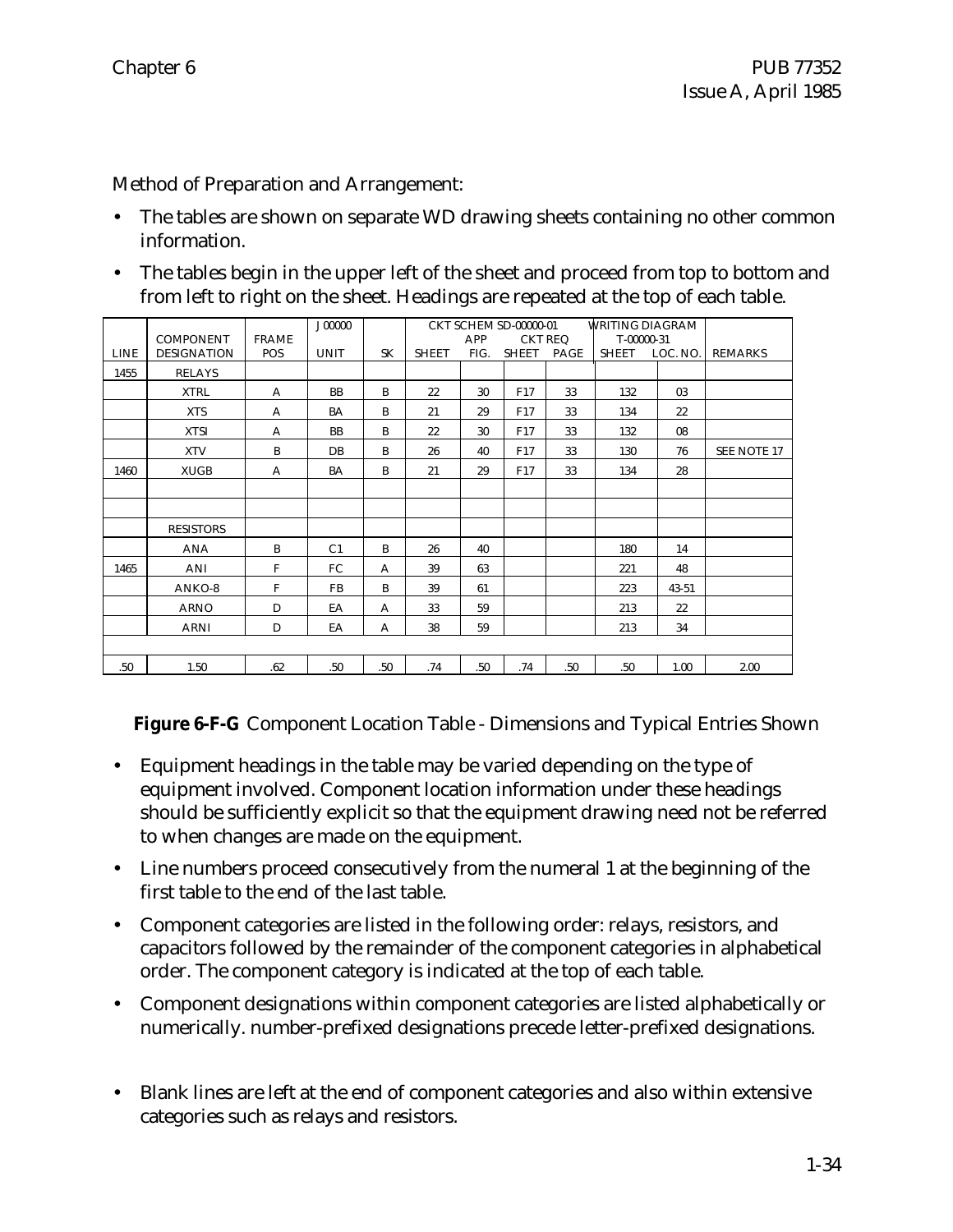PUB 77352 Chapter 6 Issue A, April 1985

• Prepare the tables in accordance with the examples in Figures 6-F-G and 6-F-H.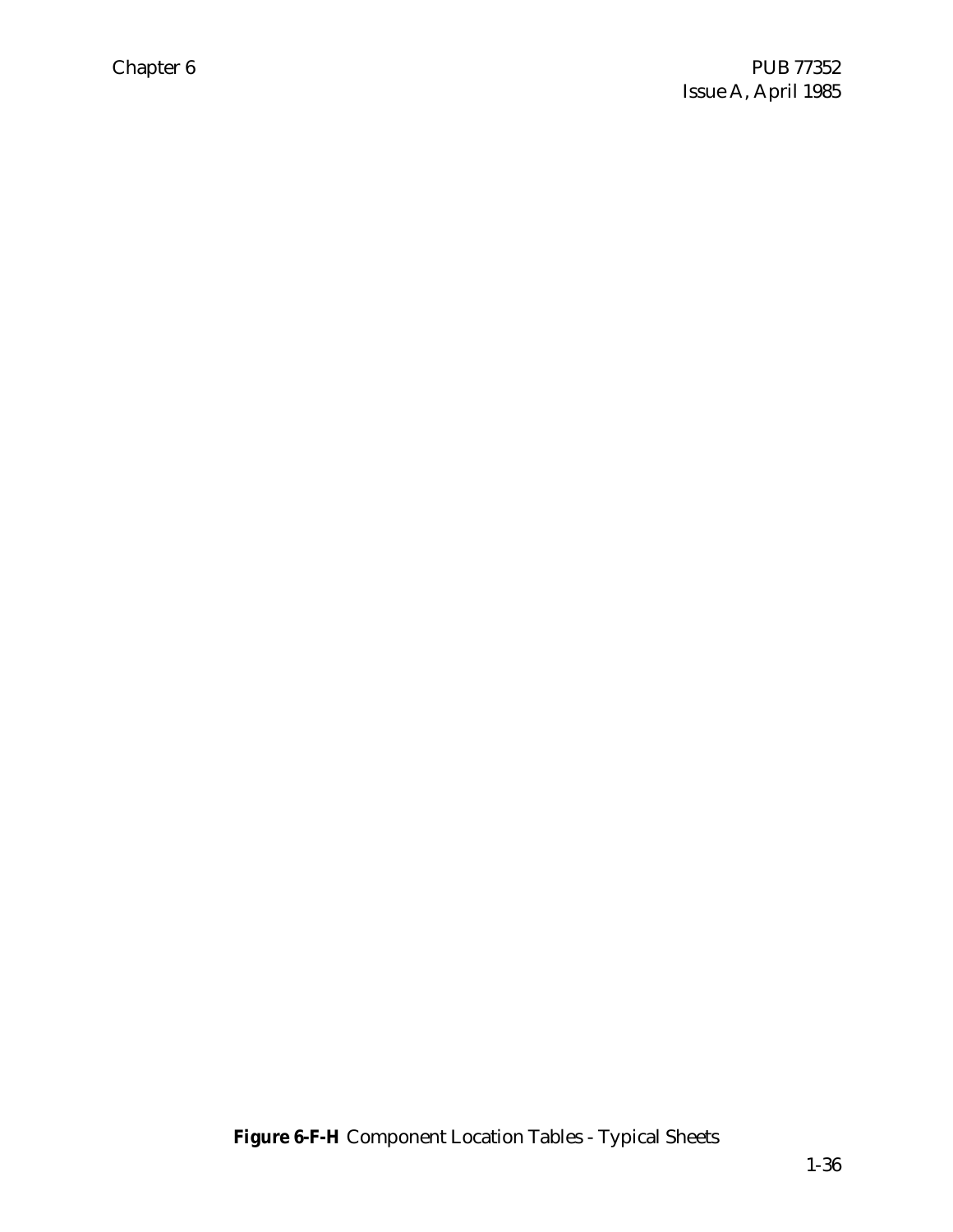- Although the following detailed information applies directly only to drawings prepared in accordance with Figure 6-F-H, Sketch A, there should be no difficulty in extending those methods to other arrangements because the headings are generally self-explanatory. Arrange the data in vertical columns under the following headings:
- Lines: Number the lines consecutively from top to bottom and sheet to sheet, allotting a number to the space for each horizontal Line. Show the number of the first line on each page and every fifth line thereafter. When changes necessitate additional listings for which space in the normal location is not available, start a new sheet for the added components and place a reference note at the bottom o~ the sheet on which the components would normally be shown reading: FOR ADDITIONAL COMPONENTS SEE SHEET. Show a heading at the top of each column and over each component group, indicating the kinds of components.
- Component Designation: List the component in each group by the functional designation in alphabetical order. If two or more components have a common functional designation (except for a numerical suffix) such as, CBA-l, CBA-2, CBA-3, CBA-4, and CBA-5, list the group as a single item thus: CBA l-5, if the component is not scattered on the schematic or WD.
- Casing Number and Mounting Plate Number The casing number and mounting plate number should be shown to fix the location of the components on the frame without requiring reference to the equipment drawing. If the component is mounted under a casing, show an arbitrary casing number and mounting plate number and explain the numbering scheme with an engineering note reading as follows: LOOKING AT THE FRONT OF THE FRAME CASINGS, NUMBER BOTTOM UP AND LEFT TO RIGHT OF BAYS. MOUNTING PLATES IN EACH CASING NUMBER BOTTOM UP.
- Mounting Plate Sketch: Enter the letter designation of the mounting plate sketch of the equipment drawing. If the equipment is mounted under a casing, this information will serve only to locate the component on the equipment drawing. If the equipment is not mounted under a casing and the sketch designation is stenciled on the frame, it will also serve to locate the component on the frame. In cases where the equipment is not mounted under a casing and the sketch designation is not stenciled on the frame, additional information is furnished under REMARKS, similar to the following to indicate the approximate position of the component on the frame:

TOP OF COMMON BAY BOTTOM OF ROUTE RELAY BAY MIDDLE OF COMMON MISCELLANEOUS RELAY RACK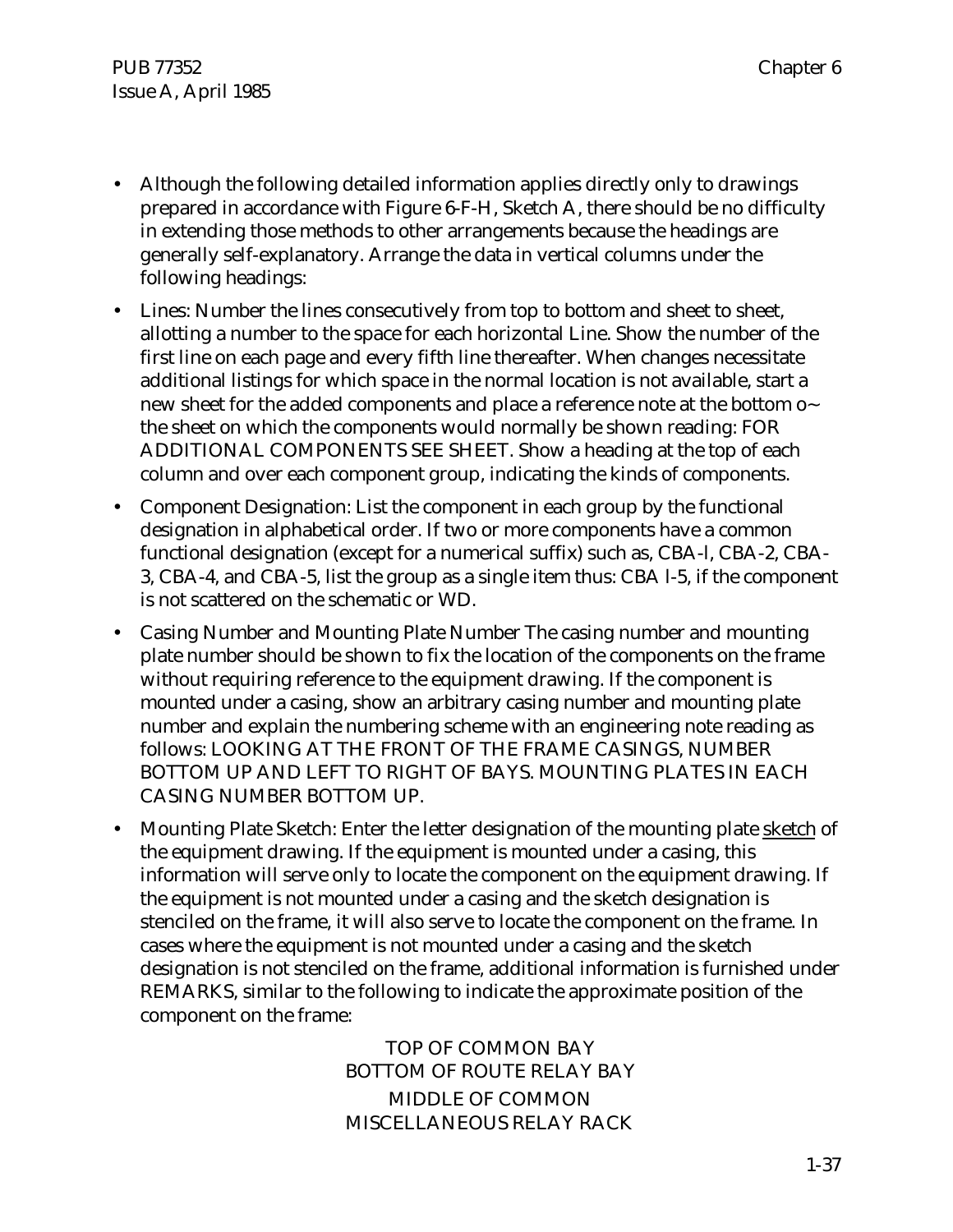- Schematic, Sheet and Location: Enter the schematic number, sheet number on which the component is shown, and location of the component on the schematic by means of the schematic coordinates.
- Schematic Circuit Requirements Sheet: Enter the sheet of the schematic showing the circuit requirements of the component in all cases where such information is shown on the schematic.
- Wiring Diagram Sheet Number and Location Number Enter the WD and associated WD component location number of each WD showing the components.
- Remarks: In the this column enter any other information which would be helpful in identifying the circuit or locating the components as covered elsewhere in this document.
- Components from other drawings: If components are listed which are shown on a schematic or WD having a different number than shown in the page headings or on a WD having a 6-digit number, enter the schematic and/or T-drawing number on the next line as illustrated in Figure 6-F-H, Sketch A, line 71. If reference to a single schematic is required on many entries, chart space may be conserved by designating the associated schematic sheet and wiring diagram sheet entries with an asterisk and explaining with an engineering note reading as follows: SCHEMATIC SHEET AND WIRING DIAGRAM SHEET NUMBERS MARKED WITH AN ASTERISK REFER TO THE BASE NUMBER.
- Changes on Component Location Tables: Make all changes outright without preserving any detailed record of the information shown on previous issues.

## **10. Component Symbols**

Components mounted in a horizontal or vertical arrangement are shown on the drawing in the same horizontal or vertical arrangement. When the size of the drawing sheet does not permit showing each arrangement completely, the components may be shown in two or more horizontal or vertical rows. When the equipment drawing specifies several mounting arrangements for the same circuit, a separate figure is shown for each arrangement.

Space is reserved in the component layout for unequipped mounting plate positions so as to provide for future additions.

Components are represented, in general, by rectangular symbols. Pigtail-mounted, in general, by rectangular symbols. Pigtail-mounted components may be shown as rectangles of varying sizes according to need and available space. Show components by means of conventions which in general simulate the appearance of the components as viewed from the wiring side. Insofar as practicable, show each component in its approximate location with respect to other components, following the standard equipment arrangement in all cases where such an arrangement is available. If the equipment arrangement requires the mounting of components in other than the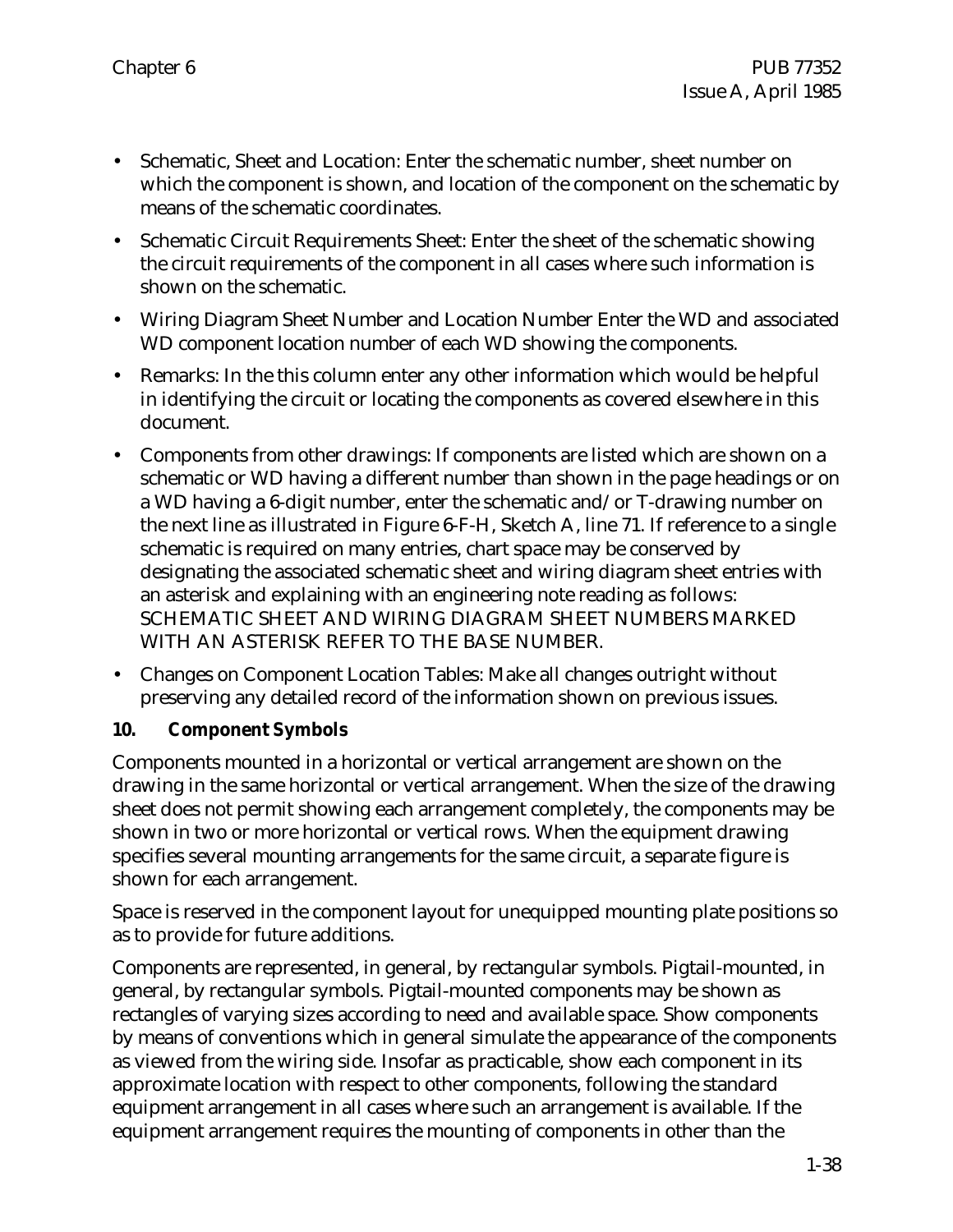normal position, show an explanatory note for ordering information such as mounted upside down. If the standard equipment arrangement specifies two or more mounting positions, show a separate WD figure for each mounting position. Use conventions of the following dimensions insofar as practicable.

- Rectangular component convention: 1.25 inch high and as long as required.
- Relay and similar component terminals: On 0.25 inch centers where lettering of 10 characters per inch is used.
- Feed lines: 2.25 inch long.
- Terminal strip terminals: On 0.50 inch centers where lettering of 10 characters per inch is used.

With the exception of terminal strips, terminal circles are shown within the component symbol in the arrangement in which the terminals appear when viewed from the wiring side. Terminal circles are not shown for the terminations of pigtailmounted components.

Terminals of terminal strips other than those on distributing frames are shown as circles arranged in a horizontal line or lines across the upper portion of the sheet. When convenient from a wiring standpoint, the circles are grouped so as to conform to the stitches which serve particular groups of terminals. If this is not desirable, the grouping most convenient is shown. Local or "Shop Side" wiring is shown as feed lines running downward from the circles, and external wiring is shown as feed lines running upward from the circles. Show the location of terminal strips when the location is not apparent, and show the codes only when they are not subject to variation. Show all terminals of a terminal strip insofar as practical including unassigned terminals. For distributing frame terminal strips, only the portion of strip to which connections are made is shown. Terminal strips to which the external wiring is to be connected are shown on one sheet, is possible. Other components may be shown below the terminal strips when space is available on the same sheet.

Terminal strip terminals are drawn on 0.50 inch centers. Templates provide for terminal spacing of wire-spring relays, while terminals of all other relays are spaced on 0.25 inch centers. Variations are permitted to accommodate special conditions.

Show symbol designations with appropriate notes as required to indicate the position of the terminals on the terminal strip. Following are typical examples.

B - TERMINAL NEAREST BASE OF TERMINAL STRIP. (RIGHT OR BOTTOM TERMINAL FOR TERMINAL STRIPS THAT HAVE TWO FANNING STRIPS).

B1 - TERMINAL NEAREST MOUNTING PLATE OR PANEL. B2-LUG NEAREST BASE OFTERMINAL STRIP.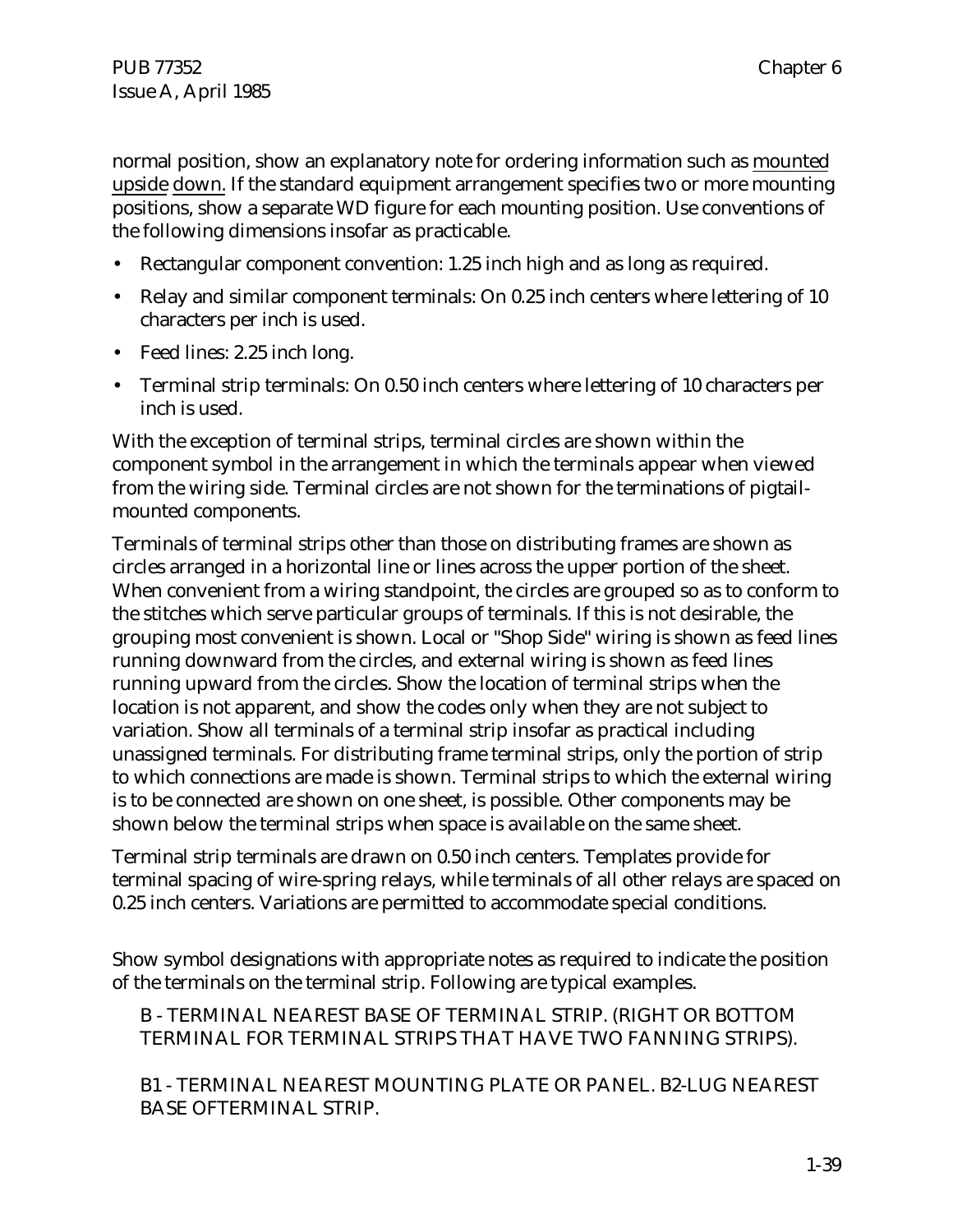E - ADJACENT ROWS (PERPENDICULAR TO THE FANNING STRIP) OF **TERMINALS** 

K - TOP OR LEFT ROW (PERPENDICULAR TO THE FANNING STRIP) OF **TERMINALS** 

K1- TOP OR LEFT TERMINAL ON 203 AND 700A TYPE TERMINAL STRIPS

K2 - TOP LEFT TERMINAL ON 224 TYPE TERMINAL STRIP LOOKING AT LOCAL CABLE SIDE OF STRIP

K3- BOTTOM LEFT TERMINAL ON 224 TYPE TERMINAL STRIP LOOKING AT LOCAL CABLE SIDE OF STRIP

### K4 - RIGHT-HAND TERMINAL LUG LOOKING AT REAR OF TERMINAL STRIP

Designate component terminals to agree with the schematic.

When leads are terminated on surplus terminals of components, the connection is indicated with the symbol DU.

Crossbar switches are shown with 10 horizontal levels of contacts and 10 vertical units on one sheet. A switch with 20 vertical units is shown on two sheets.

The symbol for a jack is a rectangle. For singly and strip-mounted jacks, the ternimal circles within the rectangle are arranged and numbered according to manufacturer's conventions. This also corresponds with the numbering shown on the circuit drawing (Figure 6-F-~. After the arrangement and numbering of terminals for these jacks has been established on this basis, the symbol as a whole may be oriented according to the mounting position indicated on the equipment drawing. For other types of jacks, the left-to-right and bottom-to-top numbering rule based on component orientation in the equipment applies. Symbol terminals are staggered, if this is representative of the physical arrangement of the terminals as seen from the wiring side.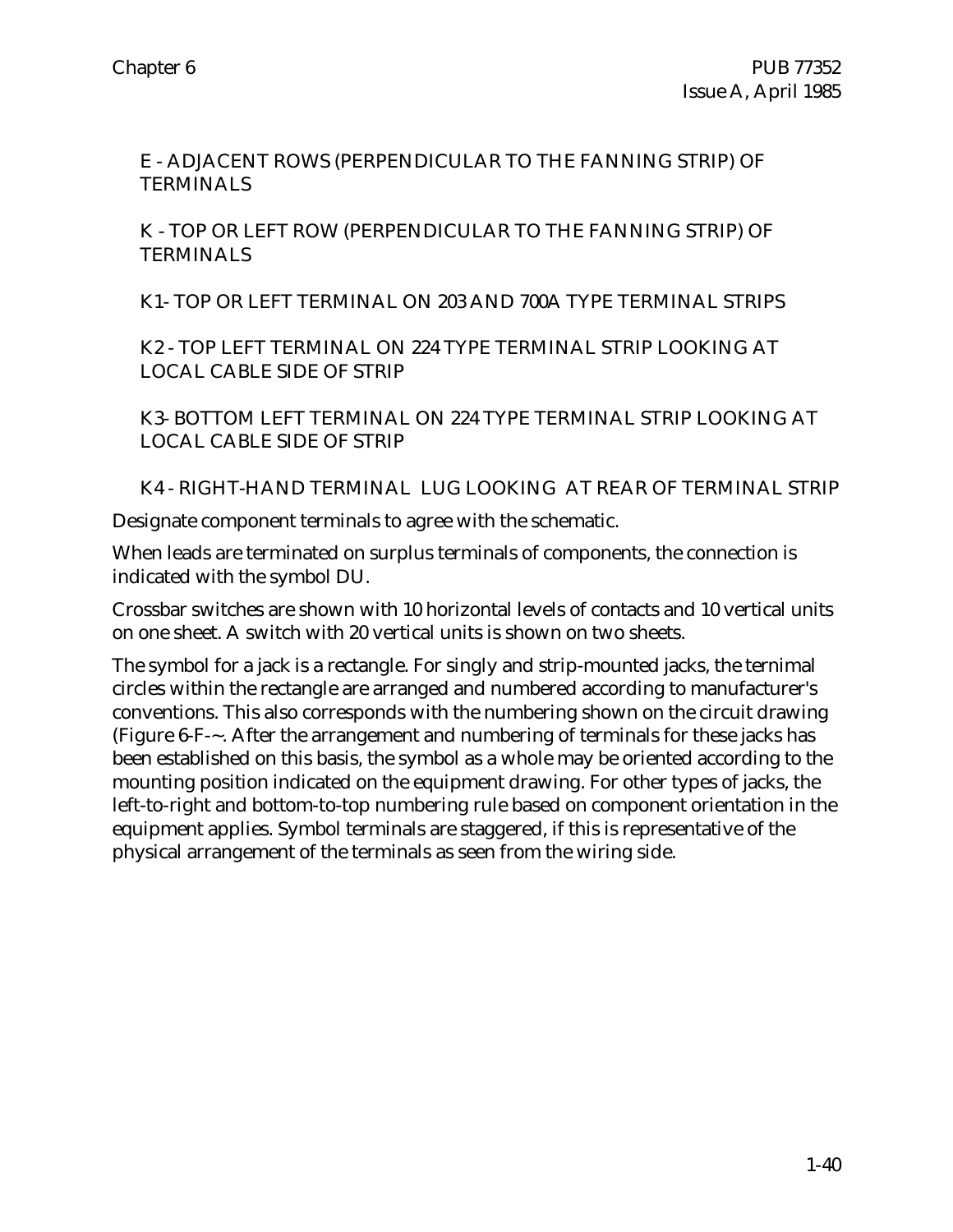# Figure 6-F-J Jack Symbols

The symbol for a key is a rectangle (see figures 6-F-K, L, M). The terminals are arranged according to the manufacturer's conventions and numbered according to the circuit drawing symbols. Quadrant letters prefix the terminal numbers of lever-type keys. The entire key symbol is oriented as shown on the equipment drawing. Levertype key terminals are arranged in rows, but those of turnbutton-or pushbutton-type keys are staggered.

In general, keys are mounted on hinged shelves with the front to the right or bottom or nearest the operator. The position of the front of the key is indicated by the key top view on the schematic. Key conventions are placed on the WD to show the key in the wiring position. Caution should be exercised in the case of keys mounted on hinged or movable mountings to determine the position of the terminal side of the key in the soldering position.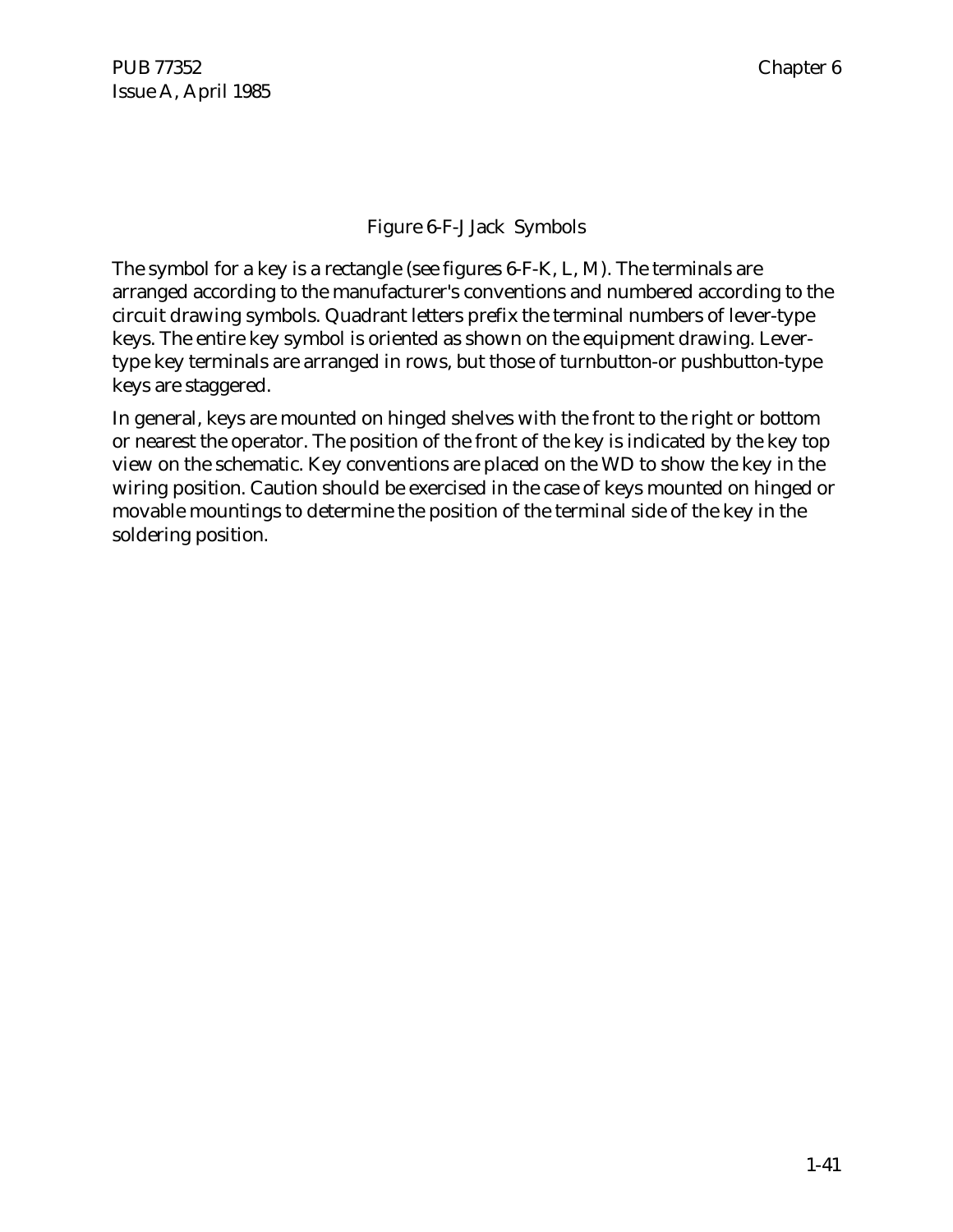**Figure 6-F-K** Lever Type Key

### **Figure 6-F-L** Turnbutton-Or Pushbutton-Type Key

### **Figure 6-F-M** Multiunit-Type Key

Show key top views as required on WDs to cover key codes, functions, etc., which are not shown on the associated schematic.

When more than one key with a nonsymmetrical pileup of the SAME code and SAME function is used in a circuit and the keys are to be mounted in diametrically opposite positions, the key terminals are numbered the same regardless of mounting orientation. Example:

| <b>KFY</b>        | <b>FUNCTION</b> | <b>NUMBER</b> |  |  |
|-------------------|-----------------|---------------|--|--|
| Top Mtd           | А               | J1234         |  |  |
| <b>Bottom Mtd</b> |                 | J4321         |  |  |

When more than one key with a nonsymmetrical pileup of the SAME code or type but DIFFERENT function is used in a circuit and the keys are to be mounted in diametrically opposite positions, the key terminals are numbered left to right regardless of mounting orientation. Example:

| KEY               | <b>FUNCTION</b> | <b>NUMBER</b> |  |  |
|-------------------|-----------------|---------------|--|--|
| Top Mtd           |                 | J1234         |  |  |
| <b>Bottom Mtd</b> | R               | J1234         |  |  |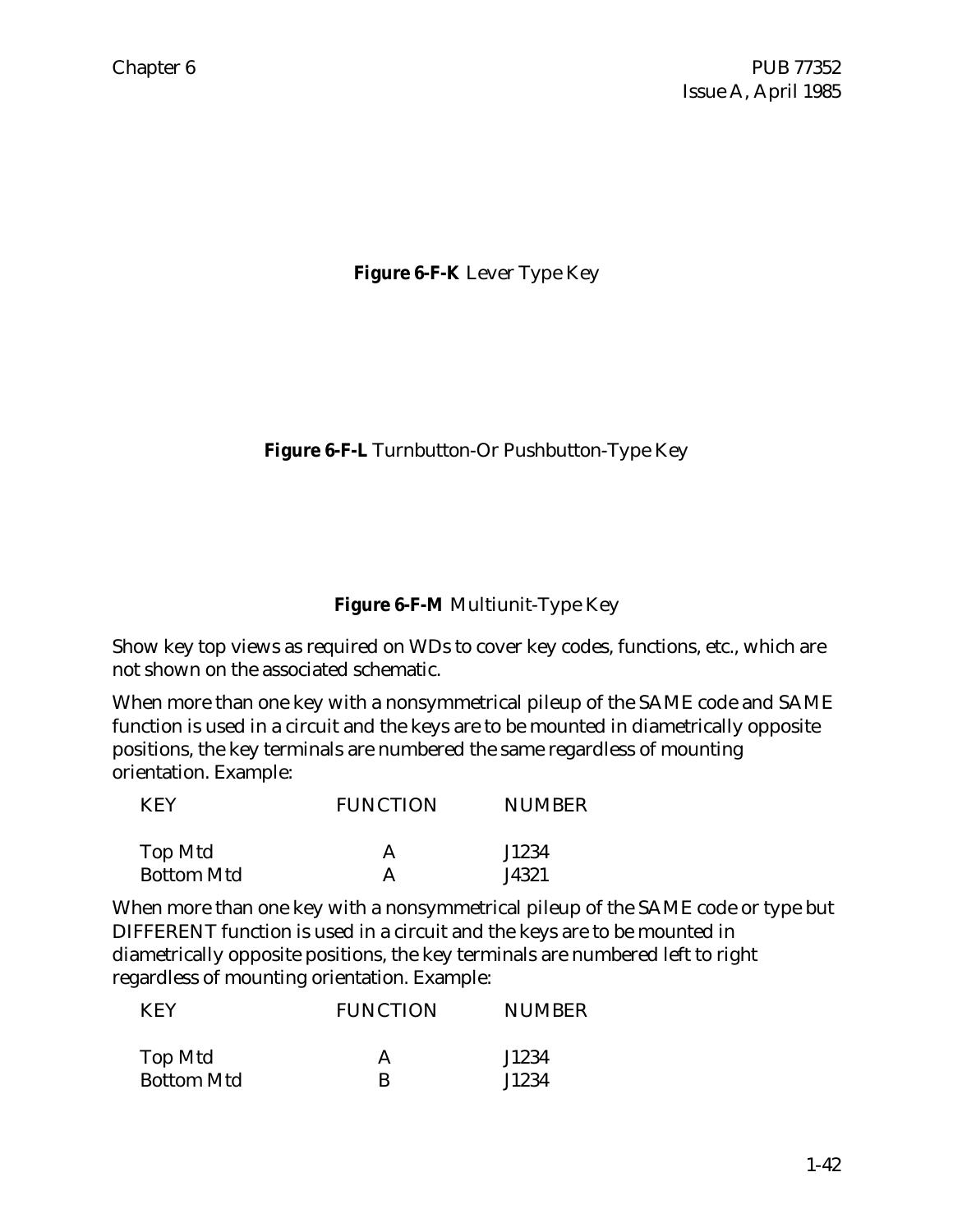If the SD does not agree with the above, the circuit designer should be requested to change the SD; otherwise, Note 76 should be added on the wiring diagram.

When an insulated terminal punching is mounted under the relay mounting screws, the terminal(s) are shown in the relay symbol, preferably in the left-hand stitch. Insulated terminal punchings are used as doubling up points for leads to avoid splicing or to avoid the congestion which would result if an excessive number of leads were brought into a component terminal. Show insulated terminal punchings on WDs in their approximate locations with respect to their associated components. If the terminal punching is to be mounted in the same mounting position with other components, show the terminal punching convention on the center line within the component convention in a position to be determined by the drafting department. The position of the terminal punching convention will depend on the method of bringing the leads out of the component convention, the lead colors, local cable stitches, interference with component designations, etc.

Designate terminal strip and miscellaneous punchings to agree with the schematic drawings and charts. If the same figure or circuit is used more than once in the same position or in other positions, and the punchings require a different numerical assignment, show the punching numbers in a table located as near as possible to the punchings as follows:

- On circuits (as auxiliary signal) which are specified for each panel, the table indicates the punching numbers for the left, right, and middle panels instead of the circuit numbers shown in the above example.
- If a circuit or figures are used in different types of positions and different punching assignment are required, the table for each position is given in a lettered figure and reference made at the punchings as follows: SEE FIG. HA OR FIG. HB AS SPECIFIED. Explain the use of lettered figures in an engineering note.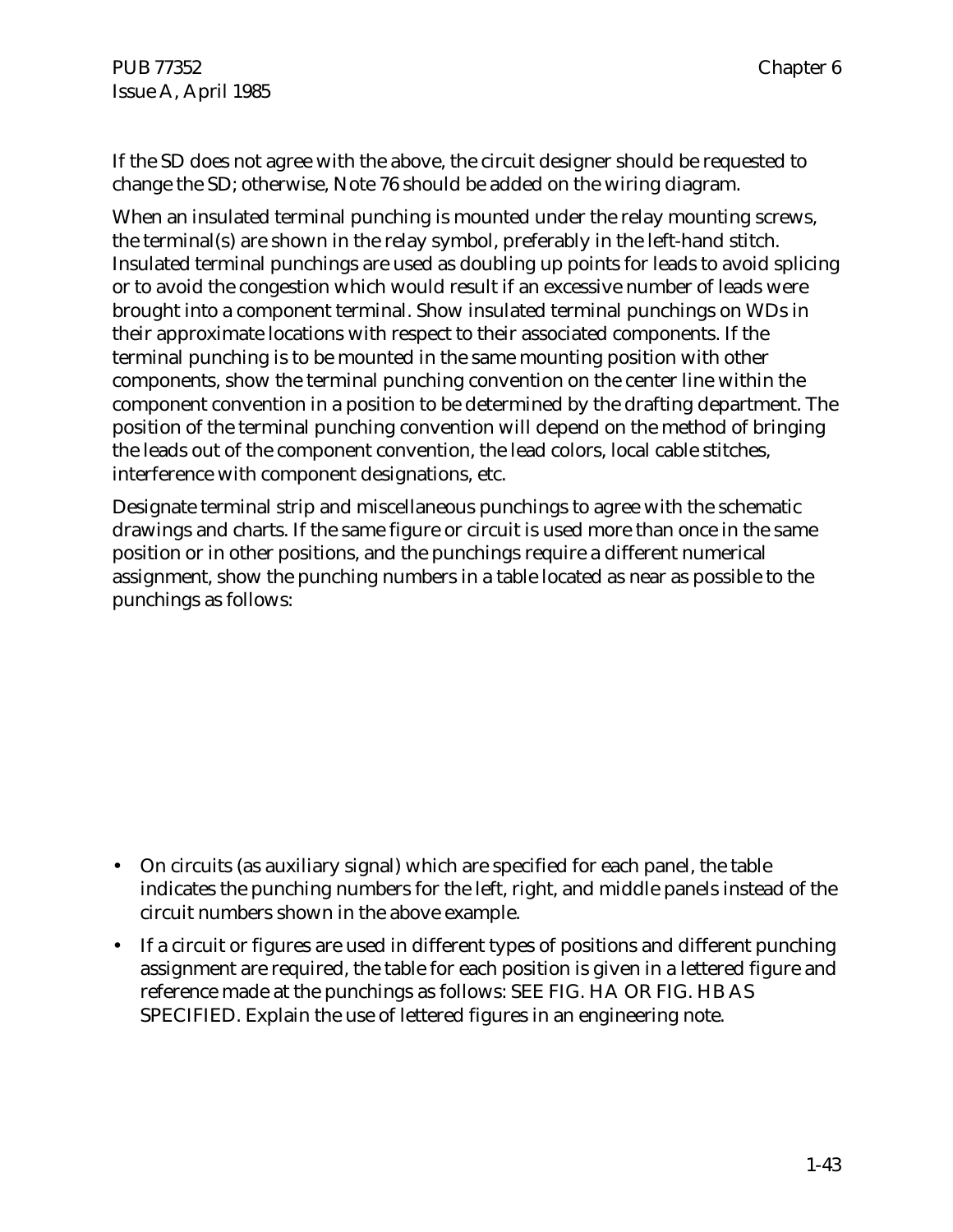### **11. Component Sketch**

When it is necessary to show connections for alternative codes, the symbol is repeated as a sketch SK A, SK B, etc., (Fig. 6-F-N). This sketch shows the component symbol, option, wire colors, pairs, live wire information, etc., but does not include either a base line bracket or feed line terminating numbers. The information shown in the sketch, for example, wire colors, conforms to information given for the code shown connected to the WD.

**Figure 6-F-N** Method of Showing Alternative Components with One Component Shown Connected in Circuit and One Component Shown in Sketch

Components on an equipment product WD are identified by functional or reference designation, code, and descriptive name. The identification is generally arranged within or adjacent to the component as shown in the following:

(R) (Functional or reference design)

18BH (Code)

RES (Descriptive name abbreviated)

When only one terminal strip is shown, the functional or reference designation is omitted. The abbreviation "REL" for relays is not shown except where it is felt confusion would result if it were omitted. When two or more components are shown by a single symbol, as an electron tube and socket, the code and descriptive name of each is given. For components not covered by apparatus code or KS specification, the manufacturer's name and catalog description are shown.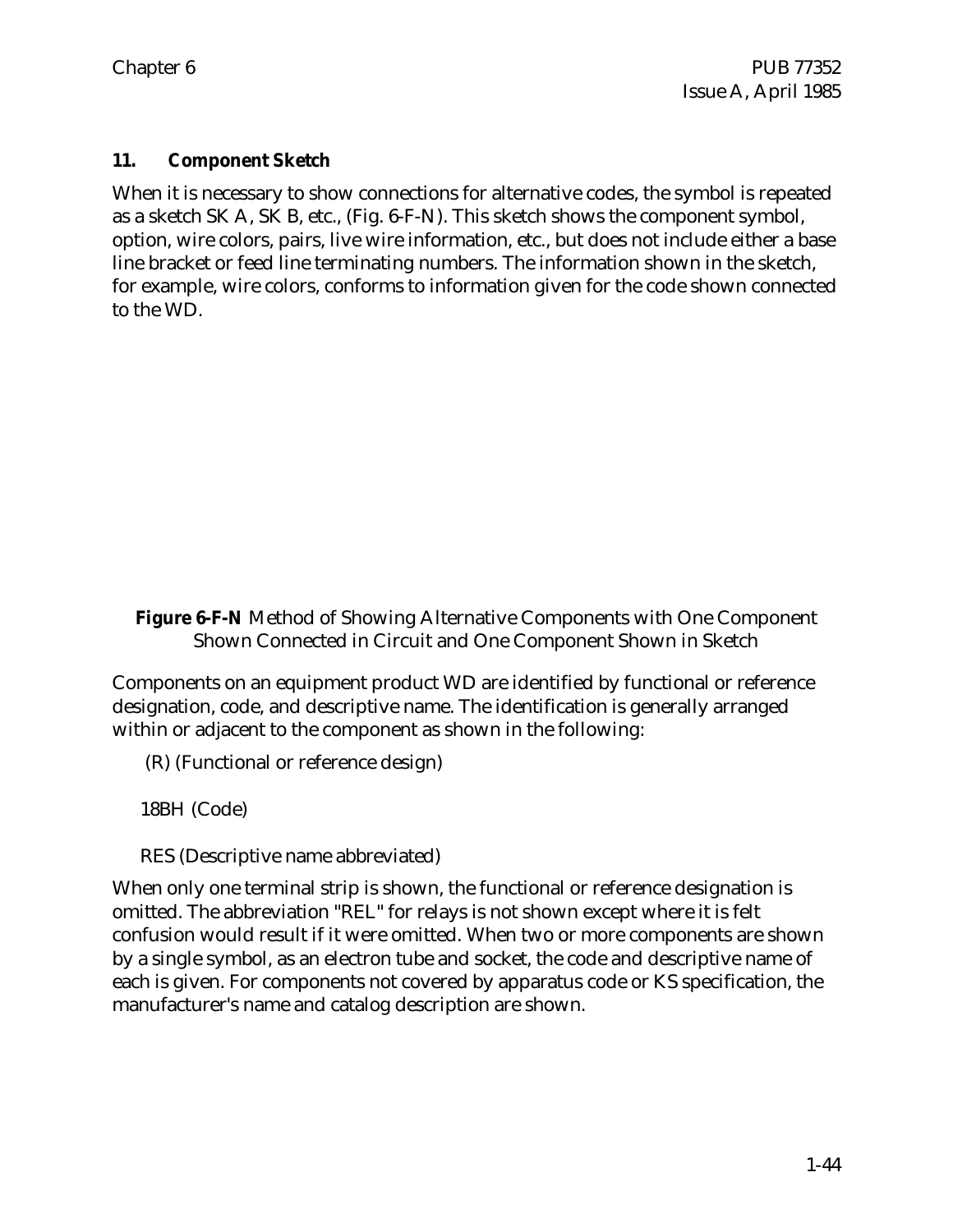When a coded component is available in different electrical values, the particular value desired is specified as follows:

(R3) RES

KS-13490, L3

33k

Resistor, capacitor and inductor values are indicated.

When resistance or capacitance abbreviations or component codes are generally applicable throughout the drawing for a quantity of components, the abbreviations or codes are not shown at or in the component symbol, but are covered by a general note instead. For example:

MANUFACTURING NOTES

UNLESS-CC OTHERWISE SPECIFIED RESISTANCE VALUES ARE D!~ OHMS, CAPACITANCE VALUES ARE IN PICOFARADS.

On WDs, the rated voltage of components, except meters, is shown as single values rather than as the maximum and minimum voltages shown on the circuit drawing. Fuse ratings in amperes (A) are also indicated.

Designate coded equipment, such as, machines, panels, etc., with the specification and list numbers, for example: KS-23455, L1 AND L3: PANEL PER J93802A, etc.

The following method is used in changing component codes on WDs:

- Add the schematic option to the replaced code.
- Add the replacing code with its optional designation. If the replacing code requires a different component convention or connections, show the replacing code connected in the circuit and add an apparatus sketch showing the replaced code and connections as shown in Fig. 6-F-N.
- If space considerations or the condition of the tracing render the above-mentioned (a) and (b) method impracticable, leave the replaced component connected into the circuit and show the replacing component in the associated sketch. In some cases, both the replaced and replacing codes can be covered by a single component convention by adding a designation, such as, SHOWN ONLY ON X COMPONENT, to certain terminals. This is done where practicable in preference to the addition of a component sketch.
- If a change in component codes DOES NOT require optional designations for record purposes, draw a light line through the replaced code and show the replacing code beside it. Engineering notes are not usually required to explain the significance of LINED OUT components on WDs since it is understood that the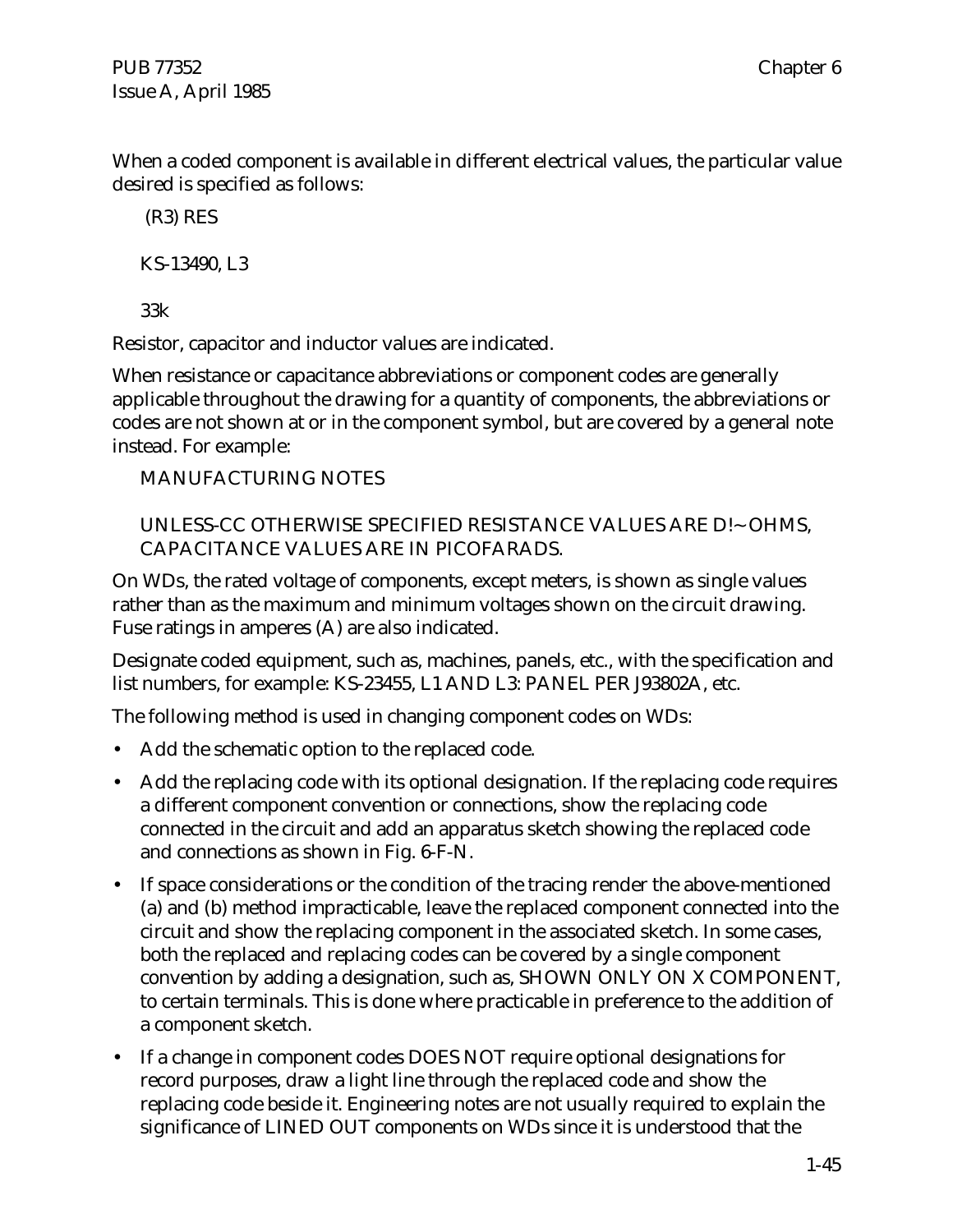replacing codes are specified for new work. If, however, the replacing code should not be specified for all new work, add a reference to an engineering note explaining the application of the replacing components.

A component code is considered as being REPLACED when:

- A REPLACING (different) code is specified to perform the function of the replaced component on new work.
- The REPLACED code should be retained on the WD for record purposes.

Components are replaced in order to permit improvements in manufacturing methods, service life, maintenance, etc. Two components are interchangeable if they are electrically and mechanically equivalent, that is, they perform the same functions, have the same component convention, mounting arrangement, terminal designations, terminal arrangements, etc.

Schematic options are assigned by the circuit designer to both the REPLACED and REPLACING component codes. Schematic drawing changes involving the substitution of nonidentical component codes without optional designations are referred to the circuit designer for the assignment of options.

## **12. Component Location Numbers**

Component location numbers are assigned as follows:

- Assign arbitrary location numbers to each component or any desired division thereof and to brackets. Show the location numbers in large figures, 3/16 inch lettering. Assign numbers from 11 to 99 on each sheet in consecutive order left to right and top down except on sequence switches, multicontact relays, and components numbered right to left or bottom up, in which case assign in that order. In case a single mounting place location is assigned on the equipment drawing for one of two or more different pieces of optional components, assign the same component location number to each component even through it may be shown in separate figures or sketches. With this exception, component location numbers are not duplicated on a WD.
- Reserve component location numbers for unequipped mounting positions. Consideration should be given to the reservation of component location numbers for future requirements, i.e., for brackets, miscellaneous component assignments, etc. which may be required for changes.
- If it is necessary to add components in spaces for which location numbers have not been reserved, assign to the added component, the location number of an adjacent position with a number suffix thus 12-1,12-2, etc.
- If more than one component location number is assigned to a single component, it is essential that the association between component location numbers and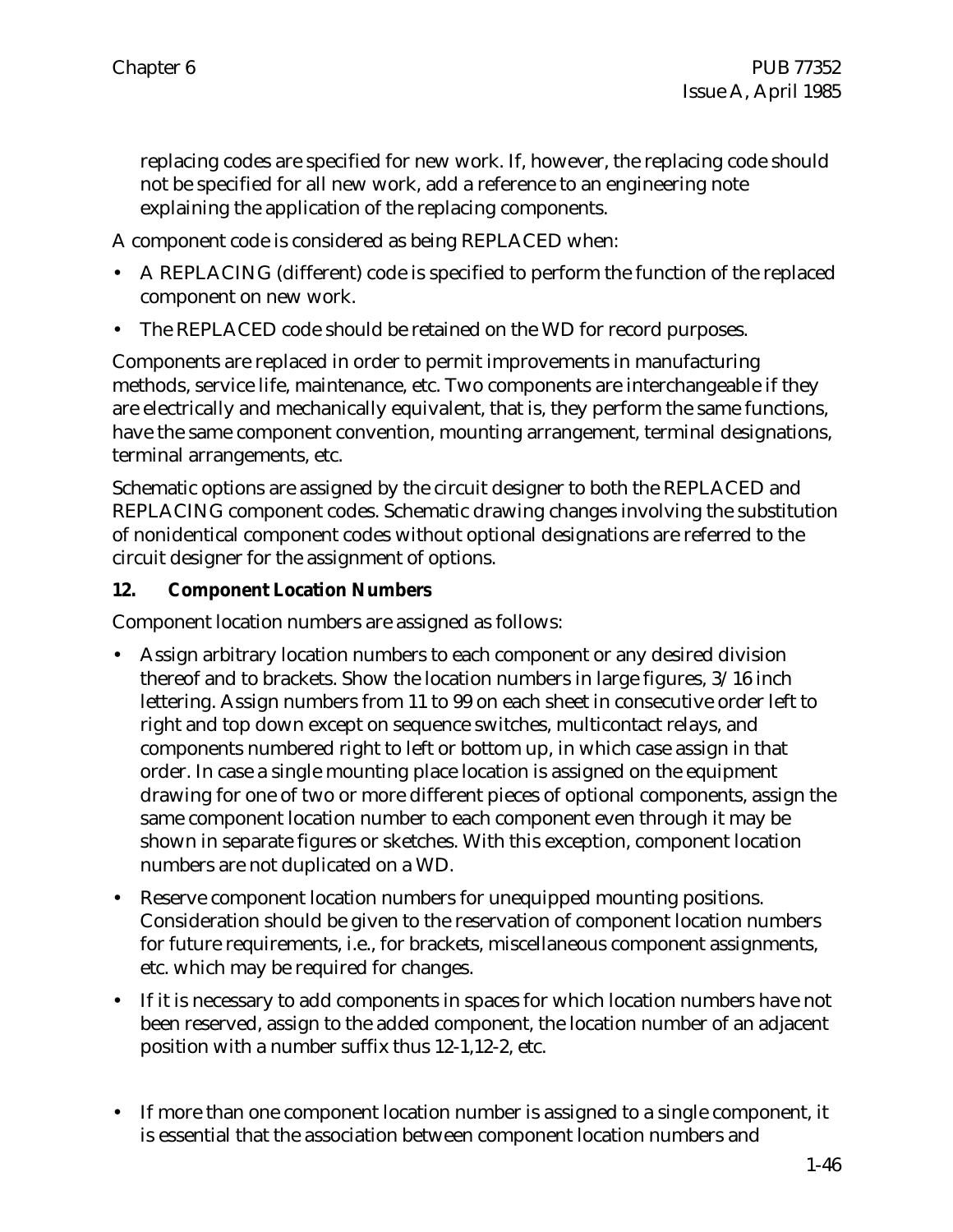component terminals be clearly indicated in order to facilitate the tracing of connections and the assignment of wire colors.

- For connections beginning and terminating on the same sheet, the feed Line terminating number consists of the applicable component location number to which the feed line is directed.
- For connections that begin on one sheet and continue or terminate on another sheet, the feed line terminating number consists of the number of the sheet to which the line is directed followed by the applicable component location number. Thus, terminating number 3319 indicates that the wire run connects at component location 19 on Sheet B33.

When one or more figures are required ill addition to the main figure to cover optional features or improvements, the components in these figures are generally assigned location numbers in regular sequence in accordance with component mounting positions. If components of two optional figures mount in the same position, both components are assigned the same location number. Connections may then be shown between the main figure and optional figures, either through base lines or through brackets, as though the optional figures were part of the main figure.

Although a location number is not always indicative of a stitch, in general, no color is duplicated within a group of wires associated with a location number. Components with many terminals should be divided into groups consistent with stitching requirements and a location number assigned to each group. When the terminals of a component, usually a terminal strip, are not shown grouped according to stitches, the location number may be disregarded in assigning colors.

For the U-, Y- or similar type, relay, show a second component location number with the component convention if the number of terminals in the row with the greatest number of terminals exceeds seven. Indicate the association of component terminals and location numbers by showing a wider space between terminals where the second component location number is shown, and place them directly opposite each other to approximately divide this row of terminals equally between the two location numbers. If this row includes an odd number of terminals, associate the greater number of terminals with the left component location number (see Figure 6-F-P). Ill order to provide for the possible replacement of a relay by a different relay with a greater number of terminals, reserve a second component location number in each case where a single number is assigned.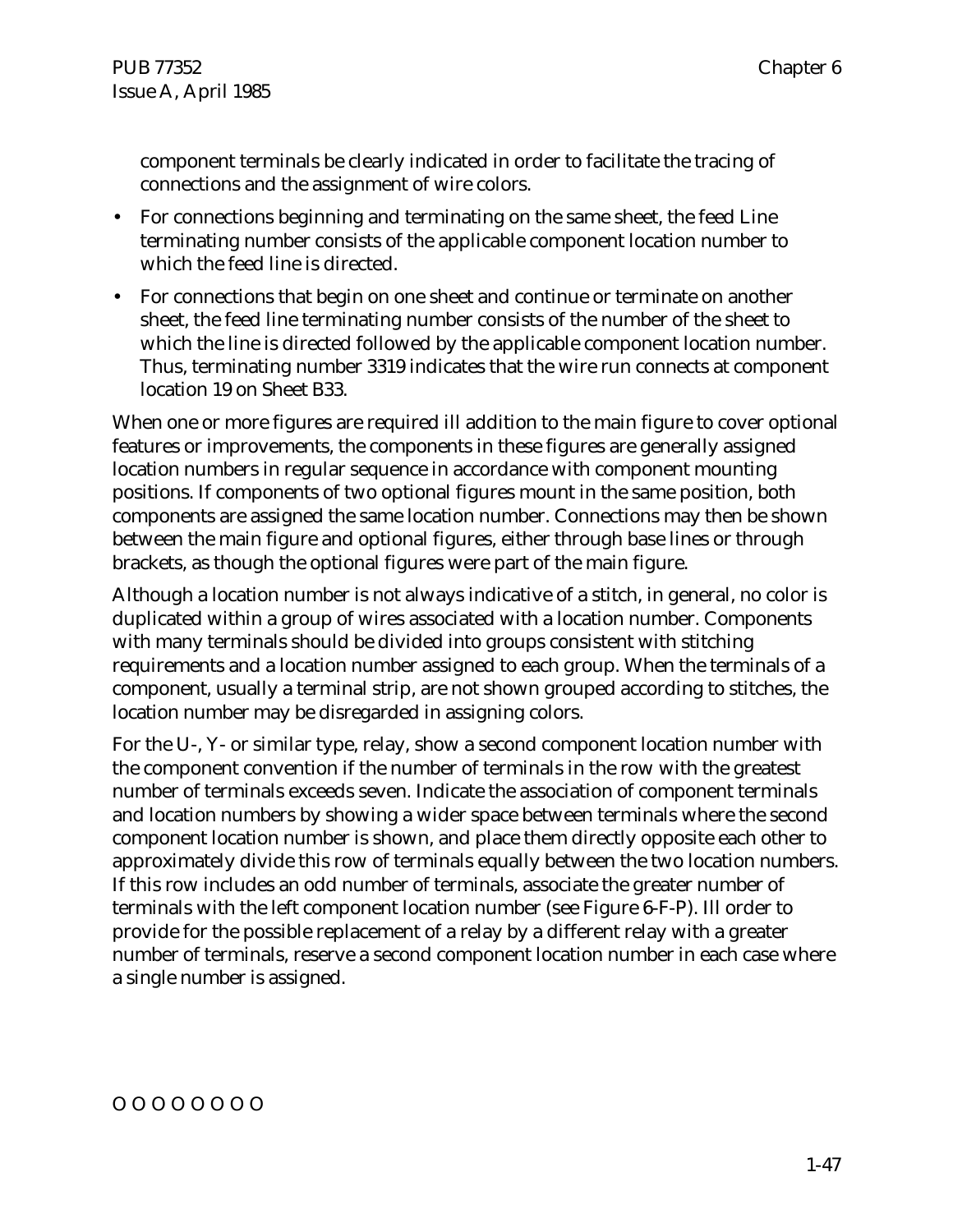**Figure 6-F-P** Location Numbers and Stitch Relationship In U-Type Relay

When wire-spring relays are connected to cable arms in a horizontal position, three stitches are shown for the conventional relay and four stitches for the type with 24 make contacts.

For wire-spring relays connected to cable arms in a vertical position, two or three stitches may be indicated, but no more than fourteen usable terminals are included in any one stitch. Individual, fixed-spring terminals are not regarded as usable unless the associated make or break terminals (or both) are present. For methods of indicating two and three stitches, see Figure 6-F-Q. When two stitches only are necessary, an extra number is reserved for possible future replacement of the relay by one requiring three stitches.

**Figure 6-F-Q** Stitch Indication for Typical Wire-Spring Relays Connected to Cable Arms in Vertical Position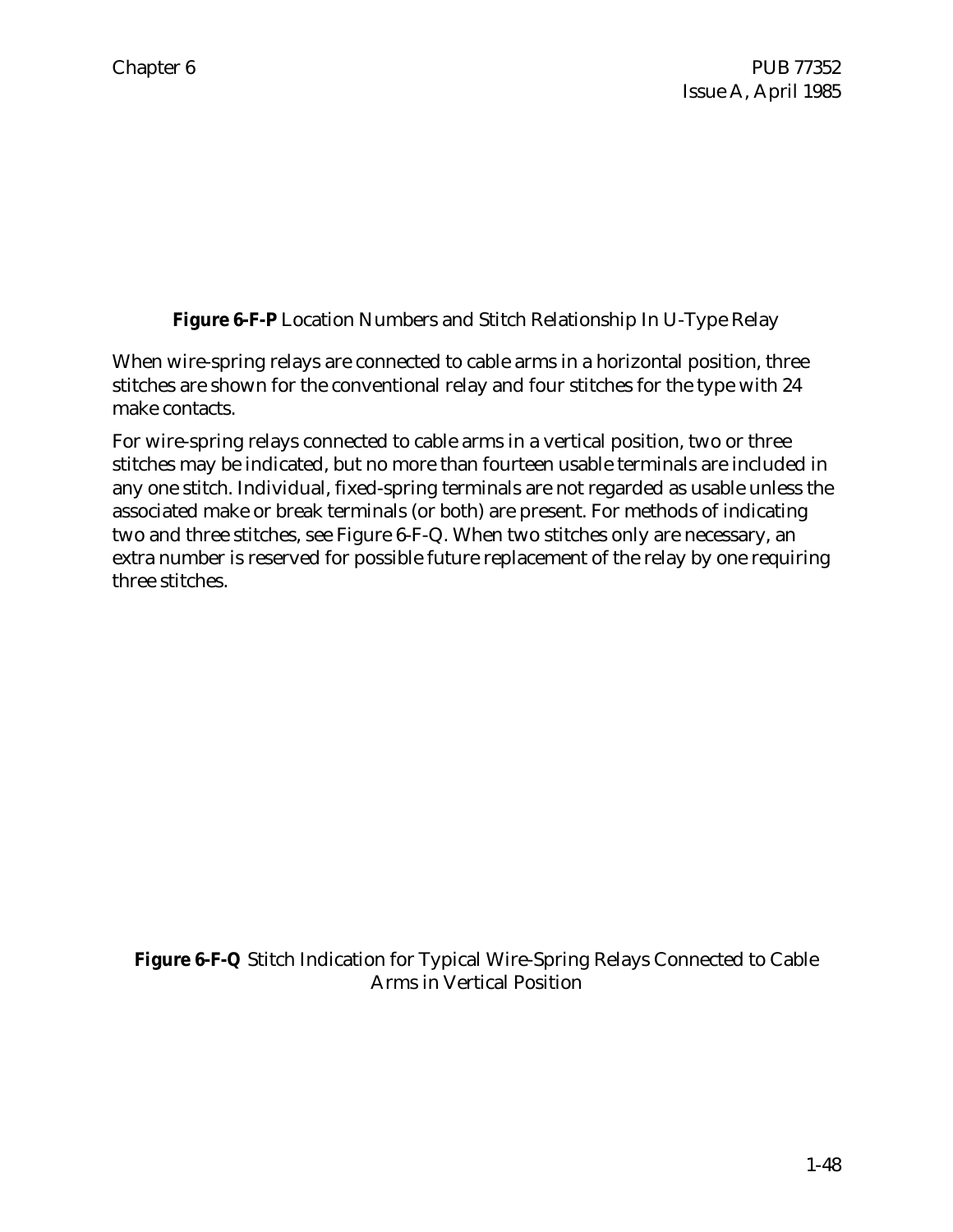# **13. Figures**

A WD figure usually represents the connections of the associated circuit or apparatus figure.

Whenever possible, WD figures are designated to agree with the circuit figures of the conventional-type circuit drawing or with the apparatus figures of the detachedcontact-type-drawing. On 6-digit T drawings, assign the numbers f from one up disregarding the schematic numbering. For example: Fig. 2, 3, and 8 of the circuit drawing are always required for a particular equipment order and are, therefore, included for convenience in one WD figure designated "FIG. 2." In this case, correspondence of the remaining circuit and WD figures is illustrated in the following.

- When the size of the figure requires that it be shown on more than one sheet, the second and subsequent appearance of the figure will be designated, for example, as FIG. 2 CONT.
- On installer's and cabling figures where the same figure is shown on more than one sheet, designate each appearance of the figure as being continued. For example:

If Figure Appears On Two Sheets

1ST APPEARANCE FIG. H1 (CONT A3)

2ND APPEARANCE FIG. H1 (CONT A2)

Figure Appears On Three Sheets

1ST APPEARANCE FIG. H1 (CONT A3, A4)

2ND APPEARANCE FIG. H1 (CONT A2, A4)

3RD APPEARANCE FIG. H1 (CONT A2, A3)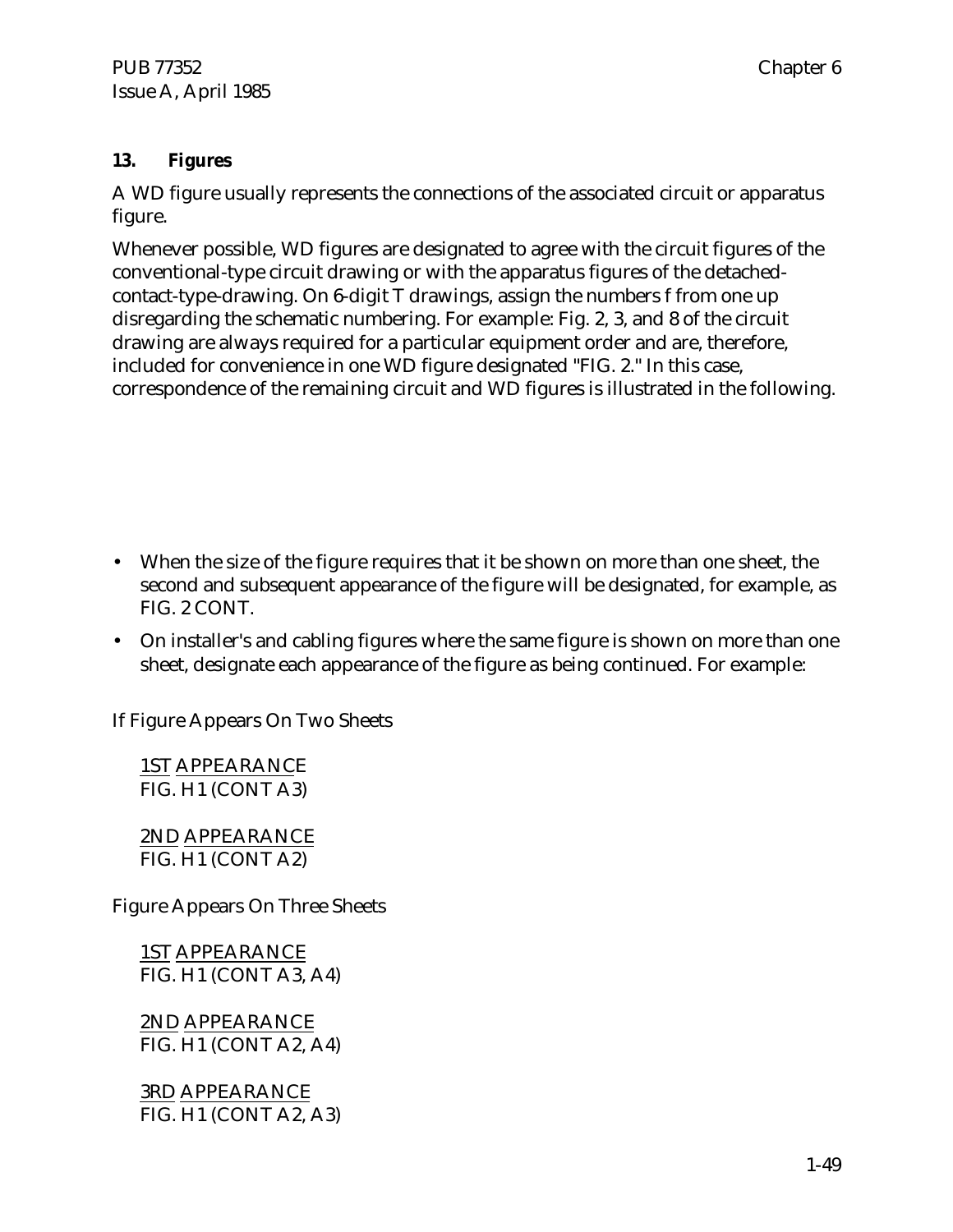• Within the Operating Telephone Companies of U S WEST, cabling figures or other assigned by the manufacturer are assigned with the letter H starting with H1 for switchboard cabling figures (installer's outside of unit wiring) and HA for any figures other than cabling figures that are manufacturer-assigned.

Optional conditions may be shown as separate figures, generally designated FIG. A, FIG. B, etc. A lettered figure is a secondary figure that can not be specified without a numbered figure.

When connections are required between two figures on the same or on different sheets, the terminations and lead identification information should be shown in each figure. In order to avoid the possibility of listing such leads twice (once under each figure), information should be furnished to show from which figure the leads are run. The figure from which the leads are considered as being run is termed the controlling figure and the figure to which the leads are considered as being run is termed the NONCONTROLLING figure. For example, if FIG. A and FIG. B represent options associated with FIG. 1, the leads between FIG. 1 and FIG. A are specified and the leads between FIG. 1 and FIG. B will be required only when FIG. B is specified. In this case FIG. A and FIG. B are controlling figures, and FIG. 1 is the noncontrolling figure. The method of designating such leads to indicate the controlling figure is covered is a subsequent paragraph.

If applicable, show the rating of all figures which have a rating DIFFERENT from the rating of the drawing. Designate figures and associated notes which are not to be specified on future work "Mfr Disc." It is unnecessary to add a note to explain such a change in rating, for example, FIG. 6 (MFR DISC.), FIG. C.

The figure designation such, as FIG. 1, FIG. A is shown slightly above the figure. The character size for figure designation is 3/16 inch.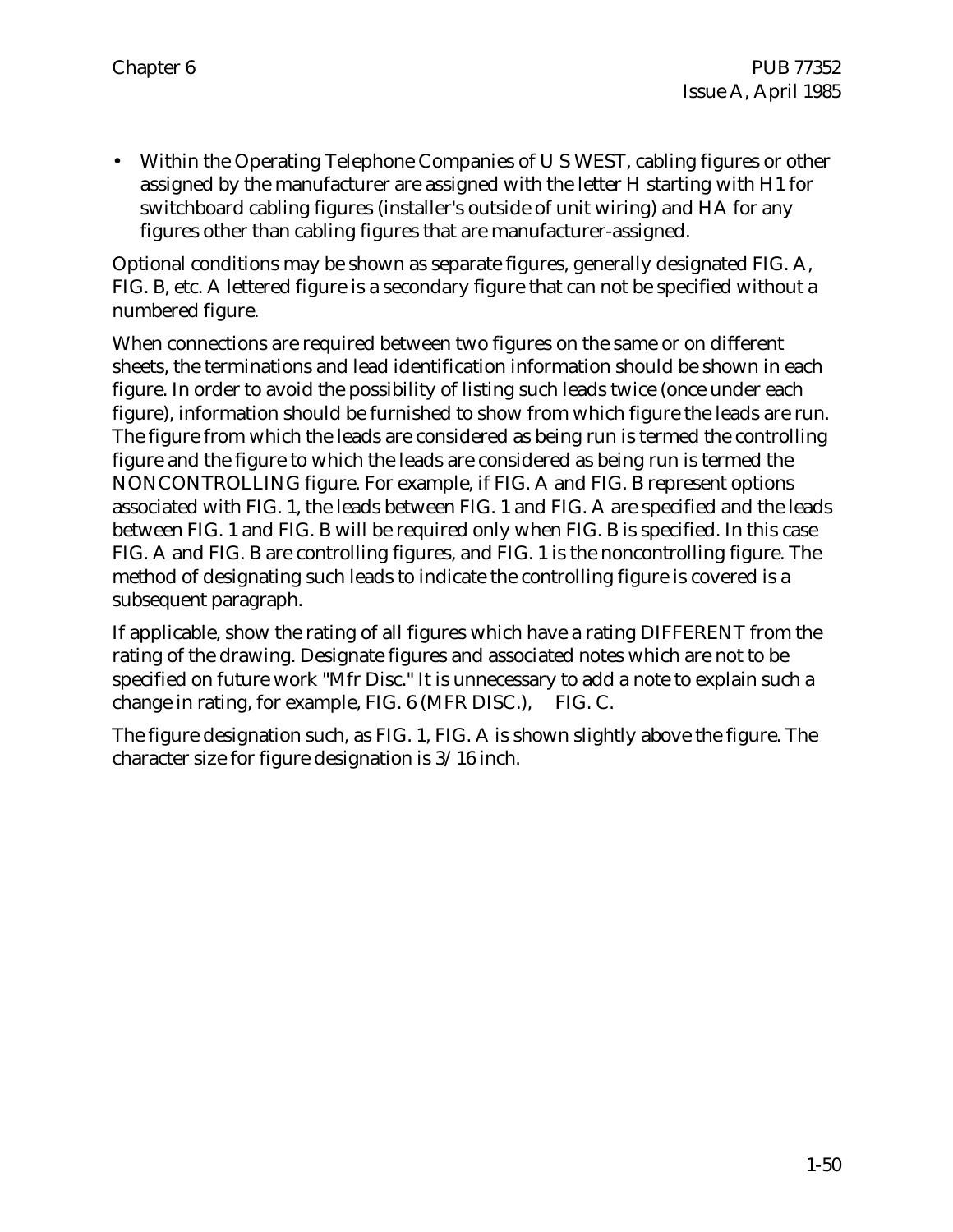Arrange the figures on the tracing to indicate their importance and association and also to make the most economical use of the space. This will generally be accomplished by placing the principal figures toward the top and center of the tracing and showing the secondary figures at the sides and bottom. Place the secondary figures as close as possible to the point of connection to the principal figures when the connection is indicated by means of bracketed stubs.

An added new figure replacing an existing optional figure is located on the first available sheet with room.

The base line method and the bracket method may be used to show connections between figures. In the bracket method, feed lines are brought out from a base line to a bracket and destination indicated at the bracket.

The base line method of connecting figures, whether basic or optional, is used whenever possible. Bring leads to the base line and show component location number on which the leads terminate.

Figures are connected by means of brackets only under the following circumstances.

- When the figures are on drawings with different drawing number bases.
- When terminations are variable and the listing of location numbers on feed lines would result in a crowded layout.
- To avoid showing the same notes at many individual feed lines.
- Where the grouping of leads as stubs would simplify the drawing or avoid the repetition of running information, notes, etc.
- Where connection is or may be made with switchboard cable.

Methods of showing brackets depend on whether the bracketed connections are to be made directly to components or indirectly through terminal strips.

• Brackets that contain direct connections between figures are shown as indicated in Figure 6-F-R. No more than ten feed lines are grouped under one location number.

**Figure 6-F-**R Bracketed Feed Lines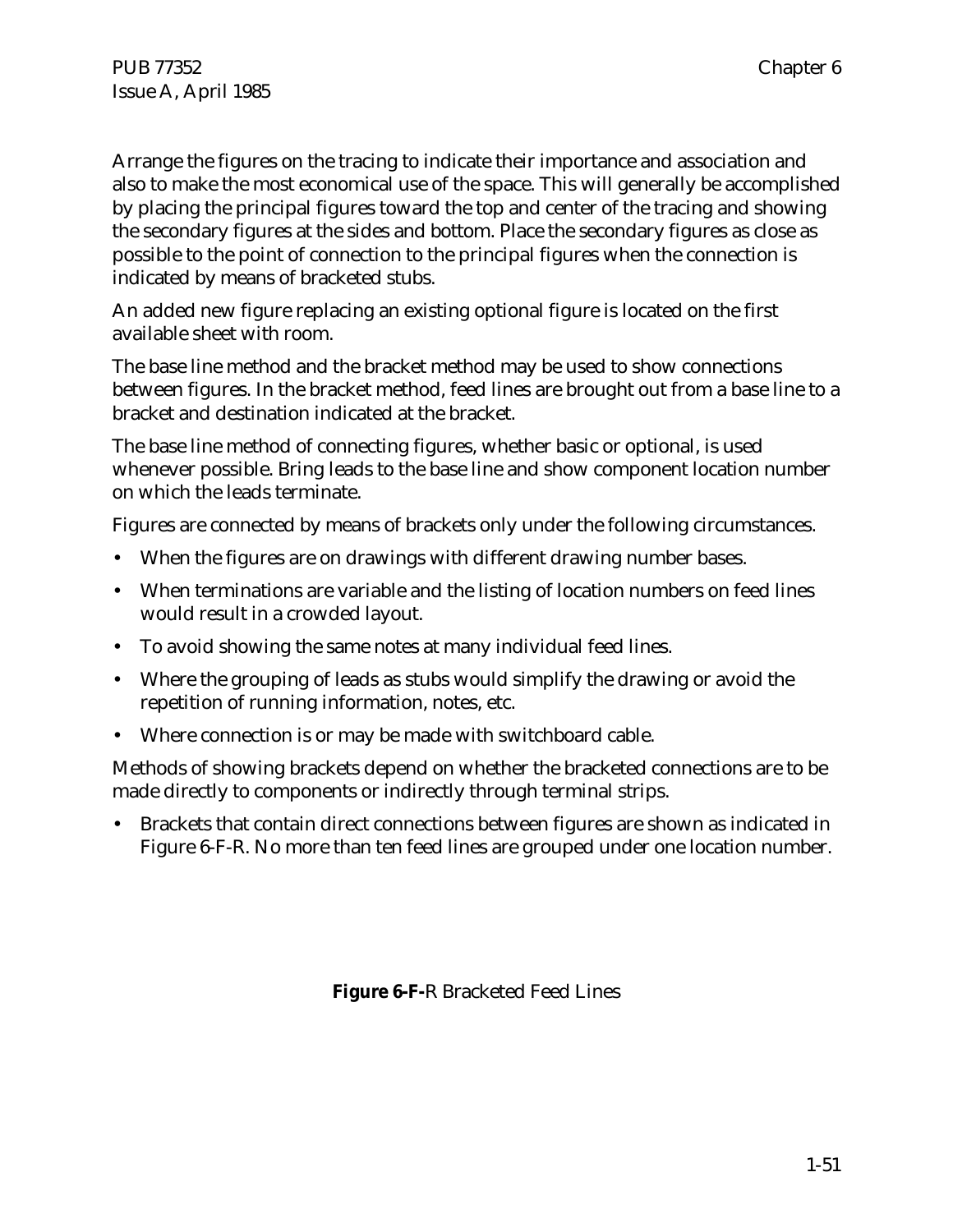• Bracelets that contain external connections to terminal strips may be shown in several ways. Particularly applicable to small circuits are the method(s shown in Figure 6-F-S. For large circuits, an entire sheet may be devoted to showing external connections. In such instances, the drawing should be organized with respect to the type and number of terminal strips to be shown, the number of circuits served by each terminal strip, supplementary cables, if any, between terminal strips, etc.

**Figure 6-F-S** Methods of Showing External Connection In Brackets

Bracelet Destination Indication:

- For connections between figures on the same drawing sheet, the destination of the bracketed lines is indicated; for example, TO FIG. 2.
- For connections between figures on different sheets, the sheet and figure number is indicated; for example:

TO SHEET 38, FIG. 14 or (on revisions only of old drawings not in multisheet form) TO T-00000-00, FIG. 5.

- For connections between drawings with different drawing number bases, the title of the circuit to which the bracketed lines are directed is indicated; for example: TO OSCG CKT.
- If (b) and (c) apply optionally to the same bracket, the instructions contained in both subparagraphs are followed.

Controlling and noncontrolling figure brackets: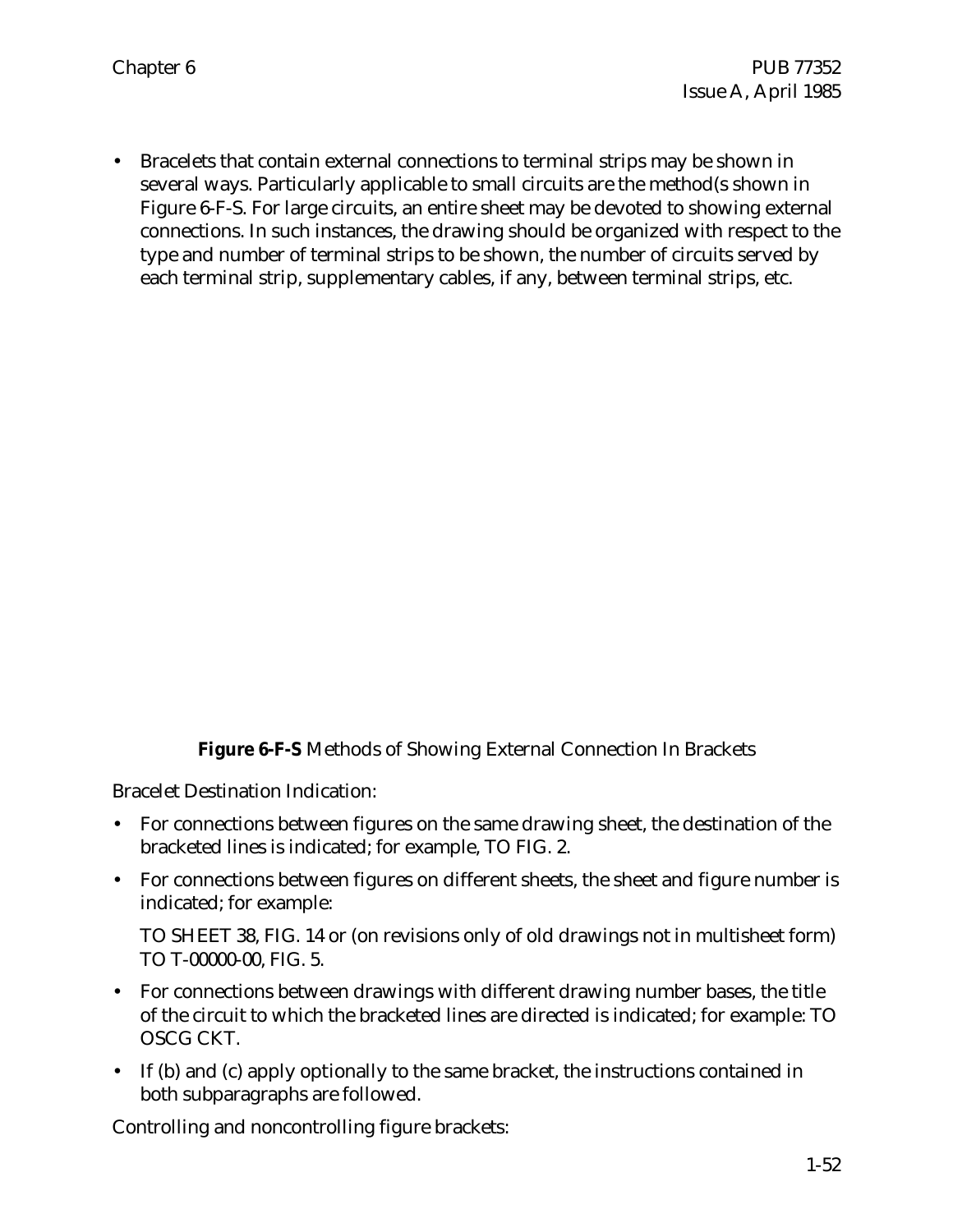- The controlling figure bracket is designated TO -- (These wires are connected whenever this figure is specified.)
- The noncontrolling figure bracket is designated FROM -- (These wires are connected only if the controlling figure is specified.)
- If the control of the connecting leads is variable, that is, in some cases they are to be run FROM the stubs and in other cases they are to be run TO the stubs depending on the methods used in preparing the connecting drawing, show the stubs with both a TO and FROM designation similar to those shown in Figure 6-F-T.

**Figure 6-F-T** Variable Figure Brackets

# **14. Universal Wiring Figures and Associated Equipment Figures**

Universal wiring figures showing wiring only, to be equipped in accordance with other figures, are prepared by the same methods that are used in preparing fully equipped figures except for the omission of the circuit components. Show the terminal strips (if furnished) and all component location numbers. Show the leads to each piece of circuit component terminated at the position of that component bracketed with a designation, such as, TERMINAL AT POSITION OF (L~ RELAY.

Equipment figures for use with universal wiring figures furnish complete information on all leads that are to be connected so that leads may be traced for maintenance through their entire length without references to the universal wiring figure. It is not necessary to show in an equipment figure wiring which is not connected, but may be included in the local cable for connection when other figures are specified.

## **15. Options**

Whenever possible, assign numerical and lettered options to agree with those of the circuit drawing. If additional options are required for manufacturing purposes or if a schematic variable is not assigned a lettered or a numbered option by the circuit designer, the manufacturer assigns an option. Show optional designations on the WDs at each optional point of connection. All options have either a record or nonrecord status.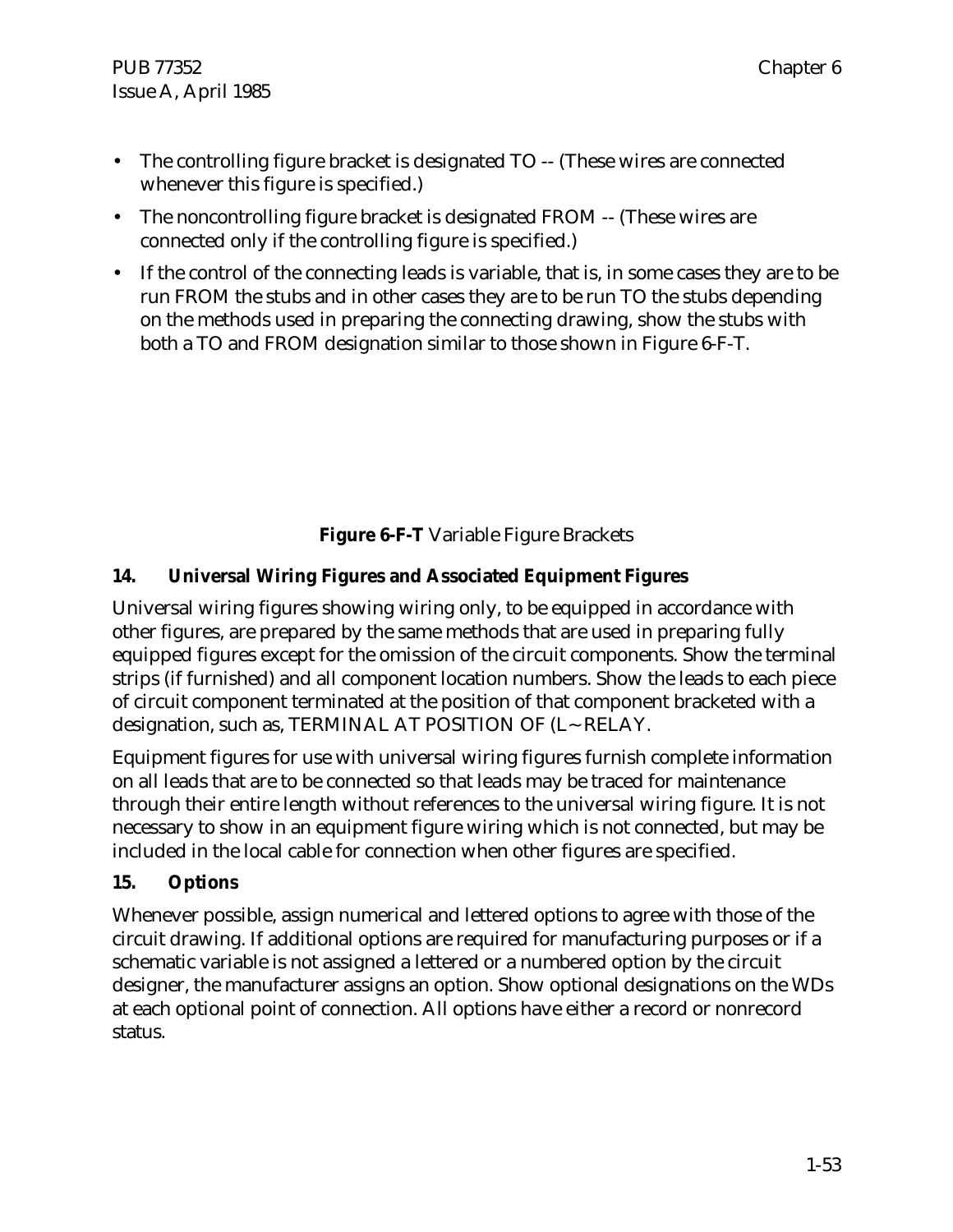Record options are those which Operating Telephone Company records should be maintained. All schematic options are record options unless otherwise indicated in an information note on the circuit drawing. Record option designations are enclosed in a double circle. The diameter of the outer circle is 0.50 inch, and the inner circle 0.25 inch, approximately. The double circle may be elongated to accommodate multiple designations.

Nonrecord options are those for which central office records need not be maintained. The status of these options is indicated in an information note on the circuit drawing. Nonrecord option designations are enclosed in a 0.25 inch square These options consist of minor wiring variations as follows:

- Different plug-in pads for different transmission conditions, for example, the 89 type resistor.
- Straps or cross-connections required to make effective certain features which are subject to change by the operating personnel to meet the requirements of changes in circuit assignment or varying service conditions.
- Strapping of components to give certain filament voltage, tone intensity, transmission loss, percent break or pulse speed change in timing, compensation for trunk loop resistance change in gain of repeater, etc.
- Connection to transformer windings to convert from a high-to-low trunk impedance or vice versa.
	- **Note:** Option letters may be assigned to these variables on the schematic drawing in order to facilitate references in circuit notes, circuit descriptions, etc. When such variables are assigned option letters on the schematic drawing, they should be marked with suitable notes indicating their nature, for example: OFFICE WIRING LlST RECORDS NEED NOT BE MAINTAINED FOR THIS WIRING. When variables of a nonrecord nature are not assigned option letters, they may be covered by items in notes or charts on the schematic drawing.

Method-of Indication:

- When wiring only is optional, the option designation is directed with an arrow to each optional feed line.
- Components are considered optional if one or two or more differently coded pieces may be specified to perform a single circuit function on schematic features, requirements, etc. The method to be used in showing optional components on WDs is dependent on the method used in the schematic, the grouping of schematic figures on the WD figures, etc. The option designation is usually shown within the component symbol. For pigtail-mounted components, however, the option designations are shown on the outside. Component options are not shown on feed lines emerging from the optional component (see Figure 6-F-U, feed lines from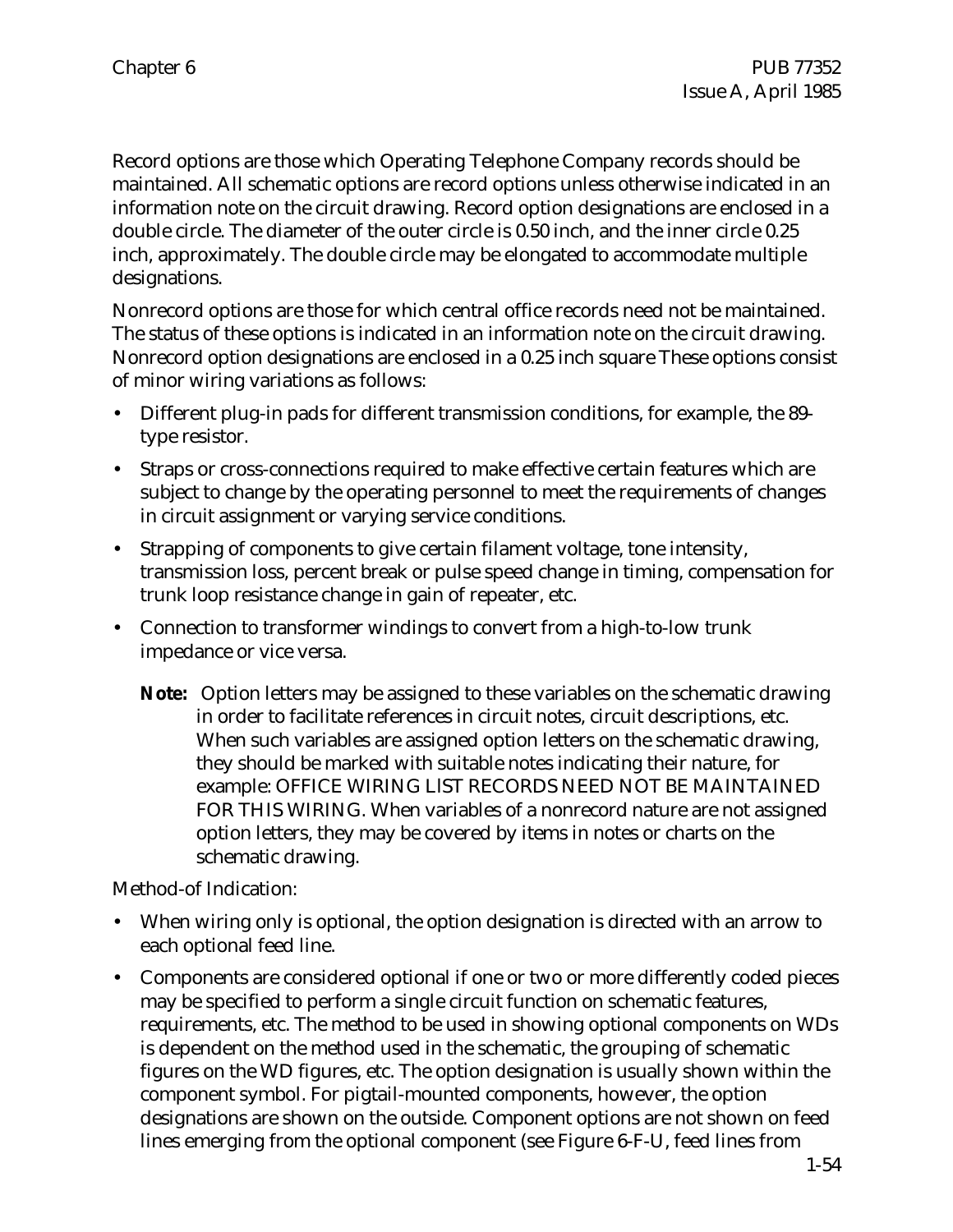components 13 and 14). The component option is, however, shown on the feed lines representing the other ends of the connections, when connections at the other ends are optionally connected to a component which is either basic or of a different option (see Figure 6-F-U feed lines from component 12). If optional component codes are assigned on the schematic without identifying letters, assign options to the various codes and request the circuit designer to change the schematic to agree. If the Listing of all the codes at the component convention would cause congestion, show the codes and options in table form with a reference at the convention. For example:

**Note:** Pigtail apparatus mounted by means of wire terminals (pigtails) are designed as apparatus options, not apparatus and wiring options.

**Figure 6-F-U** Optional Components and Wiring

Conditional Wiring Symbols (OC, OL, AND LP):

- On WDs feed Lines are designated LP aoop) or OC (omit connection) to ensure circuit continuity when the associated component is not always furnished and OL (omit wire) to show omission of a wire when either of the two components is not always furnished. For an example of the use of these terms, see Fi~re 6-F-V. OC and OL are used only for surface wiring, whereas LP is used for local cable wiring.
- At times, variable wi~ng may be identified by notes which limit the scope or application of the wiring. The notes are shown by means of brackets or arrows at the affected feed line.

**Figure 6-F-V** Use of Designation OC, OL and LP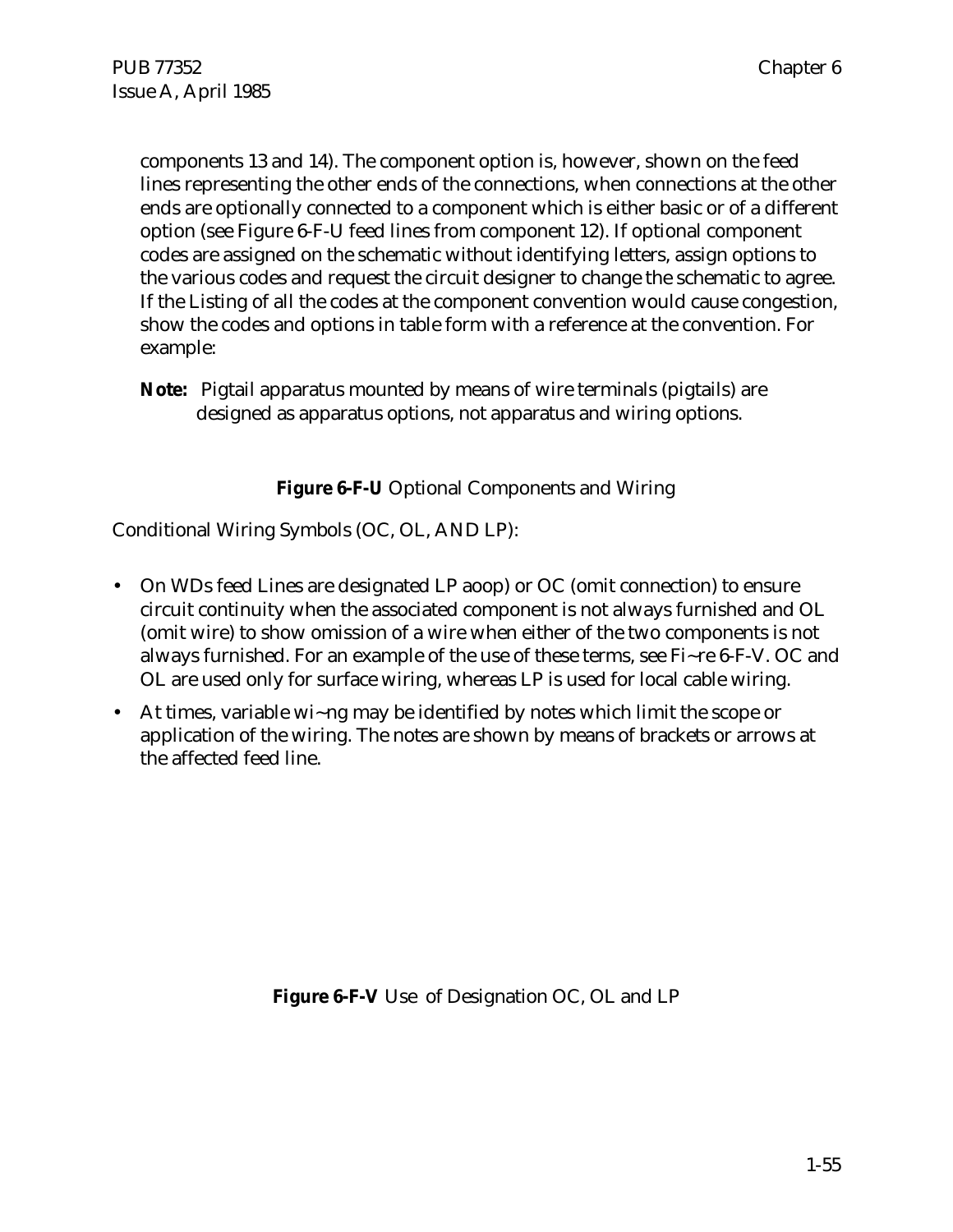**Note:** Both surface wire and locsl cable runs are shown. Components 13, 14, and 15 if the option is furnished. If the option is not furnished, only components 12 and 14 are connected. The designation OC on the feed line from the component 13 indicates that if component 13 is not furnished, the run continues on to component 14. The designation OL on the feed line from component 14 indicates thst if component 15 is not furnished, the wire is omitted. OL always indicstes that what follows is optional. The local cable run connects 12, 13, and 14 if the option is fur~ushed. If the option is not fur~ushed, the run connects components 12 and 14. The designation LP on the feed line from component 13 indicates that the wire loops at component location 13 and continues on to component 14 if the option is not furnished.

Optional wiring that is to be provided but not connected is shown as local cable for circuits that include local csble and surface wire. Unconnected surface wiring csnnot be provided. However, local cable wiring can be furnished in the cable form unconnected, but available for future use.

When a number of coded components are represented by a single symbol and listing of the codes at the syrnbol would cause crowding, the codes and options are tabulated on the ~me sheet and a reference to the table is indicated at the symbol (see Figure 6-F-W).

**Figure 6-F-W** Table of Component Codes and Options and Methods of Reference

### **16. Wiring, Wiring Methods, and Switchboard Cables**

With the possible exception of cross connections, the gauge and code of all wires on a WD are specified. Generally, the major portion of the wiring can be covered by one or two manufacturing notes, for example, ALL WIRES INCLUDlNG WIRES lN SWll CHBOARD CABLE SHOULD BE (gauge and code) UNLESS OTHERWISE SPECIFIED. If possible, codes should be indicated whenever switchboard cables are specified. Show manufacturing notes to explain all wiring symbols, such as splice, crossconnection terminal, screw connection, etc. (see Bell Communications Research PUB a3351, Wiring Symbols, Wiring Abbreviations, and Definitions Wiring and Cabling, for symbo~s).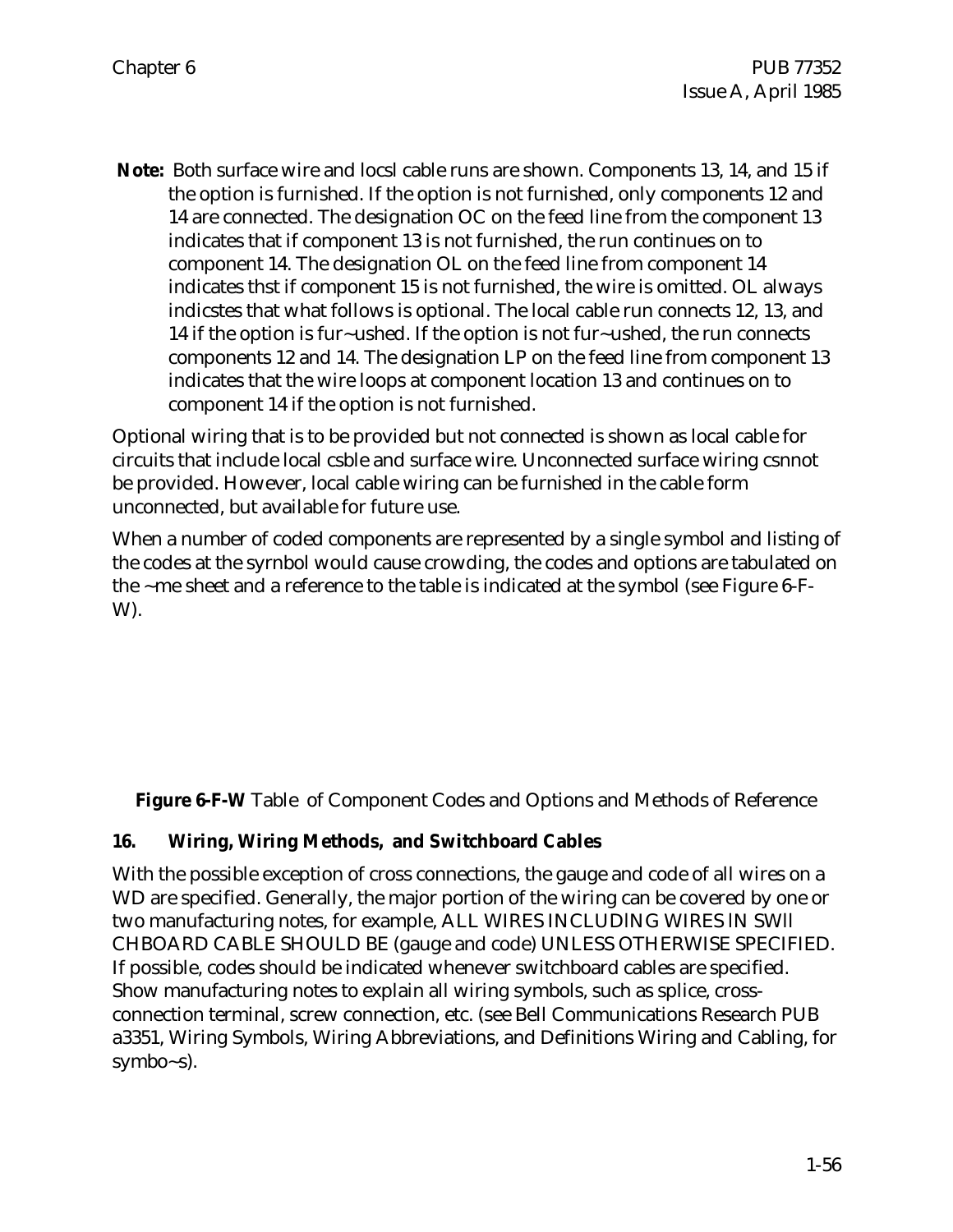Generally, color, gauge, and code of cross-connection wire is not specified. However, one-conductor or multiple conductor wires are indicated as lW, 2W, etc.

- Restrict the use of lW cross-connection wire as far as possible and the splitting of cross-connection wires between rows of the same terminal strips and between terminal strips. To avoid congestion, assign not more than one cross-connection wire to each terminal.
- Show cross-connections at distributing frames in accordance with the number of wires in each set of jumpers.

For definitions of D method wiring and methods of running, see Bell Communications Research PUB 53351. This PUB also contains definitions of SW (Mfr Disc.) and SW1 surface wiring, method of running.

For assignment of colors, see Bell Communications Research PUB 53401, Color Combinations and Uses - Wiring and Cabling General Equipment Requirements.

In general, loose wilqng is wiring that is not to be sewed into cable form but run loose and held into cable formation by fanning rings or other wiring devices when furnished (does not apply to wire run on cable racks). It will be necessary to designate all lead run as loose wiring with an LW symbol when run by the shop and to explain by a suitable manufacturmg note similar to the following: LW DENOTES 24BW WIRE UNLESS OTHERWlSE SPECIFIED, TO BE RUN LOOSE ON FRAME PE2 LWT-XXX~- 01 (or) ED-XXXXX-01.

**Note:** An LW symbol may also be used where it appears desirable for other reasons to identify the leads to be run as loose wire even though these leads may not be run by the shop.

For definitions and typical manufacturmg notes of C type wiring, see Bell Communications Research PUB 53351, Wiring Symbols, Wiring Abbreviations and Definitions, Wiring and Cabling.

Variable wiring is wiFing that is not constant, that is, the running andlor the connecting is dependent on the conditions controlling each application. These conditions may involve the selection of individual job requirements, such as, features and options or may involve manufacturing conditions only, such as, the circuit number of the position of the circuit in a sequence of like circuits, etc. WDs include complete information on the conditions controlling the running, and also on the conditions controlling the connecting of all VARLABLE wiring. WDs are prepared on the assumption that all VARL9BLE wiring which is shown connected will be connected if that wiring and the associated apparatus are furnished unless restricted by limiting notes or options as described below.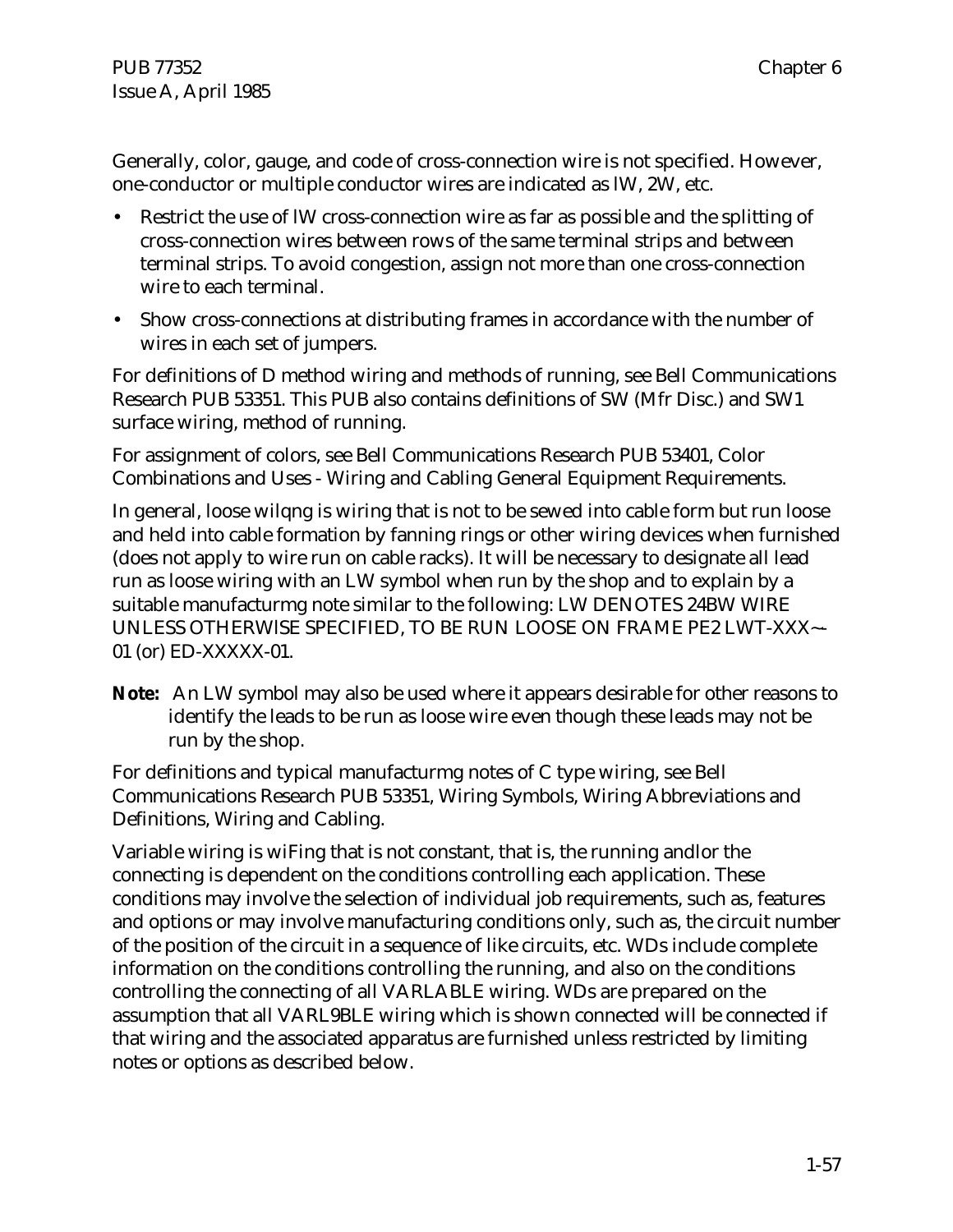- The running and connecting information for variable wiring is provided by option designations shown at each variable point of connection as specified. Such leads are run and connected as specified in the wiring lists.
- Limiting notes are shown at each termination for variable wiring not identified by optional designations e~laining the conditions controlling the running and/or the connection of each variable lead. For example:

RUN ON ODD CKT ONLY.

RUN ON REGISTER NO. 4 ONLY.

RUN ON lST, 3RD, 5TH, ETC, TRUNKS.

OMrl BETWEEN 5TH AND 6TH CKT.

RIJN BErWEEN lST AND 3RD, 3RD AND 5TH, 6TH AND 7TH, AND 7TH AND 9TH CKT.

CONNECT ONLY WHE~ FIG. 3 1~; SPECIFrF D.

- **Note:** The circuit numbers used in all WD notes refer to the numbering shown on the associated manufacturing speci~lcation (unit numbering) rather than ofEice numbering, unless otherwise specified.
- Specific notes covering the running of variable wiring are not req ured in cases where the lead colors are shown enclosed in parentheses and the running information i~ fixed at the other end of the lead by the controlling figure specified.
- Where wire and components are furnished for circuits or circuit features which may not be equipped initially, the general practice is to connect all wiring that is furnished to the components, such as j8C~S, lalllpS, terminal strips, sockets.

For general requirements on switchboard cables, see Bell Communications Research PUB 53401~ Color Combinations and Uses, Wiring and Cabling, General Requirements. Base the selection of switchboard cables on the information specified by the circuit designer's requirements for a particular equipment.

Show all leads which are required to be run only as switchboard cable enclosed within one or more cable symbols as needed to meet circuit design requirements. For example, transmit and receive leads sometimes should be run in separate cables, and leads requiring segregation should also be enclosed in separate cable symbols. Designate the individual leads as required to indicate pairs, triples, quads, etc. Designate the cable symbol to indicate gauge and wire code only when not covered by Manufacturing Note No. 1. The cable symbol may be designated with cable code when the number of leads is f~ed and should be so designated when a specific cable code is a requirement. Figure 6-F-X indicates typical examples of the methods to designate feed lines (stubs) on WDs to indicate the following: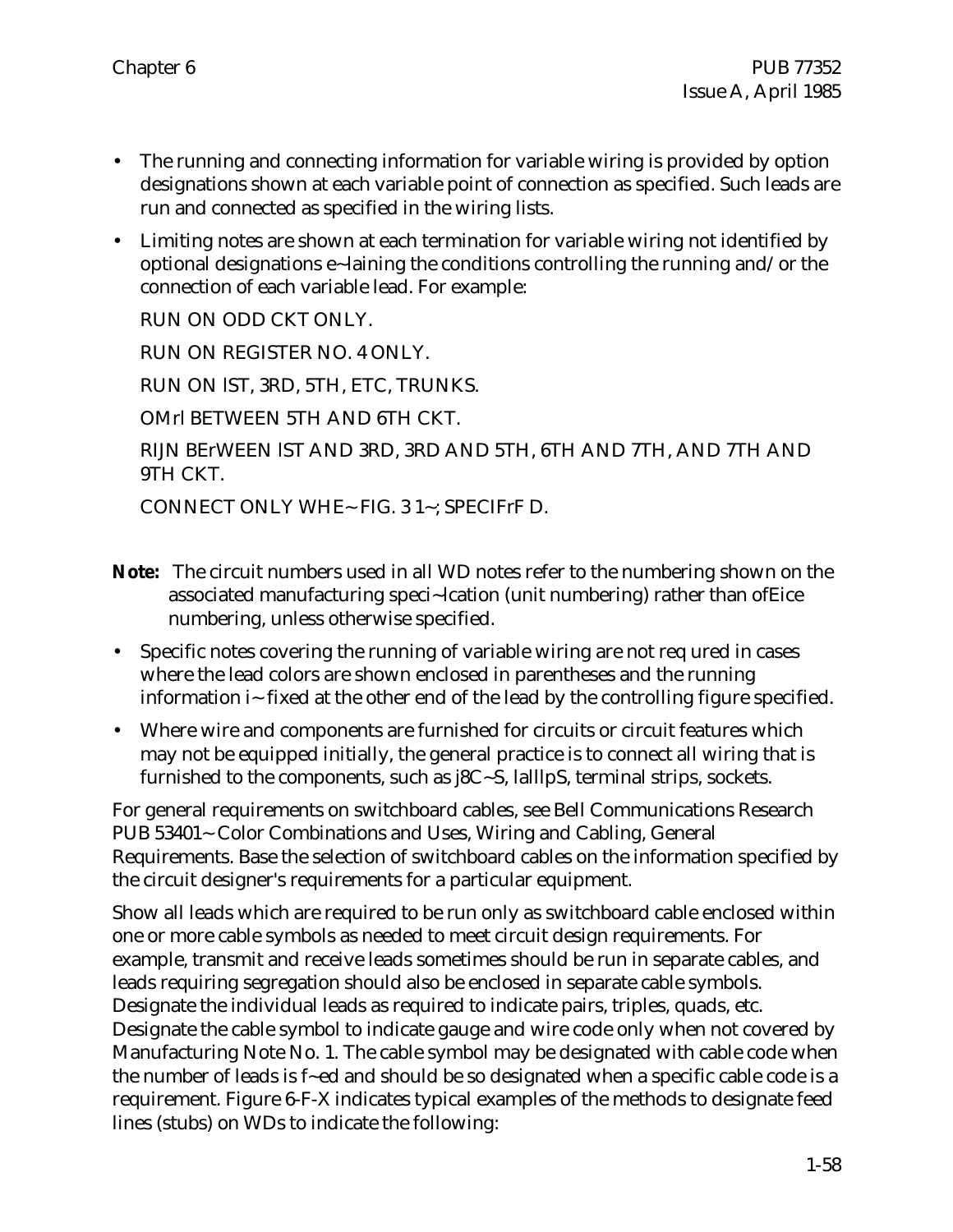- Whether to be run as local cable, switchboard cable, or loose ~ire.
- The gauge, code, and (in some cases) the colors of the conductors

**Note:** Each sketch in Figure 6-F-X covers a specific case assuming the conditions covered by Note 1 in the Gauge Code Column on the drawing read as shown.

Whether wires are run in switchboard cable or as wire via cable racks depends on the nurnber of wires involved. Five or more wires are run in switchboard cable, four or fewer are run loose on cable racks. If either condition exists because of a varying number of wires, the feed lines are shown enclosed in a cable syrnbol, and designated to indicate color (as required) gauge, and code. See Figure 6-F-~, Sketches 5, 6,10, 11, and 12, and Figure 6-F-Y for e~amples.

Note: The practice of showing a cable symbol enclosing leads which are always run as wire is not applied-to: (a) power wire, ~b) lA fire detection wire, (c) 14-gauge emergency ~ire cable, (d) 20BH red emergency alarm wire.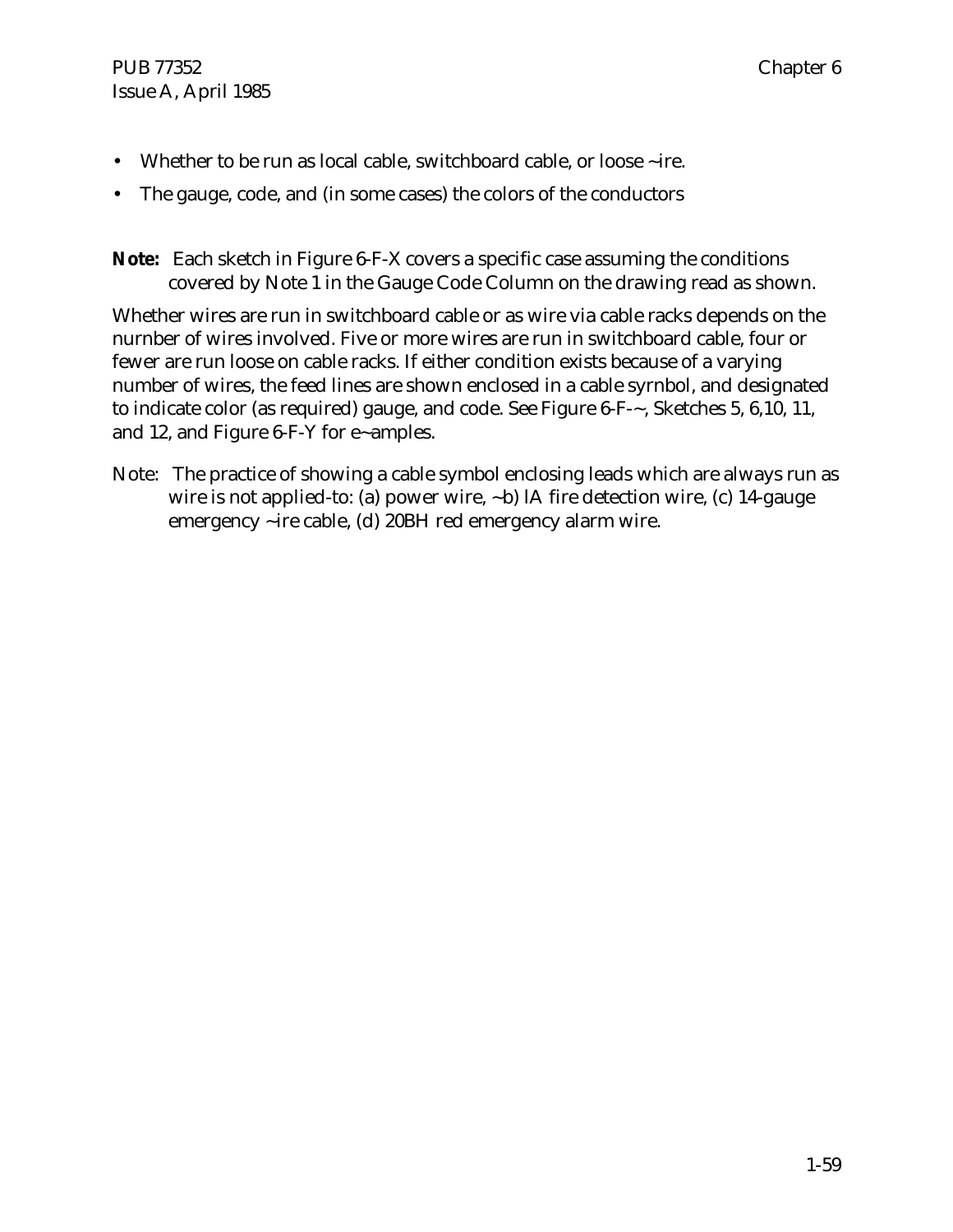**Figure 6-F-X** Typical Switchboard Cable Designations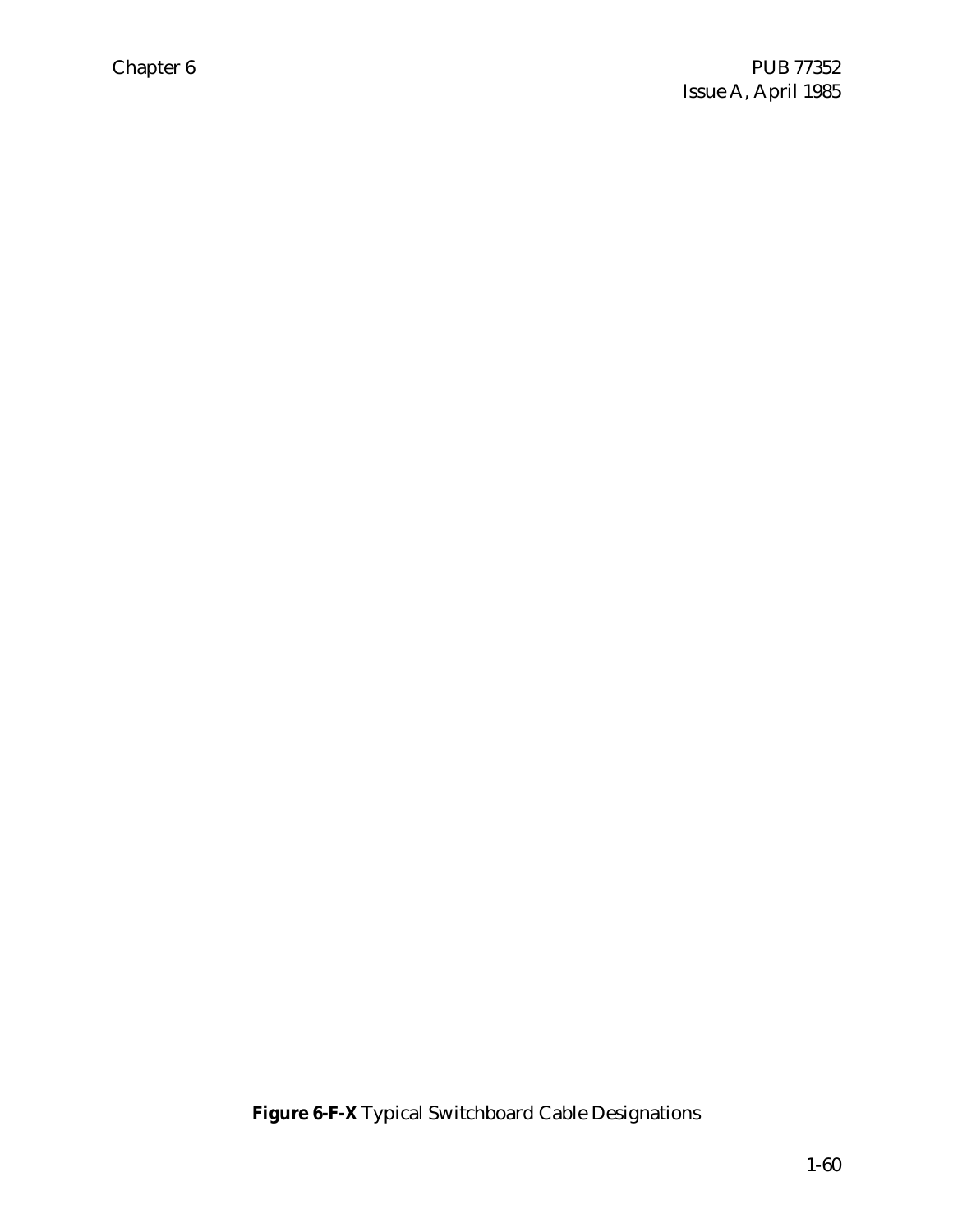**Figure 6-F-Y** Method of Indicating Wiring and Switchboard Cable

If wiring, depending on termination, is to be run as either switchboard cable or local cable, the feed lines are showll with color designations, enclosed in the cable symbol and designated as required to indicate gauge and color. A reference note: DISREGARD COLORS WHEN CABLE 1~ USED is also indicated (see Figure 6-F-X, Sketch 7, and Figure 6-F-Z).

**Figure 6-F-Z** Method of Indicating Alternative of Local Cable or Switchboard Cable

If wiring is to be run as loose wire (LW), within the same bay or as switchboard cable to other bays, the feed lines are shown with color designations, enclosed in the cable symbol and designated as required to indicate gauge and code. A reference note: DISREGARD COLORS WHEN CABLE IS USED is also indicated (see Figure 6-F-AA).

**Figure 6-F-AA** Method of Indicating Alternative of Loose Wire or Switchboard Cable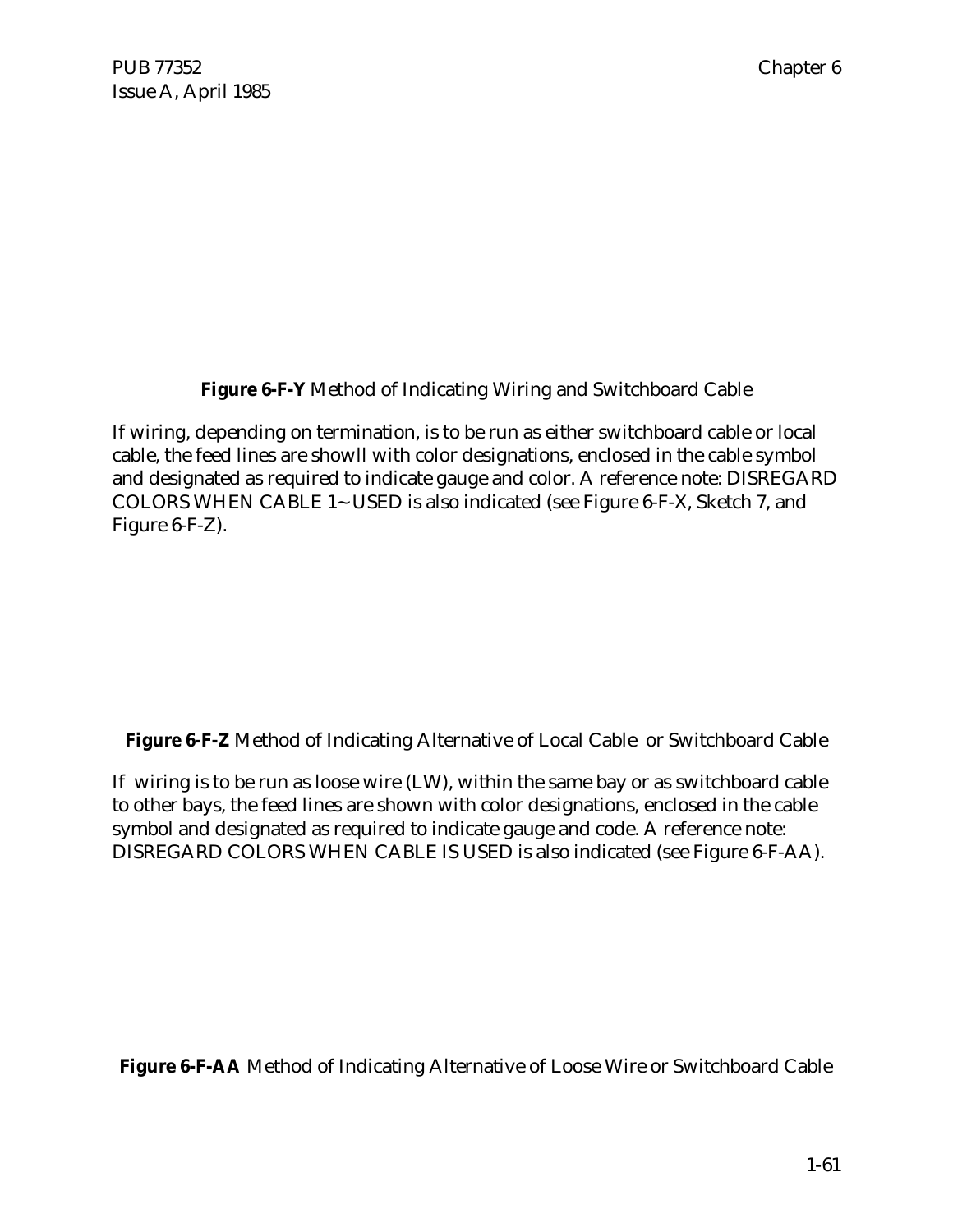Twenty-gauge wire will normally be limited to:

- Bsttery and ground leads where fuse size is larger than 1-1/3A and where battery supply is common to more than one circuit.
- For specific lead~s where resistance restrictions require use of heavier gauge.

If wires at two or more brackets on the same or on different drawings are required to be run in a common switchboard cable, proceed as follows.

• Designate each cable symbol to indicate the association with other cable symbols which are to be run in a common cable. The following methods are typical:

PART OF CABLE SHOWN IN FIG. 3 PART OF CABLE SHOWN ON T-XXXXX-XX, FIG. 1. INCLUDES THREE LEADS SHOWN ON T-XXXXX-XX, FIG. 6. SEE OTHER BRACKETS.

• Use a common designation for two or more brackets and connect the symbols with a light line.

In order to prevent cabling congestion at the relay rack, avoid the concentration of equipment requuring large numbers of cables. This includes lamp relay, group busy lamp, transfer key, and other equipment employing multicontact relays.

Show the following engineering note on all WDs covering such equipment:

THIS CIRCUIT REQUIRES AN UNUSUALLY LARGE AMOUNT OF CABLD~G. CONSULT WITH THE TELCO ENGINEER REGARDING DISTRIBUTION OF EQUIPMENT OVER SEVERAL BAYS TO AVOrD CABL~G CONGESTION.

Wiring Methods - Indication:

- If all wiring is of one method, the base line is shown undesignated.
- Local cable base lines are not designated except where more than one type of local cable is used.
- If a considerable portion of the wiring is D method, surface, or loose wiring, a separate base line is provided and designated; for example, SW1 or LW etc.
- If only a few wires on a WD are D method, surface (SW1), loose wiring (LW), or local cable wiring, the applicable designation is placed directly on the feed lines, or arrows are directed from the designations to the feed lines.
- A suitable manufacturing note is shown to specify the type and method (except cable) of wiring.

In general, a single feed line is used to represent one or more connection to the same terminal regardless of whether more than one wiring method is used, such as local cable and surface wire.

## **17. Wire Colors**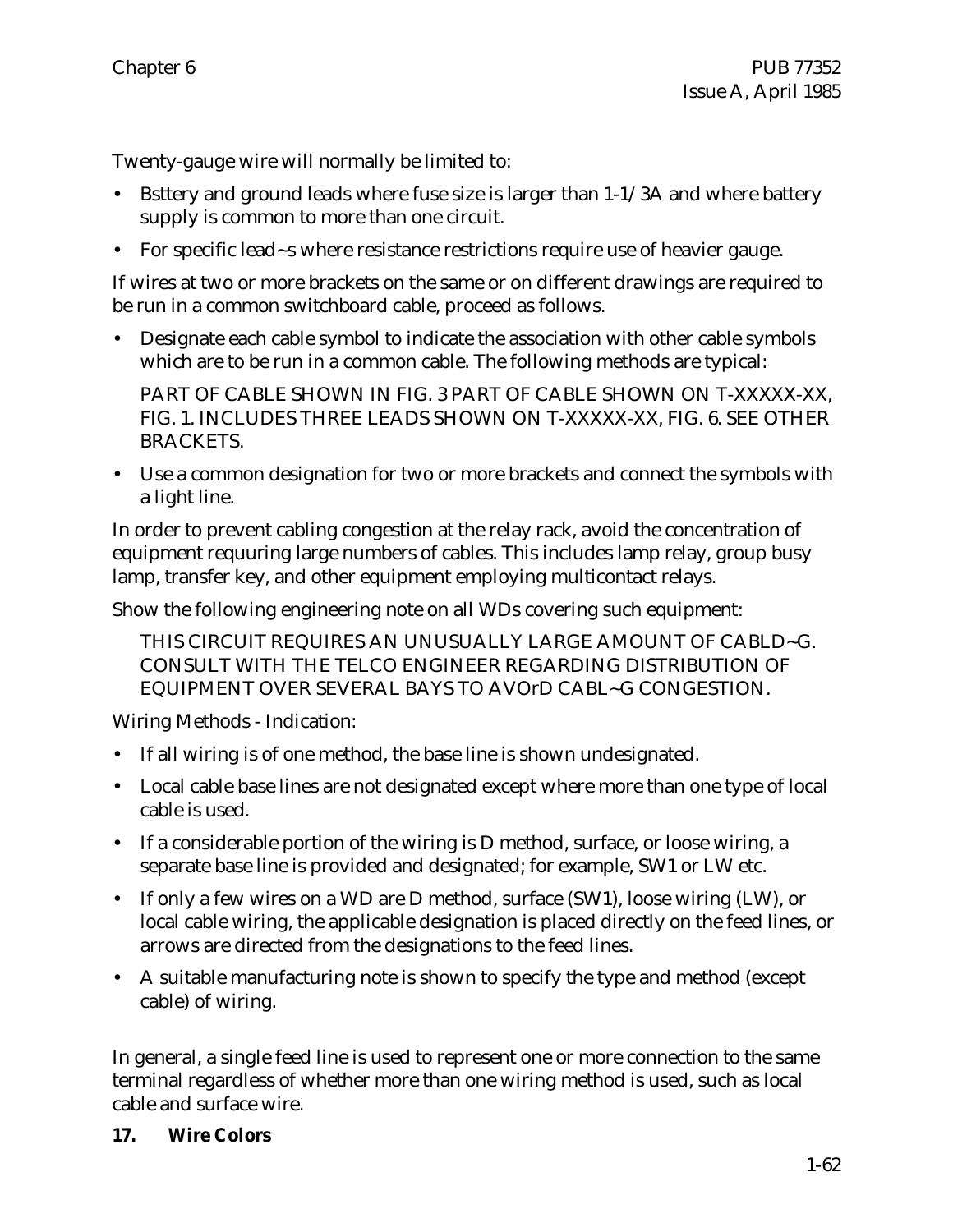The colors of wire available for use in local cables, surface wiring, D method wiring, and wiring to be run by the installer are listed in Bell Communications Research PUB 53401, Color Combinations and Uses - Wiring and Cabling General Requirements. Care should be taken in the selection of colors to limit the possibilities of F stitches.

Colors are not shown for wires in switchboard cable nor for wires run via cable racks.

Colors are shown on the feed lines for all local cable wires and loose wires.

The color of surface and D method wiring, excluding battery and ground connections, is specified in a manufacturing note. Colors of battery and ground wires are shown on the individual feed lines.

For colors of surface wire and-D3 method wiring, see Bell Communications Research PUB 53401.

In general, colors are assigned as follows:

- A single or solid color is selected when possible for the tip, ground, or positive side of the circuit. Multiple colors are selected for the ring, battery, or negative side of the circuit. When using switchboard cable as a local cable, refer to Bell Communications Research PUB 53401 for color assignments.
- The same color is generally specified for two or more wires connected to the same terminal (the same run) unless the wires are optional.

Show parentheses enclosing the colors or leads of noncontrolling figures which are to be run only when the associated controlling figure is specified. Where lead colors are not shown on the controlling figure, the component location number enclosed in parentheses is shown on leads of the noncontrolling figures (see Figure 6-F-BB).

## **Figure 6-F-BB** Bracket Method of Connection Between Figures

**Note:** Figure 6-F-BB shows the BRACKET method of connection between figures. The same method of indicating leads which are to be run only when the associated controlling figure is specified is used for the BASELINE method of connections.

## **18. Relay Rack Ground Connection**

In the preparation of WDs for circuits having a specified equipment arrangement and requiring connection to relay rack ground, show one relay rack ground convention for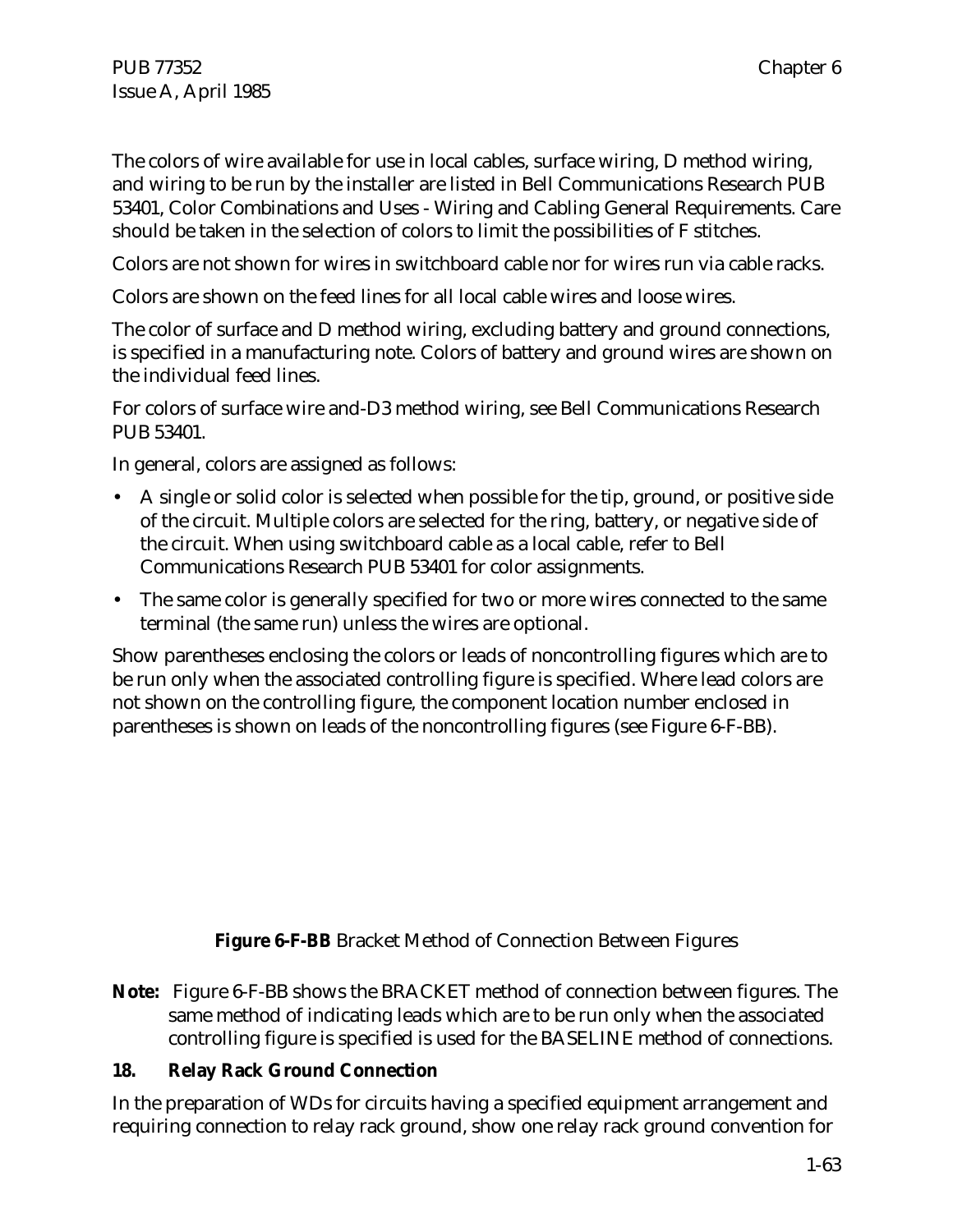circuit or unit and show either strapping or loop leads as required to the other points in the circuits or unit requiring connection to this ground. The relay rack ground convention is shown connected to the ground point in the circuit that is physically closest to the No. 6 ground wire of the relay rack (see Figure 6-F-CC.)

**Figure 6-F-CC** Relay Rack (RR) Ground

In addition to the above, on circuits requiring less than a full mounting plate, a stub strap (common strap convention) is shown at the ground termination point. When the equipment for two or more different circuits is mounted on the same mounting plate, the extra ground conventions will be disregarded, and only one lead will be run to the No. 6 ground wire.

In the preparation of WDs for surface-wired units, relay rack ground leads may be No. 24 gauge wire colored black and connected to the component requiring ground nearest the No. 6 ground lead. The following are exceptions:

- Where the schematic specifies a larger gauge.
- Where more than one 1-1/3A fuse is called for per circuit of where one fuse greater than 1-1/3A is specified per circuit.

## **19. Lead Designations**

WDs should use, when they are shown on the schematic, the same functional designations. When spare switchboard cable leads that run between terminal strips are assigned to terminal punching, the terminal punching number of the terminal strips at the controlling end will be assigned as the functional designation.

Cabling figures on schematics indicate the components to which leads are connected. While the component so indicated does not necessarily have to be that to which the lead is directly connected on the WD, it is preferred that this component be the one to which it is connected.

## **20. Installer Wiring**

Installer wiring is designated either with the symbol, 0, or by a reference to a manufacturing note. Wires are shown as connected or unconnected by the shop according to whether field personnel shall reconnect or connect them.

The 0 symbol is used only to designate wires and straps RUN by the installers, and on those STRAPS on equipment normally wired by the shop which are to be run by the installer. It is NOT used to designate the following: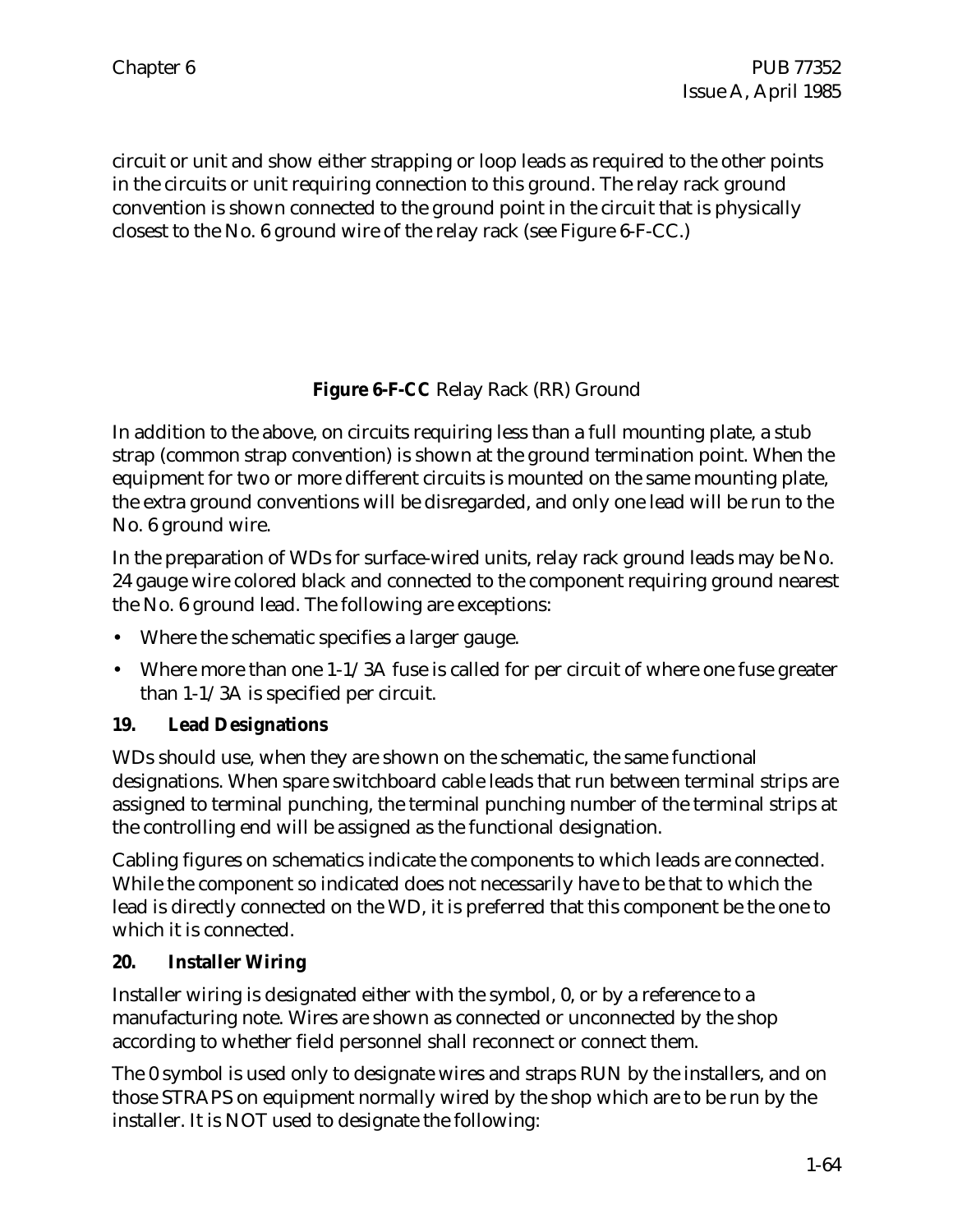- Wires that are run by the shop and connected or reconnected by the installer.
- Noncontrolling ends of connections between controlling and noncontrolling figures.
- Wires in switchboard cable.
- Wires which are run FROM another figure.

Switchboard cable that is to be placed in position by the shop and run and connected at the other end by the installer shows a reference at the cable symbol to a suitable manufacturing note. The note is checked under both the SHOP and INSTALLER headings.

Installer-wired straps with variable connections are shown in accordance with the method specified in Figure 6-F-DD. Directions for wiring are given in a manufacturing note.

**Figure 6-F-DD** Method of Showing Straps with Variable Connections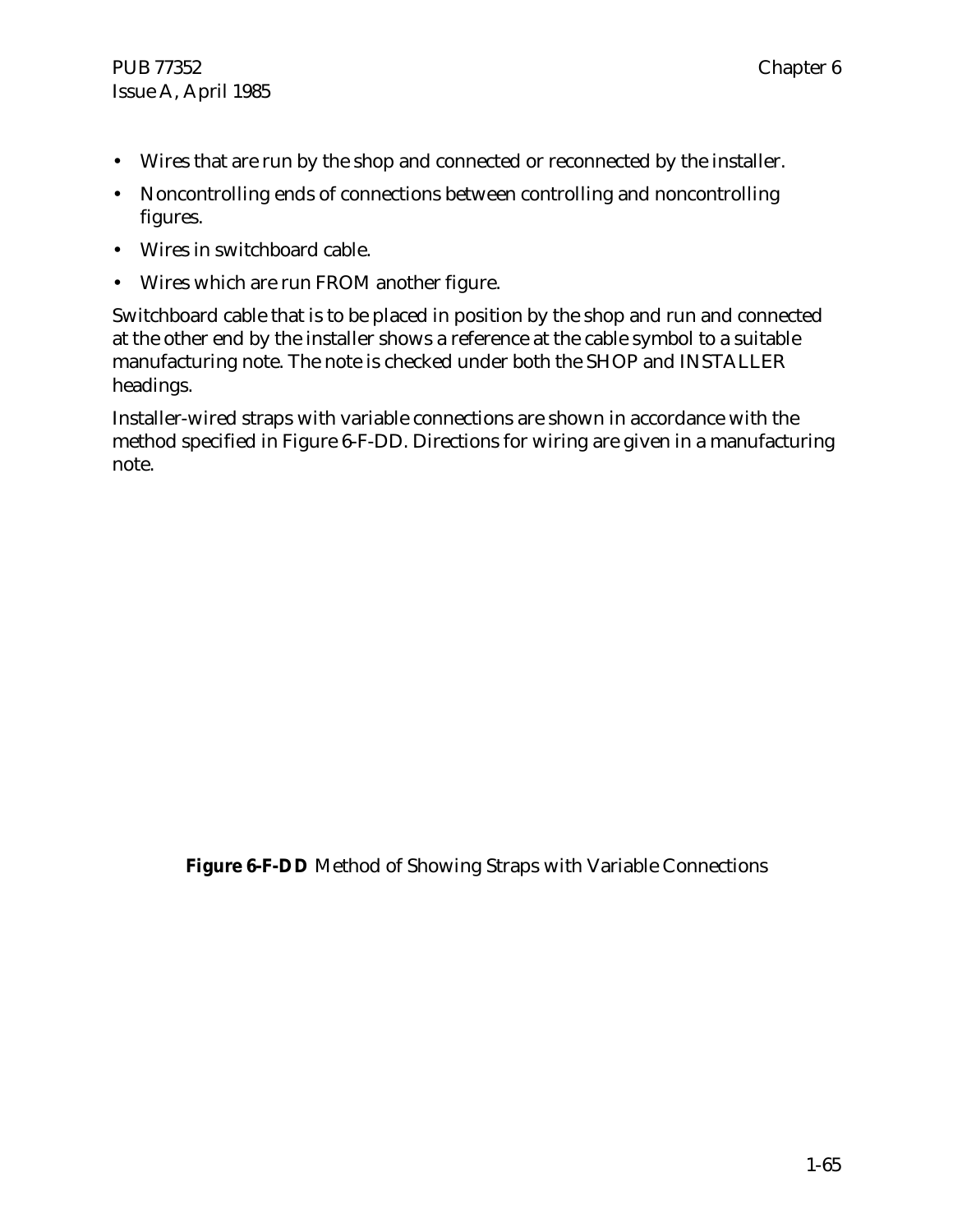On schematics, the current or voltage adjustment resistors of electron tube filament and heater circuits are shown unstrapped. The WDs omit the straps so that the equipment will be shipped with the resistors unstrapped. Show the installer-affected manufacturing note at the resistors similar to the following:

INSTALLER AJUSTS STRAPPING AT THE (A), (B), AND (C) RESISTORS, COMPONENT LOCATIONS 16, 17, AND 18 AS REQUIRED DURING INSTALLATION TEST.

**Note:** Do not include- in the manufacturing note the current or voltage requirements because the installer refers to the schematic when straps are placed.

Leads that are to be connected during tests are run and connected at one end by the shop and connected at the other end during installation tests by the shop or the installer. When requested by the responsible shop or installation test organization, designate leads AT which are run and connected at one end by the shop, the other end being left unconnected during wiring operations for connection by the shop or installer during their respective testing operations. Show the leads connected and explain with a manufacturing note similar to the following:

**Note:** It is understood that in the above illustrations the wires designated AT may require temporary connection by the shops for shop tests.

The following are typical manufacturing notes:

- NO WIRES ON THE DRAWING ARE TO BE RUN BY THE INSTALLER.
- NO WIRES ON THIS DRAWING ARE TO BE RUN BY THE INSTALLER EXCEPT LEADS IN CABLE.
- ALL WIRES ON THIS DRAWING ~N FIG. 2 ARE TO BE RUN BY THE INSTALLER.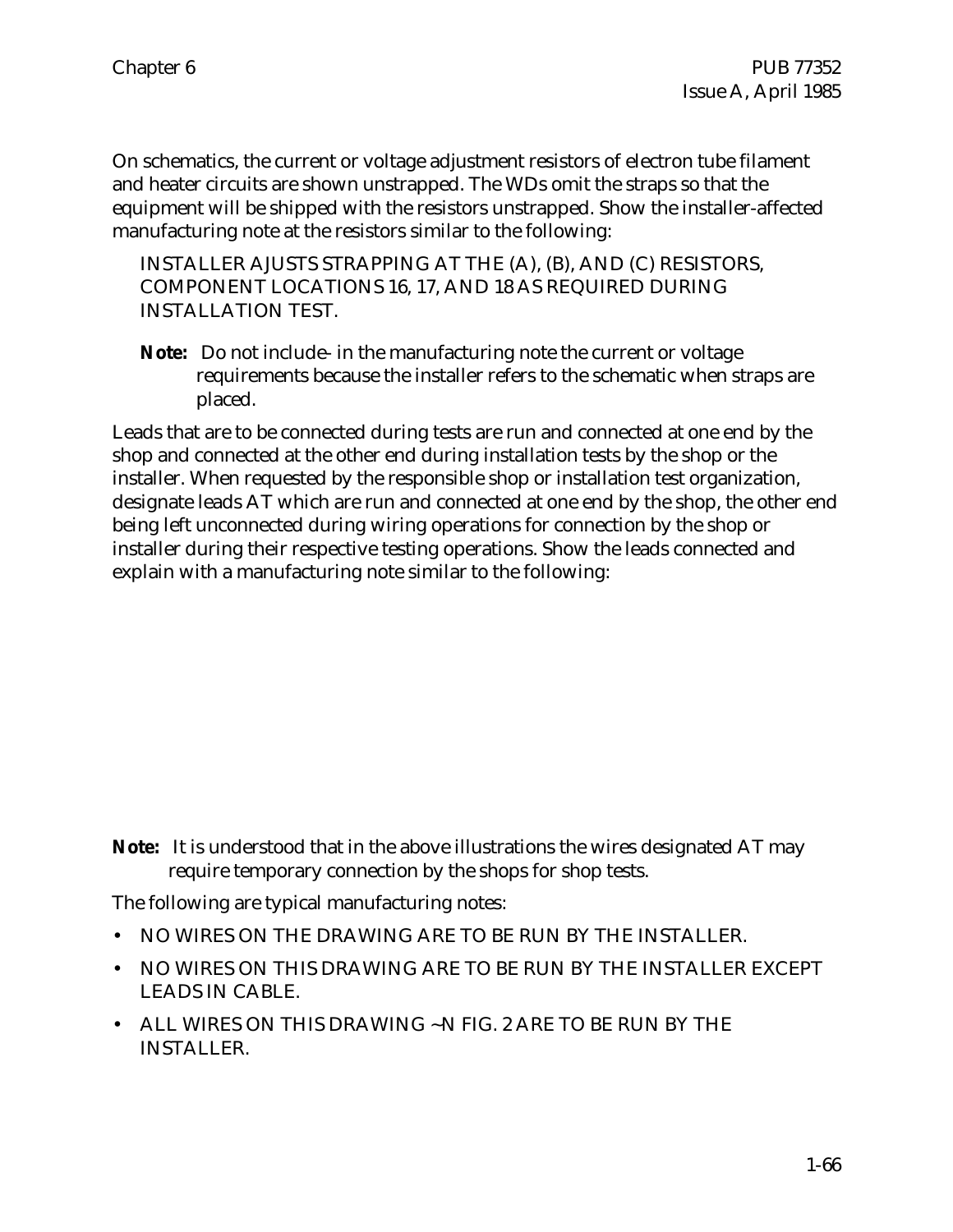**Note:** Do not include in the above notes covering leads to be RUN by the installer any reference to other notes covering leads to be connected or reconnected by the installer or to straps to be run by the installer.

All leads which are to be run by the shop and connected or reconnected by the installer are designated in the body of the drawing with a reference to a manufacturing note. Show the leads connected if they are to be connected by the shop and reconnected by the installer. Show the leads unconnected if they are to be left unconnected by the shop for connection by the installer. In case both conditions (connect and reconnect) occur in a drawing, show a separate note for each condition.

Include in the note a reference to the location of the affected wiring so that the wiring may be readily located without searching the drawing. The following manufacturing note is typical: LEAD IS LEFT LONG ENOUGH TO REACH ANY TERMINAL ON (A) TRANSFORMER AT APPARATUS POSITION 5. TO BE CONNECTED BY INSTALLER PER TELCO INFORMATION.

If the strap is variable, complete information as to the requirements controlling the furnishing of the strap and the terminations should be furnished. This information may be shown at the strap convention in the body of the WD, or it may be shown as a manufacturing note (installer affected) with a reference to this note at the strap convention (Figure 6-F-DD). When the strap is not variable, no additional information on the running and connecting is required other than the 0 symbol when necessary. Whether the strap is shown connected at both ends, or all possible connections are indicated schematically, will depend on individual conditions. In general, the strap should be shown connected if it is so shown on the schematic or if it is identified by an option.

## **21. Battery and Ground Connections**

The circuit drawings show to which terminals of components the battery and ground wires run. With certain components, however, the circuit drawing will not show to which terminals the wires are connected. The following table, Battery and Ground Connections, shows to which terminals of a component, mounted and viewed from the wiring side, battery and ground wires, when required, are connected.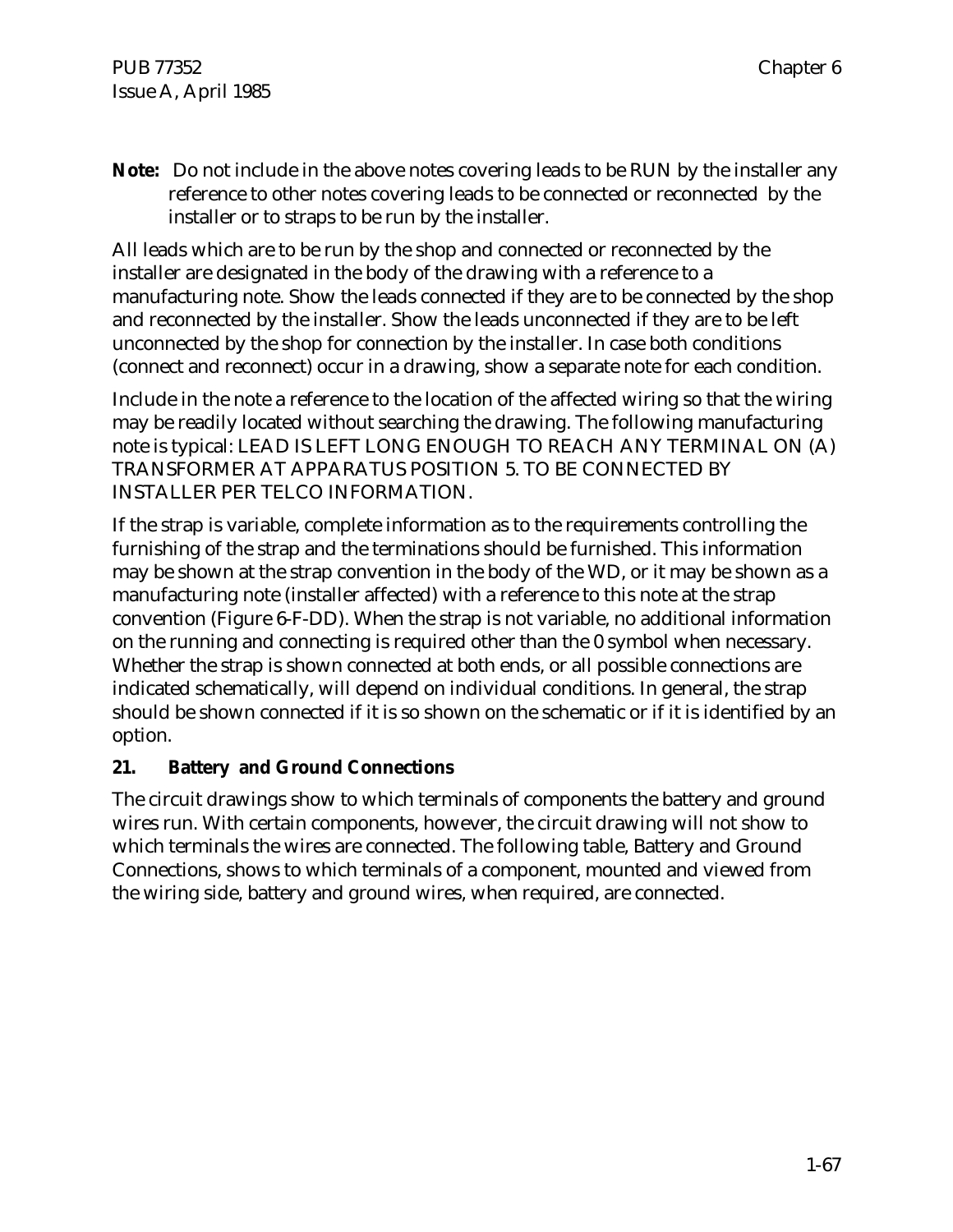## Battery and Ground Connections

#### **22. Live Leads - General**

Insulation is specified for the ends of all unconnected live leads. Common ground connections are excepted. The skinners of all unconnected LIVE leads in equipped and unequipped circuits are protected individually. All leads except common ground leads which are or may be connected at one end to any part of a circuit which is equipped for service are considered as LIVE leads. The sleeving requirement is shown on the WD by either of two methods.

• Designate each LIVE lead with the letter "L" enclosed in a circle and explain the significance of the L symbol with a manufacturing note similar to the following:

## L DENOTES LIVE LEADS TO BE INSULATED, WHEN NOT CONNECTED, AS FOLLOWS:

| Fig. | APP       | LEAD.          |
|------|-----------|----------------|
|      | $(F)$ REL | $R$ -BL        |
| - 2  | (L) REL   | 1 OR 2 R-BK-BL |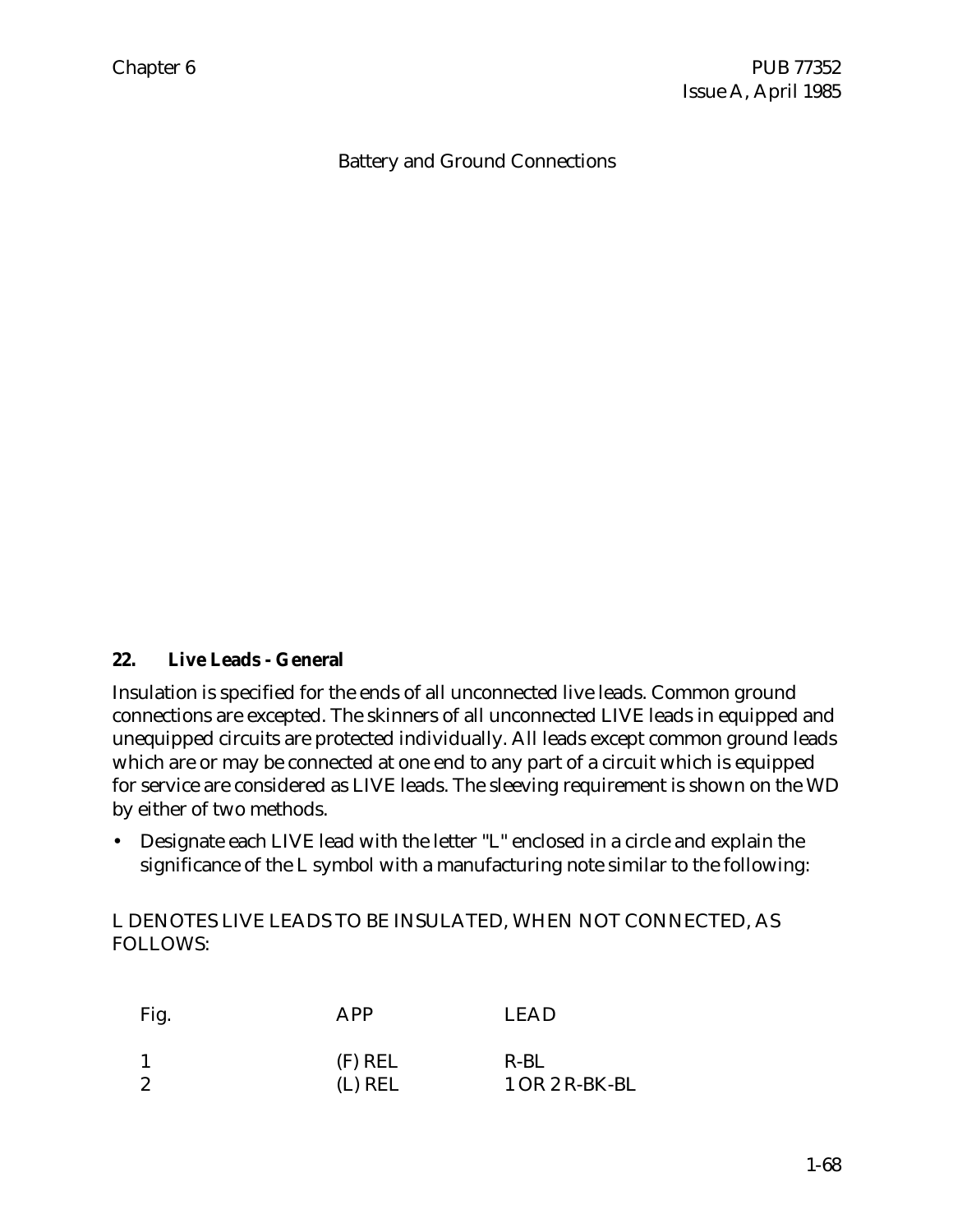- \*\*\*\* **DANGER:** \*\*\*\*List all leads which could become LIVE under any possible application of the various figures and options, that is, if certain optional components were omitted, if certain figures or circuits were equipped initial, or were wholly or partially equipped on additions, etc.
- Show a manufacturing note reading as follows:

# INSULATE ALL UNCONNECTED LEADS

This method is used on critical circuits where it is more economical to insulate all unconnected leads rather than determine and insulate the individual LIVE leads. This method is applied to other equipment as required.

No. 5 Crossbar - All equipment

No. 1 Crossbar - All common control equipment such as markers, senders, link controllers, and marker connectors

No. 4 Crossbar - All equipment except trunk units.

• The arrangement of circuits and the manner of running leads in the local cable are such as to avoid (as far as practicable) the necessity of insulating LIVE leads. This may be accomplished by arranging the leads so that those with potential will loop (do not cut) through the location of variable or unequipped components.

When possible, leads are looped rather than terminated at unequipped positions in order to reduce the number of unconnected wires requiring insulation.

#### **23. Pairing Designation (P)**

All the pairs on a WD, including split pairs, are designated P (see Figure 6-F-EE).

#### **Figure 6-F-EE** Method of Indicating a Pair

Pairing is the practice of twisting two or more individual conductors of a circuit together to minimize electrical interference. In general, PAIRED leads are of the same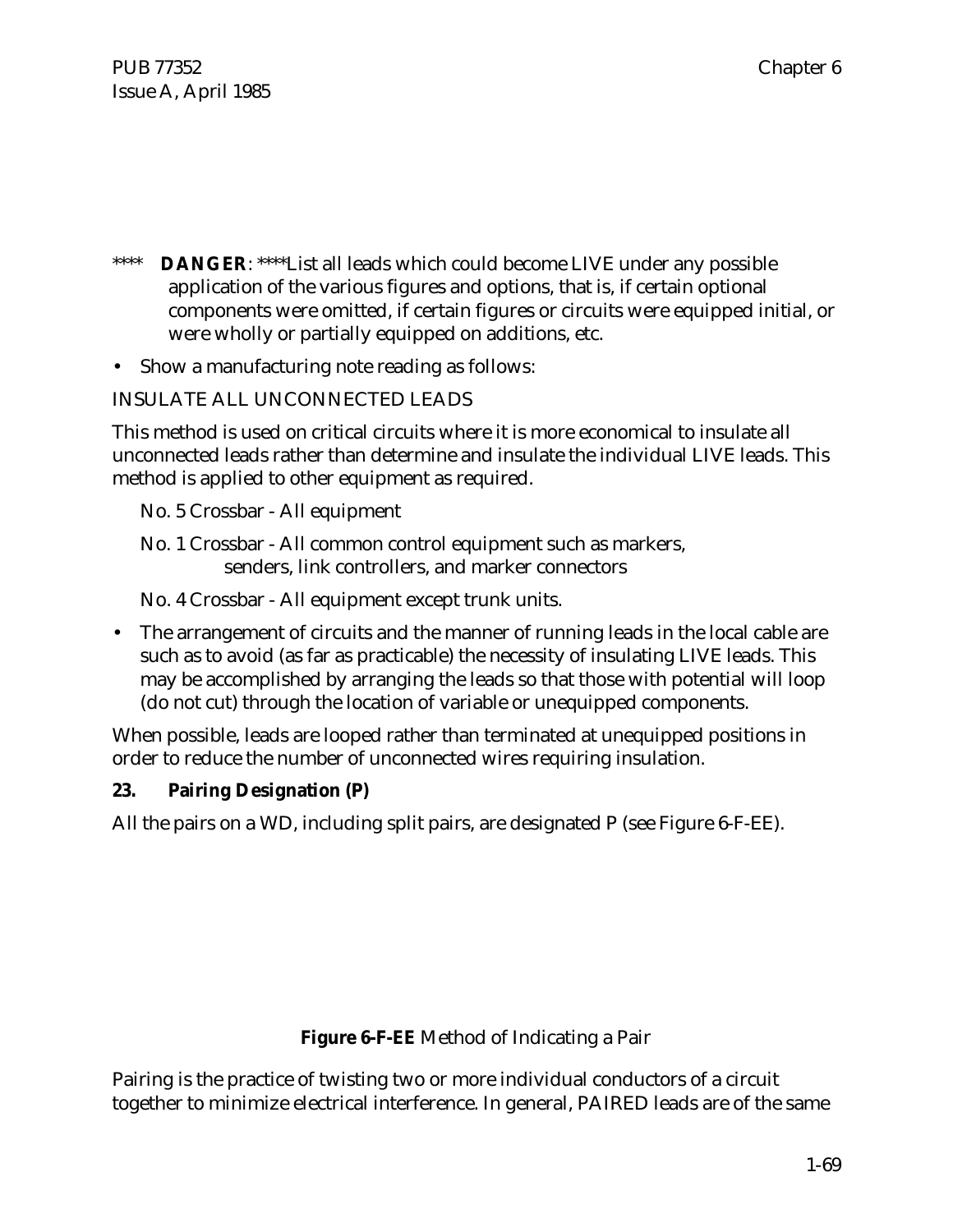length and maintain the specified twist throughout their length. Indicate PARING on WDs when specified in design requirements by means of the following:

When a specific twist is required, use the following symbols:

- P1 or T1: Pair or triple made by twisting two or three single wires (respectively) together with not less than one turn (as required) per inch.
- Ql: Quads made from two (Pl) pairs twisted together with approximately one turn in each 3 inches with each pair made by twisting two single wires together with approximately one turn per (as required) inch.

In all cases, show pairing designations in the body of the drawing for leads to be run in switchboard cable or as miscellaneous wiring by the installer. On simplified airline drawings, show pairing designations for leads in local cable in the body of the drawing unless this practice would cause congestion in which case show the pairing information in a table on the drawing. Do not use both methods for local cable wiring on the same drawing. In general show:

• Pairs for:

Tip and ring talking conductors.

Tip and ring signaling conductors when connected directly across the line.

Tip and ring audible ringing leads (single or party ringing).

Individual tip and ring battery leads from ground and battery bus bars.

Ground and alternating ringing leads and loops (excluding ringing mains).

Ground and battery to howler, bell, buzzer, and similar circuits.

• Triples for:

Ringing leads and loops (excluding ringing mains).

Leads in operators' telephone circuits where one tip and two ring leads are required (or vice versa).

Leads carrying tone or high voltage.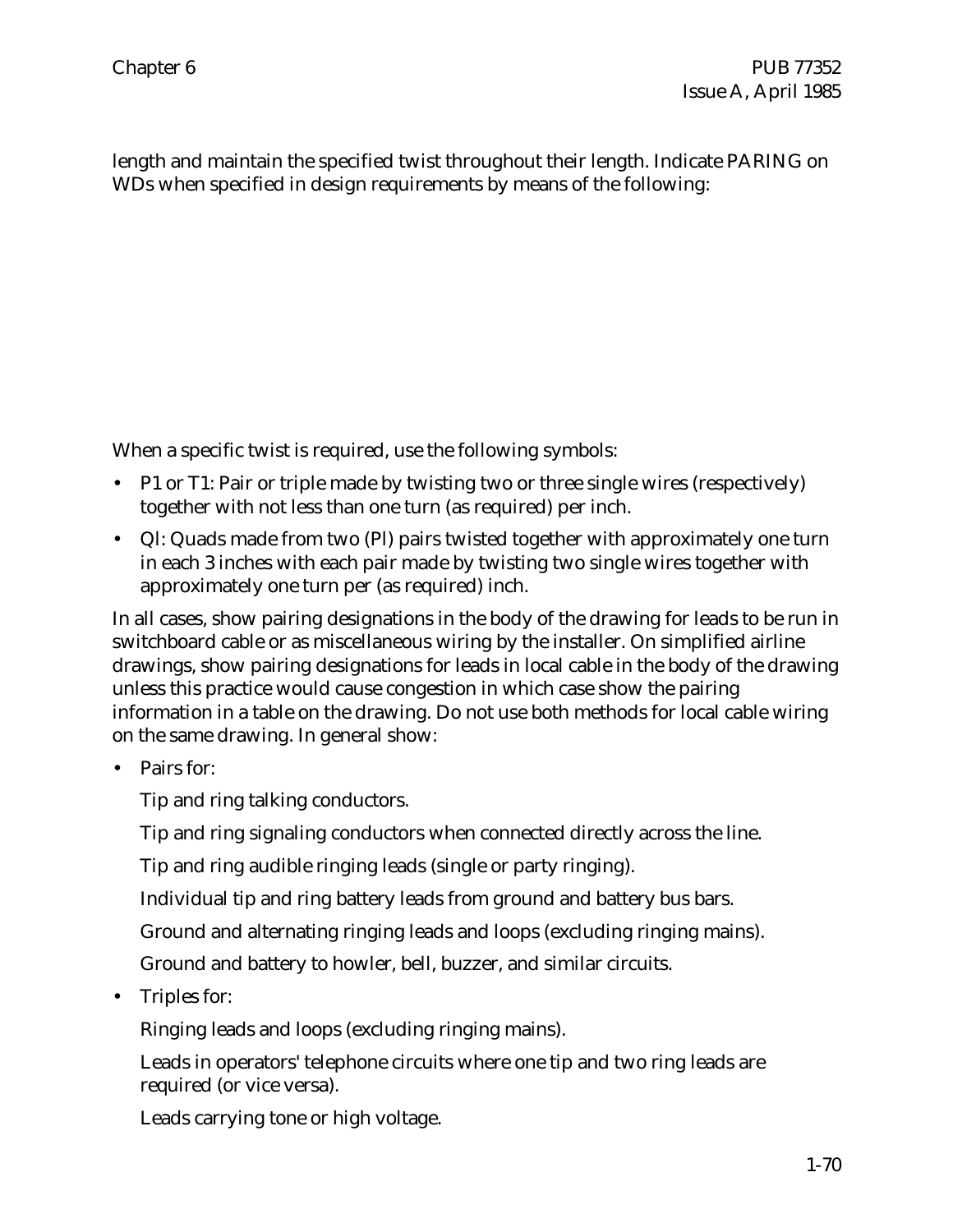Miscellaneous signal leads.

• Quads for:

Talking conductors on the line side of phantom group repeating coils where a phantom circuit is desired from two physical or side circuits.

Leads bridged to talking conductors on the line side of phantom repeating coils as leads to composite sets on combined telephone and telegraph lines or drainage coil taps in carrier circuits.

Superirnposed ringing leads employing AC current with a positive and negative bias (except ringing mains).

• Twist for:

Harmonic ringing leads.

The number of circuits served by a common wire is indicated by a note at the wire involved as follows:

ONE PER FIGURE 1

ONE PER PANEL

ONE PER POSITION

ONE PER STRIP

ONE PER 5 FIGURE 1

When odd and even circuits are looped, the common wire LS designated as follows:

ONE PER 5 ODD FIG. l; lST, 3RD, ETC.

RUN ON EVEN CIRCUITS ONLY

ONE PER 5 EVEN FIG. 1, 2ND, 4TH, ETC.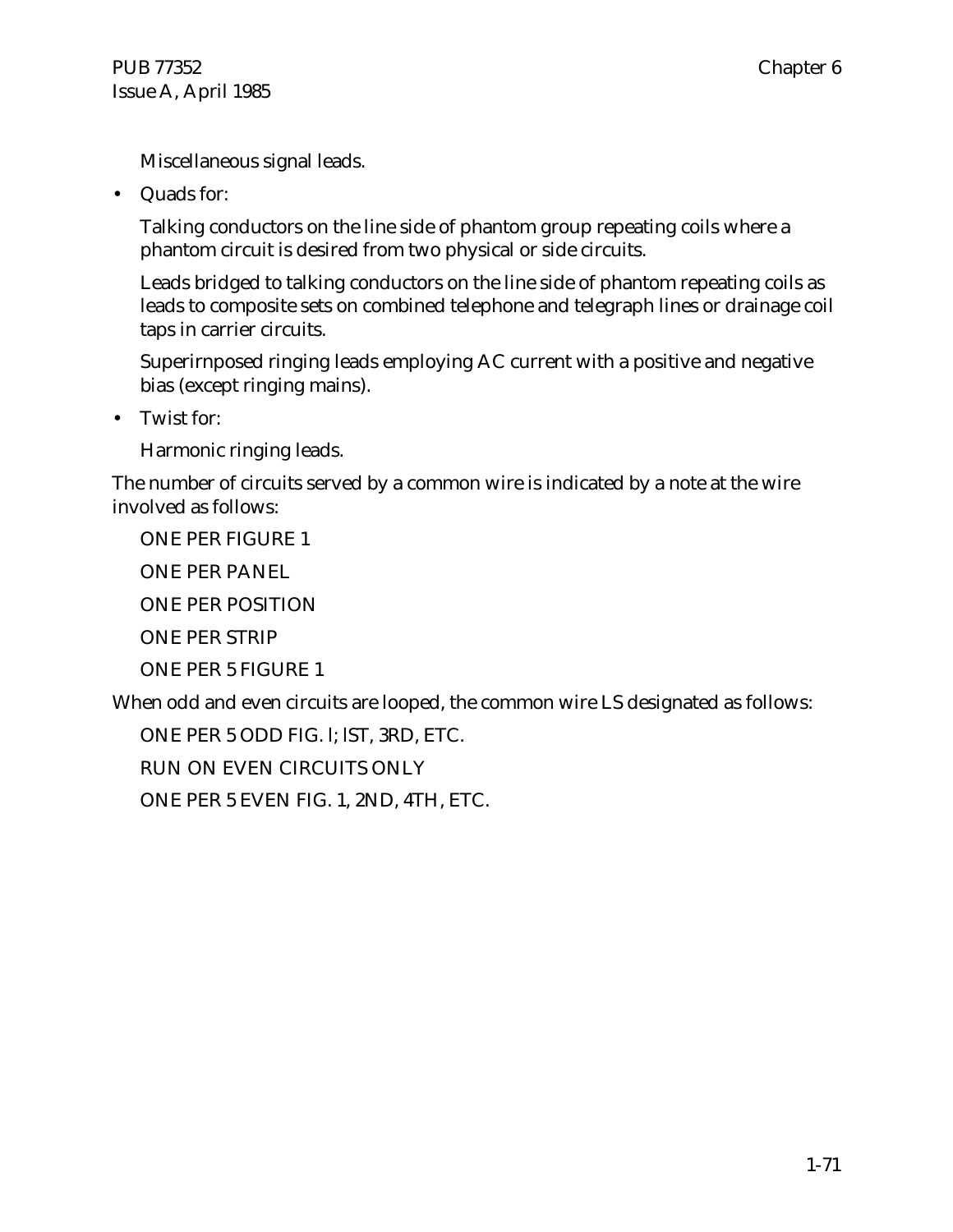The following table of most commonly used gauges of wire shows the maximum number of soldered and solderless connections that may be made to a terminal.

In general, the number of wires connected through the holes of a component terminal is limited to three. Wires of 20 gauge or larger should be limited to two although three are permitted where necessary.

**Note:** The practice of connecting three 22-gauge wires or three 20-gauge wires to a component terminal is limited to cases where the doubling up of wiring on other terminals is impractical.

The maximum number of wires connected to terminals of step-by-step switch-type units is restricted as shown in the following table entitled 24-Gauge Wires on Step-by-Step Switch-Type Circuits.

Not more than three straps are connected to the shank of a component terminal in addition to the wires connected through the hole of the terminal.

Not more than four 16-gauge leads are run through a terminal strip fanning hole.

The method of terminating shielded pairs provides for the splicing of the ground leads of pairs from the same stitch. In order to avoid unsightly cable forms, not more than two shield grounds may be spliced together. Use loops for connecting the shield grounds of pairs from the same or other stitches. The lead which connects to the ground is designated GT.

Solderless wrapped connections are made only on terminals specifically designed for that purpose. Since the number of connections which may be placed on a terminal by the wrapping tool is limited to two 22 or 24 gauge leads, the connections to such terminals should be limited to that number in-so-far as practicable. If, however, the connection to a single terminal or more than two 22-gauge or 24-gauge leads or the connection of larger gauge leads cannot be avoided, the additional leads may be connected although it will necessitate hand-wrapping and soldering.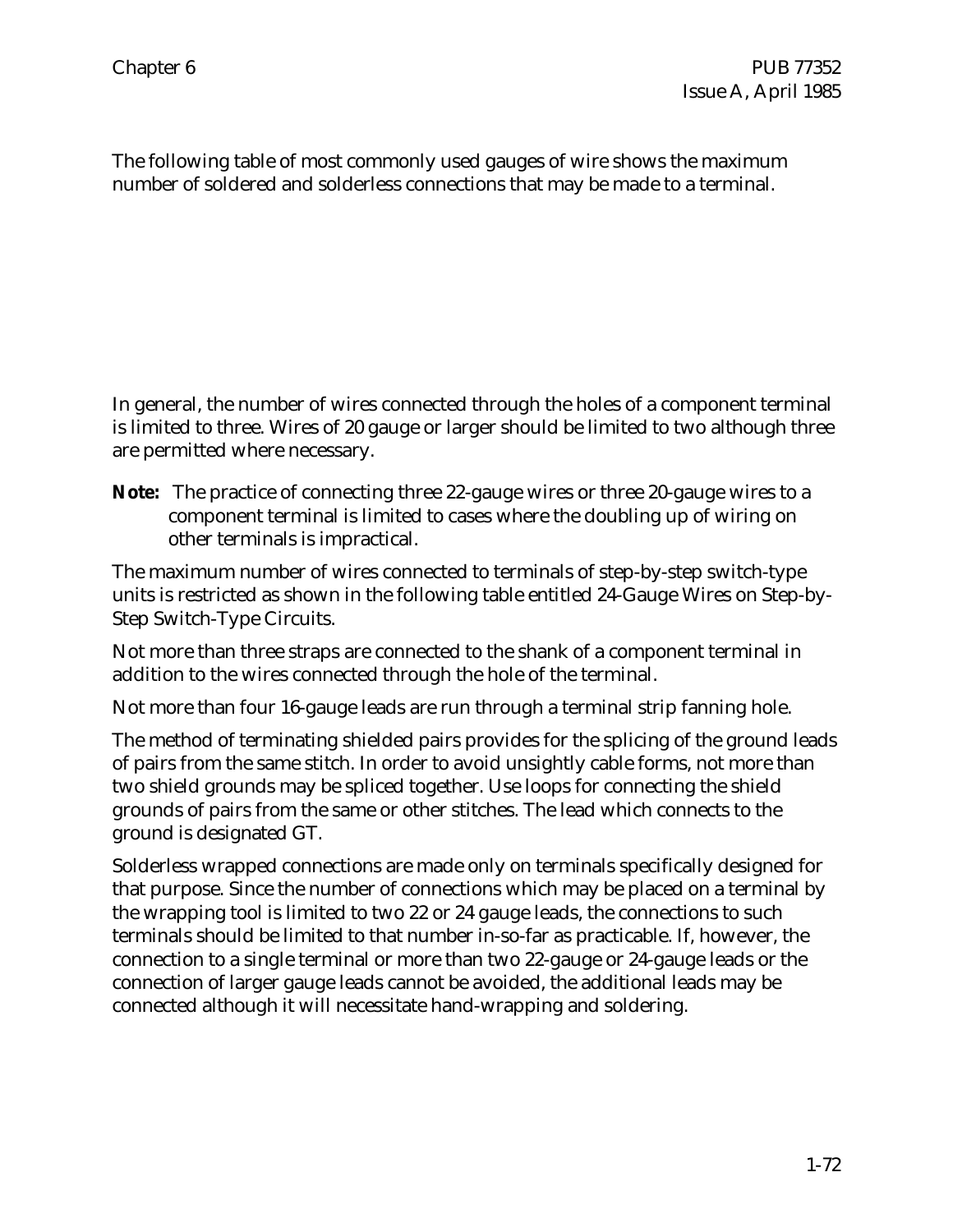## **24. Straps**

For definitions of the terms strap, common strap, individual strap, and sleeved strap, see Bell Communications Research PUB 53351, Wiring Symbols, Wiring Abbreviations, and Definitions - Wiring and Cabling.

Straps are shown as direct connections running from terminal to terminal (not to a base line) and are not designated "bare" See Figure 6-F-DD for the method of showing a strap with variable connections. Directions for variable strapping are shown at the straps or in a manufacturing note.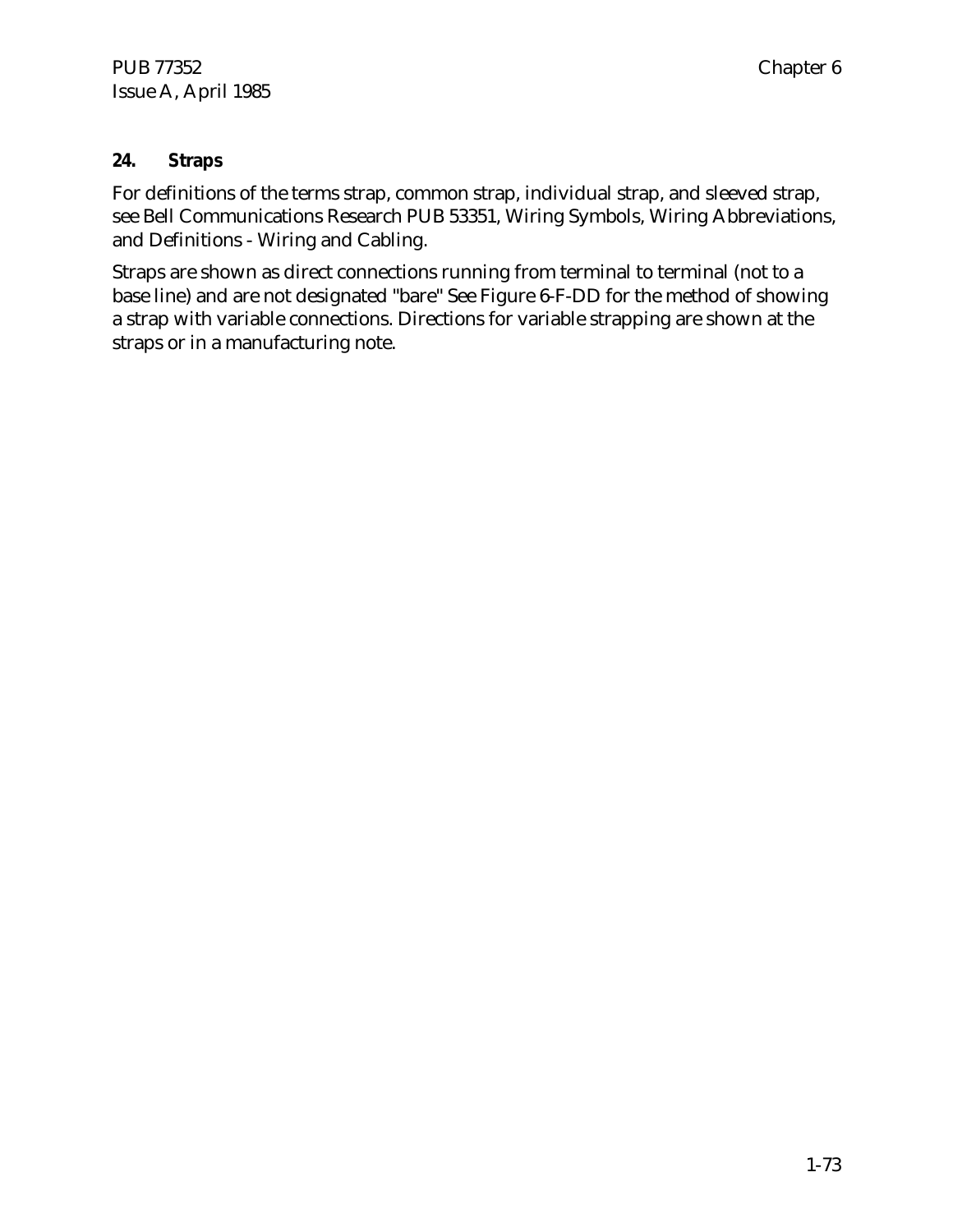24-Gauge Wires on Step-By-Step Switch-Type Circuits

Note 1: A maximum of two wires may be connected to each terminal of vertical off-normal, rotary off-normal, 10th or 11th rotary step, vertical internal, or rotary internal springs consisting of three or less terminals.

Note 2: The connection of three wires to a switch plug terminal is undesirable and should be avoided. Three wires may be connected to a switch plug terminal, but only where doubling up of wiring on other terminals is impracticable.

*Note 3:* The maximum number of wires which may be connected to a terminal, as restricted above, may be waived only where the circuit condition dictates.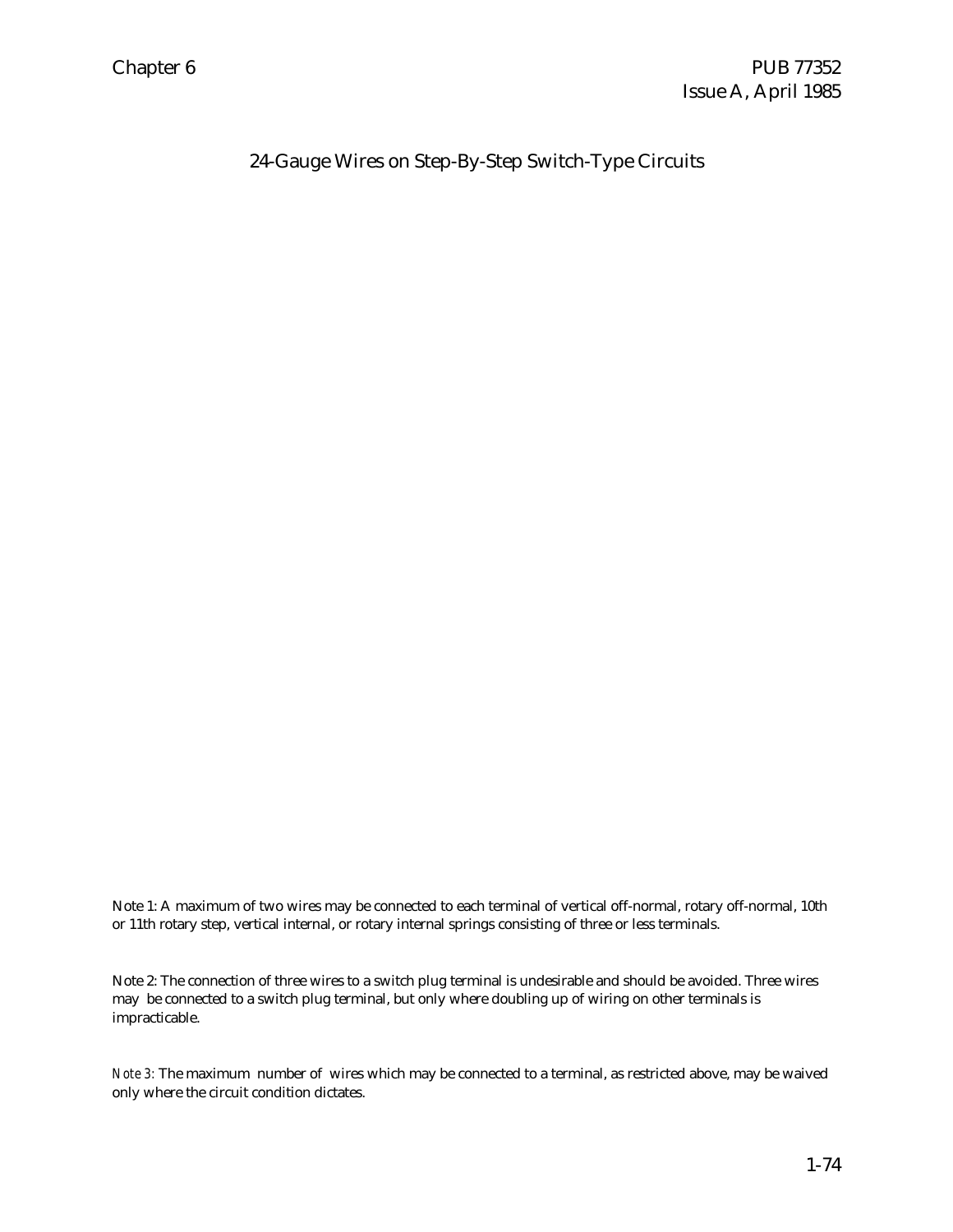The term strap is applied to a for n of direct wiring used for connecting component terminals where the use of local cable or other forms of wiring would be cumbersome or cause congestion. They are used for extending common connections such as battery, ground tone, etc., or to make repetitive or other types of connections on the same or through closely associated similar components. Strap leads are run as BARE wire, J, BW, BH, BG, or BRC wire depending on length, clearance, voltage and current except on equipment that is completely surface-wired. On equipment that is completely surface-wired (SW1 or D3), straps are used only for connections that can be and normally are made with BARE wire.

The schematic often shows a strap symbol to indicate a multiple connection without any supplementary information. Such connections are run as STRAPS or LOOPS in accordance with the following instructions.

Show straps for connecting terminals in the following cases:

- On the same component.
- On different pieces of adjacent or closely associated components on the same mounting plate or strip.

Straps ARE NOT used in cases where they:

- Prevent proper access to the wiring terminal or other parts of the component.
- Interfere with the operation of the component.
- Interfere with the removal of components for maintenance or inspection purposes.
- Obscure the designations.

Show LOOPS for making connections as shown in the following table entitled Exceptions to the General Rules for Strapping.

Specific strapping practices are as follows:

- L designation straps for cord circuit lamp sockets: If battery or ground lead is common to more than one cord circuit, connect battery or ground lead serving both front and rear lamps to left terminal of rear lamp socket and left terminal of front lamp socket on first equipped circuit. Strap left terminals of all rear lamp sockets together. If battery or ground lead is not common to more than one cord circuit, connect battery or ground lead serving both front and rear lamps to left terminal of front lamp socket.
- SS designation straps on distributing frame terminal strips:

Ordinarily, straps should be shown on the switchboard cable side on the opposite side from the jumpers.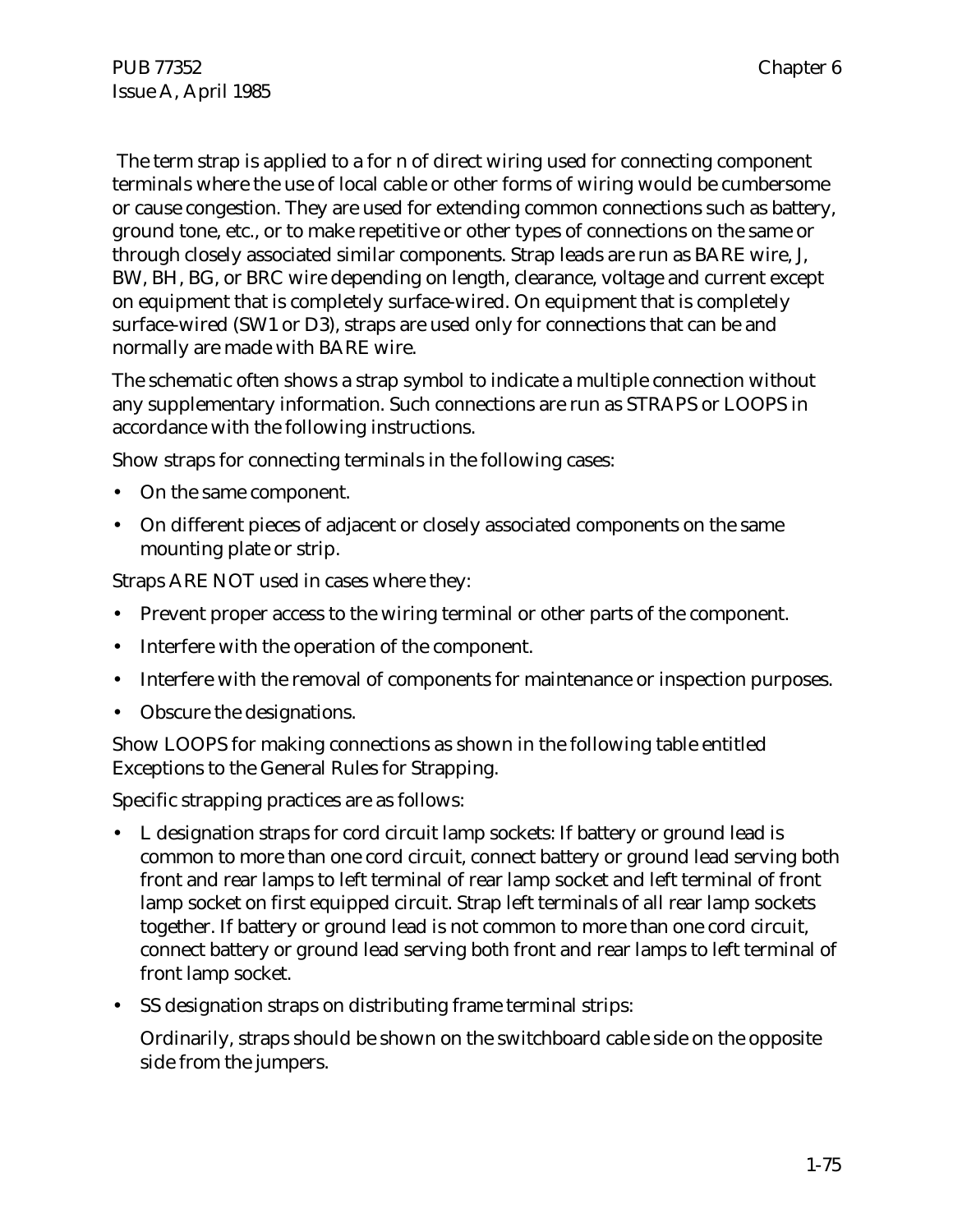Where straps are placed temporarily or arranged for conversion, designate such straps SS (Surface Strapping). These straps are added by the installer when solderless wrap-type terminal strips are used.

• Straps on relay rack unit and panel terminal strips should be shown on the switchboard cable or bay local cable side.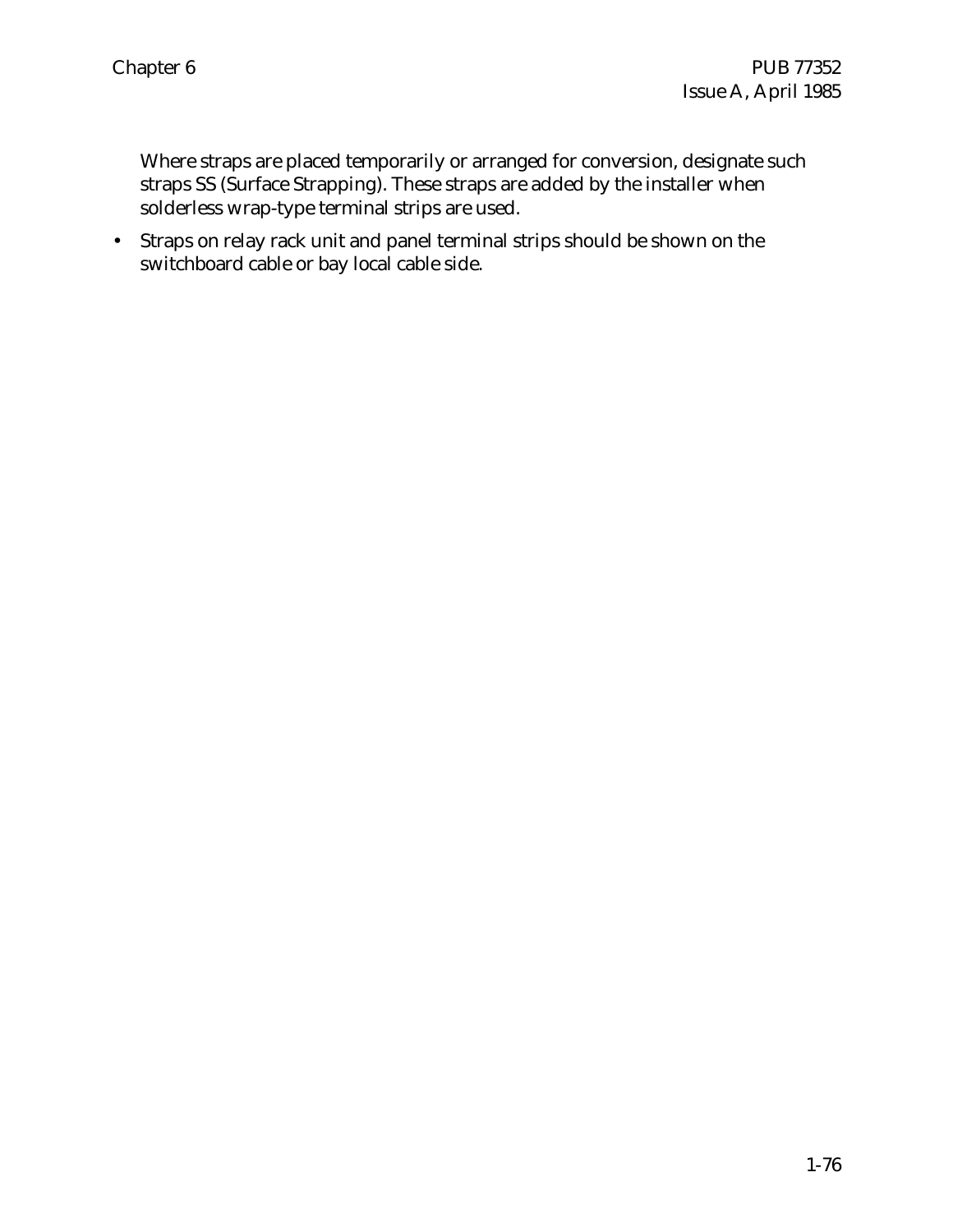Exceptions to the General Rules for Strapping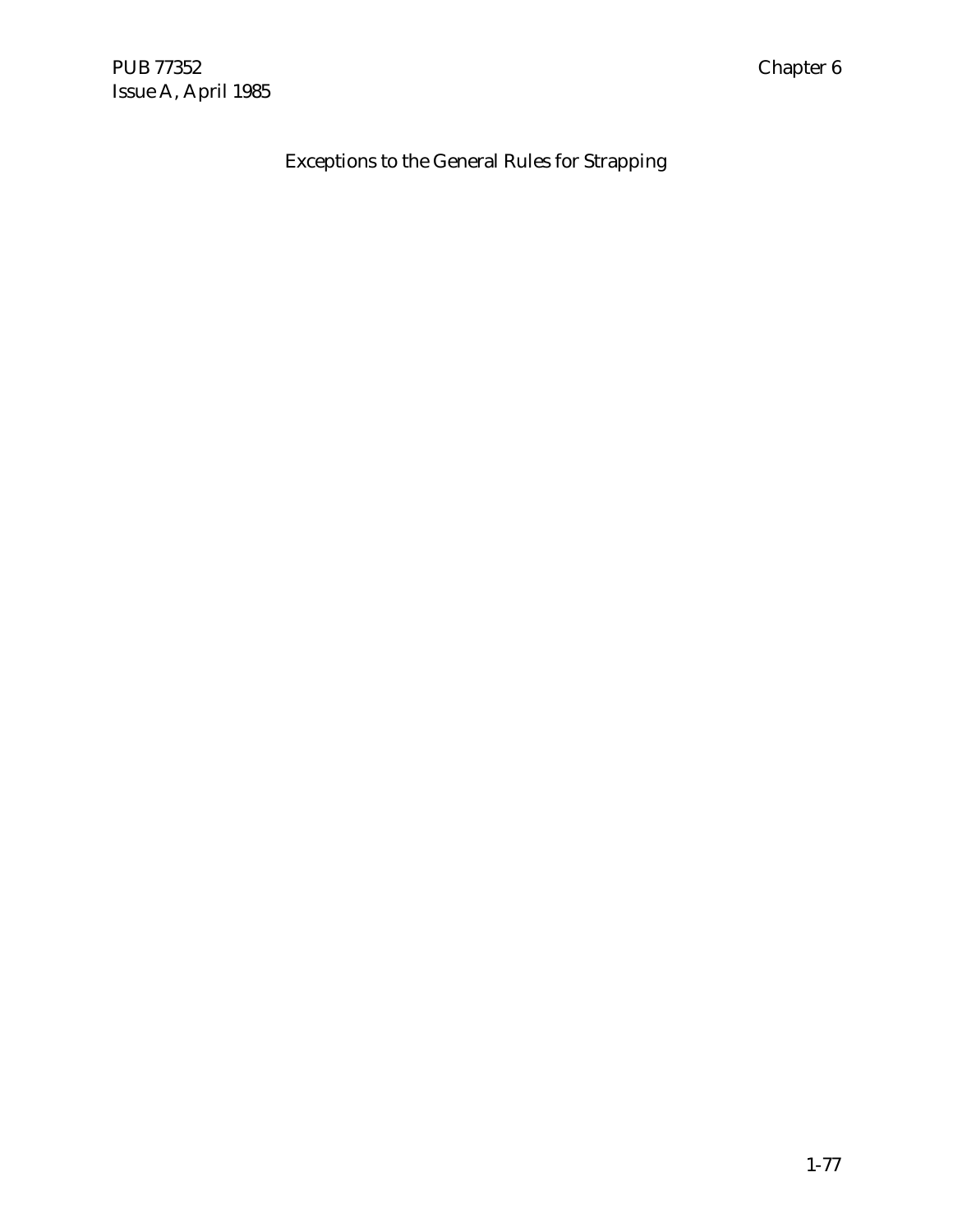- Straps on relay rack bay terminal strips should be shown on the switchboard cable side.
- Observe the following precautions insofar as possible in showing straps on keys: Keep strapping on one side of the key with a minimum amount of strapping between the right and left sides of the key.

Keep strapping on the upper terminals.

- Straps on selector switches: Strap adjacent terminals vertically, horizontally, or diagonally; also strap terminals vertically skipping one or two terminals as required.
- Straps on crossbar switches: Strap any terminals in a vertical and horizontal group, also any terminals on adjacent horizontal groups but not diagonally in such a manner that two straps would cross.
- Strap the fuse alarm lamps of vertically adjacent panels together with a sleeved strap instead of a looped lead in the cable form.

#### **25. Loops**

A loop is a colored local cable wire used for the same purpose as straps in cases where the location of the terminals voltages, or some wiring condition such as congestion, precludes the use of straps.

Show loops to connect terminals as follows:

- Of leads carrying over 48V.
- On components located on different mounting plates or straps.
- Where straps would interfere with the placing of other wiring, such as, jumpers or switchboard cable.
- Where straps would cause congestion as indicated in paragraphs 24.08 through 25.02 of this Part.

Loops on terminal strips (all types):

- Show loops to be run by the shop on the local cable side on relay rack units, bays, or panels.
- Loops that are to be run by the installer between units, bays, or panels, or when five or less leads are required between terminal strips on the same relay rack unit or bay, are shown on the switchboard cable side on the opposite side from the local cable.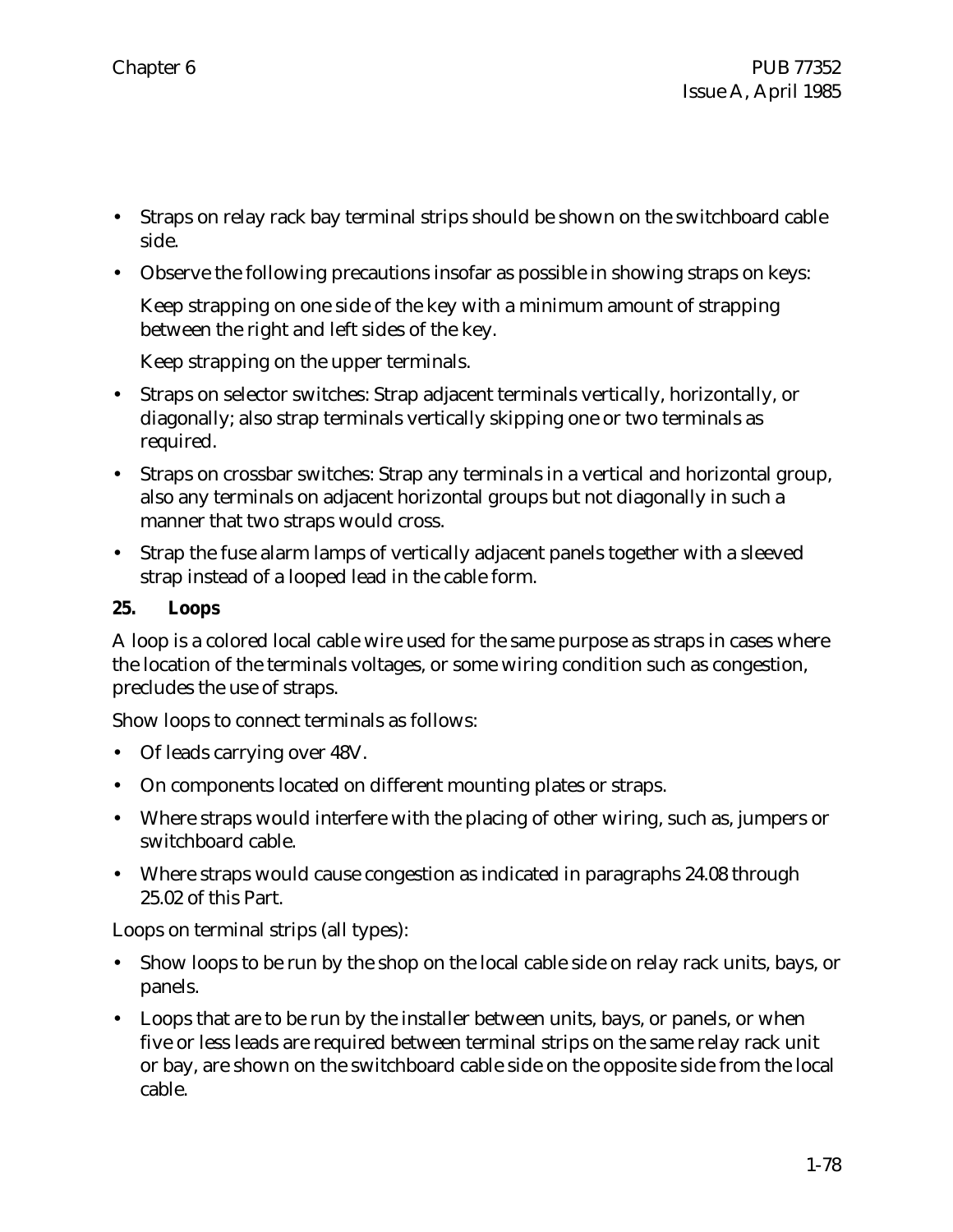- When six or more leads are to be run between terminal strips on the same unit or bay, they are shown on the local cable side to be run by the shop.
- If a circuit requires strapped rows of terminals which may be split over two adjacent terminal strips, the WD should be arranged to show straps between rows on the same terminal strip and colored 20 AM or 20 BH loops between rows on adjacent terminal strips.
- **Note:** In cases where the circuits are likely to be ordered in quanity, consideration should be given to the use of combinations of single, pairs, triples, and quads for the interblock multiple in order to facilitate installation.

Except for panel dial system circuits where multiple strapping is involved, designate all local cable leads which are to be looped at component positions, when that component is not always furnished as LP. Explain with a manufacturing note similar to the following: LP WIRES TO BE LOOPED AND NOT CUT WHEN OPTIONAL COMPONENT IS NOT SPECIFIED. When looped leads can be grouped with other leads at the position of wired only components, show a bracket and a note similar to the following: LOOP AT POSITION OF (component). When optional components are not furnished and wires are required to be spliced at a component position, the following manufacturing note is used. LP1 WIRES SHOULD BE SPLICED AND LOOPED WHEN OPTIONAL WIRING OR COMPONENT IS NOT FURNISHED.

A hairpin loop is shown by feed lines to the base line. The wire color of the loop is different from the color of the run of which it is a part, and the F stitch designation is used inasmuch as the regular stitch serves to hold the loop. See Figure 6-F-FF for a typical example.

## **Figure 6-F-FF** Method of Showing Hairpin Loops

Unless otherwise specified, hairpin loops are shown on the following:

• Terminals of a sequence switch wired from the same stitch in the cable form.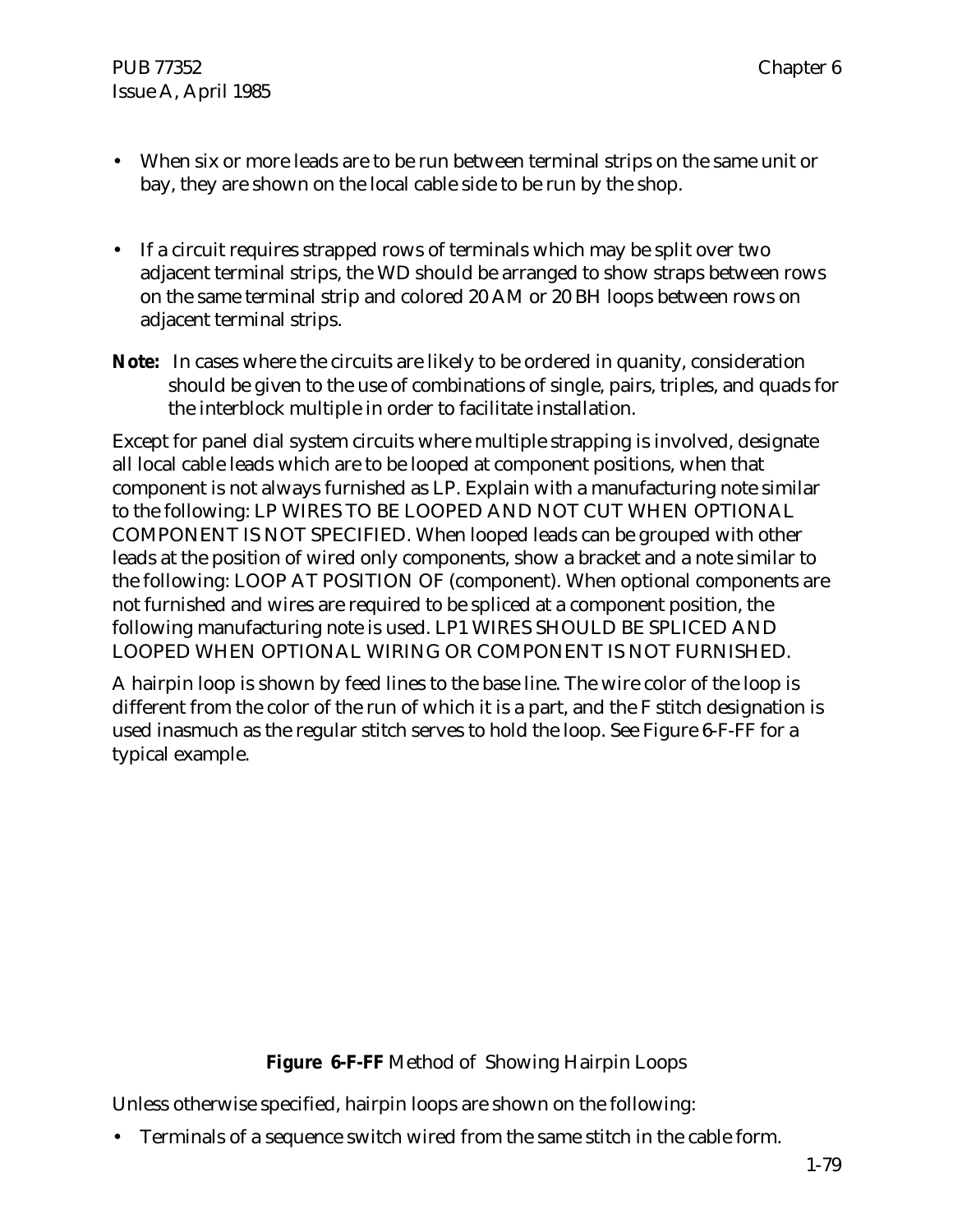- Terminals in a horizontal row of selector banks.
- Terminals of the same key unit in Toll Systems circuits when required, and on terminals of keys and jacks in Telegraph Systems.

#### **26. Miscellaneous**

Skinners: For definitions of skinner, slanting skinners, straight skinners, and skinner length, see Bell Communications Research PUB 53351, Wiring Symbols, Wiring Abbreviations, and Definition - Wiring and Cabling. An extended skinner connection is made by extending the bare portion of a skinner termination on a terminal to an adjacent terminal on the next terminal in line in order to avoid the use of a strap or loop (used with soldered connections only).

Shank Connection: The term "shank connection" is applied to a connection which is established by connecting a lead near the base of a terminal. Shank connections must be made where the hole, hook, or notch of the terminal will not accommodate all of the leads which must be connected or any individual lead because of its size, or where the hole, hook, or notch must be left free for other wiring to be connected as a subsequent operation. Shank connections are not required at the end of shop-placed strapping where the subsequent wiring to be placed at the terminal consists only of straps.

SH Designation: Designate all wiring connected to the shank of terminals as SH on WDs, except for straps. When the WD sheet indicates a surface wire and local cable lead connected to the same terminal, the SH designation need not be shown on the WD. In such cases the shank connection indication is shown on the surface wiring lead on the SWJ, D3J, or similar-type drawing when this information is required by the shop.

Solderless Wrapped Terminals: Leads connected to components arranged for solderless wrapped connections should not be designated SH. The first connection to a solderless wrapped terminal should be made so as to provide for a second connection.

Lamps, Lamp Caps, and Lamp Sockets: Show codes of lamps in all cases, omitting the voltage and current rating. Show codes of lamps sockets, and lamp caps except where the component is variable, in which case omit reference to the lamp sockets and lamp caps.

Protectors or Connectors: Show distributing frame protectors or connectors only when terminating inside of central office leads on the protectors or connectors.

Bus Bars, Fuses, Batteries, Etc. - Designation: Voltages shown on WDs are the rated voltages, such as 24V, 48V, etc., rather than the minimum and maximum voltages, such as 22-26V, 45-50V, etc., u~ y shown on schematics. Indicate supply, such as SIGNAL, CONTINUOUS RINGING, TALK, etc. Designate ground bars to show types, such as SIGNAL, TALK, etc. Do not designate the polarity of -48V, -24V, or ~130V battery. However, when the +130V battery supply is used with a supply of the same potential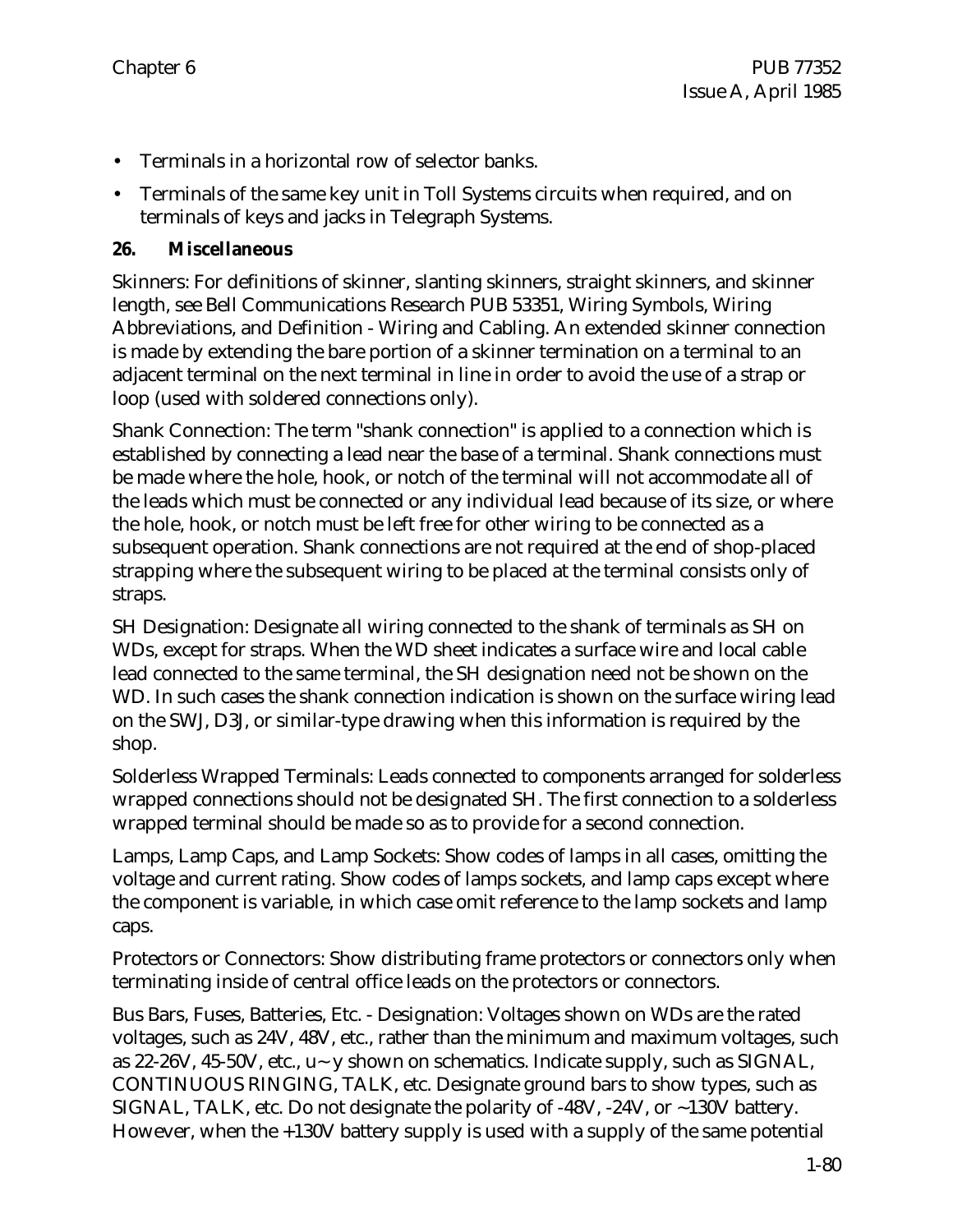but of opposite polarity, the polarity of both is designated. All other battery supplies are designated with polarity and potential.

Equipment Location Sketch: This sketch provides a ready reference to indicate the mounting plates or the portion of mounting plates of units or bays with which each B sheet of the WD is associated. The sketch is normally only added on WDs associated with large units or with bays, frames, etc.

Connectors Equipped with Printed Wiring Assemblies: The unit WD is used to record all printed wiring assemblies associated with the unit specification. Each assembly code is identified next to the connector into which it plugs. The following illustrates a few methods used to record these assemblies.

• Connectors J1, J2, and J3 would indicate the equipment code of the plug-in assembly terminated at that position, for example:

J1 E/W ED-54321-30 G1

J2 E/W ED-54322-30 G1

J3 E/W ED 54323-30 G1

• Minor changes that do not affect products' interchangeability would be identified by means of a LINE-OUT and the addition of a lettered list or group to identify the change. The LINE-OUT is used to indicate that G1 has been provided and G1, A is the current interchangeable production model, for example:

J2 E/W ED-54322-30 G1, G1, A

• New features or optional assemblies would be introduced and **identified by** means of a circuit option on the unit WD, for example:

Jl E/W ED-54321-30 G1 X J1E/W ED-54321-30 G2 Y or Jl E/W ED-54321-30 G1 X Jl E/W ED-54330-30 Gl Y

The methods used to record apparatus-coded printed wiring assemblies will be the same as described above except that no record will be kept on the vintage of apparatus-coded printed wiring assemblies.

Brackets on Wiring Diagrams: In general, brackets will indicate information which is for record only, such as when a wire color is changed, the original color will be enclosed in brackets.

Parentheses on Wiring Diagrams:

• Parentheses are used for enclosing: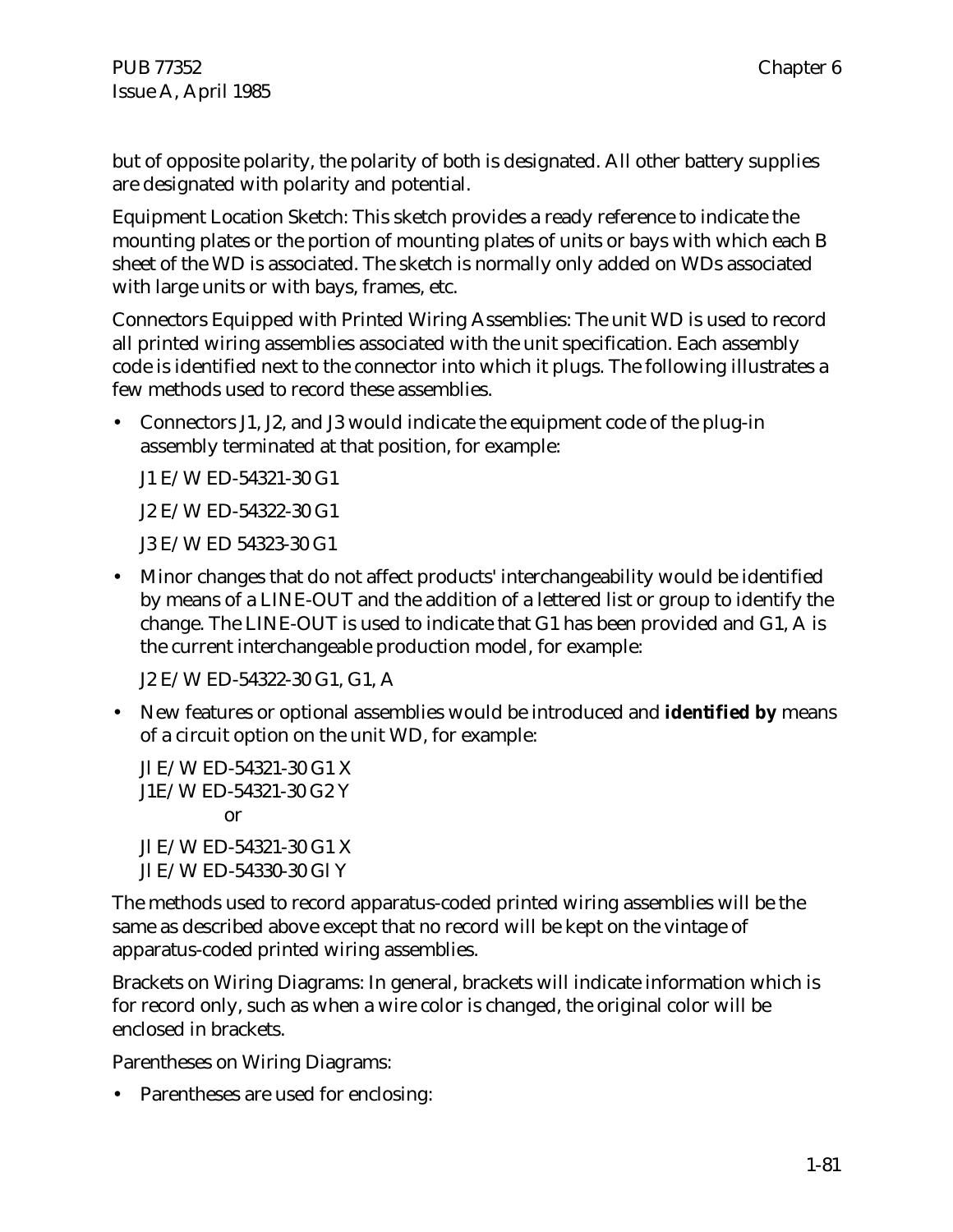Functional component designation (Systems WDs)

Colors or component location numbers on leads which are to be run only when the associated controlling figure is specified.

SD and T drawings cross-reference table information shown FOR INFORMATION ONLY.

modifying clauses in notes, figure subtitles, etc., when such treatment is considered preferable to use of commas or semicolons and is not likely to be confused with functional designations.

Since parentheses indicate functional designations, they cannot be used on WDs to enclose letters, abbreviations, numbers, etc., that are not functional designations but might be mistaken for functional designations if so enclosed as for example, circuit numbers or terminal or component designations shown for wiring information only. Neither can they be used to differentiate between function designations that are not to be stamped. WDs are not used to furnish stamping information.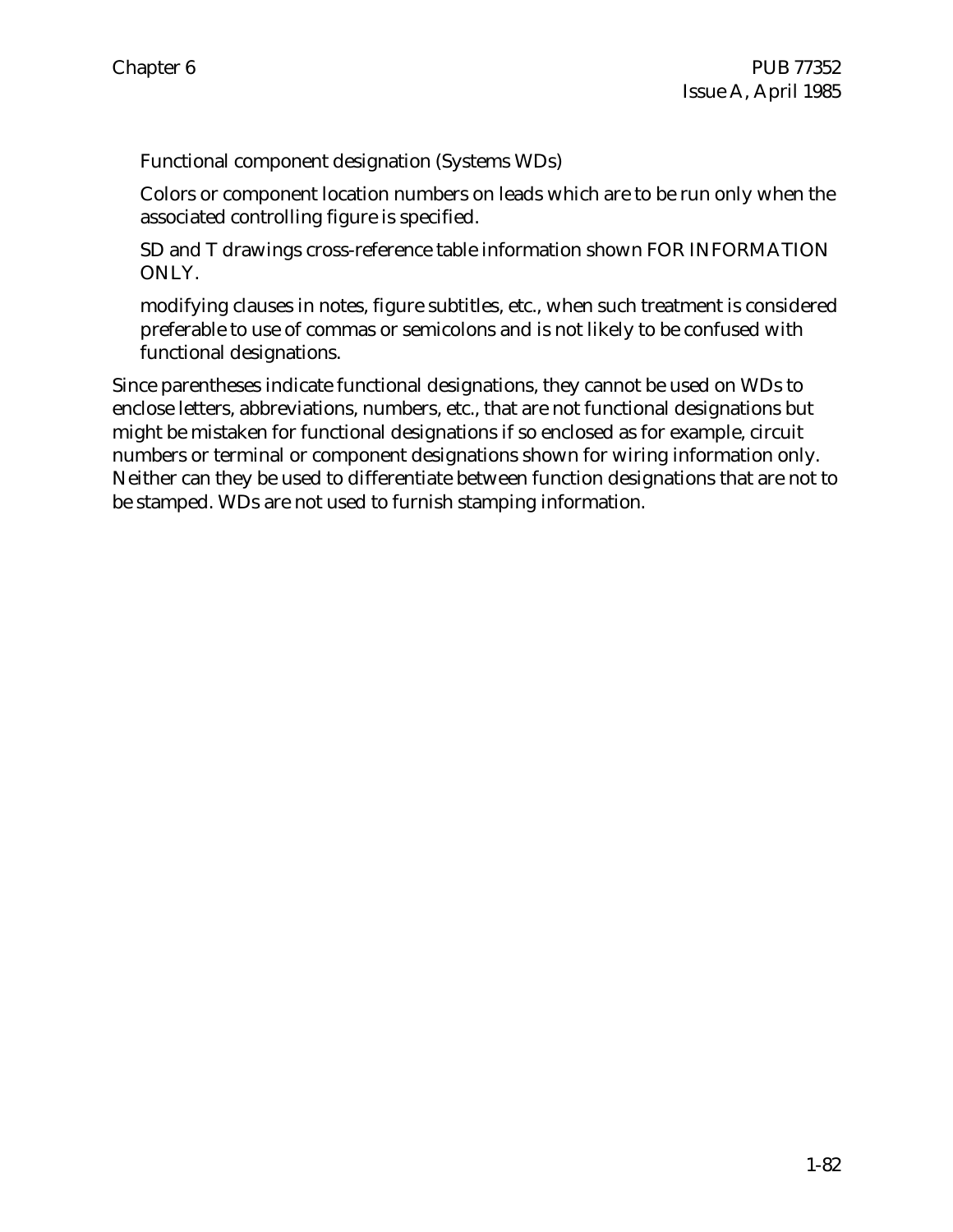# **1. Wiring Diagram Manufacturing Notes**

# **1. 1 General**

This appendix covers a listing of typical manufacturing notes used on wiring diagrams.

The note numbers listed herein are for reference purposes only and should not be used as the note number on the wiring diagram.

# **2. Typical Notes-Listing**

The following is a listing of typical notes used on wiring diagrams:

- Record optional component or wiring. .  $\omega$  $\left(\chi\right)$
- Nonrecord optional component or wiring. W X
- J End of key nearer hinge viewed from terminal side.
- J (Top) (Right) end of key viewed from terminal side (keyshelf open).
- J (Top or left) (Top or right) side of key viewed from terminal side.
- "B" Terminal nearest base of terminals strip. (Right or bottom terminal for terminal strips that have two fanning strips.)
- B1- Terminal nearest mounting plate or panel.
- B2 Lug nearest base of terminal strip.
- E Adjacent rows (perpendicular to the fanning strip) of terminals.
- K Top or left row (perpendicular to the fanning strip) of terminals.
- Kl Top of left terminal on 203- and 700A-type terminal strips.
- K2 Top left terminal on 224-type terminal strip looking at local cable side of strip.
- K3 Bottom left terminal on 224-type terminal strip looking at local cable side of strip.
- K4 Right-hand terminal lug looking at rear of terminal strip.
- LL Terminals of adjacent components should be soldered together.
- DU Connection made to surplus terminal.
- All wires (including wires in switchboard cable) should be (gauge and code) [except on moistureproof jobs where they should be (gauge and code) unless otherwise specified.]
- U 22P shielded wire.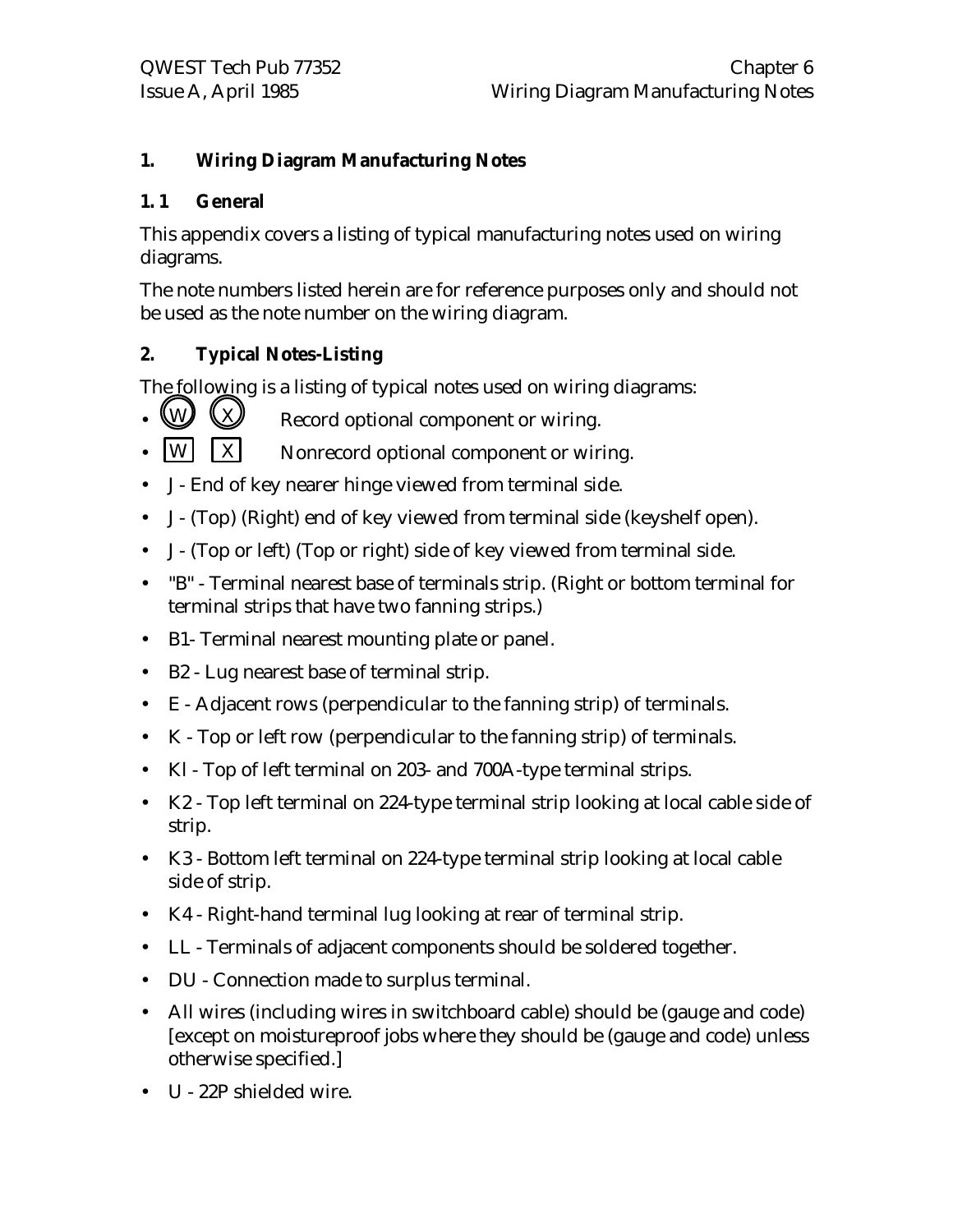- U1, U2, U3 (gauge and code) (code) (shielded wire) (cable) Designations U1, U2, or U3 should be changed to U when used individually.
- In all cases when shielded wire shown in Note 16 is used, assign U designation to this wire and U1, U2, or U3 to the other types of shielded wire used on the same drawing.
- CU (code) Coaxial cable.
- EU (Gauge and code) (code) (shielded wire) (cable).
- EU1 (Gauge and code) shielded wire in (750, 751, 752, 753, 755, 756, or 757 type cable).
- RU (code) twin-conductor, shielded office cable.
- FTL (code) flat twin lead (rating) conductor.
- TTL (code) tubular twin lead (rating) conductor.
- Leads shown terminated in components without terminals are furnished with components.
- PT Leads furnished with component.
- PTa Pigtail leads [Less than 3/8 inch but not less than (dimension) inch long.]  $[(dimension) + (dimension)$  inch  $long.]$ (with lengths as indicated.) (Run in paths shown) [in Figure (designation)] (Run with lengths and paths as shown)
- PTal, PTa2, etc When two or more special treatments of pigtail leads (see PTa) are required on the same drawing, numerical suffixes identify the 2nd, 3rd, etc., treatments specified on the drawing.
- Run on odd circuits only.
- Run on register No. 4 only.
- Run on 1st, 3rd, 5th, etc. trunks.
- Omit between 5th and 6th circuit.
- Run between 1st and 3rd, 3rd and 5th, 6th and 7th, and 7th and 9th circuits.
- Connect only when Figure 3 is specified.
- (F) (Fl) (F2) Separate stitch from cable form.
- GT Ground wire.
- .P- Pair.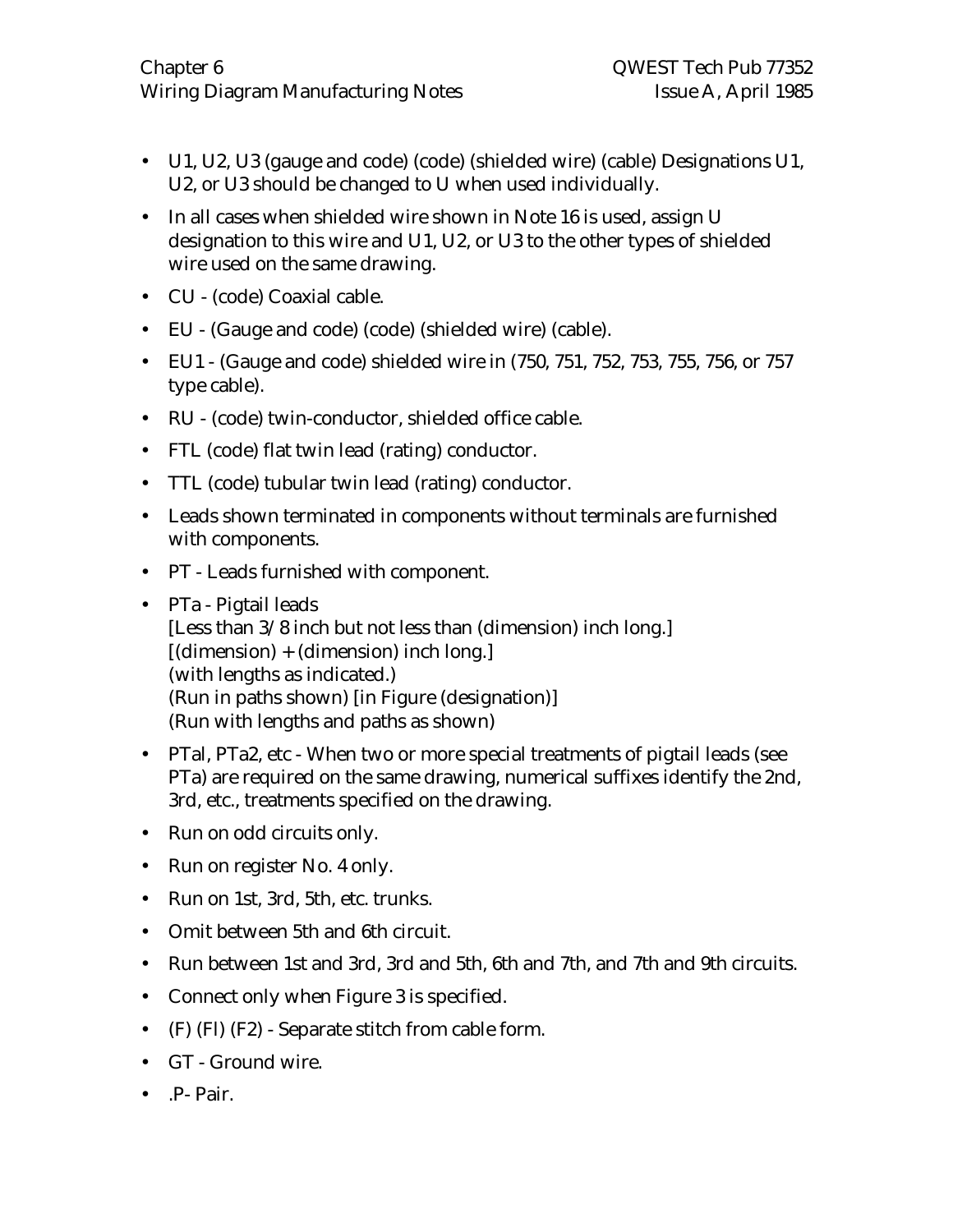- Triple.
- P1 or T1 Pair or triple made by twisting 2 or 3 single wires respectively together with not less than one turn per (as required) inch.
- Q Quad.
- Q1 Quads made from two (Pl) pairs twisted together with approximately one turn in each three inches, with each pair made by twisting two single wires together with approximately one turn per (as required) inch.
- SS Surface Strapping.
- L Strap should be placed on first equipped circuit of group only.
- SKR Skinner connection.
- SH Shank connection.
- (L) Denotes live leads to be insulated when not connected as follows.
- Insulate all unconnected wires.
- When this circuit is used on a moisture-proof job, these leads are 22BW.
- When this circuit is used on a moisture-proof job, all 22C wire is 22BW.
- Soldered and sleeved lead on the terminal to be sleeved with black sleeving per KS-7851.
- LP wires to be looped and not cut when optional wiring or component is not furnished.
- LPl Wires should be spliced and looped when optional wiring or component is not furnished.
- OL Omit lead unless connections for both ends are provided.
- OC Omit connection and consider as a continuous lead when associated component is not furnished.
- (a) (al) (a2) (gauge & code) wires [colored (color)] which should be segregated from all other wires)  $[(dimension) + (dimension)$  inch long]. (run in paths shown) [in Figure (designation)] [the length indicated + (dimension) inch and run in paths shown] [in Figure (designation)].
- No wires on this drawing are to be run by the installer.
- No wires on this drawing are to be run by the installer except leads in cable.
- All wires ( on this drawing) (in Figure \_\_\_\_) are to be run by the installer.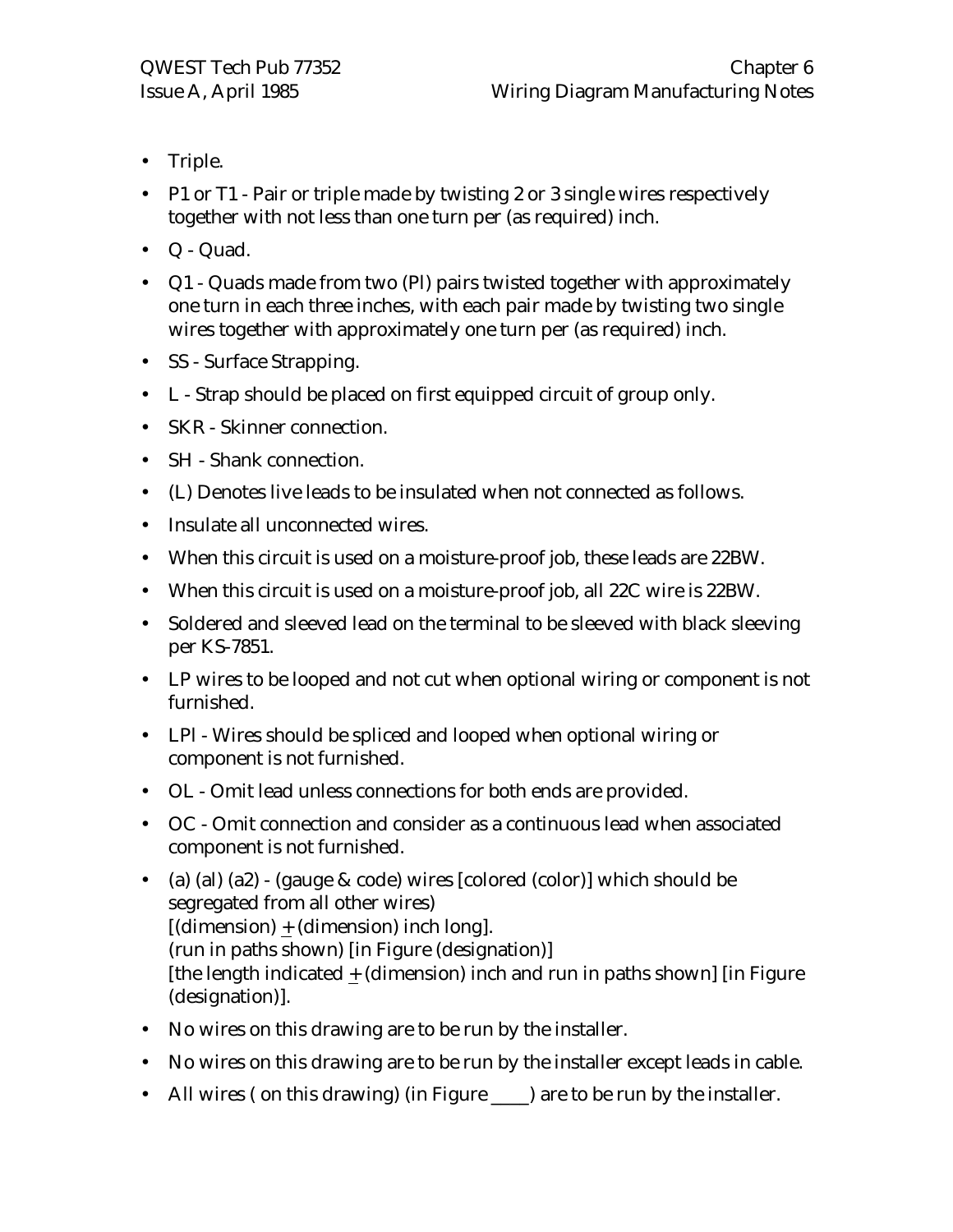- φ wires (in Figure ) (at Component Position ) to be run by the installer.
- Wires should be long enough to reach any terminal on (component **identification)** at (component position) and should be (connected) (reconnected) by installer per job specifications.
- Shop to extend wire 8" past right end of mounting plate, looking at rear for connection to No. 6 bay ground wire as follows:
- By the shop when unit is shop-mounted.
- By the installer when unit is field-mounted.
- Lead is left long enough to reach any terminal on (A) transformer at Apparatus Position 5 to be connected by installer per telephone company information.
- Straps at (component identification) should be (added) (cut) by the installer to obtain the proper (capacitance) (resistance).
- Straps at (component identification) should be (added) (cut) by the installer.
- Strap connections in accordance with manufacturing requirements.
- AT Wires at (component identification) should not be connected until shop tests are completed.
- AT1 Wires at (component identification) should be connected by the installer during relay and installation tests.
- ATR [wire (S)] at (component identification) should not be connected until relay tests are completed.
- \_\_\_\_(D,Dl) wiring to be (gauge & code) colored unless otherwise specified.
- D2 Wiring to be (gauge & code) colored unless otherwise specified run and dressed in paths and locations within 1/8" of those shown on (include complete inforrnation as to paths or any other peculiarity in each case).
- D3 Wiring is (gauge & code) [colored (color)] (unless otherwise specified) (and) run in general paths shown [in Figure (designation)] (on ED--) (J--).
- SW1 Surface wiring is 24 (BG) (BW) colored green unless otherwise specified.
- All wiring to be SWl, surface wiring 24 (BG) (BW) colored green unless otherwise specified.
- All wiring to be (D, Dl, D2, D3) surface wiring (gauge & code) colored unless otherwise specified.
- Leads to be skinned to length for connection by installer.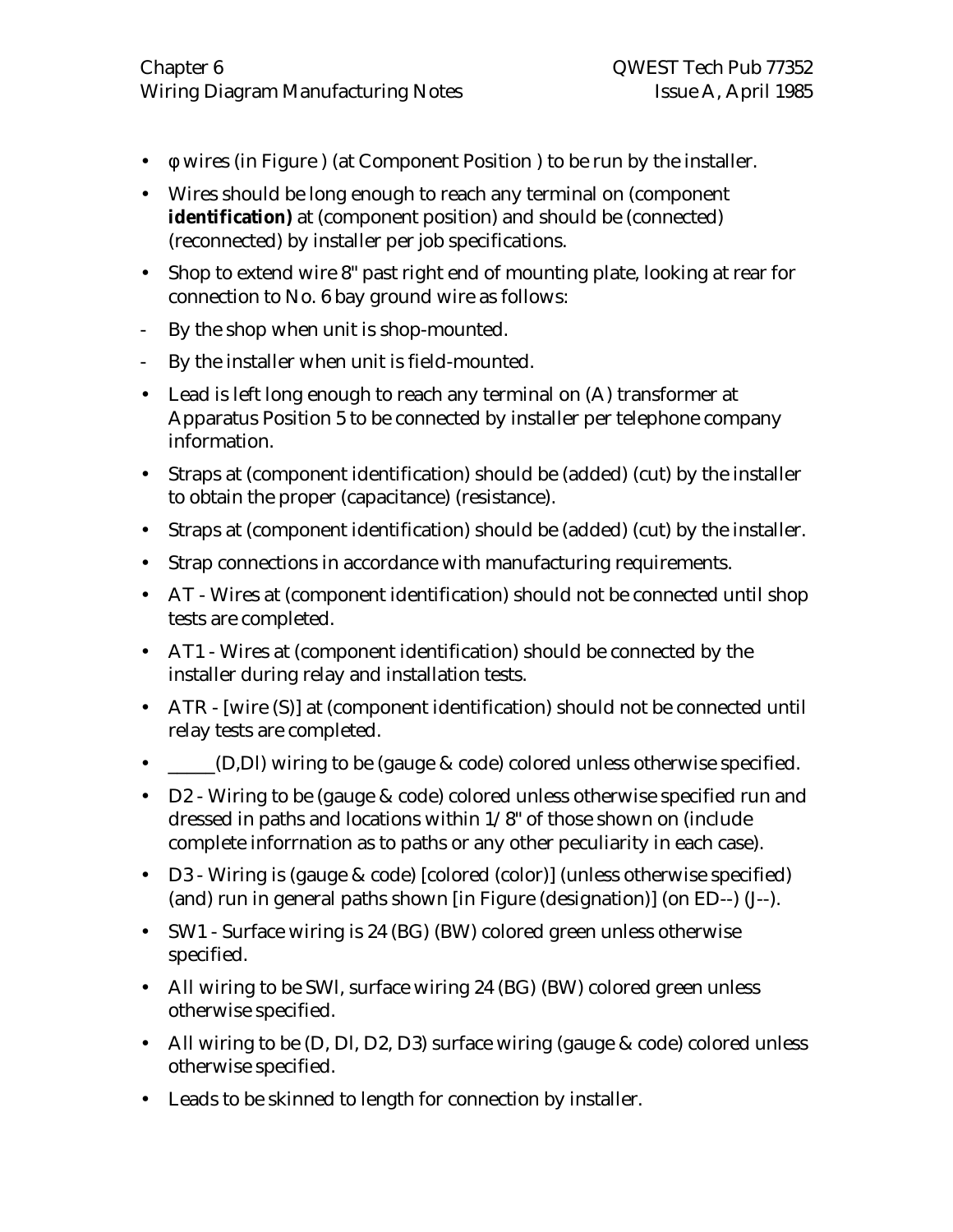- C-Wiring carrying low-intensity noise voltages. No special manufacturing or installing practices involved.
- C-Wiring caying low-intensity noise voUages. Segregation is required when run in sewed local power cable.
- C1-Wiring to be run in separate cable inside local cable to facilitate hinge motion.
- C2-Wiring carrying high-intensity noise voltages should be segregated from all other wiring except identical "C2" wiring when run in (sewed local power cable) formed ends of switchboard cable, or local cable.
- CA-Wiring caying commercial power within a unit should be segregated from all other wiring except other "CA" wiring when run in local cable.
- C5-Wiring carrying medium intensity noise voltage should be segregated from all other wiring except "C" and other "C5" wiring when run in sewed local power cable, formed ends of switchboard cable, and local cable.
- LW denotes 24BW wire unless otherwise specified, to be run loose on frame per (LWT-00000-11) (or ED-00000-01).
- (lW) (2W) (3W) (4W) (one) (two) (three) (four) conductor cross-connection wire.
- 4W (P) Four conductor, multiple twin, cross-connection wire.
- Information in brackets  $t \sim$  is for record only.
- When Figures (A) or (B) are used with universal wiring Figure (C), insulating information for Figure (C), should be used. [When Figures (A) or (B) etc., should be used].
- All pigtail components in Figure (designation) should be positioned as shown.
- All pigtail components in Figure (designation) should be positioned as shown and should be kept l(dim) inch] away from metal surfaces.
- All (wires including) PTa leads tin Figure (designation)] should be run ( in paths shown) (with lengths and paths shown) (as short as practicable) (waiving minimum length requirements when necessary.)
- 
- $\sqrt{2}$  Shield connection (with ground tracer).
- $\sqrt{2\pi}$  Shield connection (without ground tracer).
- 
- $\sqrt{2}$   $\rightarrow$   $\sqrt{2}$   $\rightarrow$  Shield connection to apparatus cover.
- $\bullet \quad \longrightarrow \quad$  Splice.